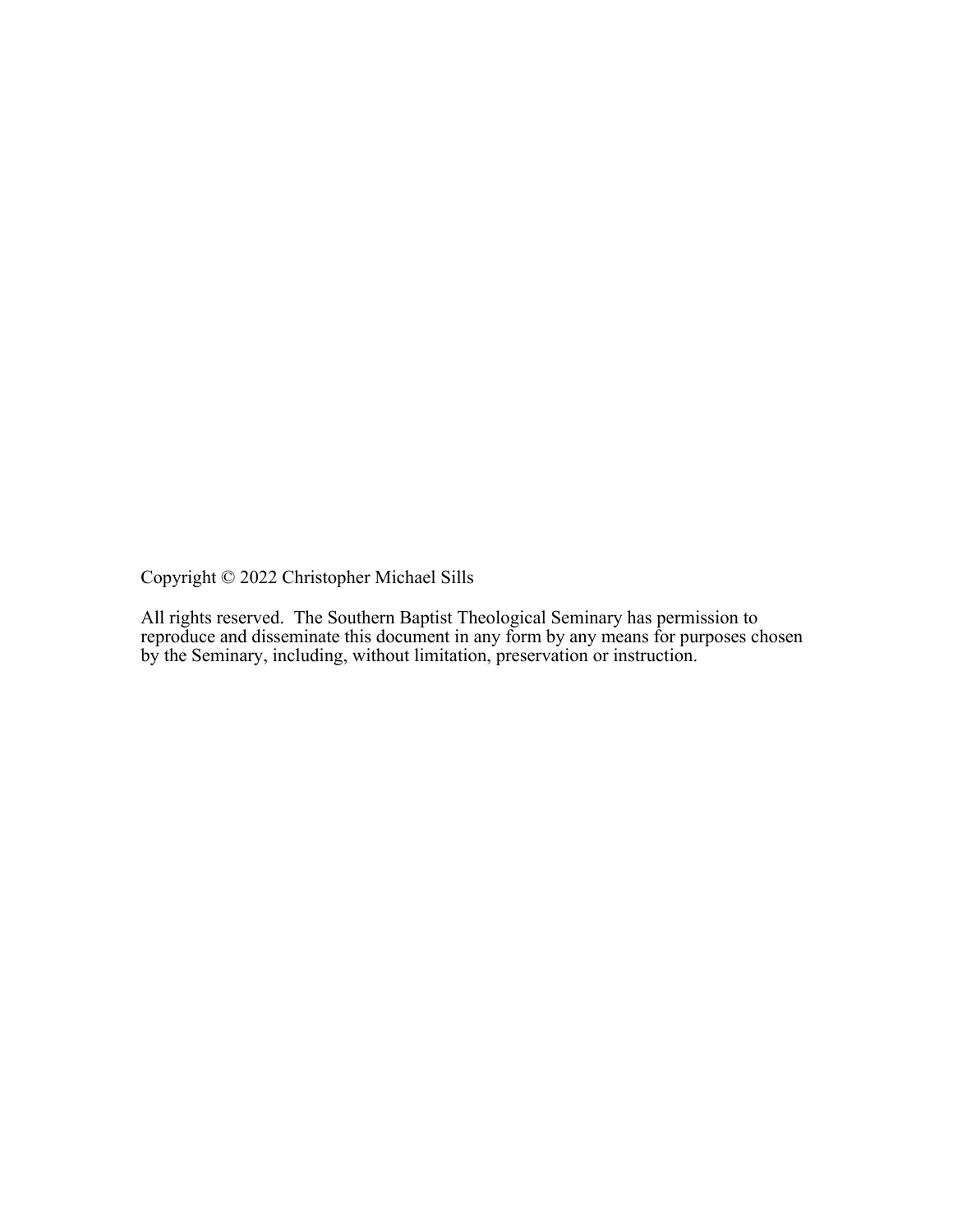# A CASE STUDY IN EQUIPPING PRELITERATE QUICHUA PASTORS AND CHURCH LEADERS IN SOUTHERN ECUADOR FOR BIBLICAL COUNSELING

A Project

Presented to

the Faculty of

The Southern Baptist Theological Seminary

In Partial Fulfillment of the Requirements for the Degree Doctor of Ministry

> by Christopher Michael Sills December 2021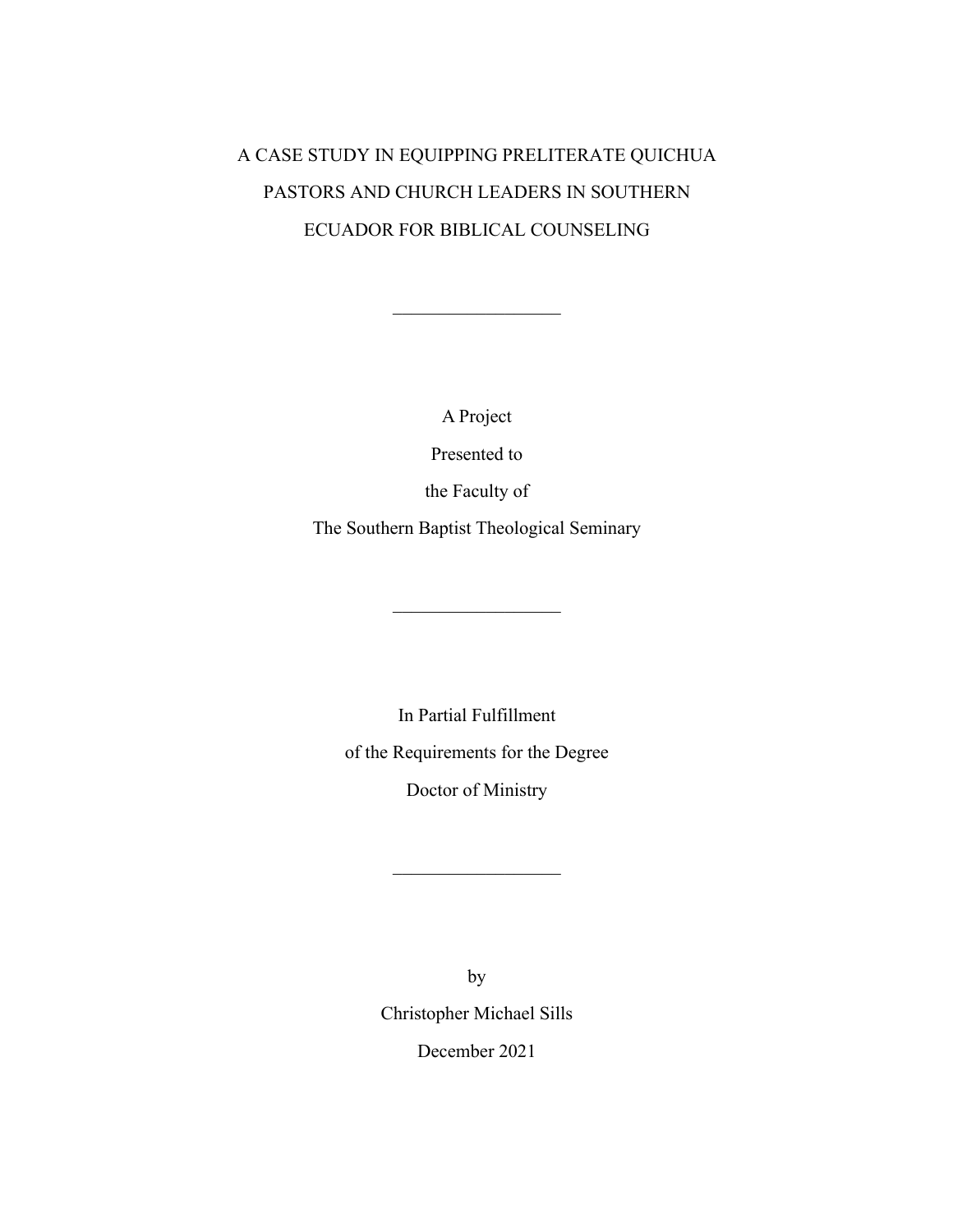# **APPROVAL SHEET**

# A CASE STUDY IN EQUIPPING PRELITERATE QUICHUA PASTORS AND CHURCH LEADERS IN SOUTHERN ECUADOR FOR BIBLICAL COUNSELING

Christopher Michael Sills

Read and Approved by:

John M. Klaassen (Faculty Supervisor)

\_\_\_\_\_\_\_\_\_\_\_\_\_\_\_\_\_\_\_\_\_\_\_\_\_\_\_\_\_\_\_\_\_\_\_\_\_\_\_\_\_\_

Robert D. Jones

Date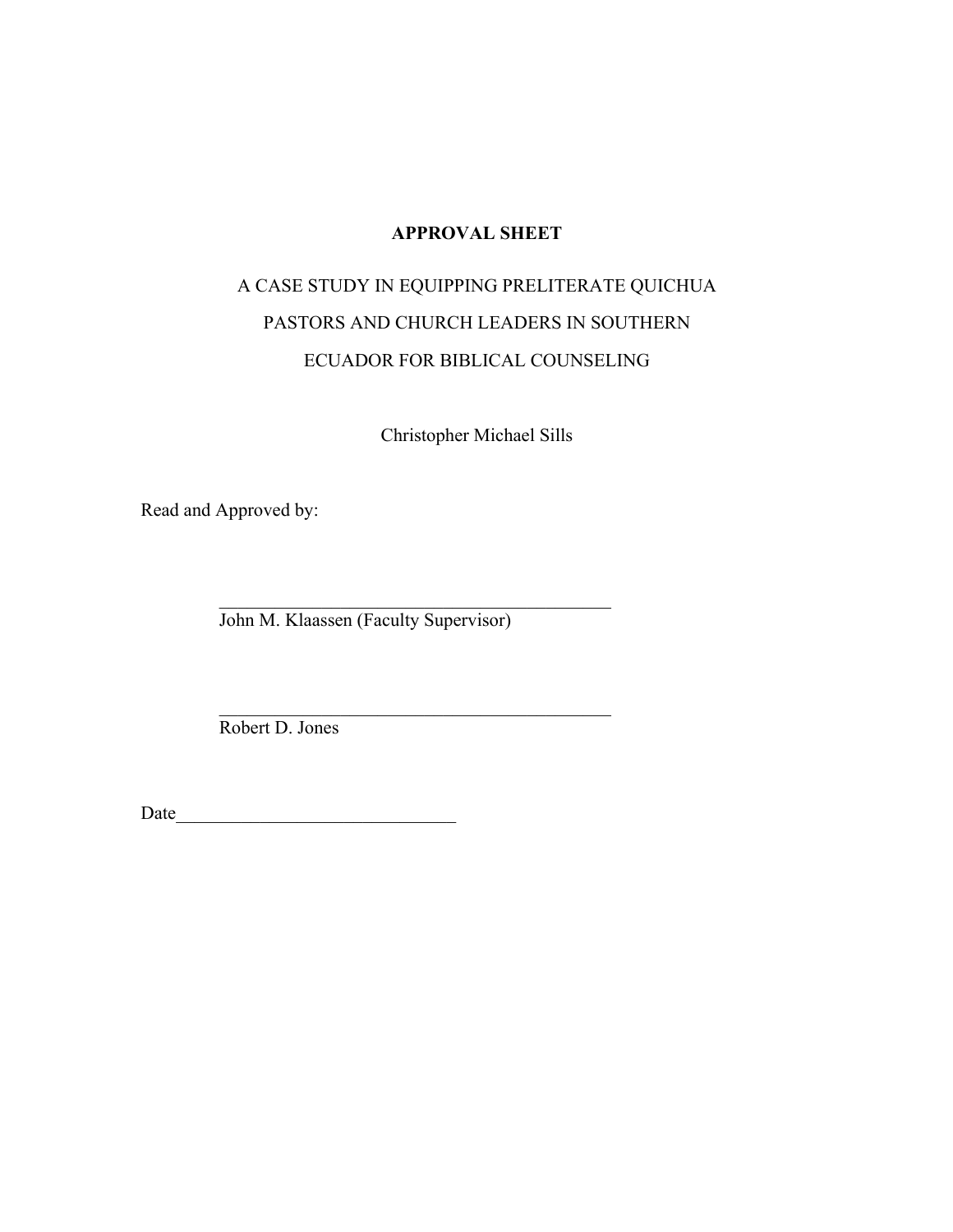To Carol, my love and partner in life and ministry.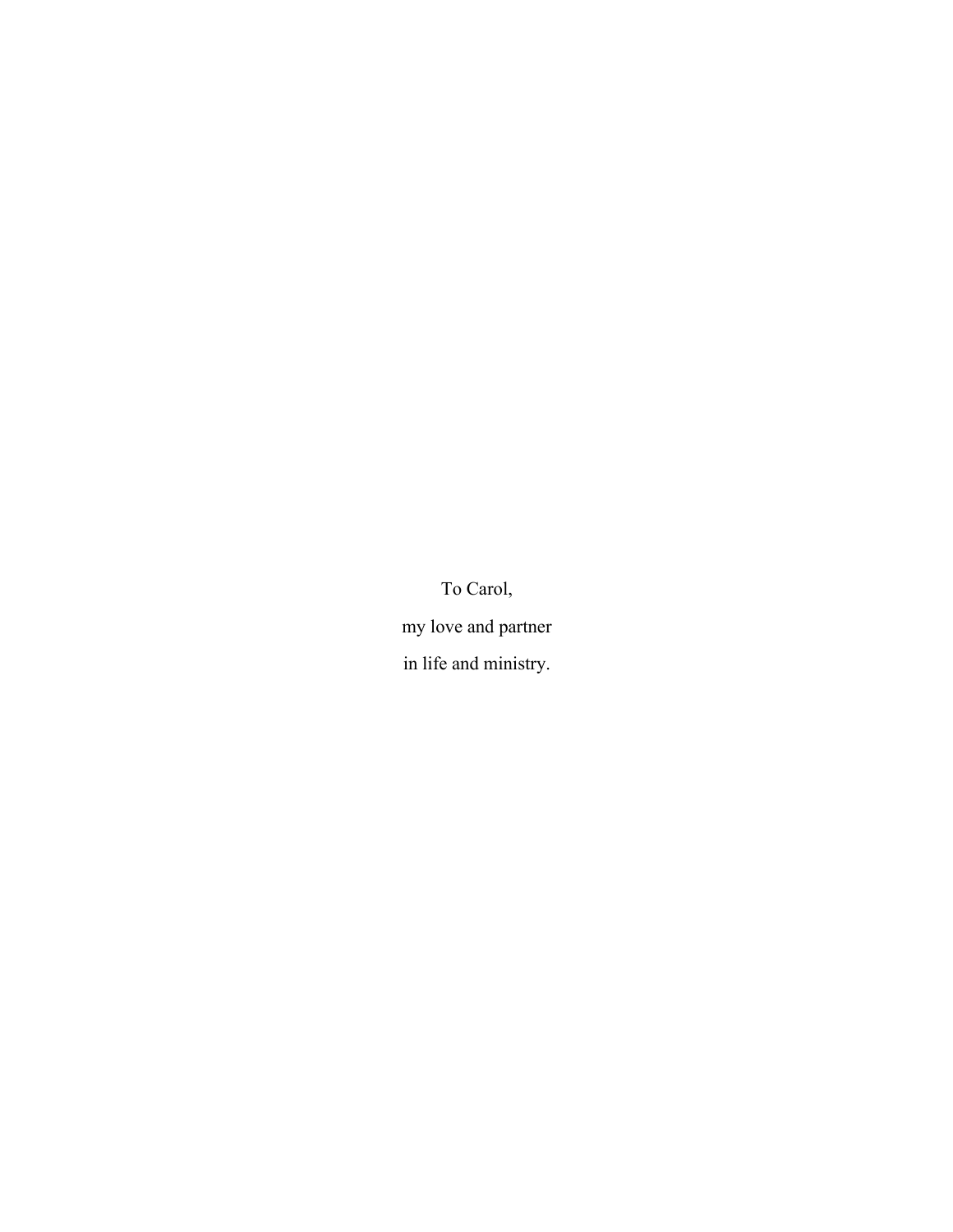# TABLE OF CONTENTS

|                                                                                                           | Page |
|-----------------------------------------------------------------------------------------------------------|------|
|                                                                                                           |      |
|                                                                                                           |      |
| Chapter                                                                                                   |      |
| 1.                                                                                                        |      |
|                                                                                                           |      |
|                                                                                                           |      |
|                                                                                                           |      |
|                                                                                                           |      |
|                                                                                                           |      |
|                                                                                                           |      |
|                                                                                                           |      |
| BIBLICAL AND THEOLOGICAL SUPPORT FOR EQUIPPING<br>2.<br>QUICHUA CHURCH LEADERS IN BIBLICAL COUNSELING  13 |      |
|                                                                                                           |      |
|                                                                                                           |      |
|                                                                                                           |      |
|                                                                                                           |      |
|                                                                                                           |      |
|                                                                                                           |      |
|                                                                                                           |      |
|                                                                                                           |      |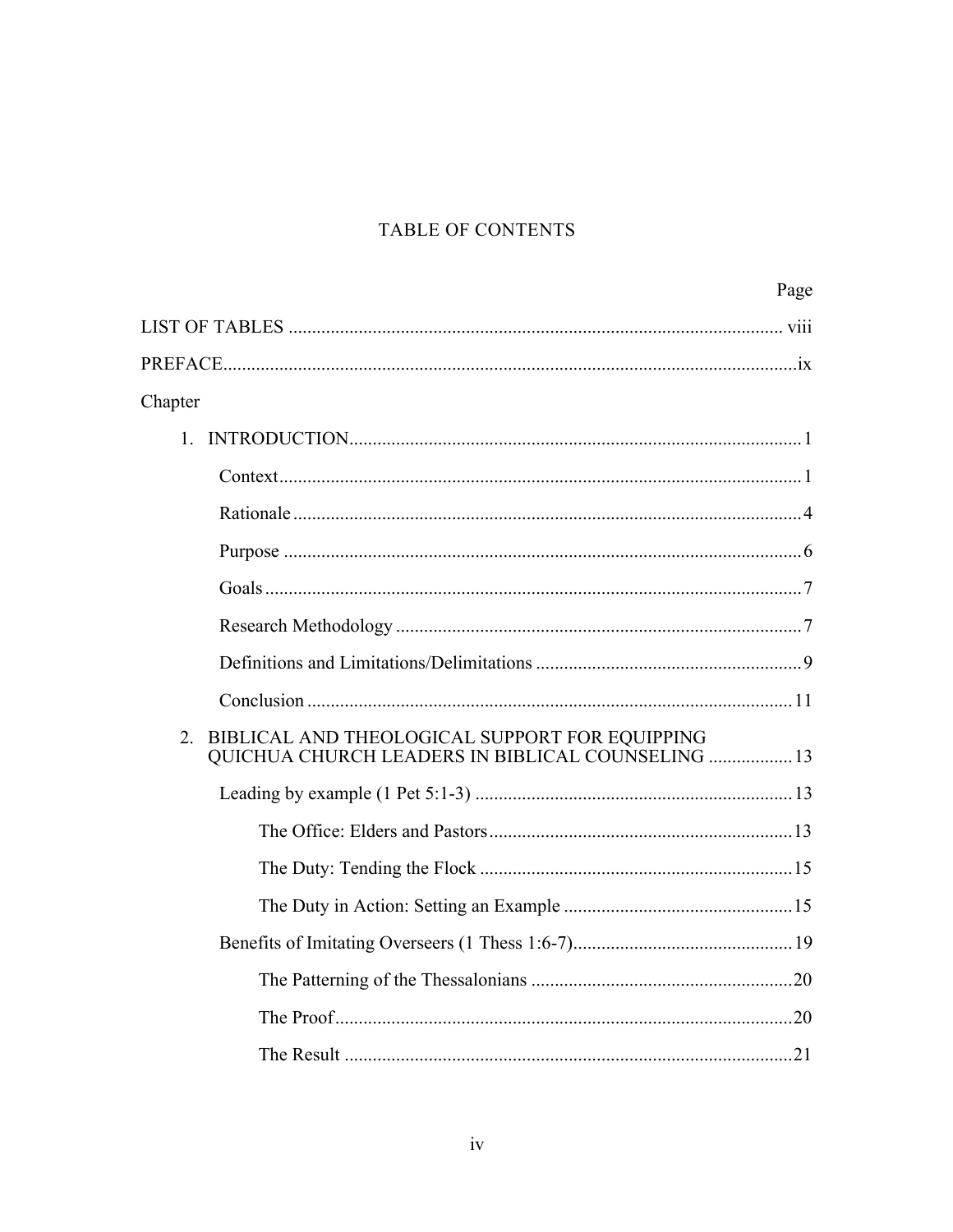| Chapter | Page |
|---------|------|
|         |      |

|    | Equipping the Church for Interpersonal Ministry (Acts 20:18-35)31                              |  |
|----|------------------------------------------------------------------------------------------------|--|
|    |                                                                                                |  |
|    |                                                                                                |  |
|    |                                                                                                |  |
|    |                                                                                                |  |
|    |                                                                                                |  |
| 3. | THEORETICAL AND PRACTICAL ISSUES RELATED TO<br>EQUIPPING QUICHUA PASTORS AND CHURCH LEADERS IN |  |
|    |                                                                                                |  |
|    |                                                                                                |  |
|    |                                                                                                |  |
|    |                                                                                                |  |
|    |                                                                                                |  |
|    |                                                                                                |  |
|    |                                                                                                |  |
|    |                                                                                                |  |
|    |                                                                                                |  |
|    |                                                                                                |  |
|    |                                                                                                |  |
|    |                                                                                                |  |
|    | 4. TRAINING PRELITERATE QUICHUA PASTORS AND CHURCH                                             |  |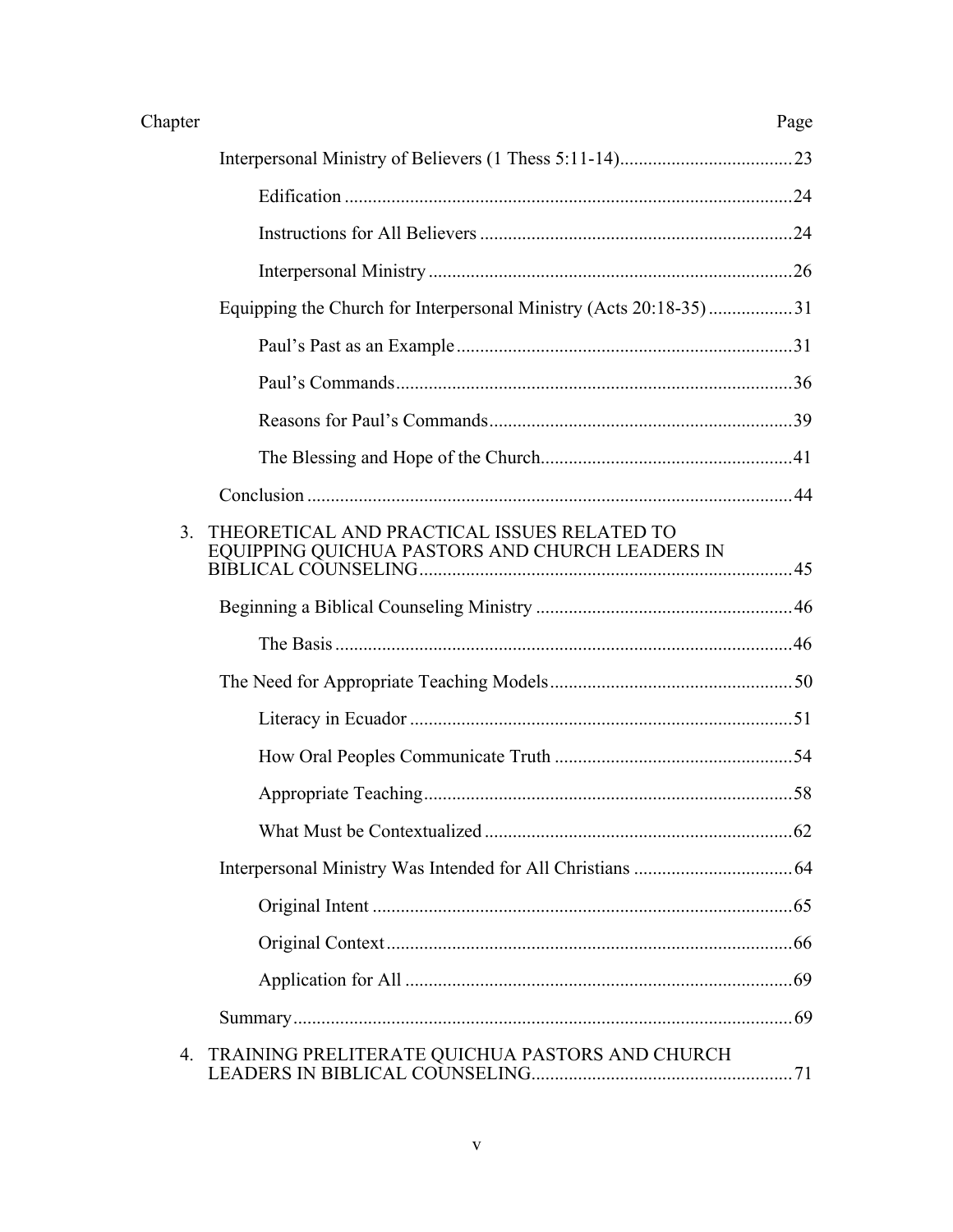| Chapter<br>Page                                     |
|-----------------------------------------------------|
|                                                     |
|                                                     |
|                                                     |
|                                                     |
|                                                     |
|                                                     |
|                                                     |
|                                                     |
|                                                     |
|                                                     |
|                                                     |
|                                                     |
|                                                     |
|                                                     |
|                                                     |
|                                                     |
|                                                     |
|                                                     |
|                                                     |
|                                                     |
| Appendix                                            |
|                                                     |
| 2.                                                  |
| 3. ASSESSMENT INTERVIEW FORM: PRE AND POST-TRAINING |
|                                                     |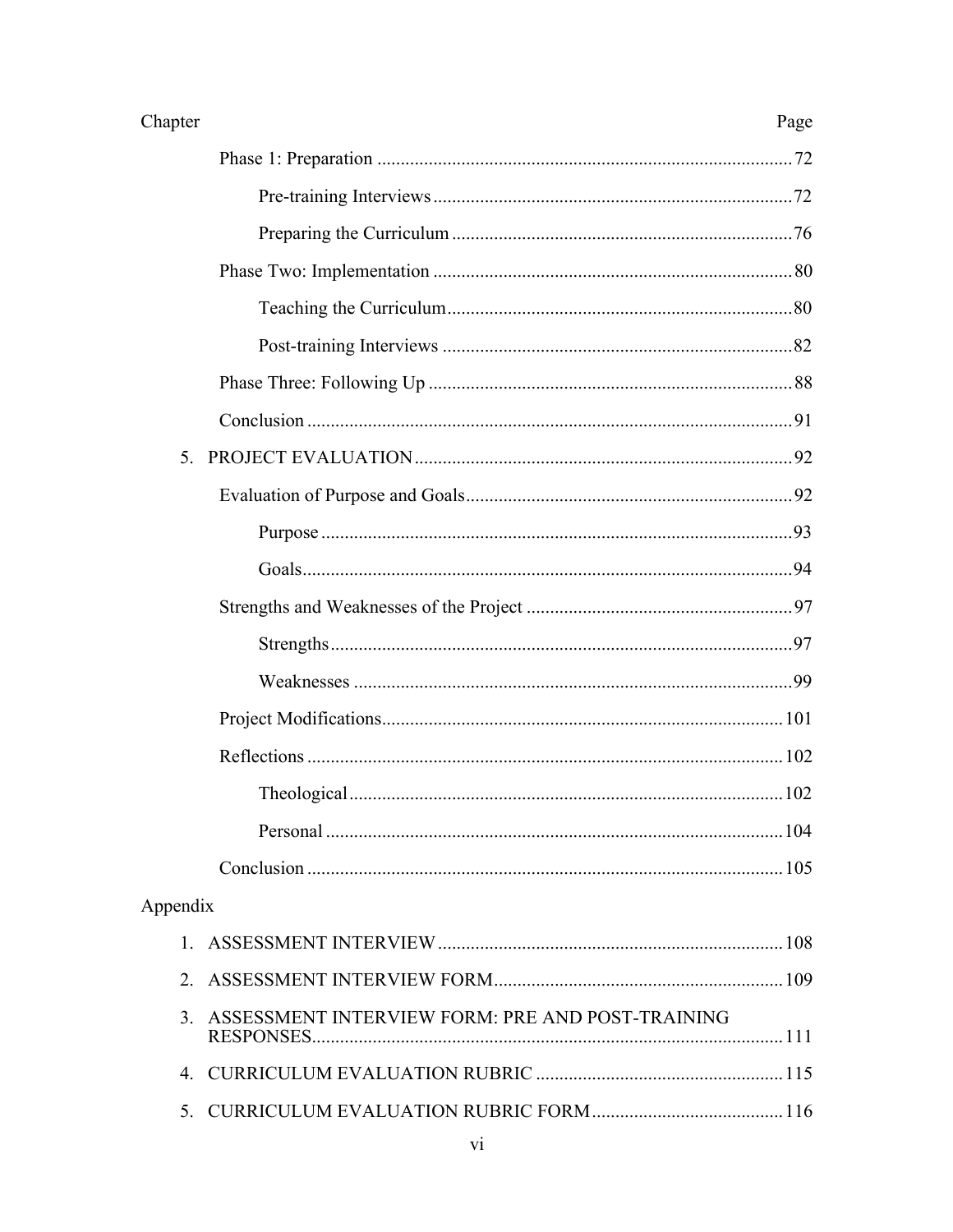| Appendix<br>Page                                     |  |  |
|------------------------------------------------------|--|--|
|                                                      |  |  |
| 7.                                                   |  |  |
| 8.                                                   |  |  |
| BIBLICAL COUNSELING CURRICULUM: LESSON ONE 123<br>9. |  |  |
|                                                      |  |  |
| 10. BIBLICAL COUNSELING CURRICULUM: LESSON TWO 125   |  |  |
|                                                      |  |  |
| 11. BIBLICAL COUNSELING CURRICULUM: LESSON THREE 128 |  |  |
|                                                      |  |  |
| 12. BIBLICAL COUNSELING CURRICULUM: LESSON FOUR  130 |  |  |
|                                                      |  |  |
| 13. BIBLICAL COUNSELING CURRICULUM: LESSON FIVE  132 |  |  |
|                                                      |  |  |
| 14. BIBLICAL COUNSELING CURRICULUM: LESSON SIX  133  |  |  |
|                                                      |  |  |
|                                                      |  |  |
|                                                      |  |  |
|                                                      |  |  |
|                                                      |  |  |
|                                                      |  |  |
|                                                      |  |  |
|                                                      |  |  |
|                                                      |  |  |
|                                                      |  |  |
|                                                      |  |  |
|                                                      |  |  |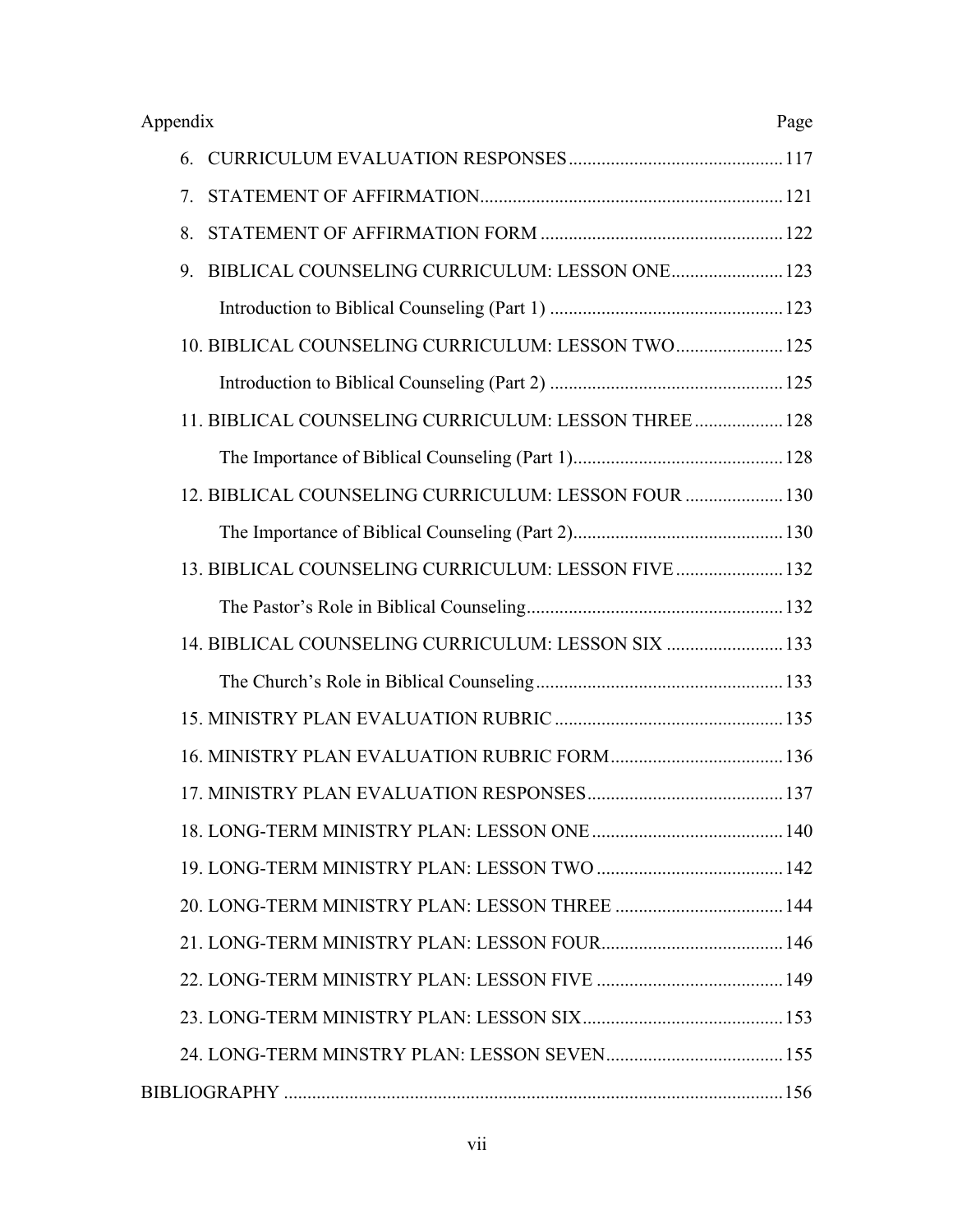# LIST OF TABLES

| Table |  |
|-------|--|
|       |  |
|       |  |
|       |  |
|       |  |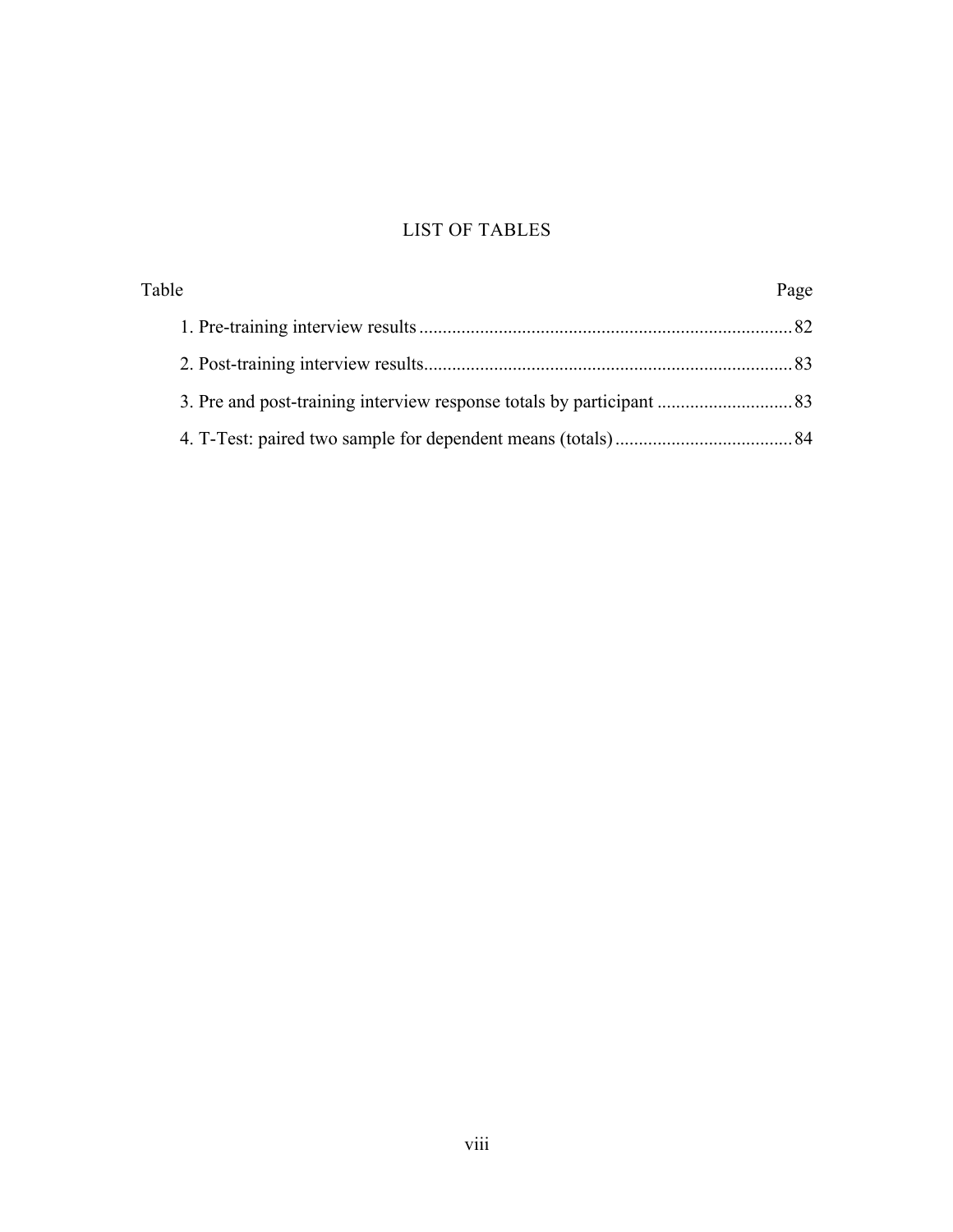# PREFACE

This project represents the hard work, contribution, investment, and accomplishment of many. First and foremost, God has been so good to grant the vision and opportunity for pursuing this degree and completing this project. By his grace, he has opened doors and sustained me throughout my studies in this professional context.

I had not previously considered pursuing any degree after graduating with my MDiv, but after seeing the great need for biblical counseling in my ministry context I began to consider it. Later, at the urging of my wife and several good friends, including former missionary teammates, I entered the program. My studies throughout this entire degree program have shaped so much of what my understanding of and approach to ministry is today.

I am indebted to the faculty of the Southern Baptist Theological Seminary. In particular, I wish to acknowledge my professors Robert Jones, Jeremy Pierre, Stuart Scott, and John Street. Their teaching opened my eyes to better understand biblical counseling and stand amazed at the spiritual wealth that God's Word makes available to his people. I was challenged and stretched and am all the better for it.

I would be remiss if I did not mention John Klaassen, my supervising professor, who has been so helpful to me in this process. His experience and keen eye have helped me to avoid errors and correct mistakes. Moreover, he always offered encouragement to me along the way. I am certain that this project's success is owed in large part to his influence.

I want to offer a word of thanks as well to the men who formed the expert panel and who contributed from their wealth of knowledge and experience to make this

ix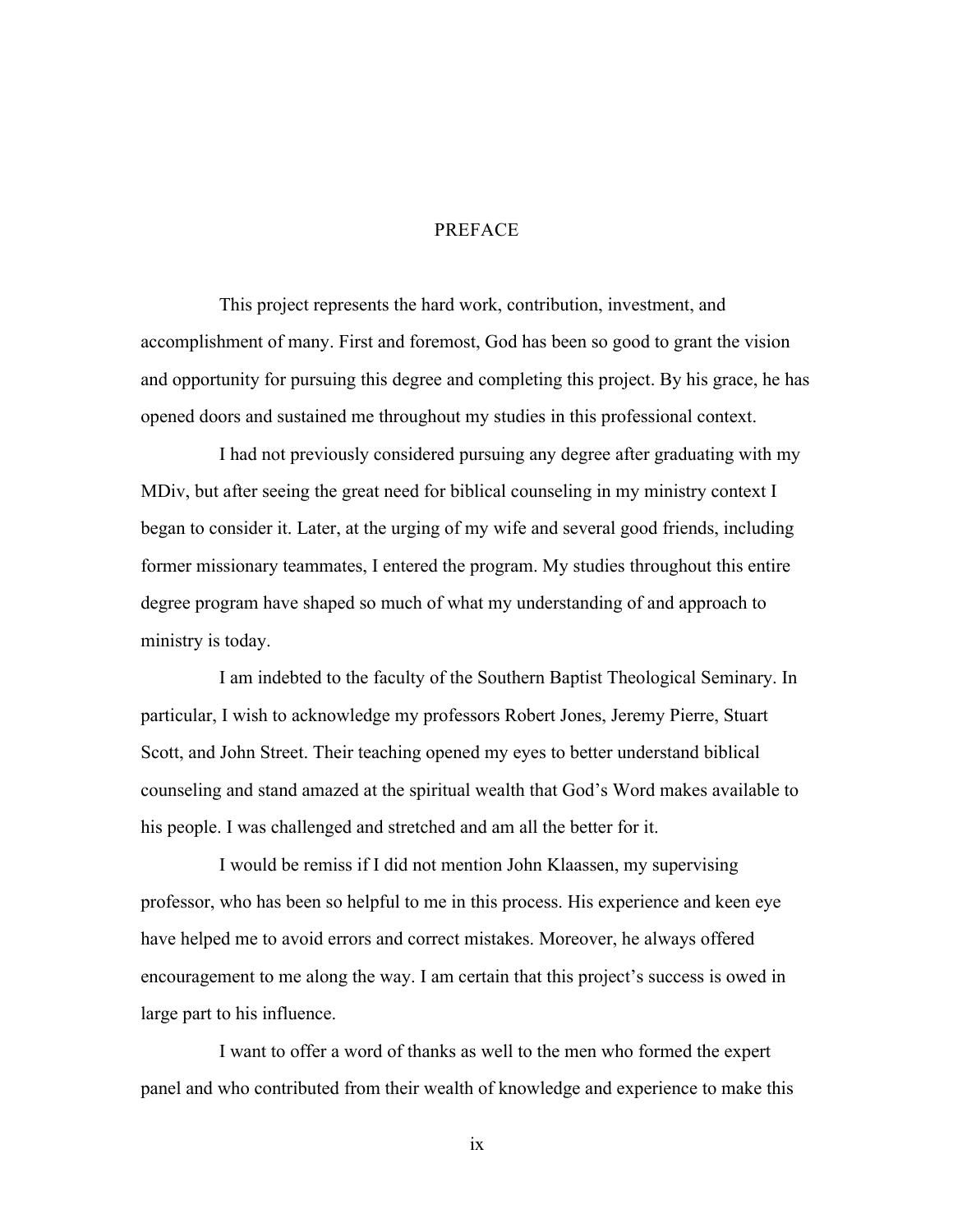project as successful as possible. These men know the Quichua people and so their expertise was priceless. Thank you, Al Rodriguez, James Winfrey, James Kerr, Lance Ferguson, Joselito Orellana, and Pedro Yaoripoma.

I am so grateful for the patience and encouragement that I received from my wife and children throughout this entire doctoral program. My bride Carol has constantly been by my side as we have sought to minister to and counsel others from God's Word. No one challenges me to continue to pursue holiness, understand and apply Scripture, and live out my faith as much as she. She is truly God's greatest blessing in my life.

Together, Carol and I seek to shepherd the hearts of the children God has so graciously given to us. The more time God allows me to parent Abraham, Anna Elizabeth, Mary Elle, Naomi Katherine, Thomas, and Ruth Abigail, the more I realize that biblical counseling is a form of intense discipleship that should begin in the home.

My prayer is that God would bless the people of Ecuador to know the immense pleasure it is to be able to counsel others from his Word, affording them true hope and surety in Christ, both now and eternally.

Christopher Sills

Louisville, Kentucky May 2022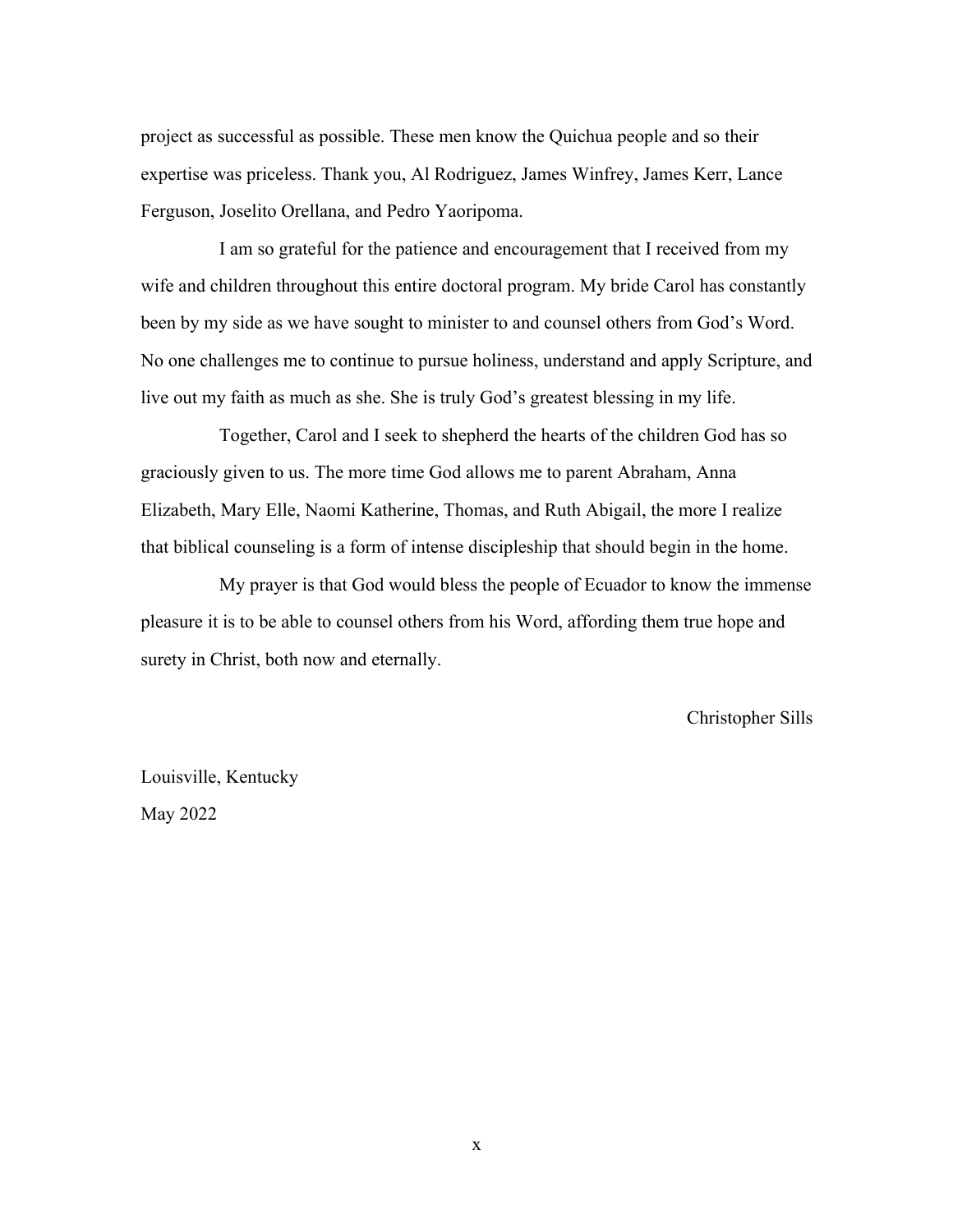# CHAPTER 1

# INTRODUCTION

I work as a missionary among the Highland Quichua (HQ) people group of Southern Ecuador.<sup>1</sup> I lived among them as the son of missionaries. Now, as an adult, I am ministering in the same cultural context. These experiences allow me unique insight into the various strengths and weaknesses of this people group, thereby informing the details of this project and its ultimate focus. Specifically, the design of this project was to further help this people group implement appropriate, culturally relevant biblical counseling practices.

#### **Context**

The Quichua people of the Andes mountain range of Ecuador, South America, first had exposure to Protestant Evangelicalism in the early 1900s. At that time, Catholicism was the only permitted organized religion, though animism was and remains the dominant, unofficial, unorganized religion in Ecuador.2 It was not until fifty years or so later that the first HQ people became believers and were baptized.<sup>3</sup> In the late 1950s, following the infamous deaths of Jim Elliot, Peter Fleming, Ed McCully, Roger

 $1$  The Quichua indigenous group in Ecuador primarily speak Quichua among themselves, in their homes and communities. However, due to their need to interact with others outside their indigenous group, they have had to learn Spanish. I also speak Spanish as a second language and do not speak Quichua fluently. Therefore, the implementation of this project was done in Spanish without any translation to Quichua.

 $2$  Gailyn Van Rheenen defines animism as "the belief that personal spiritual beings and impersonal spiritual forces have power over human affairs and that human beings must discover what forces are influencing them in order to determine future action and, frequently, to manipulate their power." For more, see Gailyn Van Rheenen, *Communicating Christ in Animistic Contexts* (Grand Rapids: Baker Book House, 1991), 20.

<sup>3</sup> M. David Sills, *Reaching and Teaching the Highland Quichuas: Ministry in Animistic Oral Contexts* (n.p., 2012).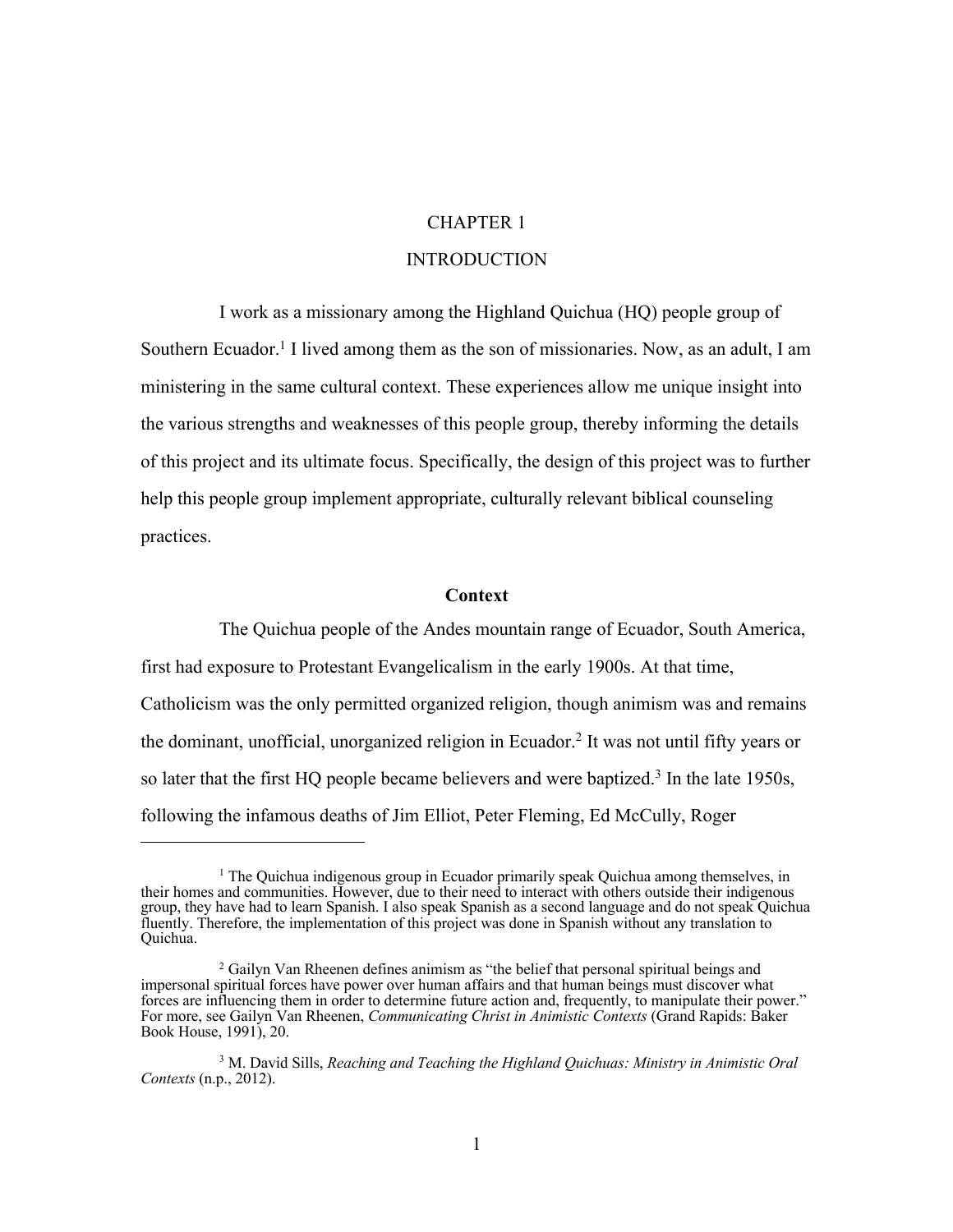Youderian, and Nate Saint, a wave of missionary efforts took place in Ecuador, many choosing to work among the *mestizos* and Lowland Quichua. Few were working among the HQ people group. However, in the 1970s, there was an awakening among the HQ and evangelicalism spread quickly.

The Protestant church continued to see growth among all contacted people groups in Ecuador amid great persecution from the Catholics. In the late 1990s, church growth plateaued as persecution lessened and evangelicals were tolerated, even accepted. In the last twenty years, Ecuador's missionary presence has dwindled significantly as mission agencies turn their attention to the 10/40 Window, greatly impacting the HQ Christian community, among others.

The biblical counseling movement is relatively new even in first-world Christian circles, having started in the 1970s. It is unsurprising, then, that the concept of biblical counseling is still foreign among the HQ. While the movement seems to be slowly spreading throughout the *mestizo* population, the Quichua have yet to be impacted by it, due in large part to the mutually volitional, cultural segregation that exists between these two groups.

A great strength among HQ Christians of Southern Ecuador is that they enjoy a number of churches whose pastors have the complete confidence of their congregations and who, therefore, greatly influence the activities of the church. For example, Quichua pastors and church leaders are, in the main, passionate about evangelism. Therefore, they positively affect the church body's desire to participate in evangelism as well.

Quichua pastors and leaders also value fellowship among believers. The Quichua people, indigenous to Ecuador, are highly relational. This people group prioritizes and values relationships, and many opportunities exist for the members of indigenous churches to gather together in community. By regular fellowship, the unity of the Quichua Christians allows the members to hold fast to each other in brotherly love. Because unity and fellowship are so prized, church members will often overlook personal

2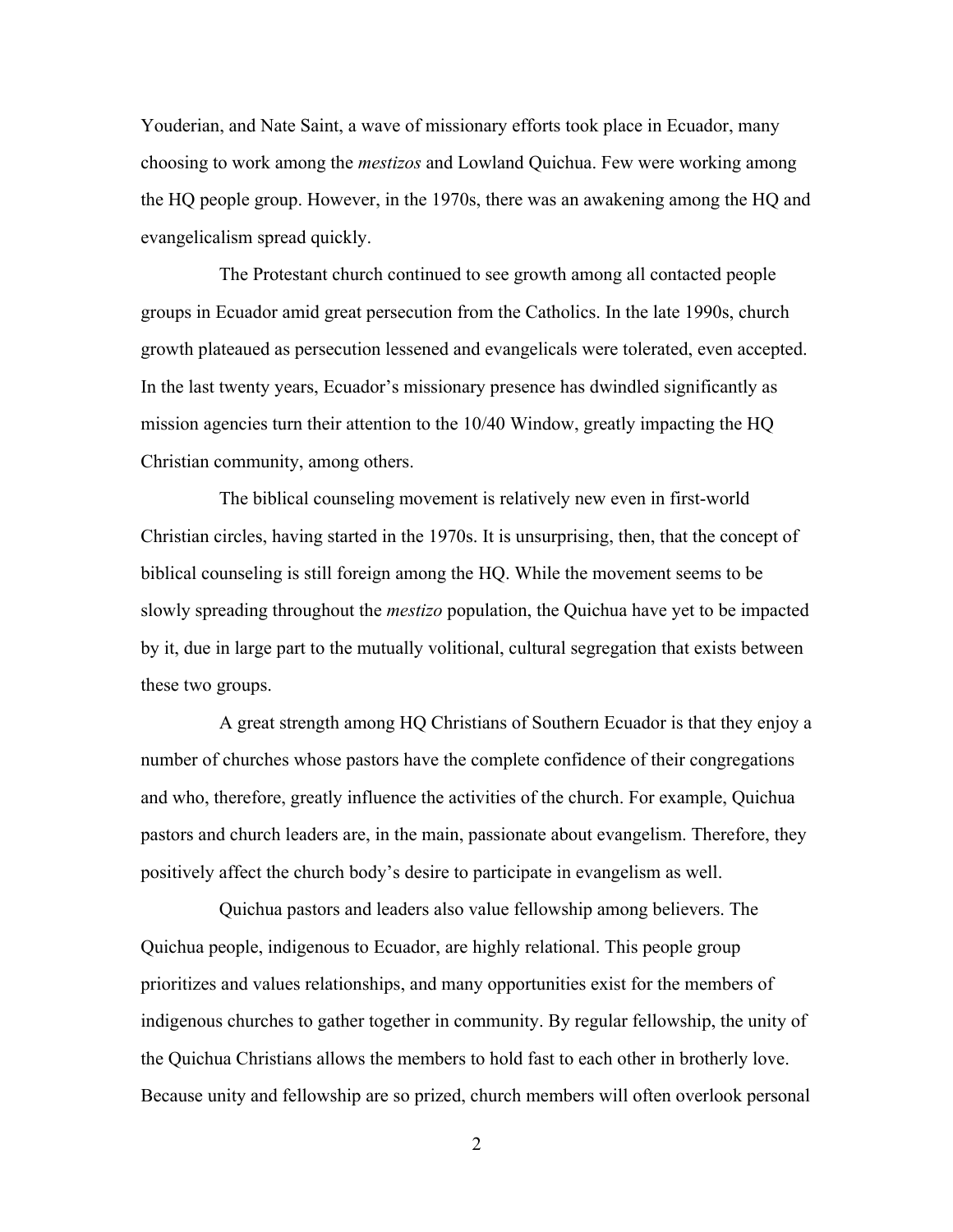offenses in order to maintain peace.4

The Quichua people are developing a great desire to increase their knowledge of the Bible, theology, and doctrine. In fact, many who never received appropriate discipleship or basic teaching are hungry for more of the Word of God. Reaching and Teaching International Ministries (RTIM) is currently seeking to address this need by establishing Bible training centers throughout many countries, Ecuador included. Many Quichua pastors and leaders come from many hours' distance for a week of teaching several times a year. Their commitment to becoming better leaders is a testimony to God's work among them.

Unfortunately, missionaries of decades past were unable to provide in-depth discipleship to all new believers during the spiritual awakening among the Quichua.<sup>5</sup> No doubt, this apparent neglect stemmed from a desire to focus on conversions over discipleship, both equally good and necessary goals. Current missionaries note that many believers who came to faith twenty years ago pay little attention to personal spiritual growth, leading to many lifestyles inconsistent with biblical principles. These missionaries commonly attribute these inconsistencies to a lack of discipleship. Another consequence of this lack of discipleship is that pastors were left with little or no Bible knowledge or theological foundations, which they need to fulfill their role in the church. Pastors in Ecuador are unaware, then, of their role as shepherds to counsel their church members from God's Word in public or private settings.

Additionally, lay church members do not understand the concept of ministering to one another. Essentially, Christians are taught to counsel one another; however, this aspect of Christian community is missing among many believers in the Quichua

<sup>&</sup>lt;sup>4</sup> In his dissertation on the HQ, David Sills refers to this system of necessary, close-knit relationships among them as *compadrazgo*. For more, see M. David Sills, "Highland Quichuas: Discovering a Culturally Appropriate Pastoral Training Model" (PhD diss., Reformed Theological Seminary, 2001), 43-44.

 $5$  The emphasis is "in-depth," a term which should include reproducibility and conformity with the historically oral nature of this people group. More about this issue is mentioned in chapter 3.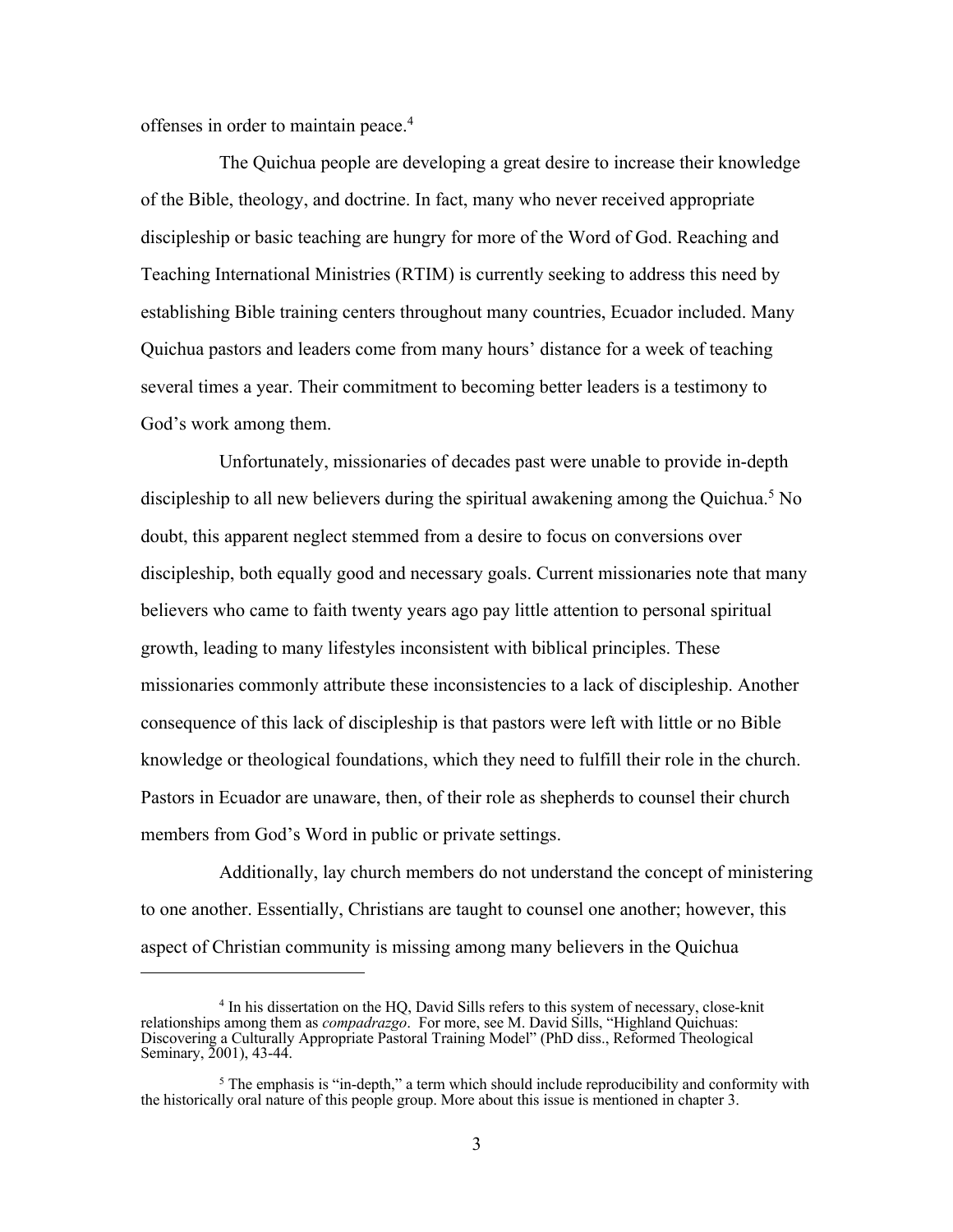community. Because they are indirect communicators, appropriate biblical resolution of and reconciliation in interpersonal conflict is rare. Hence, the body is hindered from spiritual growth because the brothers are unwilling to address sin issues biblically. This difficulty could be resolved by a better understanding of ministering the Word to one another.

Last and foremost, a common belief among pastors is that their primary role in the church is preaching. Therefore, a more fitting title for these men is "preacher" rather than "pastor." Because this is a commonly held belief, pastors do not teach or equip their church members to minister to one another, which is the root of that weakness within the church. These pastors will often lead activities where they are expected to preach or speak but will not spend time shepherding or counseling their congregation through sinfulness and suffering. Consequently, the lay church members often suffer without hope, which God's Word provides. In part, this reality can be attributed to a legalistic spirit among believers throughout the evangelical church in Ecuador. This legalism has roots in the Catholic dogma of good works, which many pastors and leaders held before their conversion. Piety and holiness in their eyes, then, have more to do with obeying their cultural Christian rules than broken, contrite hearts and spirits before the Lord (Ps 51:17). Many pastors and leaders with legalistic attitudes cannot understand how biblical counseling operates because the desire to solve dilemmas quickly by providing a list of rules, their own law, is so strong.<sup>6</sup>

### **Rationale**

In order to declare with certainty that church members who do not minister to one another are risking disobedience to Scripture, it is important to understand the basis for that claim. First Thessalonians 5:11-14 describes how brothers and sisters in Christ

 $6$  This information stems from the author's personal, recent experience with the HQ pastors in Southern Ecuador.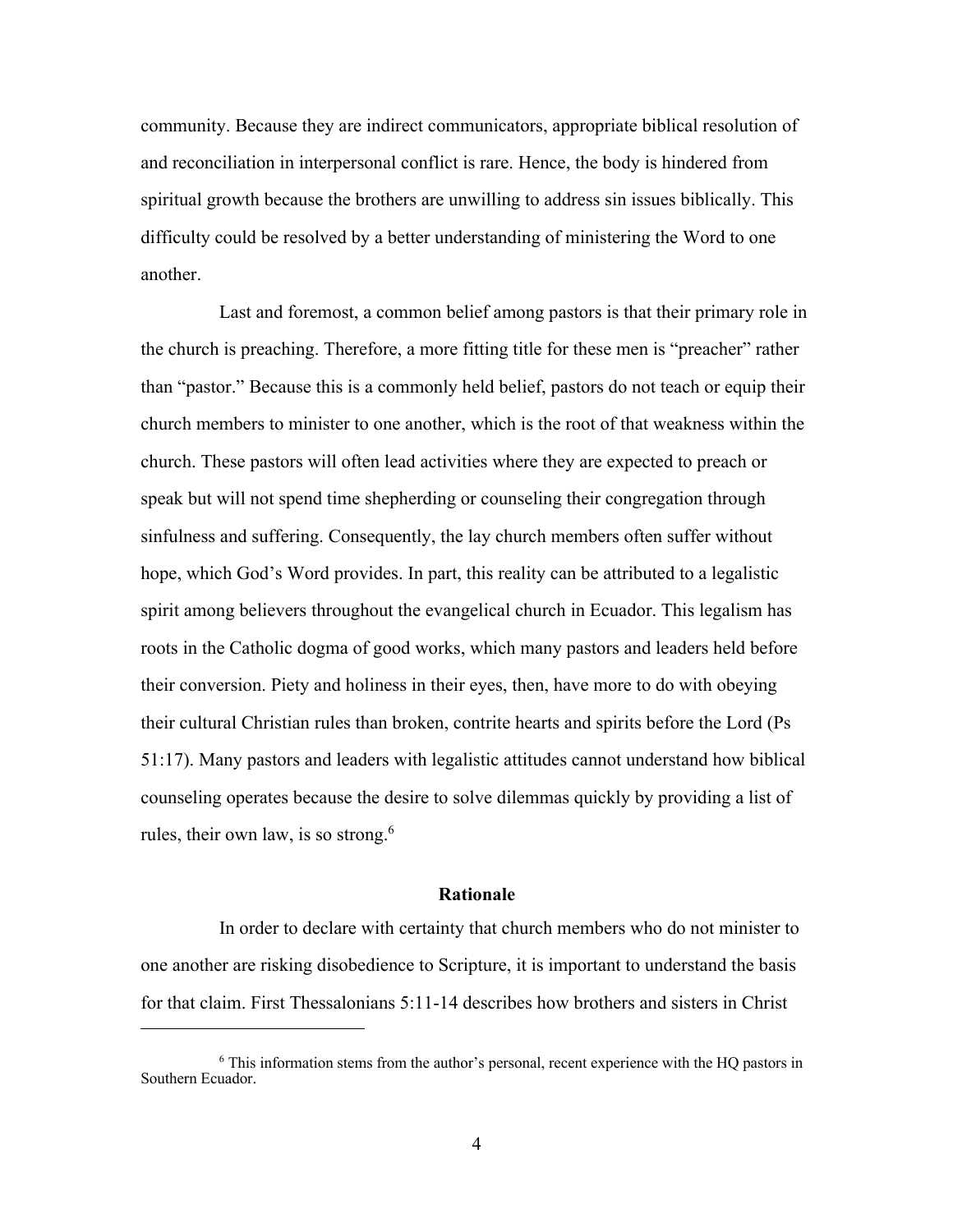should engage one another. Paul directs his comments to lay church members, to those who are not exercising oversight over the flock. This fact is evidenced in verse twelve, where Paul refers to "those who labor among you and are over you."<sup>7</sup> In this passage, he gives his readers several verbs to explain how they must interact: encourage, be at peace, admonish, encourage, help, and be patient. These verbs, in command form, emphasize the need for believers to minister to (or counsel) other believers. Therefore, if a church wishes to fulfill Scriptural obligations, its membership must seek to counsel one another.

Likewise, when one considers the role of pastor, one must study the source from which the requirements of that office come—the Bible. Pastors cannot shepherd their flock well if they do not follow biblical instruction. Moreover, church members risk disobedience to the previously mentioned Scriptural principles when their pastors do not teach them or lead by example. Three biblical examples will illustrate this point. First, in Acts 20:18-35, Paul gives his last personal address to the elders of the church of Ephesus. In this address, Paul reiterates his history with them, specifically as it serves as an example for them to follow (verse 35). Paul challenges the elders to care for, or take heed to, the flock (verse 28). Second, in 1 Thessalonians 5:11-14, Paul declares that the overseers' job is to admonish their church members. Third, in 1 Peter 5:1-4, Peter directs elders to shepherd their flock in three ways: exercising oversight, eagerly, and being examples. In other words, the pastor must proactively and enthusiastically model what he desires the church to practice. One must conclude, then, that pastors who do not counsel their people or lead their congregation to counsel one another are not executing their task biblically.8

The first step to rectify this misunderstanding or misapplication of the office of

<sup>&</sup>lt;sup>7</sup> Unless otherwise indicated, all Scripture quotations are from the  $ESV^{\circledast}$  (The Holy Bible, English Standard Version®).

<sup>&</sup>lt;sup>8</sup> As biblical counselor Paul Tautges says, "biblical counseling is an intensely focused and personal aspect of the discipleship process," thereby making the two nearly synonymous. For more see Paul Tautges, *Counseling One Another: A Theology of Interpersonal Discipleship* (Wapwallopen, PA: Shepherd Press, 2015), 25-26.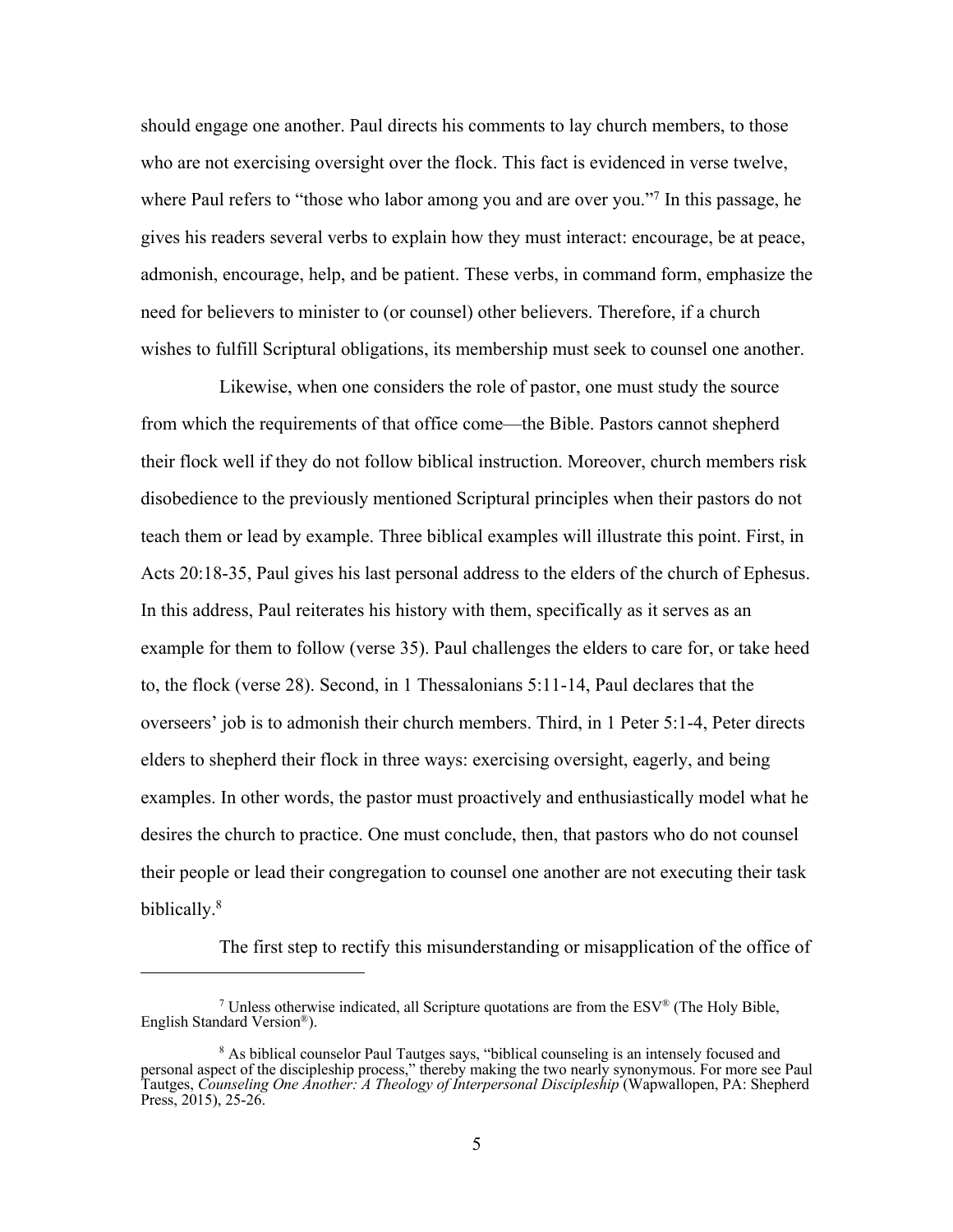pastor required an analysis of what pastors and church leaders knew about biblical counseling, and how many among them, if any, were actively engaged in it. In the course of this project, assessments were taken to ascertain the number of the pastors who currently participate in biblical counseling, as well as their knowledge of it. Upon thoroughly assessing their level of knowledge and involvement, missionaries could be able to better teach them the importance of biblical counseling and how to put it into practice.

Second, teaching a carefully crafted curriculum was necessary to respond to the deficits in knowledge and practice among the pastors and church leaders. The third step was to make another assessment after those action steps are implemented, in order to evaluate the effectiveness of the plan.

Because Quichua pastors exercise such influence over their congregations, it is logical for missionaries (or others with knowledge and experience) to begin teaching them biblical counseling. Upon establishing a foundation of understanding among the pastors, the fourth step was to encourage the pastors to disseminate the information and practices throughout their congregations, hopefully resulting in an application of the biblical counseling principles where believers will minister the Word to one another.

In order to further assist the pastors and church leaders to incorporate biblical counseling practices within their churches, the fifth step included creating a ministry plan with specific, concrete steps. Unconventional ideas and changes are not easy for this people group to understand or accept; therefore, a practical, step-by-step approach will be necessary. Missionary oversight will be required as they begin to implement the plan, ensuring that they adhere to the specified steps.

#### **Purpose**

The purpose of this project was to train pastors and church leaders among the preliterate culture of the HQ people group of Southern Ecuador to implement biblical counseling in their current ministry contexts.

6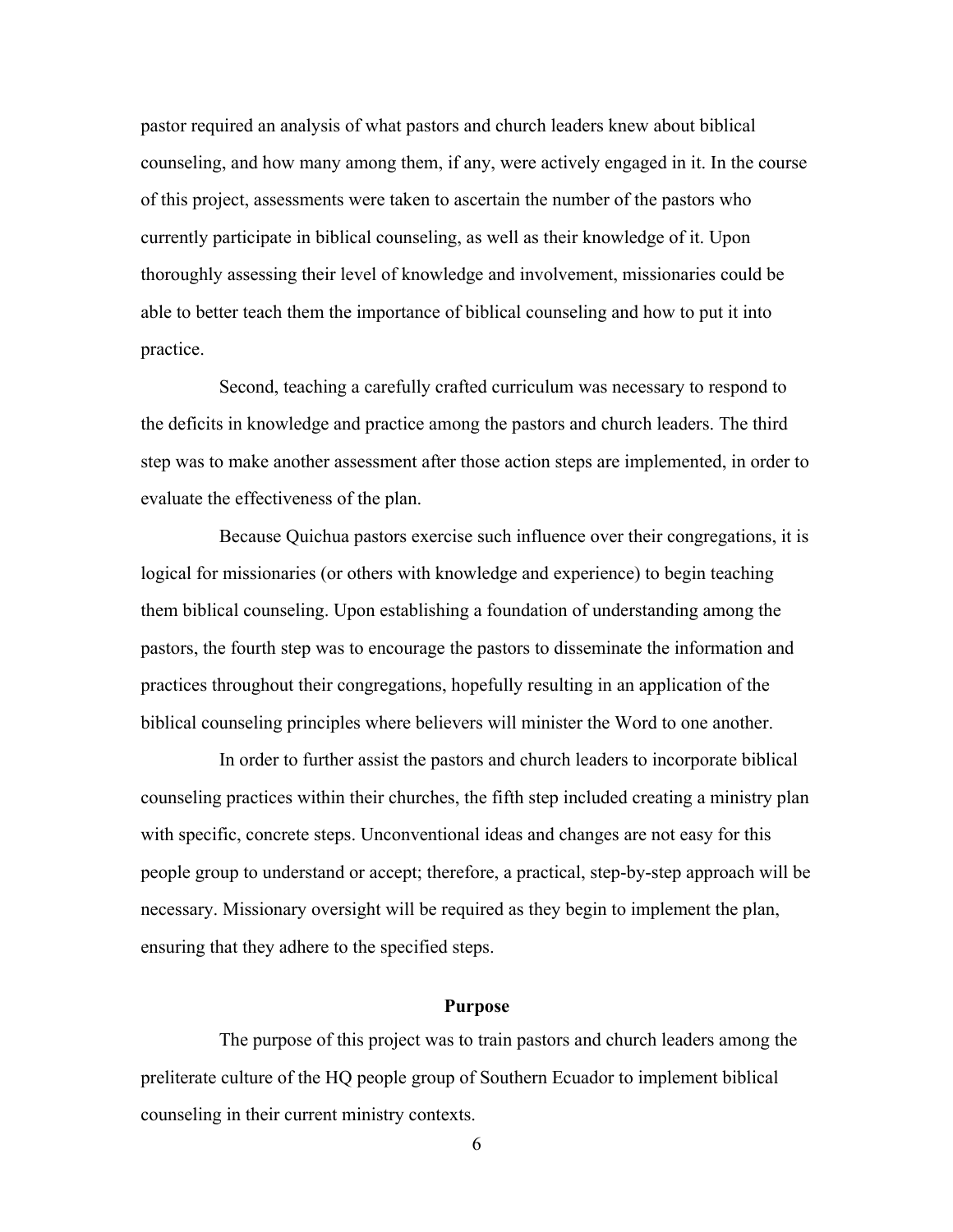#### **Goals**

The following five goals demonstrate the process by which the purpose of this project was achieved. The first goal addressed current knowledge and practices. The second goal included developing a curriculum to teach. The third goal referred to increasing the knowledge of the participants. The fourth goal addressed how to encourage the participants to integrate biblical counseling practices. The fifth goal involved developing a ministry plan. These goals were numerated as such:

- 1. The first goal was to assess the current levels of knowledge and practices of biblical counseling among Quichua pastors and church leaders.
- 2. The second goal was to develop a curriculum to teach Quichua pastors and church leaders biblical counseling and its methodology.
- 3. The third goal was to increase participants' knowledge of biblical counseling.
- 4. The fourth goal was to encourage participants to integrate biblical counseling into their church ministries.
- 5. The fifth goal was to develop a contextualized long-term ministry plan to enable participants to integrate biblical counseling into their ministry.

# **Research Methodology**

Five goals were used to measure the effectiveness of this project. The first goal was to assess the current levels of knowledge and practices of biblical counseling among Quichua pastors and church leaders. This goal was measured by administering an interview of up to thirty pastors and church leaders enrolled in RTIM's Bible Institute in Ingapirca, Ecuador.9 The participants voluntarily submitted to an individual interview, lasting up to twenty-minutes. The interview consisted of a combination of Likert scale responses and open-ended questions. This goal was considered successfully met when up to thirty pastors or church leaders completed the interview and the information had been

 $9^9$  See appendix 1. All of the research instruments used in this project were performed in compliance with and approved by the Southern Baptist Theological Seminary Research Ethics Committee prior to use in the ministry project.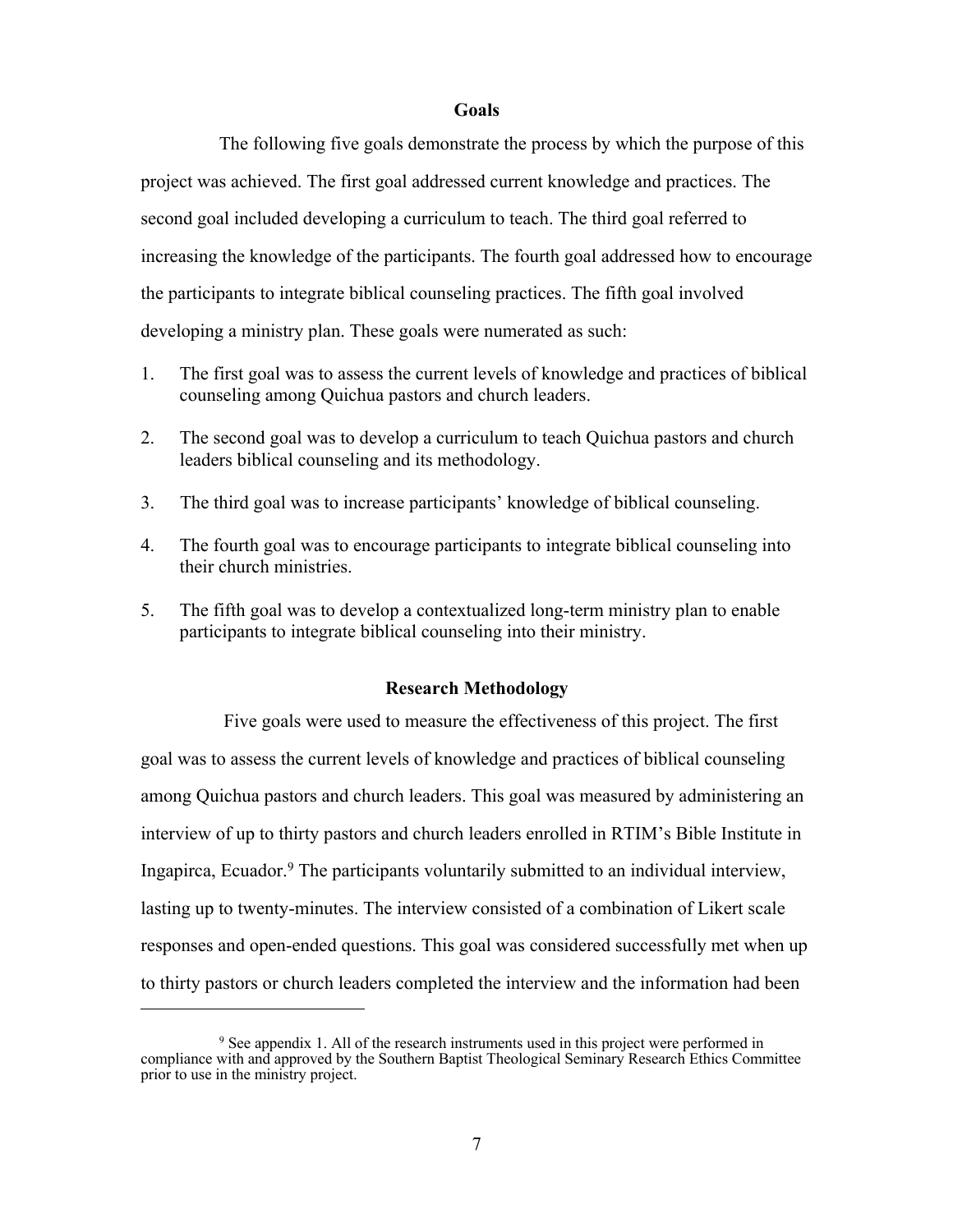analyzed, yielding a clearer picture of the current counseling practices among these students. To analyze the results, themes and movements found throughout the interviews were noted.

The second goal was to develop a curriculum to teach Quichua pastors and church leaders biblical counseling and its methodology.10 This curriculum was designed for six half-day seminars, essentially comprised of six sessions. This goal was measured by an expert panel consisting of three former missionaries to the Quichua people group of Ecuador, two current missionaries in Ecuador, and one national Quichua pastor in Ecuador.<sup>11</sup> This panel utilized a rubric to evaluate the biblical faithfulness, teaching methodology, scope, and applicability of the curriculum. The expert panel evaluated the adaptability of the curriculum literature for the intended preliterate audience, which would inform Goal 3. This goal was considered successfully met when a minimum of ninety percent of the evaluation criterion meet or exceed the sufficient level. If the ninety percent benchmark was not initially met, the material was revised until it met the standard.

The third goal was to increase participants' knowledge of biblical counseling. This desired increase of knowledge refers to both what biblical counseling is and why and how it should be implemented. In order to increase knowledge, six half-day seminars were given, at which time the curriculum from Goal 2 was taught. This goal was measured by comparing the results from the same interview form previously administered, as described in Goal 1, to the level of change in knowledge related to biblical counseling after the training. This goal was considered successfully met when the post interview demonstrated a positive, statistically significant difference in the pre and post-training interview results.

 $10$  See appendixes 6-11.

<sup>&</sup>lt;sup>11</sup> The panel will be considered expert because of the personal experience teaching and interacting with the HQ people.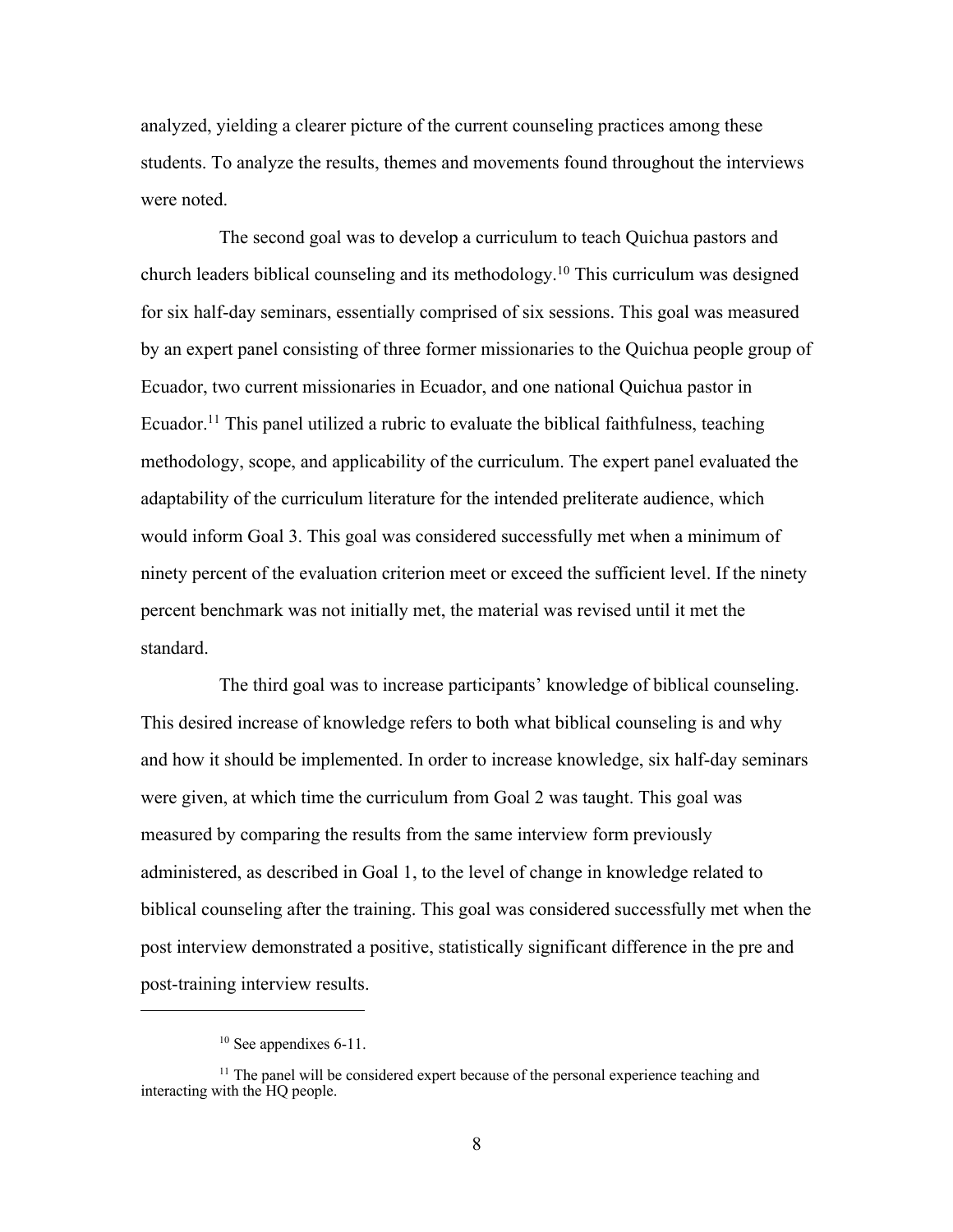The fourth goal was to encourage participants to integrate biblical counseling into their church ministries. This goal was measured by administering a post-seminar interview. <sup>12</sup> This interview duplicated the questions from the interview form of Goal 1 and included a few additional open-ended questions designed to gauge an increase in motivation and enthusiasm among Quichua pastors and church leaders for implementing biblical counseling into church ministry. This goal was considered successfully met when seventy percent of the seminar participants expressed a positive motivation to integrate biblical counseling into their church ministries.

The fifth goal was to develop a contextualized long-term ministry plan to enable participants to integrate biblical counseling into their ministry. An expert panel was formed of RTIM missionaries and expatriate pastors in Ecuador familiar with the people group in question who agree with RTIM's statement of faith and the definition of biblical counseling used in this project.<sup>13</sup> This goal was measured by the expert panel who utilized a rubric to evaluate the functionality of the plan, communication processes, training elements, provision of biblical counseling resources, and the action steps.<sup>14</sup> This project did not attempt to cover any implementation of this ministry plan, but rather develop specific steps Quichua pastors and church leaders can take to integrate biblical counseling into their ministry. This goal was considered successfully met when one hundred percent of the evaluation criterion meet or exceed the sufficient level. If the one hundred percent benchmark was not initially met, the material was revised until it met the standard.

### **Definitions and Limitations/Delimitations**

The following definitions of key terms will be used in the ministry project:

<sup>&</sup>lt;sup>12</sup> See appendix 1.

<sup>&</sup>lt;sup>13</sup> See appendix 5.

<sup>&</sup>lt;sup>14</sup> See appendix 12.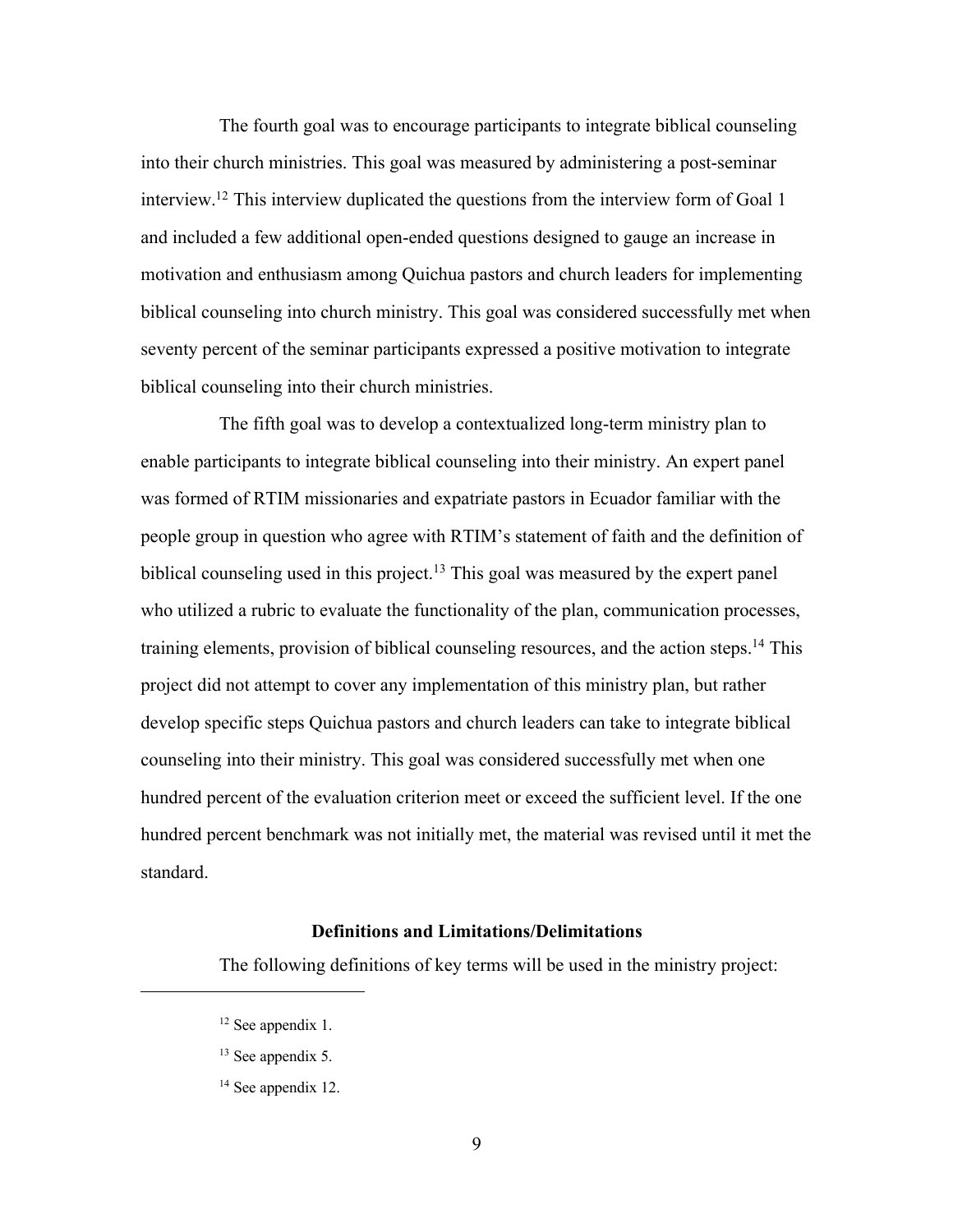*Biblical counseling.* For the purposes of this project, biblical counseling will be defined as follows: "Biblical counseling is a ministry of, but not limited to, the local church whereby transformed believers in Christ (John 3:3-8) who are indwelled, empowered, and led by the Holy Spirit (John 14:26) rightly understand and apply the living and active Word of God (Hebrews 4:12) to others with the goals of evangelizing the lost and teaching the saved (Matthew 28:18-20) to live gospel-centered lives."15

*Interpersonal ministry.* Because the Bible does not use the terminology of "biblical counseling," the term interpersonal ministry will be used in instances where the principles of biblical counseling are found in passages that speak of believers ministering to one another. For the purposes of this project, "interpersonal ministry" will refer to biblical principles wherein believers minister to one another, specifically as this ministry involves teaching, exhorting, warning, admonishing, encouraging, and other aspects that resonate with biblical counseling.16

*Oral cultures.* "Cultures that have an oral tradition for perpetuating legends, histories, family lineage, and knowledge."<sup>17</sup>

*Pre-literate.* "Unable to read or write due to the unavailability of literacy

 $15$  This definition is a synthesis of two works. The first of these two, and the source upon which this definition heavily leans, is taken from John Babler, "What is Biblical Counseling?" Theological Matters: Theological Insights from Southwestern, last modified January 3, 2012, https://theologicalmatters.com/2012/01/03/what-is-biblical-counseling. Babler's definition limits biblical counseling to the context of the local church. The definition provided here in this project includes the words "but not limited to" to reflect my view that biblical counseling may happen within the context of parachurch ministries as well. The second work is that of Elyse M. Fitzpatrick and Dennis E. Johnson, *Counsel from the Cross: Connecting Broken People to the Love of Christ* (Wheaton, IL: Crossway Books, 2009). The valuable addition of the words "rightly understand and apply," which Babler's definition lacks, is appropriately phrased by Fitzpatrick and Johnson to express the need for correct biblical interpretation and application. Moreover, the author emphasizes the similarity between discipleship and biblical counseling in order to denote the fact that biblical counseling may be done by all believers as they minister the Word to one another.

<sup>&</sup>lt;sup>16</sup> For the purposes of this project, "one anothering" will serve as an alternate term for interpersonal ministry. However, it is important to note that interpersonal ministry, in each instance is it mentioned in this project, is not equated with biblical counseling. Rather, biblical counseling is considered a subset of interpersonal ministry. Even more specifically, biblical counseling has been described as intense discipleship; therefore, discipleship can be considered a subset of interpersonal ministry and biblical counseling a subset of discipleship.

<sup>&</sup>lt;sup>17</sup> Adapted from the definition of "aural cultures" by Sills, "Highland Quichuas: Discovering a Culturally Appropriate Pastoral Training Model," 16.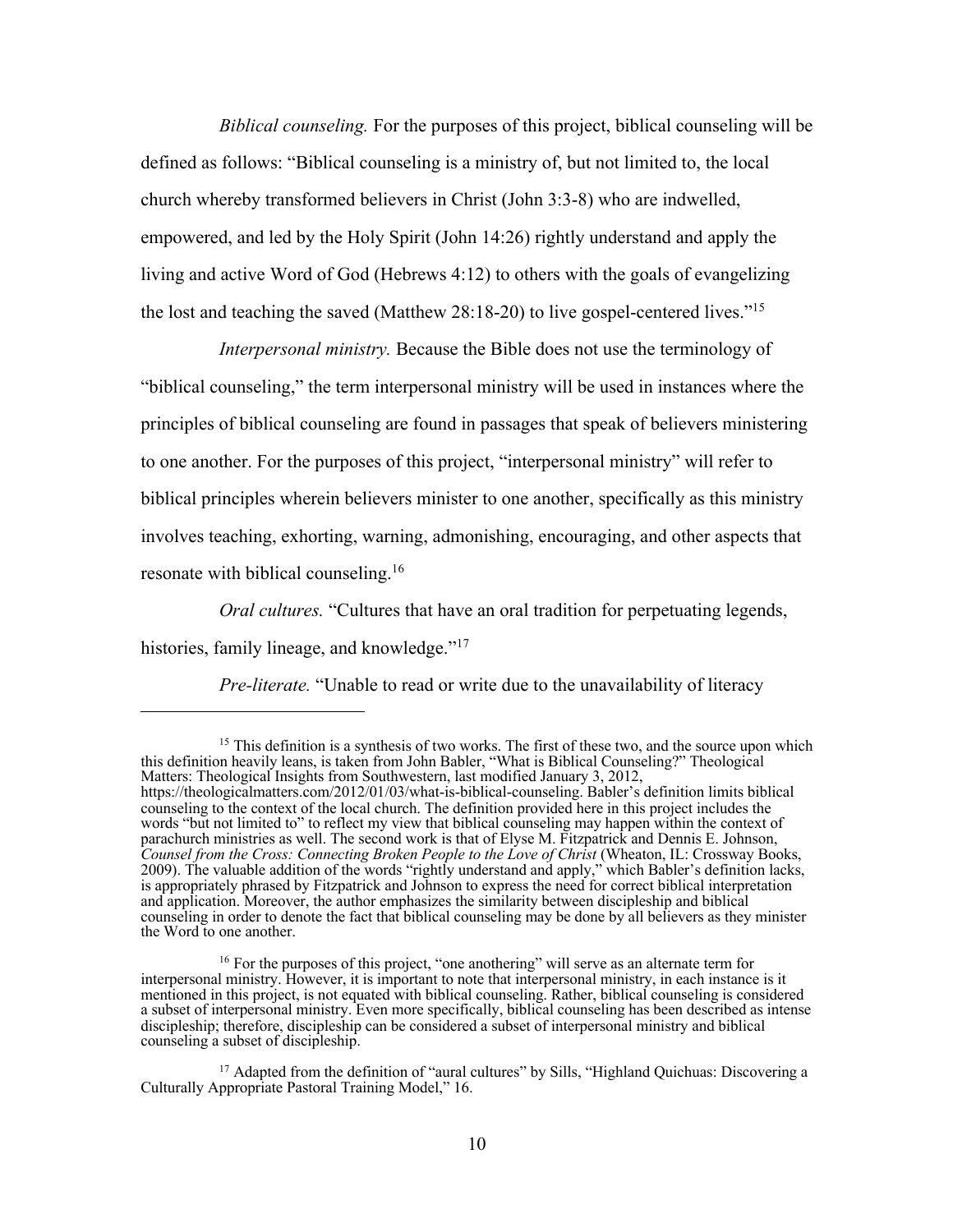programs and schools."18

Five limitations applied to this project. First, the nature of this project fell within parachurch ministry and not within the context of a local church. As such, I am not the overseer or bishop of the participants, but a fellow minister of the gospel. Therefore, the participation of these pastors was voluntary, not compulsory. Second, the participants came from various cities and provinces around the country. This reality meant that there could be no direct oversight over the implementation of the training or integration of the ministry plan. Third, the participants came from a primarily oral culture. Therefore, the interviews were conducted orally, and answers were written by the interviewer. Fourth, the interviews were conducted in Spanish and the findings were translated into English for the purposes of this project.<sup>19</sup> Fifth, due to COVID-19, this project was severely limited in scope; therefore, while this project originally provided for the participation of up to thirty students, only five eligible students participated in this project.

Two delimitations were placed on the project. First, the project entailed the development and teaching of a curriculum. This training was confined to six half-day seminars. Second, participation was limited to students of RTIM's training institutes in Southern Ecuador.

#### **Conclusion**

In conclusion, in order to realize the ultimate, long-term goal of stimulating members of local Quichua churches in Southern Ecuador to biblically counsel one

<sup>&</sup>lt;sup>18</sup> Sills, "Highland Quichuas: Discovering a Culturally Appropriate Pastoral Training Model," 18. Additionally, the preliterate fall into two additional missiological categories, which may be used interchangeably with "preliterate" in this project. The first term is *oral learners*, which is defined as "those people who cannot read or write the languages they speak." The second term is *primary oral learners*, which is defined as "illiterate, preliterate, or nonliterate [people], which reveals that the delivery system of new information for them is primarily restricted to oral means." "Primary oral learners" is a term used to distinguish those who cannot use literate means to communicate from those who can but choose not to, the second group being termed *secondary oral learners.* These terms are taken from Zane Pratt, M. David Sills, and Jeff K. Walters, *Introduction to Global Missions* (Nashville: B&H Publishing Group, 2014), 33-34.

 $19$  The author is bi-lingual and fluently speaks English and Spanish. No other translator will be required.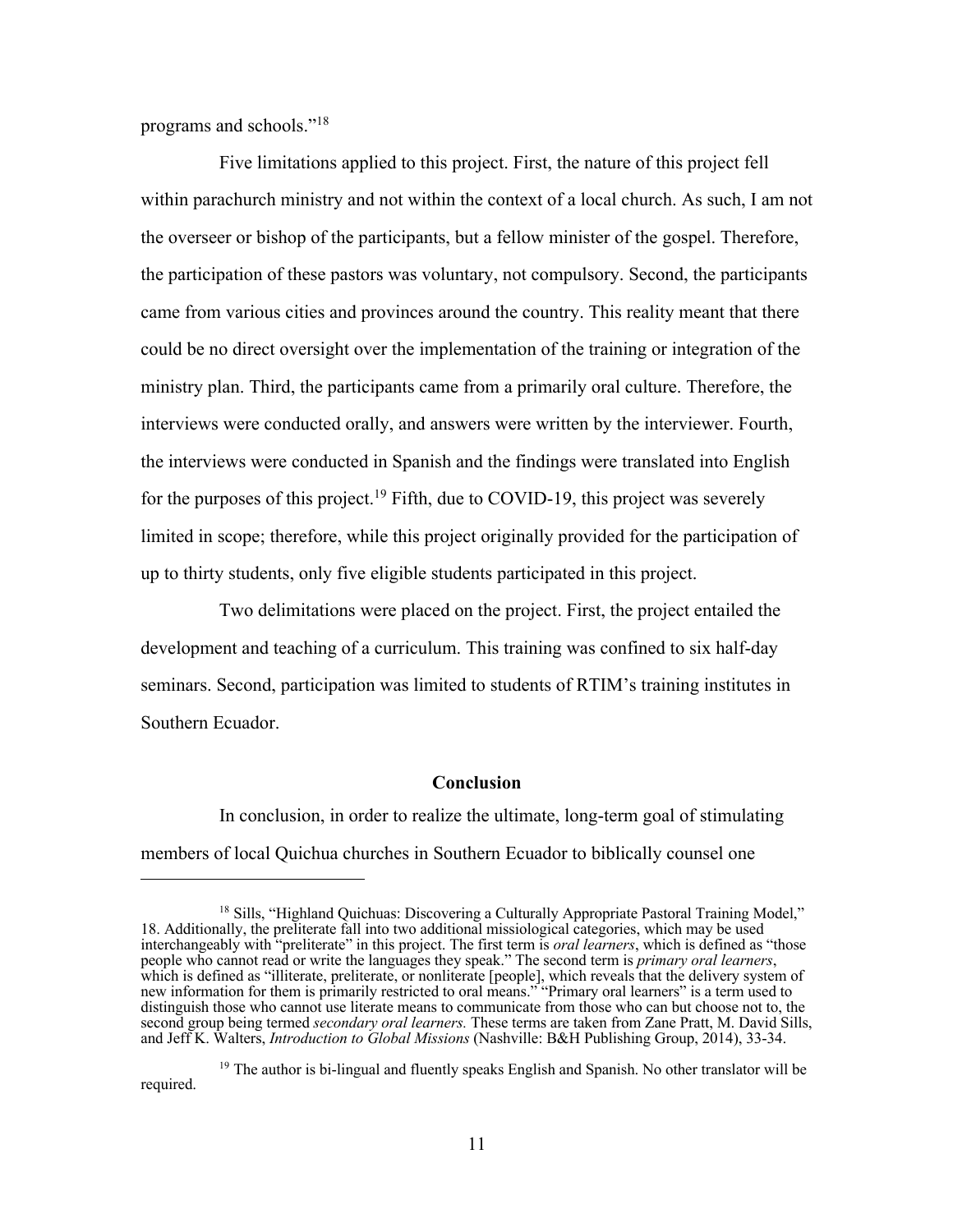another, the pastors of those churches must first model how it is done. For pastors who do not know how to practice biblical counseling, someone must teach them what it is, why it is important, and how to put it into practice. Moreover, the pastors need to learn what specific steps they can take to develop a positive attitude towards biblical counseling. Therefore, this project was created in order to meet this need and train Quichua pastors and church leaders who can be catalysts for growth and change for biblical counseling within their churches.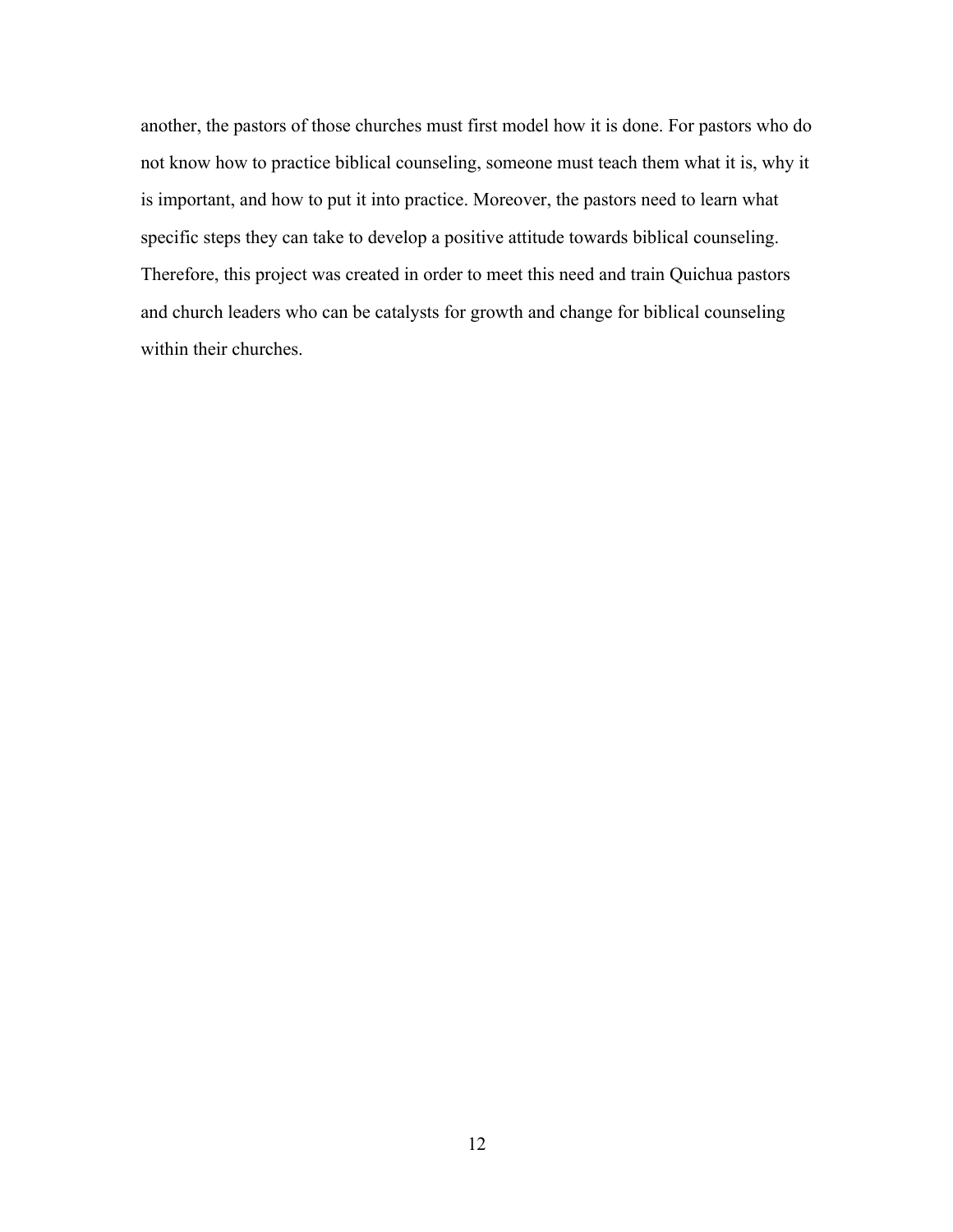# CHAPTER 2

#### BIBLICAL AND THEOLOGICAL SUPPORT FOR EQUIPPING QUICHUA CHURCH LEADERS IN BIBLICAL COUNSELING

Scripture teaches that the pastoral office necessarily entails that pastors lead their flocks by exemplifying engagement in interpersonal ministry (IM) and equipping others for ministry. As this phrase may suggest, IM is the godly, edifying behavior of all believers as expressed towards all other believers, regardless of their roles or functions within the church. The passages presented here are addressed thematically, demonstrating that pastors must set an example, church members benefit by following pastors' examples, church members must imitate the pastors' example among one another, and pastoral examples equip others for IM.

#### **Leading by example (1 Pet 5:1-3)**

An exegesis of 1 Peter 5:1-3 communicates that one essential aspect of shepherding the flock includes leading by example. This passage presents the reader with specific instructions for elders. Here, the apostle Peter differentiates between good and poor examples pastors may be to the flocks in their care, and ultimately Peter exhorts pastors to lead by exemplifying Christ.

# **The Office: Elders and Pastors**

In this passage, the apostle Peter instructs the pastors among his readers as to the nature of their duties and how to discharge them. In the Greek, the word he uses for those he addresses is *presbuterion*, meaning elders. "Elders" must be understood as synonymous with other words often used for the same office, namely, pastor, bishop, and overseer. Of the various words authors of the New Testament use for church leaders, the

13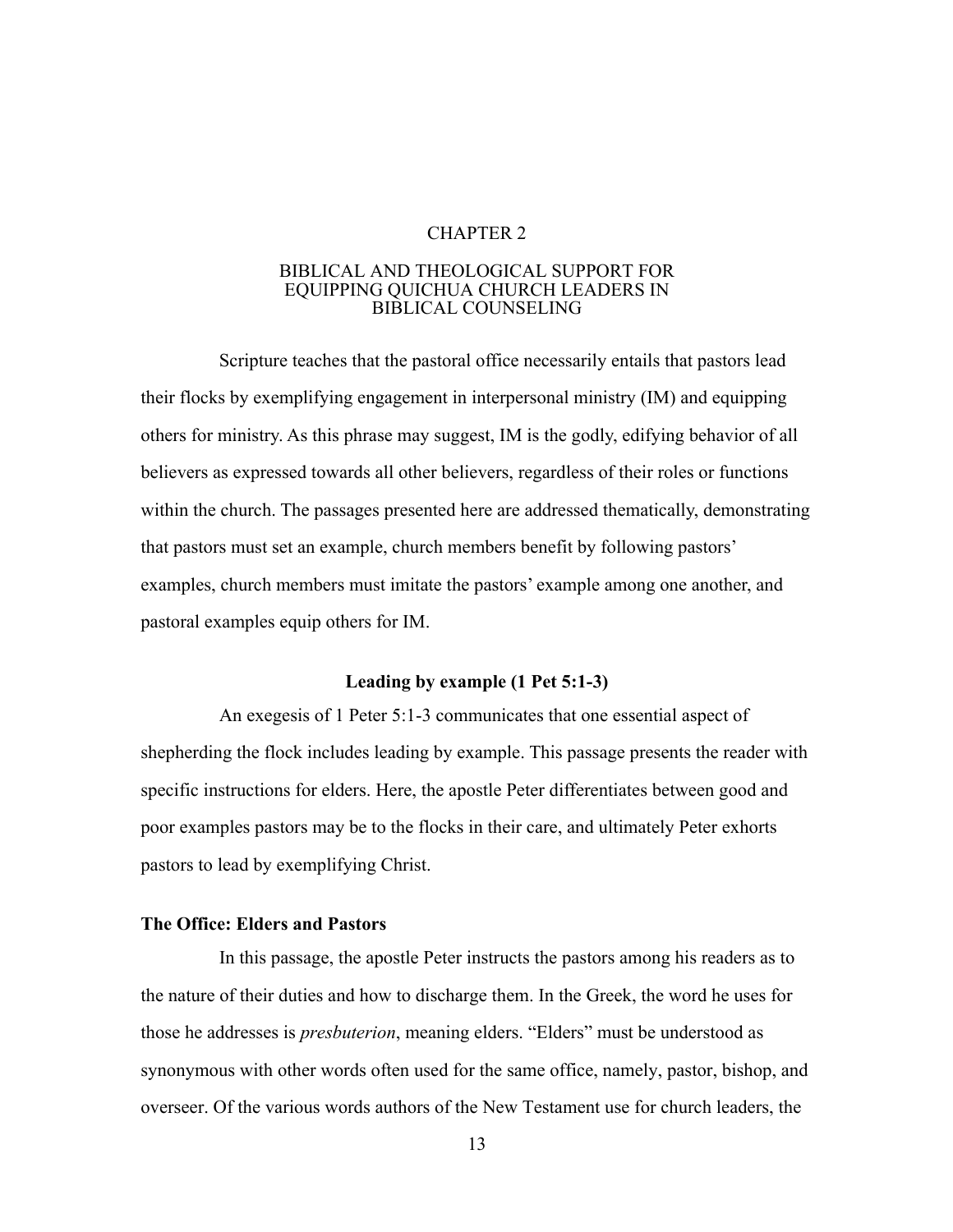word "elders" specifically implies a spiritual maturity among the leadership.<sup>1</sup> This word, then, necessarily makes a distinction between church members and church leaders.

One might argue that distinctions must be made between the various words mentioned above for church leaders<sup>2</sup>, and that the responsibilities Peter outlines in these verses are specific to the role of elder. This argument would imply that the function of elders is entirely different from that of pastors or bishops or overseers. However, a sounder understanding of the nature of these words is that they represent different aspects of the same leadership office.

The synonymous nature of these words can be observed in the fact that Peter gives instructions for elders, which include language specific to the actions of a pastor and overseer. In 1 Peter 5:2, Peter commands elders to shepherd the flock, language specific to the pastoral role. At the end of that same verse, Peter also commands elders to exercise oversight, language specific to bishops and overseers.<sup>3</sup>

Therefore, one can deduce that the titles elder, bishop, overseer, and pastor are not separate positions within the church. Rather, they are various words that express one idea among the church leadership. Moreover, the pastoral office includes the functions of elders as outlined in this Bible passage, thereby proving the relevancy that those who have spiritual authority in the church—pastors, elders, overseers, and bishops—should lead by example.<sup>4</sup>

<sup>1</sup> John MacArthur, *1 Peter*, *The MacArthur New Testament Commentary* (Chicago: Moody Publishers, 2004), 263.

<sup>2</sup> Pastor, elder, or overseer.

<sup>&</sup>lt;sup>3</sup> The commentaries of Phillips, Leighton and Thomas, Harink, and Grudem agree on this point. For more, see the following works: John Phillips, *Exploring the Epistles of Peter: An Expository Commentary* (Grand Rapids: Kregel Publications, 2005); Robert Leighton and Griffith Thomas, *1, 2 Peter*, The Crossway Classic Commentaries, Edited by Alister McGrath and J. I. Packer (Wheaton, IL: Crossway Books, 1999); Douglas Harink, *1 & 2 Peter* (Grand Rapids: Brazos Press, 2009); and Wayne A. Grudem, *1 Peter*, in vol. 17 of *Tyndale New Testament Commentaries* (Downers Grove, IL: InterVarsity Press, 1988).

<sup>4</sup> The commentaries of Phillips, Sproul, and Grudem also agree here. Additionally, Grudem says that the word Peter uses in this passage (*poimanō*) is the same word that Jesus used when he charged Peter to care for his sheep in John 21:16. For more, see Grudem, *1 Peter*, 194.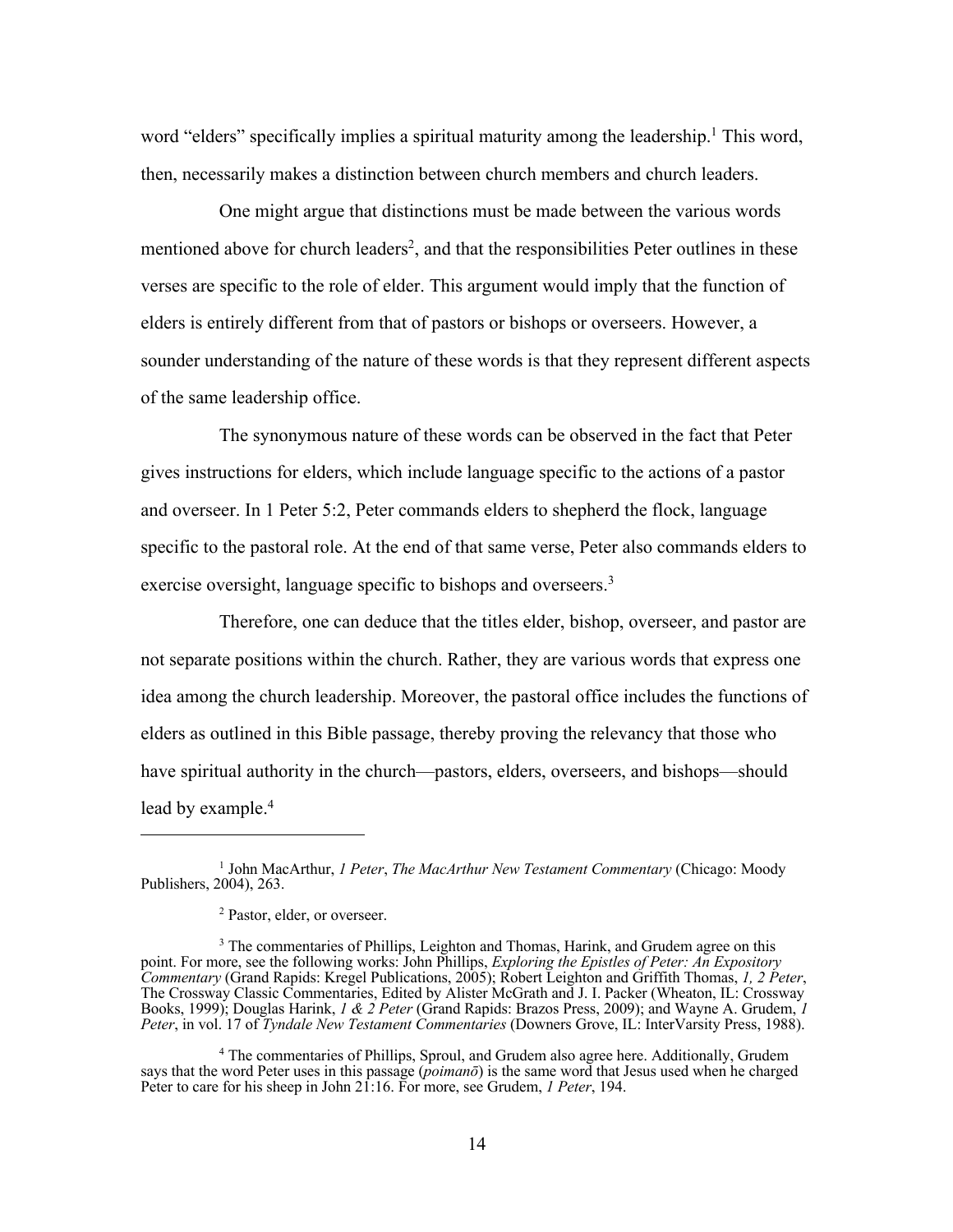# **The Duty: Tending the Flock**

The apostle Peter, upon writing these first three verses of chapter five, must have recalled his last recorded conversation with Jesus. In John 21:15-17, readers are given a glimpse into Peter's reinstatement after his denials of Jesus. In this dialogue, Jesus asks Peter three separate times if he loves him. Peter answers in the affirmative each time. After each affirmation of Peter's love for Jesus, Jesus commands that Peter feed or tend to Jesus' lambs.

These commands communicate a positive, proactive role that Peter is to have in caring for the believers. In hindsight, readers today understand that a great wave of persecution was going to come upon the church and that believers would be dispersed throughout the world due in large part to the persecution. Hence, Peter addresses his letter to the believers among the dispersion. Peter appropriately cares for them by giving instructions to the church. As part of the instructions he gives, he specifically tells the elders to share in the task with which Jesus charged him—to shepherd the flock.

In 1 Peter 5, Peter uses the command form of the verb "to act as shepherd," using the Greek word *poimanate*. This word conveys the idea that pastors are to exercise all the shepherding tasks, including feeding, tending, and protecting  $(John 21).<sup>5</sup>$ Therefore, though the word "shepherd" is a noun, it is also used as a verb to denote the shepherding task, which is comprehensive in caring for the flock.

# **The Duty in Action: Setting an Example**

Jesus very clearly teaches what distinguishes a true shepherd from a false one in John 10, wherein he states that the shepherd lays down his life for his sheep. Moreover, his sheep know his voice and follow him. In this text, Jesus is referring specifically to salvation and those who belong to him. It is clear from Scripture that Jesus is *the* good Shepherd. Because Jesus commands Peter to exercise the office of shepherd, and because

<sup>5</sup> Grudem, *1 Peter*, 194.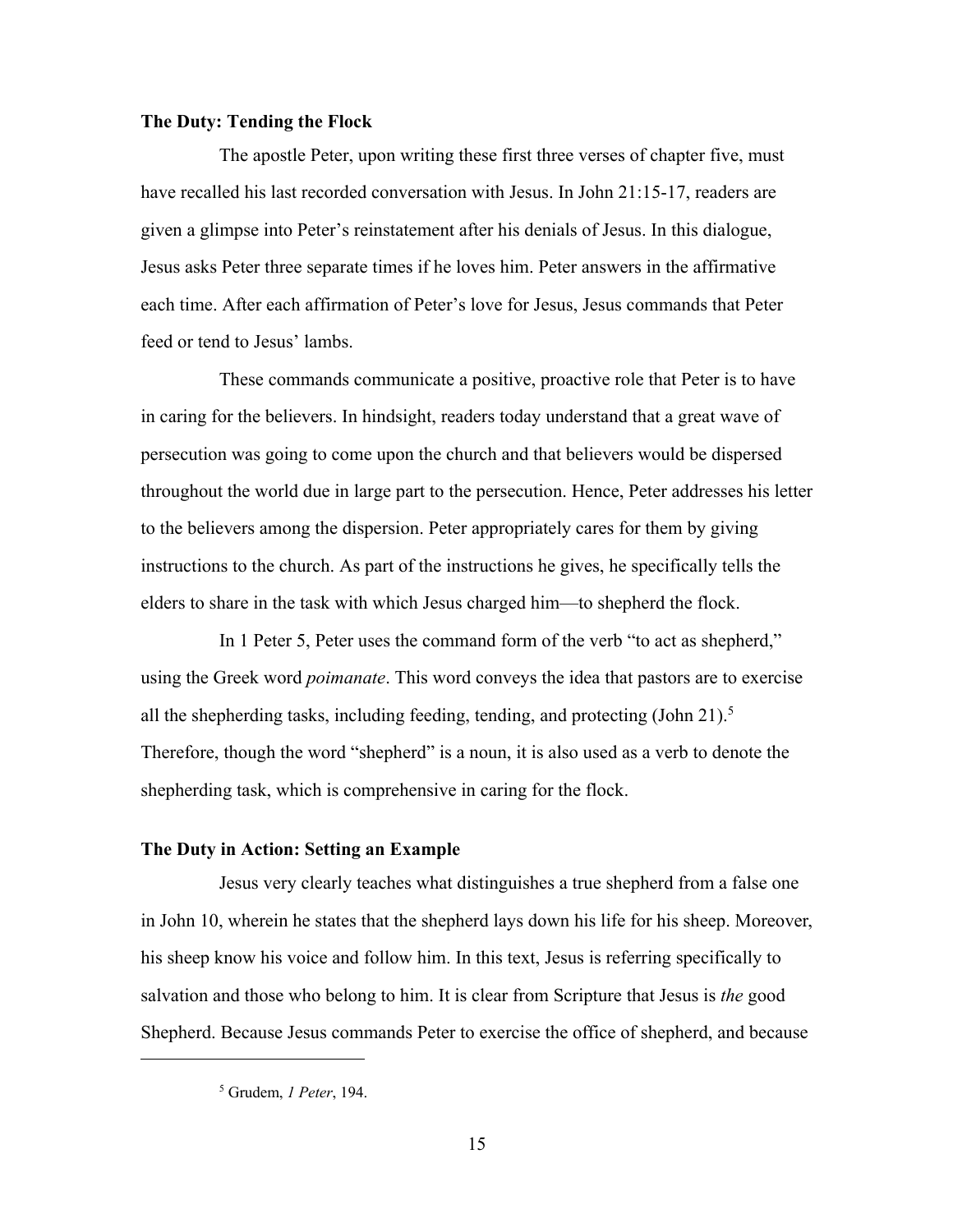Peter likewise urges the elders to exercise those same shepherding actions, one may conclude that elders are under-shepherds; that is, they are men who, imitating the good Shepherd, steward the flock that belongs to Jesus. Therefore, by way of application, both of the truths that Jesus taught model what a pastor's (under-shepherd's) role involves, which is making sacrifices for those he leads and leading by example, even as Peter says in 5:2-3, "shepherd the flock of God that is among you . . . being examples to the flock." Stating that the only authority that shepherds possess is sacrificial in nature, Douglas Harink explains more, saying, "[Shepherd leaders] must display in their messianic leadership exactly the kind of servant lordship that the Messiah himself displayed, so that the members of the flock might in fact see in them a 'type' (*typos*) after which they themselves might pattern their lives."6

Peter uses the word *typos*, meaning "type;" shepherds were to be the example and the pattern after which other believers could model their own lives.7 Pastor and theologian John MacArthur states, "Shepherds are to become sufficiently involved in the lives of the flock that they establish a godly pattern for the people to follow. The most important aspect of spiritual leadership and the best test of its effectiveness is the power of an exemplary life."8 God designed the leadership structure of the church such that only men with certain godly qualities should be pastors. This design was given with the express purpose that the pastors should be men who establish a high standard of holy living that God wants from his people.

Specifically, though all Christians are called to live lives of integrity and holiness at all times and to model that to others continually, these elders are to exercise oversight for the flock that is among them. Moreover, these elders have a greater burden

<sup>6</sup> Douglas Harink, *1 & 2 Peter* (Grand Rapids: Brazos Press, 2009), 124.

<sup>7</sup> John Phillips, *Exploring the Epistles of Peter: An Expository Commentary* (Grand Rapids: Kregel Publications, 2005), 194.

<sup>8</sup> MacArthur, *1 Peter*, 267.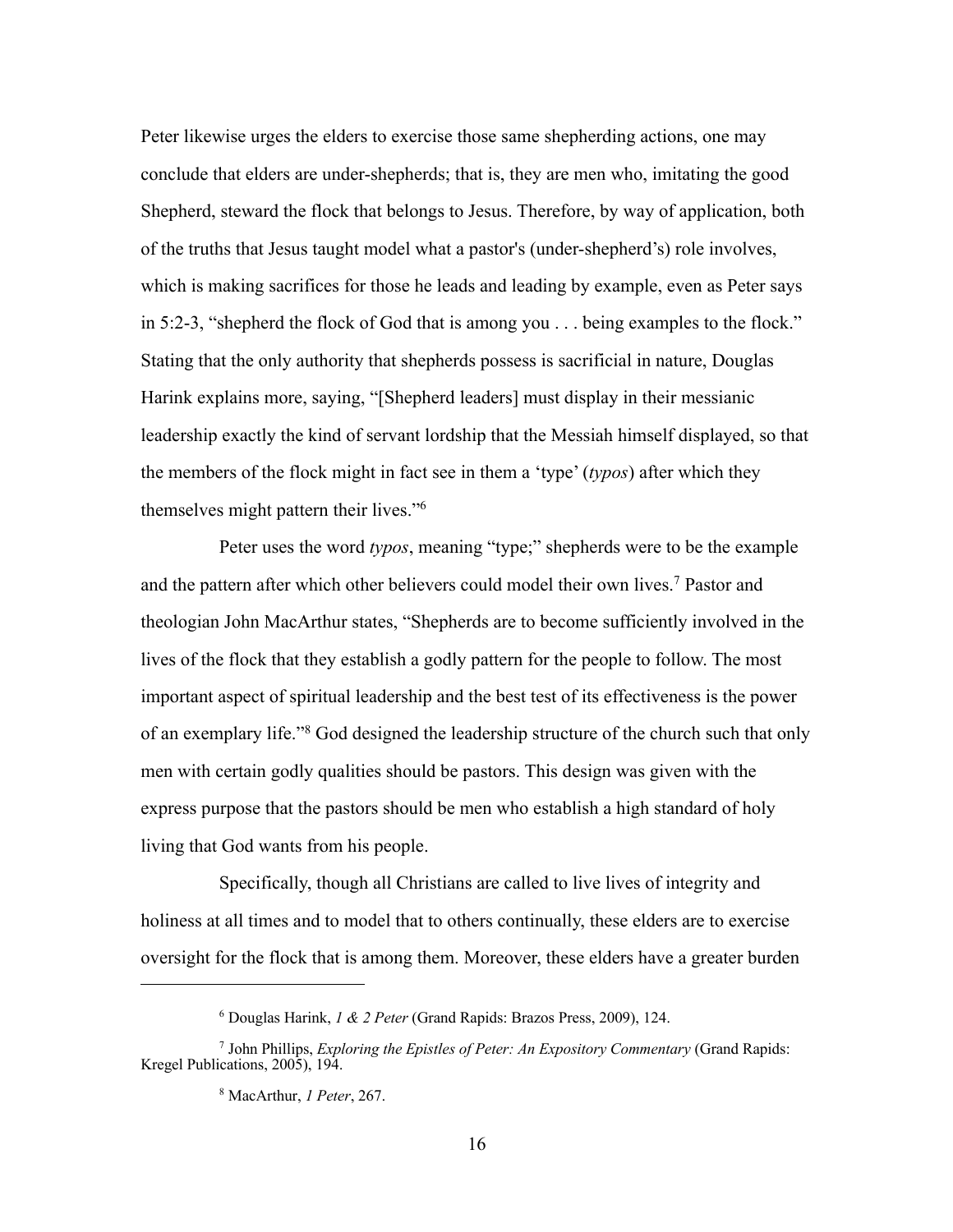to live godly lives before the congregation and world (1 Tim 2:11-3:13). As these Christians had been dispersed throughout various cities and nations, the elders to whom Peter wrote may have found that they had some people among their flock for a season, while others would be there for their entire lives. Regardless of the length of time or extenuating circumstance, the elders were and are never to consider relaxing the standard for those of the flock they are tending. Elders must continually set an example for all of those who are under their care.

Examining other texts of Scripture, one sees that the apostle Paul wrote about the same principle. Paul encouraged his readers to imitate his life, insofar as it imitated Christ's (1 Cor 4:16; 11:1; 1 Thess 1:6). For Paul, this call to be a leader who people could imitate came with a high price tag; it meant that he had to provide a higher standard of godly, sacrificial living. Paul instructs Timothy also to set a good example for others (1 Tim 4:12). Indeed, the Bible is clear that all pastors must lead by example. Theologian Wayne Grudem says:

All in leadership positions in the church should realize that the requirement to live a life worthy of imitation is not optional--it is a major part of the job, challenging though such a responsibility may be. Moreover, those who select church leaders should realize that academic excellence and administrative or financial skills do not automatically qualify one for leadership in the church (as they would for leadership in the university of business worlds).9

In other words, both pastors and church leaders should recognize that setting an example is an instrumental and integral part of their roles. The potential for great changes towards godliness among church members is greater when pastors and leaders fulfill their functions as pattern-setters.

Peter distinguishes the means by which one must set an example. Seemingly, in answer to a real problem in the church at that time, Peter states some negative ways in which some leaders had been setting examples or may have been tempted to set

<sup>9</sup> Grudem, *1 Peter*, 196.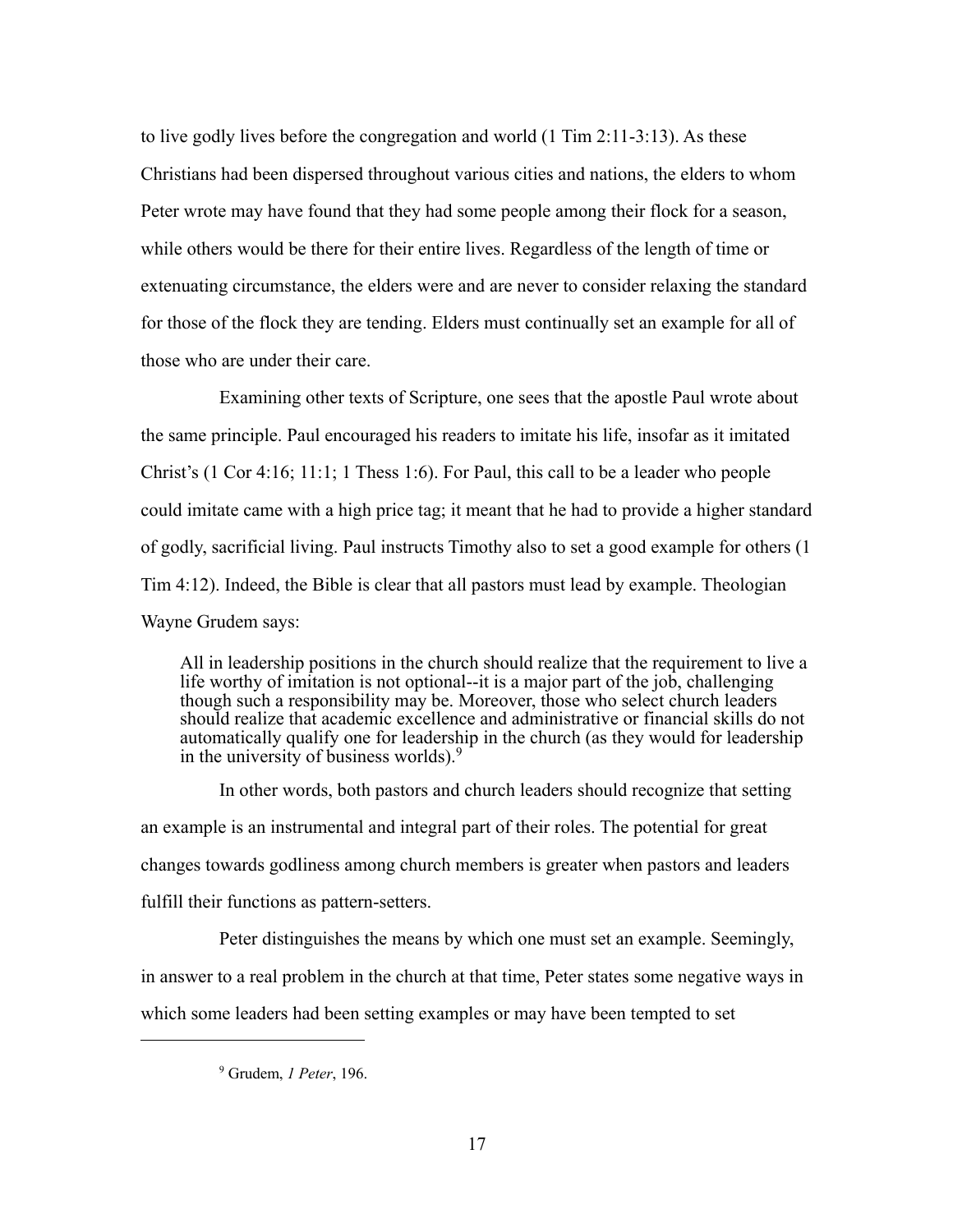examples. Peter gives these negative illustrations in order to contrast them with his actual meaning, setting a positive example that would encourage godliness. Grudem observes from this passage that the pastor's responsibility should not lead to pride but, rather, humility, owing to the fact that his heart is still sinful and any holiness is all of God's grace.10 He continues, saying, "To take pride in one's own spiritual progress would be to set exactly the wrong example for others. Those who like Paul cry out, 'Who is sufficient for these things?' (2 Cor 2:16b) are most likely to set the best example."11

Peter states that pastors must not take on their role under compulsion or for shameful gain or domineering over others (5:2-3). These three negative leadership styles each denote some form of pride. In the first of these styles, acting under compulsion, pride may be seen in the form of laziness or selfishness, not desiring to work for the good of the church or for the Lord. Peter's response to this particular offense is that elders should exercise oversight of the flock willingly. The love that one has for the church should motivate those who fulfill the requirements for elders to act in that capacity.

The second negative aspect that Peter mentions is exercising oversight for shameful gain (5:2). The motivation for caring for God's people should not stem from a desire to receive a certain compensation or level of financial or material comfort. Peter contrasts this negative motive with a positive one, that the elders should work eagerly. It is as though Peter were encouraging the elders to work heartily as if there were to be no compensation or care from the church; that is, without a sense of entitlement. Paul is clear in other Scriptures that those who minister for the gospel are worthy of their wages (1 Cor 9:14). However, the wages cannot be the driving motivation for setting a godly example.

<sup>10</sup> Grudem, *1 Peter*, 197.

<sup>11</sup> Grudem, *1 Peter*, 197.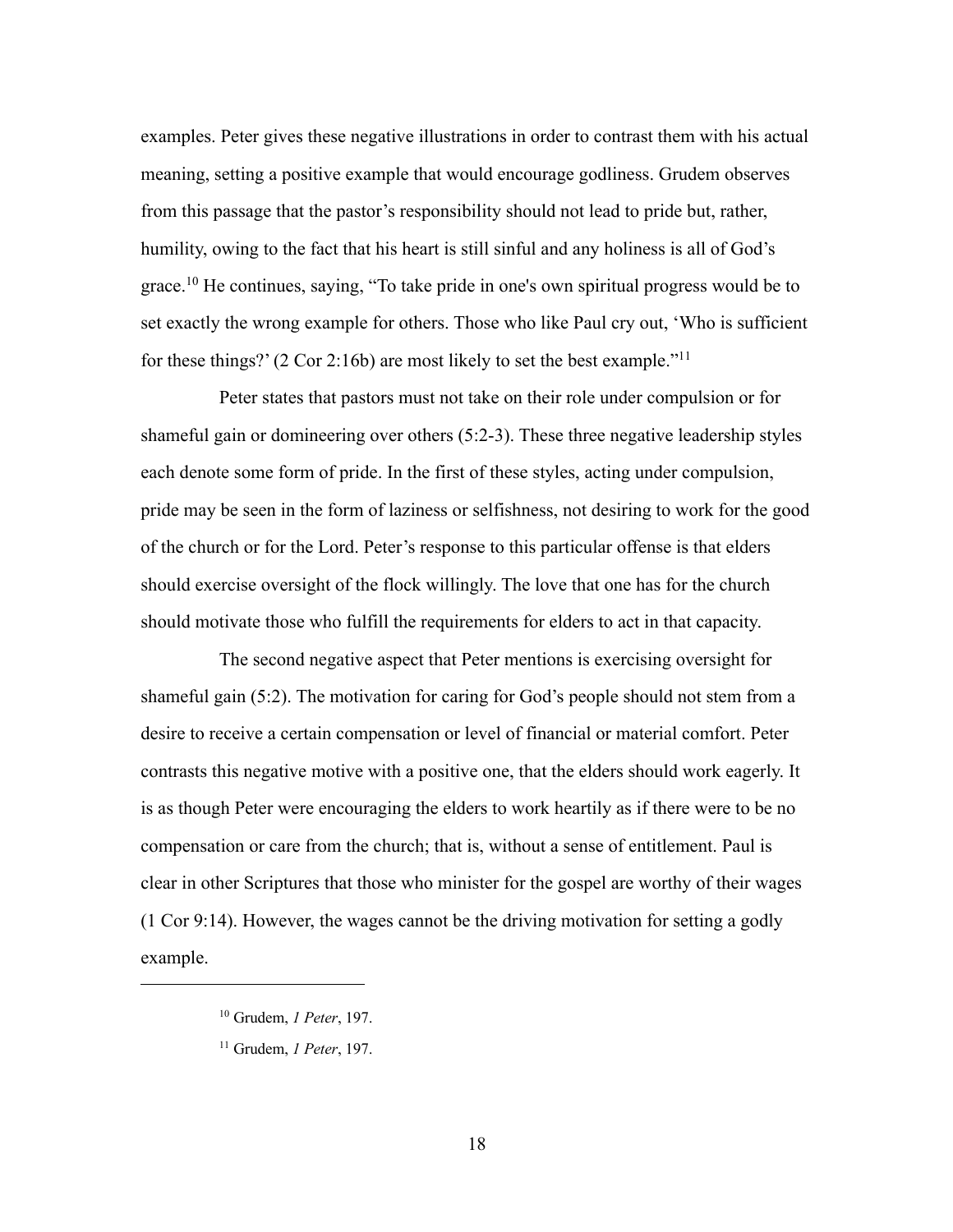The third negative quality that Peter warns elders against is domineering over those in their care (5:3). In Mark 10:42-45, Jesus differentiates between his own kind of authority and that of the leaders of the Gentiles, who he said acted as tyrants. Jesus states that those who wish to be great must serve others; he emphasizes a servant leadership style, distinct among God's people. Harink says:

There is the persistent temptation to use authority and power in the church for one's own ends--the quest, perhaps, for a 'crown of glory' among the people. Peter continues his instruction to the elders by addressing this very issue: 'Do not lord it over [*katakyrieuontes*] those in your charge, but be examples [*typos*] to the flock'  $(5:3)$ . Peter no doubt has Christ's own saying in his mind when he writes this.<sup>12</sup>

It is in humbly, eagerly, and willingly exercising oversight—that is, setting examples—that the elders will have the greatest impact among their congregations. It is upon this premise that the thesis is based. Pastors, setting examples in all ways, will demonstrate to their congregations how to correctly and appropriately minister the Word to one another.

# **Benefits of Imitating Overseers (1 Thess 1:6-7)**

An exegesis of 1 Thessalonians 1:6-7 teaches that there are positive outcomes when church members imitate and follow the example of biblically faithful overseers. In this passage, the apostle Paul teaches that there are great benefits for the church when believers model for others the good examples set before them by the church leadership. Paul encourages the believers of Thessalonica by mentioning the ways their example has served others, even when it was not easy. By joyfully receiving the Word in the Holy Spirit, even amidst affliction, believers who imitate elder leadership ultimately imitate the Lord. The fruit of following biblically faithful leaders' examples is that believers may then positively influence others in a far-reaching manner by becoming those who set the example.

<sup>12</sup> Harink, *1 & 2 Peter*, 123-124.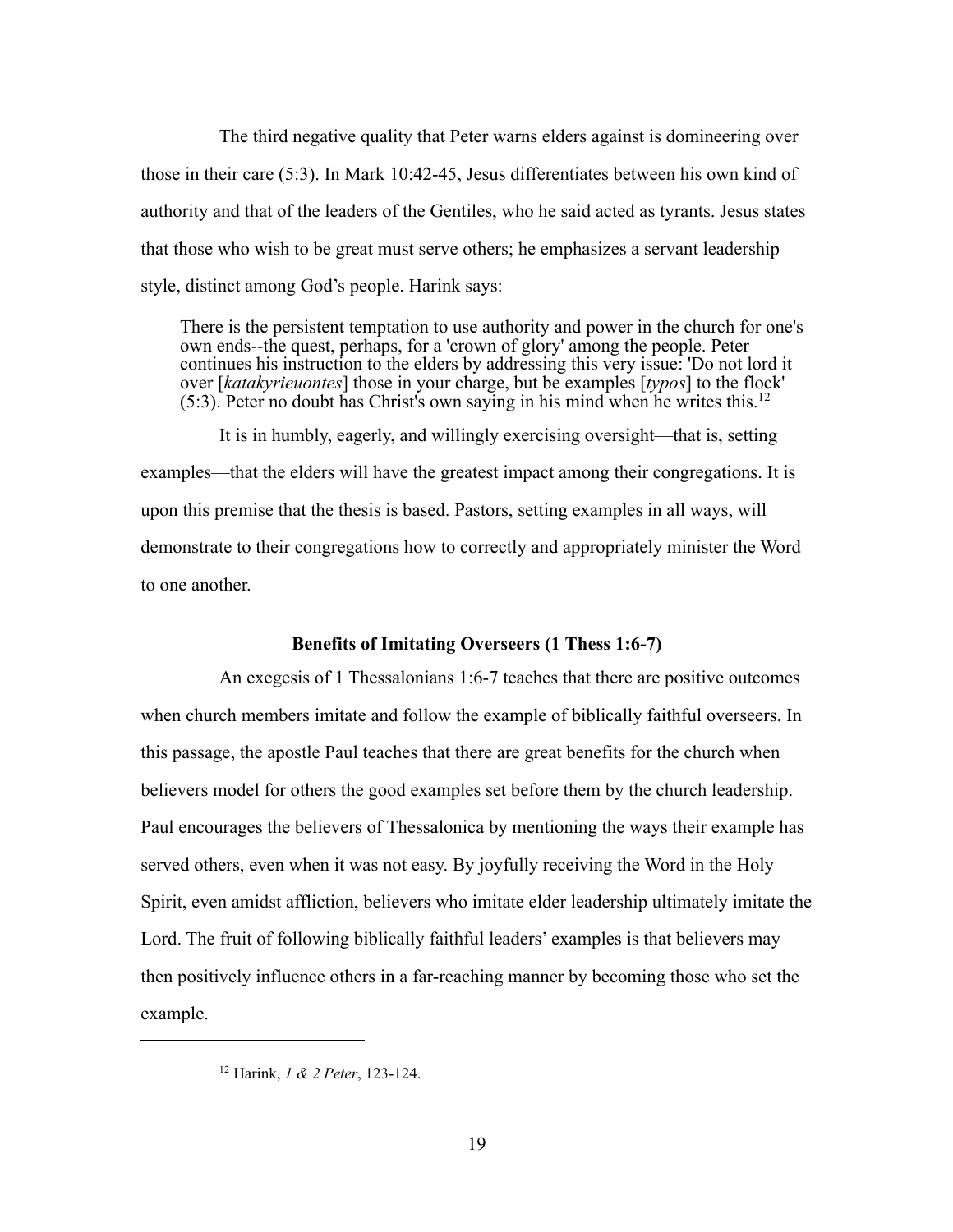### **The Patterning of the Thessalonians**

In his opening statements, Paul writes to affirm the Thessalonians in their Christian walk insofar as they have imitated this group of godly men who sent this epistle—Paul, Silvanus, and Timothy. As previously considered, in his letter to the Corinthians, Paul exhorts them to pattern their lives after his, to imitate him (1 Cor 11:1). This pattern of living he set forth as something to adopt was not of his own creation; rather, he was imitating Christ.

Even Jesus in his ministry did not claim to do what He did as if it were his own plan, but confessed that He came to speak, do, and fulfill the will of the Father. In John 6:38, Jesus said, "For I have come down from heaven, not to do my own will but the will of him who sent me." Indeed, all that Jesus desired was to do what God the Father required of him (John 4:34). This truth is most clearly seen when Jesus pled for the Father to remove the cup of wrath that was to be poured out on him, yet he yielded to the Father's will, which was ultimately to crush Jesus for sinners (Matt 26:39; Mark 14:36; Luke 22:42).

Therefore, it logically follows that if Paul followed Jesus' example and Jesus always does the will of the Father, then to imitate Paul is ultimately to imitate God the Father himself. For this reason, Paul said in verse 6 that the Thessalonian believers became "imitators of us and of the Lord." Paul was not claiming perfection or the same standing as Jesus, but he recognized that his life characterized the qualities Jesus desires, and so he was able to hold up his life as an example to many.

# **The Proof**

In Acts 16 and 17, readers learn how this missionary group (Paul, Timothy, and Silvanus) formed and a little of the hardships they endured in Thessalonica. These men left to continue on their missionary journey and to escape the evil plans that the nonbelieving Thessalonians had for them. The believers to whom Paul writes, however, would have continued to experience this affliction that Paul mentions.

20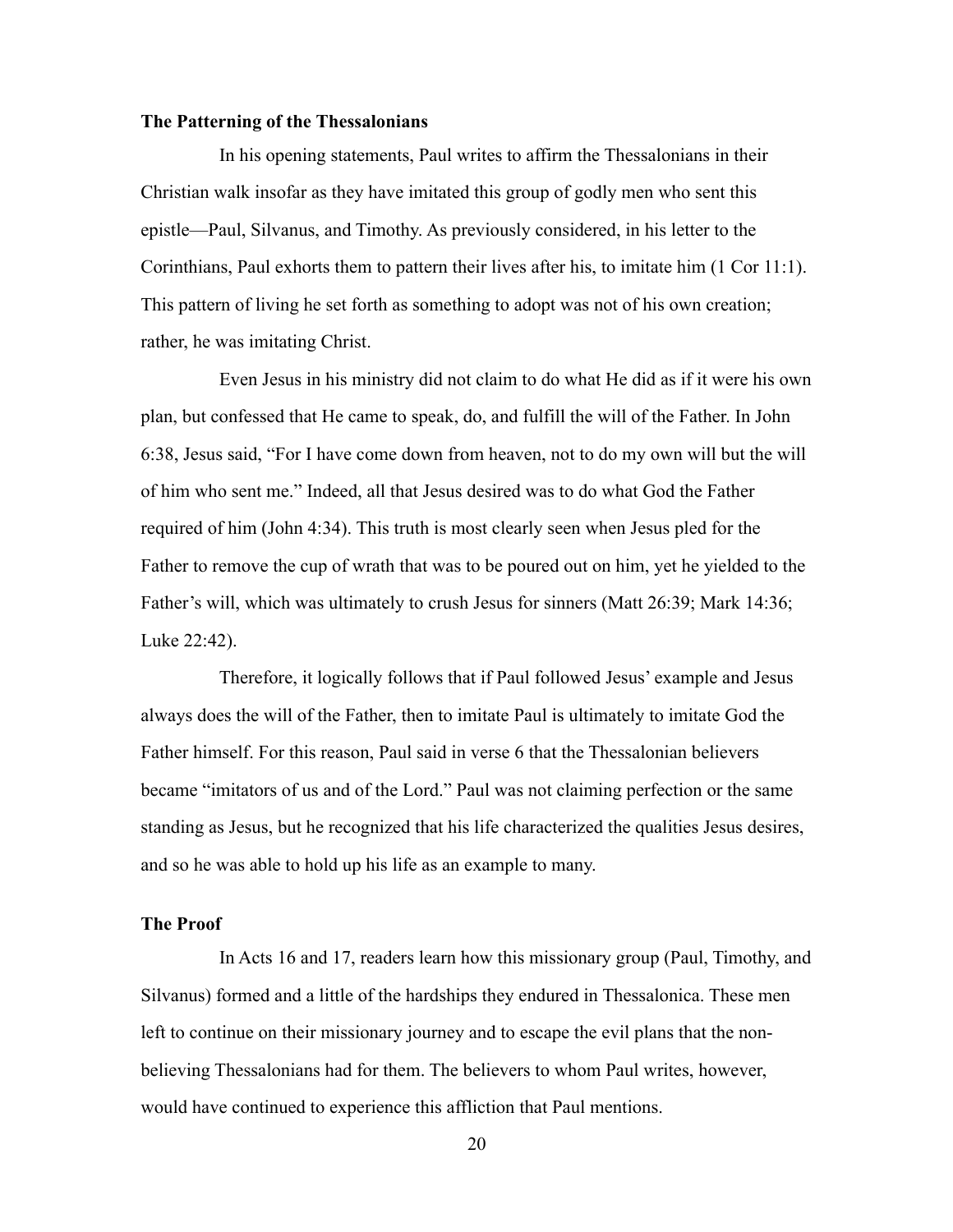Clearly, many people in Thessalonica did not receive the word that Paul preached to them and were antagonistic towards him for what he preached. Yet, even in the midst of this affliction, the believers did receive the word that Paul proclaimed to them. Moreover, they had the joy of the Holy Spirit. Joy is the second aspect of the fruit of the Spirit that Paul lists (Gal 5:22). Joy can be described as a lasting and completely satisfying pleasant emotion based on God and the truth of his Word—namely, the gospel of Jesus Christ.13 Moreover, this supernatural joy came not from within, but as a result of the Holy Spirit's presence among them. The fact that the Holy Spirit was among them confirms that these Thessalonian believers were now a part of the kingdom of God.14 Michael Martin states, "The Spirit was both evidence of the fact of salvation and the assurance of the ultimate deliverance yet to come. Although conversion meant temporary affliction, it also promised eternal rejoicing."15

People experience joy even amidst persecution and hardships simply because this joy is not based on circumstances, possessions, or experiences, but instead on the truth that Jesus came to save sinners and give eternal life. For example, Peter and John, after being beaten and threatened by the Sanhedrin, left "rejoicing that they were counted worthy to suffer dishonor for the name" (Acts 5:41). They had joy when it seemed most illogical. Likewise, the Thessalonian believers had the joy of the Holy Spirit under trying circumstances and with it received the word that Paul preached to them.

#### **The Result**

Though the Thessalonian believers suffered because of having received the word, they persevered. Ultimately, they served as a tremendous example to the believers

<sup>13</sup> John Phillips, *Exploring 1 & 2 Thessalonians: An Expository Commentary* (Grand Rapids: Kregel Publications, 2005), 32.

<sup>14</sup> Michael D. Martin, *1, 2 Thessalonians*, *The New American Commentary* (Nashville: B&H Publishers, 1995), 62.

<sup>15</sup> Martin, *1, 2 Thessalonians*, 62.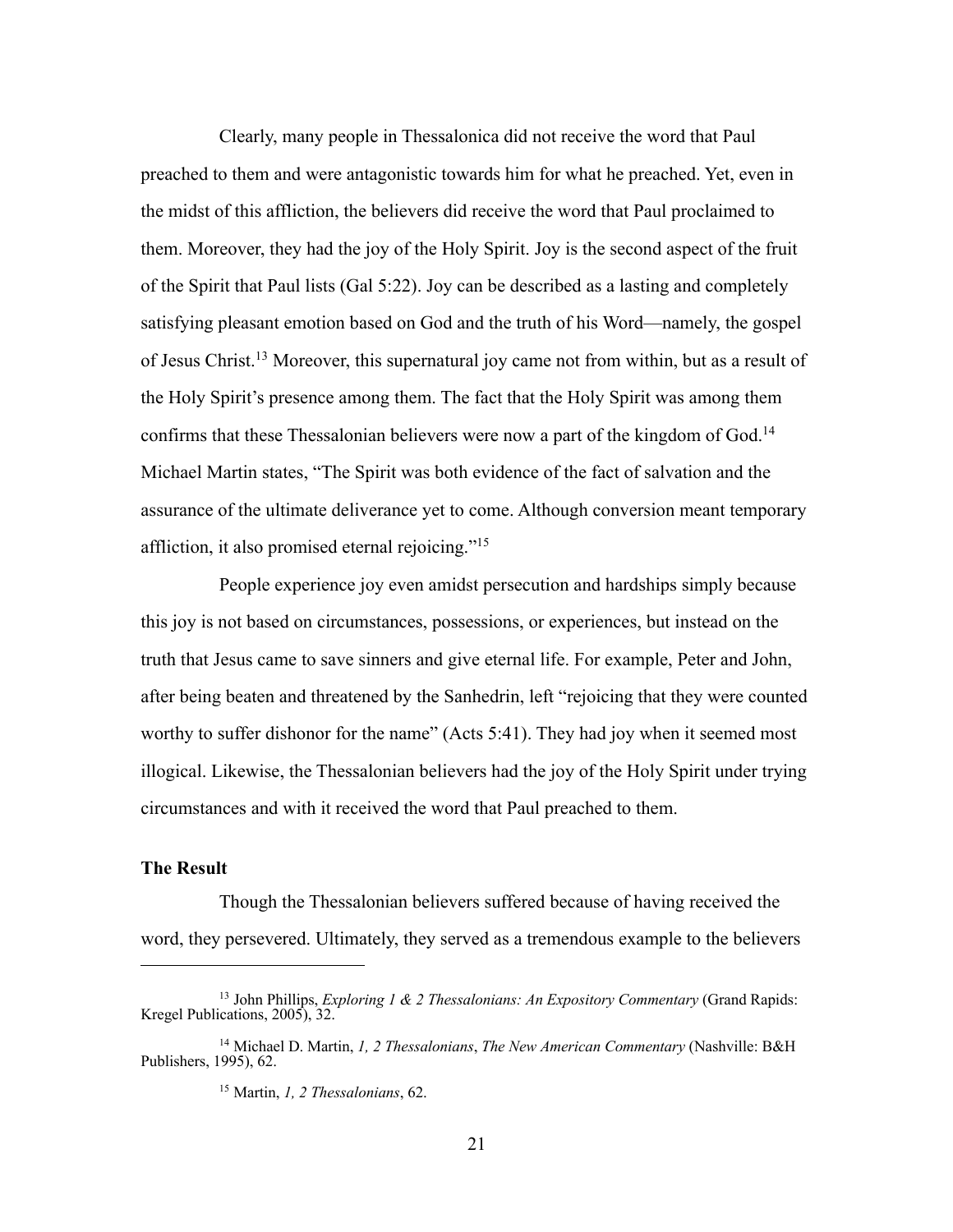in two large provinces, Macedonia and Achaia. In fact, nowhere else in Scripture does Paul tell a church that it has served as an example, a pattern, to other believers.<sup>16</sup>

The Thessalonian believers' example was powerful as it went out. In describing the way by which their example went forth in their preaching of the very word they received, New Testament scholar Leon Morris says, "It might describe the clarion call of a trumpet or the roll of thunder. It emphasizes the resounding nature of the witness borne by the Thessalonian church."17 The following verses in 1 Thessalonians 1:8-10, though not considered here, further explain the manner by which the Thessalonian believers' behavior served as an example.

The various writings of Paul, which encouraged others to imitate him and set an example for others, emphasize the great importance that exists for Christians to follow this practice. The Holy Spirit, through Paul, communicated that God expects and desires that believers set an example (Phil 3:17; 1 Tim 4:12; Titus 2:7). As Paul commended the Thessalonian believers, he noted in verse seven that they had become a *typos*, a pattern and example, for many others. In this commendation, one understands that this patterning was not only the task of the church leaders, but it was also for the church as a whole.18 What the believers observed in the leadership they were to emulate in their own lives. The believers in Thessalonica emulated their leaders, and so became an example to the other churches and believers, not only in their time, but in today's world as well.

There is evidence of kingdom-wide benefits from these believers' behavior. The gospel had changed these believers. It left them wholly different than they had been before, and, even more notably, left a marked impression on the church throughout at least two large provinces. By the time Paul wrote to the Thessalonian church, only a

<sup>16</sup> Martin, *1, 2 Thessalonians*, 62.

<sup>17</sup> Leon Morris, *1 and 2 Thessalonians* (Downers Grove: IVP Academic, 1984), 47.

<sup>18</sup> Gary S. Shogren, *1 & 2 Thessalonians*, *Exegetical Commentary on the New Testament* (Grand Rapids: Zondervan, 2012), 68.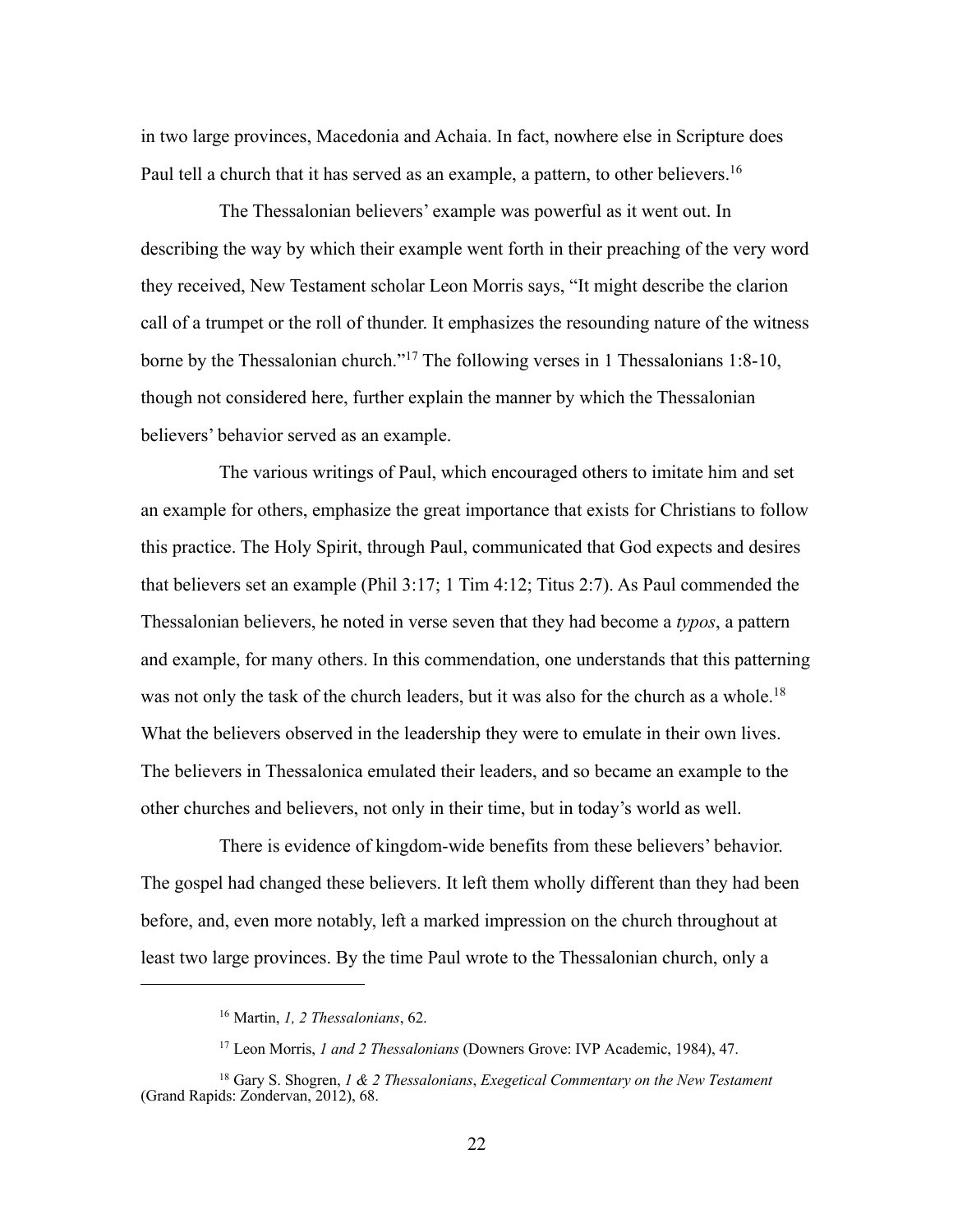relatively short time had elapsed since he had been present with them. Interestingly, word had already gone ahead of Paul regarding the pattern of godly living the Thessalonian believers had set. Paul, who wrote 1 Thessalonians from Corinth of the province of Achaia, states that he received reports from others who already knew something of what happened in Thessalonica (1 Thess 1:9). The fact that the news spread so quickly may be attributed to the fact that both Corinth and Thessalonica were port cities.<sup>19</sup> Regardless of how the news reached people so far away in so little time, the truth remains that their obedient and faithful response became an example to many others around the world.

### **Interpersonal Ministry of Believers (1 Thess 5:11-14)**

An exegesis of 1 Thessalonians 5:11-14 teaches that church members admonish one another, even as the overseers admonish them. Until this point, one main focus of this chapter has rested primarily on the example of the church leaders among believers. Here, the focus will shift slightly to include the work of IM among lay believers. The apostle Paul gives specific instructions to the believers in Thessalonica with regards to their conduct among one another.

For context, 1 Thessalonians 5:11-14 follows a discourse concerning the day of the Lord and contains some of Paul's concluding thoughts for his readers. Paul sought to encourage his original readers in reminding them of the confidence and hope they have as children of God for the day of the Lord. The instructions he gave to these believers in 1 Thessalonians 5:11-14 had specific applications to their context, given the topic he addressed of the Lord's second coming; however, there is also a broader application for all believers. The IM actions he outlines are applicable to believers of all ages and in all places as they convey biblical precepts that reflect the timeless and unchanging character of God.

<sup>19</sup> Shogren, *1 & 2 Thessalonians*, 68.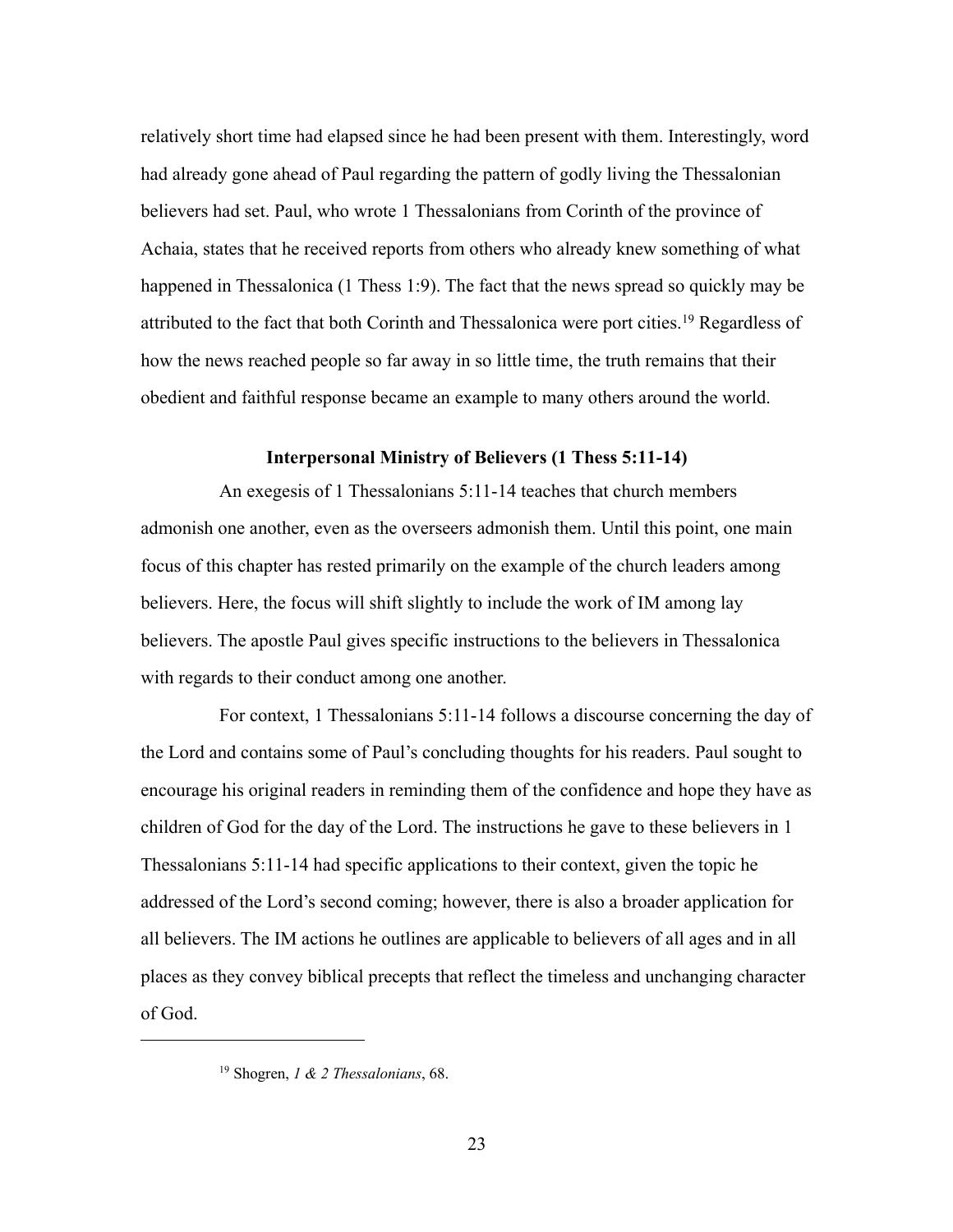# **Edification**

In 1 Thessalonians 5:11, Paul was quick to recognize the fact that the believers had already been engaging in encouraging each other. Paul asserted that these believers, as children of God, did not have reason to despair in thinking of the day of the Lord, the second coming of Jesus Christ. He desired to comfort and reassure them.<sup>20</sup> Some among their number were apparently already seeking to build up the brethren in this regard. Paul sought to involve all of them in this endeavor. Moreover, as will be further explained below, the interpersonal nature of the ministry of lay believers ran deeper than mere positive words; and, the end of this multifaceted approach of IM is the same, which is building others up in love.

# **Instructions for All Believers**

Paul specifically wrote 1 Thess 5:11-14 for all believers, not merely the leadership of the church. The fact that these instructions are for all believers highlights the importance of IM among lay believers. Leaders, as previously observed and studied, are to set the example for the other believers; yet, these other believers also have a role with one another. Some theologians may argue that the following instructions (v 14) are for the leaders of the church. However, the fact that this passage is applicable to all believers can be noted by a couple of factors.

First, these believers were to respect and esteem their leaders. In 1 Peter 5:1-3 there are specific words of instruction for the elders, an exhortation to set a good example. In this passage of 1 Thess, however, there is a word to those under the care of elders. Part of this IM among believers not in leadership includes submitting to the elders' spiritual authority within the church. There is a command to respect and esteem them.

<sup>20</sup> Phillips, *Exploring 1 & 2 Thessalonians*, 138.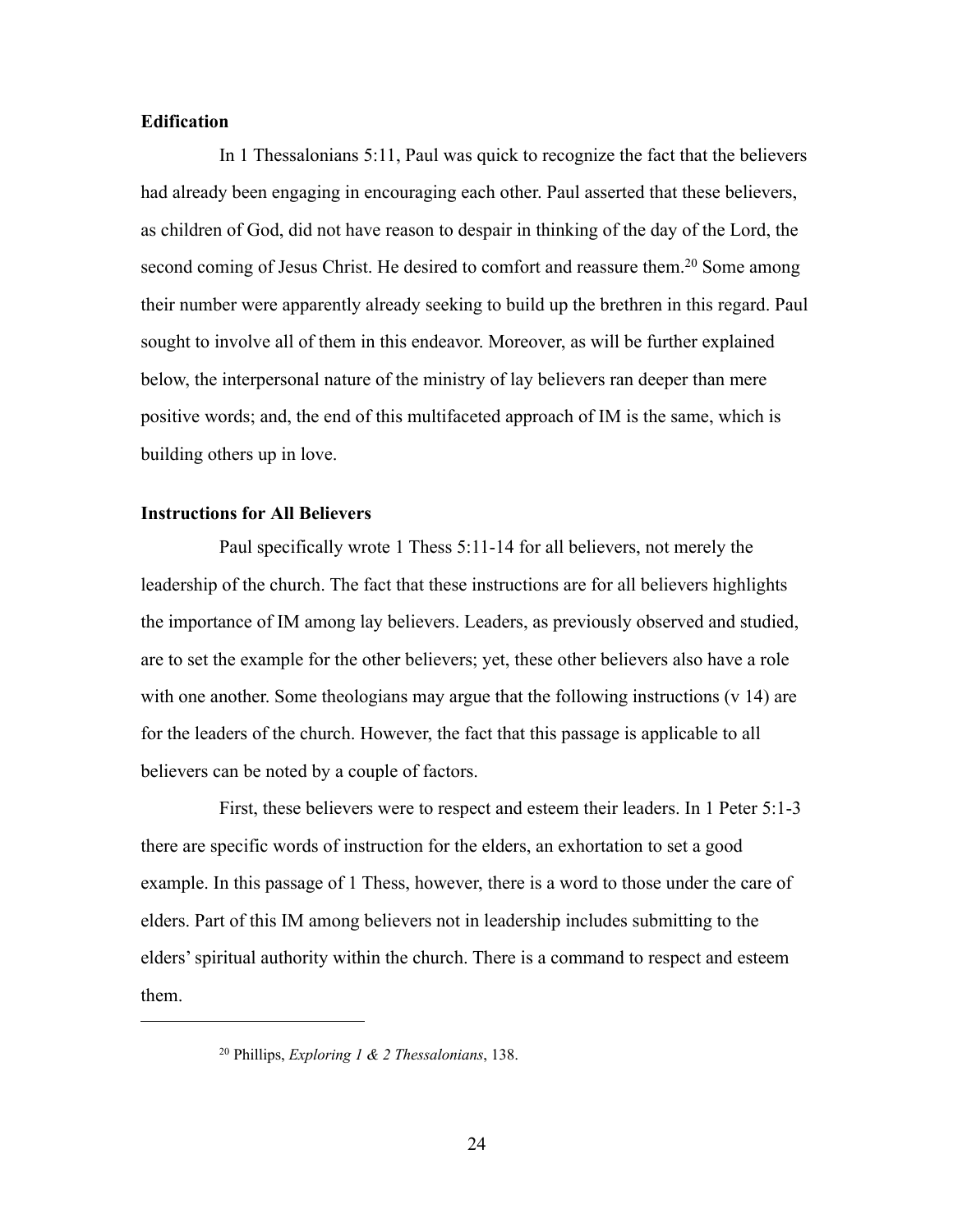Respect comes from the word *eidenai* in Greek, meaning "respect" or "recognize."21 Esteem comes from the word *hegeomai* in Greek, meaning "consider" or "regard."<sup>22</sup> The meanings of these words have significant impact on the believers, given the roles that their leaders play among them. These men who exercised leadership had important and demanding responsibilities among the brothers, which included admonishing believers. This word admonish is the Greek verb *nouthetountos*, which means "admonish" or "give instruction."23 By receiving this admonishment from the  $\text{edges}^{24}$ , they would essentially be submitting to them, respecting and esteeming them. Paul wrote separately to the Philippians stating that they ought to honor such men as Epaphroditus, who sacrificed much for the sake of the believers (Phil 2:29). Were these elders unworthy of respect, it is doubtful Paul would have encouraged the believers to esteem them. However, they were godly men, like Epaphroditus, who invested well in those under their charge to whom Paul wrote. Therefore, the role of the believers was to submit, respect, and esteem them.<sup>25</sup>

As previously noted, Paul was constantly challenging leaders to set a good and godly example for their congregations. One could conclude both from what is known of these writings of Paul and his desire for these believers in Thessalonica to respect their pastors that the believers were to follow their leaders' example. Indeed, Paul tells them that the elders' role was to admonish them, and shortly thereafter he encouraged them all

<sup>25</sup> Richard D. Phillips, *1 & 2 Thessalonians* (Philipsburg, NJ: P&R Publishing, 2015), 236.

<sup>21</sup> Shogren, *1 & 2 Thessalonians*, 219.

<sup>22</sup> Morris, *1 and 2 Thessalonians*, 101.

<sup>23</sup> John MacArthur, *1 & 2 Thessalonians*, *The MacArthur New Testament Commentary*  (Chicago: Moody Publishers, 2002), 170.

 $24$  In reference to those who the believers should respect, Morris explains that the three participles ("who labor among you, who are over you in the Lord, and admonish you") demonstrate that they are three functions of the role of elder, not three separate roles of leadership within the church. For more, see Morris, *1 and 2 Thessalonians*, 100.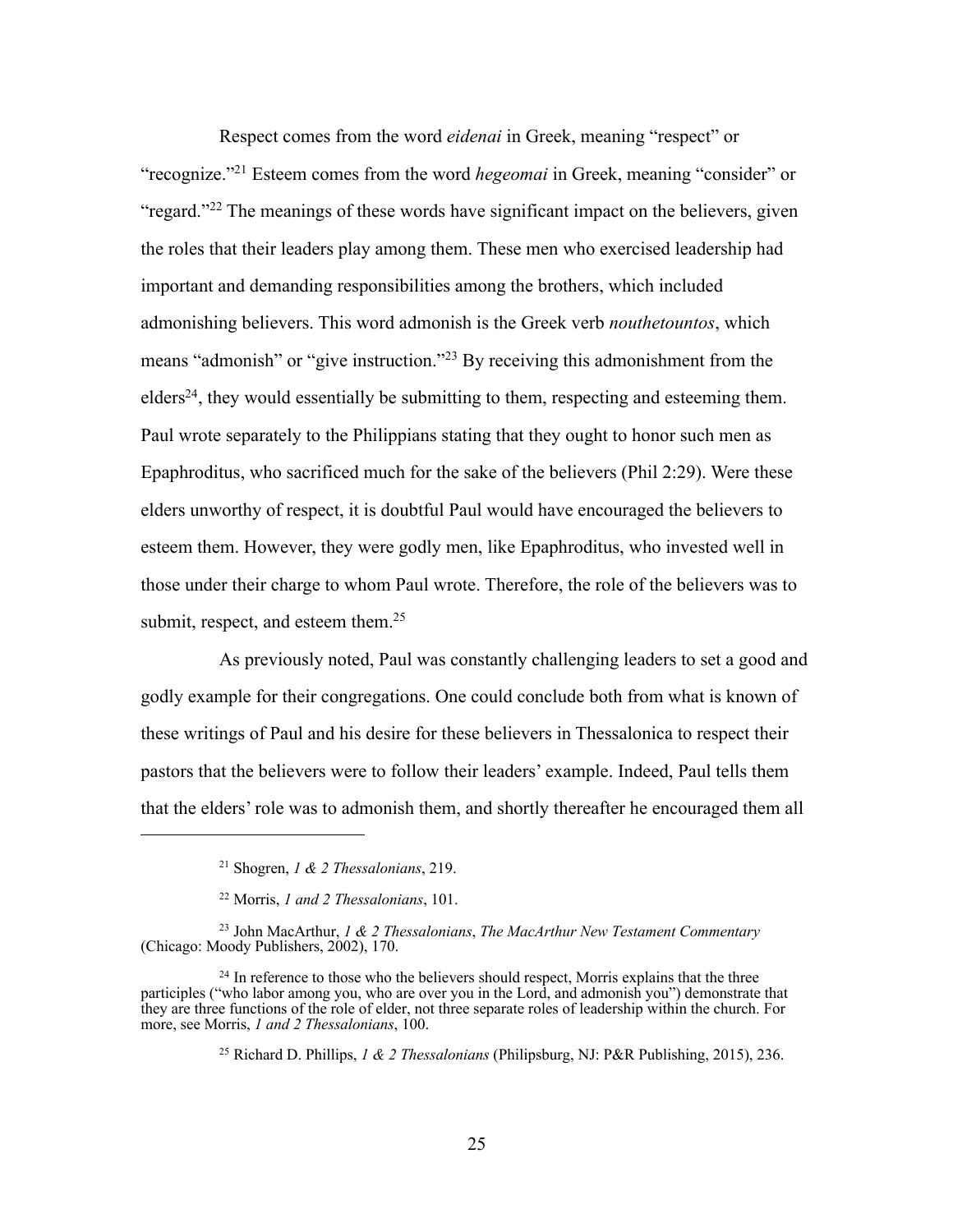to do the same for each other. One can see Paul's intention and goal in encouraging these believers to be like the leaders.

Second, in 1 Thessalonians 5:13, Paul told them to be at peace "among yourselves." These instructions were clearly for the laity, as these instructions continue within the same context as that of the instructions for the respect they were to have for the elders.26 To continue setting a good example to all believers, there was not to be any division among these believers or rebellious spirits against the leadership of the church. Rather, they were to behave towards one another in a godly manner.

Paul desired that the believers not be mere consumers within the church but recognized that each person has a part to play and encouraged them to play it. In other writings, Paul instructed believers that each person has a spiritual gift and contributes to the health of the body of Christ, the church (Rom 12:6-8; 1 Cor 12). In those writings, Paul emphasized that to not exercise one's spiritual gift is to create an impediment for the overall spiritual growth of the church. More specifically, in 1 Thessalonians 5:11-14, Paul explained this IM in practical ways.

## **Interpersonal Ministry**

Paul clarifies IM in terms of what believers are expected to do in 1 Thessalonians 5:14. The four actions he lists that can be considered IM are to "admonish the idle, encourage the fainthearted, help the weak, be patient with them all." Understanding each of these aspects will emphasize the ripple effect created by the leadership; in other words, one may see how the actions of a few can impact many. Obviously, these kinds of effects can be positive or negative in nature, but the primary focus here is how godly leadership positively influences church-wide behavior, hence, Paul's words to the Thessalonians when he says in 5:11, "encourage one another and

<sup>26</sup> Shogren, *1 & 2 Thessalonians*, 220.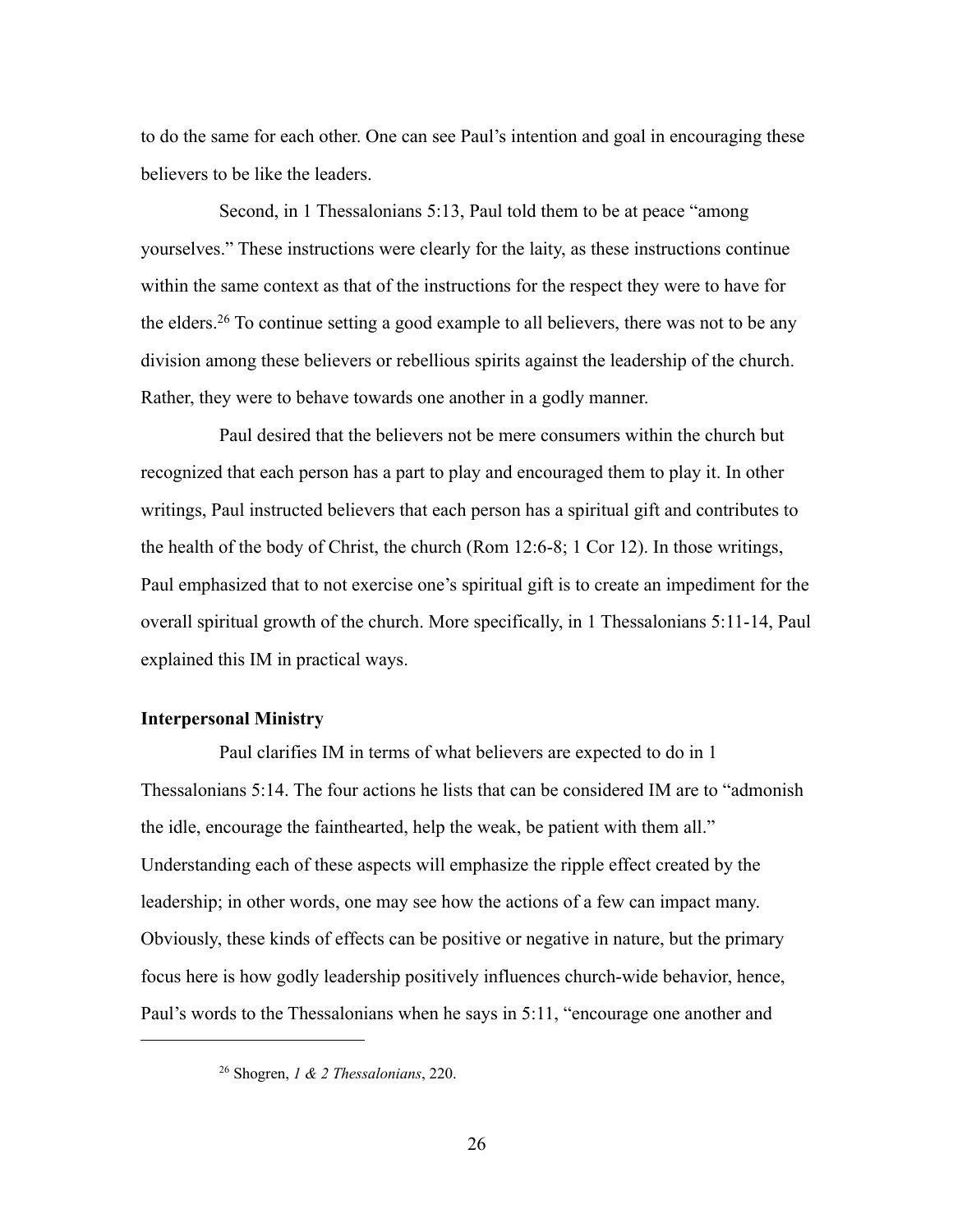build one another up, *just as you are doing*."27 These positive behaviors were not new to them; only, Paul sought to exhort them to continue in those actions.

**Admonish the idle.** This phrase evidences a real problem within the church that existed in Paul's day, and which remains a problem today. Too often, believers become complacent in their spiritual walk and disengage from the work at hand, so becoming idle. This work can include personal spiritual growth as well as participation in the church, including the expectation for believers to share the gospel with those around them. As previously noted, the word admonish means to give instruction, which can also be taken to understood to alert someone of some danger into which he or she is headed.<sup>28</sup>

From this word *noutheteō*, the entire modern biblical counseling movement was sprung.<sup>29</sup> In the early 1970s, Jay Adams began his ministry of nouthetic counseling, flying in the face of various popular psychological counseling approaches in his day.30 The goal was to help believers with their various problems by lovingly confronting them with their own sin, and to encourage them to grow in God's grace by putting off sin and putting on holiness. The motivation to admonish within the context of biblical counseling was to fulfill the words of Paul and so build up the church.

The word idle comes from the word *ataktos* in Greek. This word can convey both a stubborn unruliness and passive idleness.<sup>31</sup> Therefore, whether actively seeking to disobey the church leadership or carelessly disregarding instructions, the "idle" of this

<sup>27</sup> Emphasis added.

<sup>28</sup> MacArthur, *1 & 2 Thessalonians*, 170.

<sup>&</sup>lt;sup>29</sup> The word modern is inserted here to indicate that biblical counseling as a movement only, including the terminology it employs today, is modern. This paper presupposes that biblical counseling has existed since the time of the early church, though not termed as such. Rather, biblical counseling was identified and classified by the interpersonal ministry actions exemplified and instructed by Paul and other New Testament writers, as evidenced here.

<sup>30</sup> For more, see Heath Lambert, *The Biblical Counseling Movement after Adams* (Wheaton: Crossway, 2012).

<sup>31</sup> MacArthur, *1 & 2 Thessalonians*, 177.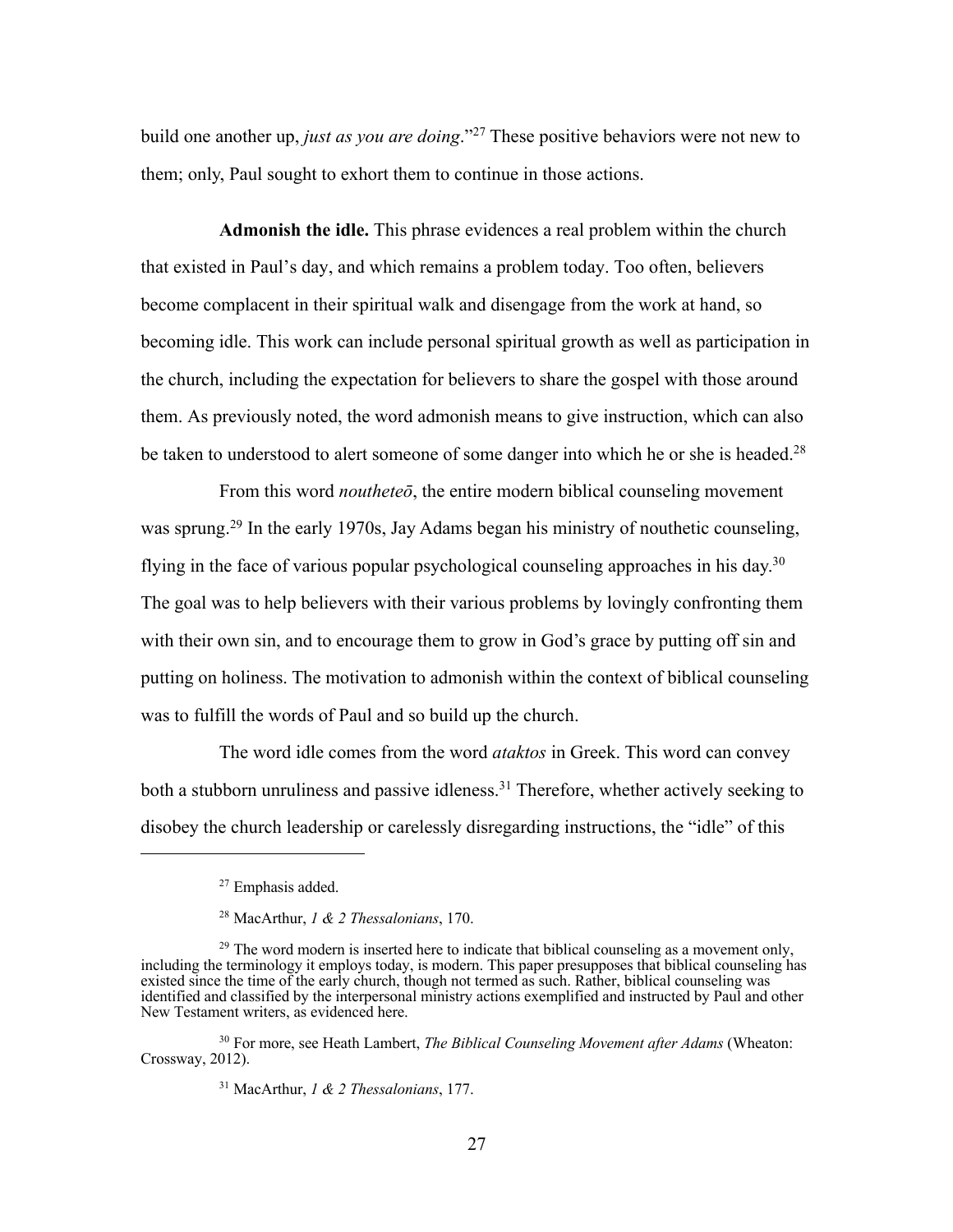verse are in true spiritual danger. The task of brothers and sisters in Christ who observe this idleness in others are urged and exhorted to confront this sinful behavior.

The very act of admonishing a fellow believer is selfless and loving in nature. Admonishing is selfless in that the one who admonishes is vulnerable, either to verbal attack or being shunned by someone he or she may respect or value. It is a loving act in that ultimately the goal of this confrontation is saving someone from disaster and restoring him or her to communion with the Lord and the body of believers.<sup>32</sup>

**Encourage the fainthearted.** Paul again uses the word encourage. Paul's desire was that the believers lift up those who are down. One can see here the continued idea that believers assist one another to grow up into spiritual maturity even as "iron sharpens iron" (Prov 27:17).

The word "fainthearted" refers to those who are cast down. The range of words in English used by various theologians to describe this frame of mind reflects the multifaceted nature of this discouragement. Within the context of this chapter, Paul may be referring to those who remain doubtful regarding the Lord's return and what may happen to them or even what may have happened to their loved ones who died.<sup>33</sup> Additionally, he may be referring to the persecuted, those in sexual sin (4:1-8), or those in need of giving or receiving brotherly love (4:9-12). However, because he is not so specific, it allows for the reader to understand that in any instance of such faintheartedness, other believers should seek to come alongside them and lift them up and comfort them. Christians understand this task to mean more than simply distracting discouraged people with lighthearted activities or jokes, but that it entails pointing such

<sup>&</sup>lt;sup>32</sup> This truth can be clearly seen from other texts in Scripture, namely, Matthew 5:18; Galatians 6:1; and James 5:20.

<sup>33</sup> Morris, *1 and 2 Thessalonians*, 102.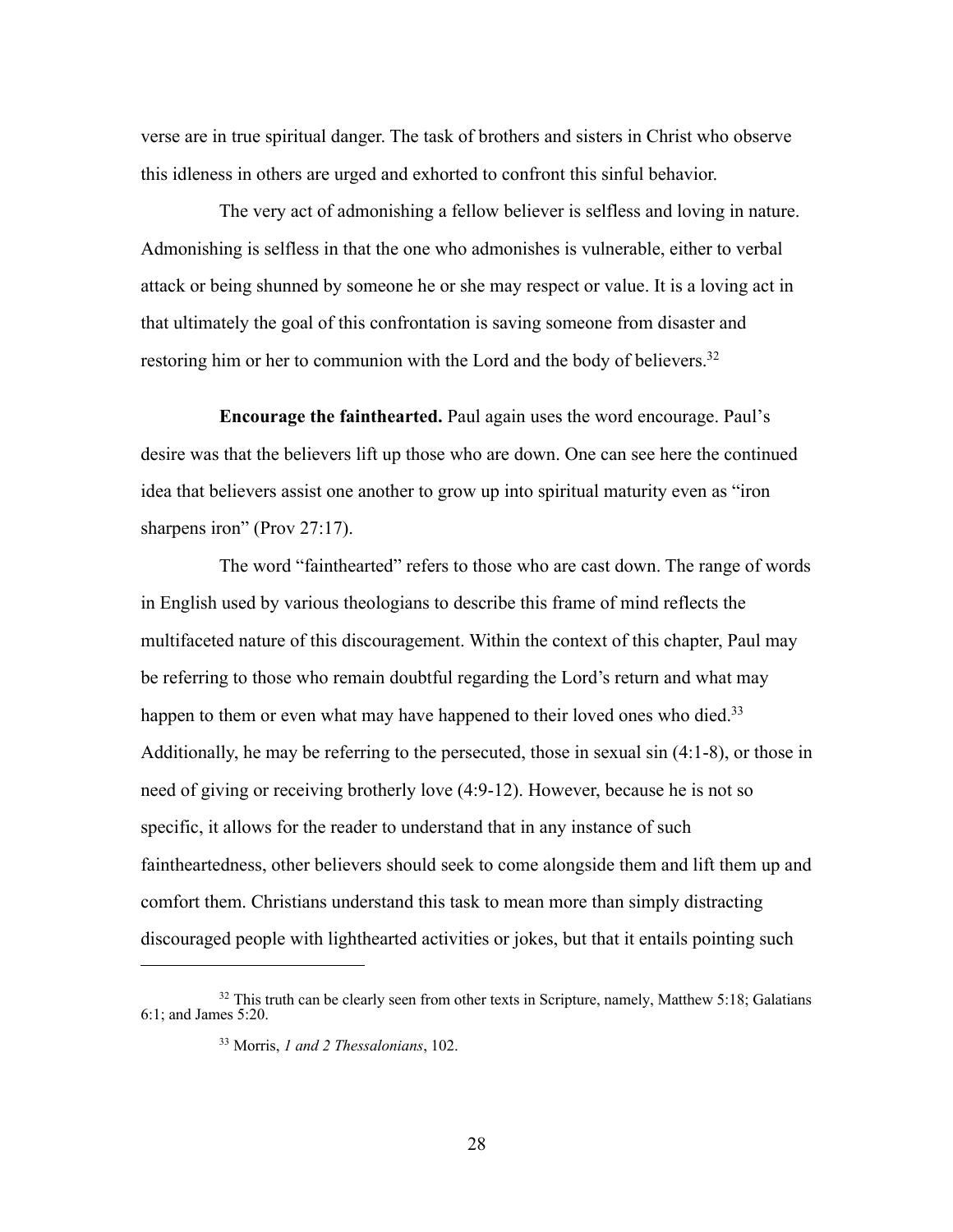people to Jesus, who is the true source of joy and peace, and who will come again to make all things new.34

The beauty of this particular instruction is that there opens up to the pastor, counselor, or believer endless ways of seeking to lift up or encourage the person who is discouraged or depressed. Paul does not say to encourage in any one specific way but leaves the manner of encouraging up to the believers. One can see that there are many possibilities for ministering to the fainthearted. This fact is especially helpful as the manner of encouragement may change from one culture to the next. Therefore, the Highland Quichua pastors who must model for their congregations this encouragement for the fainthearted will have the freedom to do so within their own cultural contexts.

**Help the weak.** Many believers face various doubts and frailties of faith. For such believers, they are extremely vulnerable to temptations, and are likely to give in to sin. Often, they struggle to put biblical precepts into practice and live in obedience to God.<sup>35</sup> These are the spiritually immature—the weak.<sup>36</sup>

God has not left these weak believers alone. The Lord, through Paul, gives strong, mature believers instruction to help their weaker brothers and sisters. MacArthur says that the stronger should help the weak, that they should "establish close personal relationships with them, and provide them doctrinal instruction and encouragement toward righteousness and away from sin."37 Again, Paul desires there to be a deeper connection and unity between believers, and he assumes that there exist close

<sup>34</sup> Phillips, *Exploring 1 & 2 Thessalonians*, 141.

<sup>35</sup> MacArthur, *1 & 2 Thessalonians*, 179.

<sup>&</sup>lt;sup>36</sup> It is not fully understood nor do all theologians agree on what is meant by "the weak." Paul could be referring to those who are physically weak and in need of assistance in that sense. However, for the purposes of this project, "the weak" is taken to mean spiritual weakness.

<sup>37</sup> MacArthur, *1 & 2 Thessalonians*, 179.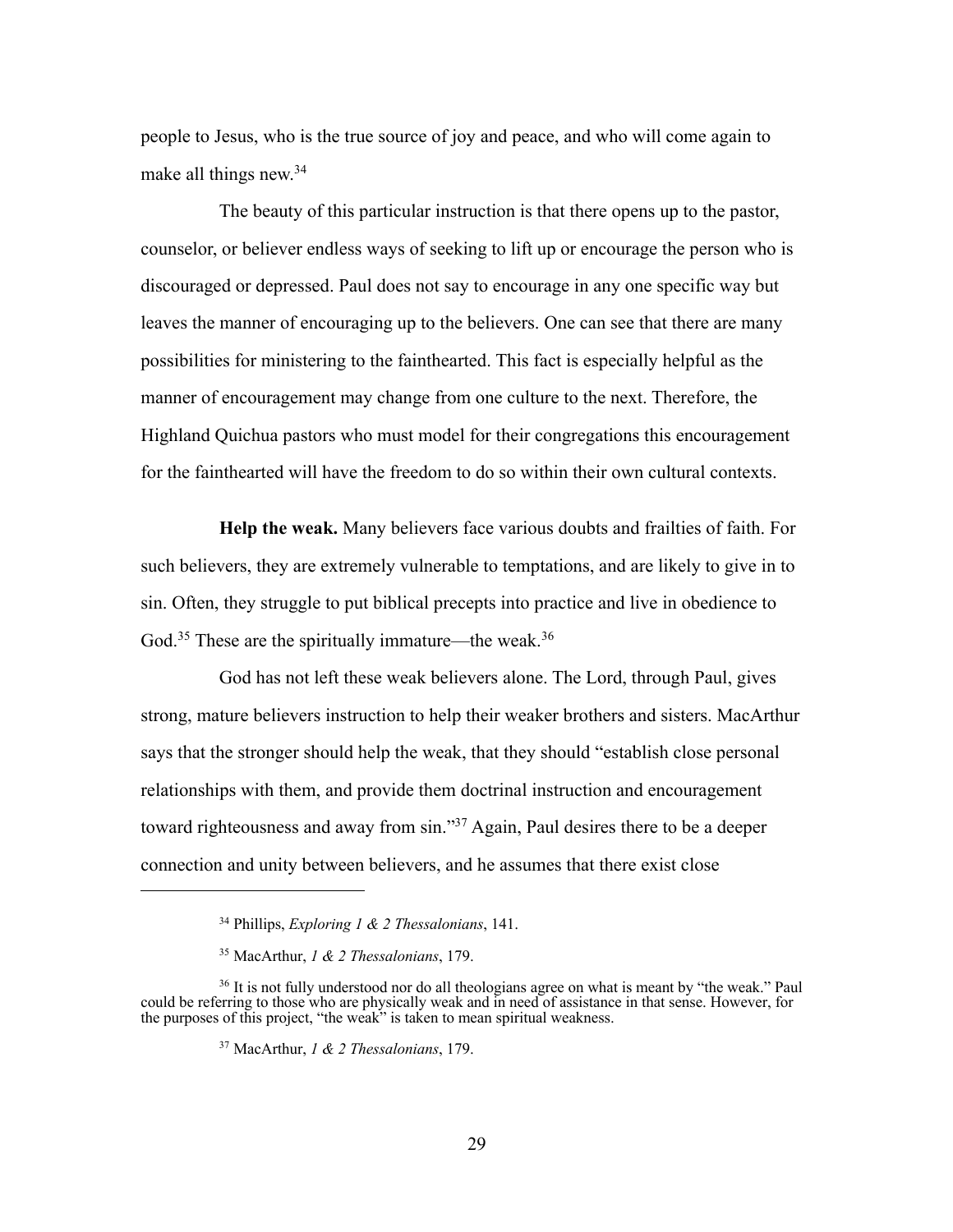relationships within which such help may be given.<sup>38</sup> Where there is an evident deficit of deep relationships, believers should seek to value and establish them.

Of the numerous examples given in the Bible of this kind of help, the battle between Israel and Amalek in Exodus 17:8-16 is apt. During this battle, God worked to give victory to Israel while Moses' hands were raised; if Moses let his hands down, Israel began to lose. Therefore, Aaron and Hur assisted in holding up Moses' hands, which allowed Joshua to win the victory for Israel. Likewise, believers must be prepared to assist others who may be unable to "lift their hands."

**Be patient with them all.** Patience is a necessary component of IM. Obviously, experience teaches that not all believers will have a natural, close connection to all other believers. Each person's experiences in relating to others testifies to this truth. The Bible explains that there was a disagreement between Paul and Mark. Barnabas desired Mark's participation in their ministry; therefore, for the good of the testimony of their ministries (Acts 15:36-39), separated from Paul. However, Paul was not so blinded by Mark's previous faults that he could not note his spiritual growth; and, in later years Paul even desired his company (2 Tim 4:11).

Patience, or forbearance, requires humility and an honest examination of one's own position before God. "A patient person is one who is not quickly or easily provoked to emotional outbursts or precipitous actions."39 This patience, an aspect of the fruit of the Spirit, is neither apathy nor neglect. Rather, being patient with others is actively exercising self-control with those believers whose manner is cumbersome, whether due to personality differences or immaturity, and choosing to love them with the love of Christ. However, in recognizing one's own sin before a holy God, who is patient towards sinners

<sup>38</sup> Martin, *1, 2 Thessalonians*, 178*.*

<sup>39</sup> Martin, *1, 2 Thessalonians*, 178.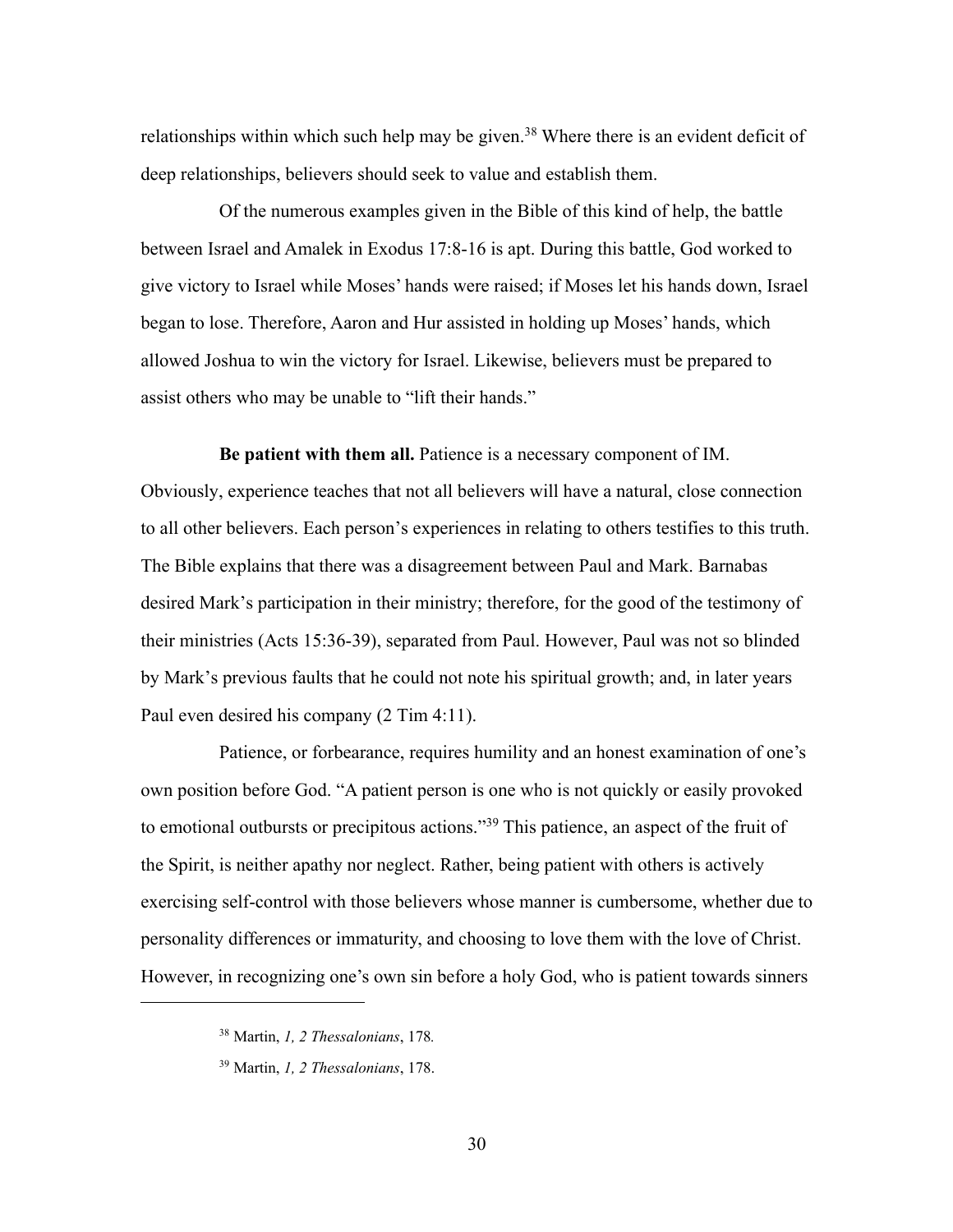(Ps 103:8), the need to be quick to forgive and patient with others becomes clearer; moreover, it provides the necessary motivation to be patient "with them all."<sup>40</sup>

### **Equipping the Church for Interpersonal Ministry (Acts 20:18-35)**

An exegesis of Acts 20:18-35 explains that shepherding the flock, which is the pastor's task, includes engaging in IM and equipping others for ministry. This particular passage occurs within the context of Paul's journey back to Jerusalem from his missionary journeys. His travels took him to Miletus, near Ephesus where he had previously ministered. He stopped there and called the elders of that region together for what he believed to be a final meeting.<sup>41</sup> In this moving passage, Paul encouraged the elders and gave them instructions and warnings for their ministry.

Here, Paul explains his own past actions and urges them to imitate him for the sake of the believers. This farewell address, though lengthy, gives the reader a better understanding of the nature of the pastoral role, which stretches much further than Sunday sermons to include IM and equipping others for ministry, whether they be fellow ministers or lay leaders. Thus, this passage may be of some help to the HQ pastors and leaders to better understand their responsibility. Four aspects of this passage will be considered here in order to highlight its significance.

## **Paul's Past as an Example**

The first of these four aspects is that of Paul's past work in the ministry, which he set forth as an example for the elders. Paul laid out his past, not all at once, but dispersed throughout his speech (Acts 20:18-21, 26-27, 33-35). Paul's own ministerial

<sup>40</sup> Phillips, *Exploring 1 & 2 Thessalonians*, 143.

<sup>41</sup> John MacArthur, *Acts 13-28*, *The MacArthur New Testament Commentary* (Chicago: Moody Publishers, 1996), 207-209.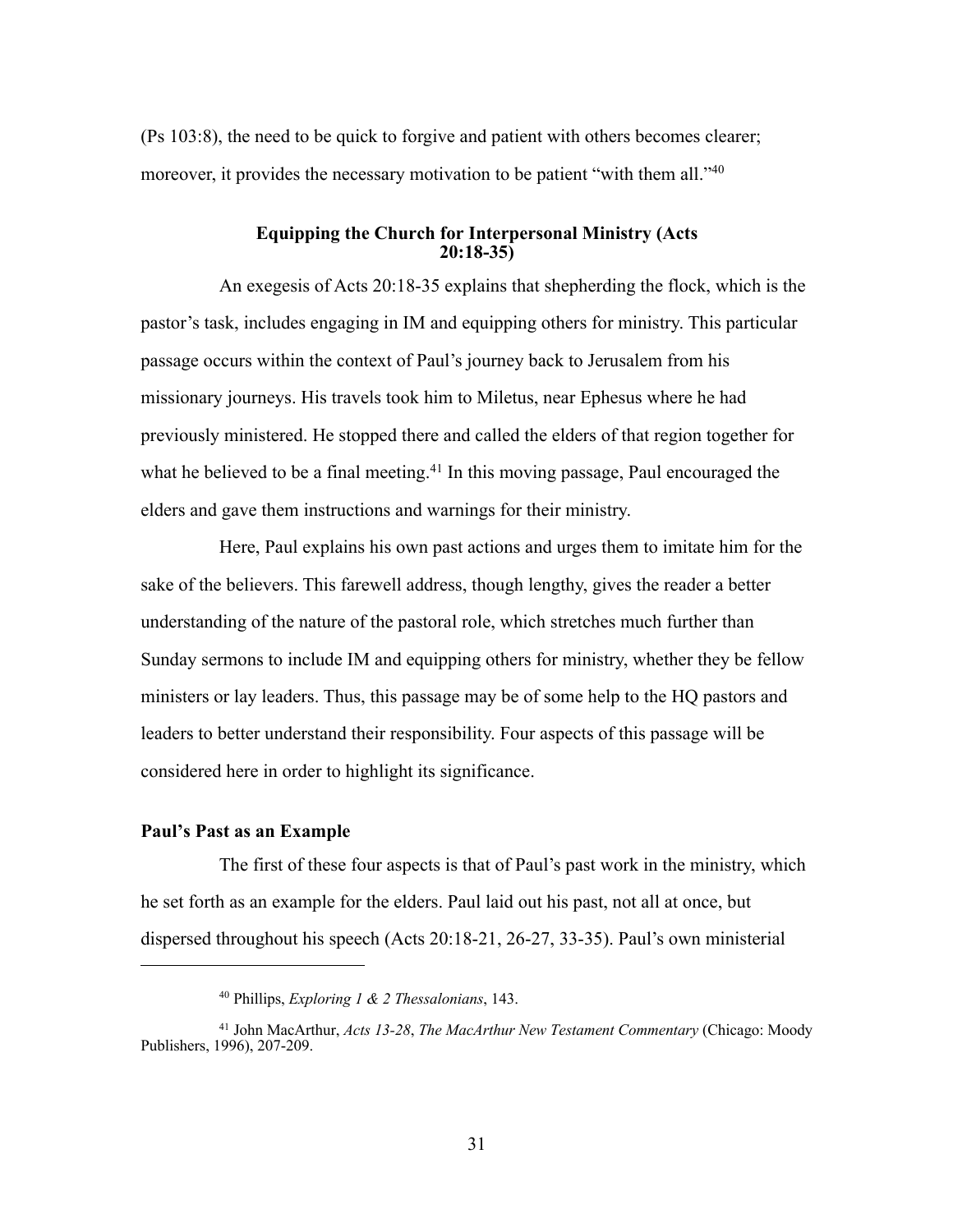experience is key to understanding what he desired the elders to do, knowing that he did not believe he would see them again.

One might conclude that Paul's description of how he worked among them suggests a kind of prideful boasting. However, John Calvin states that Paul is not boasting here, saying:

Nothing is more intolerable in Christ's servants than ambition and vanity, but since everyone knew very well the modesty and humility of this holy man, he did not need to fear incurring suspicion of vain boasting—especially when it was necessary for him to speak of his faithfulness and diligence in order that others should follow his example.<sup>42</sup>

To misunderstand this point is to misunderstand the purpose of this address. In many other instances in his writings, Paul states that he is the chief of sinners (1 Tim 1:15), how he had not attained perfection (Phil 3:12), how he often did what he did not want to do and did not do what he wanted to do (Rom 7:15-20), and how he only boasted in his weakness (2 Cor 12:9). In fact, Paul's desire to boast was only to do so in the person of Jesus Christ (Gal 6:14).

Theologian Howard Marshall states that "it has been suspected that [Paul] was replying to some accusation", seeking to defend his ministry against some who opposed him in Ephesus.<sup>43</sup> While this is a possible explanation, there is no evidence of any specific opposition to him or his ministry there. Rather, a better understanding of this passage is that it served to encourage the elders there who would have to continue on without the hope of enjoying Paul's presence and personal teaching again. John Polhill writes, "Paul was not defending his ministry. He was presenting it as an example for the Ephesian leaders to emulate. It is a worthy example for every servant of the Lord: a ministry marked by humility, openness, and inclusiveness and rooted in the gospel."44

<sup>42</sup> John Calvin, *Acts* (Wheaton: Crossway Books, 1995), 331-332.

<sup>43</sup> I. Howard Marshall, *Acts* (Downers Grove: IVP Academic, 2008), 331.

<sup>44</sup> John B. Polhill, *Acts*, *The New American Commentary* (Nashville: Broadman Press, 1992), 385.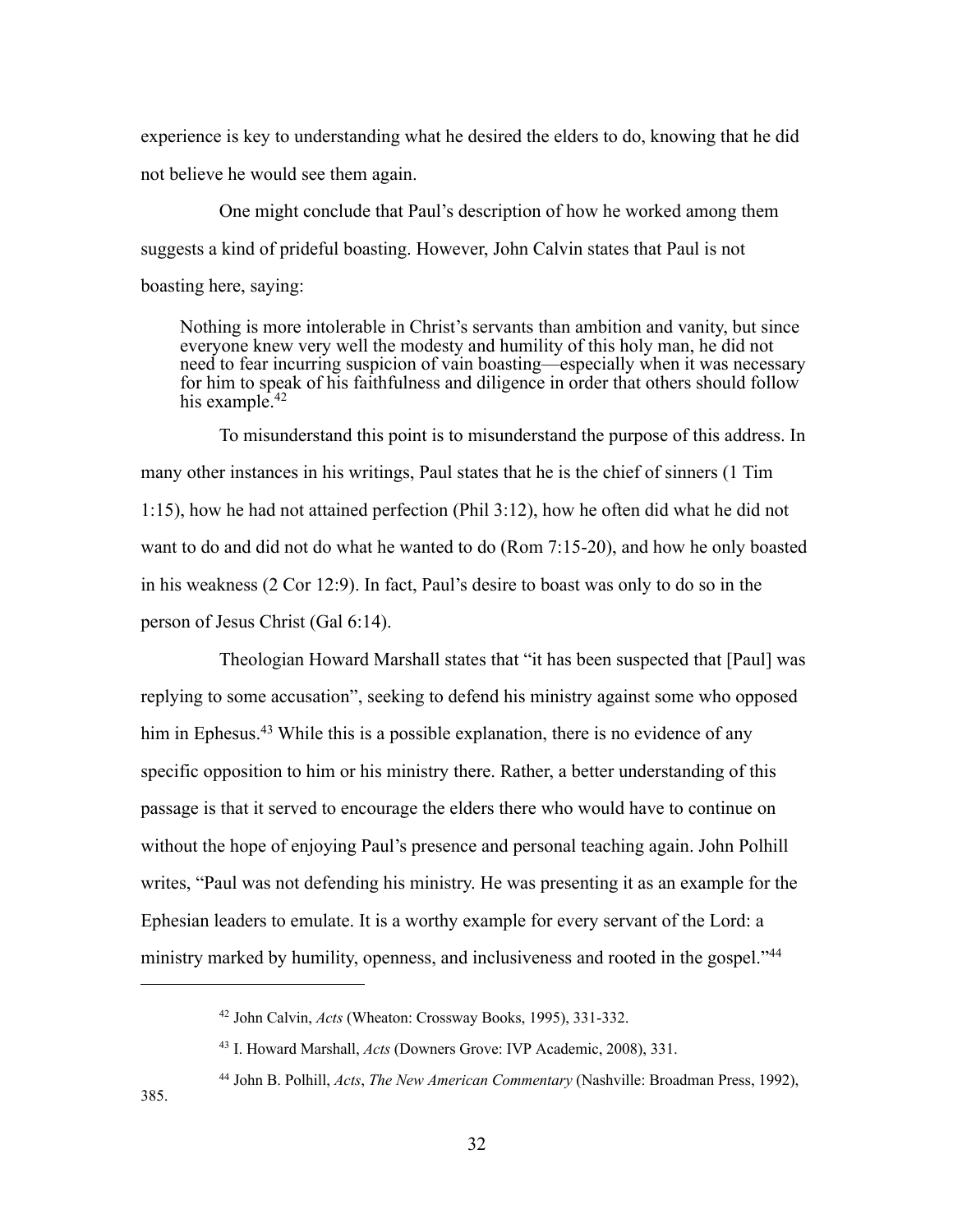Paul's purpose in sharing his ministry activities was to lay out what he did among them, what they themselves witnessed, and to encourage them to model their ministry based on what he did. In essence, he was fulfilling what he called others to do—to set a godly example in ministry—and he called them, as he did with others, to imitate him.

In the nine verses where Paul outlined his past ministry, he mentioned ten main actions or characteristics of that ministry. First, he built relationships. The relationships that Paul built came by means of living among them (20:18). It was necessary that he spend time among them in order to more effectively model Christlikeness. Likewise, it is necessary for pastors today to live among, learn, and know well their flock.

Second, he served in humility (20:19). If anyone had a right to boast, it would be Paul. He could have boasted in the righteousness that comes from the law or in his many sacrifices for the sake of Christ. However, he was humble because "he knew his own weakness and so distrusted himself, and because he regarded himself as very far from equal to the excellence of his calling, and, finally, because he willingly submitted himself to bear the reproach of the cross."<sup>45</sup>

Third, he ministered with tears, with compassion (20:19). Experienced ministers of the gospel understand the truth of this aspect of ministry. Often, tears are shed over hard hearts. The context of Paul's tears came from his suffering at the hands of his brethren, the Jews.<sup>46</sup> Similarly, the evangelical HQ pastors of Ecuador can resonate with that sadness in observing the hardness of hearts among their Catholic countrymen who desire to persecute evangelicals.

Fourth, he persevered through trials (20:19). "'Trials' (πειρασµῶν, *peirasmōn*) is a summary term for all the persecution Paul experienced (Acts 19:9; 20:3; 1 Thess

<sup>45</sup> Calvin, *Acts*, 332.

<sup>46</sup> MacArthur, *Acts 13-28*, 212.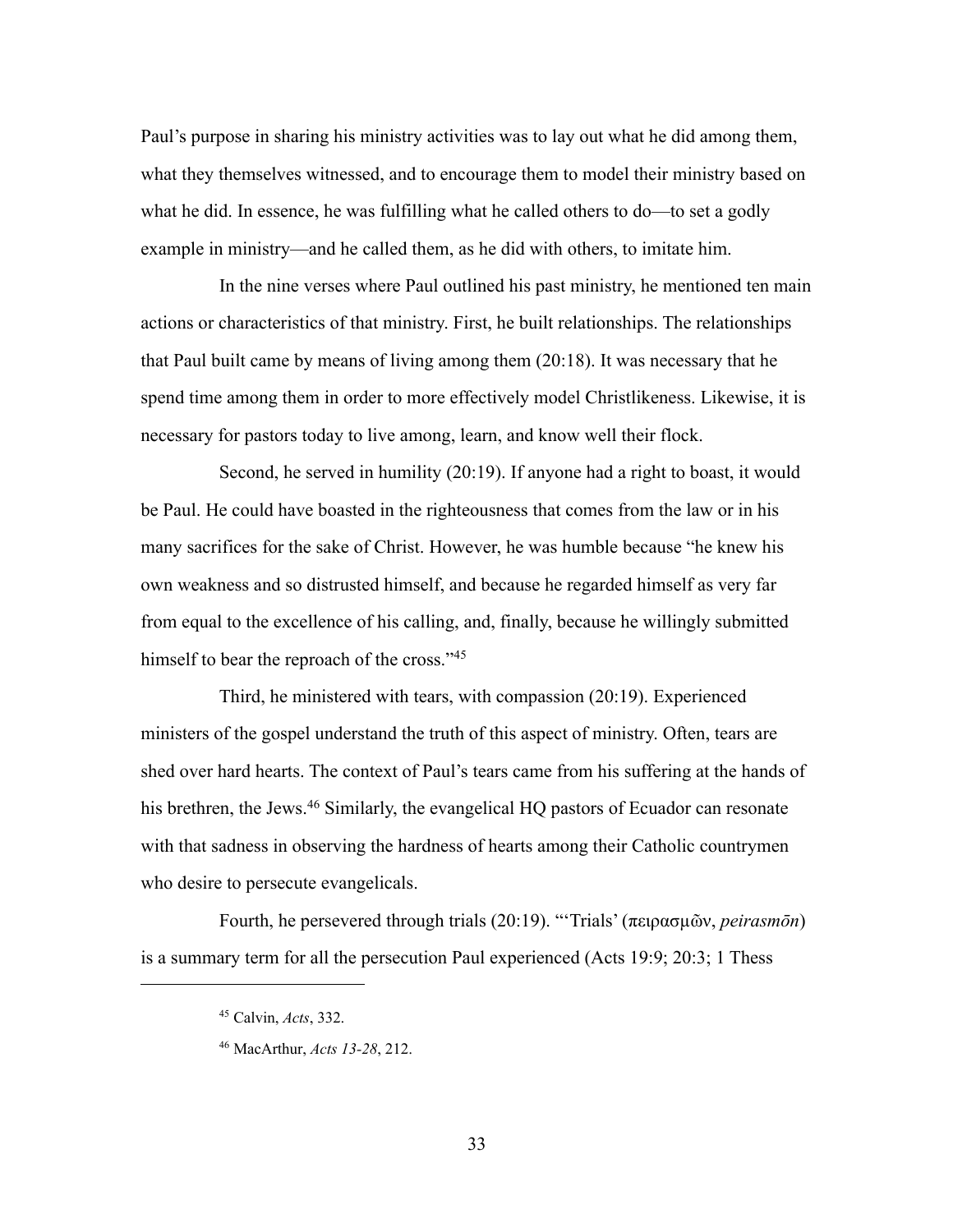2:14– 15; 2 Cor 2:4; Phil 3:18) as the Lord's bond servant (δουλεύων, *douleumōn*)."47 Paul had been driven from Thessalonica, among other places, by the Jews. He had suffered greatly at their hands. It could have been quite easy for Paul to give up in light of such opposition. However, this perseverance demonstrated Paul's devotion to the Lord and his church. His call to serve the Lord sustained him in moments of great distress. Likewise, ministers of the gospel may look to Paul in order to observe how to bear such hardships.

Fifth, Paul declared anything that was profitable (20:20). "He speaks about both encouraging and challenging things. Paul covers the full scope of what the gospel means. He wants the church to be prepared for the persecution coming as a result of preaching the gospel. So, he teaches the elders what is profitable, what will edify."48 Paul did not hesitate to share all that was necessary and useful for their Christian walk. The boldness of Paul in communicating God's truth to the brothers is a helpful example to pastors today. Elders are not called to tickle the ears (2 Tim 4:3), but to speak truth in love (Eph 4:15), including the more difficult, confrontational truths of God's Word. For this very reason, the HQ pastors, for whom public opinion is so important, must be taught that biblical counseling and IM skills require that they not shrink from declaring everything that will benefit their people—even hard truths.

Sixth, he taught publicly and privately (20:20). Some theologians understand this distinction to refer to the public places as renowned cities and the private places as places of assembly.49 However, many other theologians understand this public and private teaching to be that of the teaching in the church and in homes where believers lived, respectively. John Calvin speaks to the deep impact of house-to-house teaching when he

<sup>47</sup> Darrell L. Bock, *Acts* (Grand Rapids: Baker Academic, 2007), 627.

<sup>48</sup> Bock, *Acts*, 627.

<sup>49</sup> Bock, *Acts*, 627. Here, Bock cites this view as presented by Jerome Neyrey.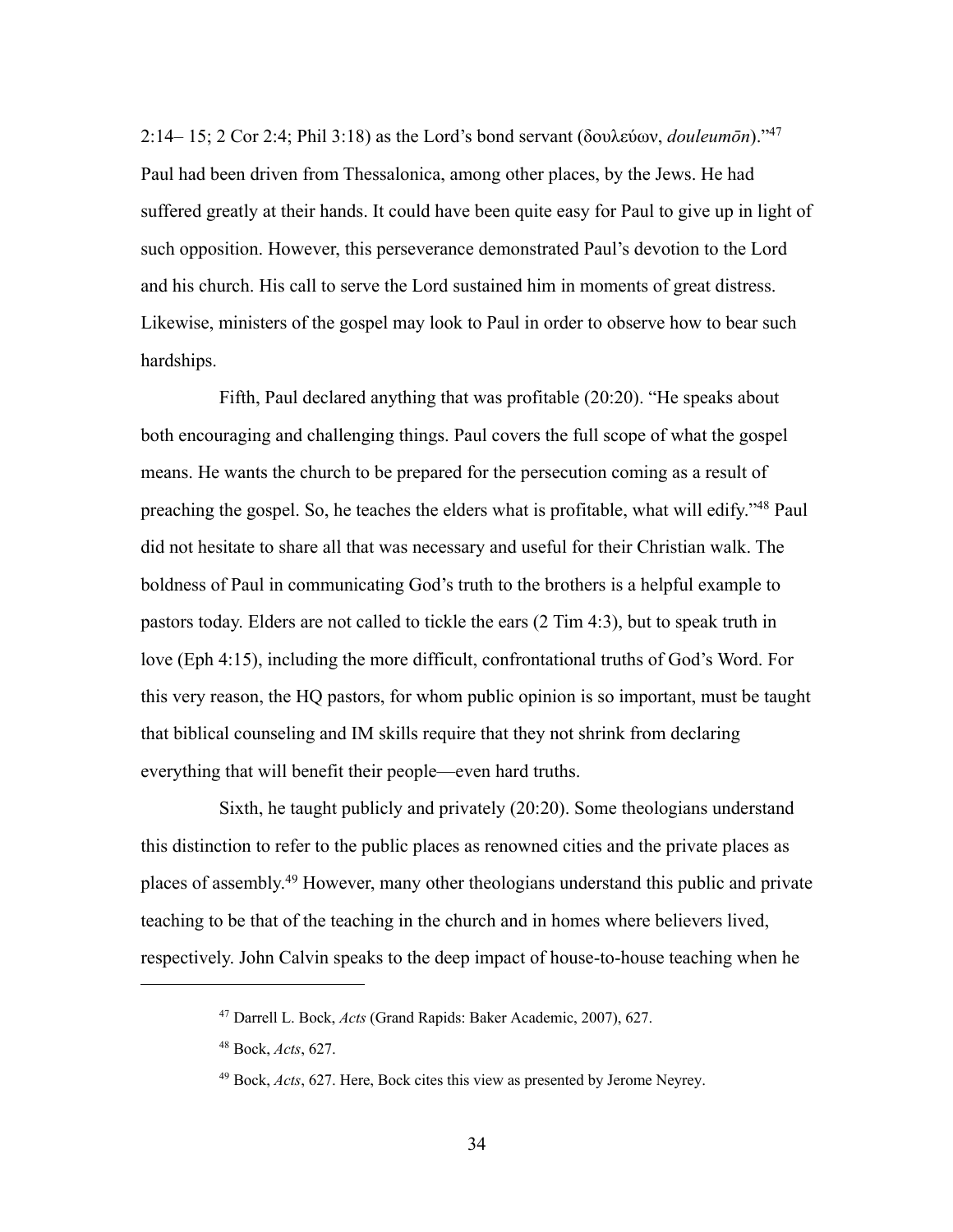says, "teaching that is given to everyone together will often grow cold unless it is helped by advice given in private. Therefore, there is no excuse for the negligence of those who preach one sermon and then, as if their task were done, spend the rest of their time in idleness."50 The HQ pastors, who likewise misunderstand their task as merely preaching once or twice a week, may be benefitted from understanding the true nature of pastoral ministry as demonstrated by Paul.

Seventh, he preached to Jews and Gentiles alike (20:21). The message that he proclaimed was the same to everyone, whether Jew or Greek—repentance and faith in Jesus. One might conclude that Paul sought to emphasize repentance for the Jews and faith for the Greeks; yet, the principal point of this text is that Paul shared with everyone regardless of his or her background. Polhill says, "Paul saw his own special calling as being the apostle to the Gentiles, but he never abandoned the synagogue. Perhaps more clearly than anyone else in the church of his day, Paul saw the full implications of his monotheism. God is the God of all."<sup>51</sup>

Eighth, he spoke the whole counsel of God (20:27). The same idea from 20:20 can be observed here. However, the emphasis is that Paul preached the "whole counsel" of God, never partial truths. In order to preach the whole counsel, one must first be familiar with this counsel, which requires the personal spiritual discipline of Bible intake. The HQ pastors, if they are to truly develop IM skills and lead their congregations to follow their examples, must first seek a deep relationship with the Lord by seeking to grow in their understanding of his Word.

Ninth, he lived free of the desire for dishonest gain (20:33). Paul's ministry was characterized by giving and blessing others, not seeking to amass a private wealth.<sup>52</sup>

<sup>50</sup> Calvin, *Acts*, 333.

<sup>51</sup> Polhill, *Acts*, 384.

<sup>52</sup> MacArthur, *Acts 13-28*, 230.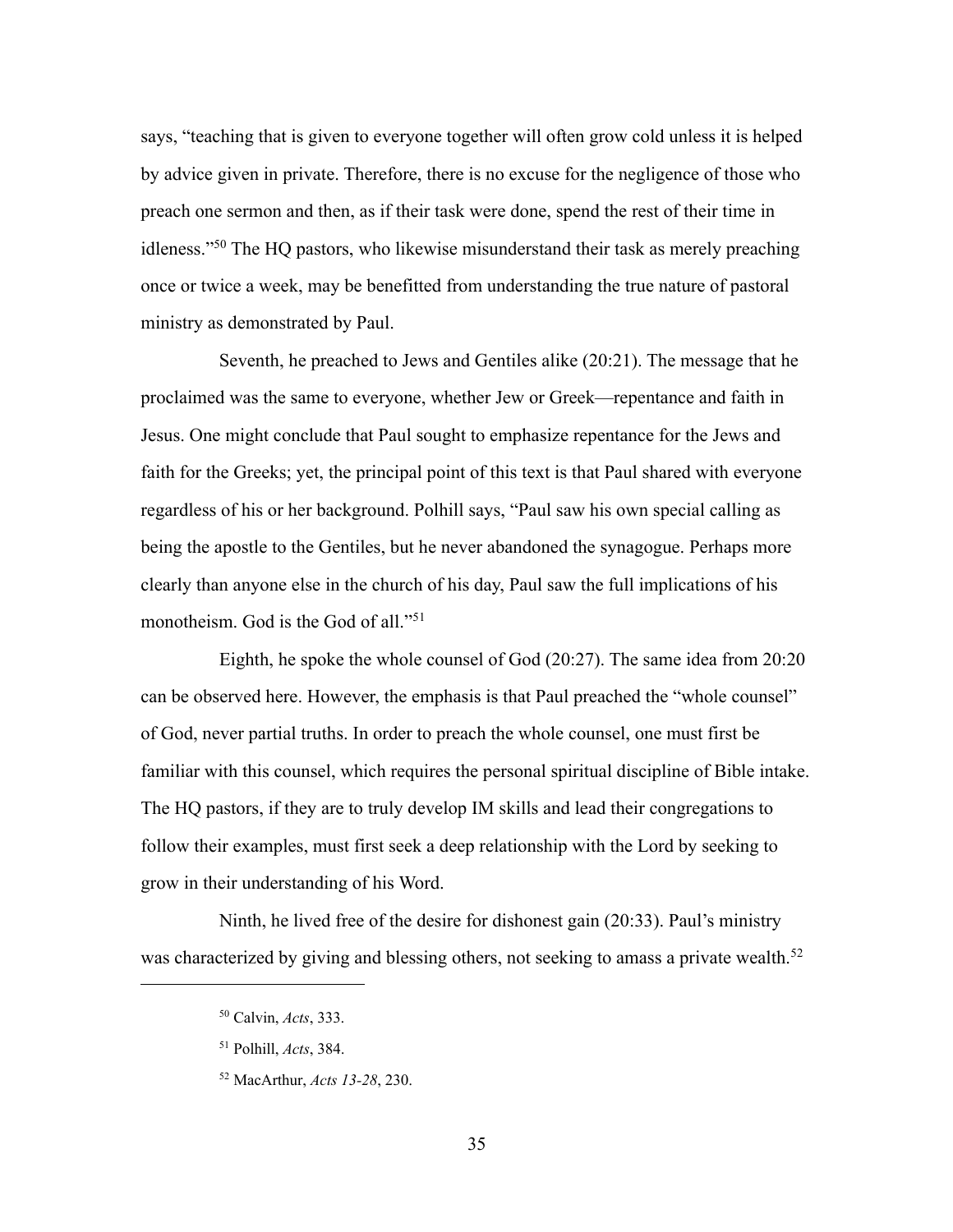Too often pastors and leaders, whether true believers or those charlatans seeking to extort money from others, seek some sort of personal gain. For this very reason, Paul and other New Testament writers condemn those who minister for dishonest gain, whether material wealth or a better reputation (1 Tim 6:9-10; Titus 1:10-11). The HQ pastors, though not in danger of becoming ludicrously wealthy by North American standards, may still have in their heart the root of covetousness.

Tenth, he worked hard to earn a living (20:34). In 2 Thessalonians 3:6-12, Paul exhorts the idle to work hard. Paul was familiar with the difficulties of bi-vocational ministry yet preferred those difficulties to either actually being idle or having others regard him as idle. Therefore, he worked hard, not wishing to be a burden on the church. Moreover, he reasons that hard work will not only keep them from being a burden on others, but it will enable them to give and bless others. To bolster this argument, he cites Jesus' authoritative words regarding the blessing of giving to others. "In this way Paul sought to be an example of helping the needy (1 Thess 5:14) and of living in accordance with the saying, 'It is more blessed to give than to receive.'"<sup>53</sup>

These ten actions were not merely given to reinforce Paul's worth and the positive nature of *his* ministry to these elders. The purpose was to challenge these men to continue on in the same vein of Paul's work. That which he modeled for them is what they ought to do and model for their congregations.

## **Paul's Commands**

The second aspect includes his warnings, commands, and exhortations to the elders. These commands come from two verses (Acts 20:28, 31). Heeding these commands and warnings is crucial for long-term success in ministry.54 Because Paul's

<sup>53</sup> Marshall, *Acts*, 336.

<sup>&</sup>lt;sup>54</sup> The success mentioned here is not merely a human perspective and understanding of success, but rather it is the hard work of pastoral care invested in the kingdom of God, which God may choose to bless by growing the church in number and spiritual maturity. However, God will certainly not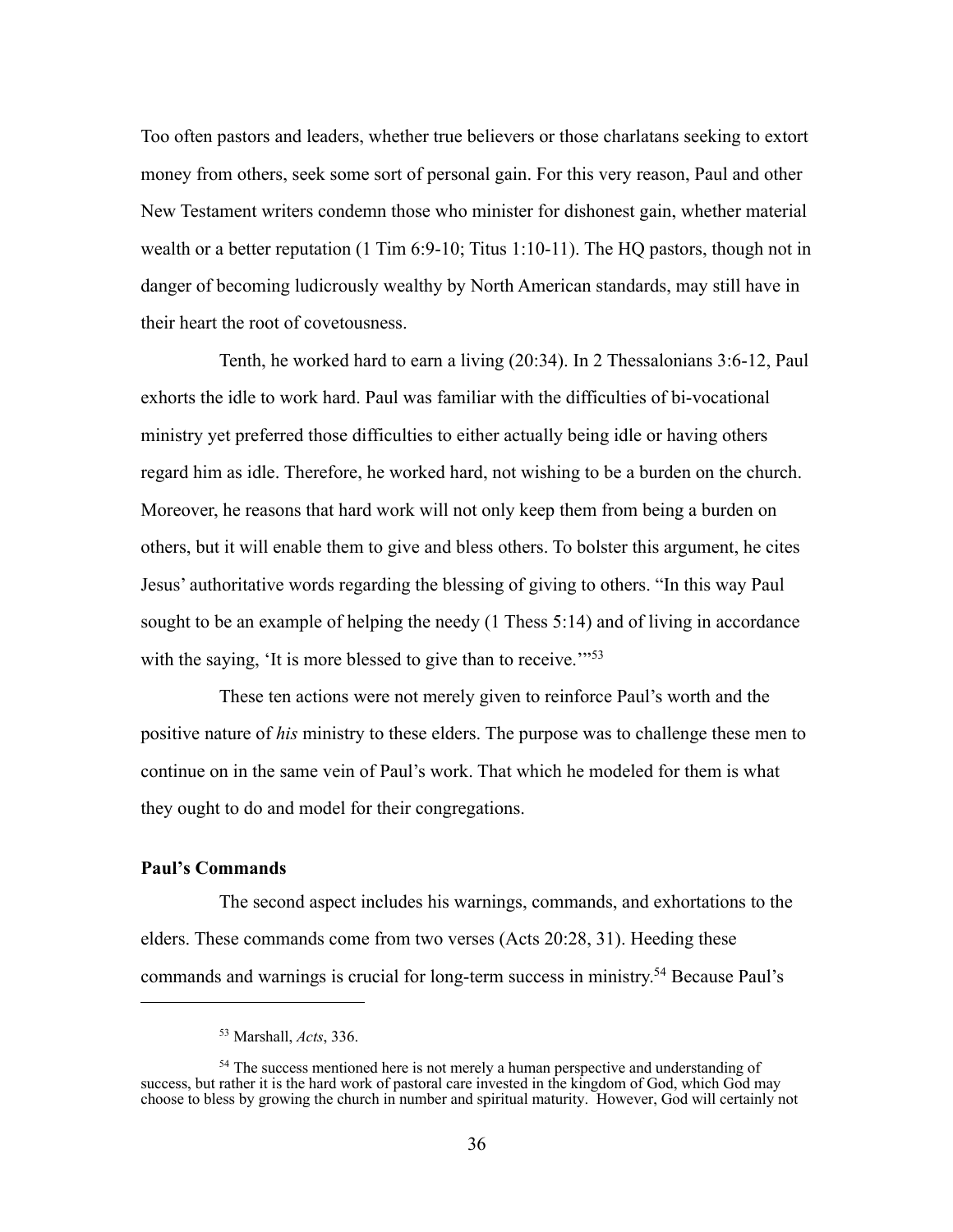concern extends beyond the faithful ministry of these elders to the spiritual health of the people they oversee, he urges attentiveness and alertness. "As a shepherd protects, cares for and feeds the sheep, so through teaching and exhortation these presbyter-bishops are to nurture those in their charge (Eph 4:11-12; 1 Pet 5:1-3). Sometimes that teaching will be admonition (*noutheteō*), the correction of the will that presupposes opposition (Rom 15:14; Col 1:28; 3:16)."55

The first command contains two aspects based on one single idea, to take care. Elders must pay careful attention to themselves and all the flock, caring for the church. In reference to pastors' attention to their personal spiritual walk with Christ, Richard Baxter said, "Take heed to yourselves, lest your example contradict your doctrine, and lest you lay such stumbling-blocks before the blind, as may be the occasion of their ruin; lest you unsay with your lives what you say with your tongues."<sup>56</sup> The first step for any pastor is to evaluate his own heart before the Lord.<sup>57</sup> Before the HQ pastors begin IM in earnest, each must look to his own life before the Lord.

Considering the principle found in 1 Timothy 3:4-5, where Paul explained that overseers must manage their households well, it stands to reason that the principle can be applied even more specifically—that one must first give heed to oneself before governing a household or church. A further study of 1 Timothy teaches that examining and evaluating oneself has lasting benefits for others where Paul instructed Timothy, saying, "Keep a close watch on yourself and on the teaching. Persist in this, for by so doing you

bless a disregard of the commands and warnings Paul mentioned, which the Christian understands to ultimately be from God himself.

<sup>55</sup> William J. Larkin, *Acts* (Downers Grove: IVP Academic, 2008), 298.

<sup>56</sup> Richard Baxter, *The Reformed Pastor* (1657; repr. Lexington, KY: Legacy Publications, 2017), 14.

<sup>57</sup> MacArthur, *Acts 13-28*, 222.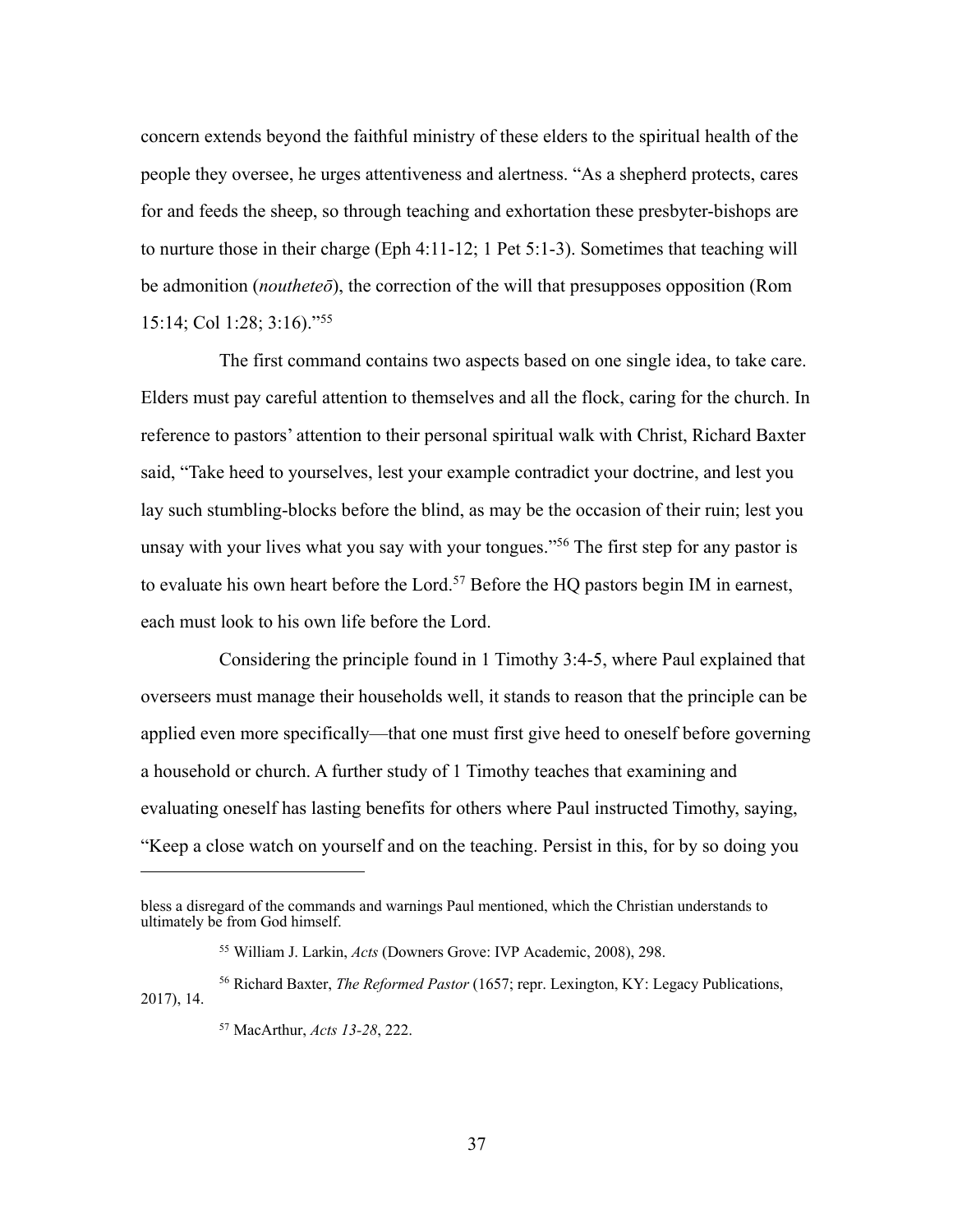will save both yourself and your hearers" (1 Tim 4:16).<sup>58</sup> Self-deception, an assumption that one has a spiritual maturity that he does not actually have, occurs all too often; therefore, all pastors must be taught to look to themselves.

Indeed, one must question how pastors could discharge their duties by setting a good example for the flock if they do not take heed to themselves. Calvin states, "If someone neglects his own salvation, he will never care about other people's; in vain will the person who shows no desire for godliness urge others on to godly living. Someone who forgets about himself will not take pains with his flock, for he is a part of that flock."59

Elders must not only attend to their own spiritual wellbeing, but must also focus on that of their church, which is actually a part of *the* church. Paul taught that this great, weighty responsibility stems from the incredible value that God places on the church by having purchased it by the shedding of his own blood. There can be no greater evidence of the church's value than the fact that Jesus—God—gave himself up for her (Eph 5:25). Therefore, pastors have been entrusted with something very precious and dear to God, and must pay careful attention to the flock, the church.<sup>60</sup> This attention includes, though is in no way limited to, the IM instructions previously considered in 1 Thessalonians 5:11-14, to admonish the idle, encourage the fainthearted, help the weak, and be patient with them all.

Ultimately, pastors must recognize that though there is an element of internal desire to serve the church and, consequently, the Lord, it is the Holy Spirit who calls and places men in these positions of leadership in his church. This truth can help men, like the

- <sup>59</sup> Calvin, *Acts*, 337.
- <sup>60</sup> MacArthur, *Acts 13-28*, 228.

38

<sup>58</sup> MacArthur, *Acts 13-28*, 222.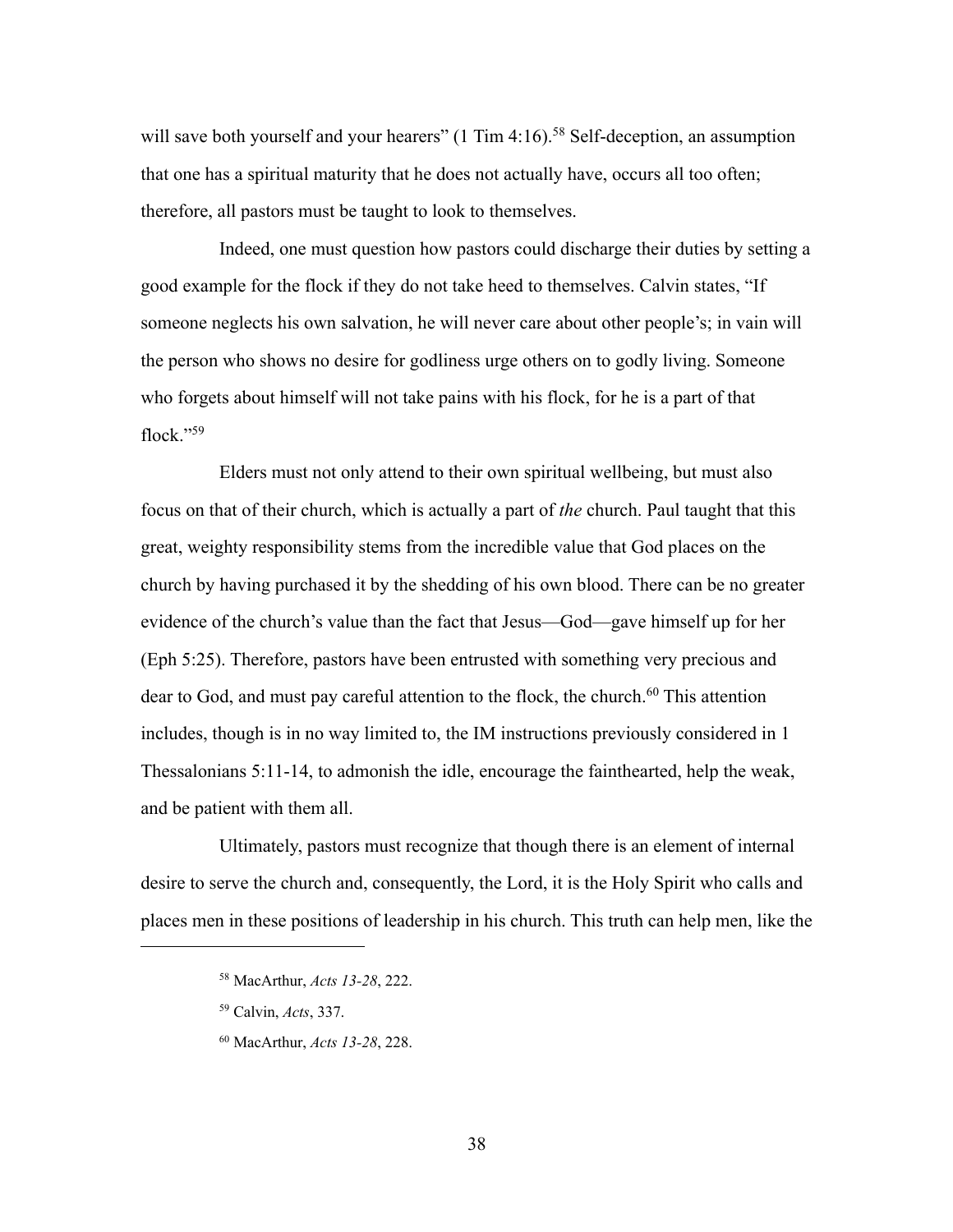HQ pastors, develop the same kind of humility Paul exhibited. Moreover, it will induce leaders to take special care of the church, lest the Lord remove them from their positions.

The second command is that pastors must be constantly vigilant and alert. This truth is just as important, if not more so, than it was in the time of the early church. Just before he commands the elders to be alert, Paul explained that some people would enter to do harm to the church. Even as shepherds would have had to be especially alert at night, just when it was most difficult to see, to protect their flock from attacks, pastors must be ever ready to do battle for their people.<sup>61</sup>

Paul called on these men to recollect his tireless efforts for the Ephesian believers. He admonished everyone night and day with tears. This deeply compelling argument demonstrates the kind of sacrificial love the pastors are to have for their people. Such a pastor could never be content to only preach on Sundays, remaining ignorant of his people's needs and sufferings. For this reason, the HQ pastors who have adopted erroneous views of the pastorate must be taught to correctly understand, exemplify, and equip others for IM.

## **Reasons for Paul's Commands**

The third aspect includes the reasons he gives for the previous commands based on his and their present and future circumstances. These reasons can be found in two sections of this passage (Acts 20:22-25, 29-30). Presently, Paul has merely paused his journey to Jerusalem in order to meet with these brothers. Very soon after he would leave Miletus, he would experience great suffering. This present circumstance motivated him to speak as he did to the elders of Ephesus, believing he would not see them again.<sup>62</sup>

<sup>61</sup> Marshall, *Acts*, 335.

 $62$  There are different schools of thought regarding whether he was ever actually able to see the believers of Ephesus again. Based on some extra biblical works, Paul is believed to have been released from his first imprisonment in Rome, after which he may have visited Ephesus once more. For more, see Bock, *Acts*, 628-629. The veracity of this claim is ultimately irrelevant to Paul's speech, as his intent was to leave such instructions and commendations that, were he to never see them again, he would have said his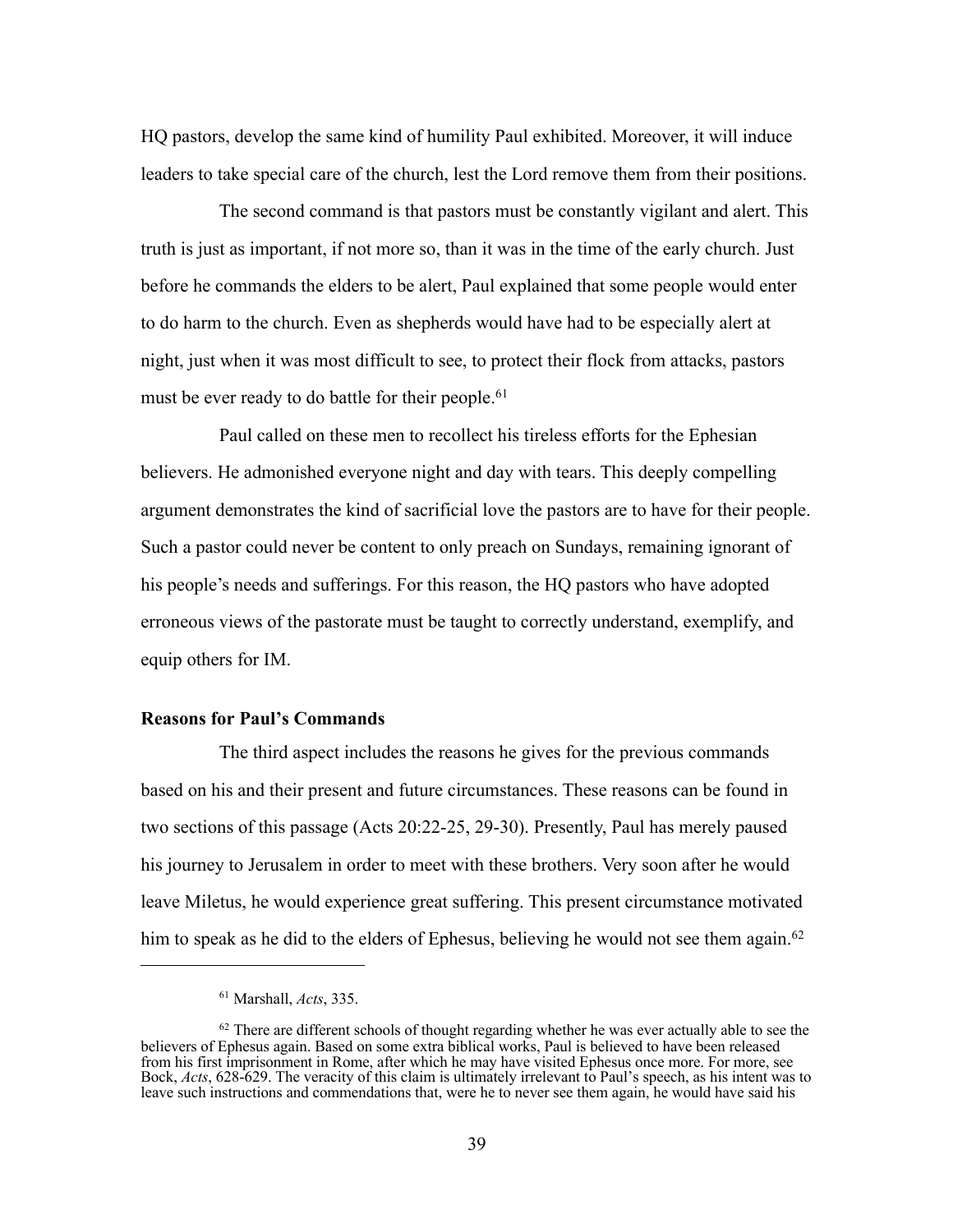In the same way, all pastors should seek to minister among their people in a way that might prepare the believers to carry on, following their pastors' examples, should God require that the pastors leave, be it by receiving a call to another ministry or by death.

Though Paul remained uncertain about the future with regard to specifics, he had ample warning from the Holy Spirit about the generalities of his coming suffering.<sup>63</sup> He was warned that he would face imprisonment and afflictions. More specifically, he believed his part in the care of the Ephesian church had come to an end and must therefore help the elders to understand that he may not be able to give more help in the future. Nevertheless, as difficult as it would be, he said that he was "constrained by the Spirit," and determined to continue on his journey. This warning of impending affliction was both a blessing and a test. It was a blessing in that Paul was forewarned, hence, forearmed, as the expression goes. It was a test in that embracing God's plan for him, though it came at a high personal cost, evidenced his devotion to and faith in the Lord and his goodness. Pastors who too readily embrace the blessings of ministry and shun the hardships do not follow the example that Paul set forth. Willingly submitting himself to such hardships, Paul left an indelible mark on the church of Ephesus, setting a high standard for godly leadership.

Paul explained further that the ministry to which he had been called and in which he still had a part to play was to "testify to the gospel of the grace of God" (20:24). This statement can accurately sum up the work of each minister and believer. Paul did not count his life as more valuable than finishing the race, the work of his ministry, which was to proclaim the grace of God in Christ Jesus. The HQ pastors desperately need to be taught that this is their work, and that it can be expressed in many IM skills, which they can and should model for their people.

piece and sufficiently equipped them for future life and ministry.

<sup>63</sup> Marshall, *Acts*, 331.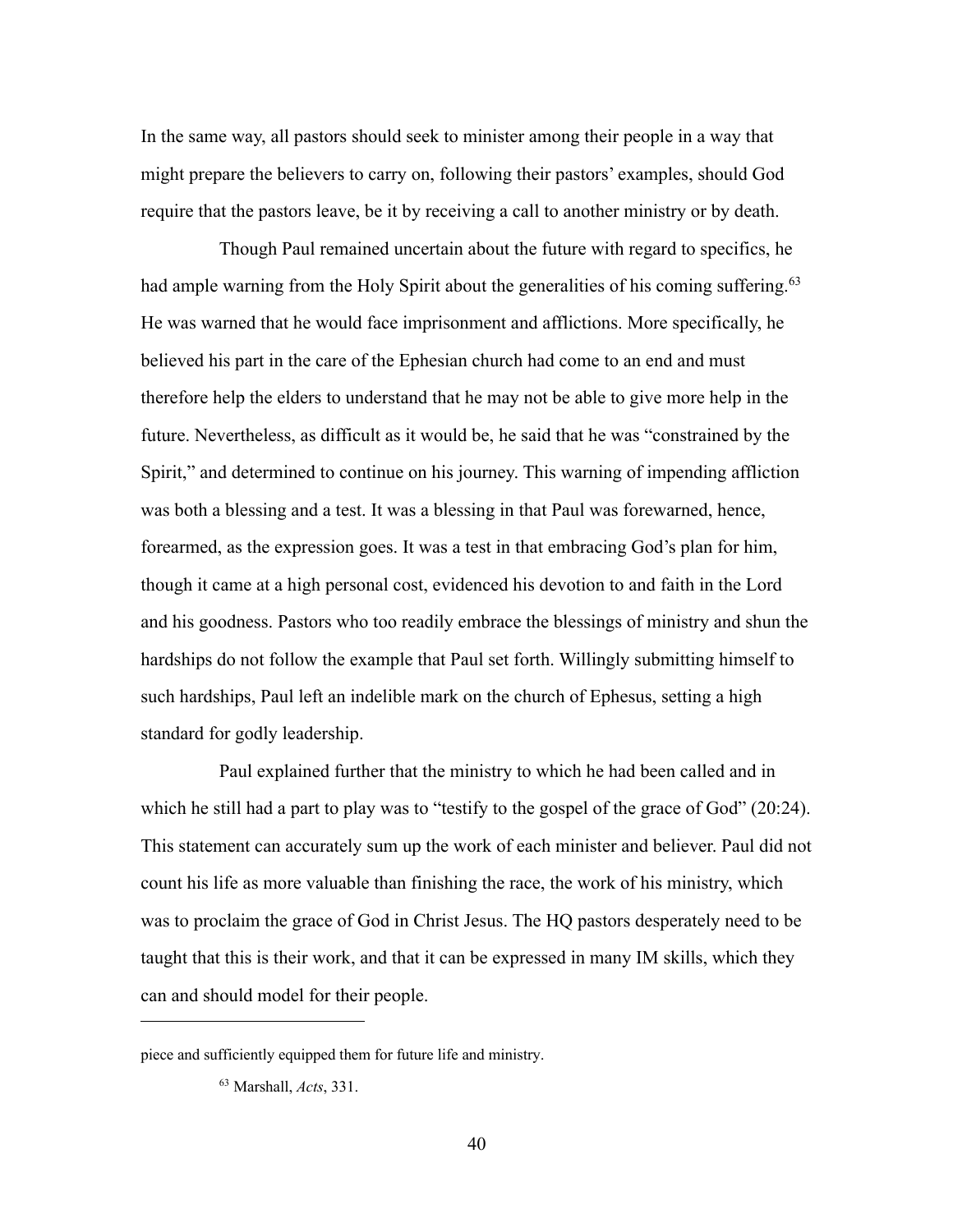In Acts 20:29-30, Paul gave additional reasons as to why they must take care. He said that soon fierce wolves would enter and cause much damage, "not sparing the flock" (20:29). In reading this, one is reminded of Paul's other writings, calling such men dogs and evil doers (Phil 3:2), and explaining how such men divide and upset whole families and that they must be silenced (Titus 1:10). Polhill writes, "The term 'wolves' often appears in the Jewish apocalyptic literature and in early Christian writings to describe false teachers and prophets. The early Christian writings appear to be influenced by Jesus' warning against false prophets who come in sheep's clothing (Matt 7:15)."64 In the same way wolves will tear at sheep, the disruptive influence these people have would be violent in nature against the church.

Not only would the problem come from without, but even from within would men arise to teach false doctrines and heresy (20:30). Indeed, when Paul wrote to Timothy, who was ministering in Ephesus, he responded to the false teachings that had entered the church.<sup>65</sup> The pastors must therefore know the people of their church, having established relationships with them, in order to understand what they believe and teach. Moreover, the pastor must be alert and ready to respond to false teaching, not fearing men, but God.

#### **The Blessing and Hope of the Church**

The fourth and last aspect of Paul's speech considered here is the blessing and hope that he left with the elders. This commendation to the Lord's care can be found in Acts 20:32. His last few words with these men were those of peace. Paul, knowing that he was headed into imprisonment and afflictions, desired to build up these brothers and

<sup>64</sup> Polhill, *Acts*, 387.

<sup>65</sup> MacArthur, *Acts 13-28*, 226.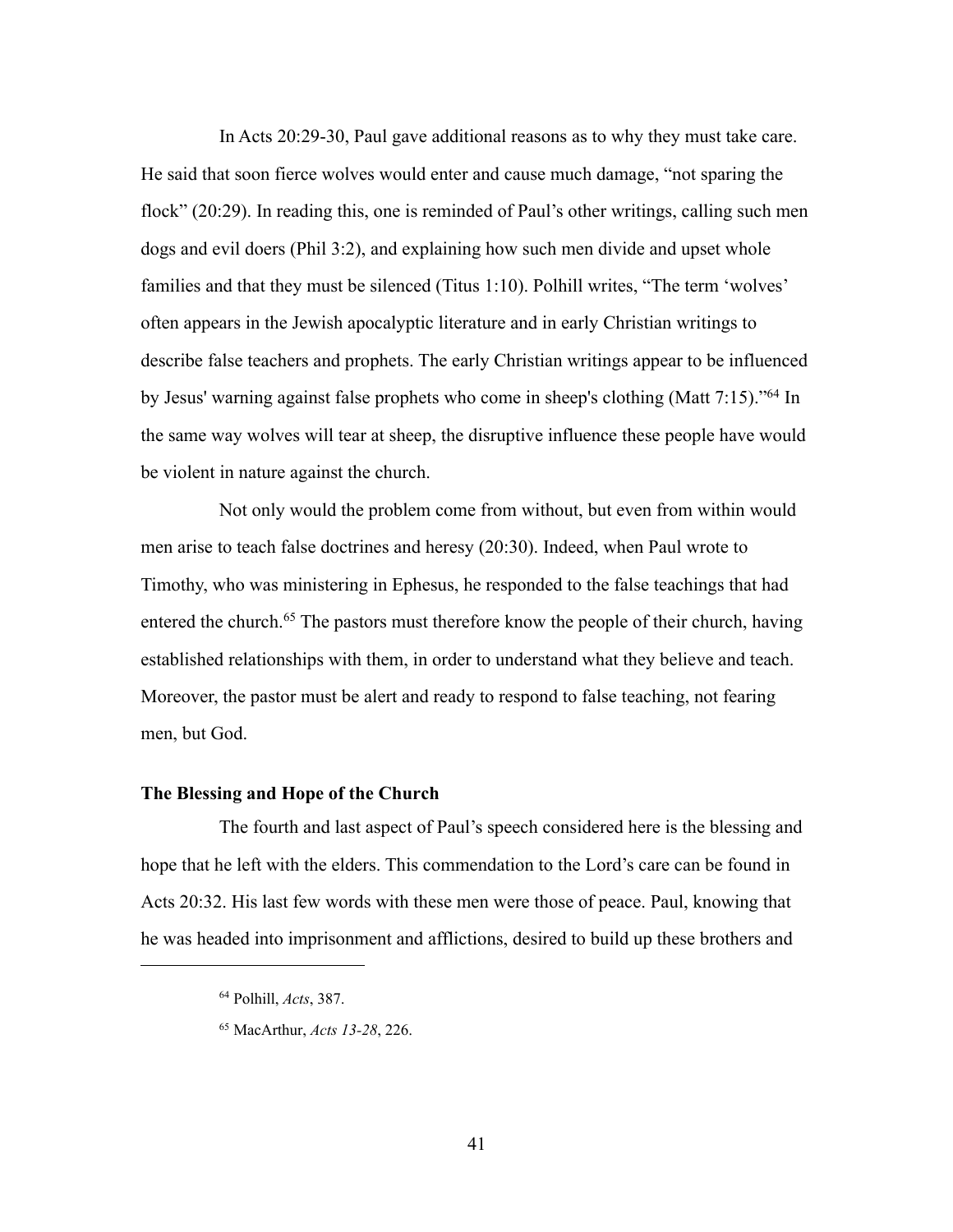lift their gaze to the Lord Jesus, and away from himself. As had been Paul's custom in ministry to point people to Christ, so he ended his ministry among the Ephesians.

The word he used was "commend," which in the Greek is *paratithemai*. It was used to express the idea of setting someone before something. "In the middle voice, when this concerns God, it is to commend someone to divine care and protection."66 This word of blessing had both the aspect of prayer and of teaching. It was Paul's prayer that God care for and protect the Ephesian church, to keep them in his Word of grace, to build them up, and give them an inheritance. "It is Paul's handing over to God of the responsibility which he has borne for the church, and represents a farewell act."67 In this prayerful attitude of commendation, he is also able to teach his hearers a few things.

First, he commended them to God. Though they would have understood this from Paul's other teachings, he reminded them of the truth that God is sovereign, implying his omnipotence and omniscience and omnisapience. <sup>68</sup> Paul was quick to teach that God is the ruler of all (Acts 17:24-28). This commendation also teaches that God is good, and should be trusted, which other Old and New Testament writers affirm (Exod 34:6-7; Jas 1:17). Therefore, though Paul, a powerful and wise leader they could hear with their ears and see with their eyes, would leave them, they were sure to have the continued care and blessing in the Lord, which was better. Paul wished to remind them of the surpassing power and greatness of God.

Second, he commended them to God's Word. Specifically, he states that God's Word was of grace. Marshall says, "Grace is a particularly Pauline word, to express the free unmerited favor of God in virtue of which he saves sinners; Luke also uses it

<sup>66</sup> Bock, *Acts*, 631.

<sup>67</sup> Marshall, *Acts*, 335.

<sup>68</sup> For more, see Heath Lambert, *A Theology of Biblical Counseling: The Doctrinal Foundations of Counseling Ministry* (Grand Rapids: Zondervan, 2016), 102-135.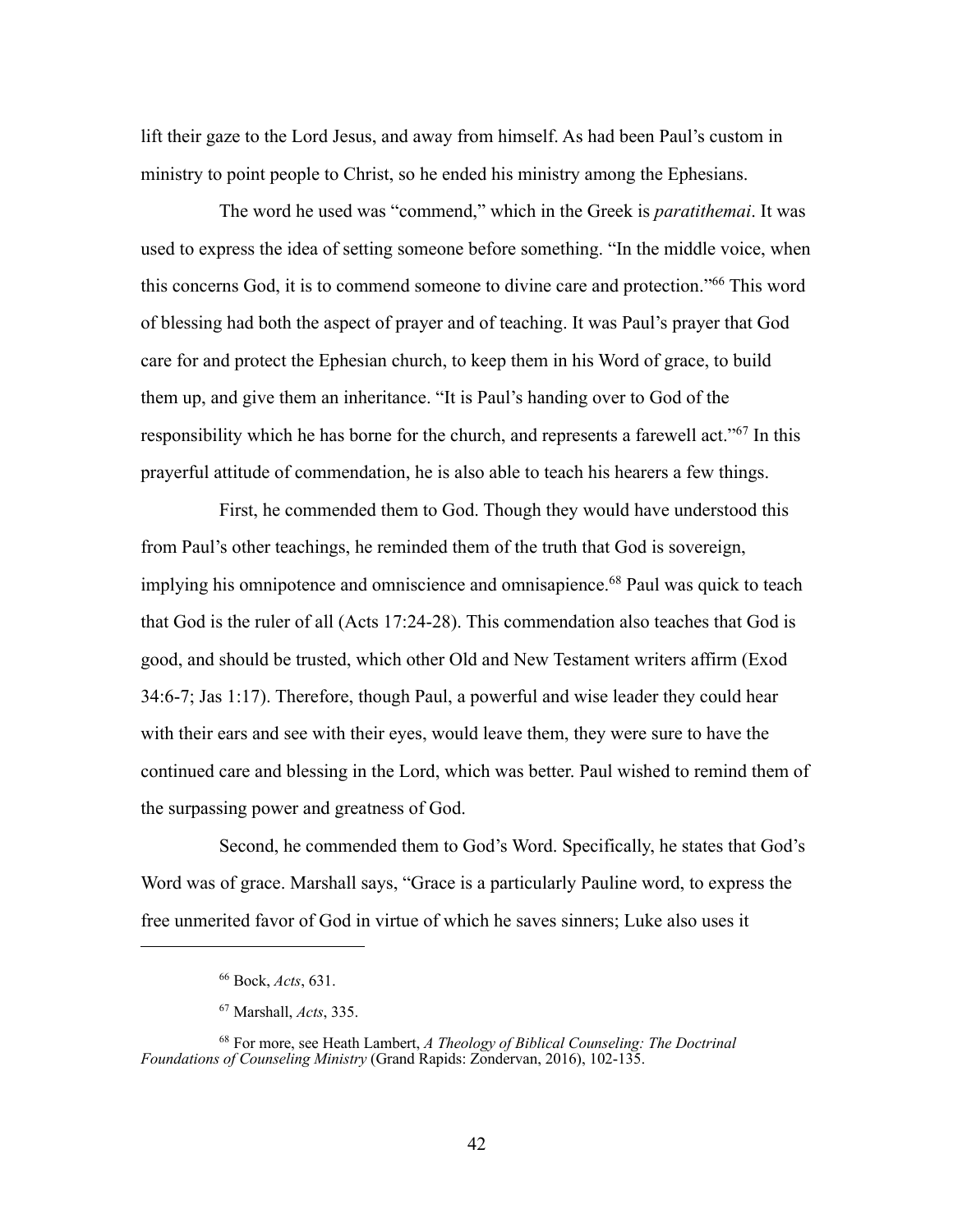frequently, especially to refer to the gospel message (Luke 4:22; Acts 14:3)."69 God's Word was not confined to the Law, nor is it confined to explaining the damning nature of sin; rather, both of those truths inform the magnificence of God's grace extended to sinners under the Law through Jesus Christ.

Paul explained more, first saying that God's very Word is that which can build up spiritual growth. William Larkin states, "In the safekeeping of God and the gospel, [believers] will not be destroyed but will grow spiritually."<sup>70</sup> By the Word of God will believers have spiritual growth and maturity.<sup>71</sup> Reading and understanding God's Word does not come naturally for many Christians, yet it is necessary for spiritual health. Praying and fasting alone are insufficient, for they are the means by which believers communicate what is on their hearts and minds to the Lord. Bible intake, however, is what allows Christians to hear what God has to say on any given subject. For this reason, Donald Whitney lists Bible intake as one of the personal spiritual disciplines.<sup>72</sup>

The truth that God's Word is that which builds up believers into spiritual maturity is central to IM and biblical counseling, hence, the language of the latter. God's Word, biblical counselors argue, is sufficient to address any and all problems human beings face. <sup>73</sup> Therefore, it is imperative the HQ pastors and church leaders be taught how to read, interpret, and apply the truths found in Scripture. Not only will their understanding aid them in their own spiritual growth, but it will allow them to better guide their congregations in understanding and applying truth to their own lives.

<sup>69</sup> Marshall, *Acts*, 335.

<sup>70</sup> Larkin, *Acts*, 299.

<sup>71</sup> MacArthur, *Acts 13-28*, 229.

<sup>72</sup> For more, see Donald S. Whitney, *Spiritual Disciplines for the Christian Life* (Colorado Springs: NavPress, 1991).

<sup>73</sup> For more, see Lambert, *A Theology of Biblical Counseling*, 35-64.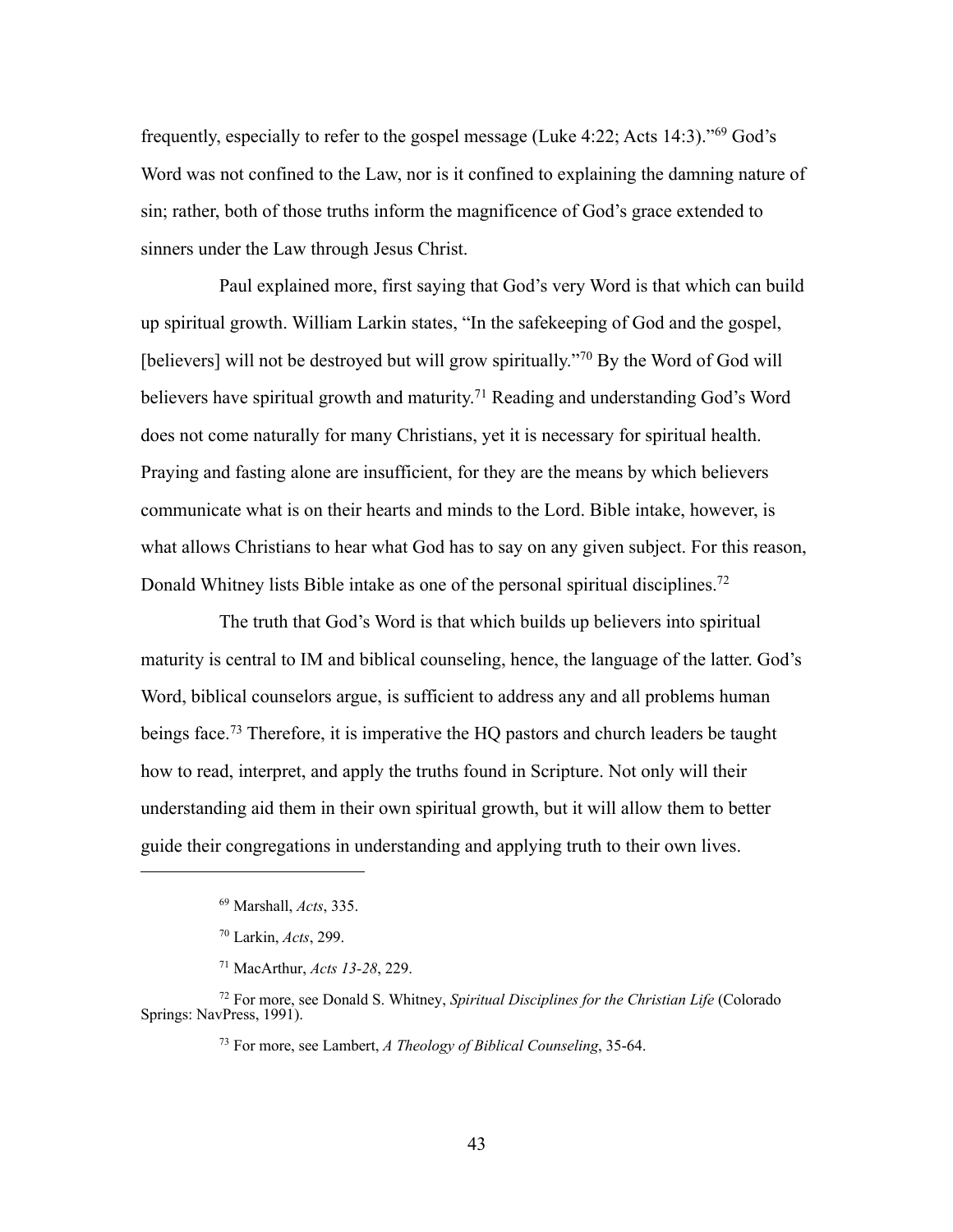Furthermore, as the believers understand and apply, they will be more apt and able to use the IM skills they learn from Scripture.

Secondly, God's Word of grace is the means by which an inheritance is granted. "Paul promises believers a continual increase of grace until they see and possess the inheritance they have been promised, which is stored up for them in heaven."74 Because God's Word contains the truths believers need to navigate life, it allows those who apply the truths found therein to experience abundant life now (John 10:10). Believers will also "be empowered for perseverance all the way to heaven."75 HQ believers, many of whom still live in fear of persecution from family or neighbors, need the encouragement that an eternal perspective from God's Word can give, in order to remain rooted in the faith.

# **Conclusion**

In sum, these four passages teach that pastors lead by example, and that their example can lead to far-reaching, positive changes within the life of their churches. The HQ pastors and church leaders, then, are no exception. They must be taught the necessary steps of what can, in today's terms, be considered biblical counseling, so that their people are prepared for the same kind of work. They know best the culture of their congregation and, so, are best qualified to exemplify these godly characteristics so that their people can put them into practice as well.

<sup>74</sup> Calvin, *Acts*, 341.

<sup>75</sup> Larkin, *Acts*, 299.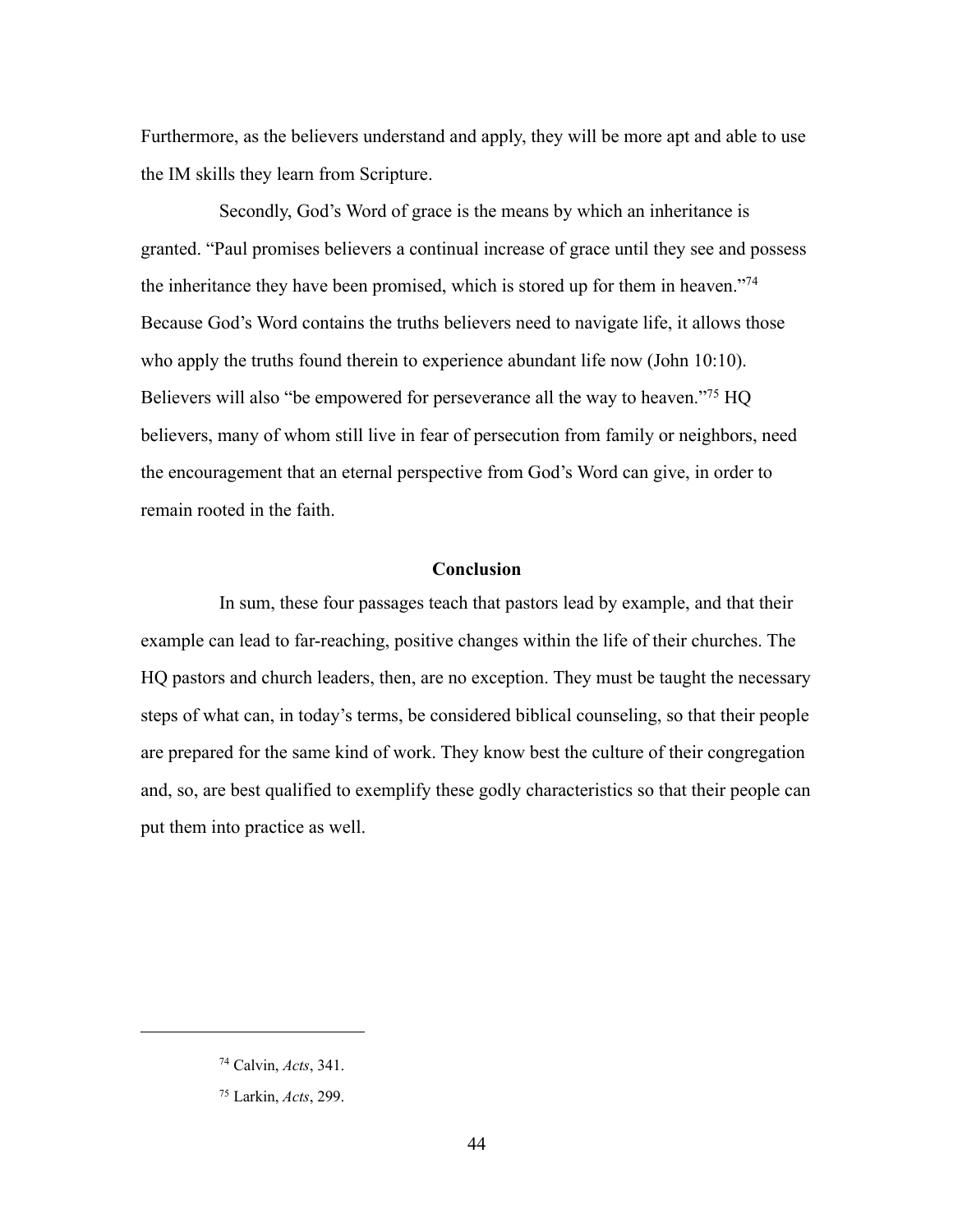# CHAPTER 3

#### THEORETICAL AND PRACTICAL ISSUES RELATED TO EQUIPPING QUICHUA PASTORS AND CHURCH LEADERS IN BIBLICAL COUNSELING

Interpersonal ministry (IM) can be initialized within existing preliterate ministries and is a globally transferrable skill because it transcends literate culture. Simply because IM, like biblical counseling, has limited or no presence in preliterate cultures does not mean it is impossible to establish now. Biblical counseling has gained in recognition and popularity mainly in the West over the past fifty years.<sup>1</sup> The fact that it has only gained such popularity in the West, where there are many erudite, literate church leaders, does not imply that it cannot find a place among preliterate Christians. Personal experiences among missionaries indicate that few literate church leaders of Ecuador have any formal IM training, and even fewer have implemented such ministries.<sup>2</sup> The previous chapter sought to demonstrate the biblical grounds and necessity for the church of an IM like biblical counseling. This chapter will seek to demonstrate a practical, legitimate basis and opportunity for developing such a ministry in any context of the world, specifically in the preliterate culture of the Highland Quichuas.

<sup>&</sup>lt;sup>1</sup> For more information regarding the beginning of the biblical counseling movement in the twentieth century, see Heath Lambert, *The Biblical Counseling Movement After Adams* (Wheaton, IL: Crossway, 2012).

<sup>2</sup> The author's personal history and experience in working with churches in Ecuador, both indigenous and *mestizo*, and the experience of others are the basis for this claim. There is currently no known research or data to support this statement.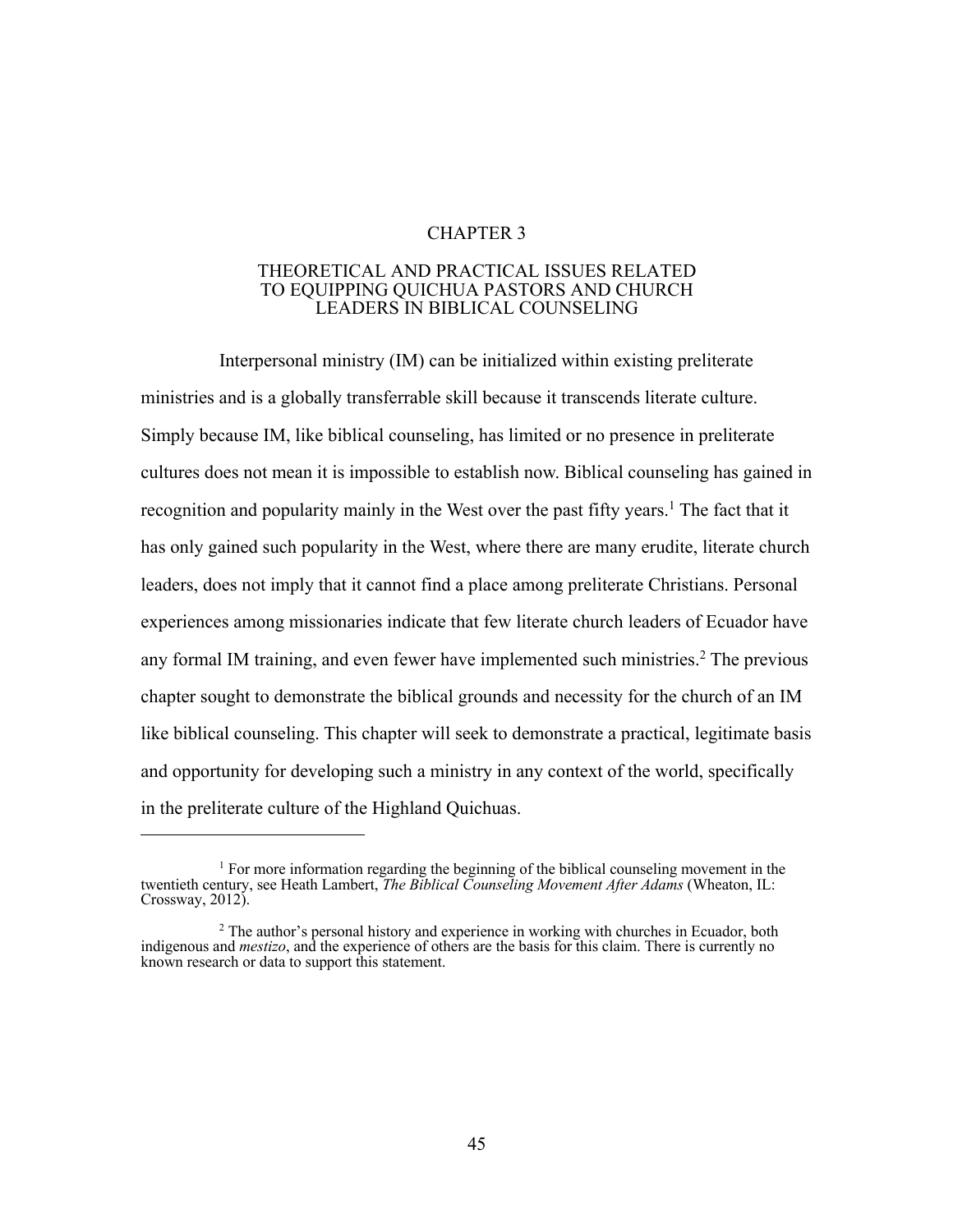#### **Beginning a Biblical Counseling Ministry**

Interpersonal ministry, such as biblical counseling, can be established in places where there was previously no such ministry.<sup>3</sup> Because the biblical counseling movement has gained popularity in the West, a place where no such formal ministry existed, over the past fifty years, it stands to reason that this ministry can be developed and established anywhere. One aim of the biblical counseling movement seeks to encourage pastors and lay leaders of churches in the West to participate in establishing a more formal IM in their churches where previously none existed. Certainly, more challenges exist for establishing a biblical counseling ministry, dependent upon sound exegesis and hermeneutical approaches, in a place where few Christians can read, comprehend, and retain what is read of biblical texts; yet, it can and must be done.

#### **The Basis**

The biblical counseling movement gained traction in the West, especially in places where IM was previously a foreign concept. Jay Adams, the first advocate of modern biblical counseling, began to fight what appeared to be a losing battle against popular, secular psychological approaches to problems, approaches to which even Christian churches were flocking. However, as critics began to evaluate his teaching and recognize the validity of his claims—that the truth of the Bible is sufficient to respond to personal problems—biblical counseling became more accepted and respected, especially among conservative Christian circles. This shift in thinking confirms that although IMs like biblical counseling may initially seem foreign, it can be established in unlikely places.

 $3$  As considered under the definitions in chapter 1, it is important to note again here that interpersonal ministry should not be equated with biblical counseling. IM involves many other aspects of ministering the biblical "one anothers" which go beyond biblical counseling; therefore, biblical counseling can be considered a subset of interpersonal ministry, but not equated to it. This distinction is important to consider for this chapter to avoid confusion.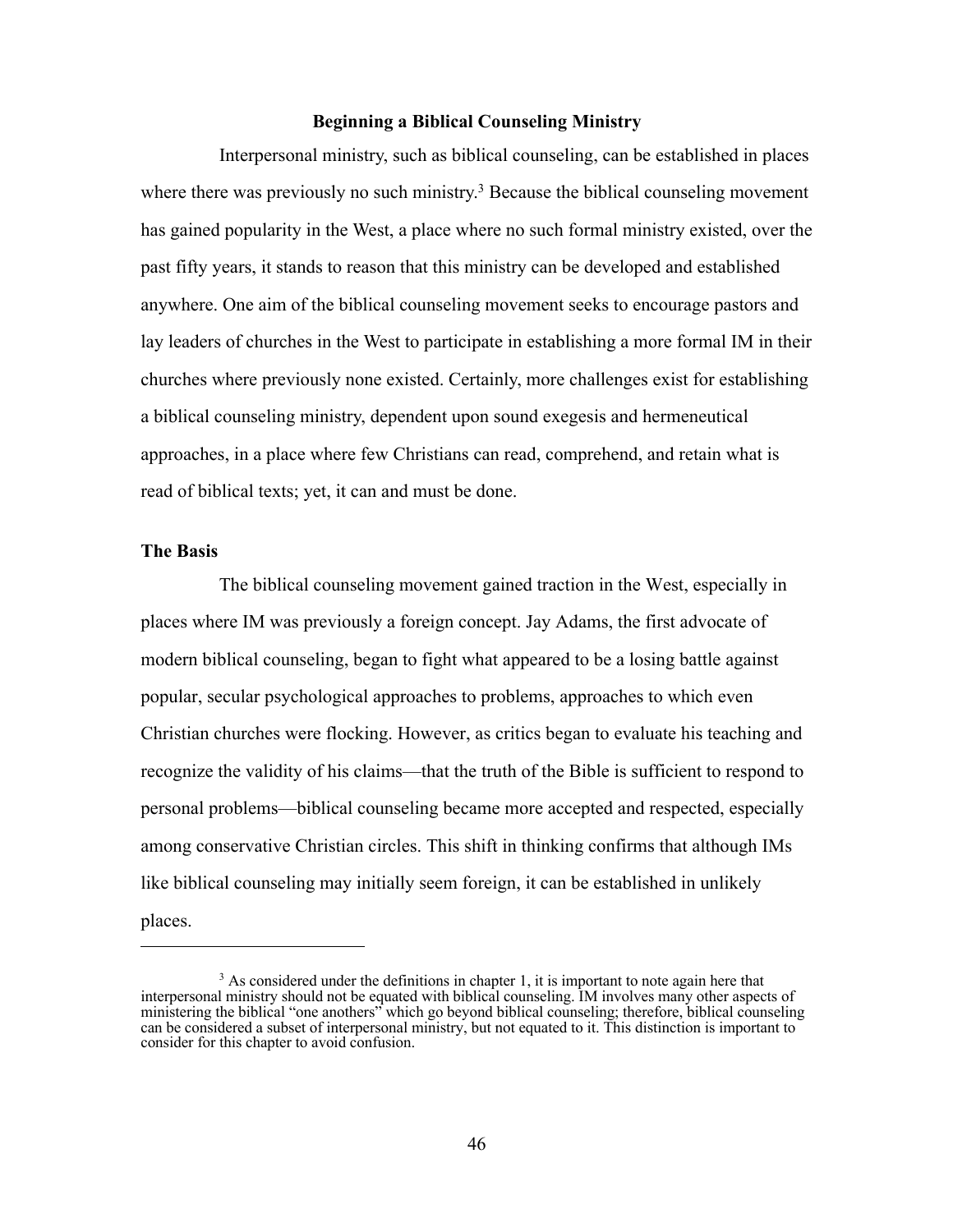Books such as *The Pastor and Counseling* by Deepak Reju and Jeremy Pierre, *Counseling: How to Counsel Biblically* by John MacArthur*,* and *Biblical Counseling and the Church* edited by Bob Kelleman*,* among others, exist because the idea of IM remains foreign to many churches and leaders even in the West. Each of these books seeks to give an overview of what biblical counseling is, its goals, and helpful hints for its implementation. The authors of these works see the necessity of providing these guidelines for evangelicals as well as the hope for success.

Though the term biblical counseling may be foreign to churches, the principle already exists in many places. Because nouthetic confrontation<sup>4</sup> or biblical counseling is inherent to the job description of a pastor, any church with a biblically qualified elder or pastor has already taken the first steps to incorporate IM into the life of the church.<sup>5</sup> Therefore, in many instances, there is simply a need for a clarification of terms and a more clearly stated objective with regard to this form of IM.

Earlier in this paper, reference was made to the previous missionaries who evangelized the Quichua people of Ecuador and could not invest sufficient time in discipling all of those who came to faith. A word must be added here that this oversight or supposed negligence on the part of the previous missionaries should not be assumed as intentional. Missiologist David Sills graciously says, "The missionary educators of the past are not to be blamed for seeking to educate the church leadership in the best way that they knew. However, when a need is discerned whose resolution would result in the advance of the kingdom of God in a large part of his world, the church must address it."6

<sup>4</sup> Biblical counselor Jay Adams is known for his practice of nouthetic confrontation. The word nouthetic derives from the Greek words *nouthesis* and *noutheteo*, which translate to English as "admonish" or "instruct". He describes nouthetic counseling as something in which all believers may participate, "problems are solved nouthetically by verbal means," and includes admonishment given specifically to help the counselee. For more, see Jay Adams, *Competent to Counsel: Introduction to Nouthetic Counseling* (Grand Rapids: Zondervan, 1970), 41-61.

 $<sup>5</sup>$  For more information about the biblical requirements of a pastor, see previous chapter.</sup>

<sup>6</sup> M. David Sills, *Reaching and Teaching the Highland Quichuas: Ministry in Animistic Oral*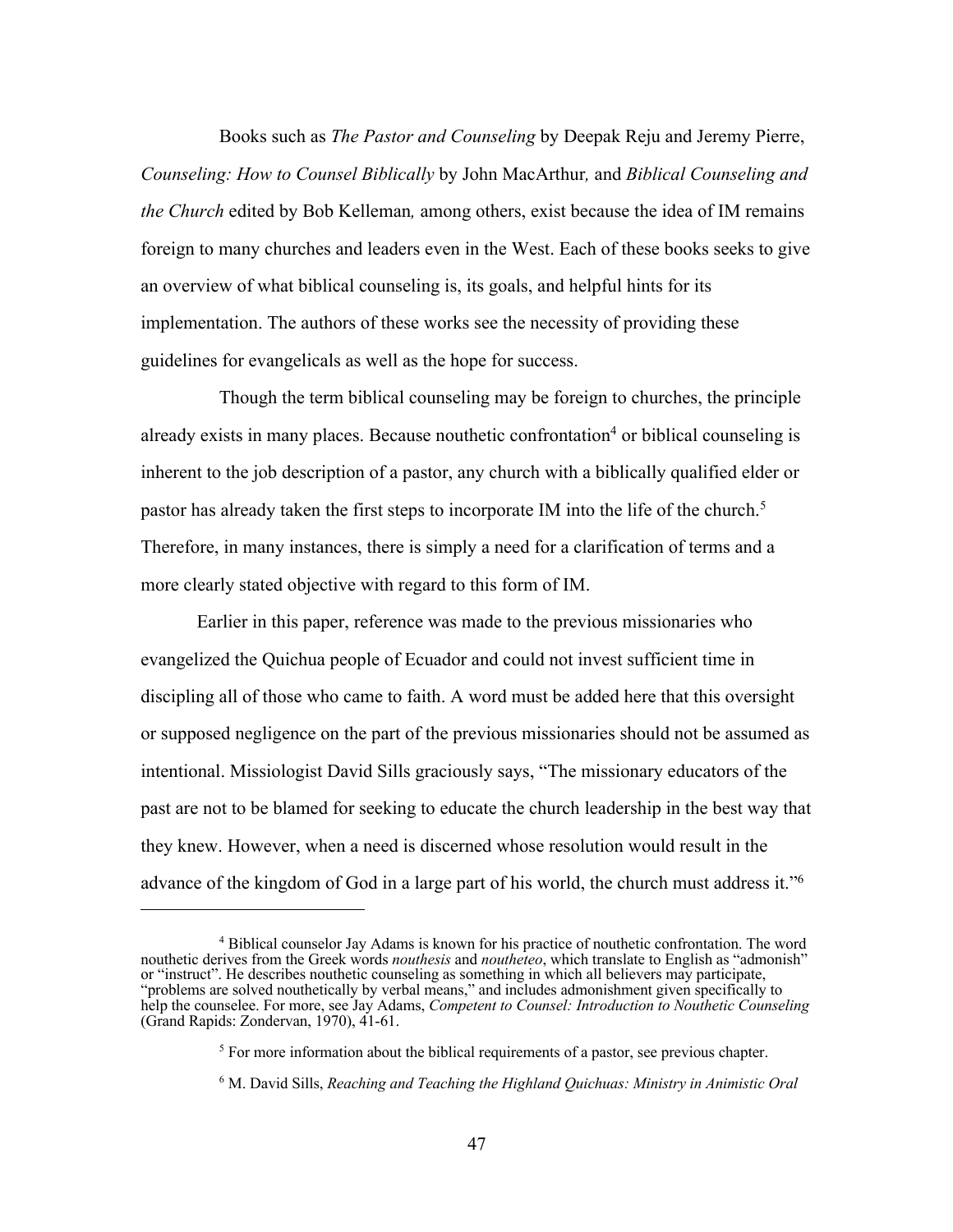It is for this reason that this project was developed, because the need has been discerned and the church must respond.

As the history of missions in Ecuador is examined, three factors may be considered as to why biblical counseling was not incorporated into previous missionaries' ministries. First, the biblical counseling movement is still relatively new in the West today, and churches there are somewhat slow to adopt these practices. Various biblical counseling organizations were formed in light of this movement, but on the local church level biblical counseling programs, methods, or favorable attitudes are slow to be incorporated. Therefore, previous missionaries of fifty years ago, when the biblical counseling movement was only just beginning with Jay Adams, can hardly be blamed for not teaching or practicing that which is still new today.

Secondly, as was previously noted, the spiritual awakening among the Quichua of the Andes in Ecuador occurred in a relatively narrow space of time, spanning just a decade or two. With few biblically trained laborers serving as missionaries in a place where thousands were coming to faith in Christ, the task before them to equip and disciple new believers must have seemed enormous. Beyond the need and desire to evangelize, these missionaries were faced with the need of establishing churches for these new believers. Basic leadership training for those who could serve as pastors would undoubtedly have demanded the missionaries' time and energy. Again, it is not surprising that they would have had little time to invest in discipleship.

Former missionary Daniel Sheard says, "Discipleship among oral peoples is a social exercise of verbal teaching and interaction. It is not information transfer as we have come to know discipleship."<sup>7</sup> Sheard makes an excellent point that for Westerners discipleship has been reduced to information transfer and has little to do with developing

*Contexts* (n.p., 2012), 110.

<sup>7</sup> Daniel Sheard, *An Orality Primer for Missionaries* (n.p., 2007), 35.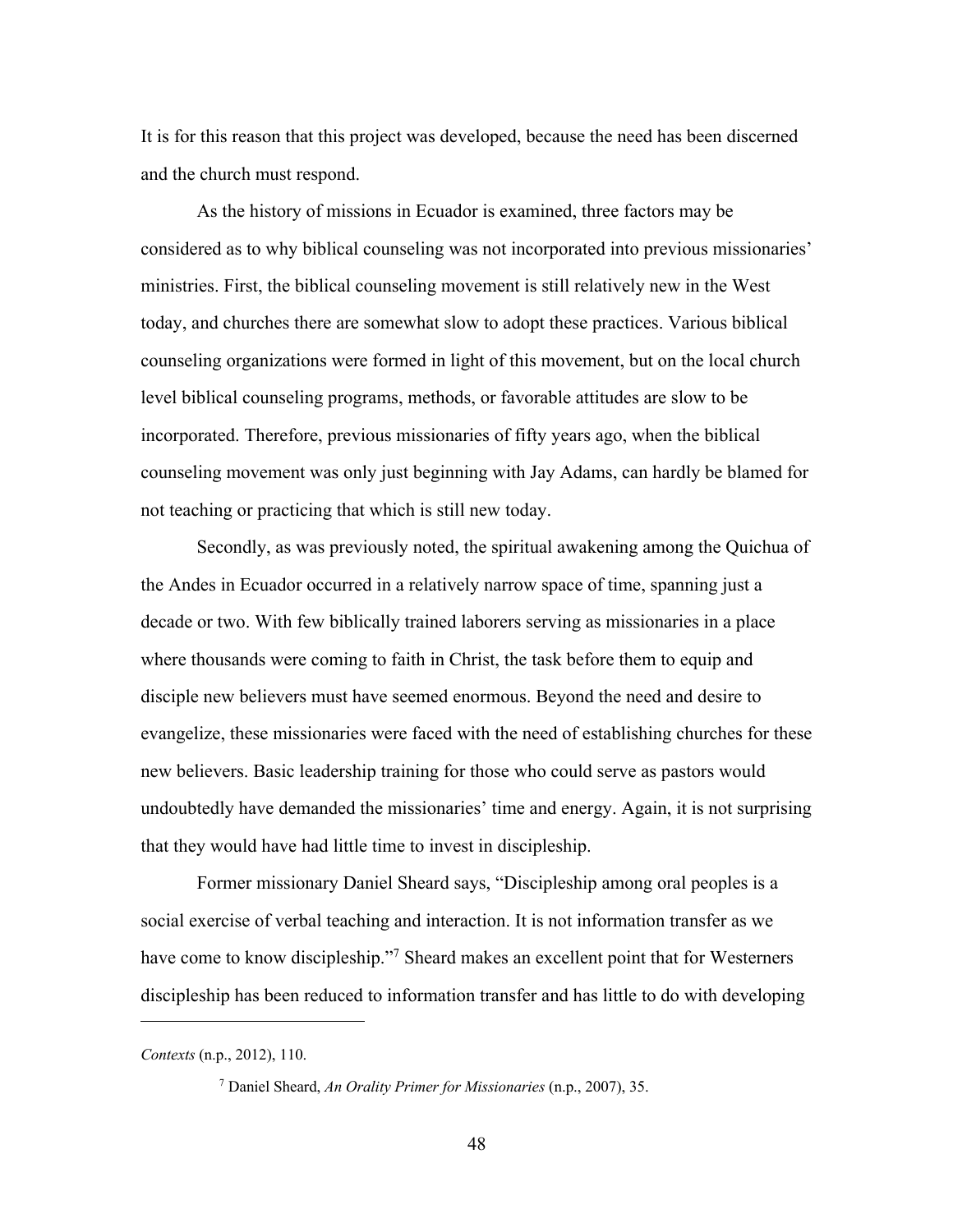Christian character and living in godliness. It has come to mean learning the information that the Bible teaches, which certainly is a part of discipleship. However, discipleship should not be head knowledge divorced from Christian living based on observation and imitation. If the previous missionaries did not have time to devote to "information transfer," and if discipleship is much more, as Sheard hinted, then it is not surprising that one would see a lack of discipleship today.

The third reason expands on the issue of the time-consuming nature of discipleship. Biblical counseling has often been referred to as intense discipleship, owing to the fact that counselors seek to help their counselees grow in godliness, regardless of or because of the positive or negative circumstances in which they are living. Biblical counseling is intense in that it often occurs in specific, one-on-one, formal settings, wherein the counselor is able to focus his or her attention on the counselee. Naturally, this form of IM is time consuming. This time issue, along with the other reasons considered, echoes the unsurprising reality of the lack of IMs of discipleship and biblical counseling found among the Quichua churches today.

It is necessary to consider the history of the Quichua church as it has had a profound impact on the church today. Moreover, it serves to highlight that the Quichua church as a whole is not so different from many churches of the West today who do not understand biblical counseling nor have IMs incorporated into the life and DNA of the church, even if it were only a belief, attitude, or guideline rather than a formal ministry.

The writings of biblical counseling proponents Jay Adams, David Powlison, Paul David Tripp, and Heath Lambert all agree that when church members participate in the biblical "one anotherings", IM is actually taking place, if only informally. One could argue that the degree to which a church body incorporates this IM reflects the degree to which the pastor has developed a passion for it and a desire to see it grow among the flock he oversees. Therefore, much of the broad-scale implementation that one would

49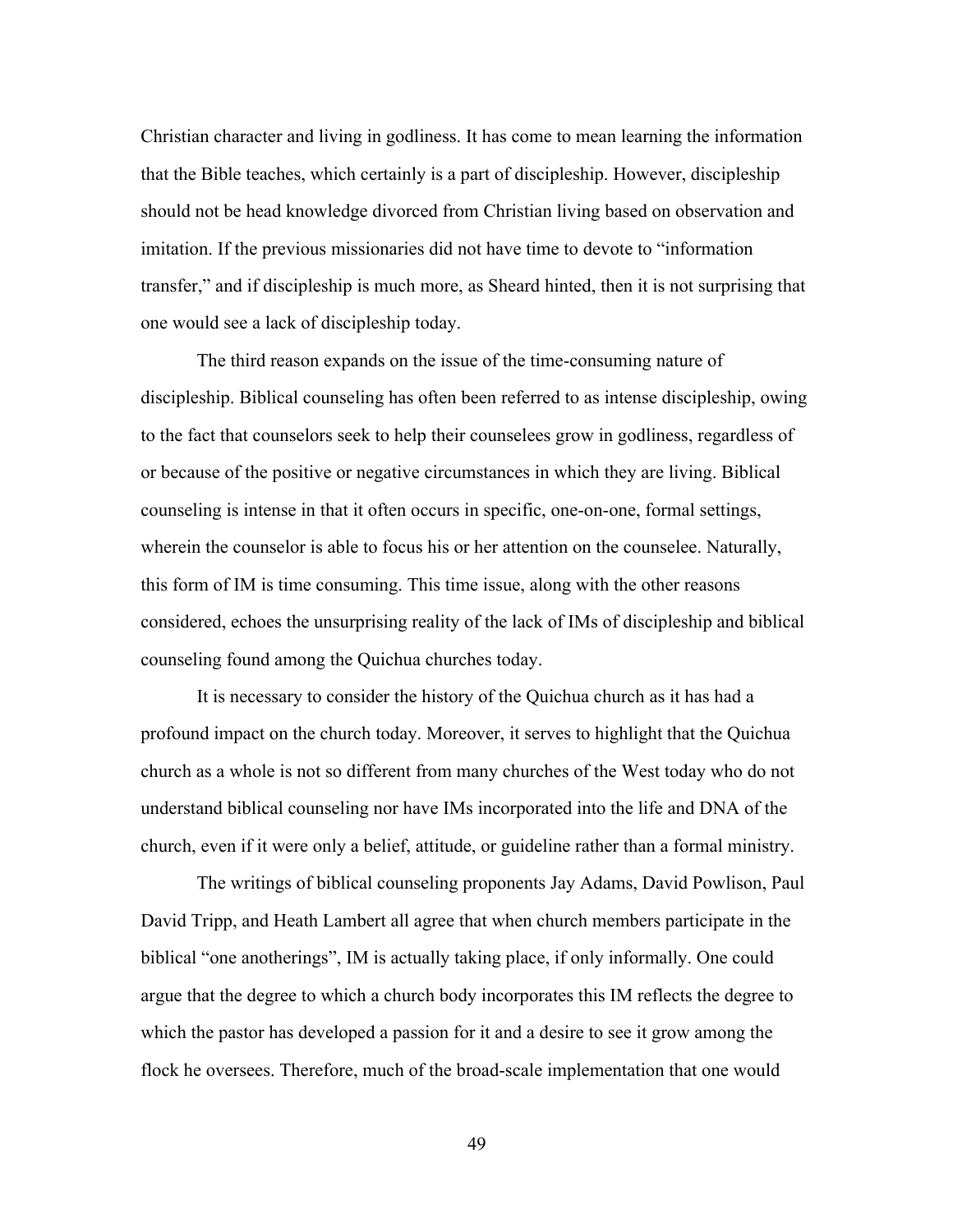hope to see take place in the church must begin with the leaders casting vision and leading by example, and it can be done.

#### **The Need for Appropriate Teaching Models**

Oral communicators of preliterate cultures think and learn differently than literate communicators. As a result, interpersonal ministry skills must be taught using an appropriate teaching model. One must consider both the existing teaching models in place today among literate groups and how preliterate groups think, and then adjust the teaching methodology accordingly in order to successfully communicate the material. This concept is applicable even to those who might fall under the category of functional illiteracy, as many westerners do. Functional illiterates are defined as, "those who can read basic instructions or headlines but live their lives as illiterates."8 This is important because the goal in adapting an appropriate teaching method is not to change what is taught but the manner by which the material is communicated. Hence, regardless of literacy level or other contextual factors, the target audience should be able to understand with an appropriate teaching model.

Here, a brief word on contextualization may be helpful. Some misunderstand the idea of contextualization, and, so, disregard it completely. However, in *Introduction to Global Missions*, contextualization is simply summarized as "the process of proclaiming the gospel and living as the church in a modern cultural context."9 In other words, true contextualization does not change the message of Scripture; rather, it allows Scripture to

<sup>9</sup> Pratt, Sills, and Walters, *Introduction to Global Missions*, 260.

<sup>8</sup> Zane Pratt, M. David Sills, and Jeff K. Walters, *Introduction to Global Missions* (Nashville: B&H Publishing Group, 2014), 34. Additionally, the International Orality Networks says, "'Functional illiterates' have been to school but do not continue to read and write regularly after dropping out of school. Within two years, even those who have gone to school for eight years often can read only simple sentences and can no longer receive, recall or reproduce concepts, ideas, precepts, and principles through literate means. They prefer to get their information orally. Their functional level of illiteracy (as opposed to published data) determines how they learn, how they develop their values and beliefs and how they pass along their culture, including their religious beliefs and practices." David Claydon, *Making Disciples of Oral Learners,* no. 25 (2004): 21*.*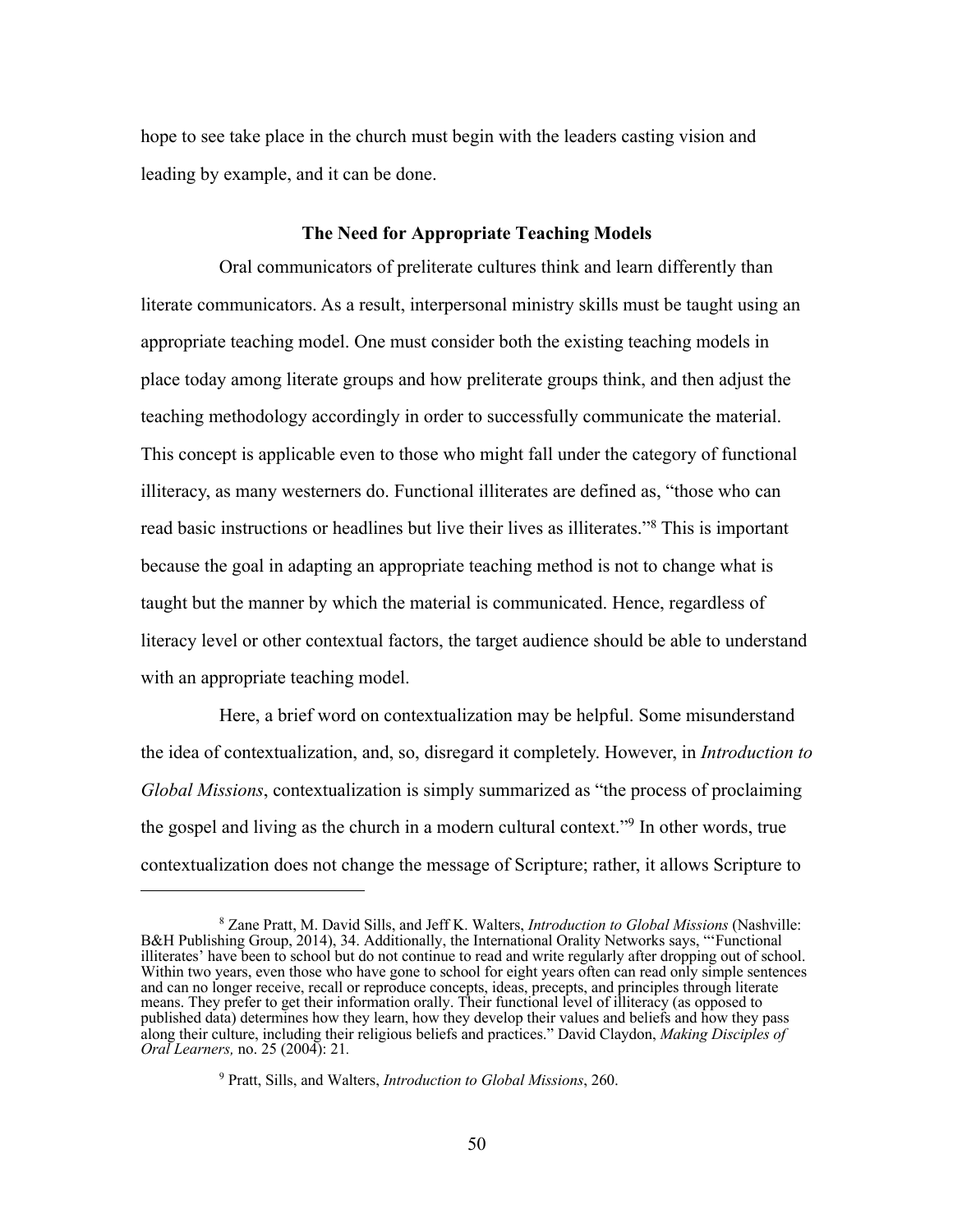presented in a way that can be understood and applied within the context of those who receive the message or teaching. Additionally, "aspects that may be contextualized include things such as language, music style, musical instruments, clothing style, and building materials. Contextualization adjusts for extrabiblical aspects; the message never changes."10

An appropriately contextualized teaching model for IM based on the sound teaching of Scripture can yield good results and prepare the ministry for long-term success. Therefore, when a teacher seeks to implement an appropriate teaching model, one must also consider the context in which he or she will be teaching, adapting the teaching accordingly, so as to yield the best results possible. This type of contextualization is what must also be done for preliterate groups like the Quichua pastors and church leaders of Ecuador.

### **Literacy in Ecuador**

The focus of this project is training primarily oral indigenous pastors and church leaders of Ecuador to incorporate IM into their churches. This means, then, that a quick study of literacy rates in the country of Ecuador will be helpful. Unfortunately, as in the case of many countries, it is suspected that the national rates of literacy presented by the Ecuadorian government are higher than what it is in reality. A quick search for literacy rates in Ecuador would suggest that there are not many illiterate or preliterate people. As of 2017, Ecuador claims a literacy rate of 92.83 percent for individuals between the ages of fifteen and sixty-five.<sup>11</sup>

51

<sup>10</sup> M. David Sills, *Reaching and Teaching: A Call to Great Commission Obedience* (Chicago: Moody Publishers, 2010), 200.

<sup>&</sup>lt;sup>11</sup> "Education and Literacy," UNESCO Institute of Statistics, last modified 2021, http://uis.unesco.org/en/country/ec.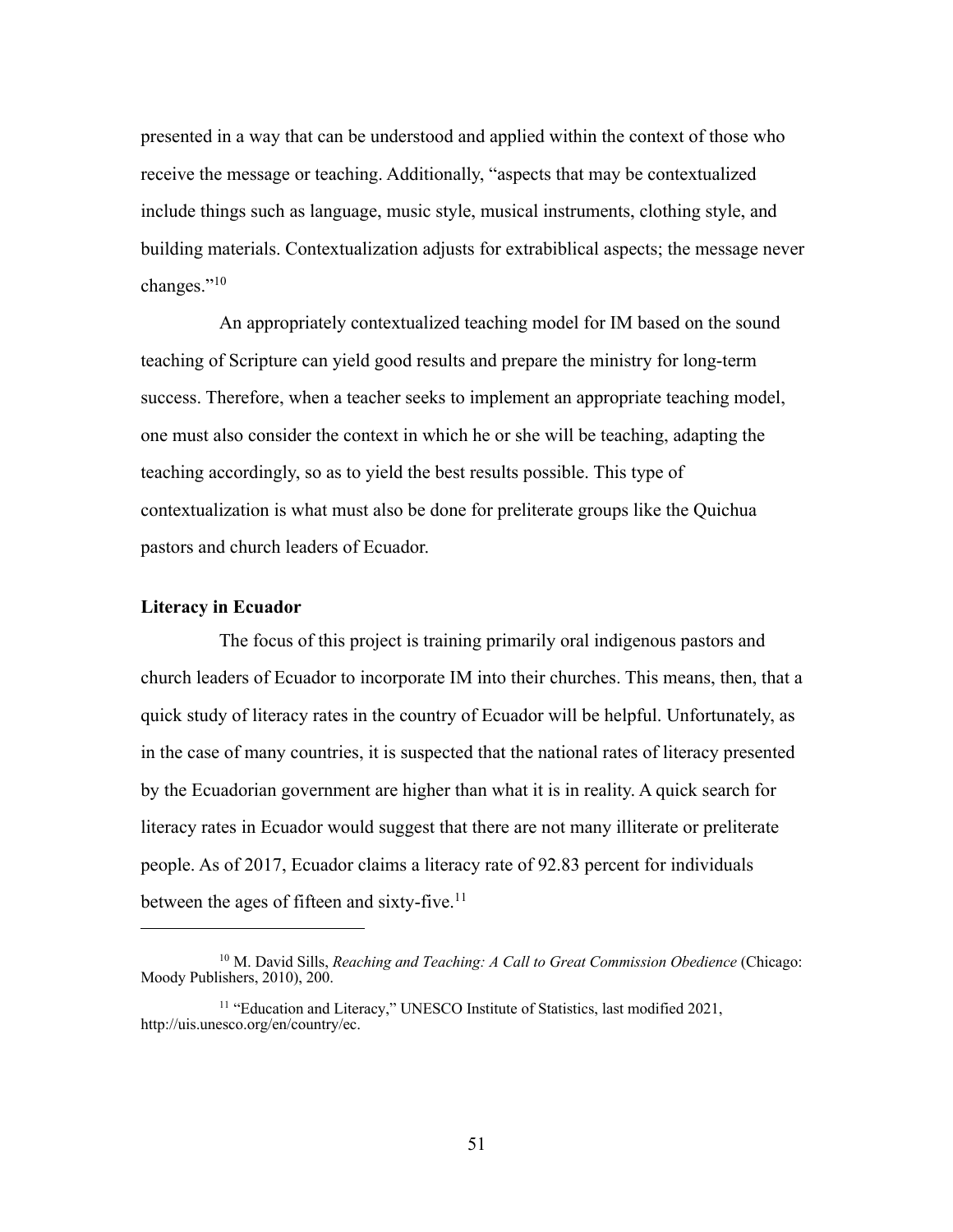However, upon closer inspection, a number of variables are not taken into consideration when determining this literacy rate. One Ecuadorian literacy investigator noted that "no instruments have been developed to assess levels of illiteracy. Also, literacy experiences (programs, campaigns, projects) that have concluded with an evaluation of learning outcomes are exceptional. In general, the person who completes the program or even who registers in it is considered literate. This practice is quite widespread in the region."<sup>12</sup>

Additionally, in the same article the investigator says that many of the various indigenous groups who would naturally receive the least education are not surveyed or tested, and so very little information is gathered of their literacy rates. The investigator goes on to state that the illiteracy rates among indigenous are at least 28.2 percent. <sup>13</sup> This data calls into question the legitimacy of Ecuador's published national literacy statistics.

As one examines the positive historical change in the nation's literacy rates, according to the government statistics, two issues come to bear. First, in the past thirty years or more, Ecuador has laudably committed to growing the literacy and education rates by creating many schools throughout the country, providing education even in remote areas. Second, the standards for how the government defines a person as literate has dropped significantly. It has been noted in various countries, including Ecuador, that if a person is able to hold a pencil and write their name, they have technically passed the literacy requirements and are so included in the literate category for the statistics. For instance, missiologist Sills says, "oftentimes, governments look to banking or voting statistics as a way to measure literacy, since signing one's name is required for both, and

<sup>12</sup> Rosa María Torres, "Analfabetismo y alfabetización en el Ecuador. Opciones para la política y la práctica." (Background paper prepared for the Education for All Global Monitoring Report 2006 Literacy for Life, 2005), accessed online on August 7, 2021, https://unesdoc.unesco.org/ark:/48223/pf0000146190.

<sup>13</sup>Torres, "Analfabetismo y alfabetización en el Ecuador. Opciones para la política y la práctica."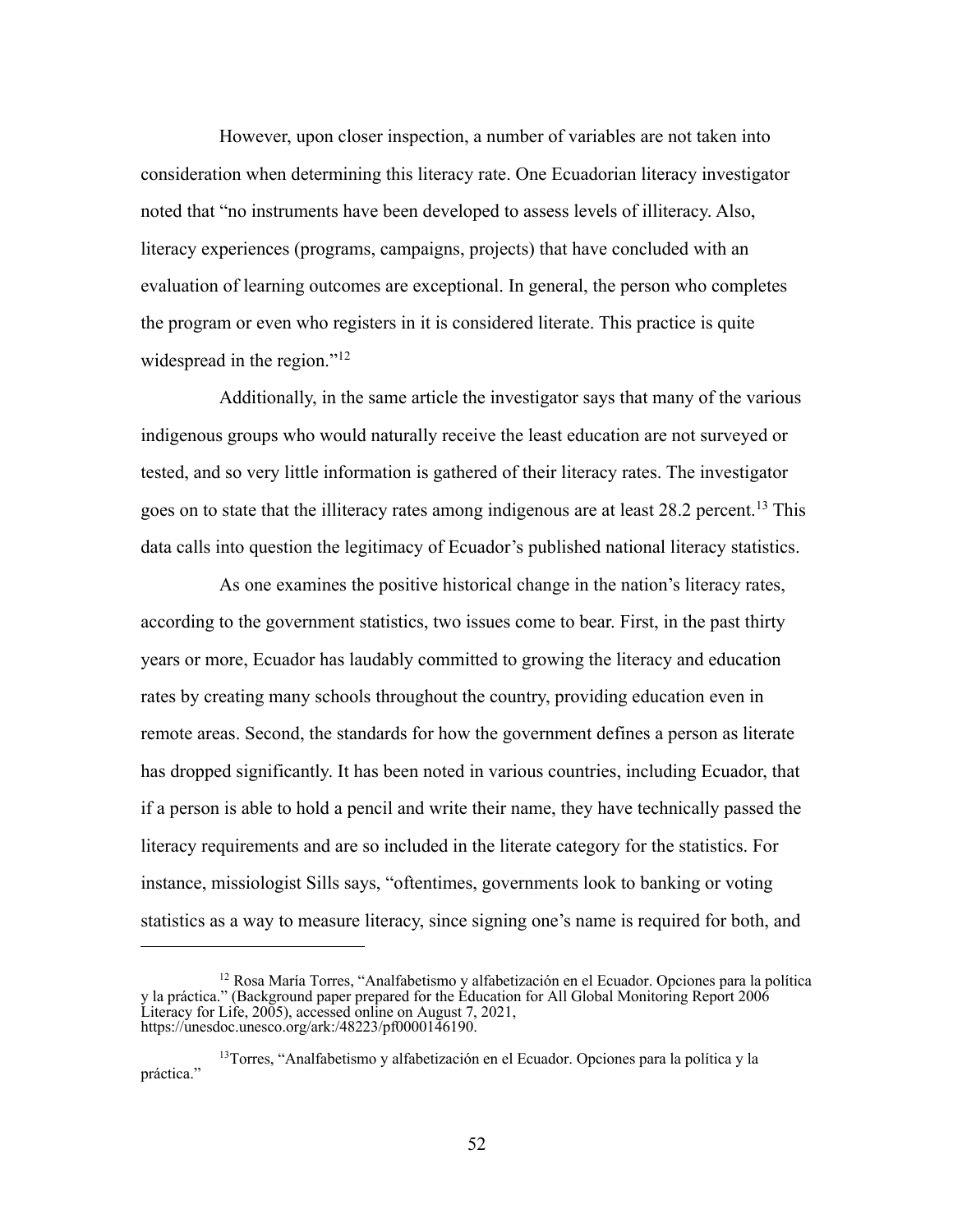some use that ability as a test for literacy."<sup>14</sup> However, one can see that this does not encompass literacy in the manner a Westerner might naturally think of literacy, as there is no evidence that the people in question could read and comprehend any given text. Additionally, literate people who comprehend what they have read often have the ability to summarize it to someone else. Oral learners (preliterate, illiterate, and functionally illiterate people) do not have that skill.

When one considers the Highland Quichua people as a preliterate or oral culture, one may wonder why they remain so when their language has been reduced to writing and they even have a Bible in their language. Missiologists have noted that "many indigenous groups are preliterate because their languages have never been reduced to writing, while others simply to not value literacy."15 The fact that they remain largely oral learners reflects the truth that they do not value literacy. Sills says that preliterate groups often prefer oral methods of communication and learning, even when they have the option of reading and writing, and that some groups think of literacy as "a social practice rather than a technology."16 So, while they have access to education and their written language, they often choose oral means of communication instead.

Moreover, as will be developed further in the following section, literacy is much more than being able to read and write. Literacy affects the entire way that the mind functions and operates. Therefore, simply because an illiterate person learns to read and write does not necessarily make them literate, regarding the ways they would choose to reason with or communicate truth to others. A truly literate person's thought processes are so thoroughly changed in the course of time through extensive reading and writing

<sup>14</sup> Sills, *Reaching and Teaching*, 182.

<sup>15</sup> Sills, *Reaching and Teaching the Highland Quichua* 107.

<sup>16</sup> Sills, *Reaching and Teaching the Highland Quichua*, 107-108.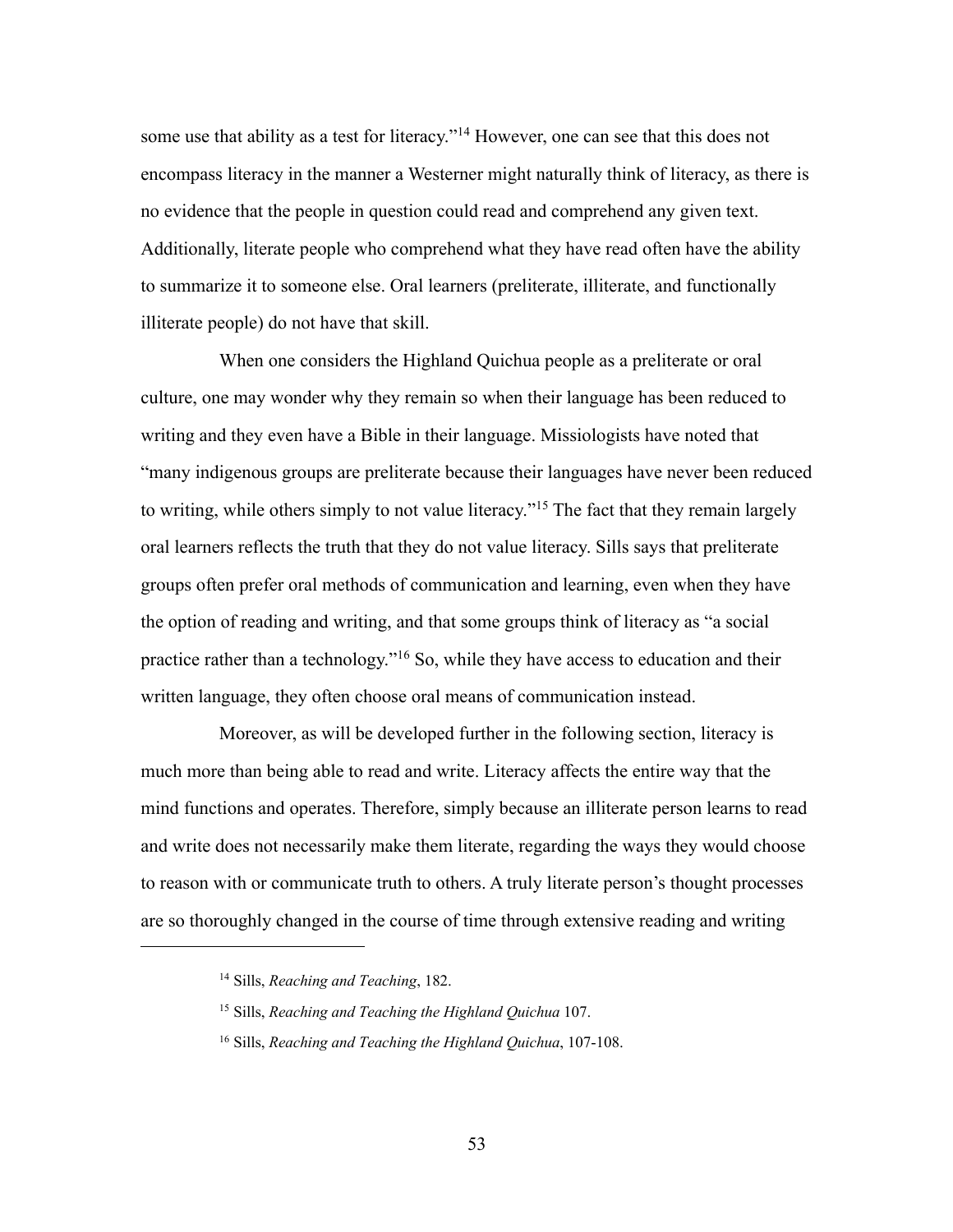that it distinguishes them from other categories of literacy, namely the functionally illiterate.

The International Orality Network (ION) states that "those who intend to work with unreached people groups would be wise to be skeptical of governmental literacy statistics when it comes to functional literacy."<sup>17</sup> Therefore, one can assume caution must be exercised in reading and interpreting national statistics on literacy and education. The reality of literacy for the Quichuas is quite different from what is published. Many of the Quichua pastors, possibly the majority, would fall into the preliterate, illiterate, or functionally illiterate categories; hence, they are an oral people.

#### **How Oral Peoples Communicate Truth**

Given the gap between published literacy statistics and reality, it is increasingly important for teachers among preliterate societies to consider different teaching methodologies. <sup>18</sup> These different methodologies are essential because oral communicators do not tend to think in the logical, linear manner so common among learning styles in the West and among literate groups.

Literate people think in a logical, linear manner because their thinking has been so influenced by the ability to read, write, implying a learned reasoning style in line with such education. Additionally, literacy cannot be simply limited to the ability to read and write. While helpful, this skill is insufficient when reading comprehension is so important for literates. Being able to read a text, think about it, and summarize or

<sup>17</sup> Claydon, *Making Disciples of Oral Learners*, 24.

<sup>&</sup>lt;sup>18</sup> Known for his work on orality, Walter Ong, a Jesuit priest, historian, and author, wrote of a scale of orality and literacy. Ong demonstrated that people live on this scale anywhere from having no exposure to pictures or writing of any kind (oral) to the extremely erudite literates (literate). The Quichua people are familiar with pictures and books and even have a Bible in their own language. However, they do not rely on the printed word for communication, secular or religious, professional or lay. Hence, they would land closer to the oral end of this spectrum than the literate and are considered oral learners. For more on orality and literacy, see Walter Ong, *Orality and Literacy: The Technologizing of the World*, (London: Routledge, 2002).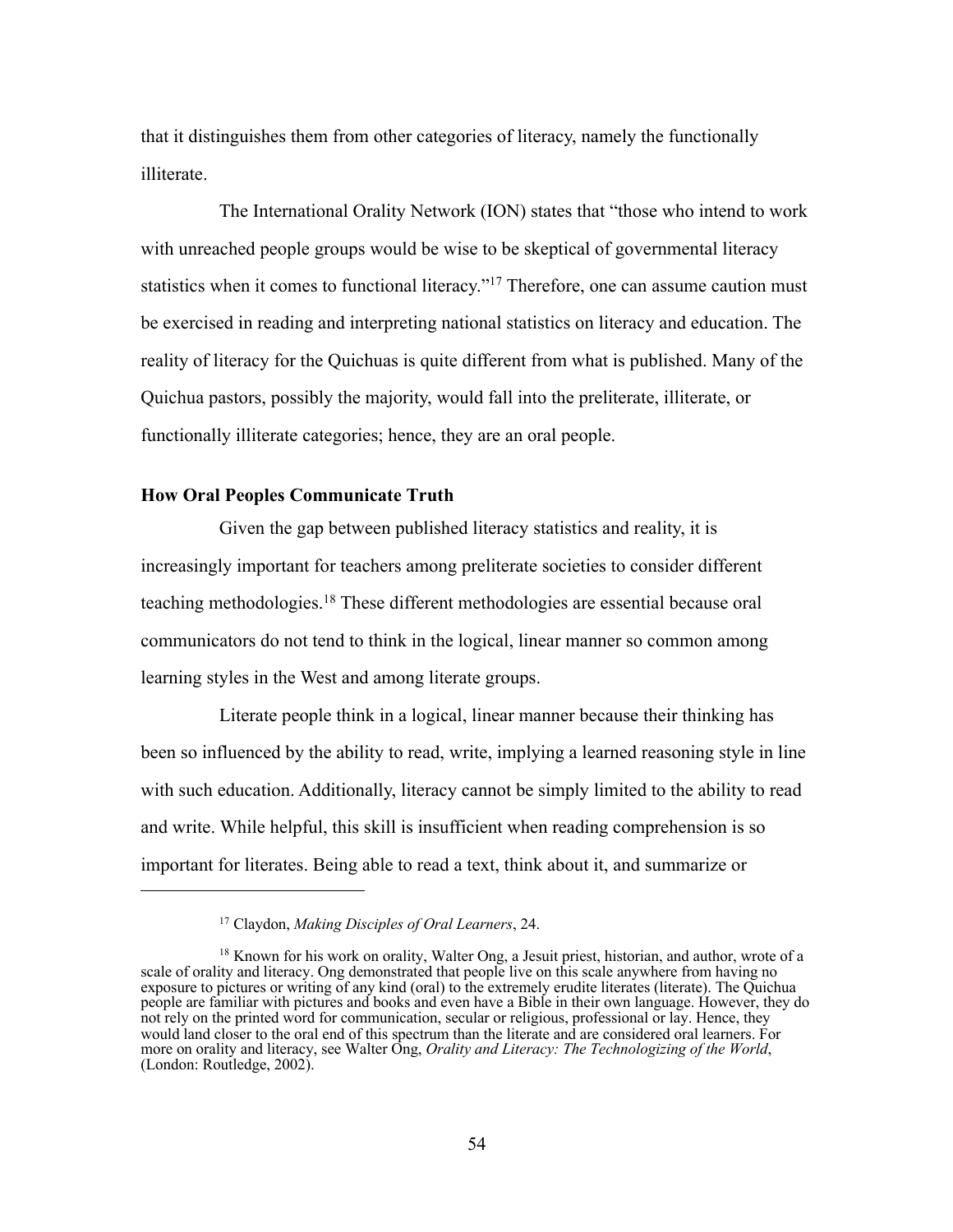paraphrase it to someone else is a skill many literate people have and take it for granted that anyone who can read and write would be able to do the same.

The definition of literacy can be extended even further to include the ways in which a person thinks. The ION states that literate learners "understand and handle information such as ideas, precepts, concepts, and principles by literate means. They tend to rely on printed material as an aid to recall."19 For literate people, "information is presented in sequential linear logic with abstract ideas, and individuals are expected to gain a significant portion of their learning on their own through written material."<sup>20</sup>

For literate people, linear logic teaches that if A is true and B is true, then C would be the logical conclusion. Not only do literates think this way but teach the way that they think. Literates place a high value on lecture and the written word for communication purposes.

However, oral learners and communicators think in a manner based much less on sequential linear logic. For oral learners, just because A is true and B is true does not necessarily mean that C would follow. Unlike their literate counterparts who think in abstract thought, for better or worse they tend to communicate and receive truth through "concrete-functional thought. For this reason, parables and stories are highly effective in such a setting."<sup>21</sup> Oral leaners also have "a different hierarchy of values. It values narrative, not lecture. Oral cultures appreciate story. It reflects who they are and how they live. It is the common way to transmit beliefs, expected behaviors, and hopes."<sup>22</sup> This manner of thinking has an obvious impact on the way that they will hear, understand, reflect on, and apply Scripture.

<sup>19</sup> Claydon, *Making Disciples of Oral Learners*, 23.

<sup>20</sup> Pratt, Sills, and Walters, *Introduction to Global Missions,* 33.

<sup>21</sup> Sills, *Reaching and Teaching the Highland Quichua*, 111.

<sup>22</sup> Sheard, *An Orality Primer for Missionaries*, 61.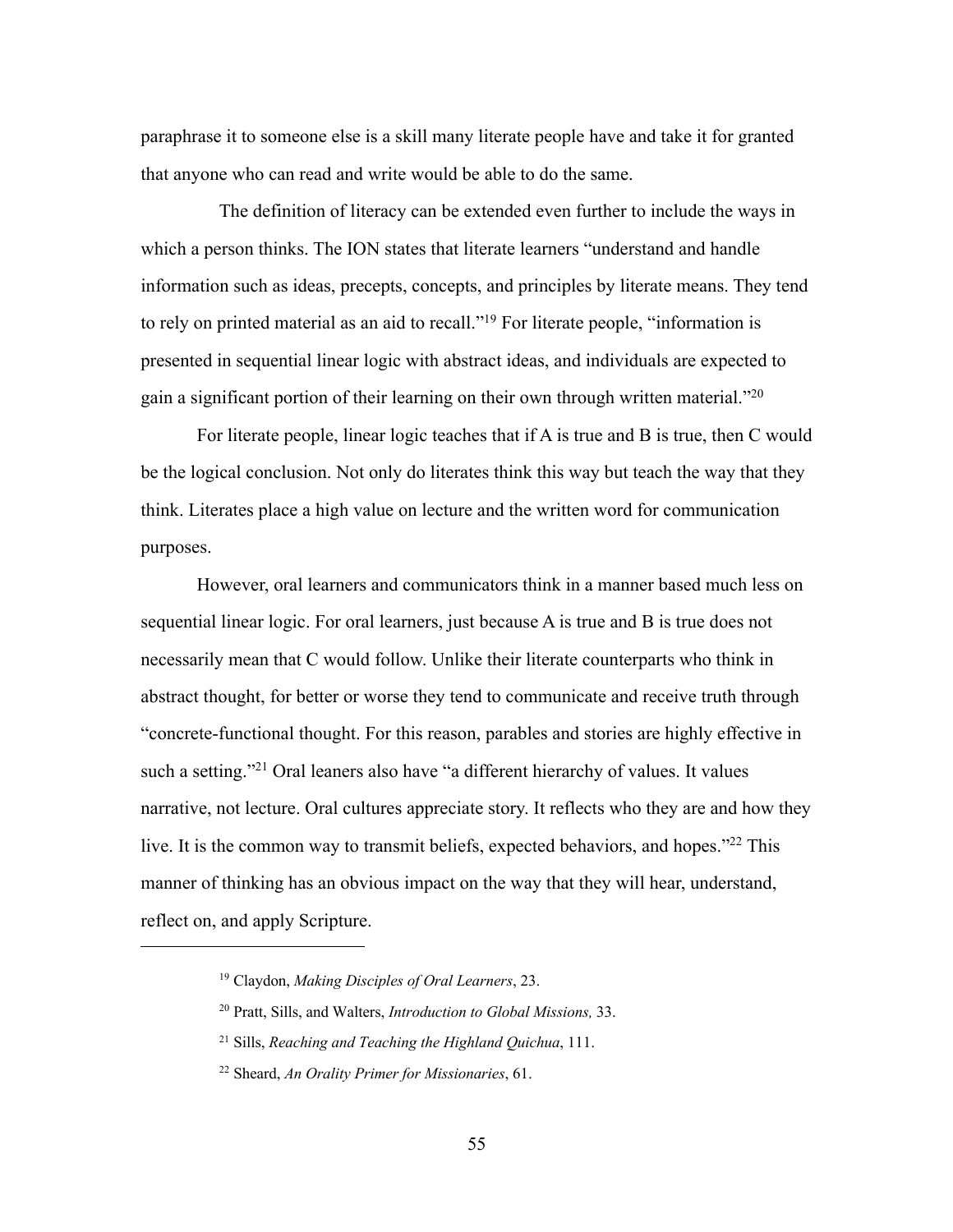Moreover, oral communicators learn by listening to people with whom they have a relationship and who they trust. Sills says that primary oral learners "learned what they know through their own personal experience or through the life skills and wisdom of people they know and trust. Instructing them using bullet points, steps in a plan, outlines, or detailed instructions is ineffective. Oral cultures are face-to-face cultures and prefer a watch-and-do method of education."<sup>23</sup> The messengers serve as bridges between new truths and the rest of the group and these messengers often serve as mentors. In order to receive new truths, there must be trust between the mentor and the mentee. If the teacher is an outsider, then the mentor must trust the teacher and be the bridge between him or her and the group in order for the teacher's message to be accepted. Missiologists have seen that oral cultures "tend to believe what it is told by reliable people" and "an axiom of unwavering certainty is truth equals relationship plus experience."24

The ways in which they think will obviously impact the way that they consider practical application of Scripture. The ways they think also affect the way that they absorb new information in a way that they will commit to memory and communicate the same material to others later. If the information is to be passed down to the next "generation" of learners, then it must be correctly assimilated when it is first taught.

The history of missions demonstrates that literate missionaries believed that next to salvation, the greatest need that people had was to learn to read and write. This is evidenced by the fact that often they would establish a church and, soon thereafter, a school where they could teach their target people to become literate with the end view of reading and knowing the Bible. This practice stems from the belief that without the written word, people will not be able to learn and retain new information. However,

<sup>23</sup> Sills, *Reaching and Teaching*, 177.

<sup>24</sup> Sills, *Reaching and Teaching the Highland Quichua*, 111. For more see, Paul Hiebert and Eloise Hiebert Meneses, *Incarnational Ministry: Planting Churches in Band, Tribal, Peasant, and Urban Societies* (Grand Rapids: Baker Books, 1999).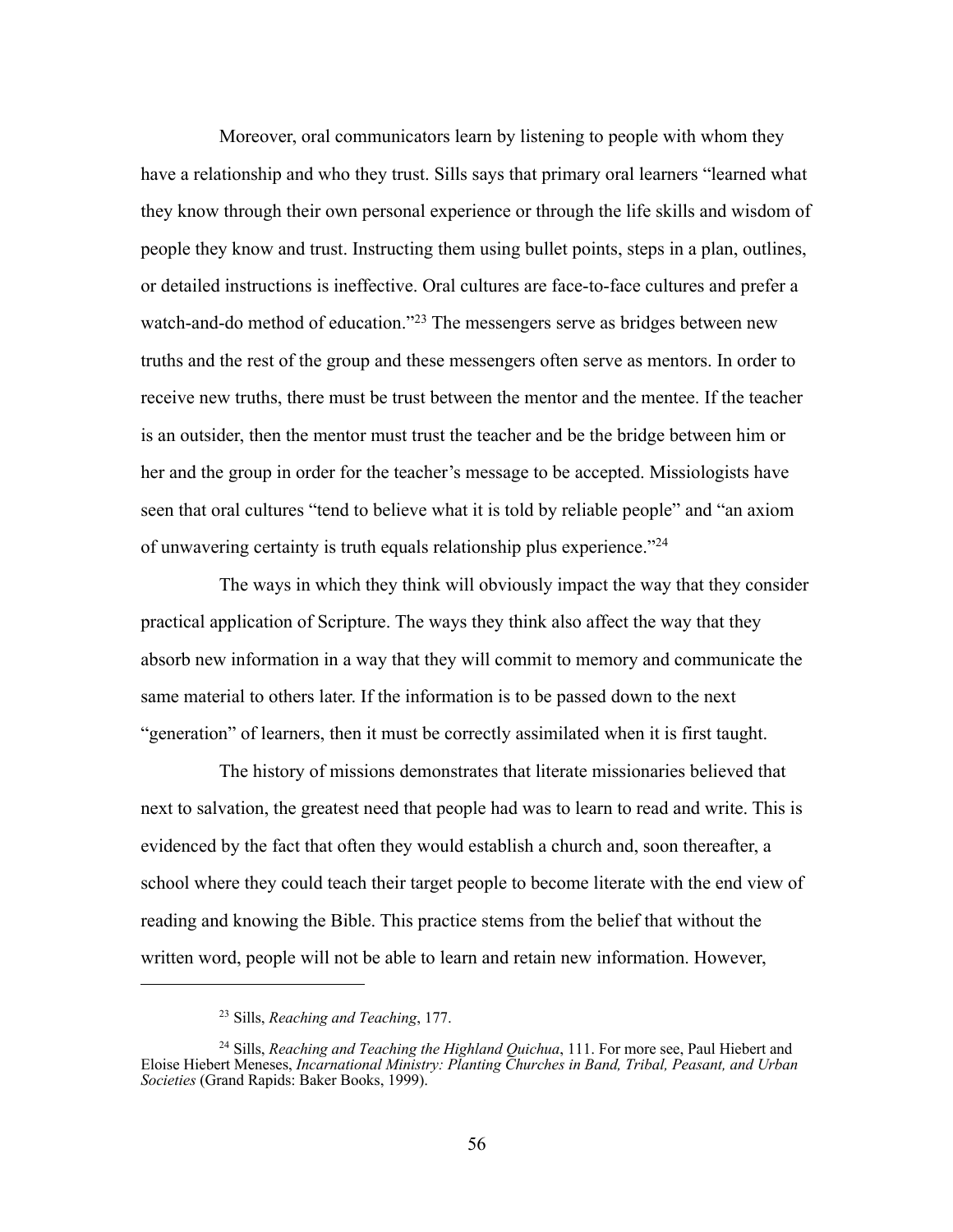"studies continue to show that oral cultures accurately retain more information for longer periods of time than literates. That is because they must remember it; anything forgotten is lost forever since they cannot look back in their notebooks to refresh their memories."25

Literate people may assume that because oral learners cannot or do not use the written word to communicate, that they must be savage. However, "far from being ignorant savages, oral societies are said to have large bodies of information regarding their past and legends in the form of stories and songs. A proper method of ministering to and among oral societies must include these same methods."26 Some may wonder how oral cultures are able to retain an abundance of information without writing it down. They do this "using various methods of telling stories such as songs, proverbs, riddles, and narrative retelling of ancient legends, the children learn what is important in their culture from their elders, and these lessons are quickly learned by heart."27 It is this method of communicating that the literate missionary must learn in order to communicate truth to oral learners.

Teaching the oral learners by traditional literate means will clearly be insufficient if the teacher hopes that the oral learners will accept the information. Given the great gap of communicating truth that exists between literate and preliterate people, the teacher must use an appropriate teaching method in order to realize long-term change with the truths he or she wishes to communicate. In the following section, appropriate teaching methods for oral learners will be considered in more detail.

57

<sup>25</sup> Sills, *Reaching and Teaching*, 190.

<sup>26</sup> Sills, *Reaching and Teaching the Highland Quichua*, 109.

<sup>27</sup> Sills, *Reaching and Teaching the Highland Quichua*, 115.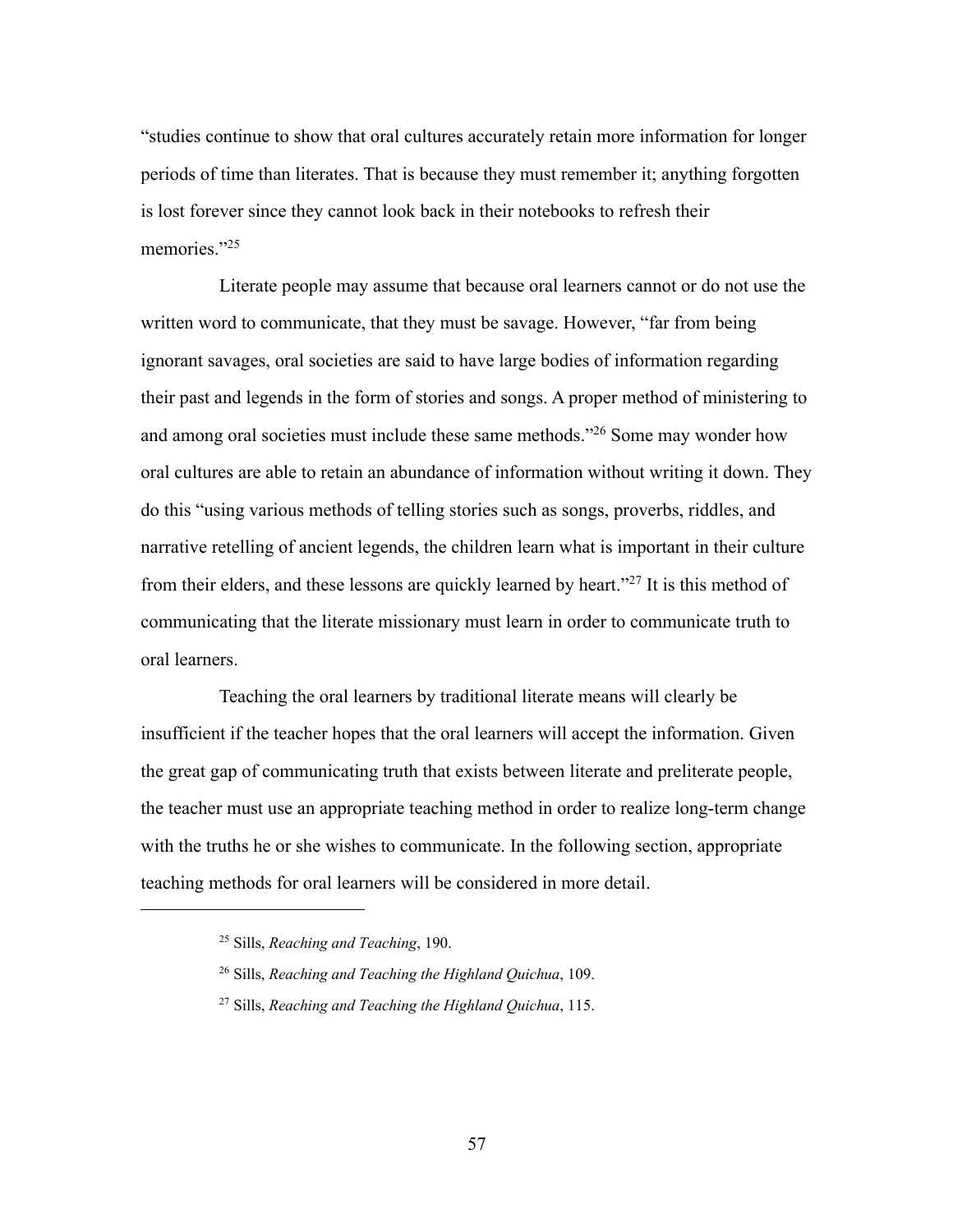## **Appropriate Teaching**

Finding appropriate teaching methods for any specific group can be a challenge even in literate societies, whether the group be children, youth, or adults. While one may be able to teach children and adults the same material, the manner of presentation changes. Likewise, appropriate teaching methods must be employed when considering teaching oral communicators, and specifically the Quichua people of Ecuador. ION says that "current estimates indicate that around two-thirds of the world's population are oral communicators either by necessity of by choice," and continues, saying that "to effectively communicate with them, we must defer to their oral communication style. Our presentations must match their oral learning styles and preferences."28

Thankfully, former missionaries like Daniel Sheard have already helped pave the way for necessary considerations in teaching oral learners. Sheard developed what he calls the "oral training technique". He says that the "oral training technique is a group of methods used to instruct oral learners using repetition and on-the-spot verbal accountability. It involves the use of spoken teaching routines. In oral training the teacher assists the oral learner in processing through the three stages of memorization progression: acquisition, recall, and retention."29

If teaching oral communicators is to be effective, one must learn what appropriate teaching methods look like for that context. How oral learners think, learn, communicate truth have already been considered and must be taken into account when developing an appropriate teaching method. While there are many to choose from, six helpful components to teaching oral learners will be considered in this section:

<sup>28</sup> Claydon, *Making Disciples of Oral Learners*, 3.

<sup>29</sup> Sheard, *An Orality Primer for Missionaries*, 70.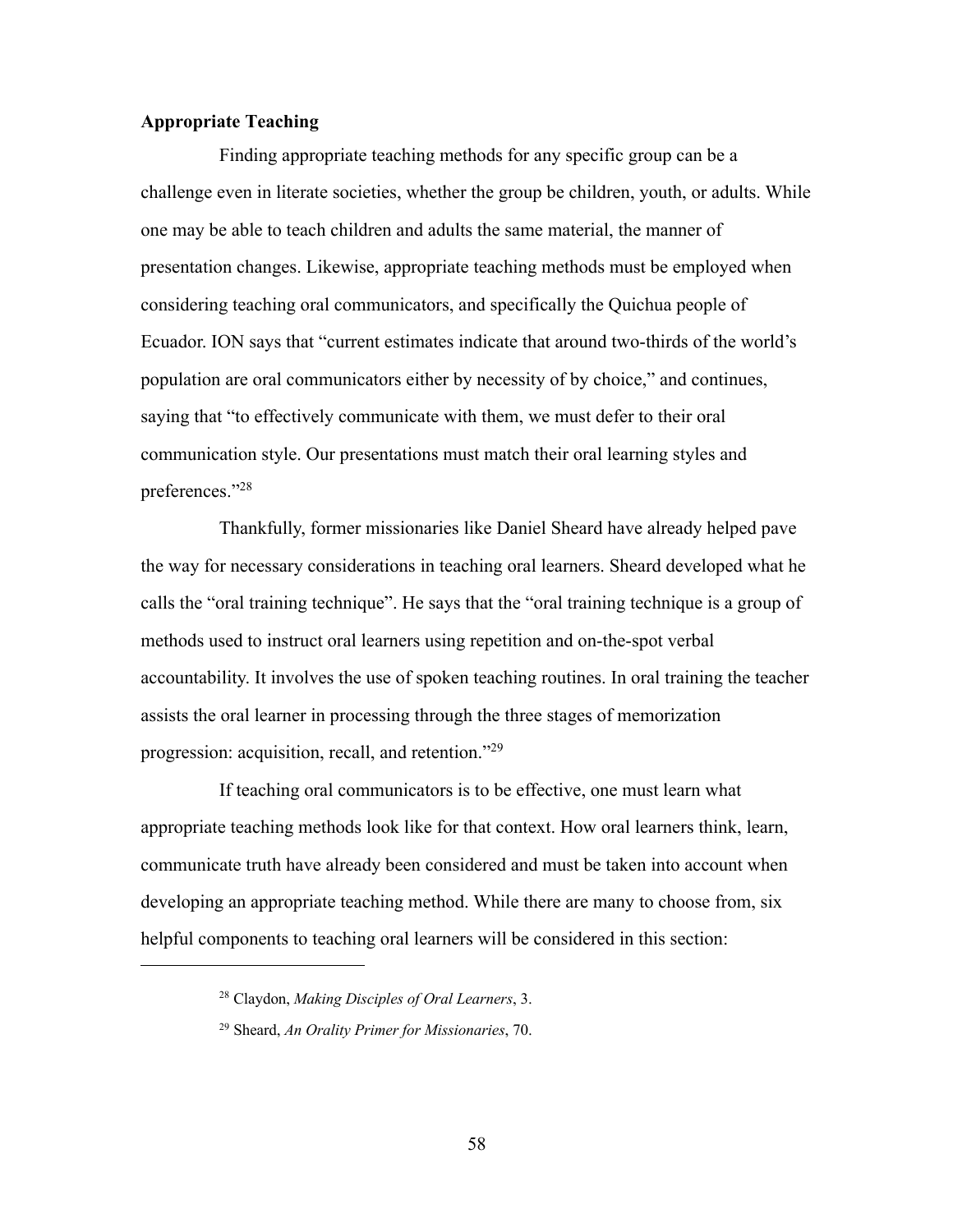memorization, repetition, narrative, verbal accountability, volunteers, and mentor relationships.

First, memorization is helpful for all people on the literacy-orality spectrum. The Bible commands believers to memorize Scripture. Of all things to memorize, the Christian teacher should encourage and aid his or her students to memorize Scripture. "Understanding occurs when a student suddenly finds memorized data relevant in a living context. This is exactly why we are told repeatedly in Scripture to memorize, hide the words in our heart, and meditate on them."<sup>30</sup> Specific to this project, biblical counseling relies heavily on Scripture, and this is true for many other areas of study for the believer. If the students must understand God's Word, then they must know it. "It is for this reason that verse memorization is imperative; it is the only way they will actually have access to the exact words of God not mediated by a narrator interpreting the scriptural narrative."31

Second, repetition is crucial for those who depend, not on the written word, but on their memory. Repetition is the means by which information can be memorized. Therefore, these two factors of memorization and repetition often overlap. Missiologists have said that "repetitive memorization remains a much-maligned skill that an incarnational teacher must reconsider. We fail our students when we take away the only verbal strategy in which they excel and replace it with several new kinds of verbal learning that are difficult for them at best."<sup>32</sup> That is, repetitive memorization, though often rejected and replaced by more modern, Western teaching styles, is helpful and widely used in non-western learning for the purpose of memorizing information. These missiologists say that repetition involves teaching the same material "in as many different contexts as possible inside and outside the classroom until the process or the principle is

<sup>30</sup> Judith E. Lingenfelter and Sherwood G. Lingenfelter, *Teaching Cross-Culturally: An Incarnational Model for Learning and Teaching* (Grand Rapids: Baker Academic, 2003), 40.

<sup>31</sup> Sheard, *An Orality Primer for Missionaries*, 38.

<sup>32</sup> Lingenfelter and Lingenfelter, *Teaching Cross-Culturally*, 40-41.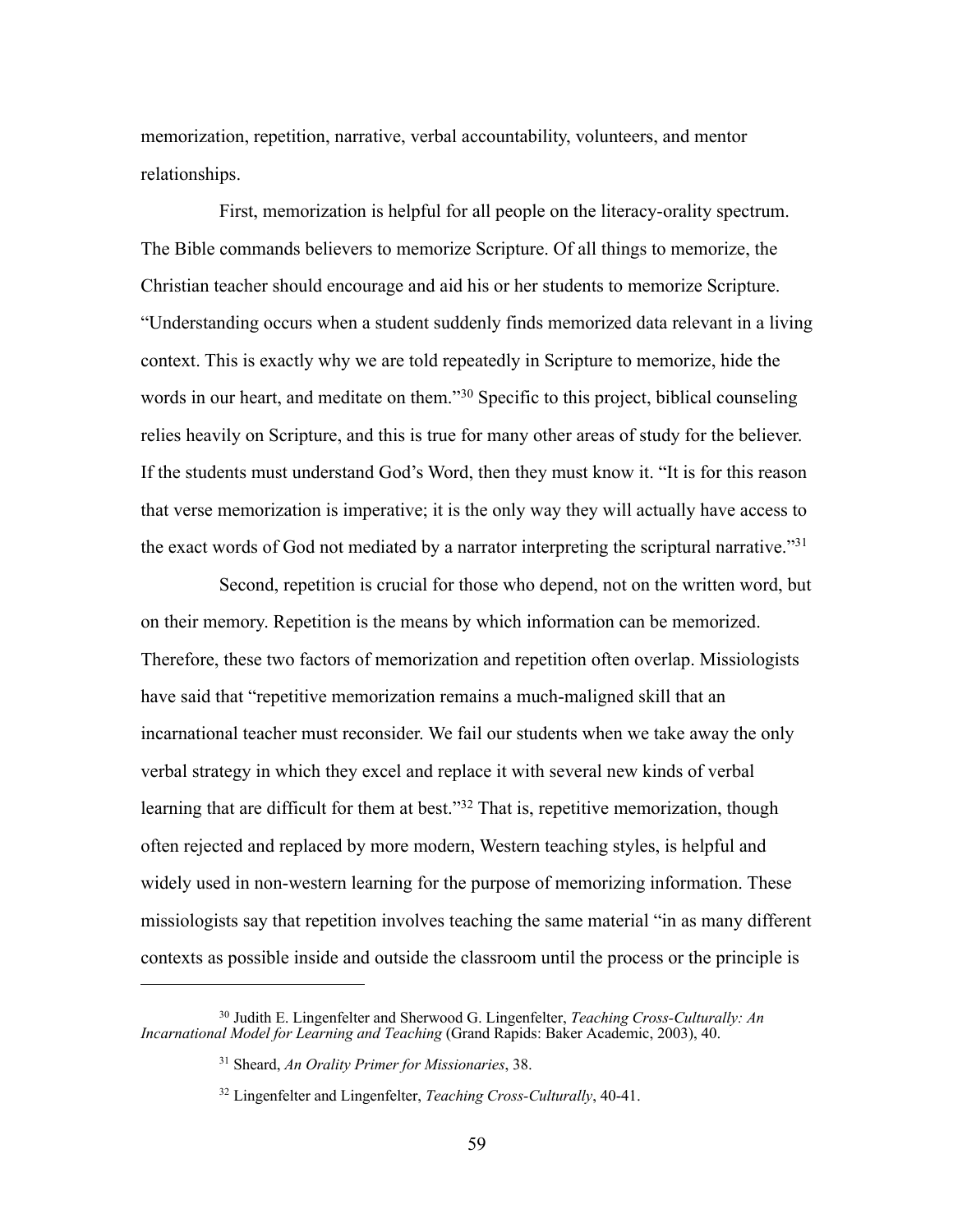internalized by the students."33 Sills also notes that "spaced repetition is the best teacher."34

When working with oral learners who cannot or will not choose to read Scripture, it is important to consider how to help the students assimilate the Bible into their memory. The teacher may want to delve deeper into theological implications of passages of Scripture but will have to consider emphasizing few things of utmost importance to remember. Of those things, Scripture should be prioritized. Sheard says that "because the abundance of words tends to relativize theological teachings so that the listener often does not know what the principal thing the speaker wants his listeners to remember, it is imperative to leave the audience with a few key scriptures that are in fact, the word of God. Patterned drilling is the repetition and repeating of scripture verses. It embeds the exact word of God into the mind of the listener."35

Third, communicating in narrative form is helpful for oral learners who think in concrete-functional thought. "If a missionary speaks in narrative, he is speaking what people live . . . . [Oral peoples] are all the more quick to perk up [when they receive narrative teaching] because they do not have a highly developed capacity to objectify their thoughts as literate people do. Also, oral peoples value repetition in a learning setting, not necessarily novelty."36 In other words, though the teacher repeats the same thought various times through narrative teaching, the oral learner will not tire of hearing the same information as it is the means by which he or she can understand and memorize the material.

<sup>33</sup> Lingenfelter and Lingenfelter, *Teaching Cross-Culturally*, 41.

<sup>&</sup>lt;sup>34</sup> M. David Sills, "Highland Quichuas: Discovering a Culturally Appropriate Pastoral Training Model." (PhD diss., Reformed Theological Seminary, 2001), 284.

<sup>35</sup> Sheard, *An Orality Primer for Missionaries*, 38-39.

<sup>36</sup> Sheard, *An Orality Primer for Missionaries*, 61.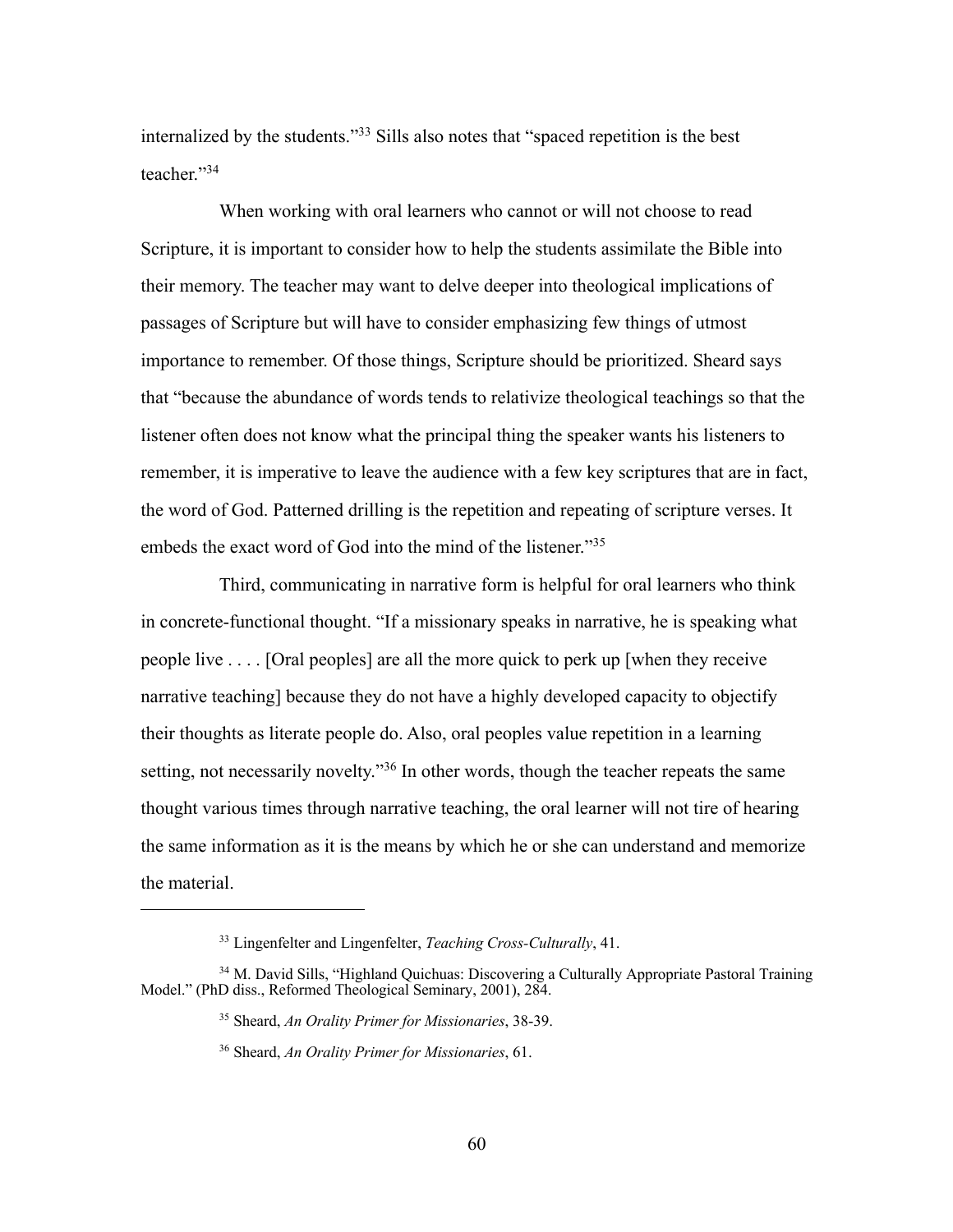Fourth, utilizing verbal accountability throughout the teaching is helpful to ascertain that the students are following along and grasping the information. Sheard says that verbal (or oral) accountability "is in now-time; it is immediate," and is "tantamount to putting someone on the spot. It is bold, but there is no substitute. By asking people to repeat what is said, there is vocal accountability. A structure for vocal accountability needs to be put in place so that oral learners know what is expected of them."37 There must be, therefore, less material to teach at a given time as the teacher will need to leave space to ask students to verbalize what was taught. Verbal accountability ensures that the material has been acquired and, as such, is a necessary component of teaching oral learners.

Fifth, asking for volunteers is also helpful. The teacher should ask the volunteer to repeat the material in front of the class and ask the class to listen and correct what was recited. This process is of great value for oral learners to fine tune their understanding of the material. "Whatever size the oral material is that is presented for mastery to oral learners, it is imperative to ask learners to repeat the material."<sup>38</sup> Asking for volunteers can be a means of testing the students. "Any oral instructional method utilized should also include a time of thorough examination to determine whether the lessons have been properly learned. This…may consist of asking the learners to repeat the story."39

Sixth, mentor relationships are best for long-term teaching. Through mentorship, the teaching will continue long after the original teacher has left, as the mentored now become the mentors. Sills notes that one of the best methods for teaching the Highland Quichua in particular is through mentoring relationships, and ideally these

61

<sup>37</sup> Sheard, *An Orality Primer for Missionaries*, 40.

<sup>38</sup> Sheard, *An Orality Primer for Missionaries*, 40.

<sup>39</sup> Sills, *Reaching and Teaching*, 185.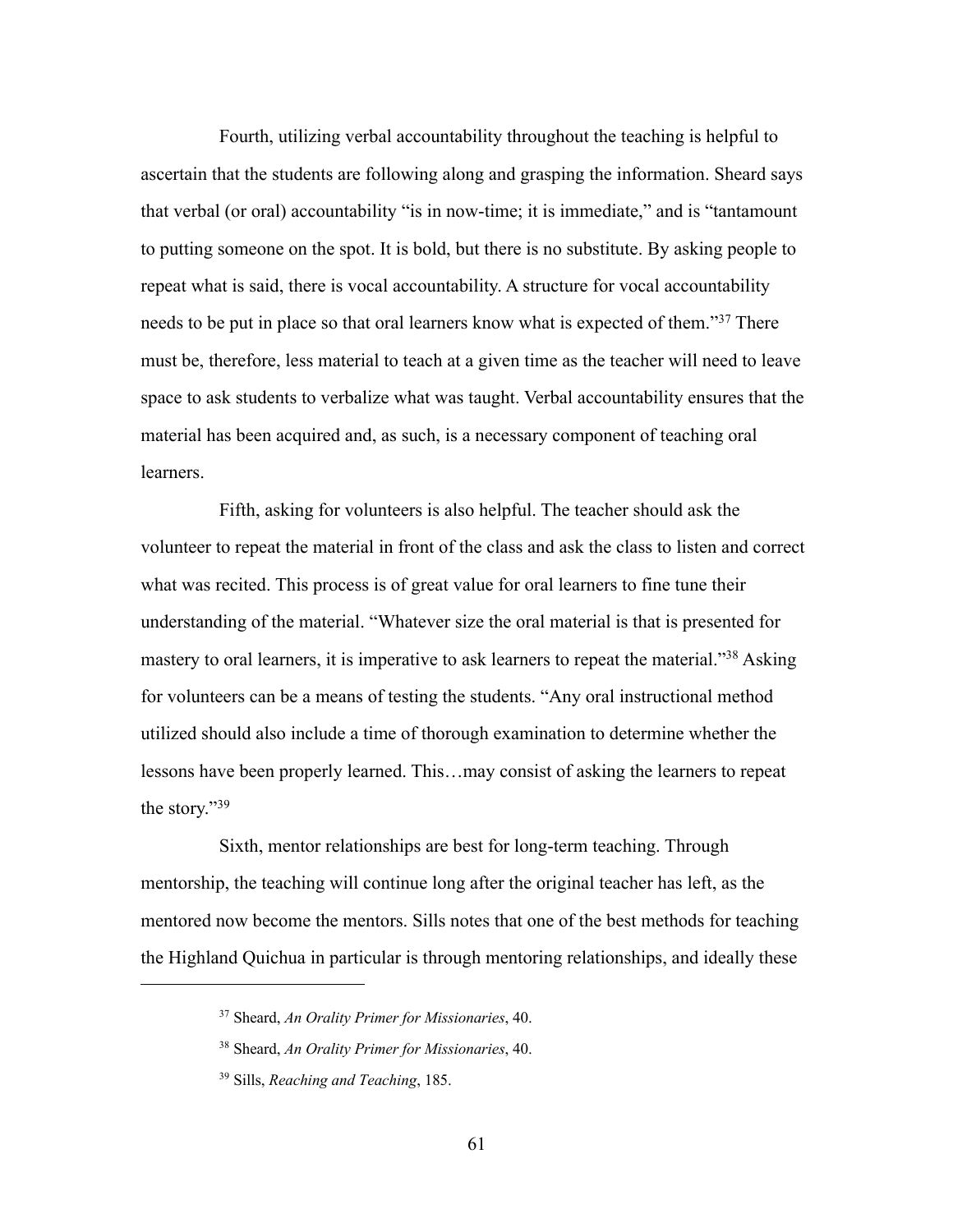would come in the context of relationships with other Highland Quichua pastors rather than with foreigners.40 Sills continues by saying that this teaching method of "on-the-job training" must also be consistent, reminding his reader that, as has already been observed, spaced repetition is the best teacher. In order for these mentors to teach those they disciple and mentor about biblical counseling, then it is essential for them to receive the training themselves. Moreover, as they learn, it is necessary to repeat the main themes and issues of biblical counseling, for example, so that they can remember it and allow it to change their thinking.

It has been noted that "a teacher who seeks to work within the cultural context of his or her students must also employ real-life and learning-in-context activities."41 In other words, the teachers must engage the students in a ways that allow the students to learn. "The primary point of using culturally appropriate teaching techniques for primary oral learners is so they can understand, remember, and repeat the stories to others and remain faithful to the truth."42 Hence, appropriate teaching methods are needed.

### **What Must be Contextualized**

280.

Though contextualization is not a main focus of this project, it is important to explain exactly what is contextualized, or adapted, for the appropriate teaching method. The goal of contextualization is not to change the message but how the message is communicated. The fact that so much of biblical counseling is dependent on a knowledge of Scripture and interpreting it correctly demands that these pastors and church leaders be able to do so in some form or other. As previously considered, this is a long-term process wherein Scripture memorization and mentorship are helpful.

<sup>40</sup> Sills, "Highland Quichuas: Discovering a Culturally Appropriate Pastoral Training Model,"

<sup>41</sup> Lingenfelter and Lingenfelter, *Teaching Cross-culturally*, 41.

<sup>42</sup> Sills, *Reaching and Teaching*, 186.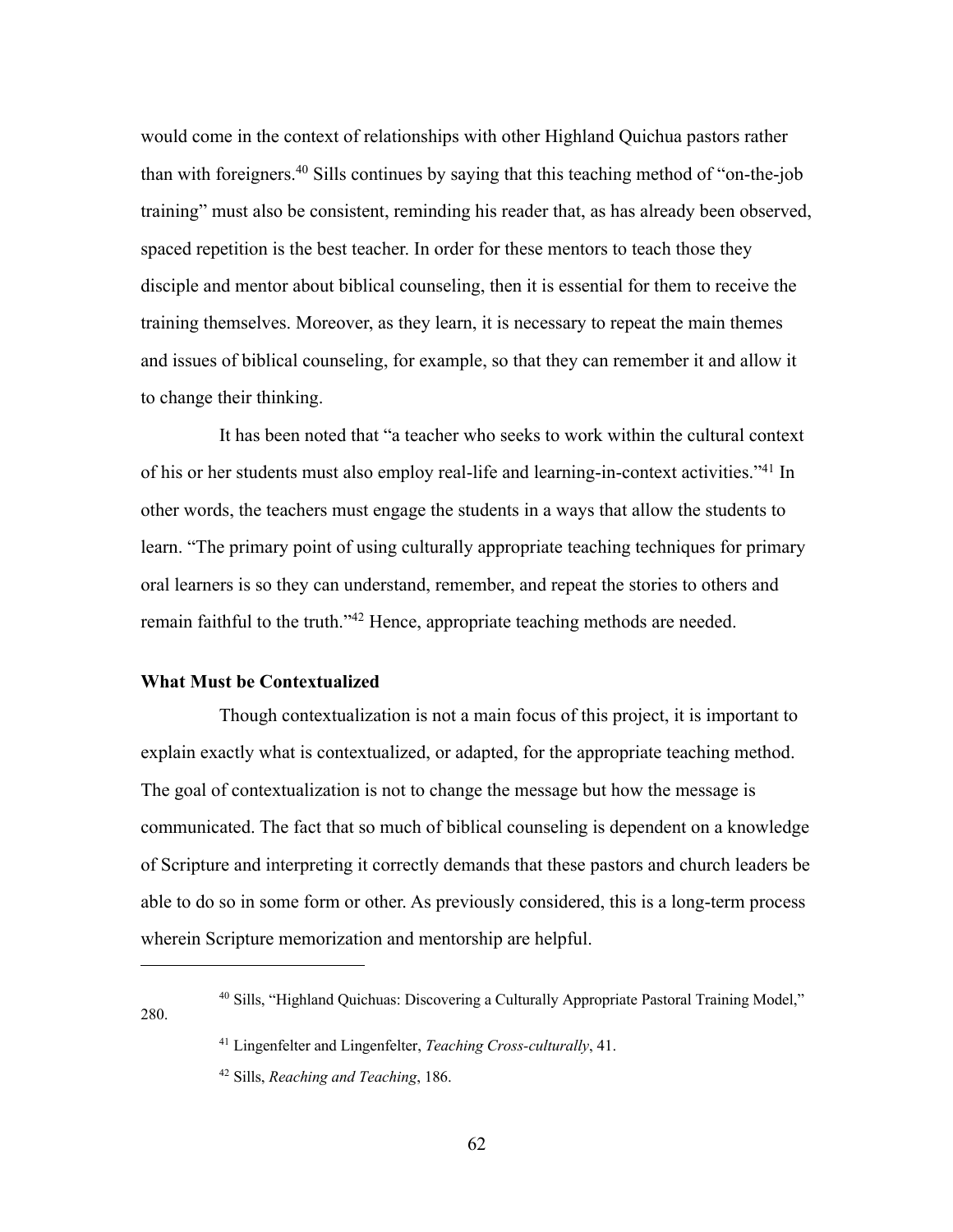There are other aspects of biblical counseling that must also be considered and taught. One is theoretical and theological. The other aspect is practical. Both of these aspects form part of this project. The theoretical and theological components are found in the curriculum, which establishes a case for even considering what biblical counseling is and why it is important. The practical component is considered the in long-term ministry plan developed for the students who are favorably disposed to biblical counseling.

The purpose of this section is to indicate the main points that must be emphasized when teaching biblical counseling. There are many important issues one may wish to address when teaching theology, but, considering the oral culture context such as the Quichua specifically, one will have to decide which are most crucial that can be developed well. As one weighs which of the many beneficial theological points to include in introducing people to biblical counseling, Heath Lambert's *A Theology of Biblical Counseling* is a good guide. 43

The theological component of the project encompasses six main themes that are helpful to communicate so that one understands what biblical counseling is and why it is important. Without understanding the need for biblical counseling, the practical aspects would fall on deaf ears. These themes consist of the following: what biblical counseling is, the goal of biblical counseling, why the counseling must be biblical, why it is considered counseling, the pastors' role in biblical counseling, and the church's role in biblical counseling.

When considering practical issues for incorporating biblical counseling into church ministry for the first time, Jeremy Pierre and Deepak Raju's book *The Pastor and Counseling* provides helpful guidelines.<sup>44</sup> Some of the methods that they call for are not

<sup>43</sup> Heath Lambert, *A Theology of Biblical Counseling: The Doctrinal Foundations of Counseling Ministry* (Grand Rapids: Zondervan, 2016). Other resources that informed the curriculum will be listed in chapter 4.

<sup>44</sup> Jeremy Pierre and Deepak Reju, *The Pastor and Counseling: The Basics of Shepherding Members in Need* (Wheaton: Crossway, 2015). Other resources that informed the long-term ministry plan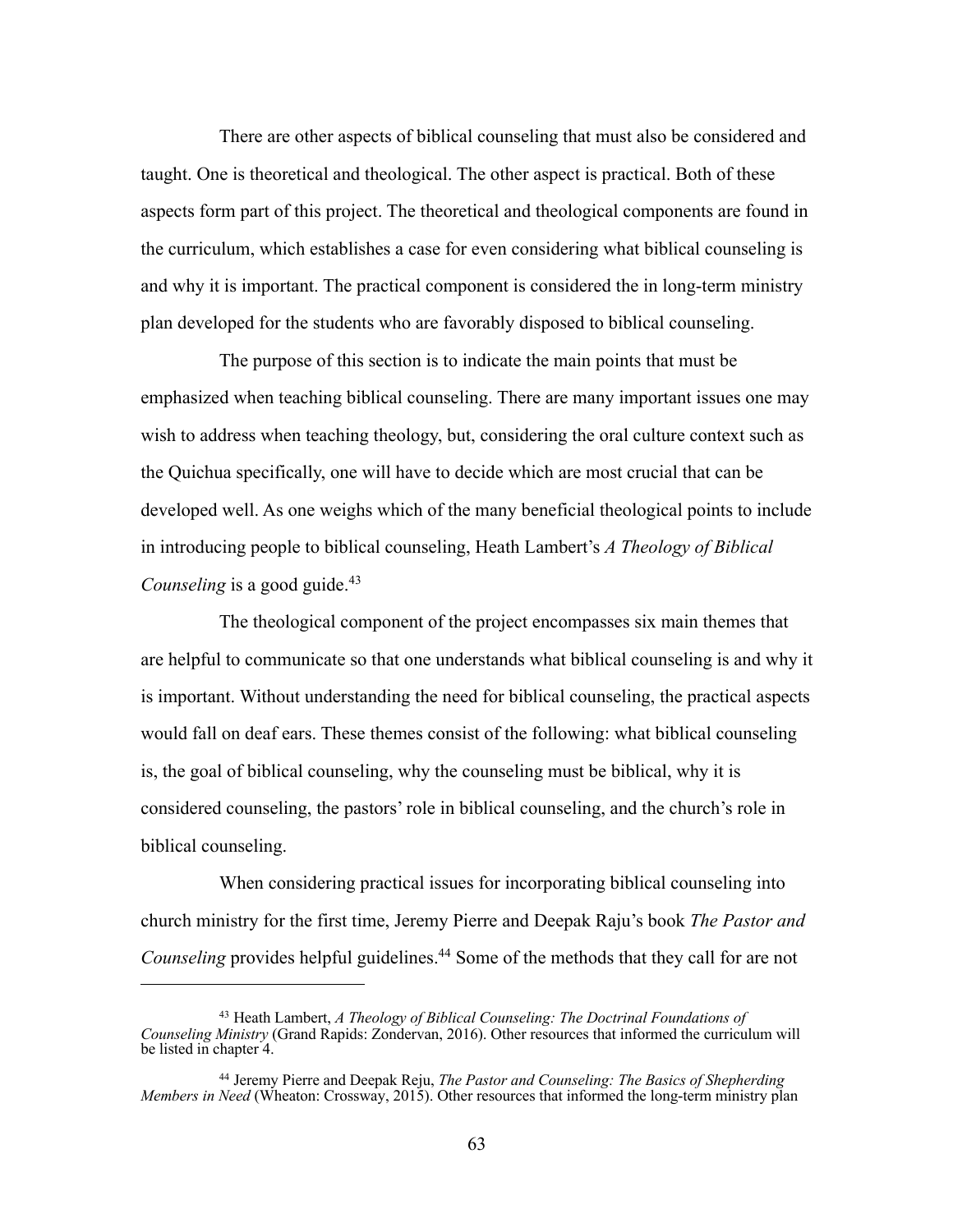applicable to this context, and so must be excluded. There are other aspects that they consider for Western, literate style of thinking that must be adapted to the Quichua culture. Seven primary issues were considered in laying out a long-term plan. They consist of the following: study God's Word, teach the importance of biblical counseling, encourage others to participate in counseling one another, implement biblical counseling into your ministry, lead by example, provide biblical counseling, and pray for and with your church members for God's help to implement it.

Both the theological and practical components are primary issues that need to be communicated in culturally appropriate ways that oral learners could understand and accept. With this information, the hearers can be better prepared to integrate IM into their ministry practice. Mentor relationships are also incredibly important to be able to adopt IM well, and exceeds the parameters of this particular project, but the author's intent is that the material to be contextualized and taught would be repeated to the students at regular intervals, following up with them to evaluate their attitude and practice.

#### **Interpersonal Ministry Was Intended for All Christians**

In Romans 1:16, the apostle Paul states, "For I am not ashamed of the gospel, for it is the power of God for salvation *to everyone who believes* [emphasis added], to the Jew first and also to the Greek." Evangelical Christians believe and preach the necessity for all men to hear and believe the gospel of Jesus Christ in order to be saved. Christians today also read, preach, memorize, and meditate on Scripture. Additionally, missionaries are actively working on translating the Bible to other languages to make it more accessible to more people in the world. These facts indicate the widely held belief that its entire message is applicable to all people. By way of inference, therefore, the biblically mandated practice of IM, is also meant for all peoples. This section will seek to address

will be listed in chapter 4.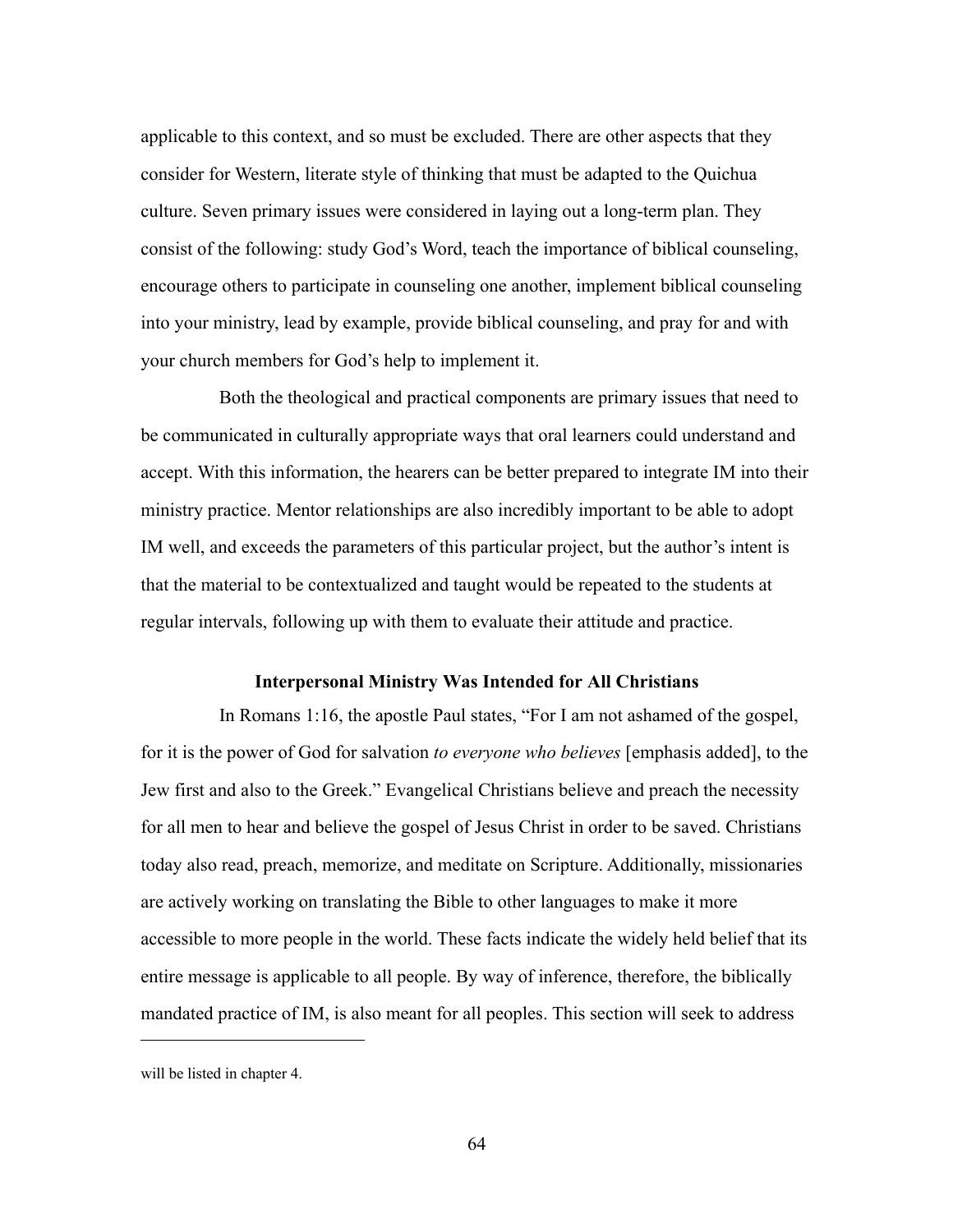this issue and is broken down into two parts: the original intent of Scriptural mandates for the church, including pastors, and the context of literacy in which the Scriptures were originally received.45

# **Original Intent**

Interpersonal ministry skills are transferrable and transcend literate culture because they were originally intended for all Christians. Paul's and Peter's exhortations of Acts, 1 Thessalonians, and 1 Peter, considered in chapter 2 do not limit their application to only those who can read and write. In fact, in none of those passages are reading and writing mentioned for shepherding the flock of God. If one assumes literacy to mean the manner of thinking and processing information influenced by years of reading and writing (and not simply limited to only possessing the ability to read and write), then on a world-wide level there would be quite few men who qualify for the pastoral office.

The words of the Bible, then, were meant for all men, regardless of their ability to read and write. In the same way that the words penned by Paul to the Romans (or any of the other epistles addressed to other churches) were shared among the churches of his day and are considered pertinent for all Christians today, the principles found therein are also relevant to all Christians today. Included in these biblical principles are those instructions to pastors and elders along with the "one anothering" passages for all Christians.

If the words of Paul and Peter were intended for all people groups, regardless of literacy level, then it stands to reason that IM such as biblical counseling can and should be applied to any church, regardless of the cultural context. The Highland Quichua

<sup>&</sup>lt;sup>45</sup> The author will seek to argue that the original hearers and readers of the closed Canon of Scripture were primarily oral. Because works of literature and writings were, to some extent, part of religious and philosophical thought in the time of their writing, the majority of the original hearers and readers of biblical texts were, at best, merely functionally illiterate.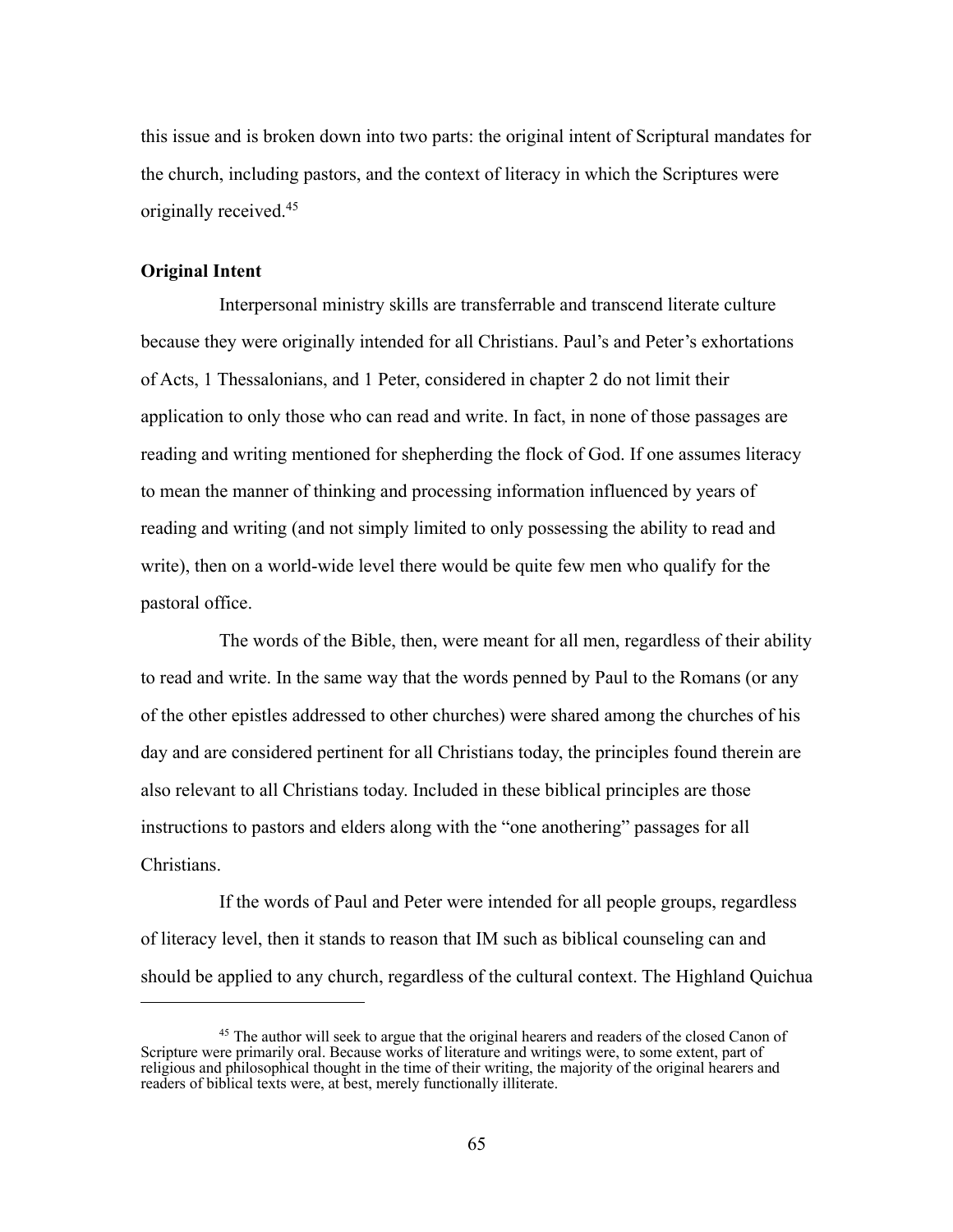of Ecuador can be no exception to the rule of original intent of scriptural mandates and principles. If every church's membership is expected to practice "one anothering," and if every pastor is expected to shepherd the flock under his care, then the pastors and church leaders among the Highland Quichuas in Ecuador can and should practice IM such as biblical counseling as well.

# **Original Context**

Interpersonal ministry skills are transferrable and transcend literate culture because they were originally established among the original hearers and readers of the Bible, a primarily oral people. This fact is important as many people of the world today live within the same literary contexts as the people of Jesus' day. It has been suggested that "in many countries, literacy rates are still at the same levels that Jesus encountered in his ministry."<sup>46</sup> The message of the Bible, then, can be considered even more beautiful because God desires that all know his Word, whether they are literate or not. The Bible is simple enough for anyone to understand and yet complex enough for theologians to continue studying and plumbing its depths two thousand years later.

That biblical principles are able to be understood by all cultures, regardless of literacy, is important because oral cultures like the Quichua of Ecuador can, like the people of Jesus' day, implement IMs like biblical counseling in their contexts. Jesus ministered to people who were at best considered functionally illiterate. Ecclesiastical historian Carol Harrison states that "It would not be a wild overstatement to suggest that around two-thirds of the early Christian texts which we now read were originally spoken, rather than written, and were intended for hearers, rather than readers."<sup>47</sup> Sills reinforces this idea when he says, "When Jesus walked along the shore of the Sea of Galilee and

<sup>46</sup> Sills, *Reaching and Teaching*, 181.

<sup>47</sup> Carol Harrison. *The Art of Listening in the Early Church* (Oxford: Oxford University Press, 2013), 1.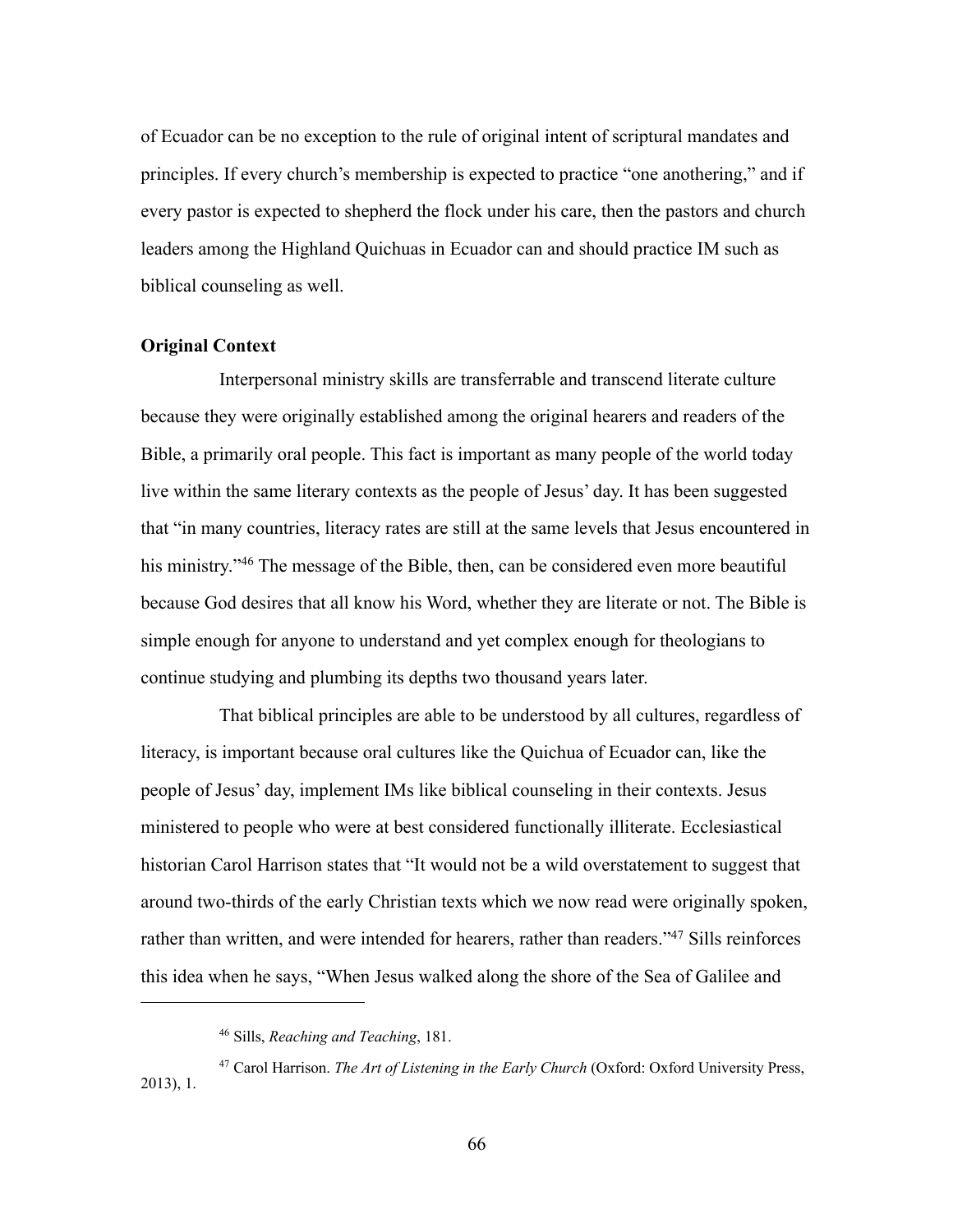taught the people of his day, he did not use a highly literate education model. Less than ten percent of the people of his day were literate, so he used a method of teaching that incorporated illustrations, stories, and parables."48 Jesus knew the importance of oral communication for his hearers and taught accordingly.

Historian Stephen Young suggests credible statistics of the literacy levels of people in Jesus' day, saying that only a very small percentage of the Jewish people would have been able to read and write with such regularity that they could be considered literate. He says that "while in a few select Greek cities the rate of literacy among adult males may have risen to as high as thirty to forty percent between 400 and 100 B.C., by the first century A.D. even there it had decreased considerably, and the rate for the general population might not have reached even ten to fifteen percent. Among Jews in Israel the percentage of literacy during this period would have been much lower, probably not much higher than three percent."49 Harrison corroborates this idea by saying that "the uneducated, illiterate early Christian (and they were the vast majority) depended primarily on words, communicated to their ears through the physical sense of hearing, as the medium through which they received God's message, rather than, say, reading a written text with their eyes."<sup>50</sup> By and large, the people were preliterate or functionally illiterate, and certainly would have fallen into the oral learner category.

Pieter Botha says that many have naturally assumed that the literacy rates were higher in that time period due to the existence of books and book sellers but criticizes the way that this information was previously deduced. Botha states that "popular (written) literature did not exist in antiquity; the papyri conclusively show that the 'literary' texts were copies of Homer and Euripides (almost exclusively). Other genres or writings were

<sup>48</sup> Sills, *Reaching and Teaching*, 180.

<sup>49</sup> Stephen E. Young, *Jesus Tradition in the Apostolic Fathers* (Tübingen, Germany: Mohr Siebeck, 2011), 74-75.

<sup>50</sup> Harrison, *The Art of Listening in the Early Church*, 25.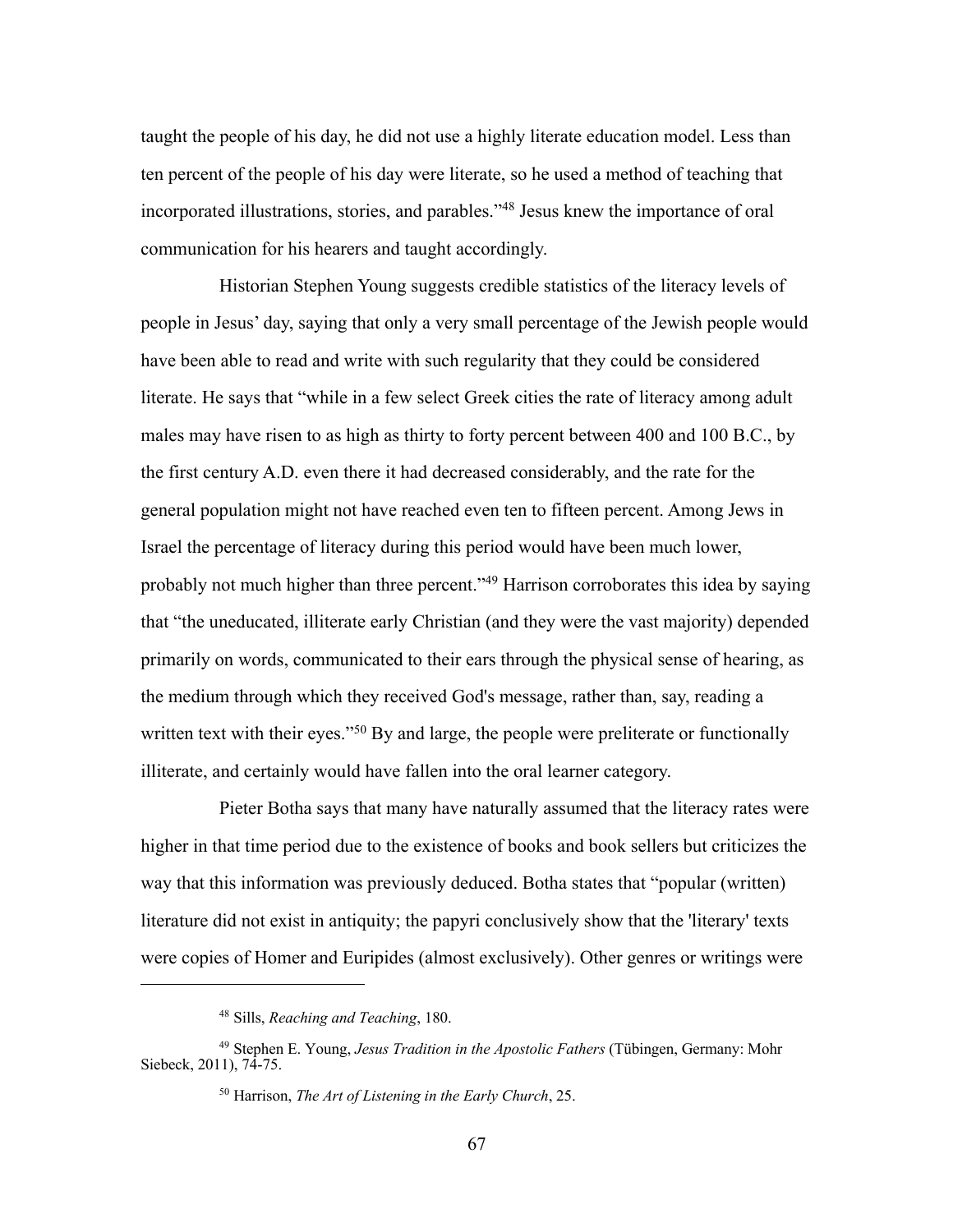not intended for mass consumption . . . Reading did not feature in Greco-Roman popular culture."51 Therefore, people could not be considered to be literate the way that literacy has been considered here, where literates depend up on the written word for information and communication and think in linear logic.

Kelly Iverson makes a good clarifying point about literacy in the time of Jesus when he says the following:

Jesus, the disciples and his early followers lived in a milieu that was largely illiterate, and though literary texts were important in the culture of late Western antiquity, the primary means of communication was through the spoken word. Email, internet blogs and daily newspapers were not the media employed for social networking or information exchange. Christianity was birthed and its traditions first circulated in a predominantly oral culture. 52

Ultimately, one must accept that though there were some who could read and write, and who possibly depended upon the written word to assimilate and remember information, the vast majority of people in the time of Jesus and the apostles lived in a low-literacy culture. "First-century Palestine was largely an oral culture and Jesus ministered and trained leaders according to that cultural reality. Jesus did not need the Western model of education to train leaders. This should be an encouragement to us as the cultures of the world are varied and, as has been noted, frequently nonliterate."53

The point, then, is that the Quichua pastors and church leaders who also fall into a nonliterate, oral, or preliterate category have much in common with the people who originally received the Scriptures of the New Testament, wherein there are specific examples of how Christians should practice IMs like biblical counseling with one another. The thought processes, the learning styles, and the teaching methods that impact them are similar for the Quichua and the original hearers of the New Testament writings.

<sup>51</sup> Pieter J. J. Botha, *Orality and Literacy in Early Christianity*, Performance Biblical Criticism Series 5 (Eugene, Oregon: Cascade Books, 2012), 40.

<sup>52</sup> Kelly Iverson, "Orality and the Gospels," *Currents in Biblical Research* 8, no. 1 (2009): 71- 72.

<sup>53</sup> Sills, *Reaching and Teaching the Highland Quichua*, 109.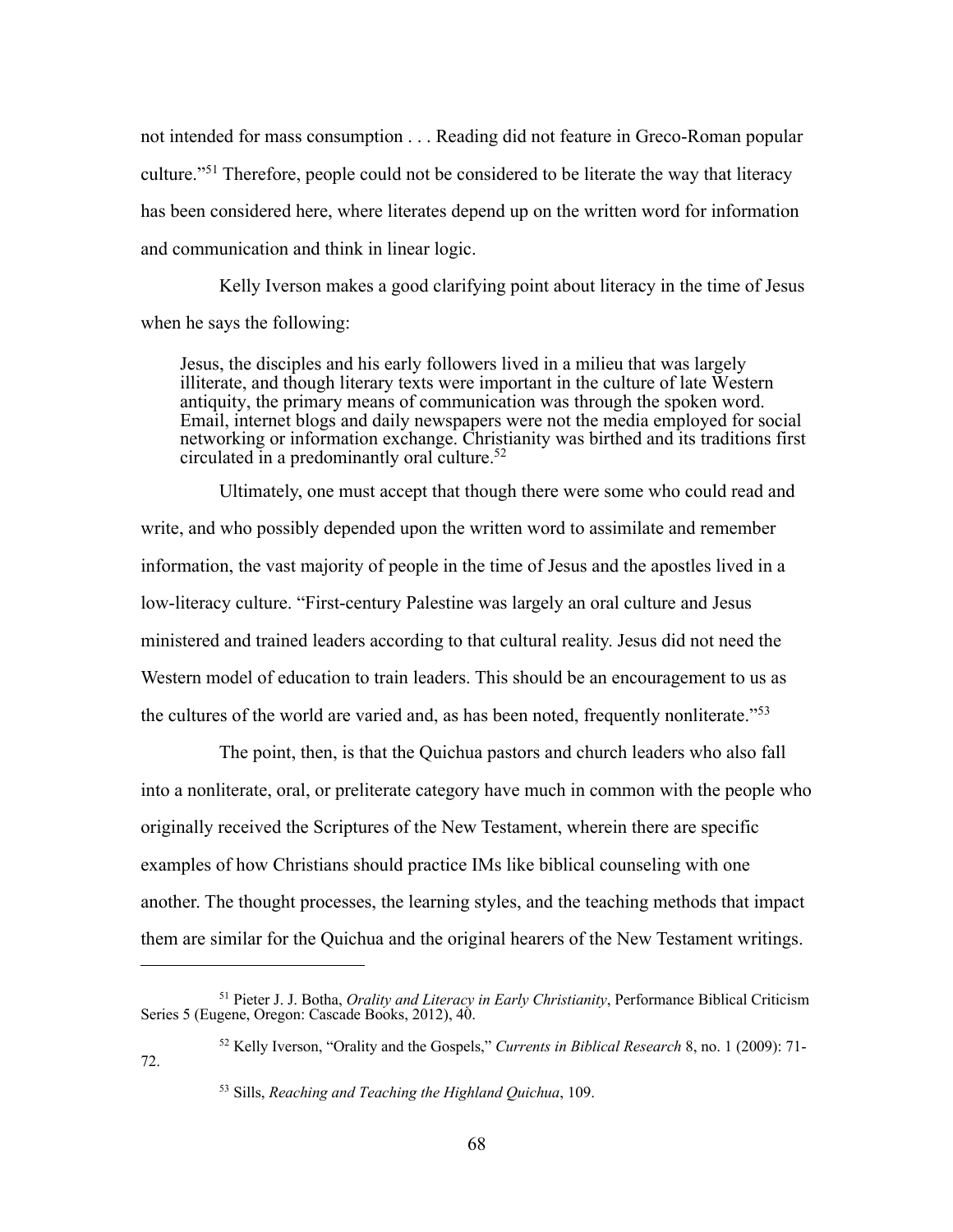Therefore, the implication is that all people, regardless of literacy level can apply these IM principles.

## **Application for All**

The original intent and context imply that all peoples can be taught to incorporate IM skills into their lives and ministries. Because the original recipients of what is now considered canonical Scripture were primarily an oral culture, it stands to reason that the biblical "one another" passages were meant for all believers, not only those who would be classified as literate.

Moreover, because the biblical texts were often read aloud by the more literate among them, Christians were without excuse to not participate in IMs now more commonly referred to as biblical counseling. It logically follows, then, that Christians today, especially pastors, who fall into the same oral culture category would also have no excuse for not participating in biblical counseling.

Though this project specifically addresses the need and opportunity for integrating biblical counseling into the Highland Quichua churches, the principles extend far beyond this people group to all of the oral learners of the world. Here, Quichuas are representative of many people groups in the world today. As such, there is great potential for local churches worldwide to establish IMs like biblical counseling, whether formally or informally.

#### **Summary**

In this chapter, several theoretical and practical issues have been addressed for establishing IMs like biblical counseling in new contexts. IMs can be established in oral learner contexts and is a can be applied universally because the principles apply to all people, regardless of literacy levels. Through appropriate teaching methods and leading by example, biblical counseling ministries can be established in places where it is unknown, even among the preliterate. Biblical counseling can be established in all places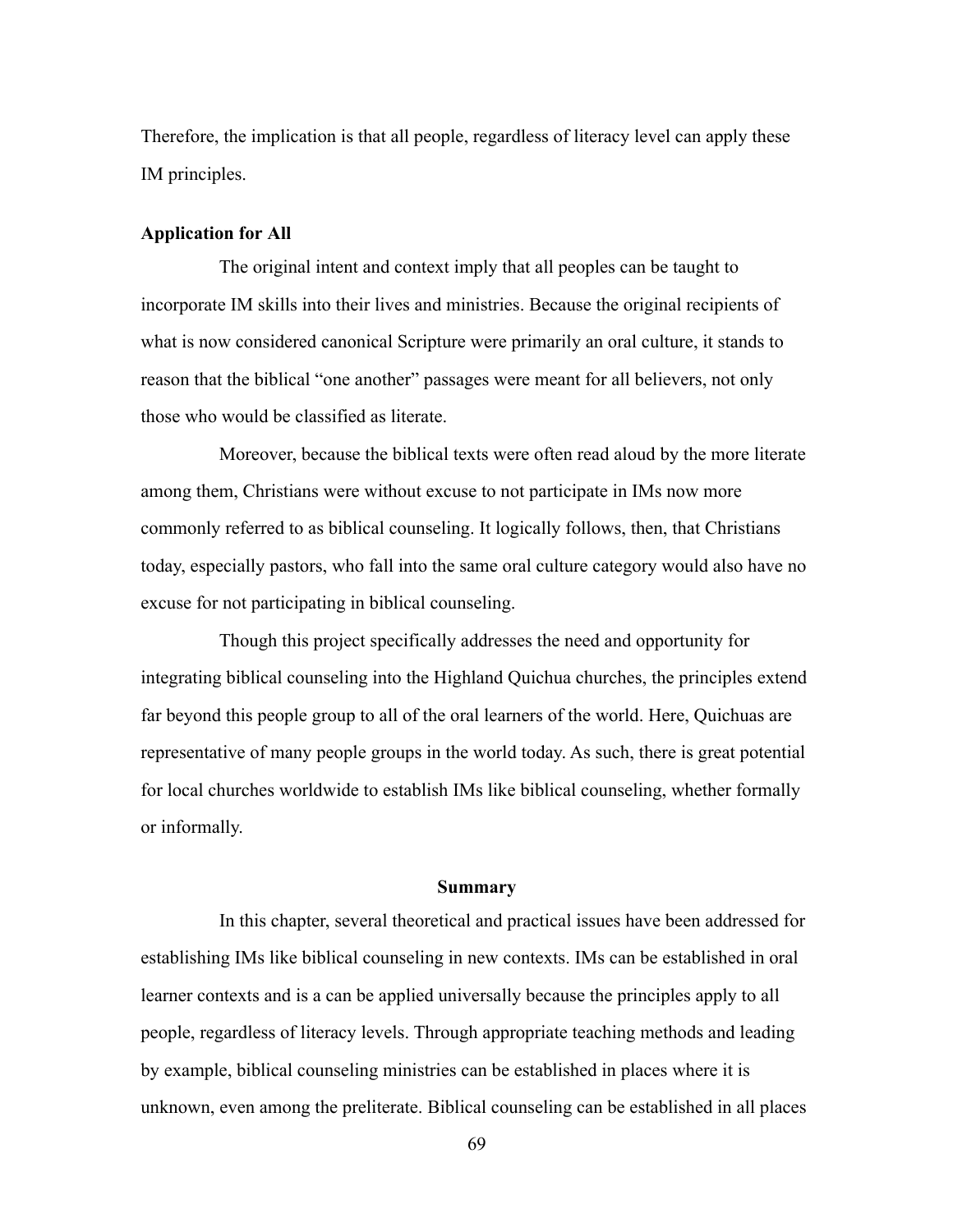because Scripture teaches that all Christians are to practice it. Moreover, there is a strong argument that the preliterate can also integrate biblical counseling into ministry practice because the original hearers of the Bible lived in a similar context regarding literacy. Therefore, Quichua pastors and church leaders of Ecuador can and should adopt the IM practice of biblical counseling, and by adopting these practices they can benefit the church of Christ and seek to increase his glory in the world.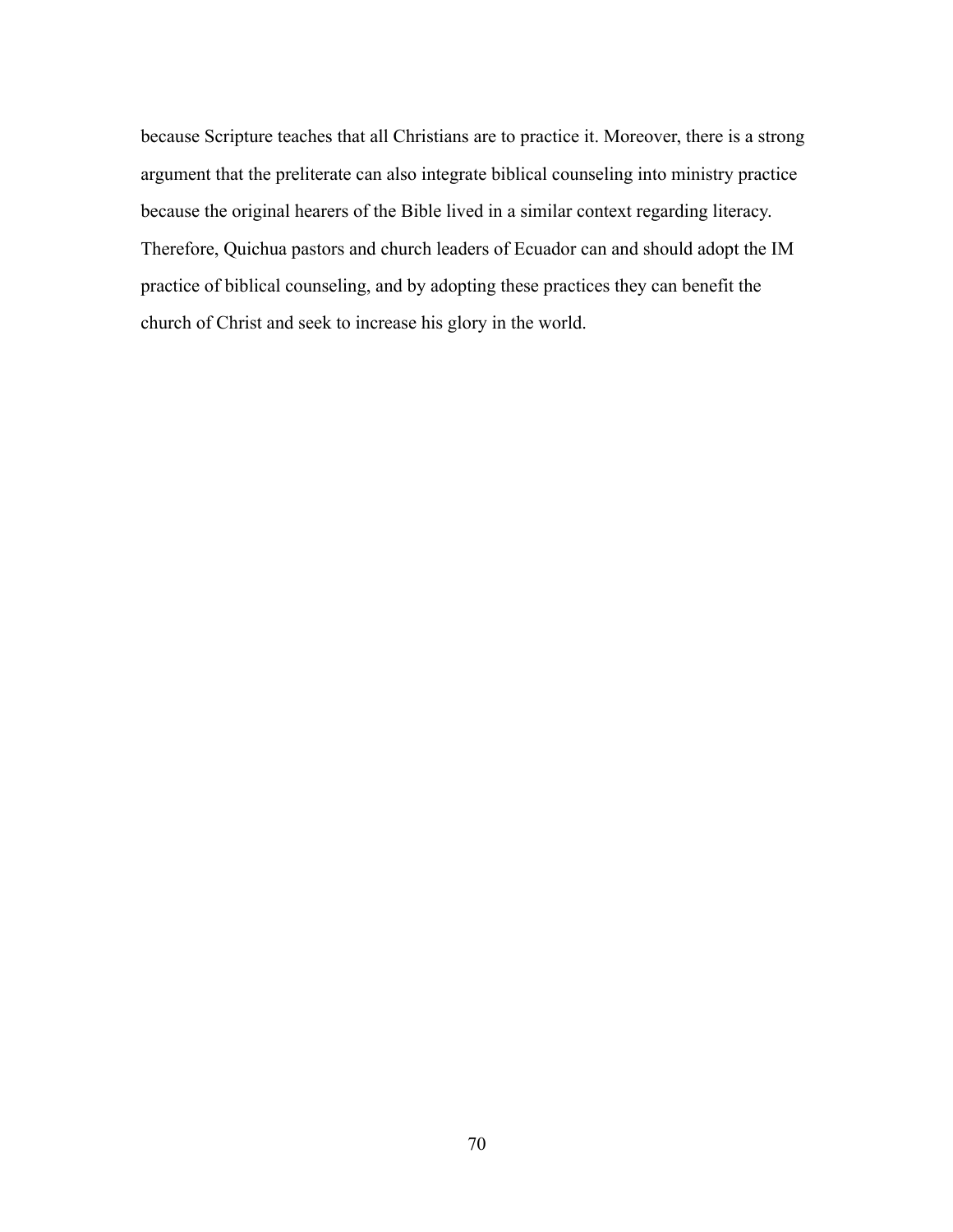# CHAPTER 4

# TRAINING PRELITERATE QUICHUA PASTORS AND CHURCH LEADERS IN BIBLICAL COUNSELING

This project is a case study in equipping Quichua pastors and church leaders in biblical counseling. Part of equipping involves teaching and training. I set out to implement my project, equipping these pastors and church leaders through teaching, keeping in mind the long-term goal of seeing the indigenous churches of the Highland Quichuas adopt and integrate biblical counseling. Due to the unexpected effects of COVID-19, I found that this project became much more limited in its scope and reach. Ecuador enforced very strict measures in order to try to avoid the spread of the virus, leading to an overflow of patients in ICU hospital beds. These measures included no inter-provincial transportation, early curfews, no gatherings of over ten people, restricted driving days, mask use, gloves, temperature checks, and the use of alcohol or antibacterial gel, to name a few. These factors affected the ability and desire to gather together for teaching. Additionally, and more importantly, a respected and beloved pastor passed away unexpectedly due to this virus. Therefore, all trainings were suspended, and this project came to a standstill.

However, governmental regulations eventually relaxed somewhat, and the opportunity to gather again became realistic. As the restrictions relaxed and as some of the pastors felt more comfortable in traveling, I was pleased to be able to invite the students to Reaching and Teaching International Ministry's (RTIM) training center. There, I was able teach a handful of students interested in learning more about this subject of biblical counseling.

This chapter will examine the three phases of executing the project goals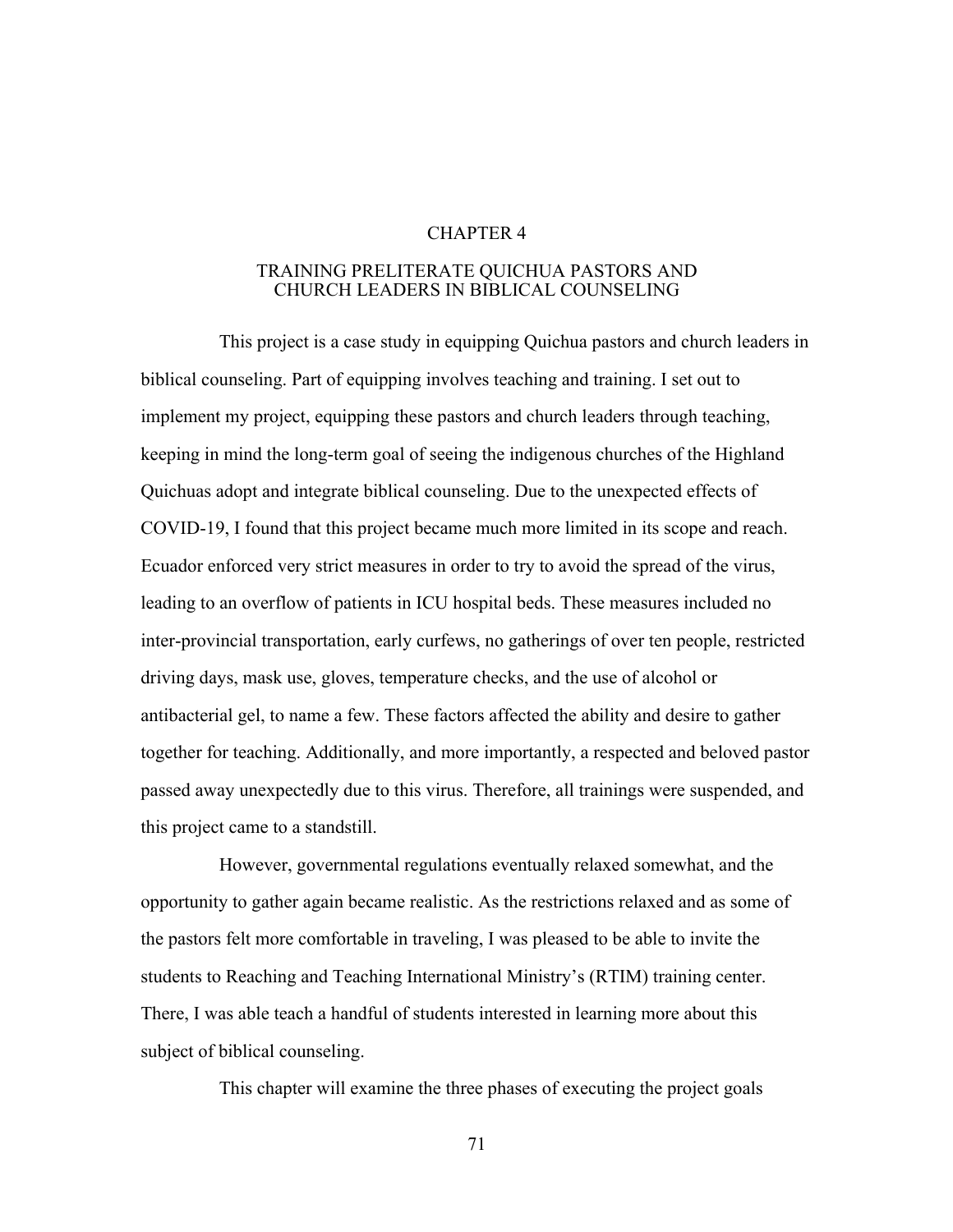detailed in chapter 1. The first section of this chapter, which details the first phase of the project, includes the preparation for implementing the project. The first phase was perhaps the most time-consuming part of the project and consists of the preparation of the pre-training interview questions, administering those interview questions, evaluating the answers, developing the curriculum, requesting the expert panel to evaluate the curriculum, and revising the curriculum so that it was ready to be taught. The second section discusses phase two, the actual implementation of the project. Phase two involved teaching the curriculum to the pastors and church leaders and administering a posttraining interview. Finally, the third section discusses the third phase, which concerned the follow-up with those men I taught, the preparation of the long-term ministry plan, and the delivery of the long-term ministry plan to the students.

### **Phase 1: Preparation**

Phase one involved the various components necessary for me to be prepared to put the project into place. This phase included the preparation of interview questions, the development of the curriculum, and coordinating the week of teaching. In this section, I also discuss the various steps, points, and processes of each component.

# **Pre-training Interviews**

In the first phase, I began by reviewing the interview questions I previously created. These questions were necessary to evaluate the students' knowledge of and feelings toward biblical counseling, both before and after teaching the curriculum. The interview would require questions specific to their cultural context. Moreover, the study would have to include questions that would allow me to understand what they believed about biblical counseling or secular psychology so as to direct the teaching to the correct biblical understandings of these issues.

The interview questions covered six different categories important to the topic of biblical counseling. First, there were questions about the role of pastors within the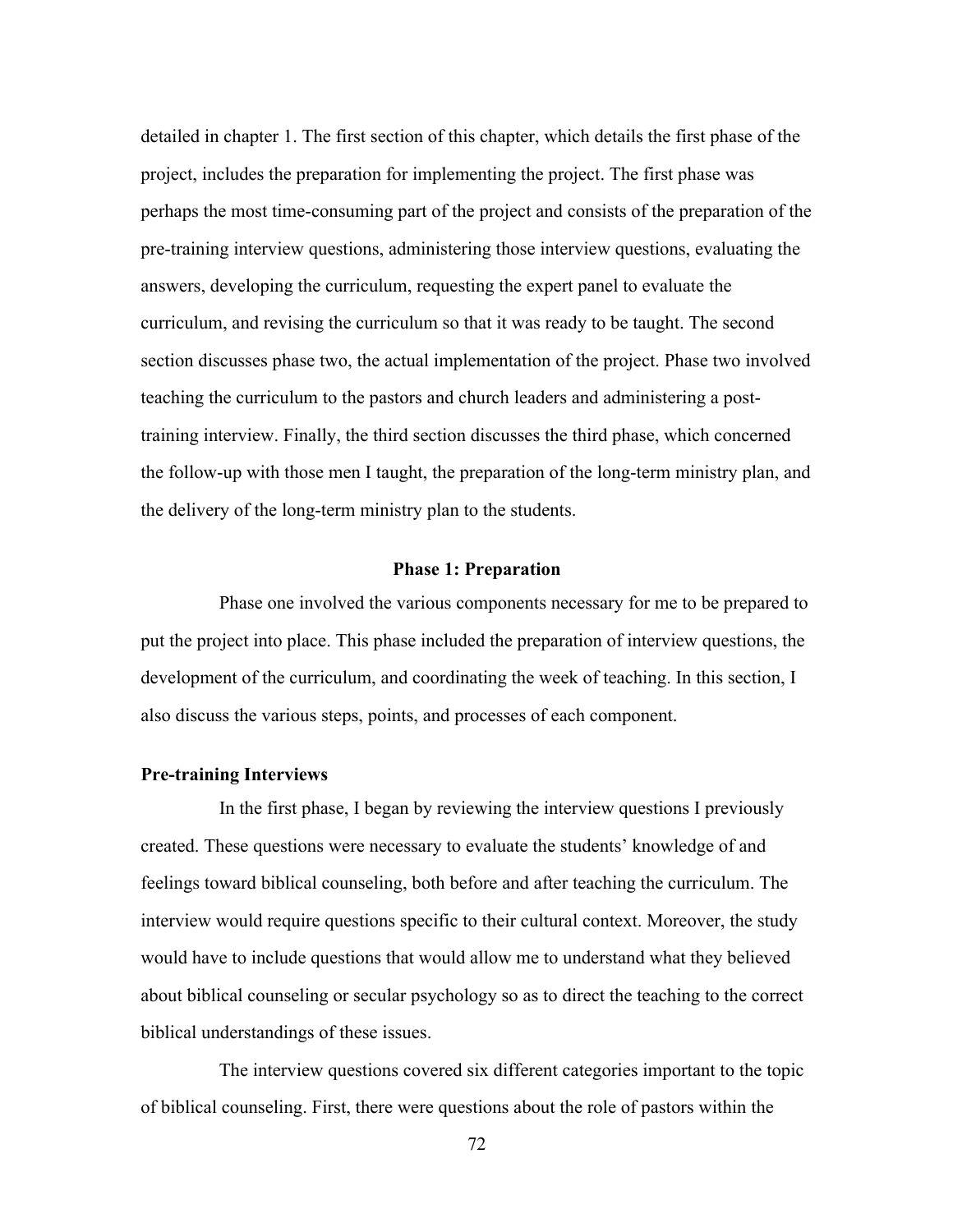church. I wanted to ask this to gain an understanding of what they believe the pastor's primary responsibility to be. A second category was that of the importance and sufficiency of the Bible for problems today. It seemed necessary to know whether they believed it was powerful and practical enough to help suffering people. A third category dealt with whether the student felt prepared to provide counseling to others. If they, leaders in their churches, do not feel equipped to do so, then it is unlikely they would offer biblical counsel to those in need or lead others to do so. A fourth category had to do with psychology and whether it should have a place in church ministry. The term psychology is not unfamiliar to them as secular psychology has grown in popularity throughout Ecuador. A fifth category regarded church members' participation in biblical counseling. The sixth and last category dealt with how they felt about counseling in general, as the hope of this project is to leave the students feeling more positively inclined towards adopting biblical counseling as a part of their personal and church ministries.

As has been previously noted, literacy was an essential aspect to consider for this project. In particular, the issue of literacy would affect both the interviews and teaching. Therefore, I originally considered asking what level of education each participant had received or how they felt about reading and writing in order to determine the literacy category into which they might be placed. However, it was determined that those questions could lead the participant to feel somehow lacking or that it might cause him to feel demeaned or ashamed. Therefore, based on my experience with Quichua pastors, and given the information on literacy previously considered in this project that established this group as preliterate or functionally illiterate at best, I opted to teach the material in a manner consistent with oral learners.

Following the preparation of the interview questions and receiving basic feedback, I prepared to administer them to the students who would participate in the course I would later teach. This preparation included communicating to the students that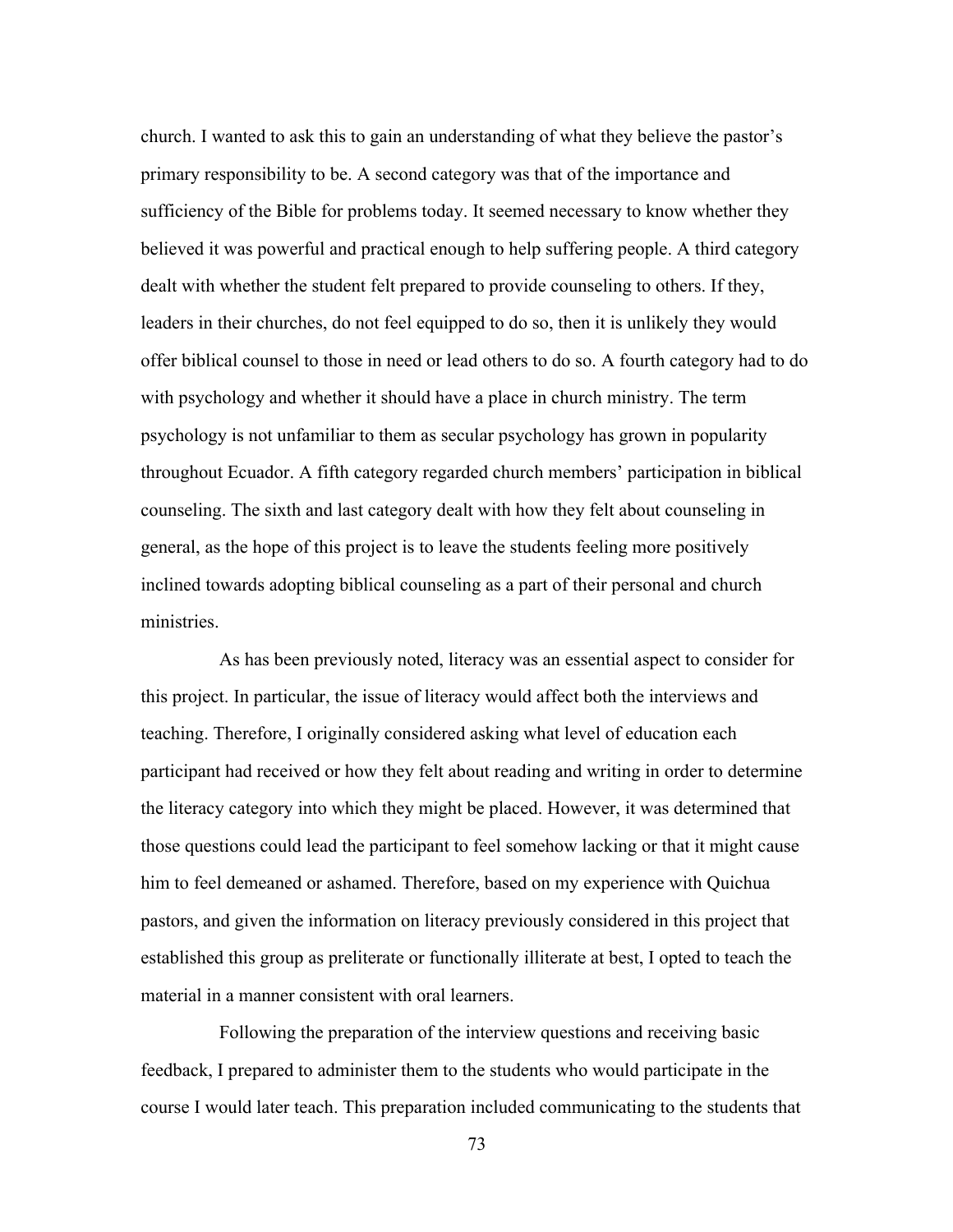there would be a time of training and asking who would be able to attend, in order to have an idea of who would participate in the study. Though I attempted to find out who would be able to attend, the answer was unreliable. The culture of the Quichua students is such that an affirmative answer is nearly always given so as not to offend the person who has invited them by turning him down. However, at this point I had done all I could in preparation for the interviews.

Once I had sufficiently prepared and as the students arrived at the training center, I sat down one-on-one with each student who was to receive the teaching to orally administer the interview questions. My hope was to administer many more interviews than was possible. As mentioned earlier, COVID-19 had a negative impact on the scope of the project. Normally, there would have been close to twenty students. However, there were only five that I was able to interview and teach.<sup>1</sup>

It was difficult to communicate to these Quichua men why I was interviewing them, something we had not previously done in RTIM's trainings. They are unaccustomed to such seemingly formal interactions and a bit wary of procedures with which they are unfamiliar. While they were willing and patient to sit and respond to my questions, it was difficult to get them to respond to the questions whose answered correlated to the Likert scale. They did not fully understand, and they felt uncomfortable when I pressed them to make some kind of firm answer requiring them to reply positively or negatively in response to a given statement. Making such hard and fast judgments, based on individual thought, is uncommon; hence, the difficulty.

After the initial interview, I analyzed the students' answers to find a pattern of beliefs and attitudes regarding biblical counseling. Their responses led me to believe that very little formal counseling was being given by the pastors and even less by their church

<sup>&</sup>lt;sup>1</sup> For clarification, eight students arrived for the training, but only five were eligible to be included in this project's focus and study. The same five were initially interviewed, taught (along with the other three), and interviewed again.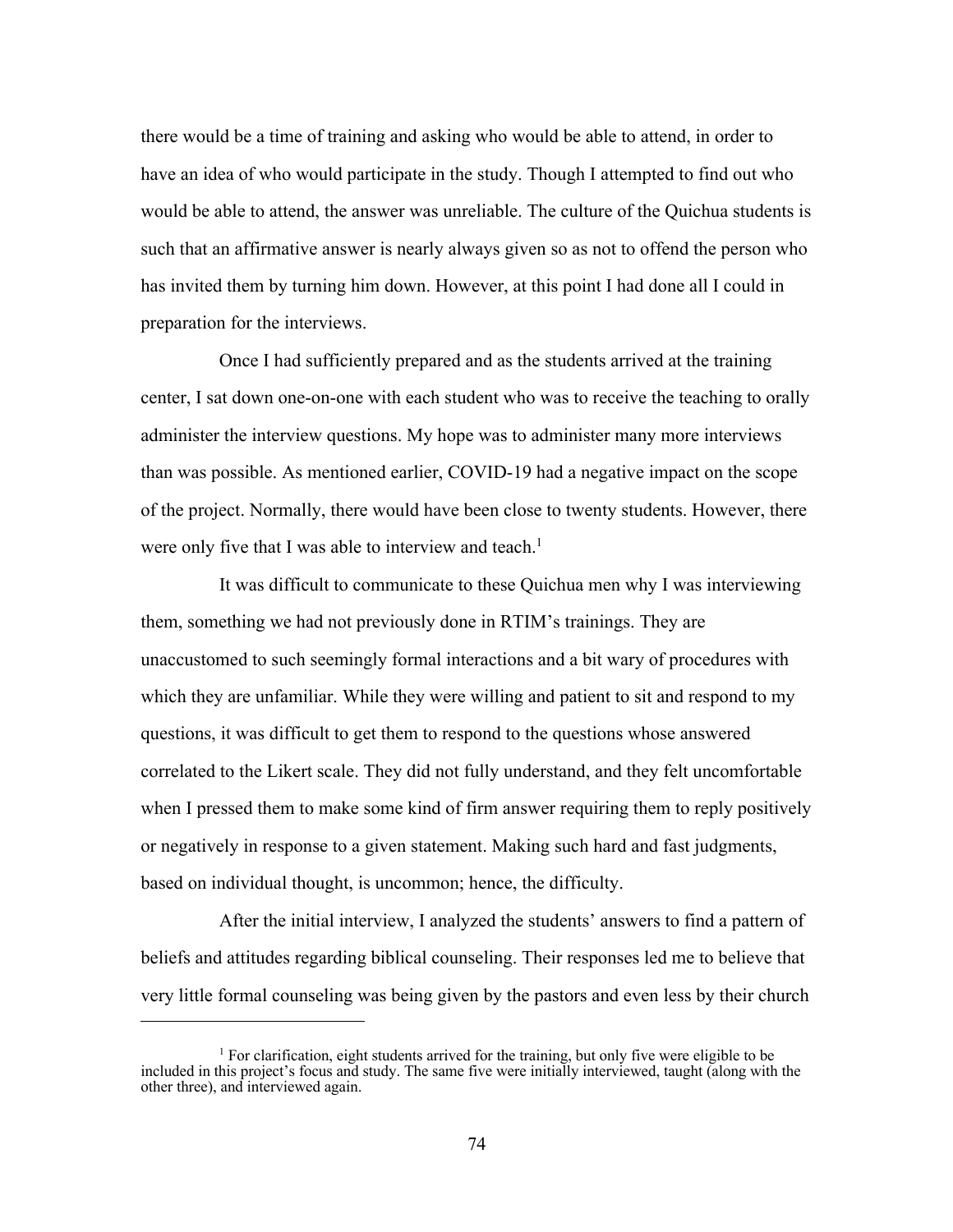members. I will give an account of their responses to the general categories I mentioned before respectively.

First, I noted that their general perception of the primary role of pastor was to preach. This response was unsurprising and is in keeping with much of other missionaries' experiences in ministry here, along with my own. Sadly, the idea of preaching within the context of shepherding the flock has not been established here and for that reason I have sought to emphasize that idea in the curriculum.

Second, I found that they place great value on the Bible and consider it to be sufficient for people's sufferings and problems today. This finding is unsurprising as many Quichua pastors have been influenced by Catholicism (either having been converted from Catholicism or whose mentors were), which teaches that everything that pertains to the church is sacrosanct. This high view of Scripture would be a natural carryover from Catholic practices and backgrounds. Moreover, as Christian leaders, they have come to value the Bible on their own and have seen the power of God working through his Scriptures.

Third, the students seemed to indicate a lower level of confidence their own ability to counsel others well from the Bible. This fact, too, seemed unsurprising when there seems to be such unfamiliarity with hermeneutical principles. They may have a good number of Bible passages memorized, but the ability to use those passages to appropriately point people to change in Jesus is and will continue to be a difficult task. Therefore, the curriculum touches briefly on the need for good hermeneutical studies. To that end, I also gave the students a bookmark that lists the seven questions used in Matt Roger's Seven Arrows Bible study method, which utilizes a series of arrows in various shapes and directions to help the student easily recall the respective questions (e.g., the question "What does this passage say about God?" is coupled with an arrow pointing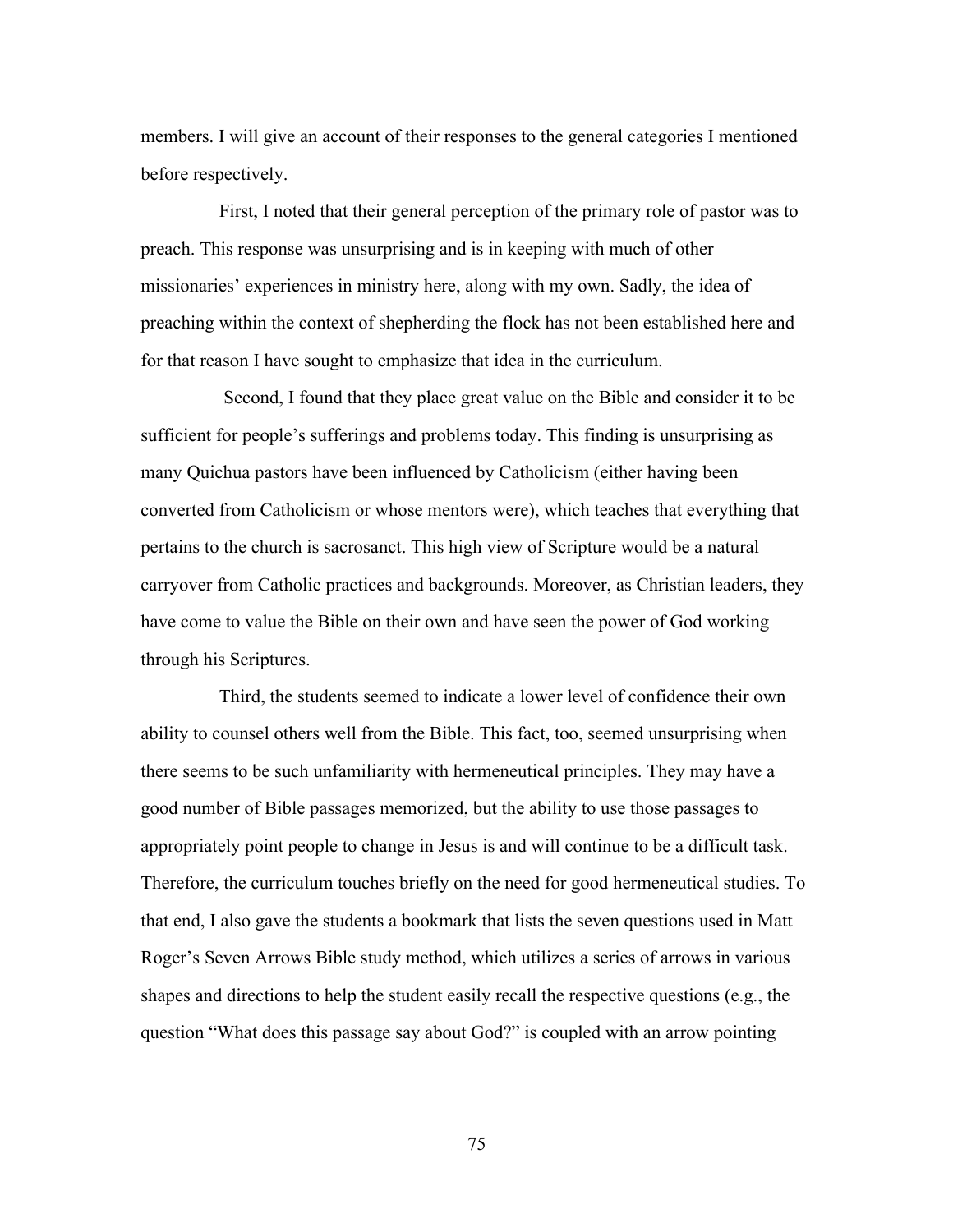upwards).2

Fourth, I found that many of the students placed great confidence in what they understood as secular psychology, though not many could articulate what it actually does. The cultural expectation that problems are solved using modern psychological methods had reached even to these preliterate leaders. One student even professed to have attended a psychology class, the principles of which he endeavored to use in his ministry when dealing with troubled people. For that reason, I briefly distinguished between psychologists, Christian counselors, and biblical counselors in the training.

Fifth, nearly every student remarked that the members of their churches rarely, if ever, practiced biblical counseling with one another. Again, this response was unsurprising. Sadly, my experience with the Quichua people leads me to say that they are not known for kindness or giving wise, biblically based counsel to others, even those suffering unjustly. This area is where I am most passionate for the church in Ecuador, as I understand from Scripture that God is also passionate about believers counseling believers. For this "one anothering" to happen, however, the leaders must first understand and practice it and so I included this idea in the curriculum.

Sixth, they believed that counseling was useful, but in each case the student framed the need for counseling from the secular psychology sense of the term. This sentiment has been so pervasive in Ecuador that when one refers to counseling, even biblical counseling, one must define the terms so as to avoid misunderstandings. Therefore, the curriculum seeks to address this issue by emphasizing what biblical counseling is, is not, and why it is important.

## **Preparing the Curriculum**

In addition to preparing and administering the interview questions, in this first

<sup>2</sup> Matt Rogers and Donny Mathis, *Seven Arrows: Aiming Bible Readers in the Right Direction*  (Spring Hill, TN: Rainer Publishing, 2017).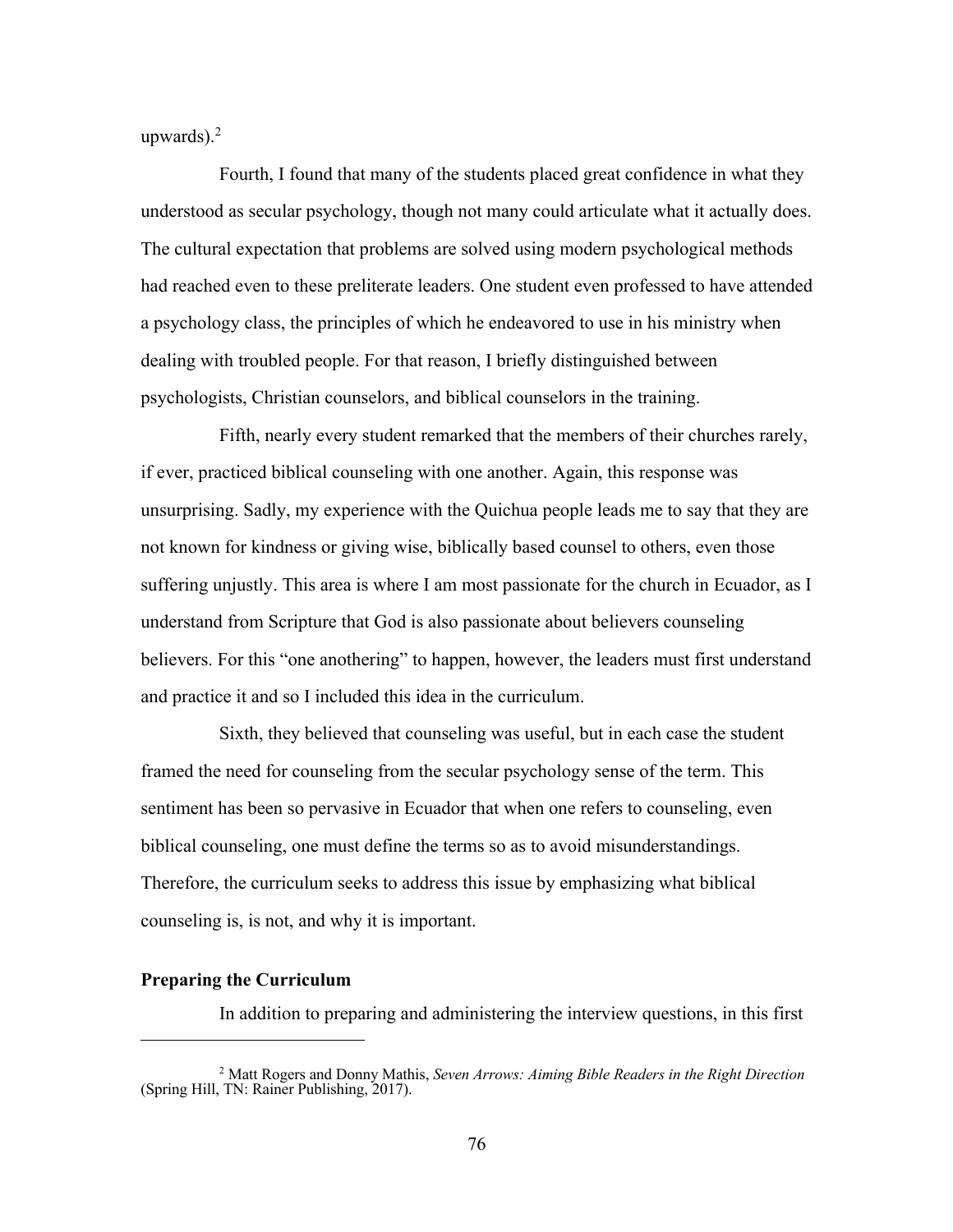phase I prepared the curriculum I planned to teach.<sup>3</sup> The curriculum was divided into six lessons, each one building on the premise of the preceding lesson. In chapter 3, I explain that the curriculum covered the following topics: what biblical counseling is, the goal of biblical counseling, why the counseling must be biblical, why it is considered counseling, the pastors' role in biblical counseling, and the church's role in biblical counseling.

A combination of principles and ideas based on various books written by biblical counselors formed the foundation of the curriculum.<sup>4</sup> These books include Heath Lambert's *A Theology of Biblical Counseling*, which helped to provide the bulk of the theological basis.5 Another resource that informed some of the curriculum was Paul David Tripp's *Instruments in the Redeemer's Hands*. <sup>6</sup> In that book, Tripp helps to layout the more interpersonal nature of biblical counseling and the central issue of heart change for the glory of God. A third book that helped form the curriculum is John MacArthur's *Biblical Counseling*, that lays out the differences between biblical counseling and other secular alternatives.7 One other helpful book was David Powlison's *Speaking Truth in Love*, in which he teaches that counselors must know and love Scripture well in order to point others to the hope it provides.<sup>8</sup> One last book that was helpful was Paul Tautges' *Counseling One Another*, that emphasizes the need for believers to counsel other

<sup>5</sup> Heath Lambert, *A Theology of Biblical Counseling: The Doctrinal Foundations of Counseling Ministry* (Grand Rapids: Zondervan, 2016).

<sup>6</sup> Paul David Tripp, *Instruments in the Redeemer's Hands: People in Need of Change Helping People in Need of Change* (Phillipsburg, NJ: P&R Publishing, 2002).

<sup>7</sup> John MacArthur, *Counseling: How to Counsel Biblically* (Nashville: Thomas Nelson, Inc., 2005).

 $3$  See appendixes 6-11.

<sup>4</sup> The preparation of this curriculum was aided by the use of the following books listed in this paragraph. The reason for limiting the assisting resources to these five books is that I feel each of them best encapsulates the general ideas that I sought to include in the curriculum in a comprehensive manner: theology, interpersonal ministry targeting heart changes, distinguishing biblical counseling from other forms of counseling, the necessity of Scripture, and the role of believers in counseling.

<sup>8</sup> David Powlison, *Speaking Truth in Love: Counsel in Community* (Greensboro, NC: New Growth Press, 2005).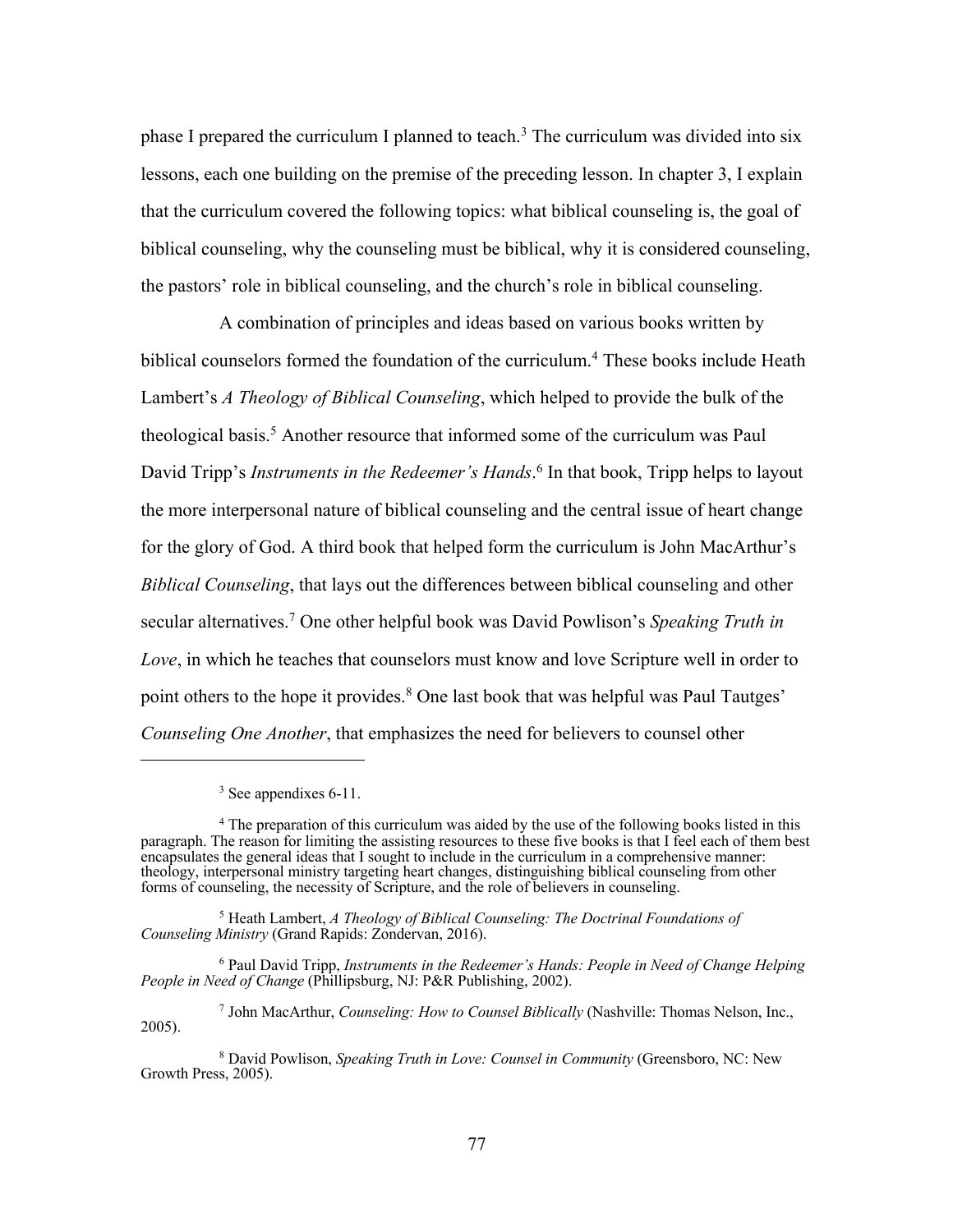believers.9

My goal in developing this curriculum was to cover the most important information for biblical counseling, allowing time for continuous review, illustrations, testimonies, and repetition. As previously considered in chapter 3, the best way to teach oral communicators (or the preliterate or functionally illiterate) is through spaced repetition, offering concrete ideas rather than linear, logical abstract thought. Therefore, my hope is that the way I developed the curriculum could conceivably be used to teach biblical counseling in various preliterate societies.

The curriculum was written and remains in outline form so as to avoid the western tendency of mere information transfer. Rather, it served merely as a guide for the teacher to be able to engage the students, leaving space for repetition, testimonies, commentary or questions. As such, it is not a manuscript but still contains the pertinent information for basic instruction in biblical counseling.

After I developed the curriculum, I submitted the six lessons to review by an expert panel of six men. The expert panel was formed by a group of men who have all had experience in teaching the Quichua people. The expert panel was extremely helpful in offering suggestions for improving the teaching material and ensuring that it was appropriate for this context. A difficulty I did not consider beforehand was the knowledge or lack thereof the panel members would have of biblical counseling and whether their own views (e.g., psychology in the church) would be at odds with what biblical counseling teaches. However, the panel members are trained in sound theology and are familiar with Scripture. So, while they are not necessarily trained in biblical counseling, they have a solid theological framework from which they could critique the curriculum.

As can be noted in appendix 2, there were nine components of the curriculum

<sup>9</sup> Paul Tautges, *Counseling One Another: A Theology of Interpersonal Discipleship*  (Wapwallopen, PA: Shepherd Press, 2016).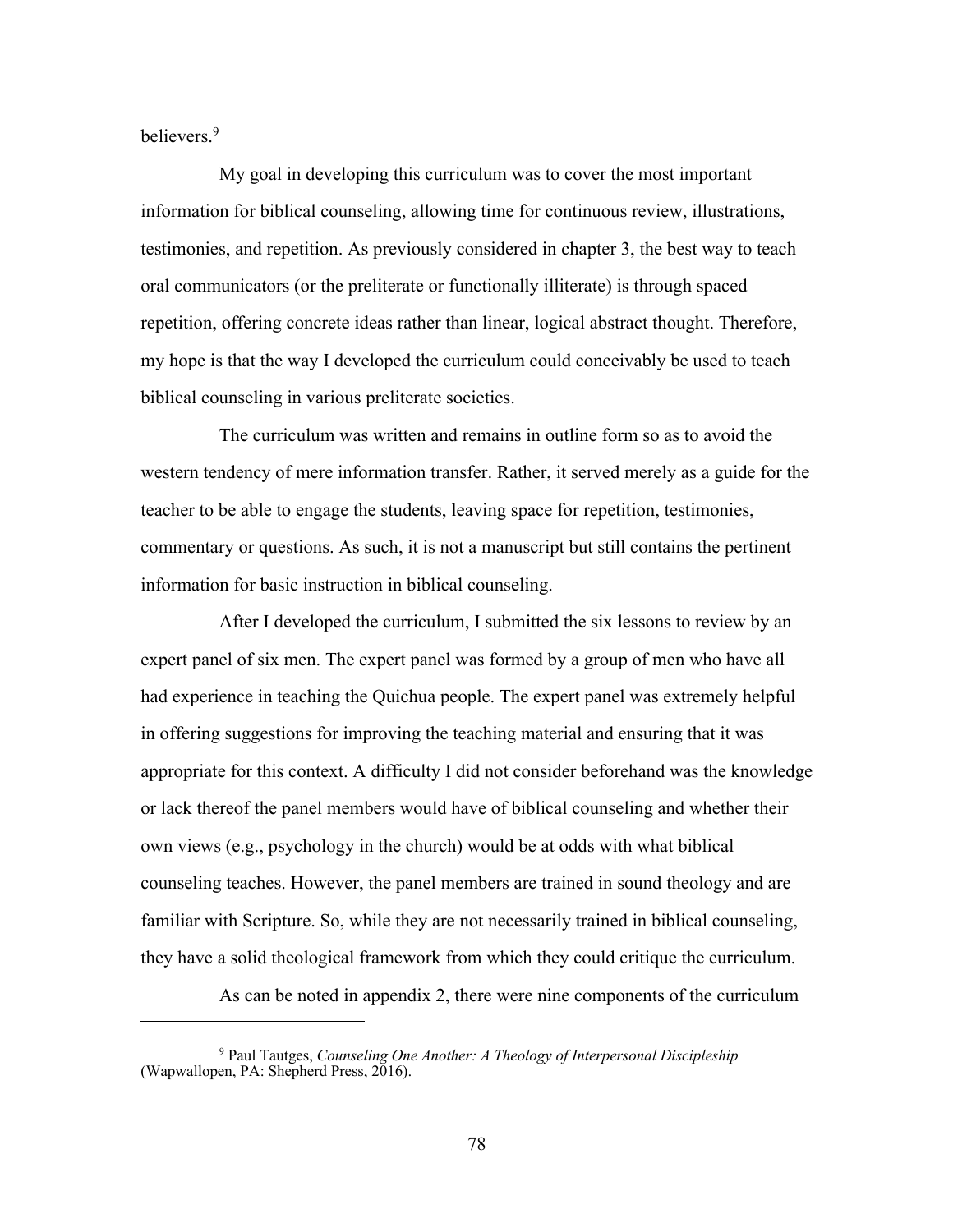that the expert panel was requested to evaluate. While each of these components will not be considered here, I will point out the areas where some members of the expert panel indicated the need for improvement.<sup>10</sup> There were three specific areas where they indicated the need for improvement: the theses of each lesson are clear, the lessons contain points of practical application, and the material is sufficiently thorough.

First, in the area regarding the clarity of the theses of each lesson, a panel member suggested I more clearly define what is the goal or main point of each lesson. Therefore, I gave each section a heading that I would explain while teaching in order to ground the students in the main idea of the lesson. The main ideas would naturally be repeated throughout the teaching of each lesson.

The second area that needed improvement was the need to include more points of practical application. The suggestions and examples of aspects to include were very helpful. However, the practical points in the curriculum serve more to illustrate the theoretical and theological *basis* for biblical counseling than in giving practical *tips* for counseling. The suggestions were taken into consideration and later included in the development of the long-term ministry plan for these pastors and leaders.

Third, regarding whether the material is sufficiently thorough, a panel member commented expressing concern that mention should be made about the "supervision" or care the pastor or counselor and (possibly) his family would need. This issue, too, touched on the practical aspects of biblical counseling. Therefore, while incredibly important to communicate to those new to biblical counseling, it was added to the longterm ministry plan but not specifically addressed in the curriculum.

Of the other components that formed part of the evaluation questions, I was most anxious to receive feedback for whether the material could be contextually adapted

<sup>&</sup>lt;sup>10</sup> For the full remarks offered by the members of the expert panel regarding the curriculum, see appendix 4.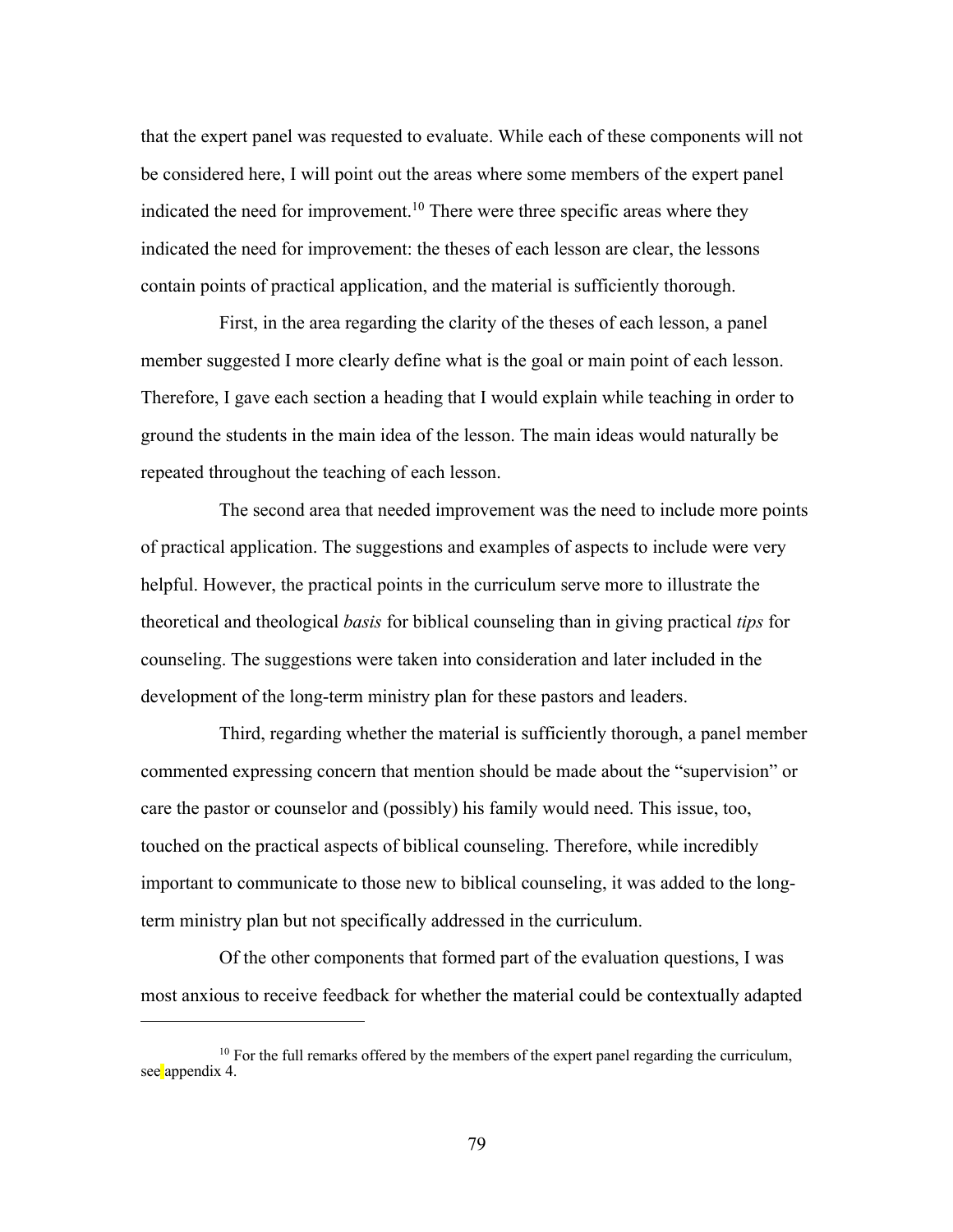for the target audience. Thankfully, all of the panel members responded in the affirmative, that it was indeed exemplary in its ability to be applied to this particular context of the Quichua pastors and church leaders. Though the material would need to be taught appropriately, I was encouraged that they felt it was not too complex to teach to this group of students.

Upon receiving the evaluations from the expert panel, I was able to make the necessary revisions. I spent time taking their suggestions into consideration, weighing them against the other panel members' opinions along with what I have learned through personal study of biblical counseling. The curriculum presented in this project is the finalized, post-evaluation version of the material that I taught.

# **Phase Two: Implementation**

Phase two involved the various components necessary for the implementation of the project. This phase included the teaching of the curriculum as well as the interviews administered after the training. As before, in this section, I also discuss the various steps and processes of each component.

#### **Teaching the Curriculum**

After reviewing the interview questions, preparing the curriculum, submitting the curriculum to the expert panel for evaluations, and revising the curriculum based on the suggestions of the expert panel, I was prepared for the second phase of the project. In phase two, I was able to implement the project by teaching the curriculum I had developed. This part of the project was what I most anticipated as I would be able to interact with these students and seek to help them to see the value of biblical counseling, not in theory only, but as something they themselves could put into practice in their own ministry contexts.

Having previously coordinated this training with the students, I taught the course in the training center in the community of Sisid Anejo in Ingapirca, Ecuador. The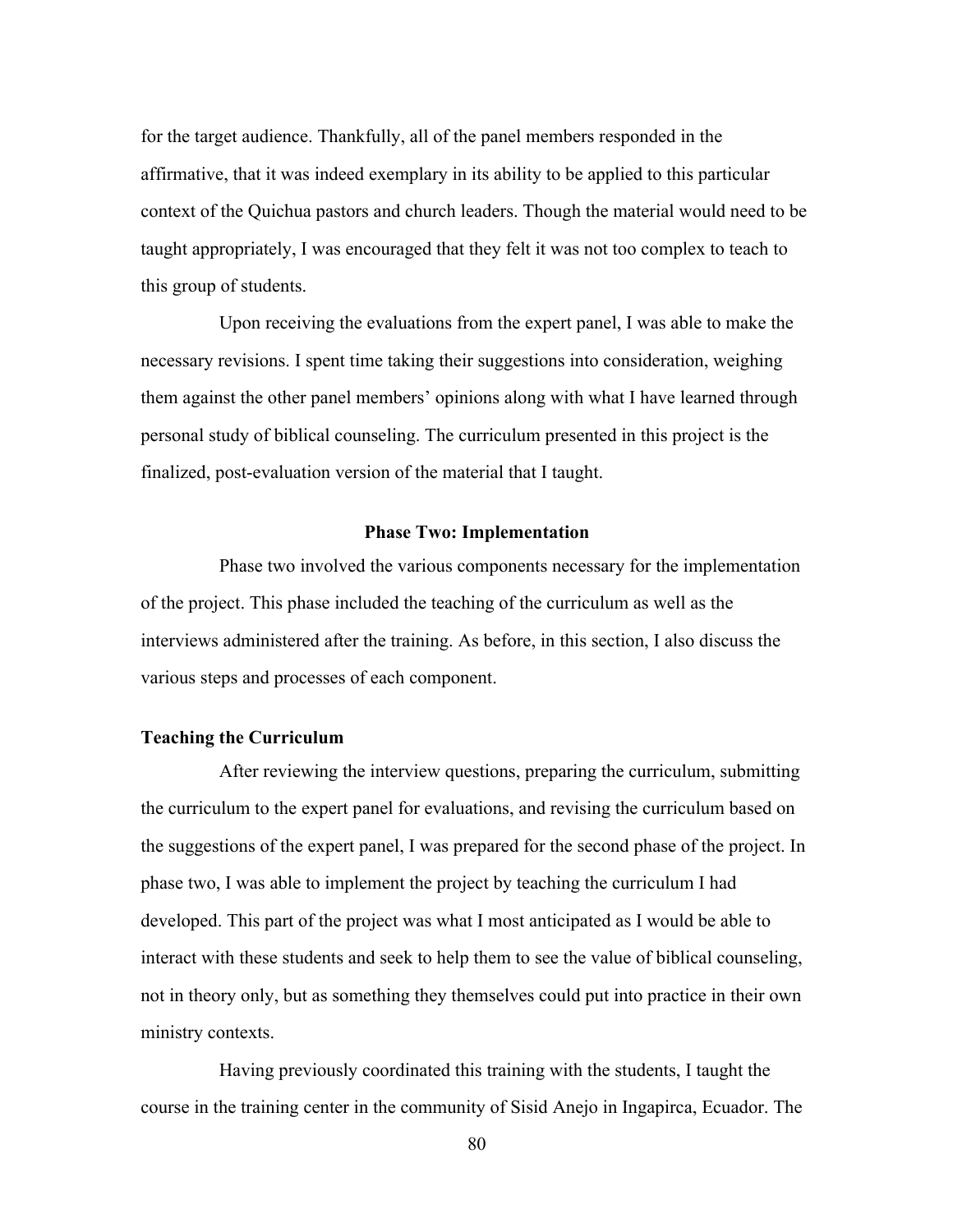church Cristo Rey in Sisid Anejo is home to the training facility that RTIM uses and was where I administered the interviews and taught the biblical counseling curriculum. There are several classrooms and dormitories for teachers and students, a kitchen, cafeteria, and worship center—everything a group needs for overnight on-campus trainings.

Eight men arrived for the training along with one woman to this training center. Though all eight people were present for the duration and participated in the class, not all are counted in this project as some of them are not involved in church leadership or pastoral ministry and fall outside the bounds of this project's goals. The students represented at least five different churches in Ecuador.

The training was given over the course of six half-day seminars. During the training, the students were encouraged to participate through asking questions, offering commentary or testimonies, and repeating the material as a group and by volunteers. When not in the classroom, I would often have opportunities for personal conversations with the students and was able to refer back to the material when discussing problems or struggles. These conversations were an unanticipated benefit to teaching the students at the training center.

During the training, we discussed important counseling-related issues present in their churches, demonstrating the need that pastors have in providing biblical counsel to their church members. The testimonials they offered as well as the ones I provided served to reinforce many of the ideas addressed in the curriculum. The students were quick to learn the material and were able to recite what was taught back to me. At times, the other students would correct any students who volunteered to summarize the material.

The students most engaged with lesson five, the pastor's responsibility in biblical counseling. I was offered difficult examples where they were faced with issues with which their church members were struggling. These issues ranged from interpersonal issues, health, financial and other issues. The students were quick to agree that the pastor's responsibility includes shepherding and not merely preaching.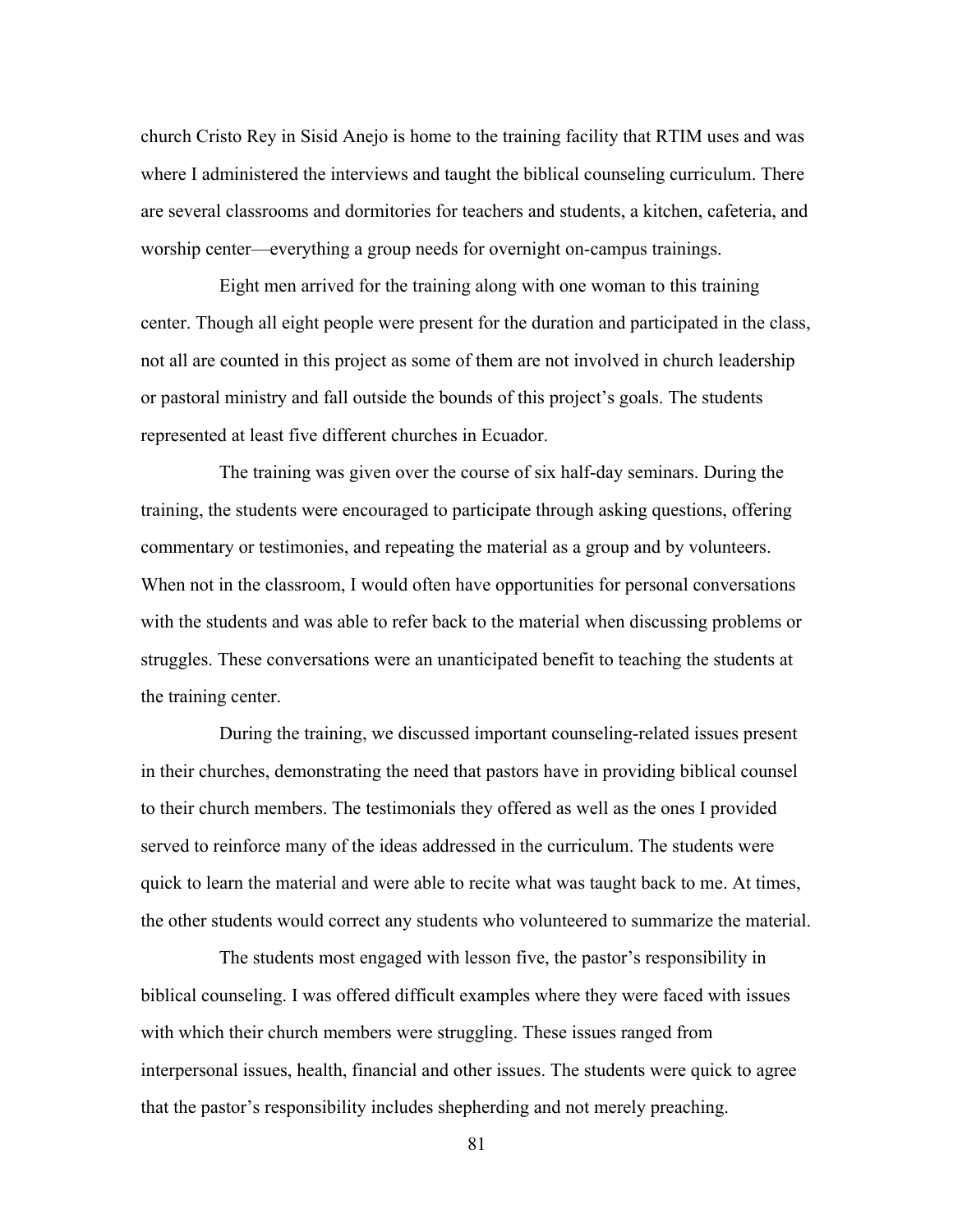# **Post-training Interviews**

After the teaching was concluded, I was able to give a post-training interview with those who had participated in the course. The post-training interview repeated all the questions from the first interview and included a few additional ones as well. The posttraining interview included new questions that sought to evaluate the students' general feeling towards biblical counseling.

After the course was taught and the post-training interviews given, I spent time evaluating the difference in the understanding and attitudes that the men had towards biblical counseling. The students' general attitude towards secular psychology seemed to diminish, while the need and desire for more regular counseling to take place between pastor and church members as well as believers counseling believers seemed to grow. The students also seemed to demonstrate a greater confidence in their own ability to counsel others from the Bible. It would be prudent to remark further on the differences that I observed here. Tables 1 and 2 demonstrate the interview results numerically by participant (where 1 represents strongly disagree and 6 strongly agree). One can see the difference in the before and after responses in the totals, highlighted in Table 3.

| <b>Pre-training Interview Results (5 participants)</b> |    |                |                |                |                |                |    |                |                |              |
|--------------------------------------------------------|----|----------------|----------------|----------------|----------------|----------------|----|----------------|----------------|--------------|
| Participant                                            | Q1 | Q <sub>2</sub> | Q3             | Q4             | Q <sub>5</sub> | Q <sub>6</sub> | Q7 | Q <sub>9</sub> | Q10            | <b>Total</b> |
| 1                                                      | 6  | T              | 1<br>1         | 6              | 6              | 6              | 1  | 6              | 6              | 39           |
| $\boldsymbol{2}$                                       | 5  |                | $\overline{2}$ | 6              | 5              | 5              | 1  | 5              | 6              | 36           |
| 3                                                      | 5  | $\overline{2}$ | 3              | $\overline{4}$ | 4              | $\overline{4}$ | 2  | $\overline{4}$ | $\overline{4}$ | 32           |
| $\overline{\mathbf{4}}$                                | 1  | T              | 3              | 4              | $\overline{2}$ | 3              | 1  | $\overline{4}$ | 5              | 24           |
| 5                                                      | 6  |                | $\overline{3}$ | 6              | 6              | 6              | 1  | 5              | 6              | 40           |
| <b>Total</b>                                           | 23 | 6              | 12             | 26             | 23             | 24             | 6  | 24             | 27             |              |

Table 1. Pre-training interview results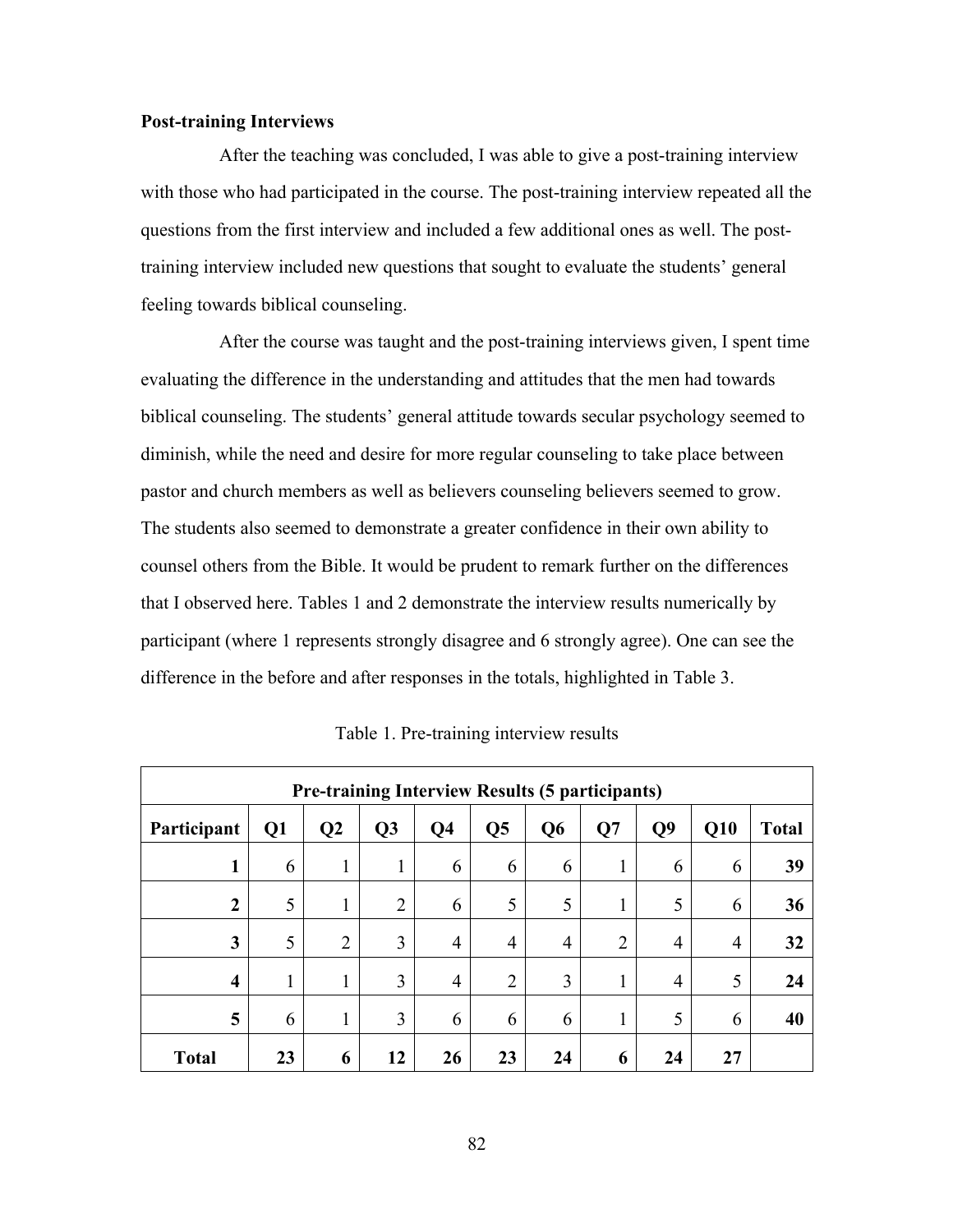| <b>Post-training Interview Results (5 participants)</b> |                |                |    |                |                |                |                |                |     |              |
|---------------------------------------------------------|----------------|----------------|----|----------------|----------------|----------------|----------------|----------------|-----|--------------|
| Participant                                             | Q1             | Q <sub>2</sub> | Q3 | Q <sub>4</sub> | Q <sub>5</sub> | Q <sub>6</sub> | Q7             | Q <sub>9</sub> | Q10 | <b>Total</b> |
| 1                                                       | 6              | $\overline{2}$ | 3  | 6              | 6              | 6              | $\overline{2}$ | 6              | 6   | 43           |
| $\boldsymbol{2}$                                        | 6              | $\overline{2}$ | 3  | 6              | 6              | 6              | 3              | 5              | 6   | 43           |
| 3                                                       | 5              | 3              | 3  | 5              | $\overline{4}$ | 4              | 3              | 4              | 6   | 37           |
| $\overline{\mathbf{4}}$                                 | $\overline{2}$ | 5              | 5  | 6              | 5              | 5              | 5              | 5              | 6   | 44           |
| 5                                                       | 6              | 3              | 5  | 6              | 6              | 6              | $\overline{4}$ | 6              | 6   | 48           |
| <b>Total</b>                                            | 25             | 15             | 19 | 29             | 27             | 27             | 17             | 26             | 30  |              |

Table 2. Post-training interview results

Table 3. Pre and post-training interview response totals by participant

| Participant | Pre-training | <b>Post-training</b> |
|-------------|--------------|----------------------|
| 1           | 39           | 43                   |
| 2           | 36           | 43                   |
| 3           | 32           | 37                   |
| 4           | 24           |                      |
| 5           | 40           |                      |

The pre and post-training interview results were taken and computed with a t-Test to evaluate the statistical differences between them to identify whether there was any significant change in thinking due to the training that the students received. Table 3 indicates an increase in results for each participant after the training, indicating that the training was successful. This information is further confirmed by the t-Test seen in Table 4.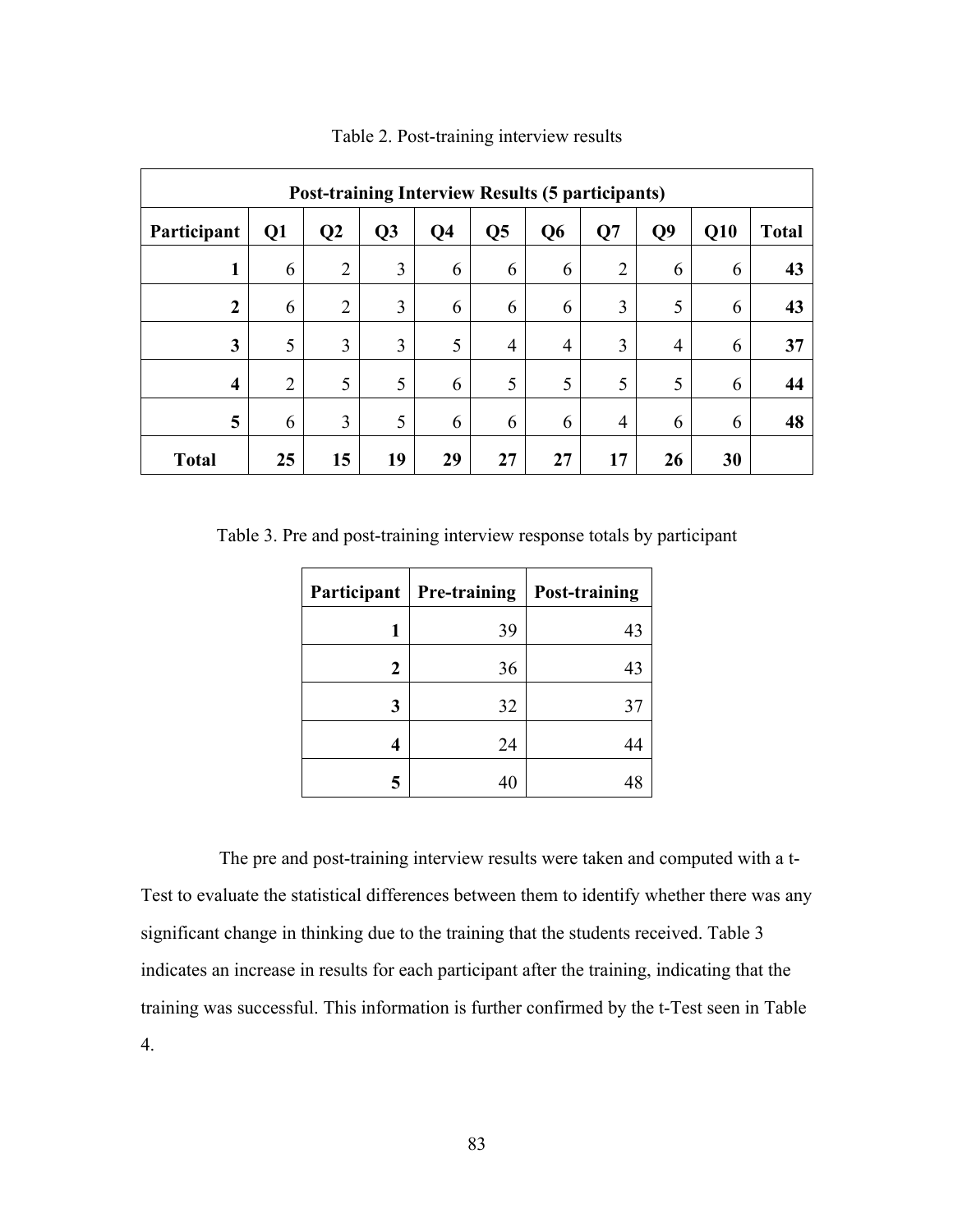| t-Test: Paired Two Sample for Means             |               |       |  |  |  |  |  |
|-------------------------------------------------|---------------|-------|--|--|--|--|--|
|                                                 | <b>Before</b> | After |  |  |  |  |  |
| Mean                                            | 34.2          | 43    |  |  |  |  |  |
| Variance                                        | 42.2          | 15.5  |  |  |  |  |  |
| <b>Observations</b>                             | 5             | 5     |  |  |  |  |  |
| Pearson Correlation<br><b>Hypothesized Mean</b> | 0.312800841   |       |  |  |  |  |  |
| Difference                                      | $\theta$      |       |  |  |  |  |  |
| df                                              | 4             |       |  |  |  |  |  |
| t Stat                                          | 3.047190789   |       |  |  |  |  |  |
| $P(T \le t)$ one-tail                           | 0.019066432   |       |  |  |  |  |  |
| t Critical one-tail                             | 2.131846786   |       |  |  |  |  |  |
| $P(T \le t)$ two-tail                           | 0.038132864   |       |  |  |  |  |  |
| t Critical two-tail                             | 2.776445105   |       |  |  |  |  |  |

Table 4. T-Test: paired two sample for dependent means (totals)

The T-Test results are helpful to see that there was a positive change in thinking among the participants. The teaching of doctrine to the select group of median adults made a statistically significant difference resulting in the increase of their doctrinal knowledge ( $t_{(4)}$  = 3.047, p < .038). The T-Test is limited to the Likert scale statements of the interview questions but is corroborated by the other open-ended questions. The responses will be explained in more detail in the following pages.

The students' responses to the post-training interview questions indicated an overall positive response to the training. The responses should be considered by the various sections that formed the interview questions. These sections are as follows: questions based on the Likert scale, open-ended questions shared between pre and posttraining interviews, and those questions limited to the post-training interviews.11

 $11$  For detailed answers to the interview questions, see appendix 2.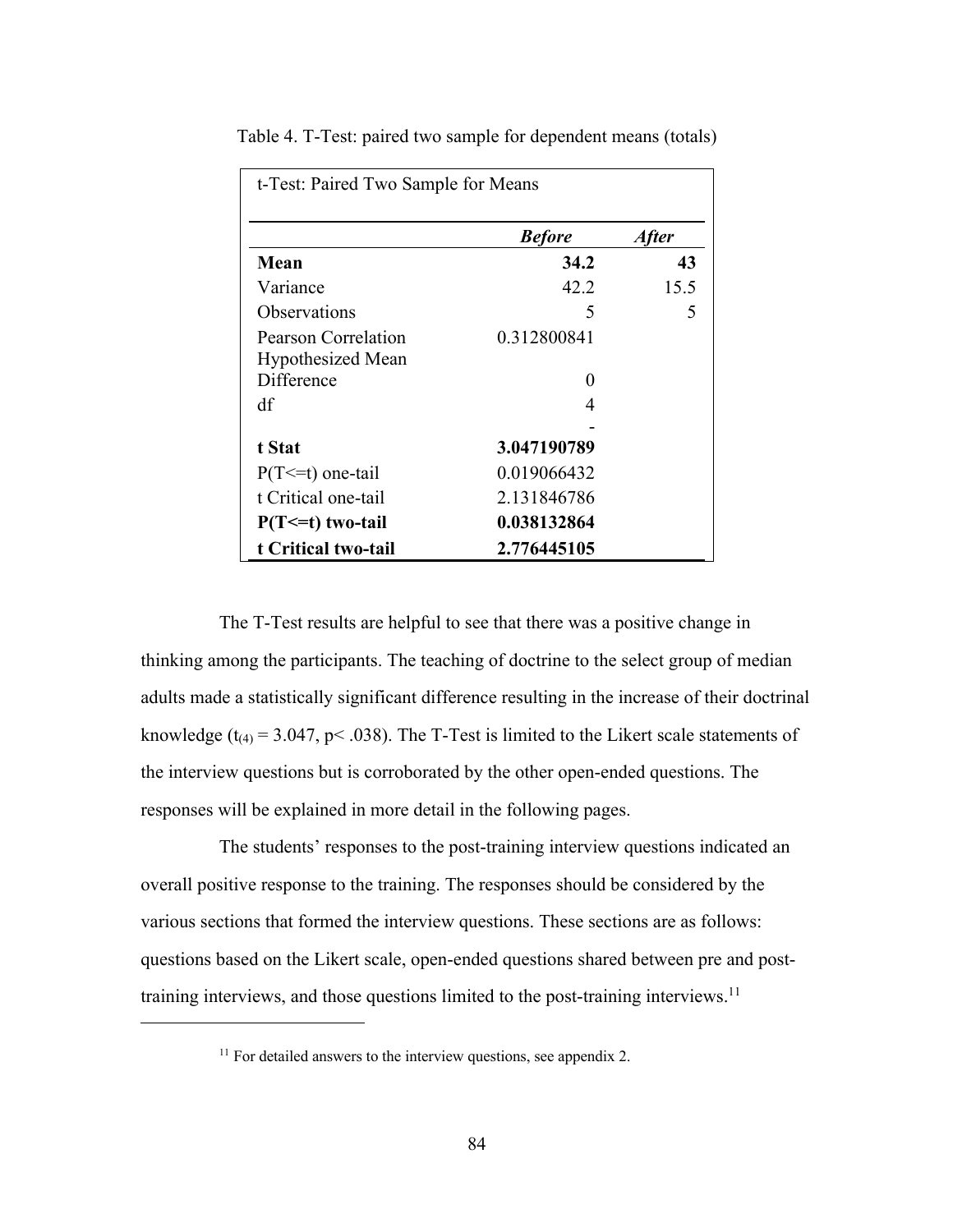**The first of these sections includes the Likert scale statements.** All of these statements that the students rated yielded a positive change in the post-training interview. The most successful changes (where at least 60 percent of the participants positively changed their responses) are seen in statements two, five, six, and seven.

Statement two, which reads, "the pastor's primary job is not to preach," three of the five participants indicated a change in belief regarding his job. Before the training, the general belief among the participants is that preaching is the pastor's primary responsibility. One of the emphases of the training was to articulate that preaching is an integral part of pastoring but cannot be considered the primary responsibility. The idea of pastoring the flock must extend beyond preaching on Sundays and incorporate personal spiritual care, including biblical counseling when needed.

The fifth statement is another in which the students expressed a positive change in thinking. This statement says, "I feel confident that I can counsel another person from God's Word." Again, three out of five students indicated that they felt more confident that they could counsel others. I desired this response when I created the curriculum and sought to incorporate some practical elements in teaching that would help them to feel more prepared to counsel others.

Statement six also yielded three positive changes among the participants' responses. This statement reads, "I feel equipped to train my church members to counsel others from God's Word." I was surprised to see these results as the curriculum did not focus much on equipping others. However, if the participants feel confident that they can counsel others, then it stands to reason they may feel equipped to teach others to do so.

The seventh statement indicated the greatest change among all of the participants. This statement says, "psychology should not be a part of the church ministry." Four of the five participants' attitudes towards psychology changed after the training. Prior to the training, these students believed in the importance and priority of psychology in the church, and after the training they indicated that they felt that it should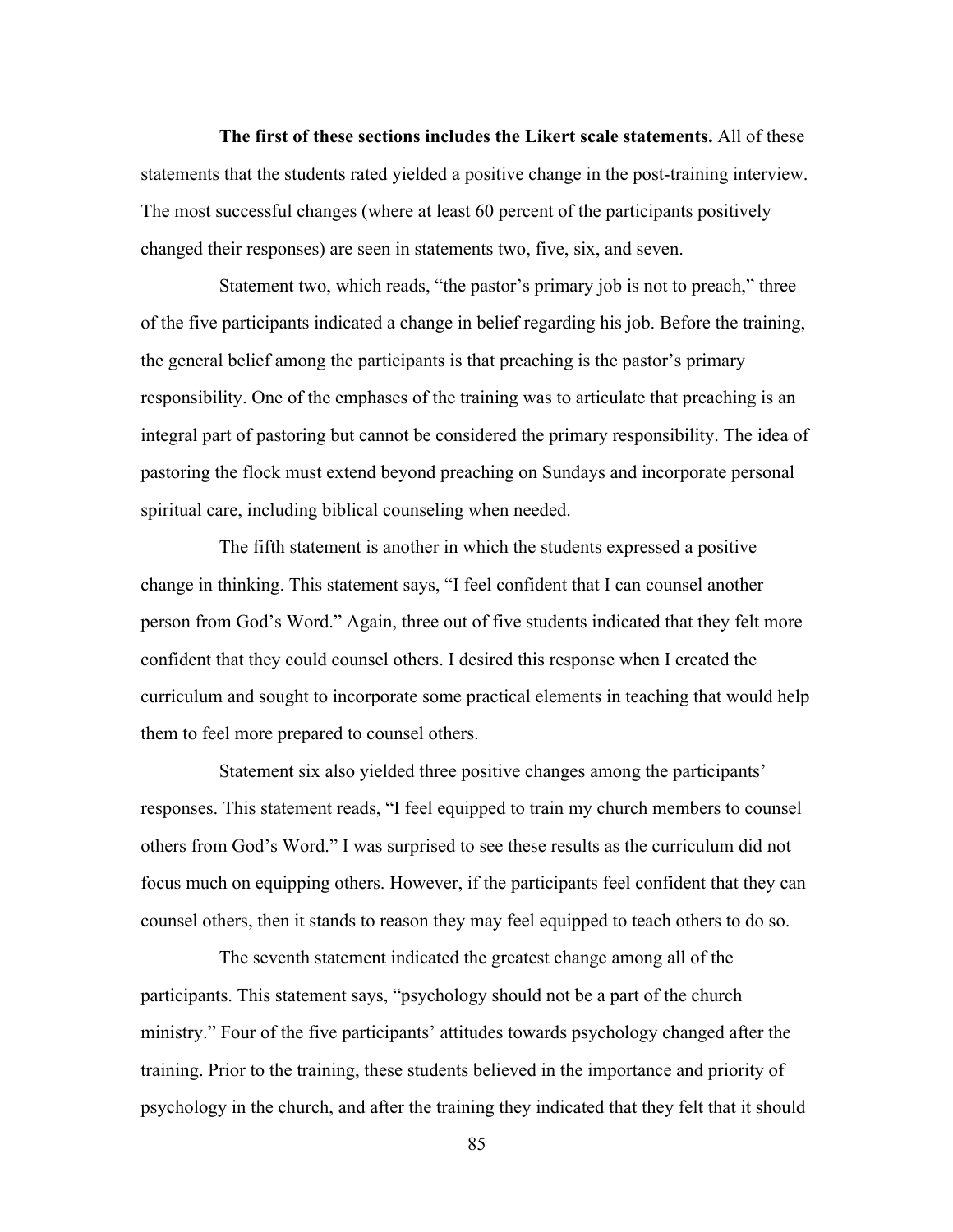not be a part of church ministry. This change reflected so much more than the idea of psychology and represented in many ways the new understanding of biblical counseling and its value to the church in place of secular psychological methods.

**The second section of the interview questions included open-ended questions that were shared among the pre and post-training interviews.** This section includes five questions. However, only three of these were applicable to the post-training interview. The applicable questions ask the students what it means to counsel someone from God's Word, who should participate in counseling people from God's Word, and what place psychology should have in the church.

Question one asked the participants to define what it means to counsel someone from the Bible. At least three of the answers were vague and general and indicated that there was no clear understanding of this concept. In all three of those instances, there was a positive change in that they could each state what they thought biblical counsel is. Whereas before there was no clarity, after the training they were able to somewhat define counseling as "helping a person in need," "restoring the person," or "being an example to someone to have hope and trust in Jesus Christ."

Question four asked who should participate in providing biblical counsel, and the answers here indicate some positive change. Two of the students changed their responses after the training. Before the training, these students said that either pastors or leaders only should counsel. After the training, one of these said the pastor and a deacon. It may be only a small change, but it is significant that this responsibility is now not only limited to the pastor in his mind. The other participant stated after the training that all Christians should counsel each other.

Question five asked about the place of psychology in the church. This question repeats statement seven in the Likert scale section. The purpose in repeating it was to allow the students an opportunity to expound on their answers. Before the training, all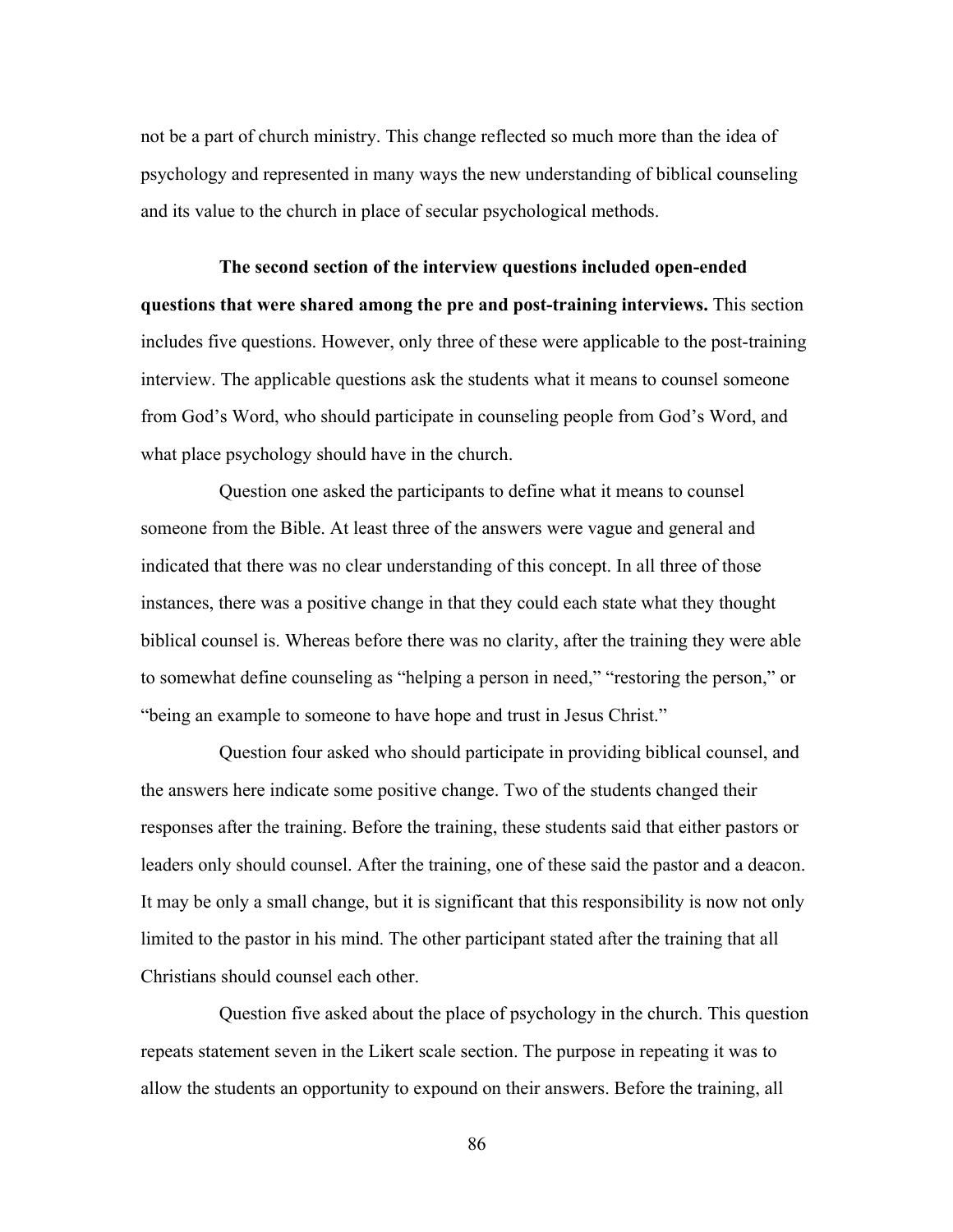five stated that psychology should have some place within the church as a ministry. After the training, four stated that it should not have a place in the church. This response agrees with the responses in the Likert scale section.

**The third section of the interview questions included open-ended questions limited to use for the post-training interviews, as listed above.** These questions were designed to analyze the students' overall acceptance and feeling towards biblical counseling as a valid and relevant ministry to their contexts. The students responded positively to all five questions. The new questions are as follows:

1. Will you seek to implement biblical counseling as a part of your church's ministry?

- 2. Do you feel equipped to counsel others biblically?
- 3. Name one to three ways you plan to implement biblical counseling in your church.
- 4. What is your overall attitude toward biblical counseling?
- 5. How can your church best develop interpersonal ministries?

For the first question, all five of the participants indicated that they would seek to implement biblical counseling in their churches. Likewise, all five participants indicated that they felt equipped to counsel others biblically. This question was somewhat of a repetition to statement five in the Likert scale section and was intended to give the participants an opportunity to expound on their answers. Here, all five students said yes and in the Likert scale section all five also indicated yes (including agree somewhat, agree, and strongly agree).

Question three yielded an interesting result in that of the ways that the participants planned to implement biblical counseling two main themes presented themselves. First, three students indicated the need to equip or teach their church members about biblical counseling. Second, two students indicated the need to proactively offer biblical counseling to those in their churches. One can conclude from this question that the participants were positively inclined to incorporate biblical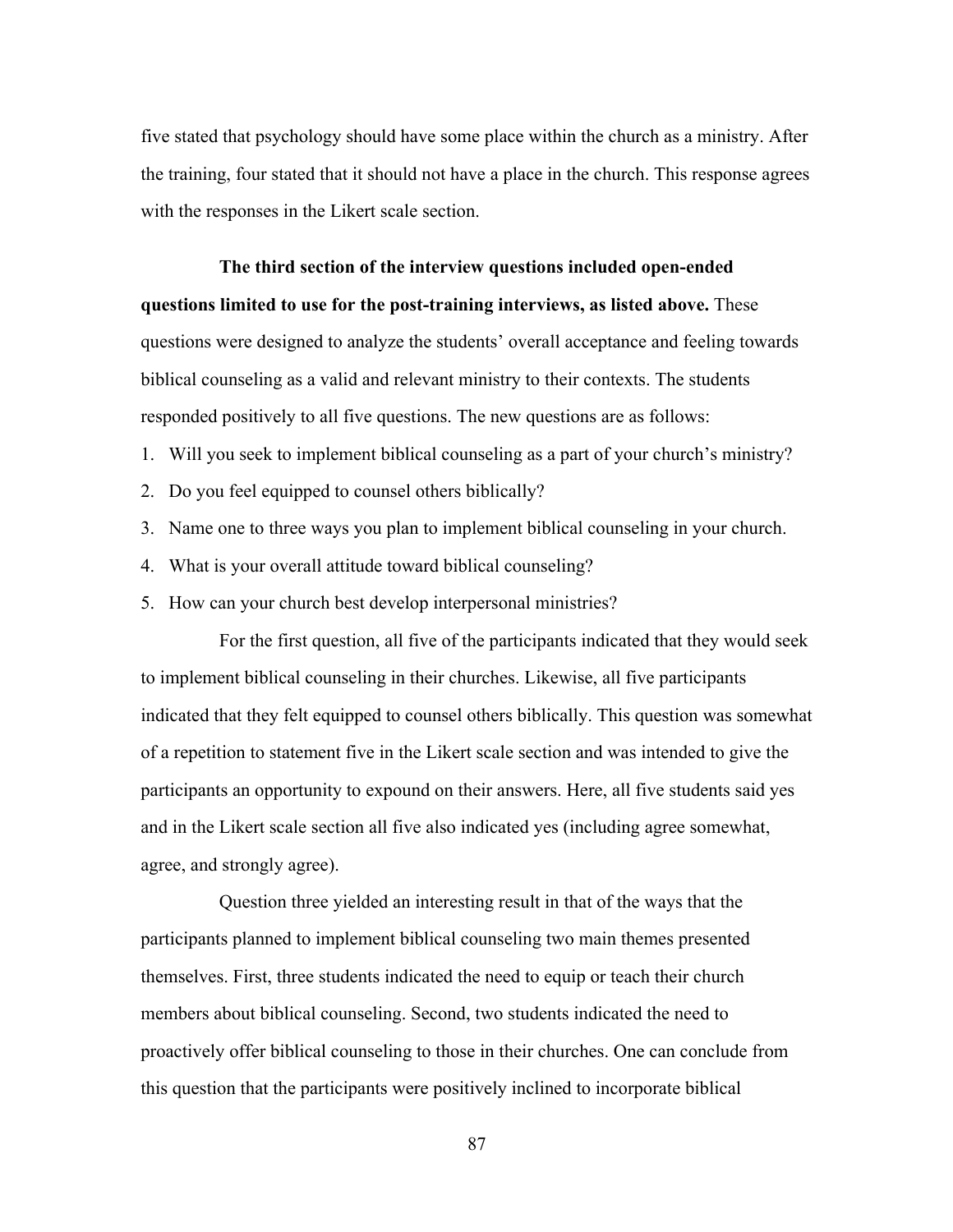counseling by the evidence of these practical approaches to do so.

The fourth question truly answers one of the main goals of this project, which was to leave the participants feeling encouraged to adopt biblical counseling as an interpersonal ministry of their churches. All five participants indicated that they felt that biblical counseling was good, that they were in favor of it, and that they should implement it. That all five responded in this way agrees with the response to statement ten of the Likert scale, indicating that biblical counseling is important. This response is exactly what I desired both for these students and their churches.

The fifth and last question asked how their churches could develop interpersonal ministries, and the answers were interesting. Three responses indicated again the need for pastors and leaders to equip and train the church members in biblical counseling. Another three responses stated that the church should practice biblical counseling, seeking out participants in the church.

Overall, the responses were positive, and the open-ended questions give evidence of the changes in the Likert scale responses. The T-Test responses from Table 4 reflect the same changes in attitude and thinking reflected in the open-ended questions. Therefore, through these additional questions, the students indicated a change in thinking that reflected the fact that they learned correct doctrine through the training they received in biblical counseling.

#### **Phase Three: Following Up**

In phase three, I developed a long-term ministry plan geared to help these Quichua pastors and church leaders, providing specific action steps to integrate biblical counseling into their existing church ministries. As the curriculum focused on the need and opportunity for establishing biblical counseling into existing personal and church ministries for the Quichua pastors and church leaders, there was little in the way of practical application for them. Therefore, my intention was to provide these pastors with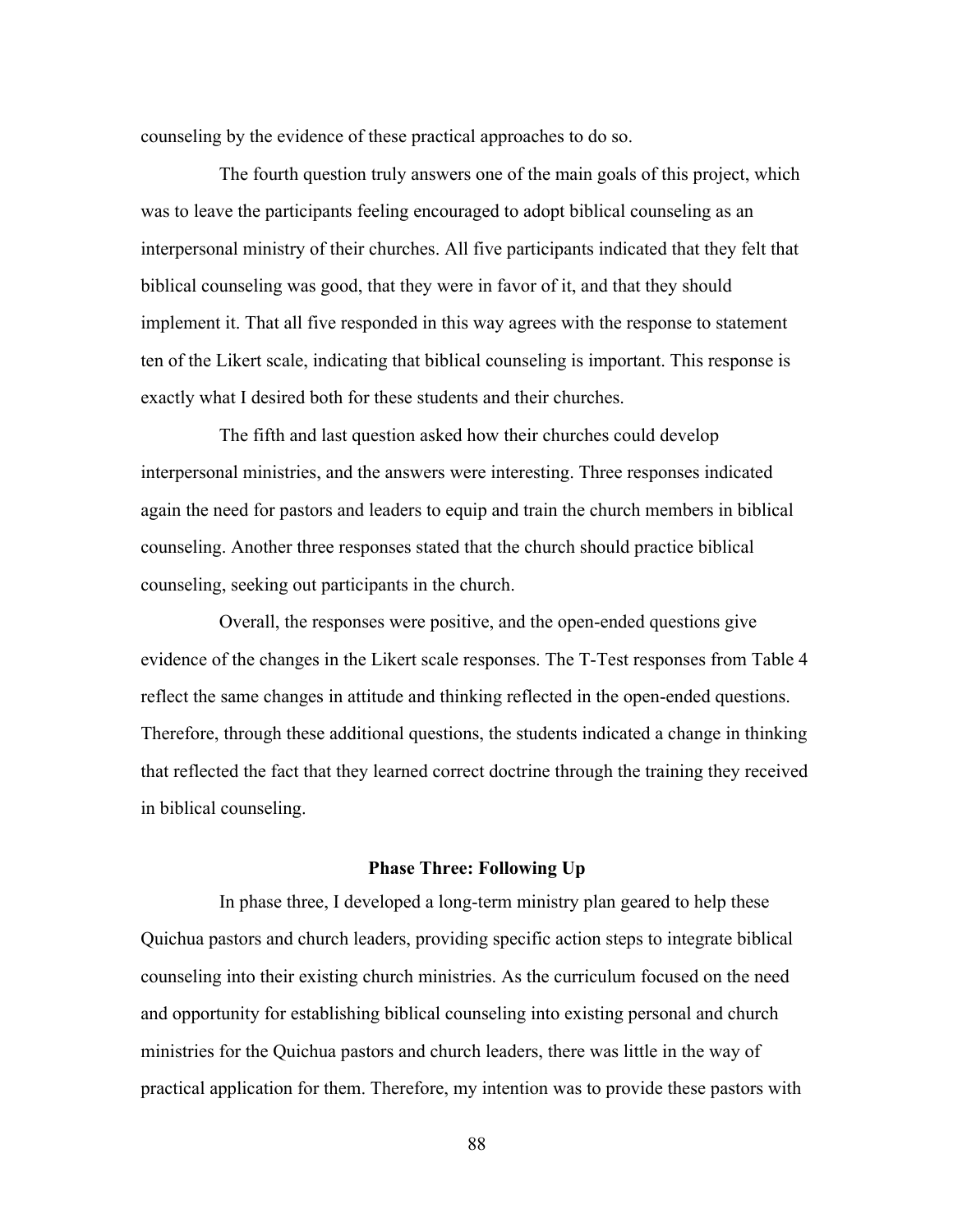information that could help them in adopting this type of IM.

As stated in chapter 3, the ministry plan included the following concepts: study God's Word, teach the importance of biblical counseling, encourage others to participate in counseling one another, implement biblical counseling into your ministry, lead by example, provide biblical counseling, and pray for and with your church members for God's help to implement it.

Once I developed the long-term ministry plan, I submitted it to the same expert panel and received their critique and suggestions for how to improve it.12 There were five main areas of focus for the long-term ministry evaluation. These members responded to the areas of evaluation with constructive criticism where necessary and positive reinforcement of the ideas and principles with which they agreed that were presented in the ministry plan. While the responses to all of these will not be discussed here, the areas they felt could be improved will be considered.<sup>13</sup> Their evaluations showed that there were two main areas that needed improvement.

The first area for improvement dealt with whether the plan was appropriately contextualized to the target group. One member suggested that I consider their cultural bent to lean on the wisdom of their elders when considering counseling in the Quichua context. Another member suggested that the material was broader and less contextualized than the curriculum, meaning that it could be applied to a larger audience. The third member also noted the need to adjust the material to be more contextualized but stated that as it would be translated it would naturally be more contextualized.

The second area was in reference to whether the plan provides for various counseling resources. One member indicated that there simply are not many resources for

 $12$  The finalized, post-evaluation long-term ministry plan can be found in appendixes 14-20.

<sup>&</sup>lt;sup>13</sup> For the full remarks offered by the members of the expert panel regarding the long-term ministry plan, see appendix 13.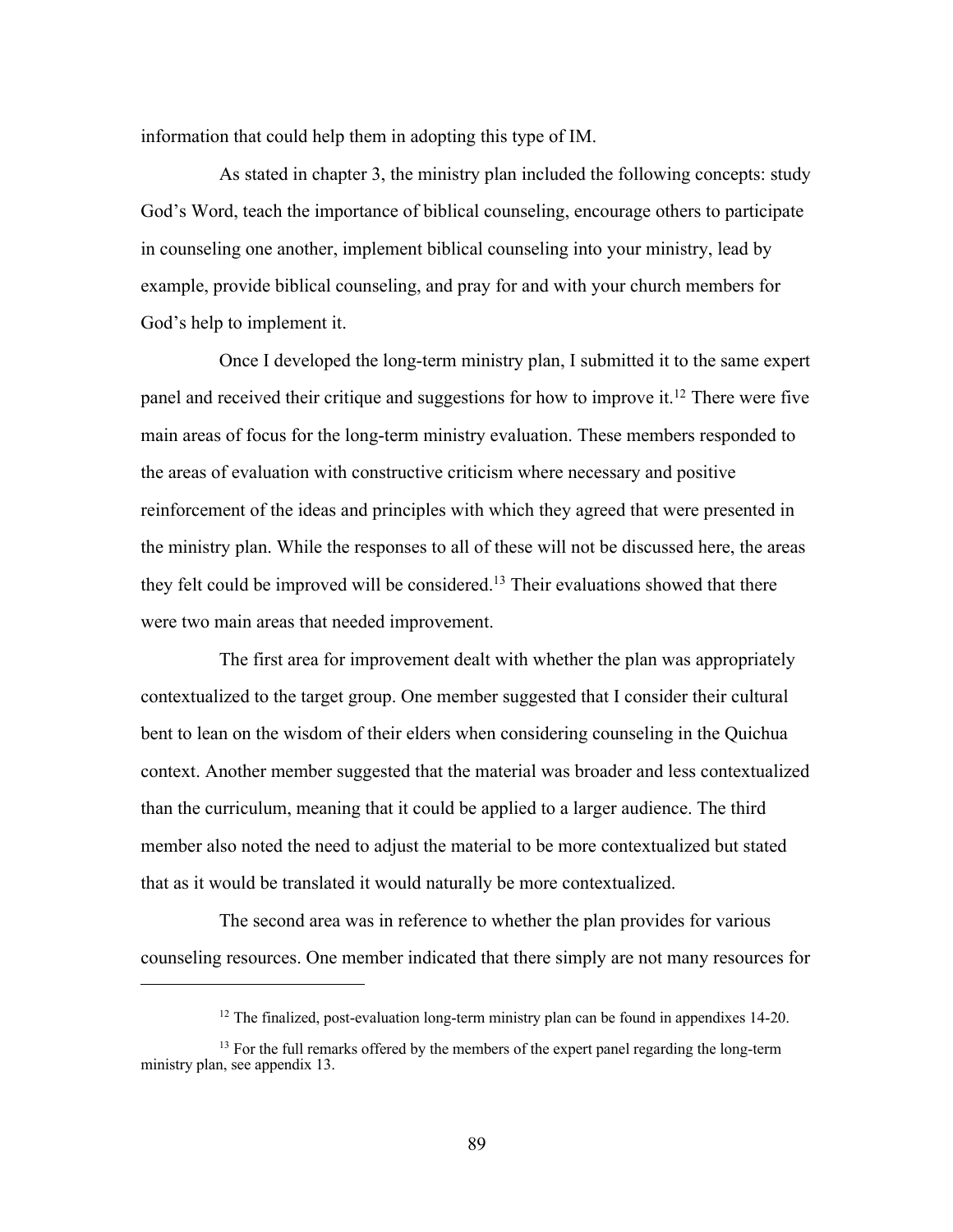this group, given culture and language barriers, and that the best resources for them would be other pastors. This helpful comment led me to encourage them to seek out, meet, and imitate other pastors who are faithfully implementing IMs like biblical counseling in to their personal and church ministries. Hopefully, the long-term ministry plan itself would serve as an initial resource for these pastors and church leaders until such a time as more resources are developed for this specific group of oral learners.

After receiving their evaluations, I revised the ministry plan based on the suggestions and finalized the plan. Again, I first weighed the panel members' different opinions against each other and took into consideration my own understanding of the target culture, oral cultures, and biblical counseling to afford the greatest success in the finalizing of the long-term ministry plan.

In order to disseminate the plan to these men, I needed to use a means of recording the information and distributing it in a way that would not presuppose literacy. Therefore, I contextualized the ministry plan in the form of a series of videos that I burned to DVDs and gave to the men. I also uploaded these videos to a YouTube channel that those more familiar with social media could access. Additionally, I took the audio from the video recordings and loaded it onto small MP3 players that I could give to those who would not be able to access either DVD or the internet.

These videos were recorded in Spanish, as most Quichua men are necessarily bilingual, speaking Spanish and Quichua. Although they are bilingual, Quichua remains their first and heart language. As a future goal that goes beyond the parameters of this project, I will seek to have the videos dubbed or re-recorded in Quichua for the further benefit of these students. Due to time, pandemic, and translator limitations, I personally recorded the long-term ministry plan in Spanish only. My hope is that the Spanish version will be more versatile and applicable to groups other than the Quichua as well.

By distributing the material in this way, I was able to avoid using literatedependent means (written material) and give them the teaching in a way that they could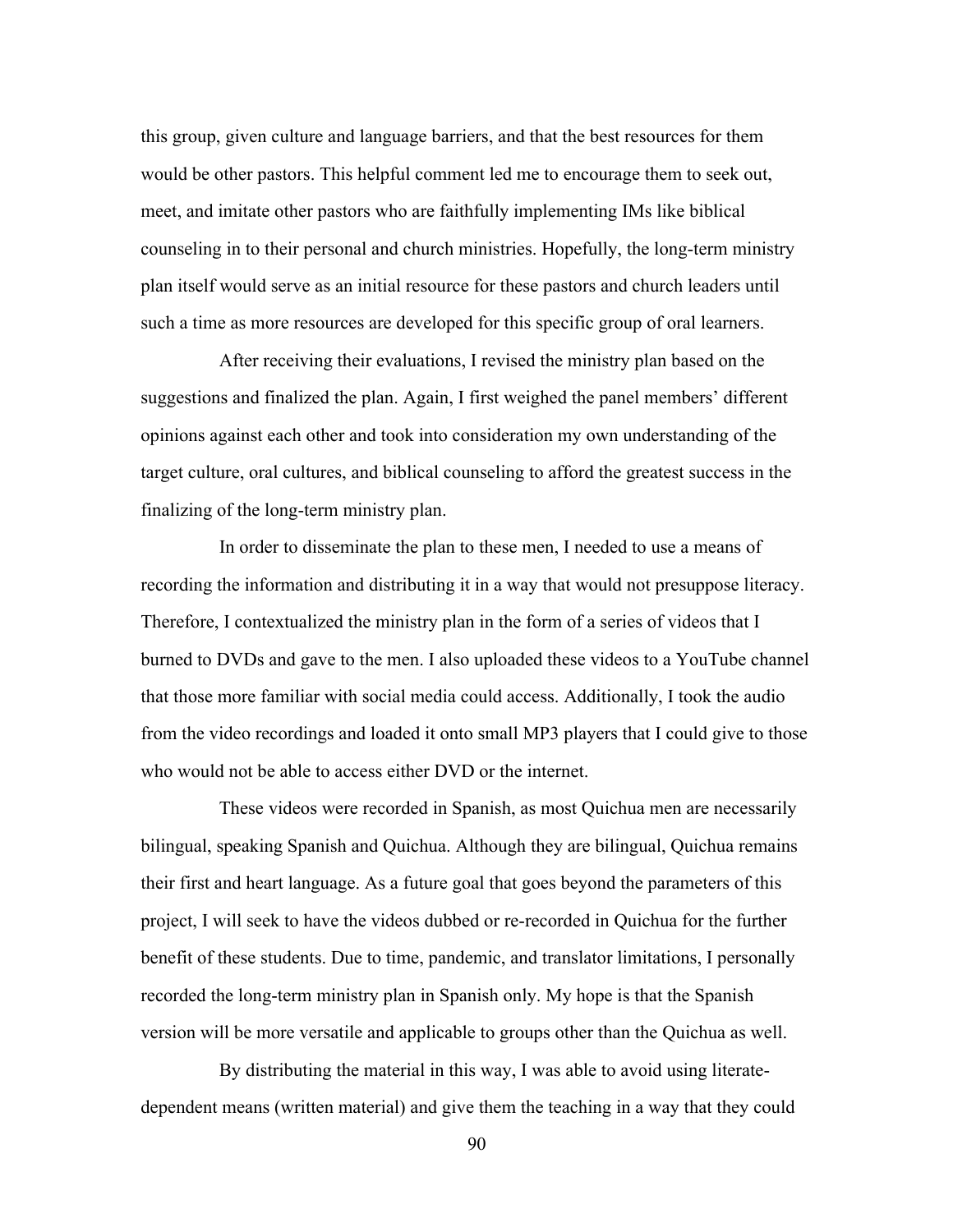access and refer to again later if necessary or desired. While this method of delivery may have been sufficient, I desired to ensure that they had a general idea of what it included. Therefore, I sought to encourage them by also going over the general points of the ministry plan in person.

# **Conclusion**

In sum, this project had three phases for leading the students to feel more encouraged to adopt biblical counseling as a practice in ministry, and included preparation, implementation, and follow up. The goal of this project was primarily to see a marked, positive change in the students' perspective in favor of adopting biblical counseling into their personal and church ministries. Beyond the direct impact the training that this project had on the pastors and church leaders who attended the training, my hope is that this will have a lasting effect on the church among the Quichua of Ecuador as members begin to counsel one another from the Bible.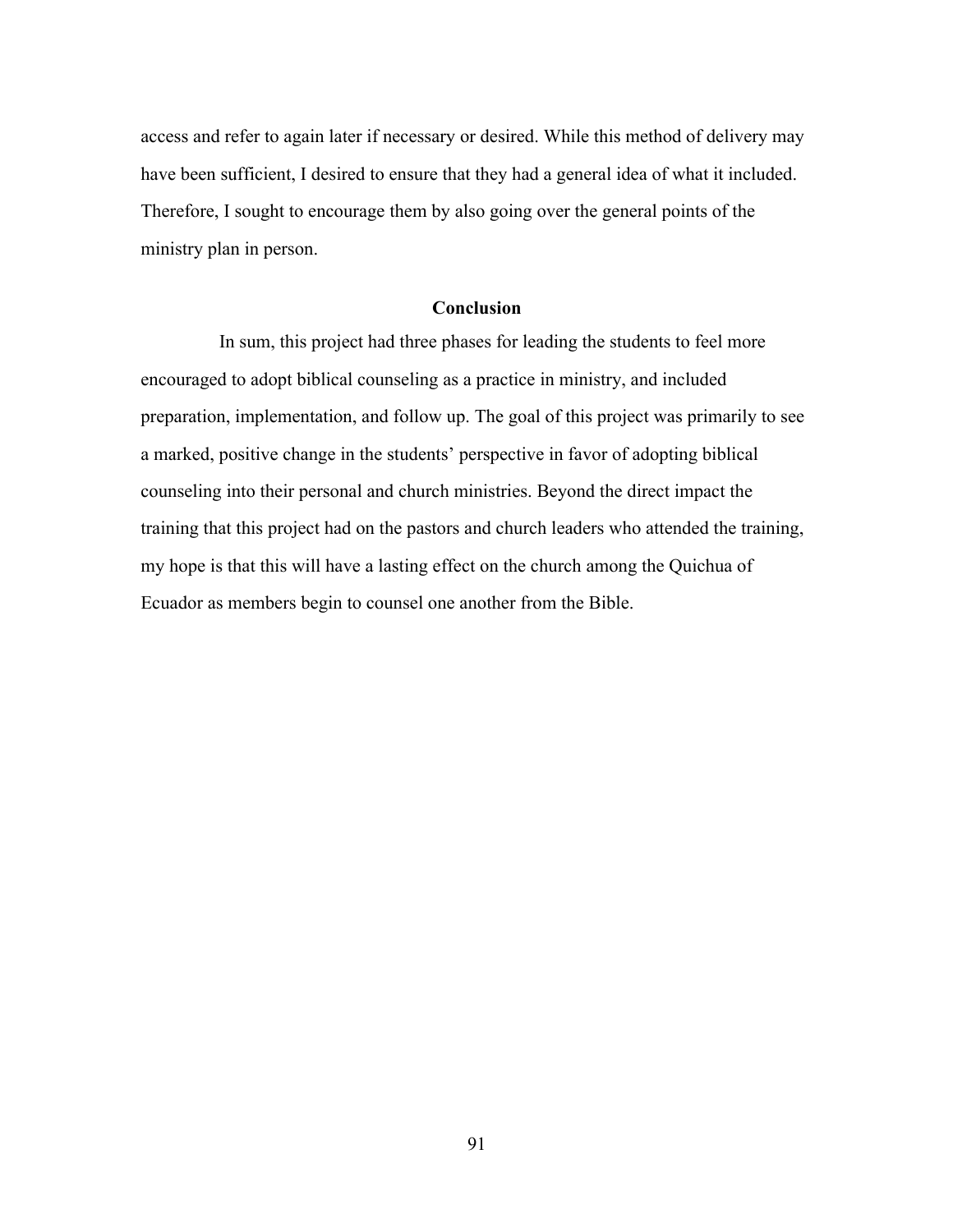### CHAPTER 5

#### PROJECT EVALUATION

To culminate the presentation of this project, this chapter will serve to evaluate the project overall, considering seven different aspects. These seven aspects of evaluation are divided into four different categories. The first category seeks to evaluate the project and goals of this project. The second category will interact with the strengths and weaknesses of this project. The third category considers that which I would do differently were I to repeat this project. The fourth and last category deals with general reflections on the entire project.

My hope is that this conclusion will serve as a help to others who may wish to engage the Quichua or other preliterate cultures with biblical counseling. I wish to demonstrate helpful components of the project that could be repeated with good results as well as aspects to avoid in the future. Not only do I hope to help others, but this evaluation can also help me as I continue to work with the Quichua pastors and church leaders, reminding me of the successes and any disappointments of this project.

# **Evaluation of Purpose and Goals**

In this section, I will evaluate the purpose and goals for this project that were originally stated in chapter 1. In order to evaluate the purpose and goals, I will take into consideration the results of the pre and post-training interviews. These interviews will demonstrate changes, if any, in the students' understanding and attitude towards biblical counseling.1

<sup>&</sup>lt;sup>1</sup> For a summary of pre and post-training interview responses, see appendix 2.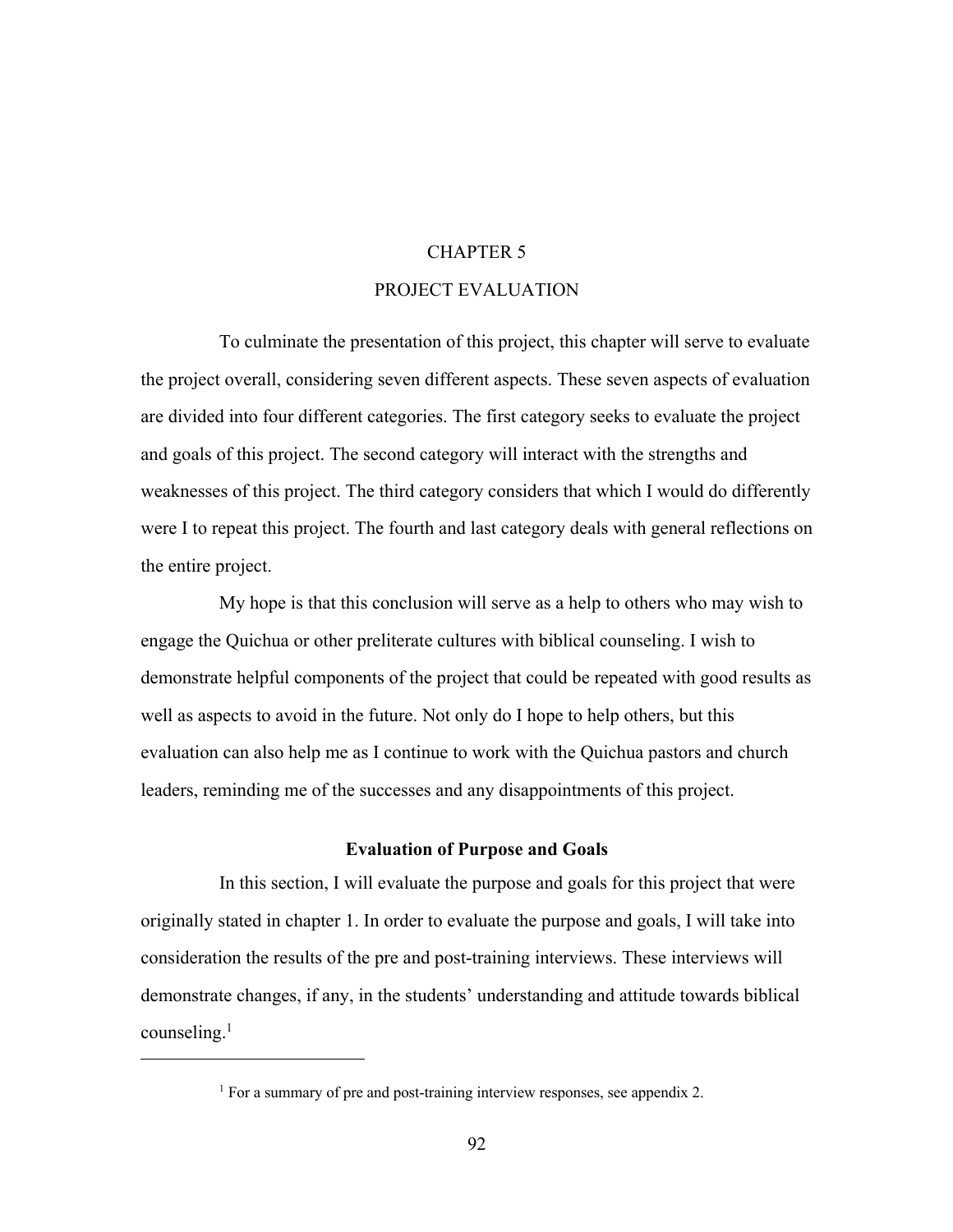# **Purpose**

The stated purpose of this project is to train pastors and church leaders among the preliterate culture of the Highland Quichua people group of Southern Ecuador to implement biblical counseling in their current ministry contexts. This purpose was chosen because there has been a lack of training in the area of biblical counseling worldwide, and especially among oral learners like the Quichua. My desire has been to change that and offer training in this area of study.

The need that these leaders have to receive training in biblical counseling reflects a much greater need throughout the church in oral cultures because the leaders are representative of the people overall. As seen in chapter 2, the leaders set the pattern of living and behavior for their congregations. If these leaders remain unequipped in biblical counseling, then the majority, if not all, of their church members will also remain unequipped in this area.

If there is to be a positive change towards adopting interpersonal ministries (IM) like biblical counseling, there must first be an understanding of what it is and why it is important. The way to correct this lack of misunderstanding is through equipping that, as was mentioned in chapter 4, requires teaching and training. Hence, the project sought to provide training in biblical counseling for these men.

The interviews revealed the need for a change in thinking regarding counseling, what it is and why it is important. The students' answers were not necessarily surprising, but still indicated to me that offering them training on biblical counseling was a good idea. At the very least, it could cause them to consider their own perspectives about the pastor, the church, God's Word, secular psychology, and other aspects addressed in the training.

As I evaluate the project's purpose, insofar as the need exists for training in biblical counseling, the project's purpose was sufficient for what I hope to see long-term in the Quichua churches. As RTIM often provides training to these students, it was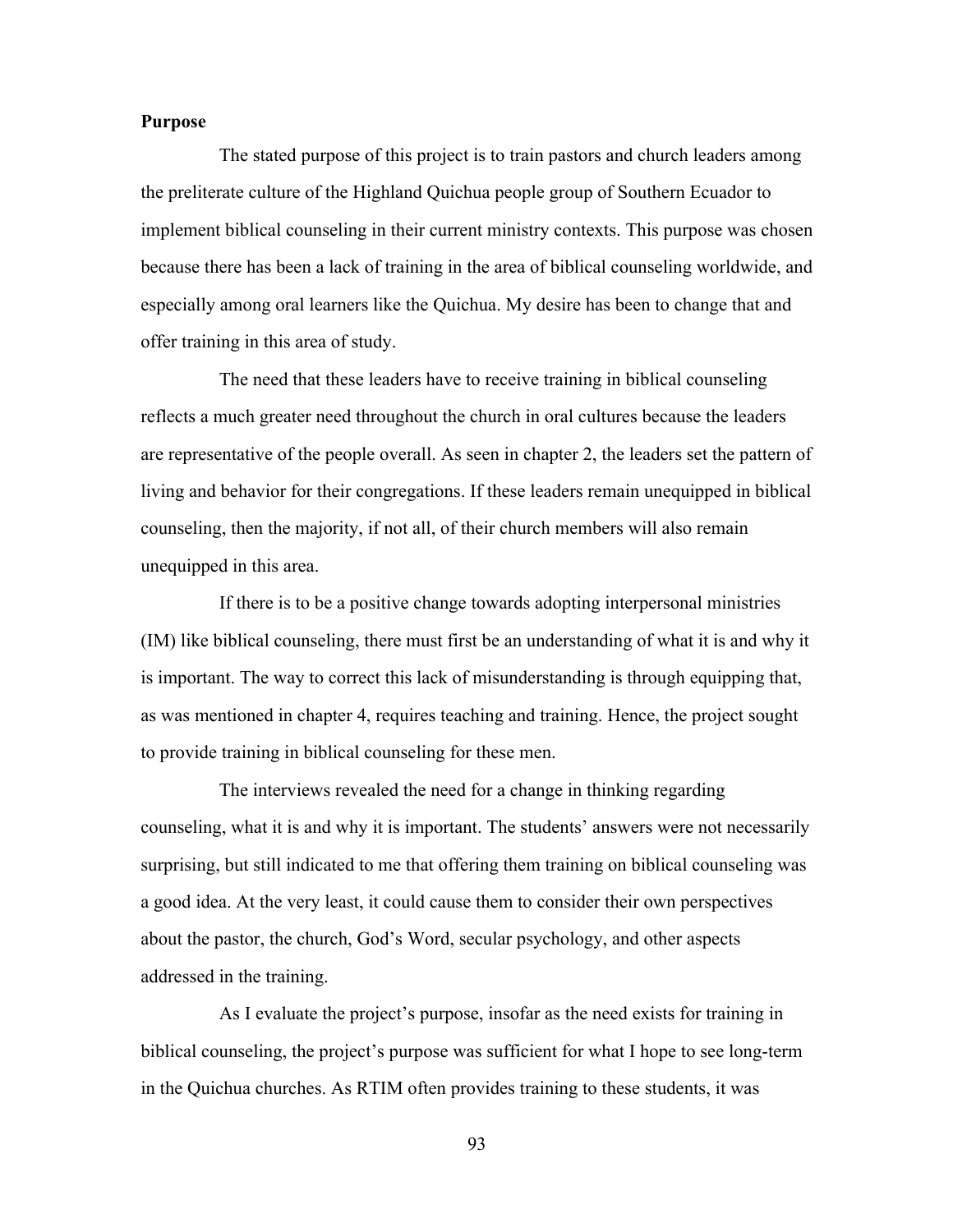natural to think of providing training to them in a manner consistent with previous trainings. The training afforded me an opportunity to invest the teaching in more individuals, who will hopefully invest that teaching in the lives of their church members and see a more favorable attitude adopted for biblical counseling as a result.

However, the project's purpose was possibly too broad to see any lasting change in the short duration of the project. The project sought to equip as many of RTIM's students as possible. Perhaps this goal was rather ambitious. It may have been better to focus the study on one individual, hoping to see some shift in thinking, possibly even a greater shift than was seen with the students who attended the training, rather than seeking to engage a number of students with biblical counseling.

# **Goals**

In order for this project to be implemented, there was need for objective goals in the process. There are five stated goals for this project. In this section, I will consider and evaluate each goal as it sought to fulfill the project's overall purpose.

The first goal was to assess the current levels of knowledge and practices of biblical counseling among Quichua pastors and church leaders. This assessment was done via pre-training interviews with the participants. Whereas I might have been tempted to include any number of irrelevant topics in the training curriculum, these answers helped me to establish what would be most useful to include in it, and I deem this goal to be a necessary and useful step in this project.

The interviews included a combination of statements the students would grade based on the Likert scale and a series of open-ended questions. This combination proved necessary as the open-ended questions allowed the students to qualify some of his answers from the Likert scale. Taking information from both into account helps to provide a better understanding of what the students know and believe regarding biblical counseling.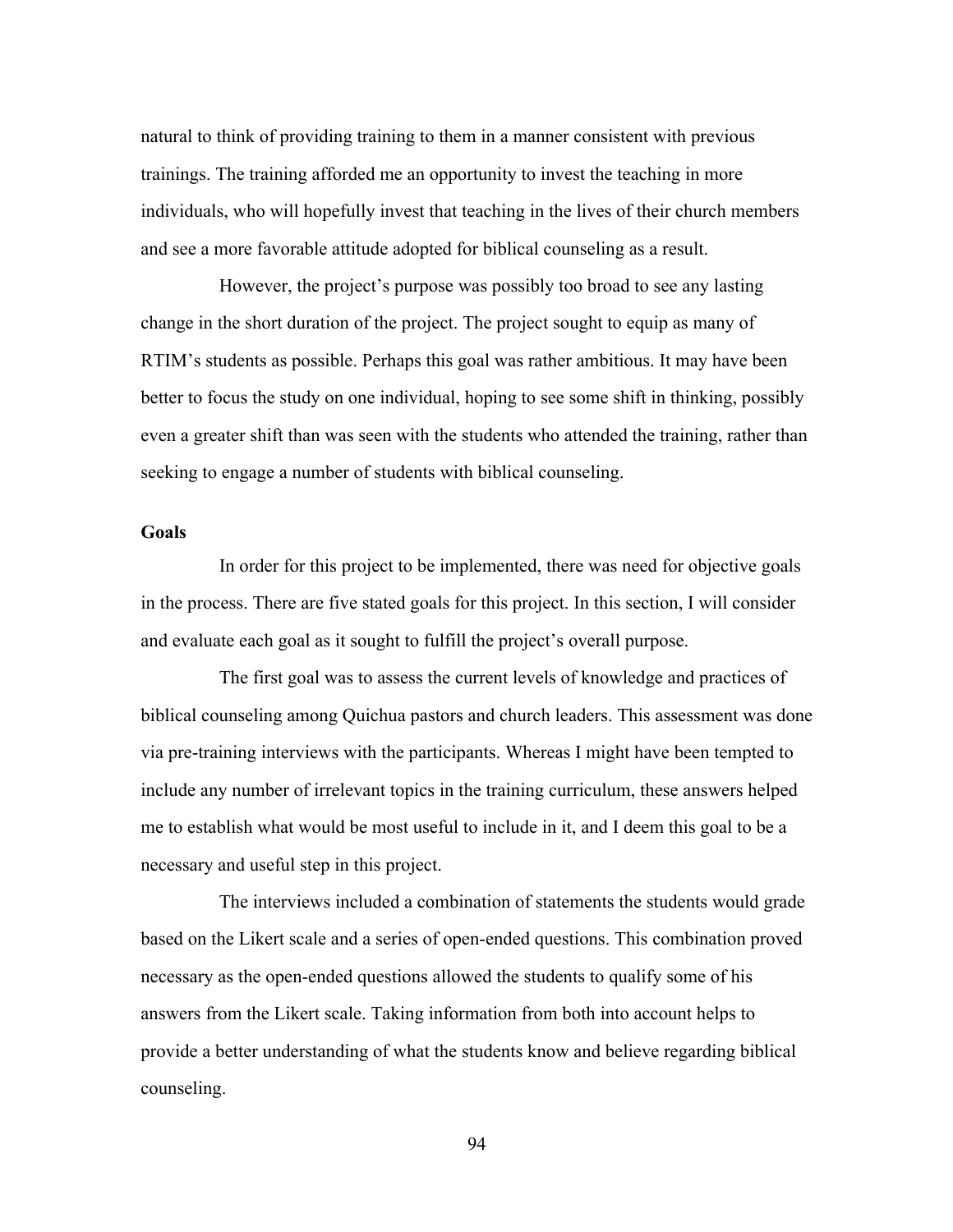The second goal was to develop a curriculum to teach Quichua pastors and church leaders biblical counseling and its methodology. This goal was achieved by use of the interview questions as well as the expert panel's input. This goal seems to me to be necessary as well, as it is always important to prepare for teaching a course, outlining the material in a way that can best address the important issues the teacher wishes to communicate. Given that I, the teacher, am a literate person and the students are oral learners, I did have to ensure that the curriculum was not in manuscript form, but left in a general outline to help me not be tied to the notes, but to use them merely as a guide.

The second goal stated that it would be considered successfully met when ninety percent of the evaluation criterion meet or exceed the sufficient level. According to the evaluation of the expert panel eighty-nine percent of the material was at the "exemplary" level, nine percent was at the "sufficient" level, and two percent was at the "requires attention" level. Therefore, this goal can be considered successfully met.

The third goal was to increase participants' knowledge of biblical counseling. This goal was achieved through teaching the curriculum of the second goal, offered to the students at the training center mentioned in chapter 4. This goal seems to me the most essential of the five. Even if I did not know what these men believed about biblical counseling, if I hoped to help them understand and adopt the concepts of it, then I would need to teach them and offer training.

As noted in Table 4 of chapter 4, the results of the T-Test demonstrate the effectiveness of the training, due to the change in their doctrinal knowledge. Moreover, the open-ended questions serve to confirm the change in doctrinal knowledge. In order for students to be encouraged to implement biblical counseling, they must have an accurate understanding of what it is and why it is important. Therefore, I conclude that this goal is good and necessary.

The fourth goal was to encourage participants to integrate biblical counseling into their church ministries. This goal spans both the curriculum and the long-term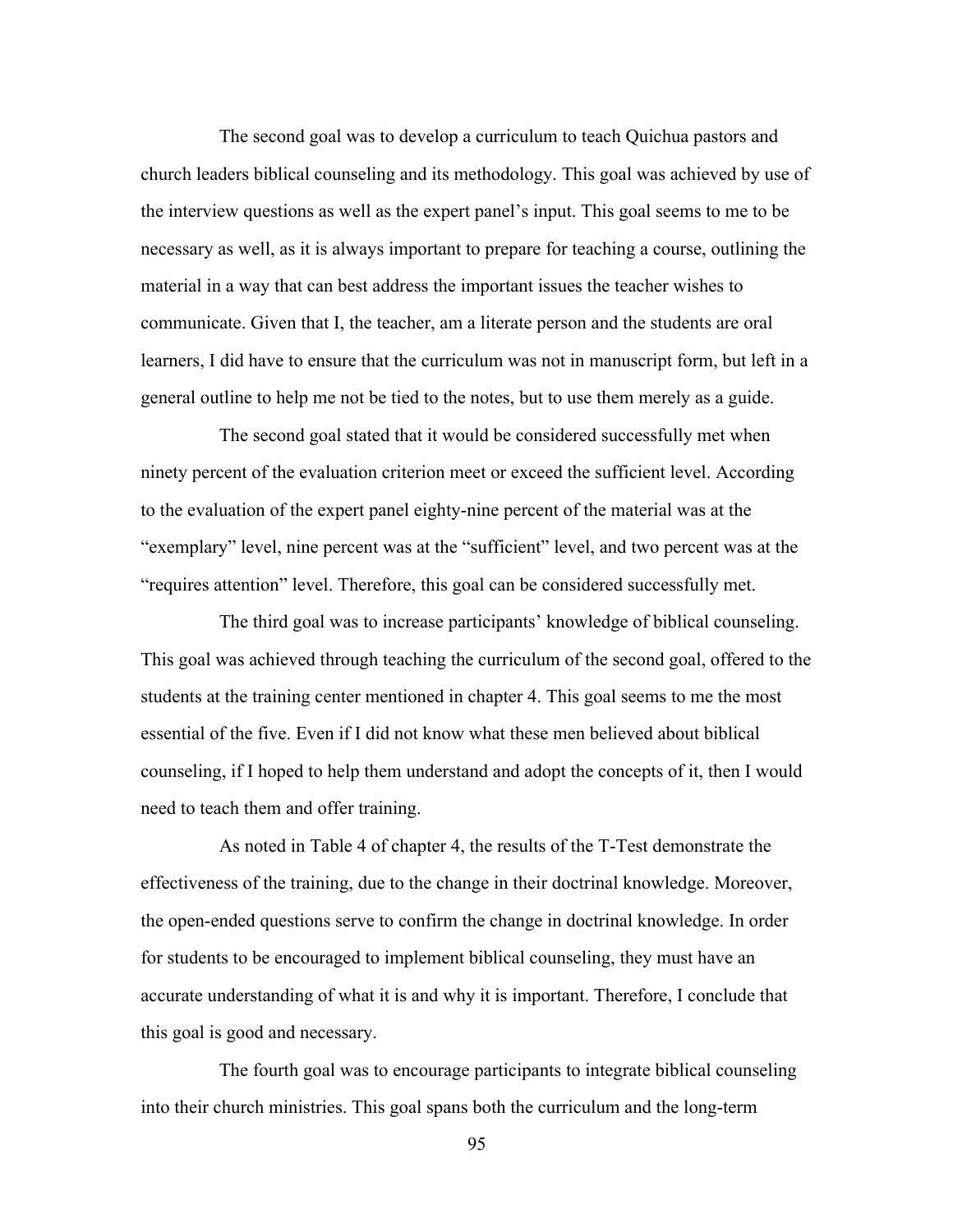ministry plan for the pastors and church leaders. This encouragement offered was given in three ways in both the training and the ministry plan. First, I sought to help them see the expectation that God has for his church to practice biblical counseling. Second, I tried to demonstrate the need that people have to be pointed to hope in the gospel as seen in the Bible. Third, I created a ministry plan that they could use to be reminded of the need for biblical counseling along with explanations of how to practice it.

This fourth goal stated that it would be successfully met with seventy percent of the seminar participants expressed a positive motivation to integrate biblical counseling into their church ministries. Based on the post-training interview, this project successfully met and surpassed this seventy percent benchmark. All of the five students expressed a positive motivation to implement biblical counseling.

The fifth goal was to develop a contextualized long-term ministry plan to enable participants to integrate biblical counseling into their ministry. This ministry plan is beneficial for at least three main reasons. First, the plan reviews the same material presented in the curriculum. Second, it affords the oral learner the spaced repetition so necessary for them to retain information. Third, the plan also provides some methodologies of biblical counseling so as to help them in their practice of it.

This goal stated that it would be considered successful when one hundred percent of the evaluation criterion meet or exceed the sufficient level and that if it is not initially met, then the material will be revised until it meets the standard. The evaluation of the panel members suggested that it did not initially reach the one hundred percent benchmark and so was revised accordingly. Once the revisions were in place, the plan met the one hundred percent benchmark for the project and the goal was considered successful.

Although the long-term ministry plan can be considered beneficial, it may be an unnecessary component of this project. Perhaps in place of a long-term ministry plan, it would have been better to offer in-person follow up several times in the two to three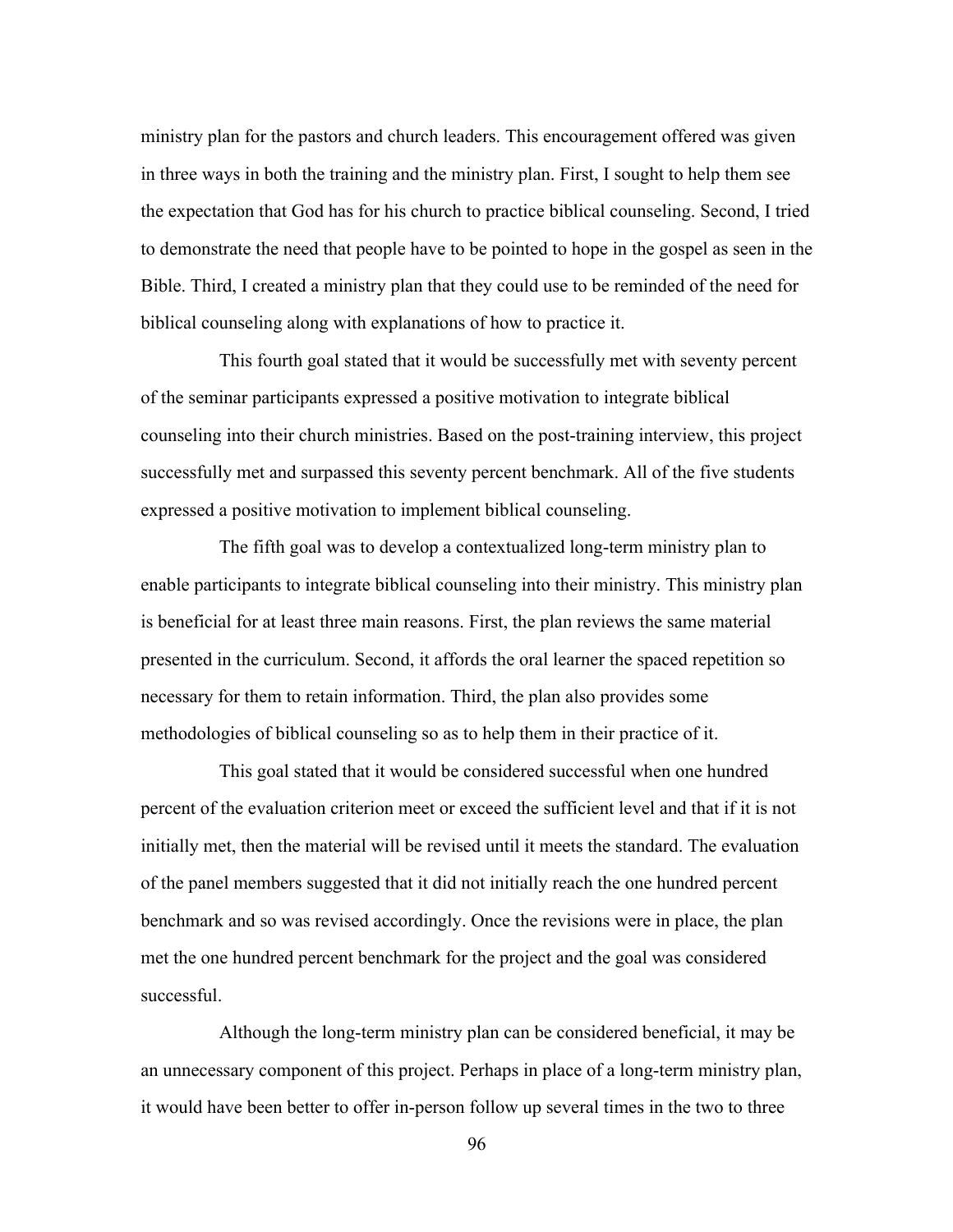weeks following the training. This approach may have been more difficult, owing to the fact that the students live in different places, but it might have yielded a higher success rate in the attempt to encourage them in integrating biblical counseling into their ministry.

All things considered, I would say that the purpose statement was good, and the goals were appropriate in order to realize the purpose. The project was successful in that the goals were accomplished, and the purpose has begun. There is still much more that needs to be done for these students to help these students implement biblical counseling into their ministries, but this project's purpose and goals allowed for a good start in that direction.

### **Strengths and Weaknesses of the Project**

In this section, I will evaluate the strengths and weaknesses of this project. In order to evaluate the strengths and weaknesses, I will consider the ways the project indicated positive or no changes in thinking in the students after the training. To determine these changes (or lack thereof), I will consider the students' answers to the pre and post-training interview questions.

# **Strengths**

Four main strengths of this project are the interviews, the curriculum, the training, and the long-term ministry plan. I will discuss each one of these in more detail, highlighting why these can be seen as strengths of this project. Most of these strengths can be seen as such based on the interviews; however, the last strength cannot rely on the interviews as it refers to the ministry plan given to the students after the interviews and training.

The first strength was the use of the interview questions themselves. The pretraining answers to these questions provided the baseline against which the post-training answers could be measured. As such, they were beneficial in helping me to see what I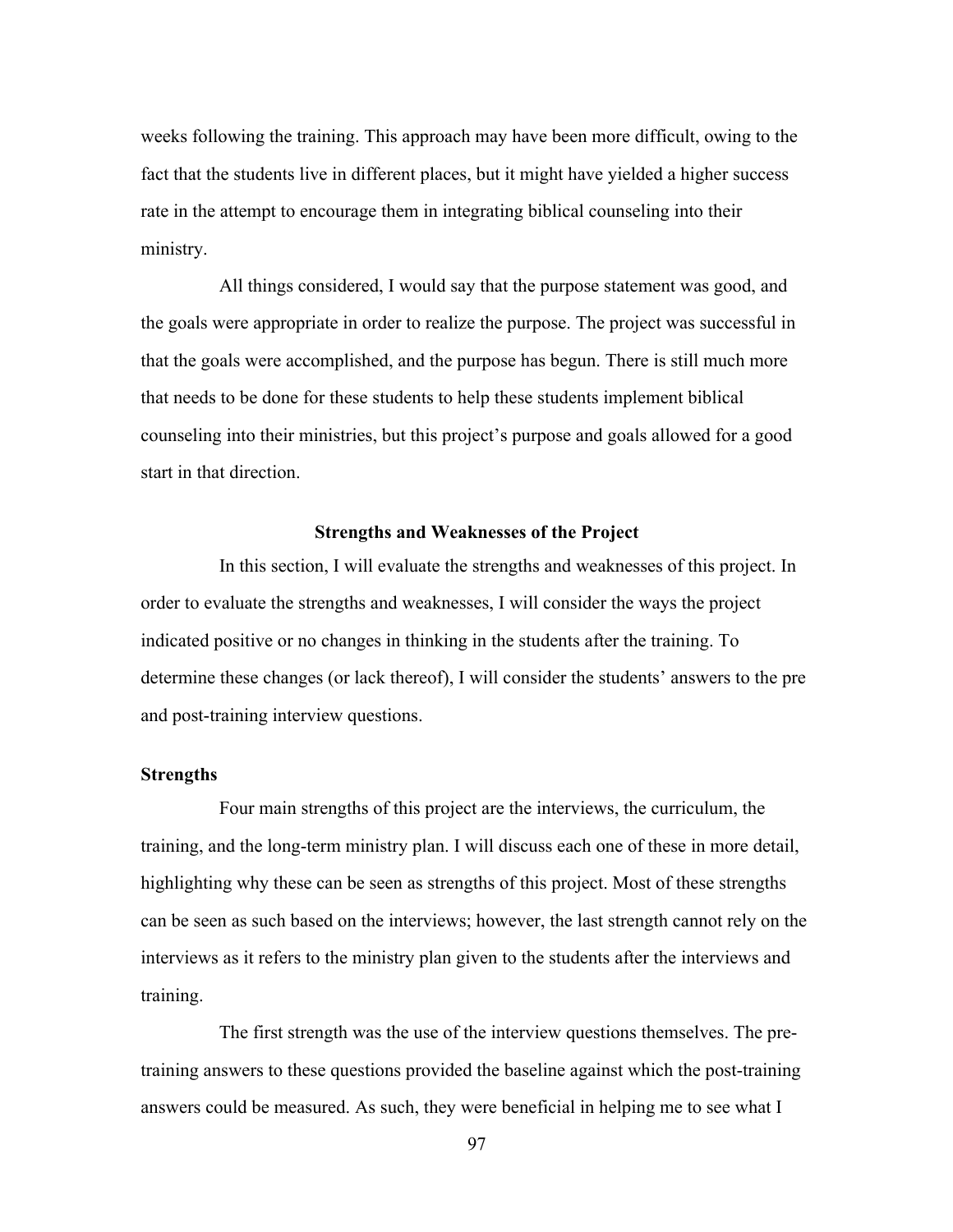should emphasize in the training. Moreover, the time spent with the students helped me to see and consider their individual ministry contexts and engage them in class accordingly.

The second strength of this project is the curriculum that was developed to be taught, which is closely connected with the third strength. Because there was positive change in the interview questions post-training, it stands to reason that the material itself contained helpful biblical insights that would affect the way the students understood biblical counseling and its importance. The curriculum responded to each of the interview questions indirectly and provided the variable needed to induce the change in thinking for which I hoped.

The third strength of this project that I saw was the time of training. As a result of the teaching and our interactions, the students generally moved to adopt more theologically solid ideas of biblical counseling. Whether it referred to the pastor's primary responsibility, the use of psychology, the confidence they had to counsel and explain biblical counseling, or feeling equipped to biblically counsel others, the changes were positive in each case. As some of their ideas were challenged, I did not expect them to see so many positive changes in thinking so quickly after only six lessons.

Another reason why I saw that the training was a strength of the project is due to three additional factors as seen in the post-training interviews. First, the students indicated interest in establishing biblical counseling ministries in their churches. Second, they stated various ways that they would seek to implement biblical counseling in their churches. Third, they noted that the way that they could incorporate IMs like biblical counseling into their church ministries was through teaching and training their church members. These responses indicated a positive attitude towards biblical counseling and demonstrated a desire to implement it in their churches.

A fourth strength that I observed as a result of this project was the long-term ministry plan that was delivered to the students. The long-term ministry plan is useful in that it could be considered an abbreviated methodology course, wherein there is review of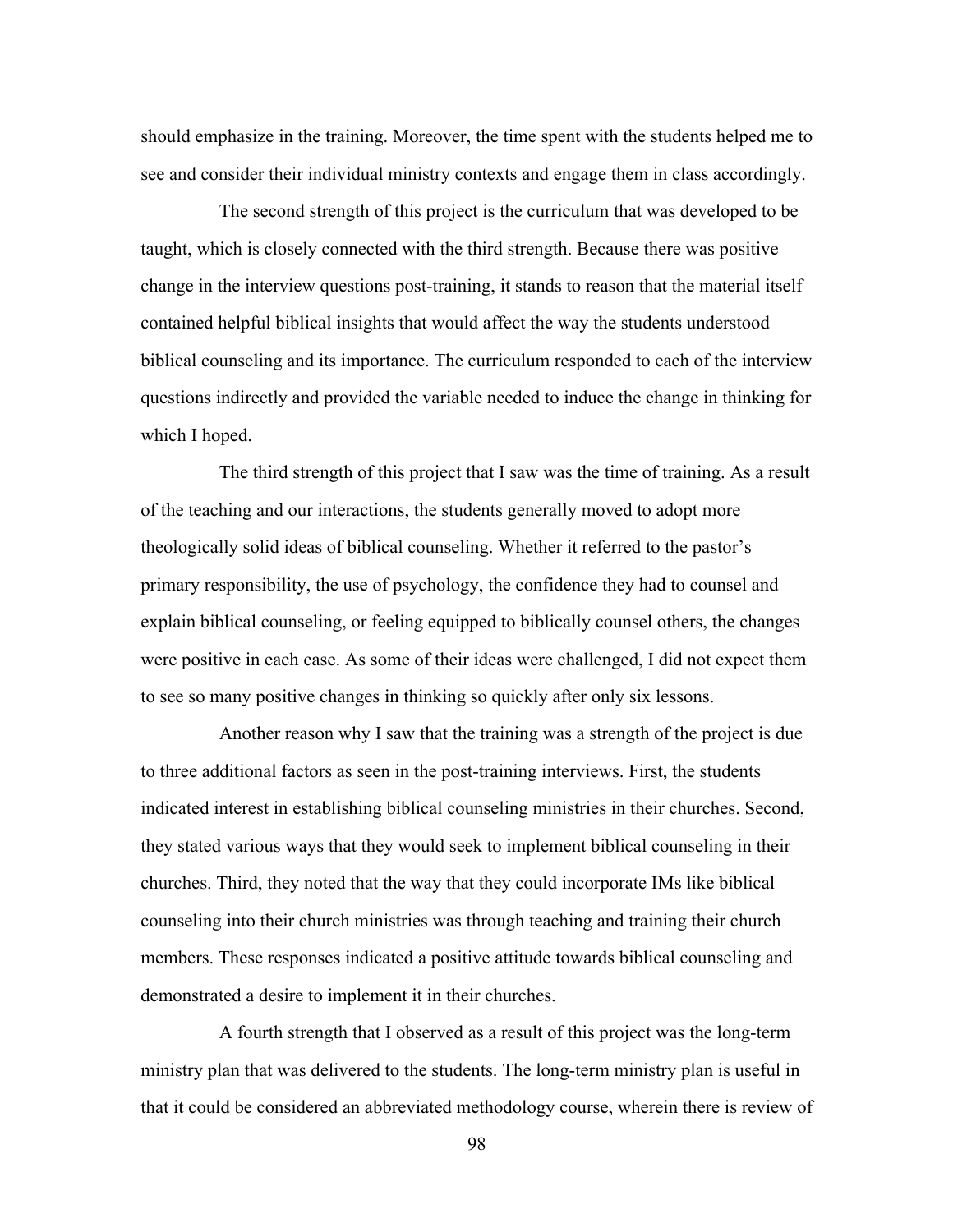the material originally covered as well as helpful hints on what the pastor or church leader can do to implement biblical counseling in his church. This ministry plan is also beneficial because it is something to which the students can refer later if needed and does not require gathering again at the training center.

#### **Weaknesses**

As with any project there are weaknesses even as there are strengths. I want to list five key weaknesses that I see in this project. These weaknesses include the location of the training, limited time to teach and interact, the purpose of the project, the ministry plan, and the interview methods.

The first weakness I see is that the project was somewhat limited in its potential because it sought to train pastors and church leaders from various churches and ministry contexts in a training location that is separate from those contexts. The men traveled to the training center from four different provinces and some live up to four or five hours away by bus. The majority of the students also live and minister in rural settings.

The difficulty with this approach is that I could not see them in their ministry context, nor could I ascertain exactly what challenges or advantages they would naturally experience. If I had been able to see them in their ministry contexts, I would have been able to reply directly to the "if, how, and why" questions regarding the counsel they give to others. Knowing this information would have allowed me to contextualize the material even more before the training.

This first weakness is evidenced by the fact that when I interviewed them, I asked how often they counsel others. The answers were all different, but at least two indicated that they rarely counseled anyone. They also said that their church members do not regularly seek to counsel one another from the Word of God, meaning that their options of counselors are very slim, implying that many who probably would benefit by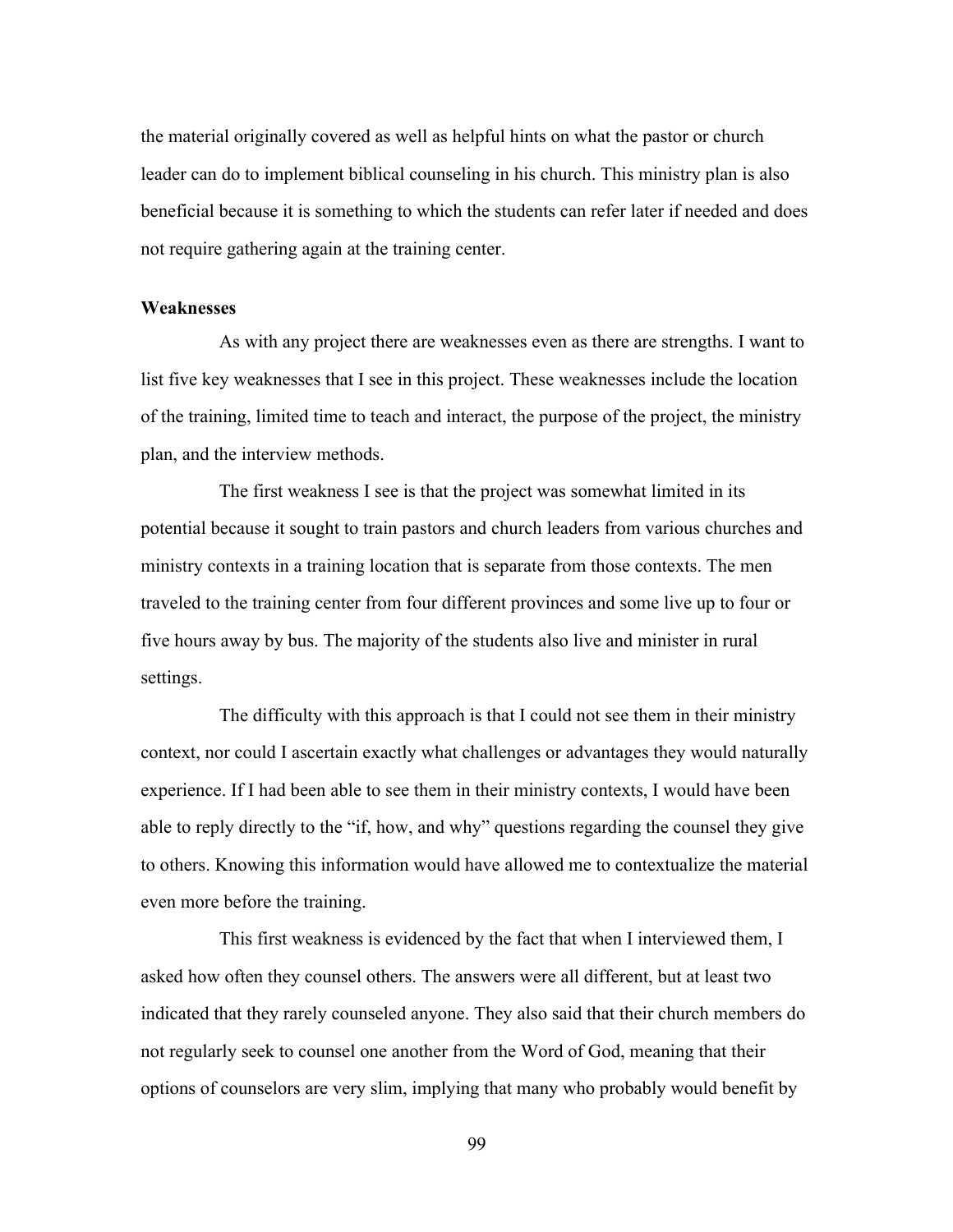receiving counseling do not get it. If I could see and teach them in their own contexts, I could address these issues more specifically and immediately in the training.

A second weakness I see is that because these pastors and leaders came from different places to RTIM's training center. Hence, I had more limited time with them as a result due to everyone's need to travel to and from the training center as well as the obligations they have at home and church which requires shorter training times. These factors may be common in trainings, but limited time is something that affects what can be taught and how much time can be invested in questions and commentary.

A third weakness is that the purpose statement of the project may be too broad. As stated before, it may have been better if the purpose statement had been much more specific, seeking to teach one Quichua pastor to implement biblical counseling. Though hardly acceptable for this project, a one-on-one approach is helpful in so many areas of ministry, and biblical counseling is no exception. Because I was teaching several students and interacting with them in a place that was not their ministry contexts, my attention was divided from just one to several, meaning that I was not able to invest as much as I might have had it been only one student.

A fourth weakness is that the long-term ministry plan may be an unnecessary step. As stated above, there are several benefits to offering the students a ministry plan that helps them to implement biblical counseling. However, it may not have been a necessary component to reach the project's purpose. The students could have been encouraged by visits from me providing in-person follow up rather than videos that provide review and discuss methodology, thus eliminating the need for the long-term ministry plan.

A fifth weakness is the interview method. Because the Likert scale is unfamiliar to them and for reasons mentioned in chapter 4, the participants were hesitant to land on one particular response. Moreover, as a communal culture, they find it difficult to give their own opinion without knowing the opinion of the group. This response is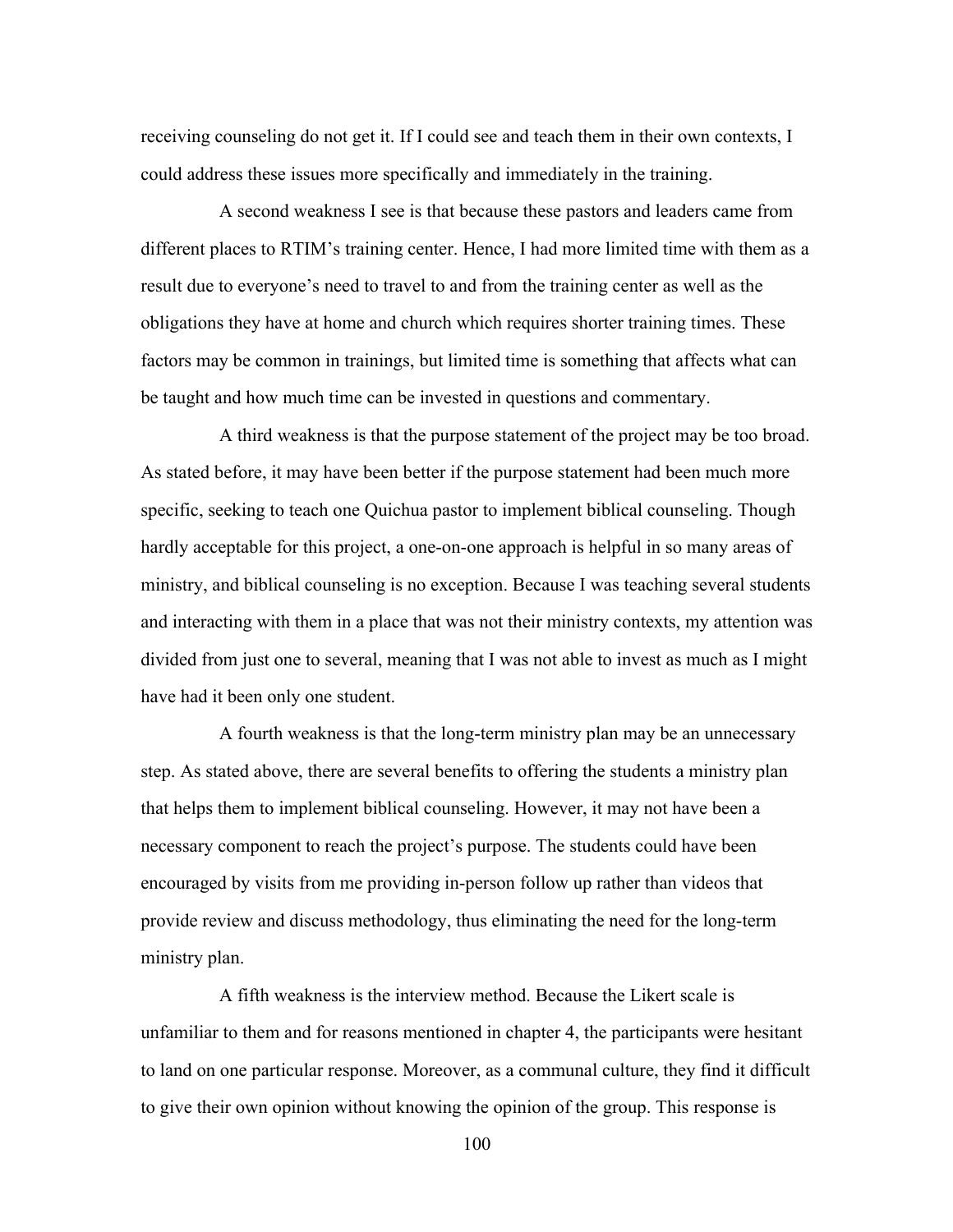typical and is something that I should have anticipated for the interview questions.

#### **Project Modifications**

In this section, I will discuss what I would do differently given what I have experienced through the course of implementing this project. There are four main things that I would change were I to do it again. These four things are the focus of the project, the means of encouraging the pastors, the time spent with the students, and the interview method. I will discuss each one further in more detail.

First, regarding the focus of the project, I would choose to focus on just one pastor and his church. As I mentioned before, the project may have been too broad in its scope to be able to see pastors implement biblical counseling into their ministries. In retrospect, I would choose to focus on interviewing and teaching just one pastor in his ministry context and try to help him implement biblical counseling in his church.

By limiting it to one pastor, I would be able to see him in his ministry context, know what challenges or advantages he faces, and help him through regular, specific teaching. The impact of the teaching on his life would be greater and I would be able to see more clearly the changes in his thinking and perspective on biblical counseling. Moreover, with a greater impact on one Quichua pastor, he would then be an ideal mentor for another Quichua pastor and could make a larger imprint on the Quichua church than I could as an outsider.

Second, I would seek to have more of an intentional mentorship with a pastor (as in the previous scenario) or the pastors I actually taught. That is, I would like to have spent time in practical, transitional situations so helpful in training new counselors. It would be helpful, after the initial training, to have them observe me counsel someone, then participate with me in counseling someone, and then counsel someone while I observed them.2 This mentor style training is incredibly helpful for many groups, but

<sup>&</sup>lt;sup>2</sup> This model is practiced by the Association of Certified Biblical Counselors as they train new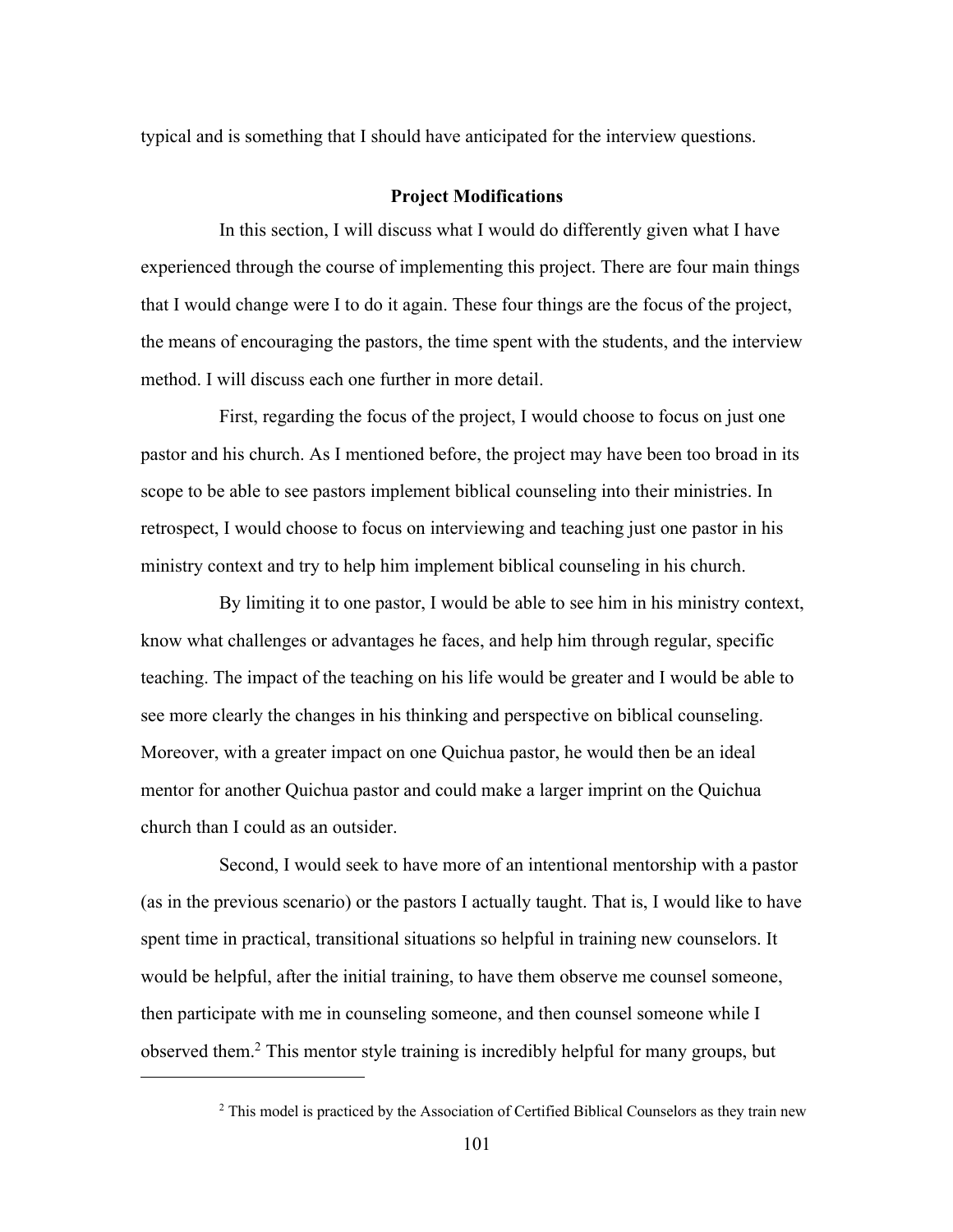especially the Quichua people.

I would seek to spend more time teaching and training, whether that be training the students that I actually taught or the one pastor I suggested in the change of project focus. If I were to spend more time in each lesson, I could have a greater assurance that there would be a marked change in attitudes, perspective, and beliefs with regard to biblical counseling. Additionally, with longer times given for each lesson, I could also have adapted the interviews to ask pre and post-training questions regarding ideas specific to each lesson.

I would also seek to change some aspects of the interview method. Because the men were unfamiliar with the Likert scale, they were unsure in some instances how to answer and avoided making distinctions between "agree somewhat", "disagree", and "strongly agree". Therefore, it would have been helpful to offer them an illustrated scale using happy and unhappy faces. Using an illustrated scale like that, I could have asked them to point to the picture that most accurately represented how they felt about a given statement in the interview questions.

### **Reflections**

In this section, I will discuss theological and personal reflections I had from this project. These reflections are based on my own observations and insights throughout and after the project. While not based wholly on objective data like the other evaluations, these reflections stem from personal experience and can still be taken into account when considering the overall benefits or challenges of this project.

#### **Theological**

It is unsurprising that after working on a project like this one there would be

counselors.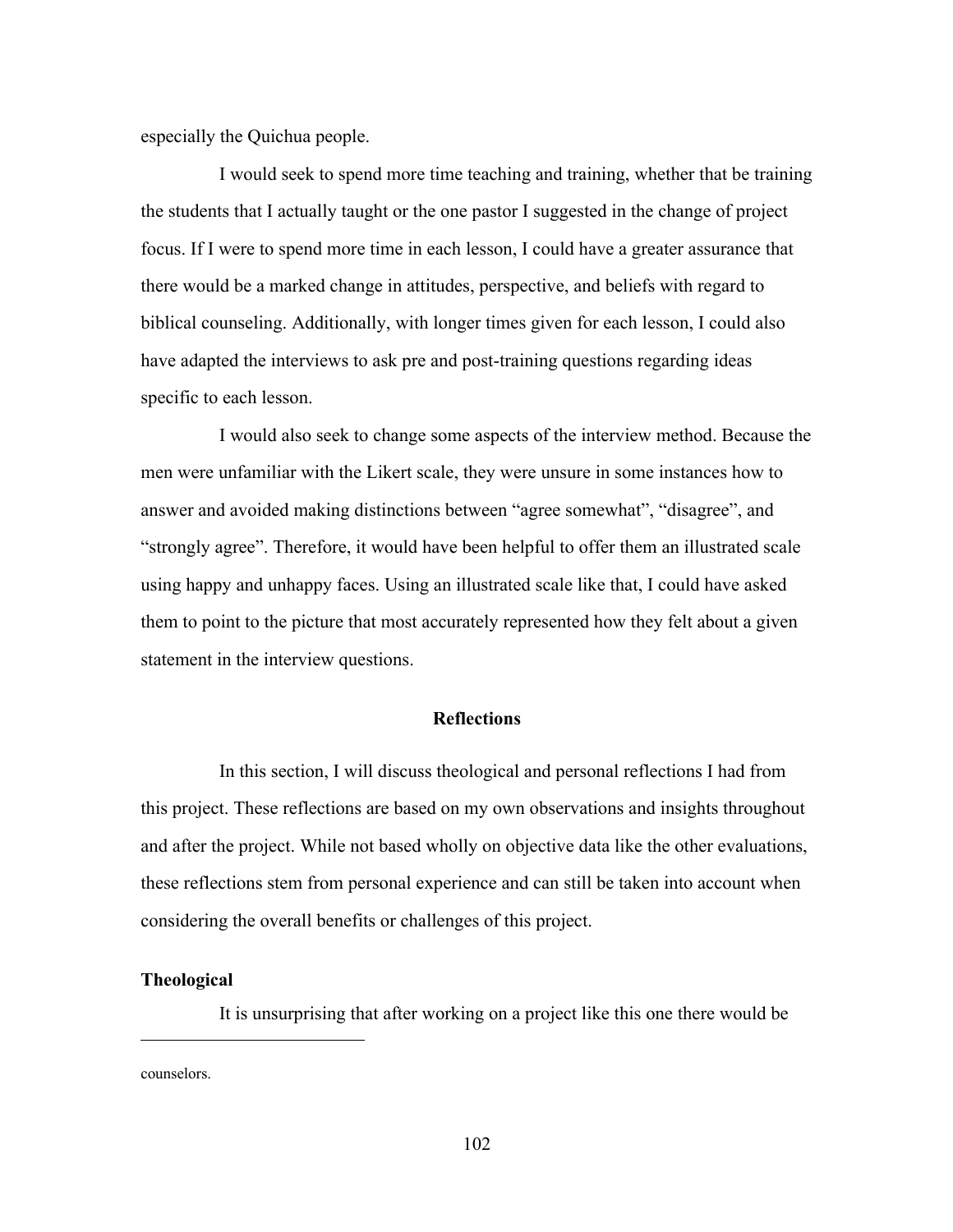some ways in which one would be impacted by theological issues. My own experience demonstrates this idea. There are several theological reflections that I would like to offer that come as a result of this project.

The first is that this project has left me more convinced than ever of the theology of biblical counseling and the need to teach it to others. This conviction is a result of the kinds of counseling situations that I have observed firsthand before beginning this project as well as the insights I gained through the interviews and conversations with the students.

One reason this particular conviction is so great is because of the threat of popular psychology methods present in Ecuador. It has become common practice that if people have problems, they should look for a psychologist. Even one student claimed to have been a part of a psychology class in some respects and sought to use that information in ministry. These psychological approaches do not address the issues of the holiness of God, the depravity of man, or the hope found in the gospel—central biblical ideas. Therefore, it is clear to me that the church needs a shift in thinking based on solid theology.

Another reason that I am more convinced of the theology of biblical counseling is that it addresses the lack of mercy and grace so often given to those suffering, even within the church. Gospel-based teaching should inevitably lead pastors to counsel biblically; however, they (like others from other contexts) are often distracted by the situational or circumstantial problems of the counselees or church members and try to "fix" the problem, seeking to control the counselee. Good theology in practice should lead the counselor to help the counselee see that God is at work at all times in all situations and that the goal is not to change the situation but rather how the heart responds. Good theology teaches that a heart that seeks to respond in a way that glorifies God (even in hard situations) will pray and trust God for situational changes to take place, knowing that even if He does not, He will use it for the believer's good.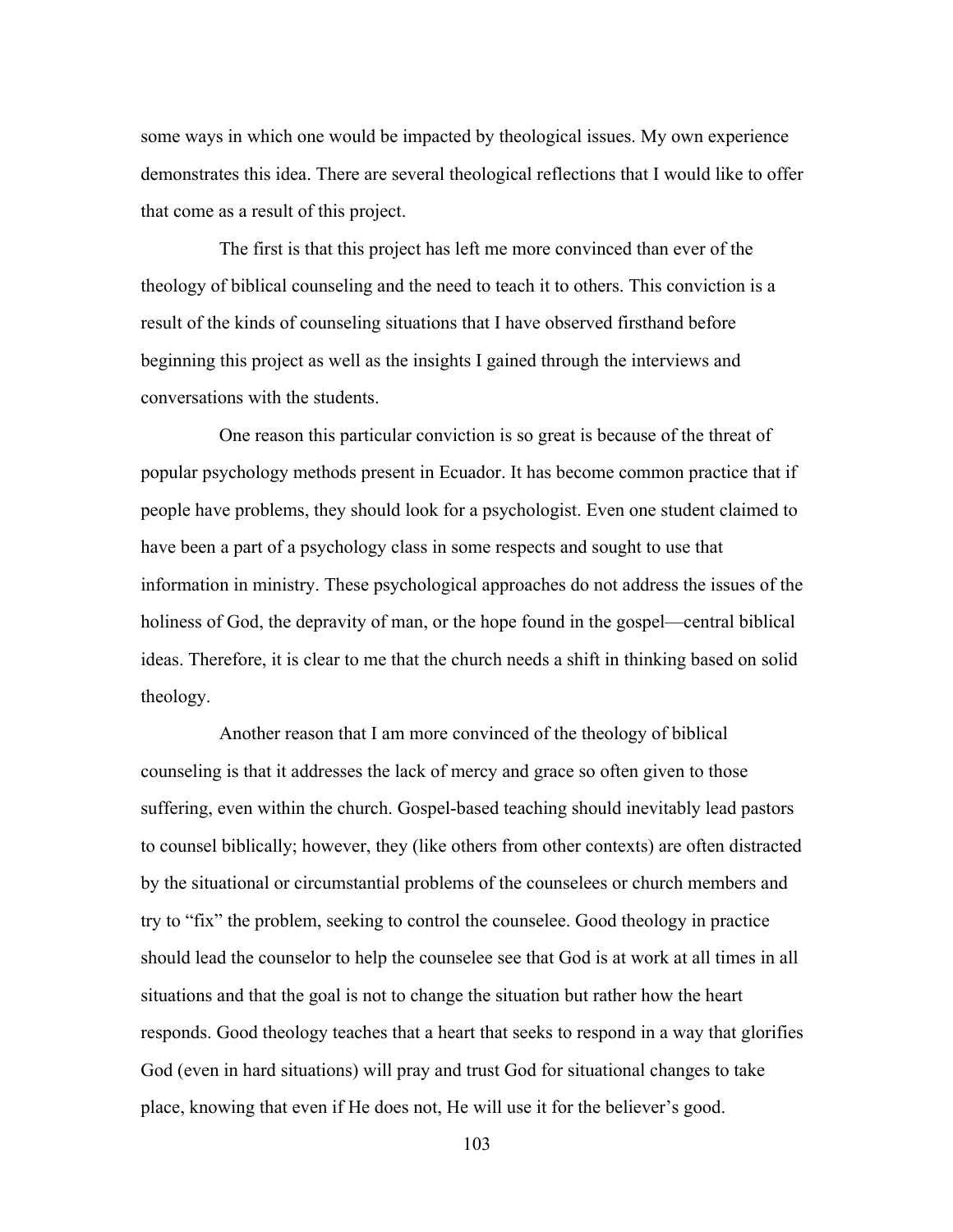A second reflection is that I see a far greater need for these students to receive teaching and investment of hermeneutical principles. I observed this need (not for the first time) through interacting with the students while teaching the curriculum. RTIM has sought to teach this very topic at various times at this training center. However, this particular area of study is one that particularly needs to be reinforced with oral learners like the students I taught.

Another reflection regarding theology is that students have a great need for more studies in ecclesiology. This area is also something that RTIM has sought to incorporate in its trainings, but the need is ever present. With each new training comes a wave of new students who want to learn and grow in their understanding of God's Word for the purpose of serving the church.

### **Personal**

Though I have felt a growing need in Ecuador for biblical counseling, I did not anticipate pursuing a doctoral degree in it, but God directed my steps to this program and this project has played a significant role in my life. Apart from being affected by the theological aspects of this project, I have also been personally impacted by this project. In this section I will share a few of these personal reflections.

First, I have grown in gratitude to God for how he is working throughout the world and especially among the Quichua pastors and church leaders. As I studied the arrival of the gospel in Ecuador and the spiritual awakening that occurred among the Quichua people in the Andes, I am amazed at how God began and has sustained his work in different ways. Personally, as a missionary that serves among the Quichua people, I am so grateful to be invited by God to participate in the work he is doing in this people group today, specifically in the area of biblical counseling.

Second, as a result of this project I am even more thankful to God for brothers in Christ and co-laborers working for the advance of the gospel. This gratitude extends to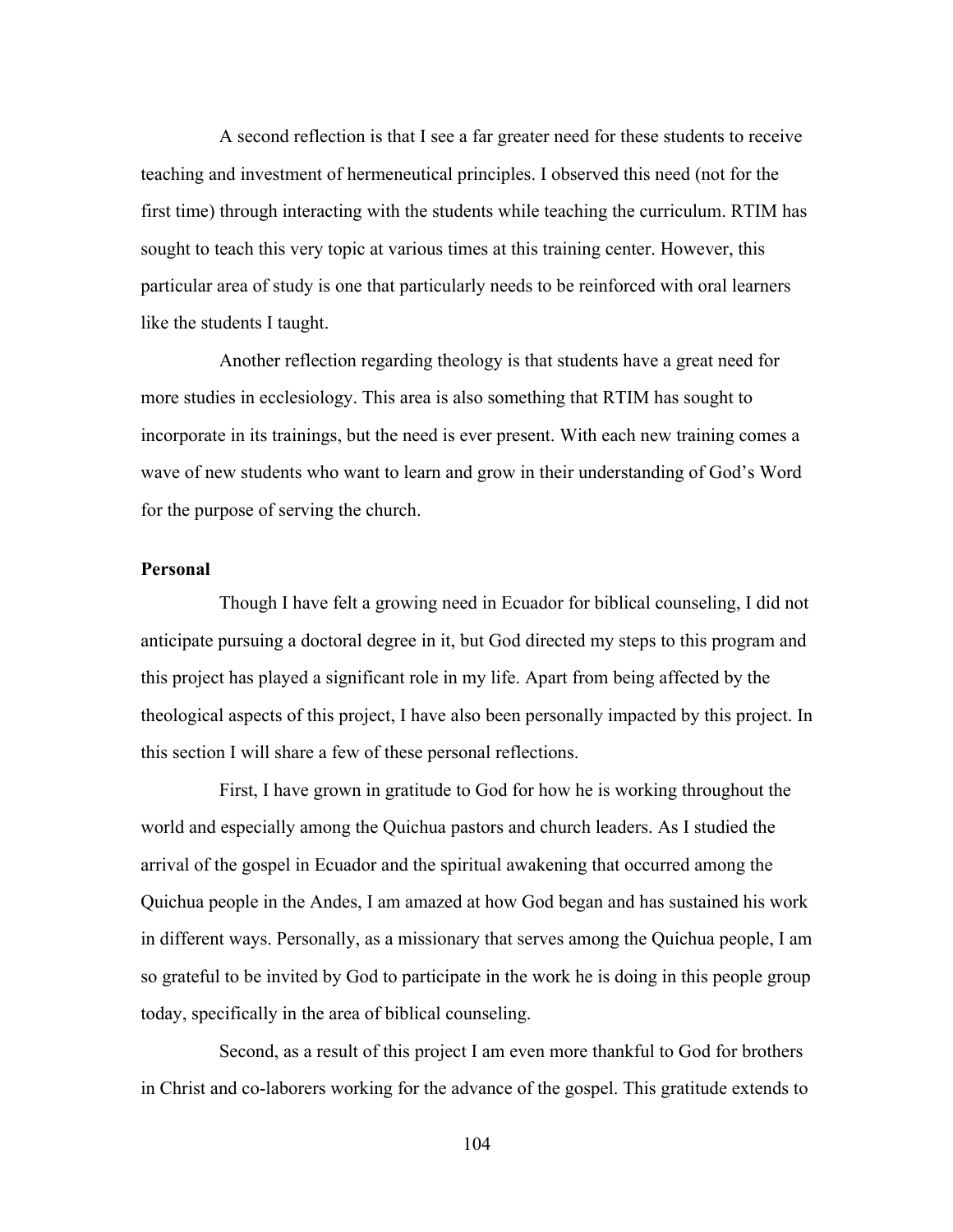both the Quichua students as well as the men who served as the expert panel members. These Quichua pastors and church leaders serve in difficult areas where some are still hostile to the gospel; yet, they work tirelessly for the kingdom's advance. I am also thankful for the expert panel members, for their wisdom and participation in equipping these Quichua pastors. Their efforts are just as important and valuable as what I can contribute to this project.

Third, I am thankful to my family for their encouragement and patience with me during this process of writing and project implementation. It was a long process and they kept encouraging me to press on. During the writing and implementation of this project, God has also taught me more about stewarding my time and energy well by means of my family.

Fourth, this project has also pushed me in practically applying studies from both my Master of Divinity degree in missions as well as working towards this Doctor of Ministry degree in biblical counseling. This project has caused me to delve deeper into the subjects in a way that has personally benefitted me as a believer, missionary, pastor, and teacher. Moreover, it has reminded me of the need to be a lifelong learner so that I can better serve the church in Ecuador.

Finally, this project has increased my desire to work with these Quichua pastors and others like them, helping them continue to grow in understanding and applying God's Word in life and ministry. The ever-present need that exists in these preliterate contexts demonstrates the ongoing need for men theologically equipped for ministry to invest in those who are not. When I see the desire that these men have to serve the Lord and the church, it increases my desire to aid them in that process.

#### **Conclusion**

In summary, this project to equip preliterate Quichua pastors and church leaders in biblical counseling was a helpful first step. In no way could this project be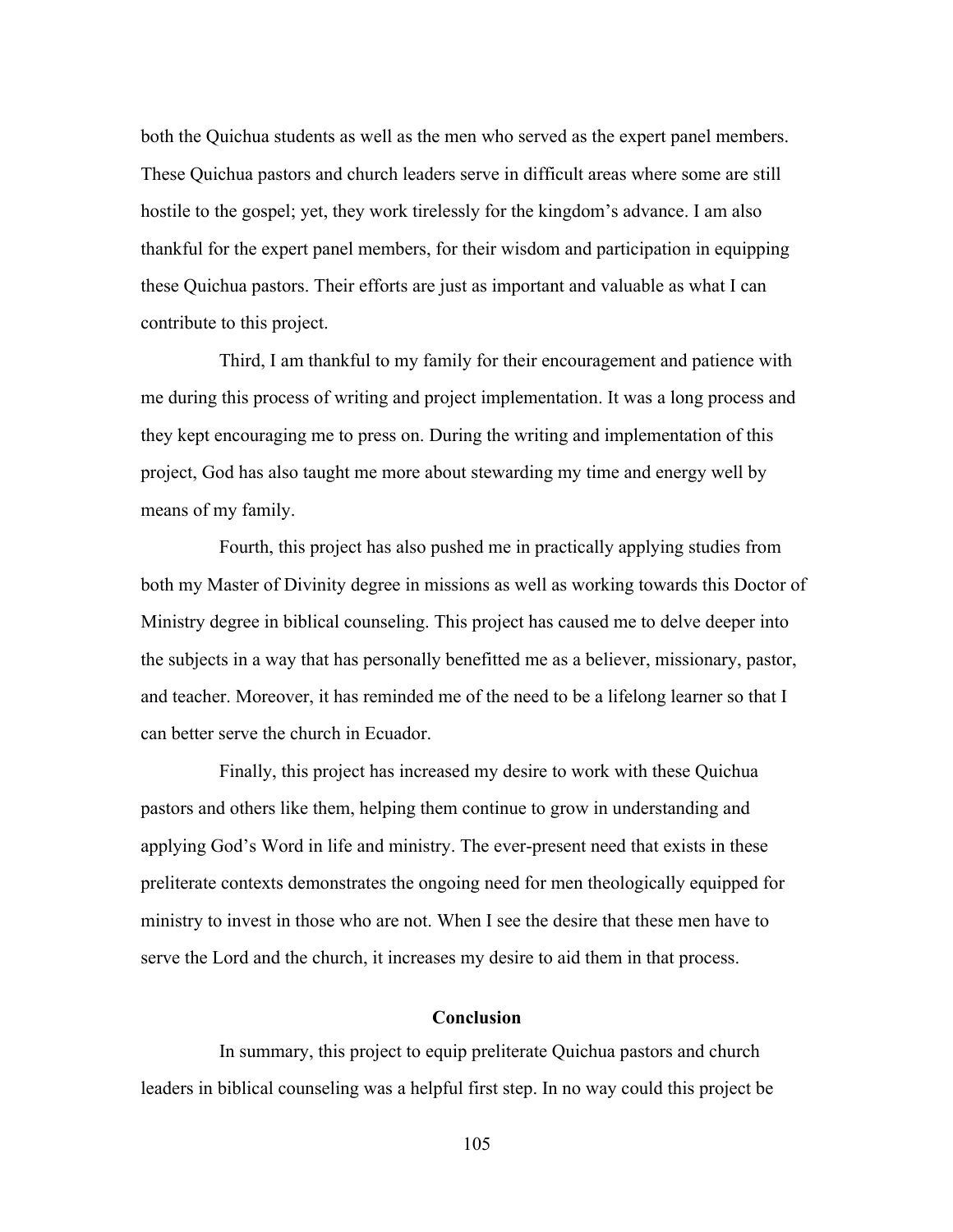sufficient for the great need that still exists for theological education and ministerial practice for IMs such as biblical counseling. The field is still ready to be worked and needs workers to invest their lives among this dear people group. However, I hope that the initial investment of training and the ministry plan they received serves the church in Southern Ecuador and, Lord willing, other oral groups as well.

As I conclude this chapter, I want to note a few implications for further ministry. First, it would be of immense value to create a mentor style counseling system to equip new counselors, pastors or lay members. In such a mentor program, these men could have on-the-job training and learn from observation and by being observed. Such a mentor counseling program could operate in many ways as other counseling training programs like the Association of Certified Biblical Counselors (ACBC). The ACBC, for example, is designed to train literate counselors. However, the focus of a ministry I am suggesting would be to train oral learners in culturally appropriate ways rather than following the western, literate teaching models.

Second, a course on methodology could be very valuable. In a methodology class, there could be more role-playing, discussion of risk management in counseling (e.g., meet in a place where the interactions between counselor and counselee are visible), and other practical issues in helping hurting people. This hands-on approach would fit nicely with the mentor program previously suggested.

Third, it could be prudent to develop each lesson as its own course. There is so much that can be unpacked and further explained in each lesson than there was time for in this project. There is a wealth of information waiting to be tapped for the sake of these pastors, leaders, and their churches.

Lastly, it could be a good idea create a system of accountability and consultation for the pastors and lay counselors. This system of accountability would be helpful both in the sense of protection (from sin or other risk factors) as well as fellowship and help from other counselors. By caring for counselors in this way, one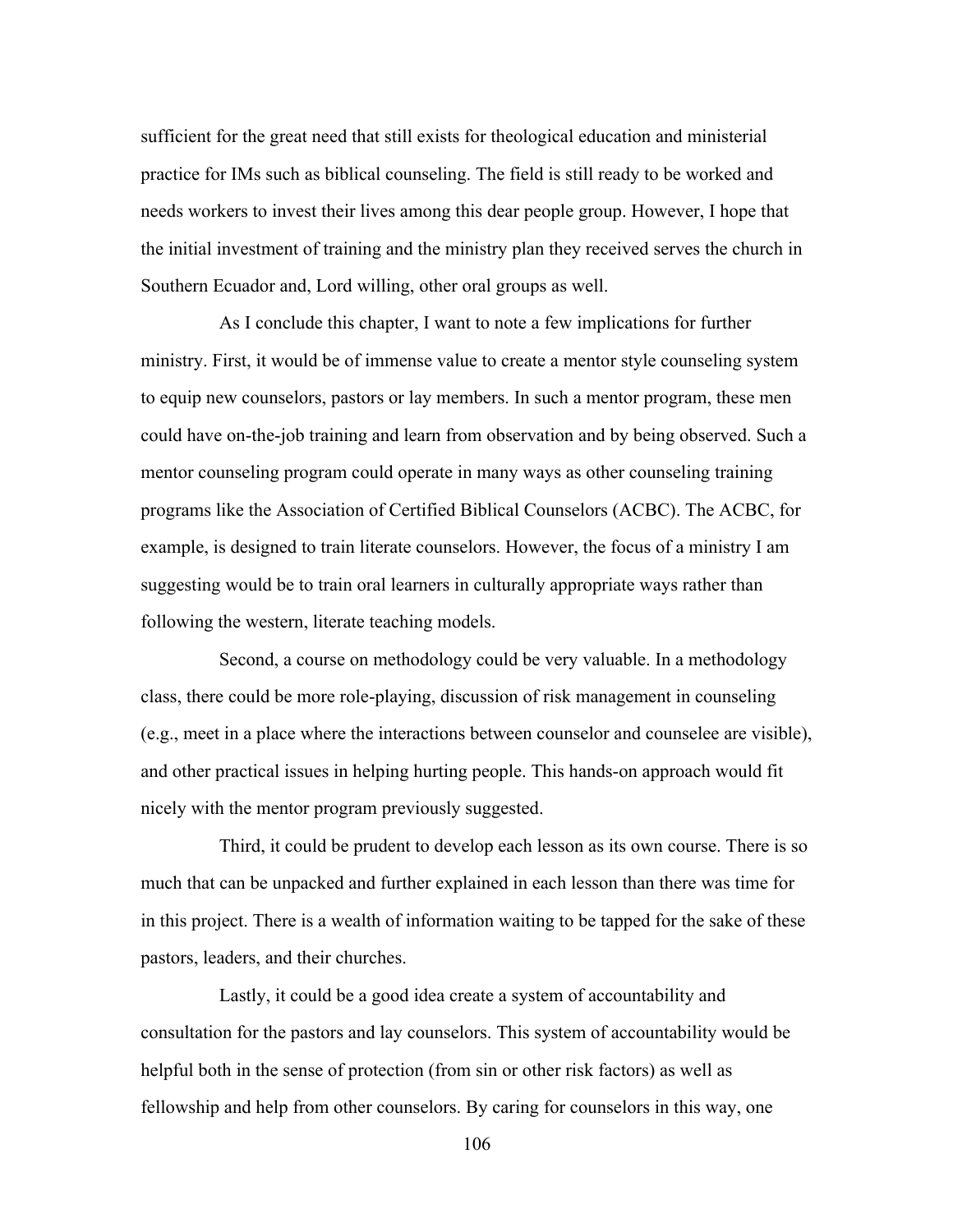would also care for the church at large.

The success of this project serves to demonstrate that there is an opportunity to establish a biblical counseling ministry in the churches of Southern Ecuador and, in fact, anywhere in the world regardless of literacy levels. Obviously, it requires prayer, diligence, patience, and hope in God. This attitude is exactly what I hope the results of this project elicit and evoke in others, for the glory of God and the good of the church.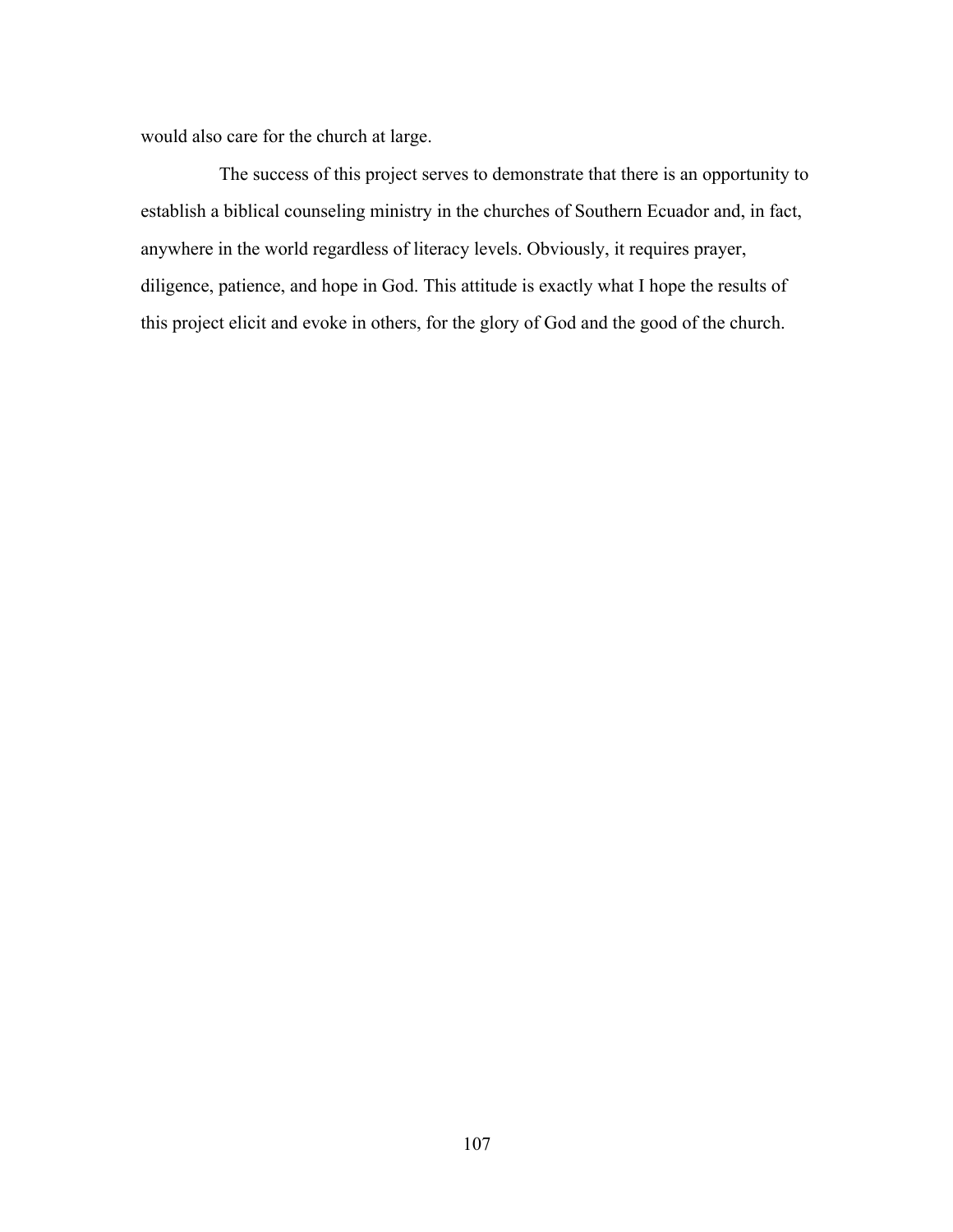## ASSESSMENT INTERVIEW

Participants in this project will be given a twenty-minute interview prior to and after the developed curriculum is taught. The following interview will be used in fulfillment of Goals 1, 3, and 4. Additional questions pertaining to Goal 4 will be designated as such along the lower portion of the interview form. The questions designated for Goal 4 will be asked after the curriculum is developed. The interviewer will be administering this interview and noting the responses utilizing the Assessment Interview Form.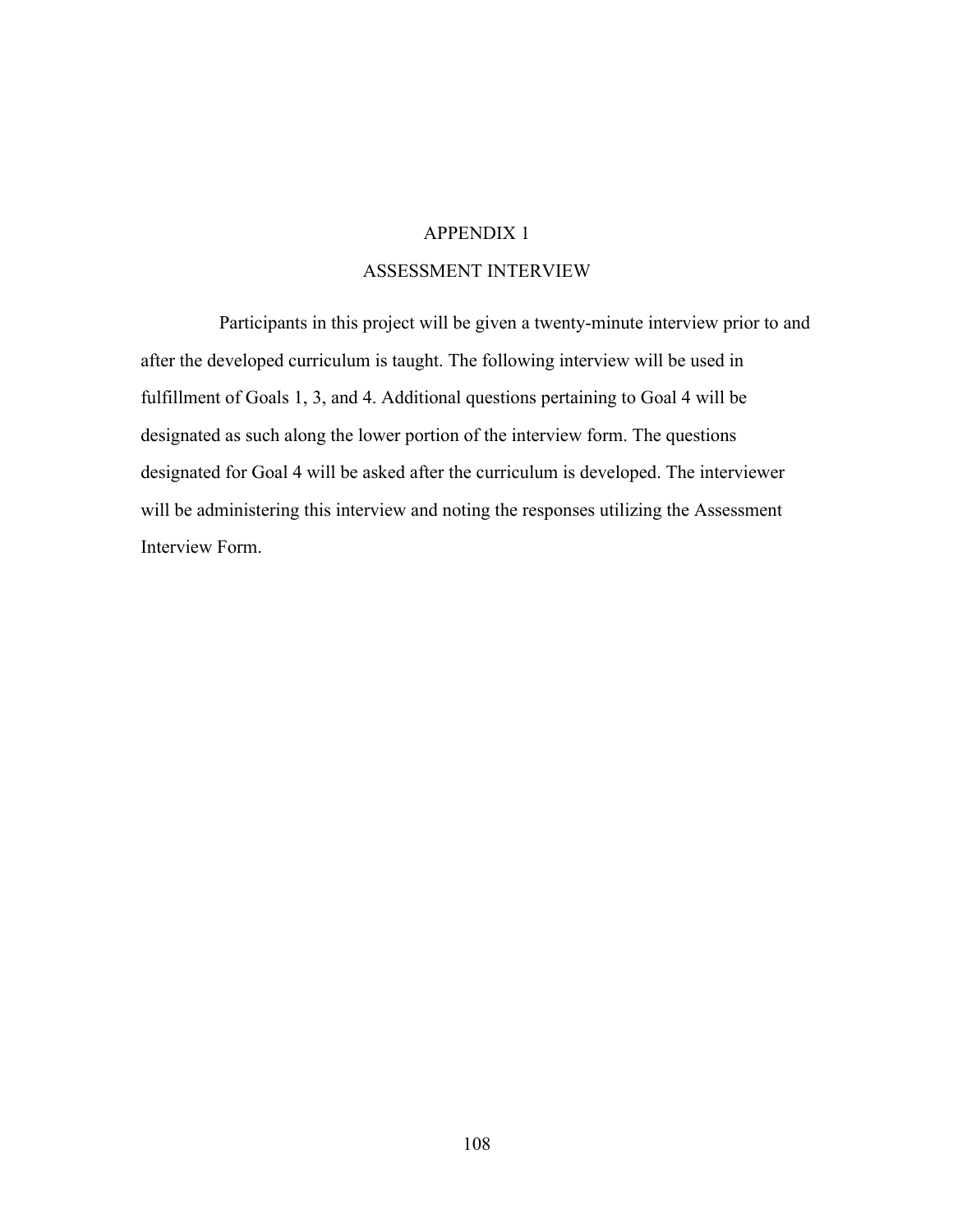## ASSESSMENT INTERVIEW FORM

| Participant ID#: |  |
|------------------|--|
|                  |  |

Interview (Indicate which): Pre \_\_\_\_\_\_\_\_\_\_ Post \_\_\_\_\_\_\_\_\_\_

Please mark the appropriate answer to the following questions based on the interviewee's responses:

| Strongly<br>Disagree<br>(SD) | Disagree<br>(D)                                                                       | Disagree<br>Somewhat<br>(DS)                   | Agree<br>Somewhat | Agree<br>(AS)<br>(A) |           |           | Strongly<br>Agree<br>(SA) |           |
|------------------------------|---------------------------------------------------------------------------------------|------------------------------------------------|-------------------|----------------------|-----------|-----------|---------------------------|-----------|
|                              |                                                                                       |                                                |                   |                      |           |           |                           |           |
| pastor's example.            | 1. The church should always follow the                                                |                                                | <b>SD</b>         | D                    | DS        | AS        | A                         | SА        |
|                              |                                                                                       | 2. The pastor's primary job is not to preach.  | <b>SD</b>         | D                    | DS        | AS        | $\mathsf{A}$              | SA        |
|                              | 3. Personal or relational problems in the<br>church must not be solved by the pastor. |                                                | <b>SD</b>         | D                    | DS        | AS        | $\mathsf{A}$              | <b>SA</b> |
| life.                        |                                                                                       | 4. The Bible is sufficient for all problems in | <b>SD</b>         | D                    | <b>DS</b> | AS        | A                         | <b>SA</b> |
| person from God's Word.      |                                                                                       | 5. I feel confident that I can counsel another | <b>SD</b>         | D                    | DS        | AS        | A                         | <b>SA</b> |
| Word.                        | 6. I feel equipped to train my church<br>members to counsel others from God's         |                                                | <b>SD</b>         | D                    | <b>DS</b> | <b>AS</b> | $\mathsf{A}$              | SA        |
| church ministry.             | 7. Psychology should not be a part of the                                             |                                                | <b>SD</b>         | D                    | DS        | <b>AS</b> | A                         | SA        |
|                              | 8. My church members regularly counsel<br>each other from God's Word.                 |                                                | <b>SD</b>         | D                    | DS        | AS        | $\mathsf{A}$              | SA        |
| Word.                        |                                                                                       | 9. I can explain how to counsel from God's     | <b>SD</b>         | D                    | DS        | AS        | A                         | SA        |
| important.                   | 10. Counseling others from God's Word is                                              |                                                | <b>SD</b>         | D                    | DS        | AS        | $\mathbf{A}$              | SA        |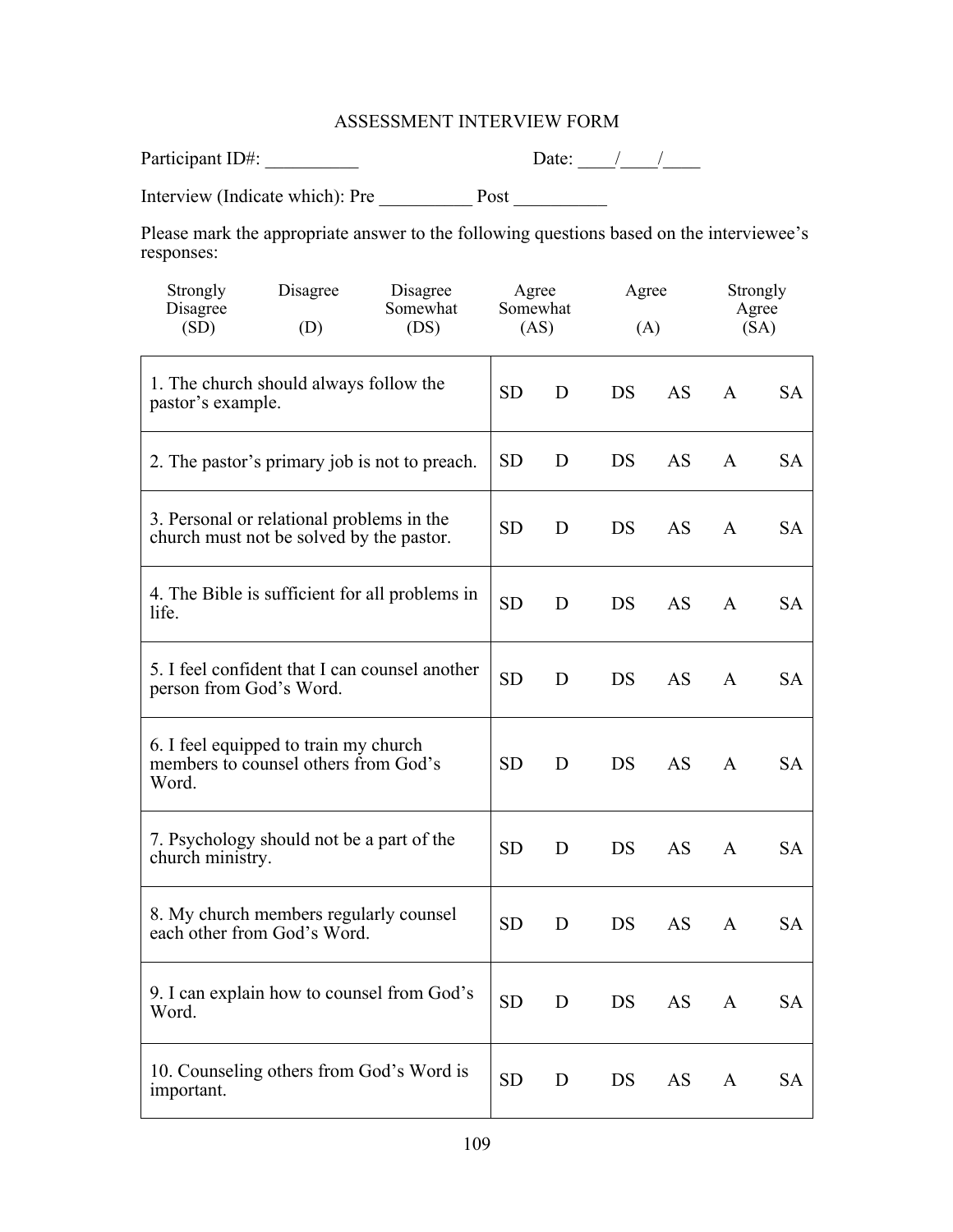Please indicate the interviewee's responses to the following open-ended questions:

1. What does it mean to counsel someone from God's Word?

2. Name two or three ways your church members minister to one another.

3. As pastor/church leader, how many times do you privately counsel someone from the Bible each week?

4. Who should participate in counseling people from God's Word?

5. What place does psychology have in the church?

Additional Questions, limited to use for Goal 4:

1. Will you seek to implement biblical counseling as a part of your church's ministry?

2. Do you feel equipped to counsel others biblically?

3. Name one to three ways you plan to implement biblical counseling in your church.

4. What is your overall attitude toward biblical counseling?

5. How can your church best develop interpersonal ministries?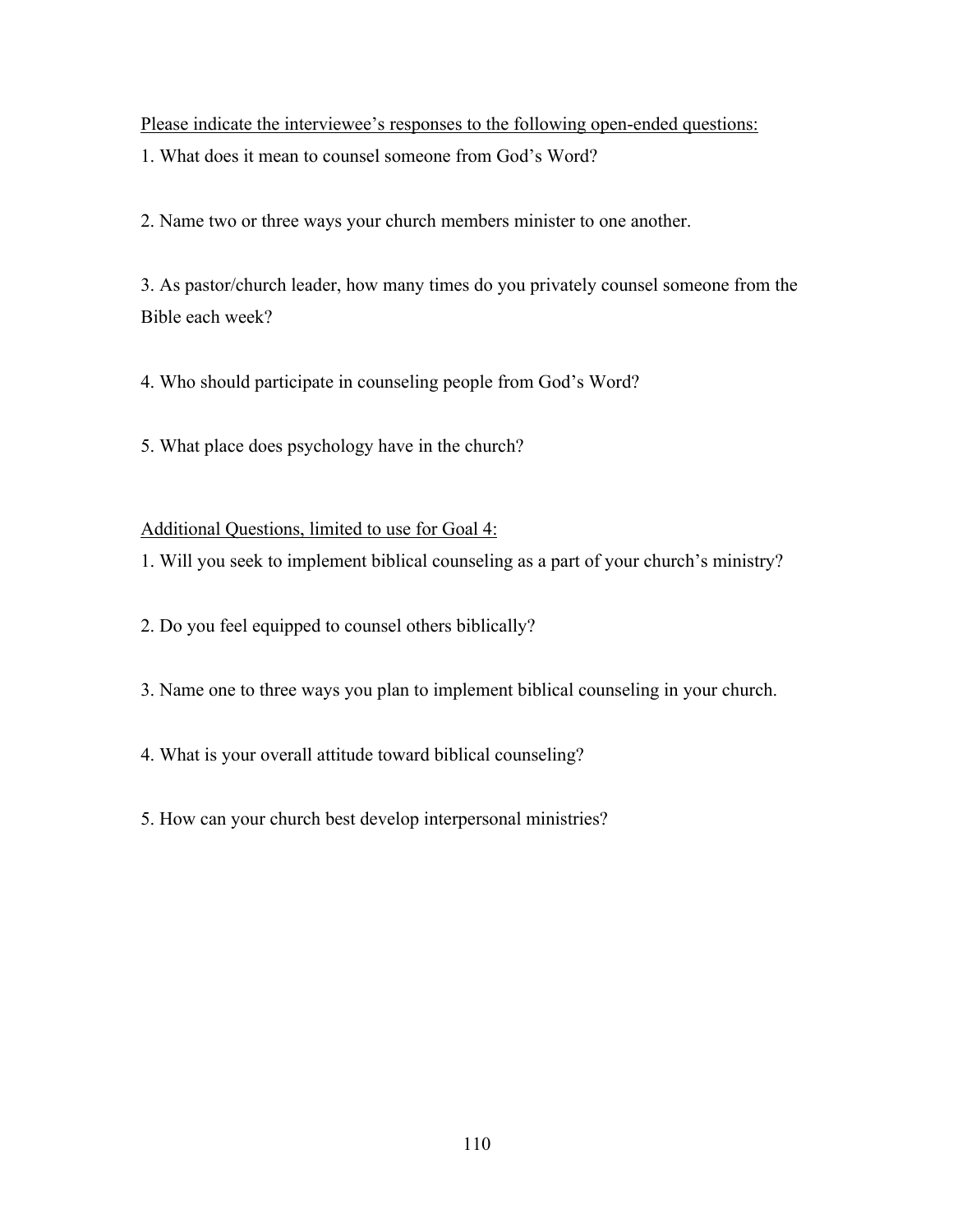#### ASSESSMENT INTERVIEW FORM: PRE AND POST-TRAINING RESPONSES

| <b>Statements</b>                             | Pre/Post<br><b>Training</b>             | <b>Responses (6 participants)</b> |                |                |                |                |                |
|-----------------------------------------------|-----------------------------------------|-----------------------------------|----------------|----------------|----------------|----------------|----------------|
|                                               |                                         | <b>SD</b>                         | D              | <b>DS</b>      | AS             | A              | <b>SA</b>      |
| 1. The church should always follow the        | Pre                                     | $\mathbf{1}$                      |                |                |                | $\overline{2}$ | $\overline{2}$ |
| pastor's example.                             | Post                                    |                                   | 1              |                |                | $\mathbf{1}$   | 3              |
|                                               | Pre                                     | 4                                 | 1              |                |                |                |                |
| 2. The pastor's primary job is not to preach. | Post                                    |                                   | $\overline{2}$ | $\overline{2}$ |                | $\mathbf{1}$   |                |
| 3. Personal or relational problems in the     | Pre                                     | $\mathbf{1}$                      | 1              | 3              |                |                |                |
| church must not be solved by the pastor.      | Post                                    |                                   |                | 3              |                | $\overline{2}$ |                |
| 4. The Bible is sufficient for all problems   | Pre                                     |                                   |                |                | $\overline{2}$ |                | 3              |
| in life.                                      | Post                                    |                                   |                |                |                | $\mathbf{1}$   | $\overline{4}$ |
| 5. I feel confident that I can counsel        | Pre                                     |                                   | 1              |                | $\mathbf{1}$   | $\mathbf{1}$   | $\overline{2}$ |
| another person from God's Word.               | Post                                    |                                   |                |                | $\mathbf{1}$   | $\mathbf{1}$   | 3              |
| 6. I feel equipped to train my church         | Pre                                     |                                   |                | 1              | $\mathbf{1}$   | $\mathbf{1}$   | $\overline{2}$ |
| members to counsel others from God's<br>Word. | Post                                    |                                   |                |                | $\mathbf{1}$   | $\mathbf{1}$   | 3              |
| 7. Psychology should not be a part of the     | Pre                                     | 4                                 | 1              |                |                |                |                |
| church ministry.                              | Post                                    |                                   | 1              | 2              | $\mathbf{1}$   | $\mathbf{1}$   |                |
| 8. My church members regularly counsel        | Pre                                     | $\overline{2}$                    |                | 1              | $\overline{2}$ |                |                |
| each other from God's Word. <sup>1</sup>      | Not included in post-training interview |                                   |                |                |                |                |                |

<sup>&</sup>lt;sup>1</sup> This question was not asked in the post-training interview because this answer was a fixed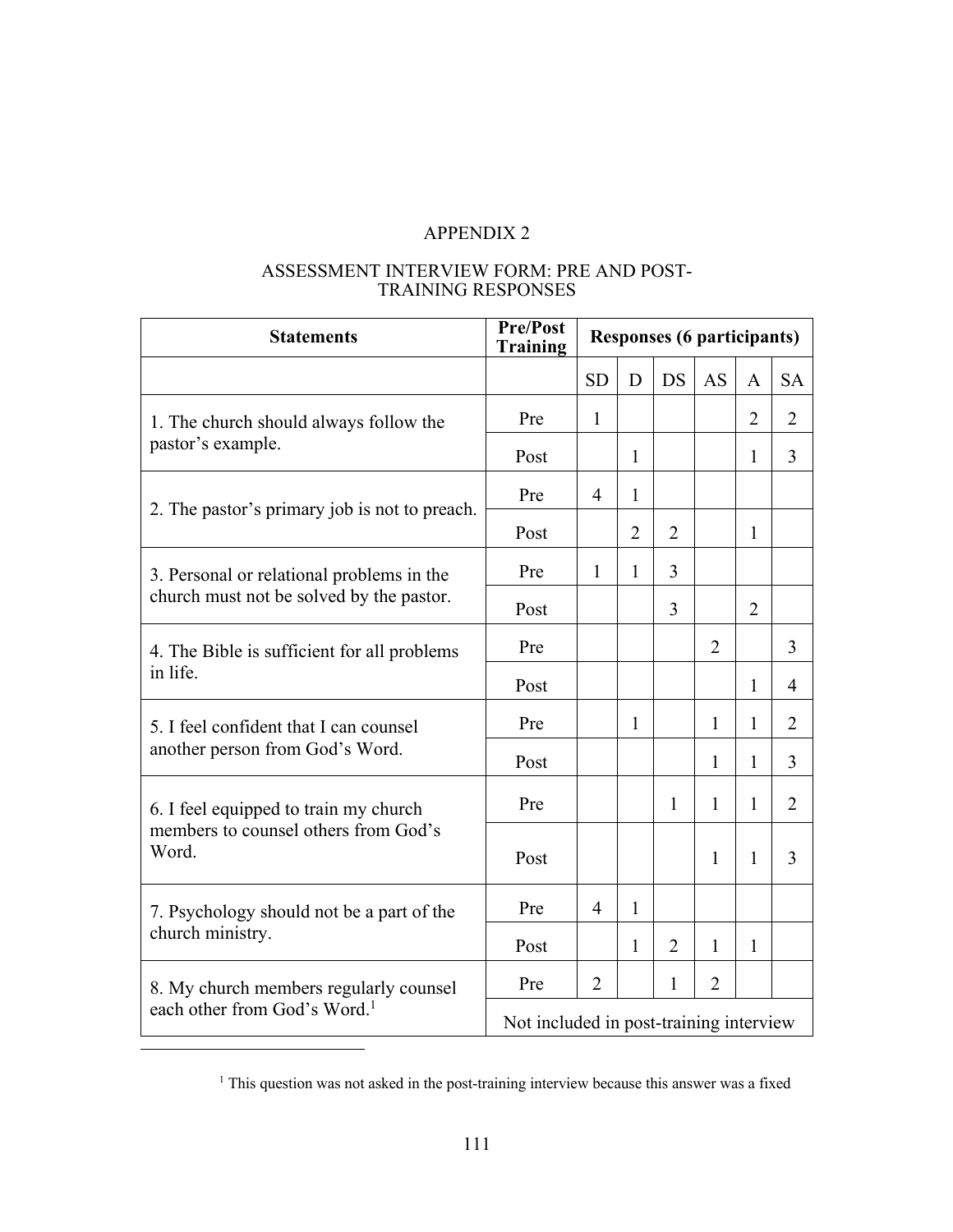| 9. I can explain how to counsel from God's | Pre  |  |  |  |
|--------------------------------------------|------|--|--|--|
| Word.                                      | Post |  |  |  |
| 10. Counseling others from God's Word is   | Pre  |  |  |  |
| important.                                 | Post |  |  |  |

Please indicate the interviewee's responses to the following open-ended questions:<sup>2</sup>

1. What does it mean to counsel someone from God's Word?

# Pre-training

| $\lceil 1 \rceil$ It is important to know what problems members and nonmembers have and one |
|---------------------------------------------------------------------------------------------|
| must counsel them from the Bible to help them fix it.                                       |
| $\vert$ 2   That the person is a Christian                                                  |
| 3 The Word of God is something that can change our lives. I have changed and I              |
| want others to change.                                                                      |
| 4   Helping someone                                                                         |
| $5$   A person first has a problem before the Lord and then with others and they need to    |
| talk to the pastor or leader in the church.                                                 |

Post-training

| 1 To help the person in need that is lacking in something.                    |
|-------------------------------------------------------------------------------|
| To restore the person.                                                        |
| $\overline{3}$ To teach them that there is a Savior that can help us.         |
| $\lceil$ To help other people.                                                |
| $\sqrt{5}$ $\sqrt{7}$ To be an example to have hope and trust in Jesus Christ |

2. Name two or three ways your church members minister to one another.3

Pre-training

| 1   In place of counseling there are more problems because they have not studied. Very |
|----------------------------------------------------------------------------------------|
| few do it.                                                                             |
| $\boxed{2}$ We minister according the loving heart of God and respond when people have |
| strayed                                                                                |
| 3 We sometimes work in groups because it is necessary to do this to support one        |
| another                                                                                |
| None                                                                                   |
| Sometimes my wife and I counsel one another                                            |

fact and would not change with training.

<sup>2</sup> The following answers have been translated from Spanish to English by the author.

<sup>3</sup> Questions 2 and 3 were not asked post-training as the answers would not change with training.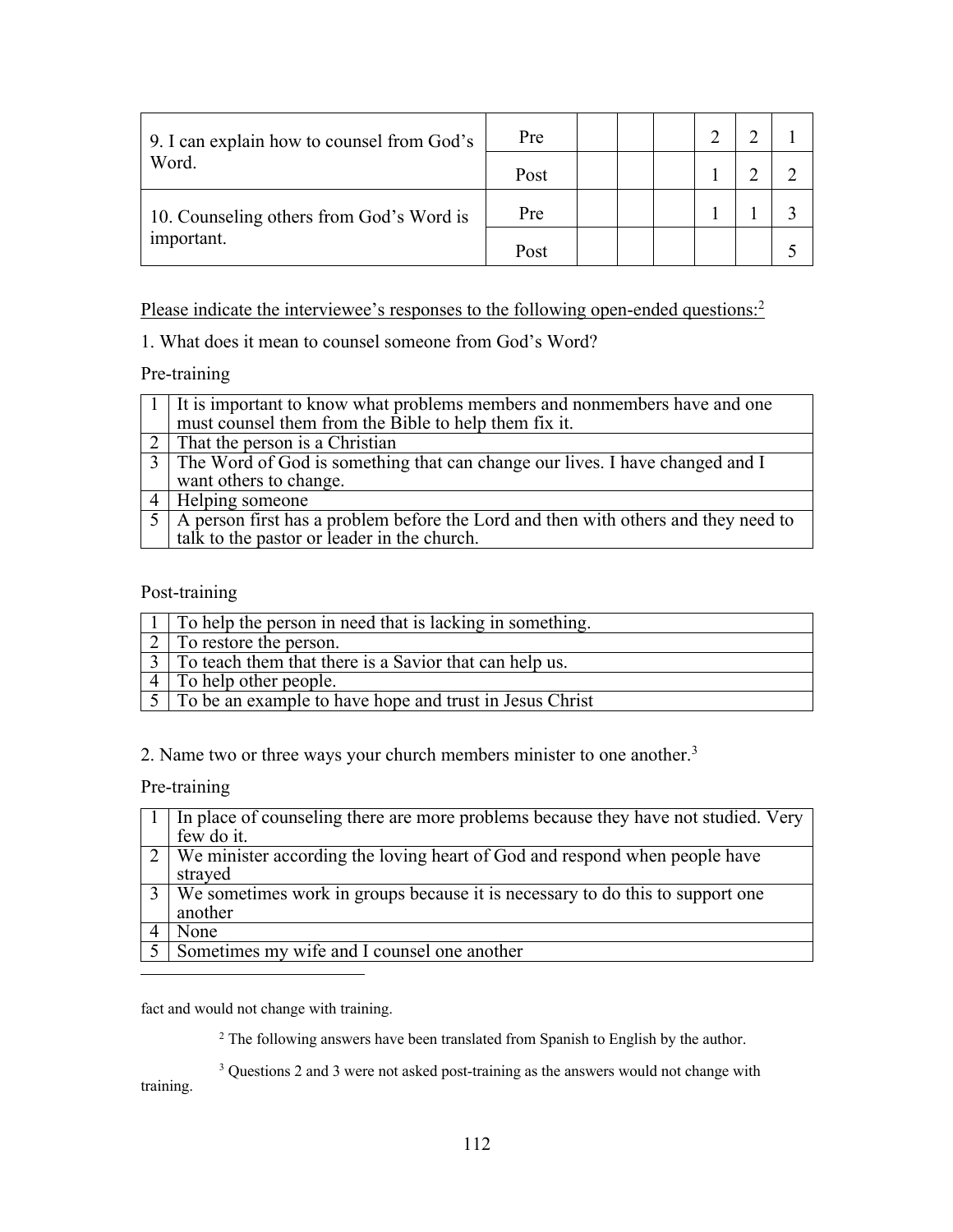3. As pastor/church leader, how many times do you privately counsel someone from the

# Bible each week?

Pre-training

| 1   Each week I offer counsel to someone. Sometimes a couple, a woman, or a young |
|-----------------------------------------------------------------------------------|
| lady                                                                              |
| Sometimes three or more                                                           |
| Sometimes three times a week                                                      |
| None                                                                              |
| 5   Almost none at all; sometimes once a month                                    |

# 4. Who should participate in counseling people from God's Word?

# Pre-training

| The equipped minister can counsel others                       |
|----------------------------------------------------------------|
| The pastors                                                    |
| The pastor or Elder or someone equipped                        |
| The leaders, but when the church is grows it becomes difficult |
| The Christian because it is his responsibility                 |

# Post-training

| The well-equipped pastor has the most right to do so. |
|-------------------------------------------------------|
| 2 One of the deacons and the pastor                   |
| I The elder or pastor                                 |
| All Christians                                        |
| The counselor (everyone)                              |

# 5. What place should psychology have in the church?

# Pre-training

| 1   There is carnal psychology that isn't spiritual                                     |
|-----------------------------------------------------------------------------------------|
| 2 It should have a place of importance                                                  |
| $\vert$ 3   A pastor or Elder should incorporate psychology                             |
| $\overline{4}$ First the Bible and then psychology later in order of importance         |
| $\lceil 5 \rceil$ The person should have psychology with the Lord and later with others |

# Post-training

| 1   Only if it is biblical; the secular has no value                         |
|------------------------------------------------------------------------------|
| $\vert$ 2   Possibly second in priorities in the church                      |
| $\vert$ 3   It would not be good because it would not be biblical counseling |
| None                                                                         |
| None                                                                         |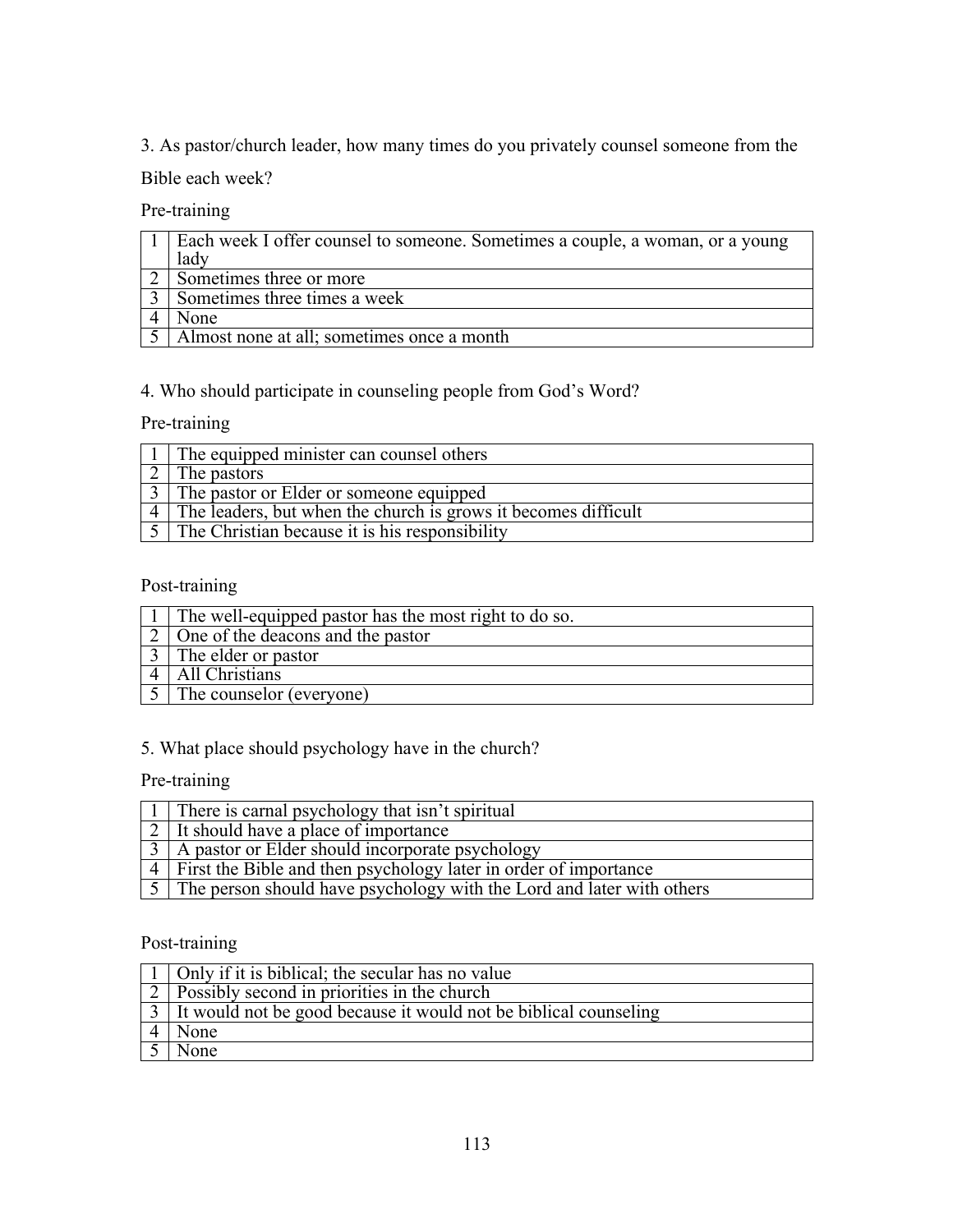# Additional Questions, limited to use for Goal 4:

1. Will you seek to implement biblical counseling as a part of your church's ministry?

| Yes, of course. It should be biblical. |
|----------------------------------------|
| es                                     |
| e <sub>s</sub>                         |
| Yes, of course.                        |
| Yes because everyone should do so.     |

## 2. Do you feel equipped to counsel others biblically?

| I am thankful to say yes, and I am willing |
|--------------------------------------------|
| Thanks to God, yes                         |
| es                                         |
| e <sub>s</sub>                             |
| es                                         |

3. Name one to three ways you plan to implement biblical counseling in your church.

| Equip my brothers, train others in the church                                     |
|-----------------------------------------------------------------------------------|
| 2   Equip others so that they can help me                                         |
| 3   Based on the studies and the Bible, I want to help others understand biblical |
| counseling                                                                        |
| 4 Speak with the brothers; possibly ask if anyone needs counseling during church  |
| services                                                                          |
| Create groups and offer times of counseling                                       |

# 4. What is your overall attitude toward biblical counseling?

| In favor of it                                      |
|-----------------------------------------------------|
| 2 In favor of it and I want others to join me in it |
| $3$   It is very good                               |
| It is very good                                     |
| We should do it; I agree with it                    |

# 5. How can your church best develop interpersonal ministries?

| 1 The pastor and deacons should be equipped in biblical counseling and the believers |
|--------------------------------------------------------------------------------------|
| $\vert$ 2   Seek out willing people to participate                                   |
| 3   Use people's spiritual gifts to work in different ministries of the church       |
| 4 Give a workshop and train the church members                                       |
| $\sqrt{5}$ Equip, train, and practice biblical counseling                            |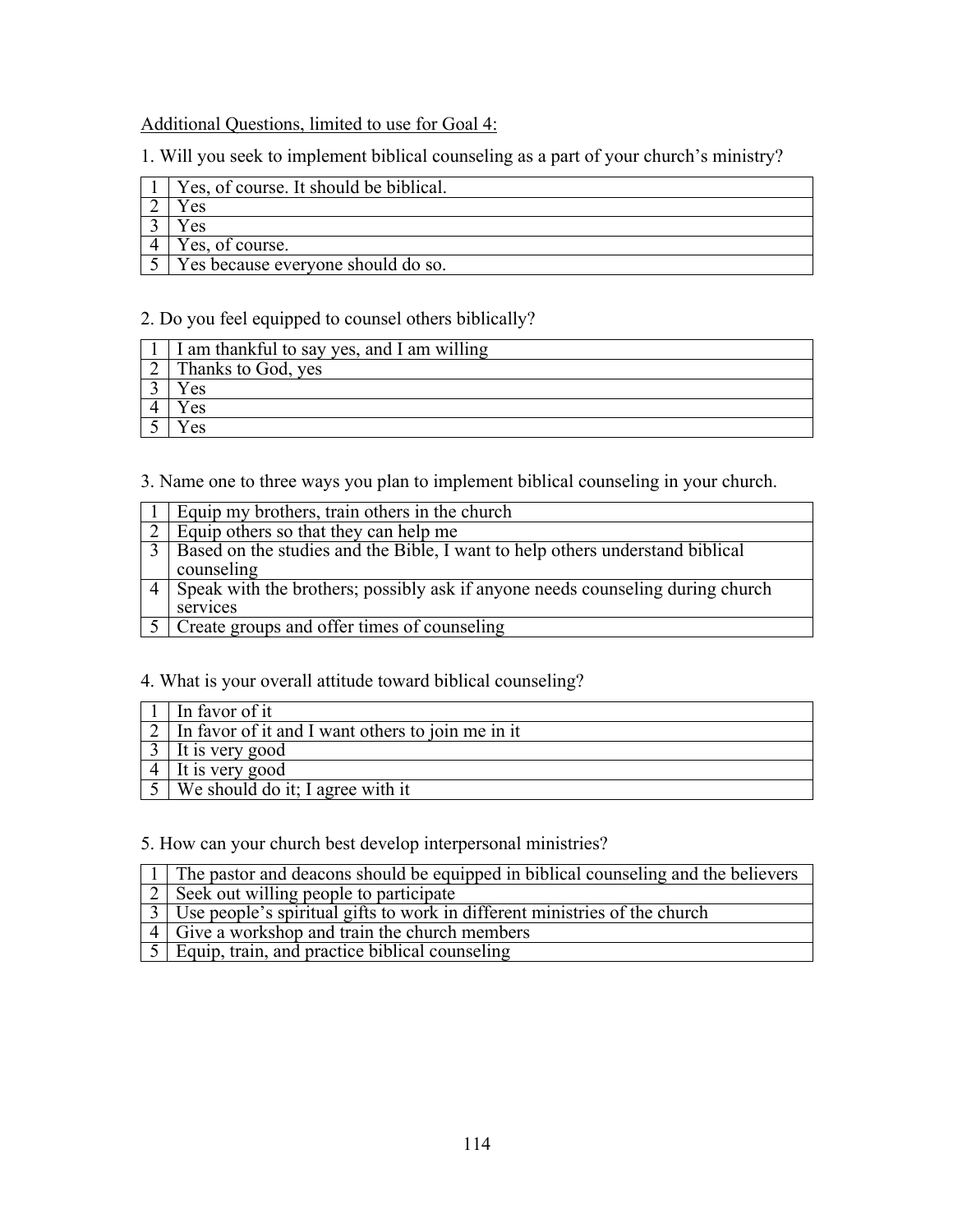### CURRICULUM EVALUATION RUBRIC

An expert panel comprised of current RTIM missionaries and employees and expatriate pastors in Ecuador familiar with the people group in question will be asked to evaluate a ministry plan. The evaluation will consider the plan's functionality, communication processes, training elements, provision of biblical counseling resources, and action steps.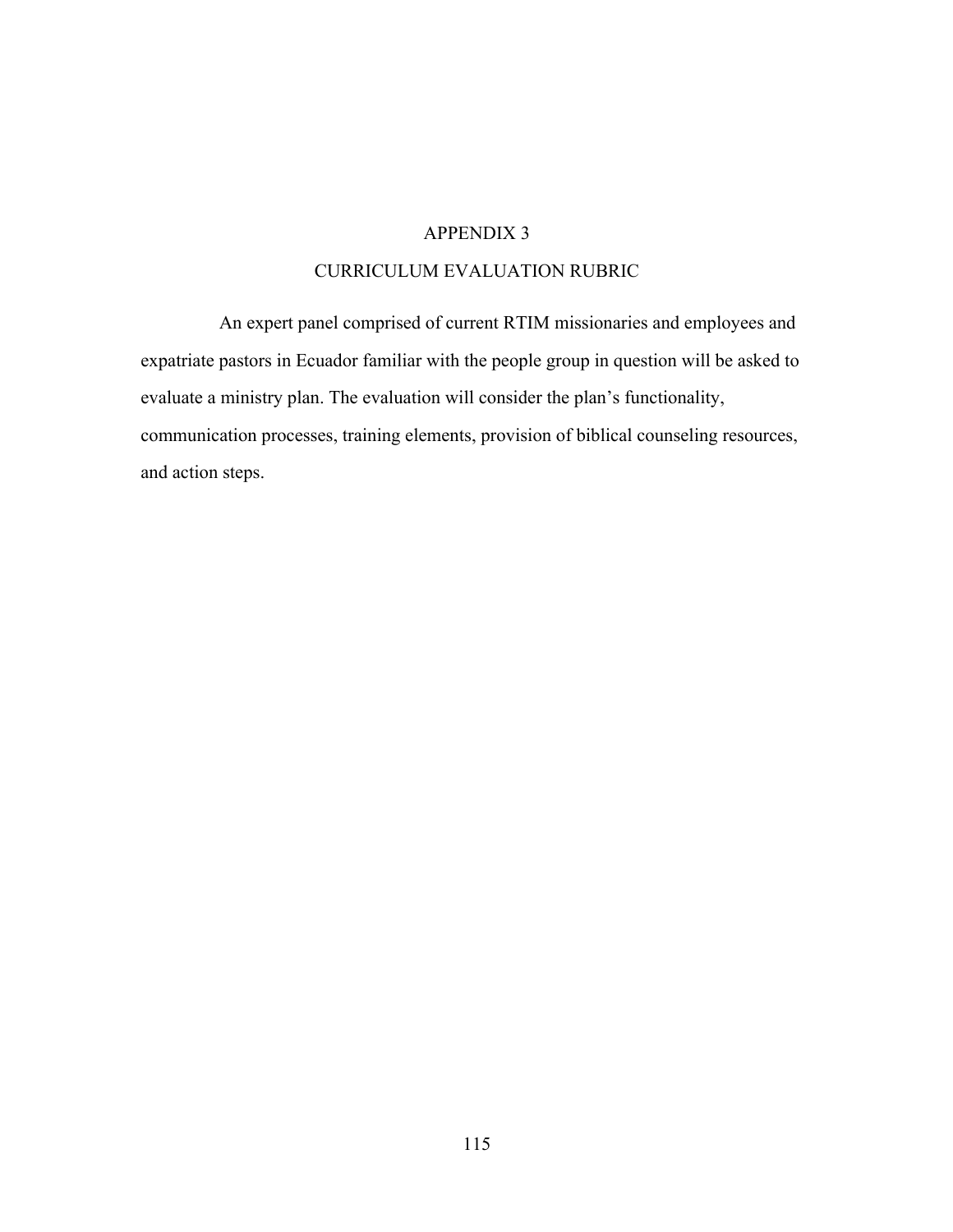# CURRICULUM EVALUATION RUBRIC FORM

| <b>Biblical Counseling Curriculum Evaluation Tool</b>                                                                 |              |                |                |                |          |
|-----------------------------------------------------------------------------------------------------------------------|--------------|----------------|----------------|----------------|----------|
| 1= insufficient 2=requires attention 3= sufficient 4=exemplary                                                        |              |                |                |                |          |
| Criteria                                                                                                              | $\mathbf{1}$ | $\overline{2}$ | $\overline{3}$ | $\overline{4}$ | Comments |
| The lessons are clearly relevant to<br>the issue of pastors and church<br>leaders integrating biblical<br>counseling. |              |                |                |                |          |
| The material is faithful to the<br>Bible's teaching on interpersonal<br>ministry.                                     |              |                |                |                |          |
| The material is theologically<br>sound.                                                                               |              |                |                |                |          |
| The theses of the lessons are<br>clearly stated.                                                                      |              |                |                |                |          |
| The points of the lessons clearly<br>support their theses.                                                            |              |                |                |                |          |
| The lessons contain points of<br>practical application.                                                               |              |                |                |                |          |
| The lessons are sufficiently<br>thorough in its coverage of the<br>material.                                          |              |                |                |                |          |
| Overall, the lessons are clearly<br>presented.                                                                        |              |                |                |                |          |
| The lessons can be contextually<br>adapted for presentation to the<br>target audience.                                |              |                |                |                |          |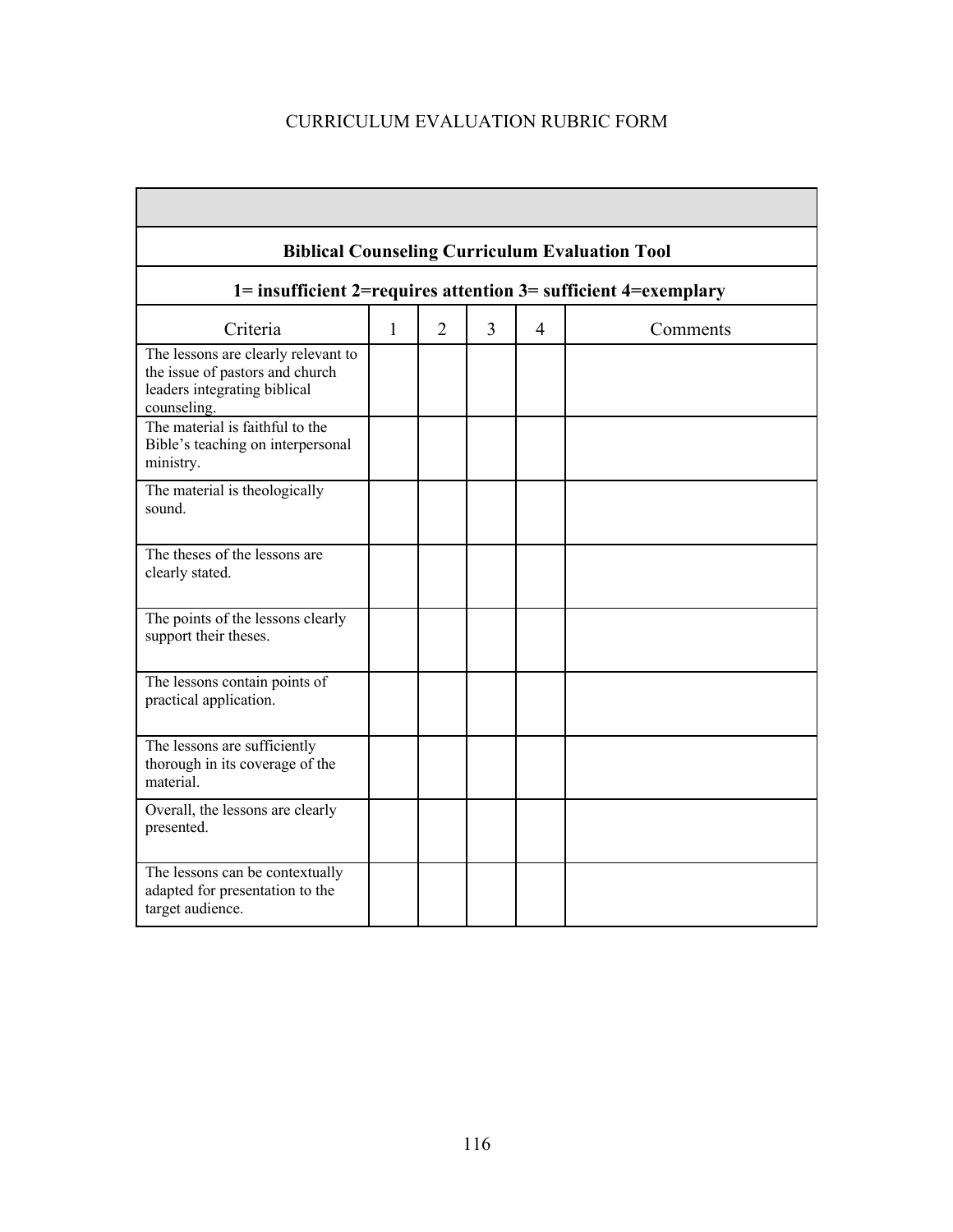# CURRICULUM EVALUATION RESPONSES

| <b>Biblical Counseling Curriculum Evaluation Tool1</b>                   |           |                  |                                                            |  |  |  |
|--------------------------------------------------------------------------|-----------|------------------|------------------------------------------------------------|--|--|--|
| (6 participants)                                                         |           |                  |                                                            |  |  |  |
| Insufficient (I); Requires attention (RA); Sufficient (S); Exemplary (E) |           |                  |                                                            |  |  |  |
| <b>Criteria</b>                                                          | Grade     | No. of           | <b>Comments</b>                                            |  |  |  |
|                                                                          |           | responses        |                                                            |  |  |  |
|                                                                          | I         | $\overline{0}$   | None                                                       |  |  |  |
|                                                                          | <b>RA</b> | $\overline{0}$   | None                                                       |  |  |  |
| 1. The lessons are clearly                                               | S         | $\theta$         | None                                                       |  |  |  |
| relevant to the issue of pastors                                         |           |                  | -Excellent giving pastors a                                |  |  |  |
| and church leaders integrating                                           |           |                  | better understanding of                                    |  |  |  |
| biblical counseling.                                                     | E         | 6                | pastor's roll and all believers                            |  |  |  |
|                                                                          |           |                  | -Absolutely necessary, urgent,                             |  |  |  |
|                                                                          |           |                  | and practical                                              |  |  |  |
|                                                                          | I         | $\overline{0}$   | None                                                       |  |  |  |
|                                                                          | <b>RA</b> | $\boldsymbol{0}$ | None                                                       |  |  |  |
|                                                                          | S         | $\overline{0}$   | None                                                       |  |  |  |
|                                                                          |           |                  | -Very biblically based and part<br>of discipleship through |  |  |  |
|                                                                          |           |                  | counseling and follow-up                                   |  |  |  |
|                                                                          |           |                  | -It would be good to point to                              |  |  |  |
|                                                                          |           |                  | some biblical examples (OT                                 |  |  |  |
| 2. The material is faithful to the                                       |           |                  | and NT) of BC, as it was used                              |  |  |  |
| Bible's teaching on                                                      |           |                  | by God. Example: Nathan and                                |  |  |  |
| interpersonal ministry.                                                  | E         | 6                | David; Peter and Paul; in the                              |  |  |  |
|                                                                          |           |                  |                                                            |  |  |  |
|                                                                          |           |                  | issue of gentiles and Jews                                 |  |  |  |
|                                                                          |           |                  |                                                            |  |  |  |
|                                                                          |           |                  |                                                            |  |  |  |
|                                                                          |           |                  |                                                            |  |  |  |
|                                                                          |           |                  |                                                            |  |  |  |
|                                                                          |           |                  |                                                            |  |  |  |
|                                                                          |           |                  |                                                            |  |  |  |

<sup>&</sup>lt;sup>1</sup> The comments made by panel members submitted in Spanish have been translated by the author.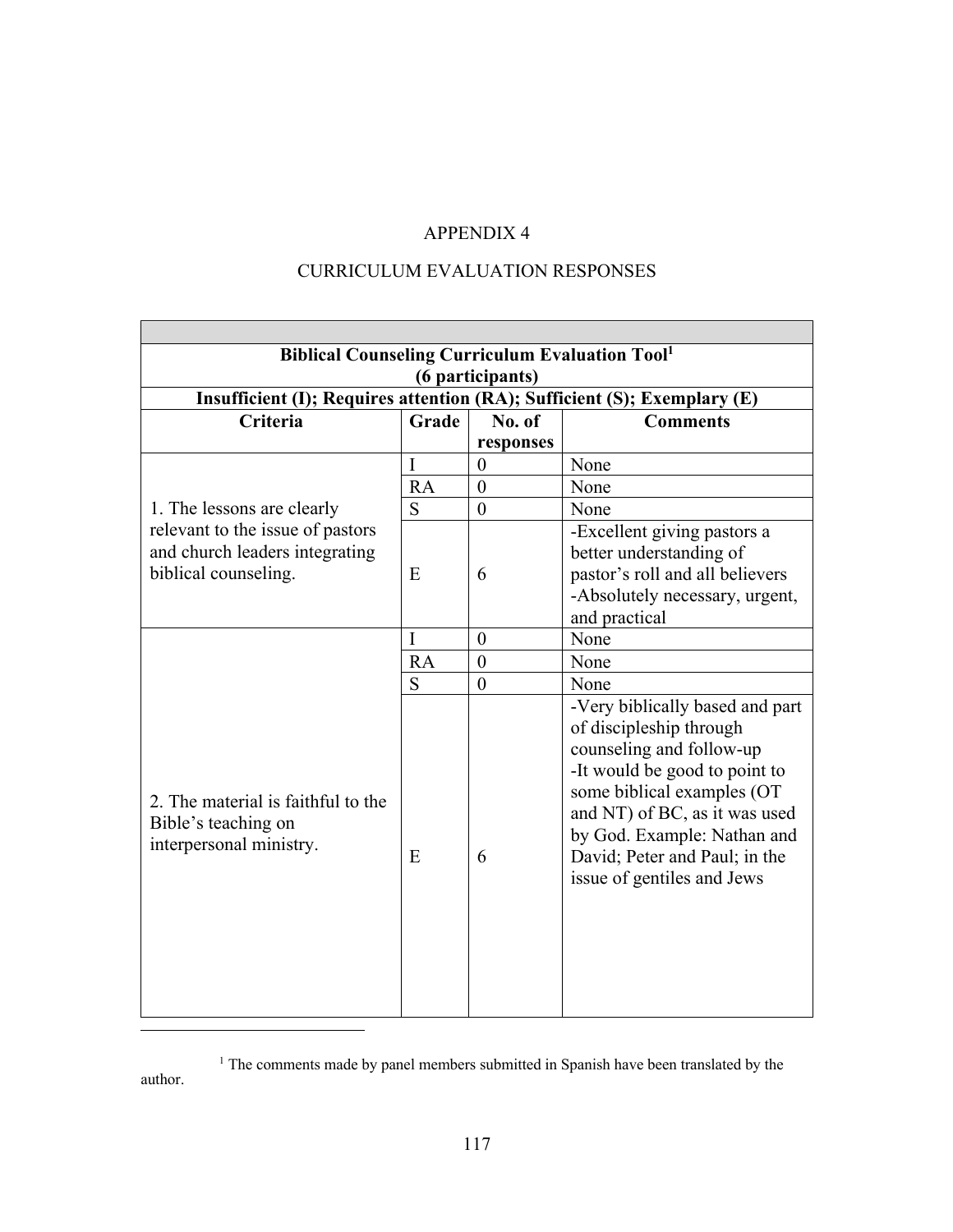|                                                                                                                                                                    | I         | $\boldsymbol{0}$ | None                                                          |
|--------------------------------------------------------------------------------------------------------------------------------------------------------------------|-----------|------------------|---------------------------------------------------------------|
|                                                                                                                                                                    | <b>RA</b> | $\theta$         | None                                                          |
|                                                                                                                                                                    | S         | $\boldsymbol{0}$ | None                                                          |
|                                                                                                                                                                    |           |                  | -Excellent foundation                                         |
| 3. The material is theologically<br>sound.<br>4. The theses of the lessons are<br>clearly stated.<br>5. The points of the lessons<br>clearly support their theses. |           |                  | established and followed                                      |
|                                                                                                                                                                    | E         | 6                | throughout                                                    |
|                                                                                                                                                                    |           |                  | the lessons                                                   |
|                                                                                                                                                                    | I         | $\overline{0}$   | None                                                          |
|                                                                                                                                                                    | RA        | $\boldsymbol{0}$ | None                                                          |
|                                                                                                                                                                    |           |                  | -Perhaps a "goal" or "main                                    |
|                                                                                                                                                                    | S         | 2                | point" of each lesson would                                   |
|                                                                                                                                                                    |           |                  | help                                                          |
|                                                                                                                                                                    |           |                  | -Very clear with practical                                    |
|                                                                                                                                                                    | E         | 4                | application to any setting                                    |
|                                                                                                                                                                    | I         | $\theta$         | None                                                          |
|                                                                                                                                                                    | <b>RA</b> | $\boldsymbol{0}$ | None                                                          |
|                                                                                                                                                                    | S         | 1                | -Need clearer theses                                          |
|                                                                                                                                                                    |           |                  | -Excellent in every lesson                                    |
|                                                                                                                                                                    |           |                  | tying together in fulfilling                                  |
|                                                                                                                                                                    |           |                  | God's                                                         |
|                                                                                                                                                                    |           |                  | Purpose                                                       |
|                                                                                                                                                                    |           |                  | -It would be good in lessons 5                                |
|                                                                                                                                                                    | E         |                  | and 6 to expand the theme a                                   |
|                                                                                                                                                                    |           | 5                | bit more, to avoid risks, abuses                              |
|                                                                                                                                                                    |           |                  | and bad practice of BC within                                 |
|                                                                                                                                                                    |           |                  | the church, especially. For                                   |
|                                                                                                                                                                    |           |                  | example: Can everyone                                         |
|                                                                                                                                                                    |           |                  | counsel? Are there any biblical                               |
|                                                                                                                                                                    |           |                  | requirements for this ministry,                               |
|                                                                                                                                                                    |           |                  | for the counselor, and                                        |
|                                                                                                                                                                    |           |                  | including the counselee?                                      |
|                                                                                                                                                                    | I         | $\theta$         | None                                                          |
|                                                                                                                                                                    |           |                  | -Not sure practical app needed,                               |
|                                                                                                                                                                    | <b>RA</b> | 1                | but not listed on outline                                     |
|                                                                                                                                                                    |           |                  | -I think that you should say                                  |
|                                                                                                                                                                    |           |                  | something about the logistics                                 |
|                                                                                                                                                                    |           |                  | of BC, practical rules like:                                  |
|                                                                                                                                                                    |           |                  | men never visit women alone,                                  |
| 6. The lessons contain points of                                                                                                                                   |           |                  | never be in a closed office                                   |
| practical application.                                                                                                                                             |           |                  | without others being able to                                  |
|                                                                                                                                                                    | S         | 1                | see inside, never meet in                                     |
|                                                                                                                                                                    |           |                  |                                                               |
|                                                                                                                                                                    |           |                  | informal places like vehicles,                                |
|                                                                                                                                                                    |           |                  | never give false hope, never                                  |
|                                                                                                                                                                    |           |                  | "touch" the counselees, never<br>continue when the counselees |
|                                                                                                                                                                    |           |                  |                                                               |
|                                                                                                                                                                    |           |                  | are "professional patients" that                              |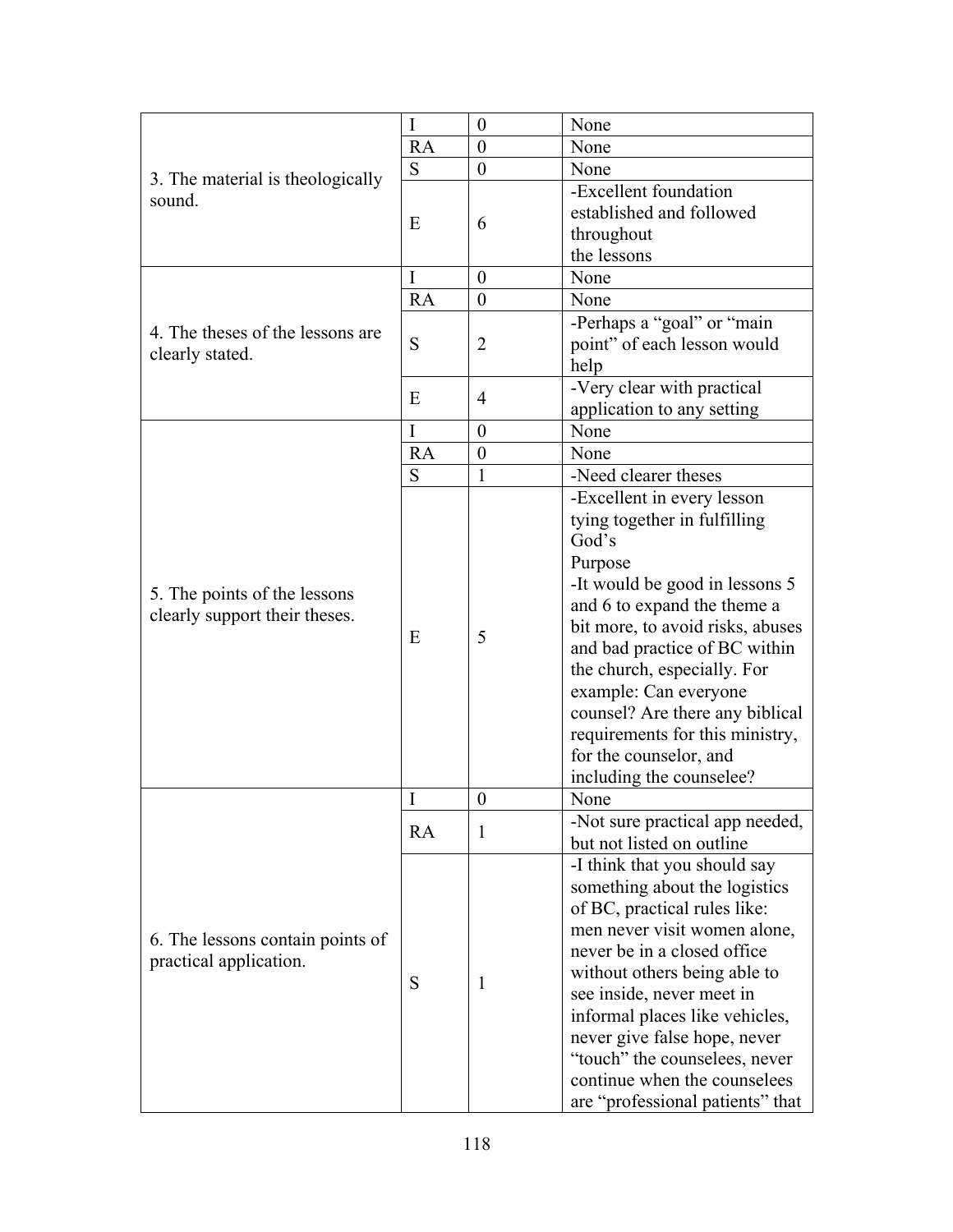|                                                                                 |    |                  | only seek ears to hear their<br>problems but don't follow<br>advice                                                                                                                                                                                                                                                                                                                                                                                                                                    |
|---------------------------------------------------------------------------------|----|------------------|--------------------------------------------------------------------------------------------------------------------------------------------------------------------------------------------------------------------------------------------------------------------------------------------------------------------------------------------------------------------------------------------------------------------------------------------------------------------------------------------------------|
|                                                                                 | E  | $\overline{4}$   | -yes, more "testimonials"<br>should be included<br>-very practical for the local<br>church<br>-Excellent with time to share<br>testimonies and do practical<br>role playing in classroom                                                                                                                                                                                                                                                                                                               |
|                                                                                 | I  | $\theta$         | None                                                                                                                                                                                                                                                                                                                                                                                                                                                                                                   |
|                                                                                 | RA | $\boldsymbol{0}$ | None                                                                                                                                                                                                                                                                                                                                                                                                                                                                                                   |
| 7. The lessons are sufficiently<br>thorough in its coverage of the<br>material. | S  | 1                | -I suggest that you should<br>include something about the<br>care of the pastor counselor<br>and his family. The question<br>is: And who cares for the<br>pastor and his family? What<br>about the need for the pastor to<br>be mentored? What about the<br>balance of the psycho-<br>emotional, social, and spiritual<br>of the pastor counselor? This<br>is important as the ministry of<br>BC can end up being risky<br>without "supervision" nor<br>accountability to another<br>qualified mentor. |
|                                                                                 | Ε  | 5                | -Super<br>-Plenty of Scripture used and<br>modeled by Author and<br>Finisher our Lord Jesus Christ                                                                                                                                                                                                                                                                                                                                                                                                     |
|                                                                                 | I  | $\overline{0}$   | None                                                                                                                                                                                                                                                                                                                                                                                                                                                                                                   |
|                                                                                 | RA | $\boldsymbol{0}$ | None                                                                                                                                                                                                                                                                                                                                                                                                                                                                                                   |
|                                                                                 | S  | $\boldsymbol{0}$ | None                                                                                                                                                                                                                                                                                                                                                                                                                                                                                                   |
| 8. Overall, the lessons are<br>clearly presented.                               | E  | 6                | -There are only a few syntax<br>issues in Spanish to correct<br>-Very clear with opportunities<br>for testimonies and role<br>playing<br>and interaction with students.                                                                                                                                                                                                                                                                                                                                |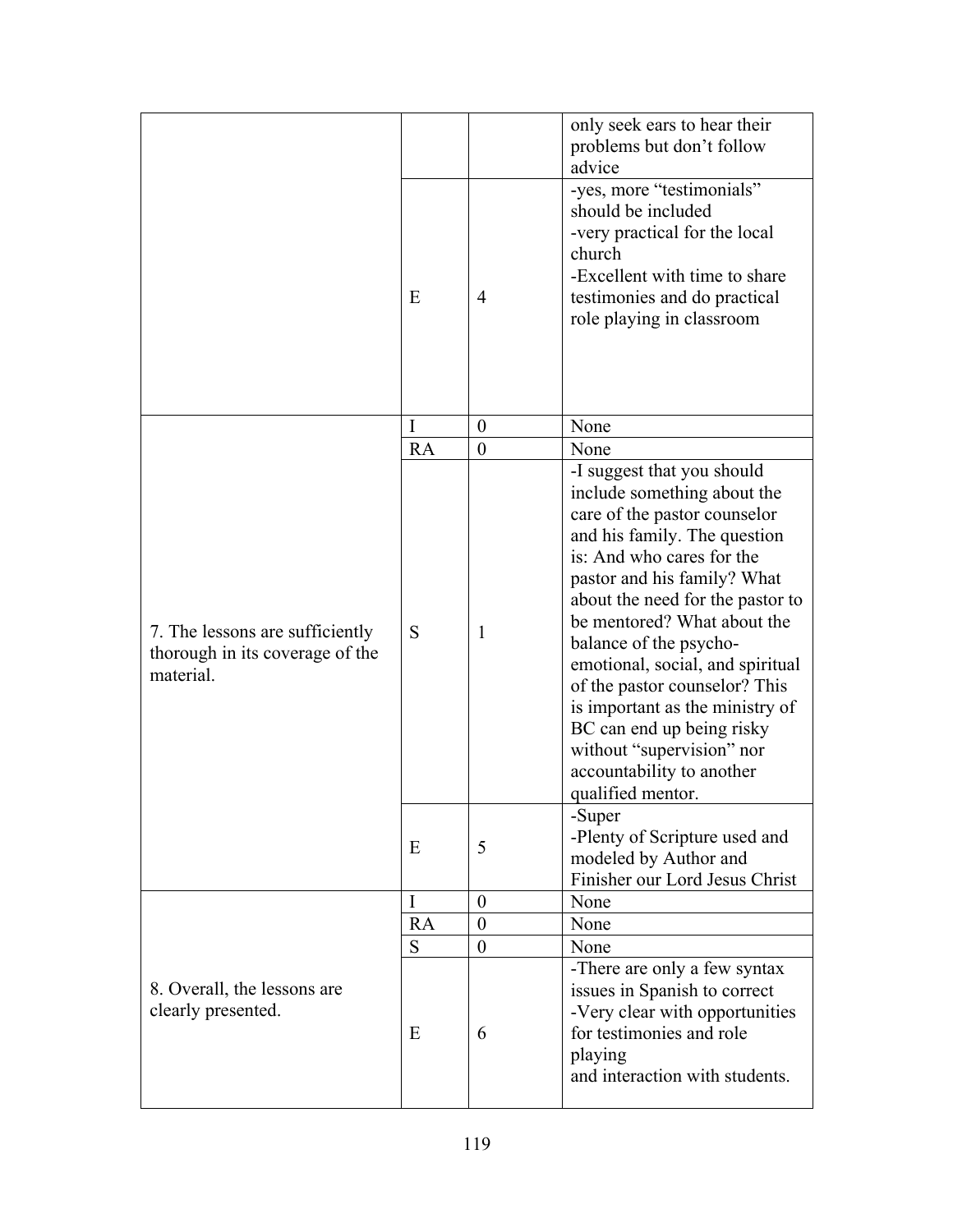|                                                                                              |    | 0 | None                                                                                                                                                                                                                                                                                                                                                   |
|----------------------------------------------------------------------------------------------|----|---|--------------------------------------------------------------------------------------------------------------------------------------------------------------------------------------------------------------------------------------------------------------------------------------------------------------------------------------------------------|
|                                                                                              | RA | 0 | None                                                                                                                                                                                                                                                                                                                                                   |
|                                                                                              | S  | 0 | None                                                                                                                                                                                                                                                                                                                                                   |
| 9. The lessons can be<br>contextually adapted for<br>presentation to the target<br>audience. | E  | 6 | -This is one of the<br>strengthsvery adaptable.<br>-I suggest mentioning the topic<br>of the risks of the bad use of<br>BC that can end in abuse of<br>the counselee or abuses of the<br>counselor. Rules to avoid<br>religious violence, sexual<br>abuse, or legal suits, etc.<br>-Clearly adaptable to the<br>culture and history of the<br>audience |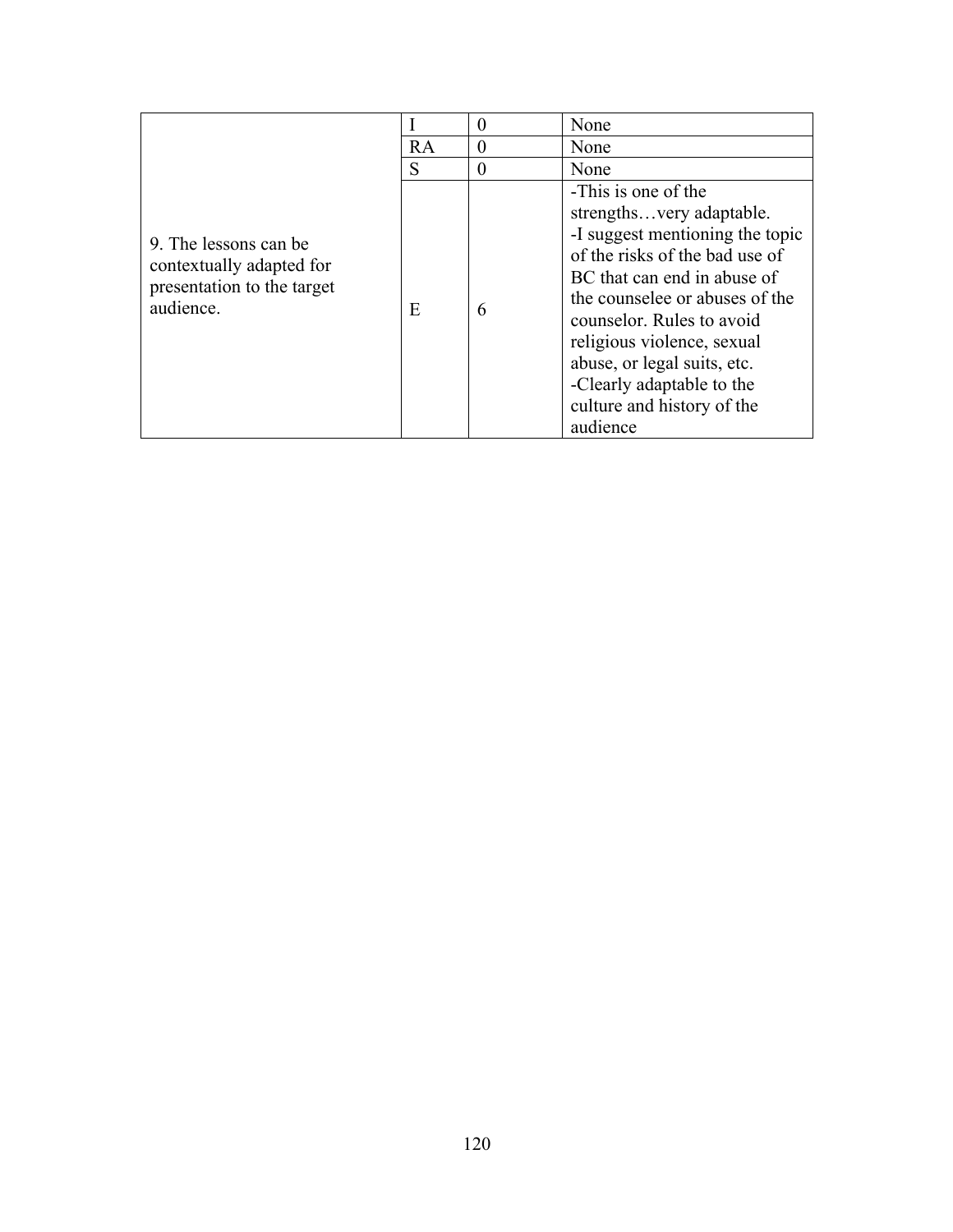## STATEMENT OF AFFIRMATION

In order to ensure that the expert panel understands and agrees with the premise upon which this ministry plan is based, each member of the panel will receive and sign a statement of affirmation. By affirming the statement(s), these panelists will be qualified to participate in the evaluation of the ministry plan that will be utilized in this project.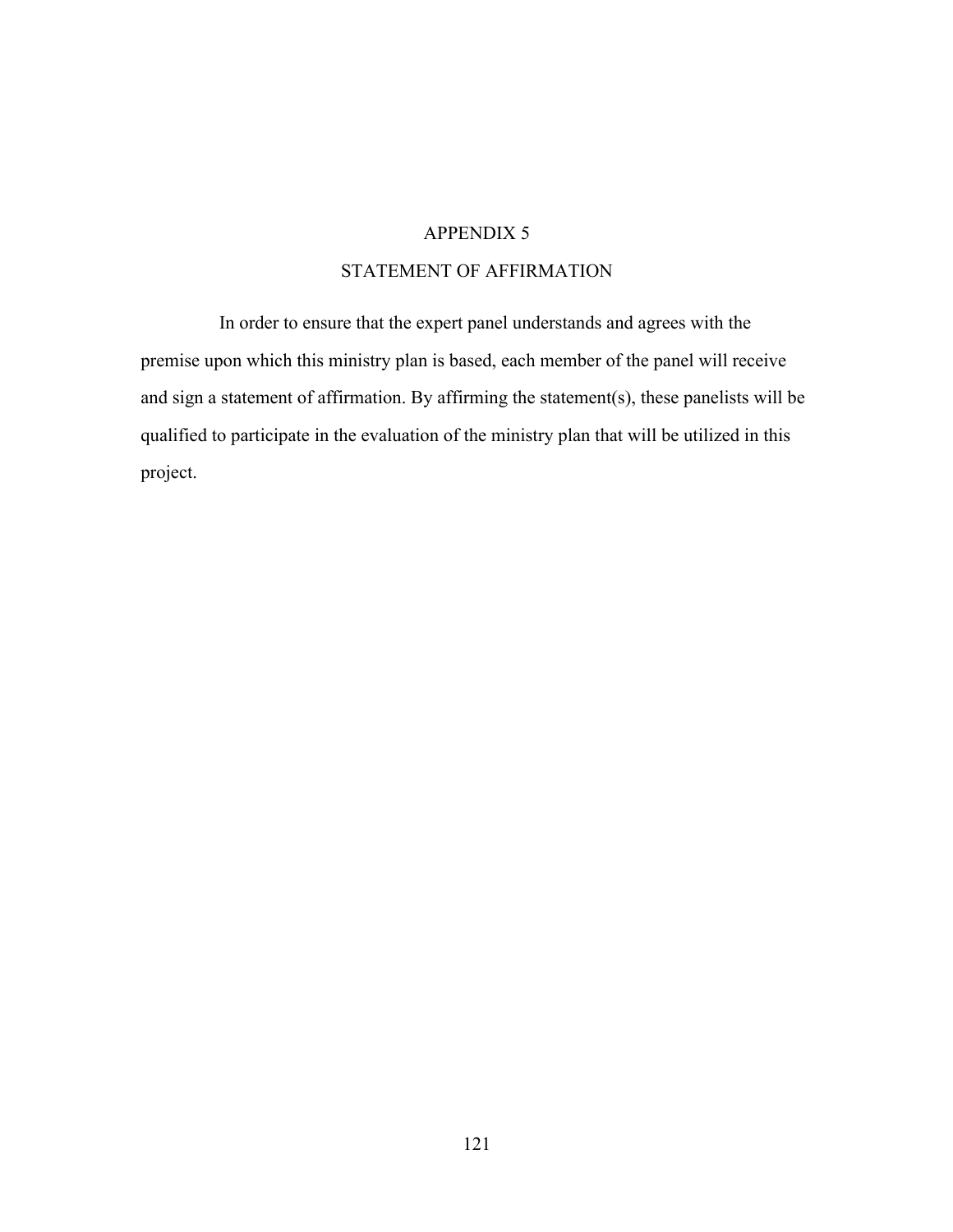### STATEMENT OF AFFIRMATION FORM

Name: \_\_\_\_\_\_\_\_\_\_\_\_\_\_\_\_\_\_\_\_\_\_\_\_\_\_\_\_

I (please mark one) \_\_\_ agree \_\_\_ disagree with RTIM's statements of belief as defined on the website http://reachingandteaching.org/reaching-teaching-statements-of-belief, and the following definition of biblical counseling:

Biblical counseling is a ministry of, but not limited to, the local church whereby transformed believers in Christ (John 3:3-8) who are indwelled, empowered and led by the Holy Spirit (John 14:26) rightly understand and apply the living and active Word of God (Hebrews 4:12) to others with the goals of evangelizing the lost and teaching the saved (Matthew 28:18-20) to live gospel-centered lives.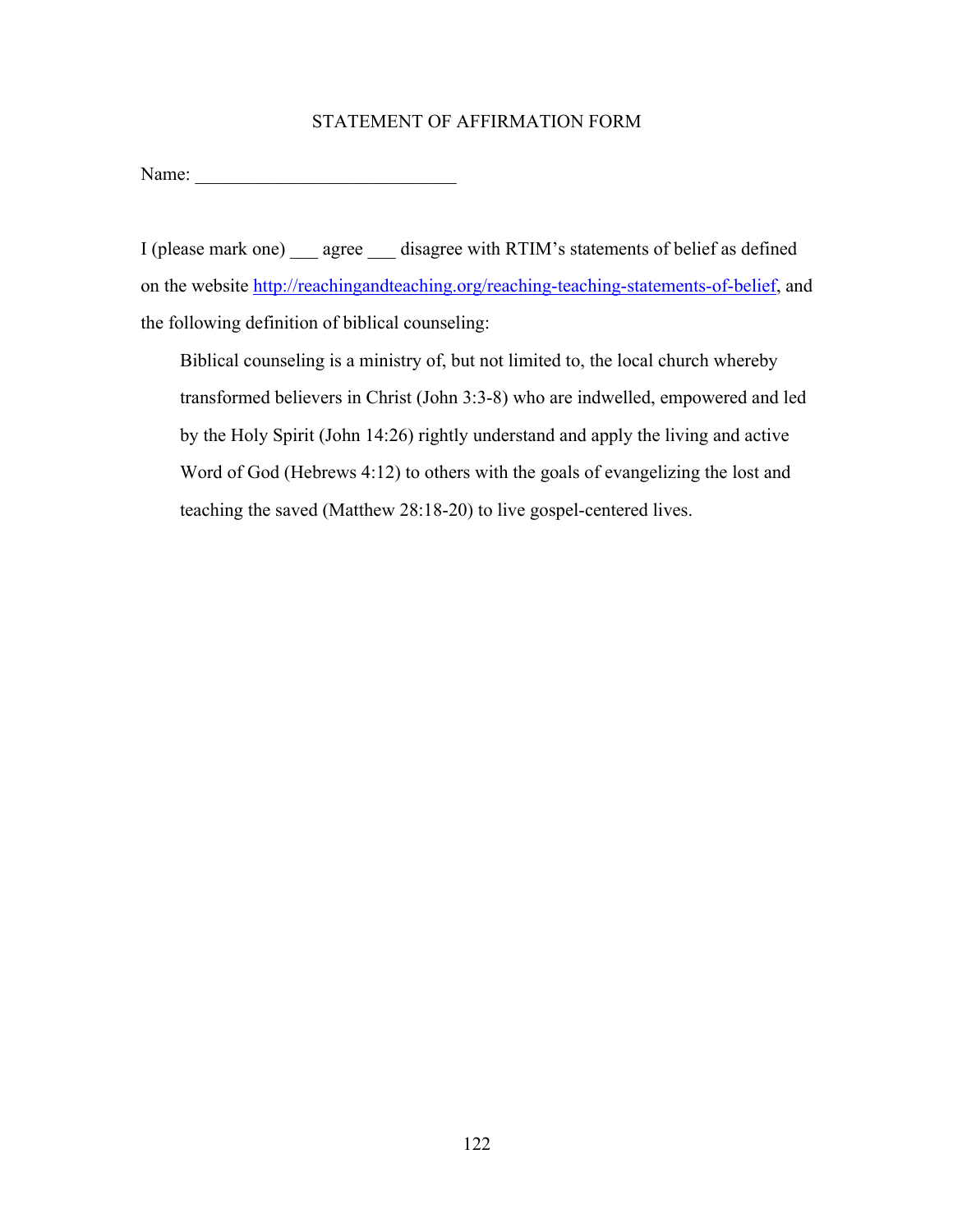#### BIBLICAL COUNSELING CURRICULUM: LESSON ONE

### **Introduction to Biblical Counseling (Part 1)1**

- 1. Introducing Biblical Counseling (BC)
	- a. Everybody counsels
		- i. Testimonies
		- ii. How Christians should counsel, from what framework
	- b. What BC is not<sup>2</sup>
		- i. Popular psychology
		- ii. Opinion
		- iii. Three main groups of counselors:
			- 1. Secular psychologists
			- 2. Christian counselors
			- 3. Biblical counselors
	- c. What BC is
		- i. Definition: "Biblical counseling is a ministry of, but not limited to, the local church whereby transformed believers in Christ (John 3:3-8) who are indwelled, empowered and led by the Holy Spirit (John 14:26) rightly understand and apply the living and active

<sup>&</sup>lt;sup>1</sup> Note: The following curriculum of six lessons is an outline (not a manuscript) for the teacher. This curriculum is designed to provide time for interaction, testimony, repetition, and evaluation of students' understanding. Moreover, this curriculum is designed for teaching traditionally oral peoples (including pre-literate, illiterate, or functionally illiterate).

<sup>2</sup> John MacArthur, *Counseling: How to Counsel Biblically* (Nashville: Thomas Nelson Publishers, 2005).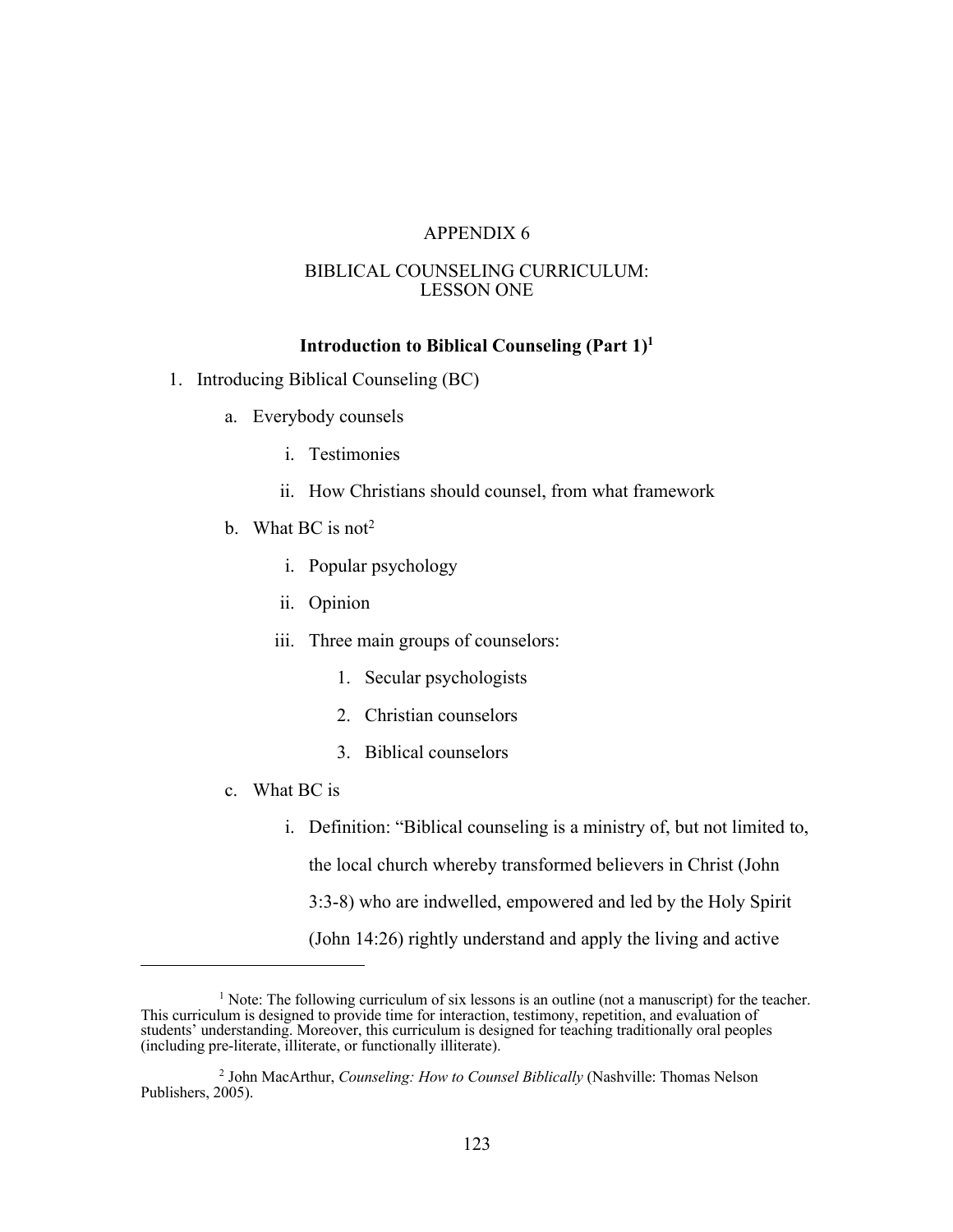Word of God (Hebrews 4:12) to others with the goals of evangelizing the lost and teaching the saved (Matthew 28:18-20) to live gospel-centered lives."3

- ii. 12 aspects of biblical counseling<sup>4</sup>:
	- 1. Based on Scripture
	- 2. Christ-centered
	- 3. Based on sound theology
	- 4. Dependent upon the Holy Spirit and prayer
	- 5. Directed toward sanctification
	- 6. Rooted in the life of the church
	- 7. Founded in love
	- 8. Attentive to heart issues
	- 9. Comprehensive in understanding
	- 10. Thorough in care
	- 11. Must be practical and relevant
	- 12. Must be oriented toward outreach

<sup>&</sup>lt;sup>3</sup> Author's hybrid definition taken from chapter 1.

<sup>&</sup>lt;sup>4</sup> "The Confessional Statement of the Biblical Counseling Coalition," Biblical Counseling Coalition, last modified, July 2018, accessed October 2020, https://www.biblicalcounselingcoalition.org/confessional-statement/.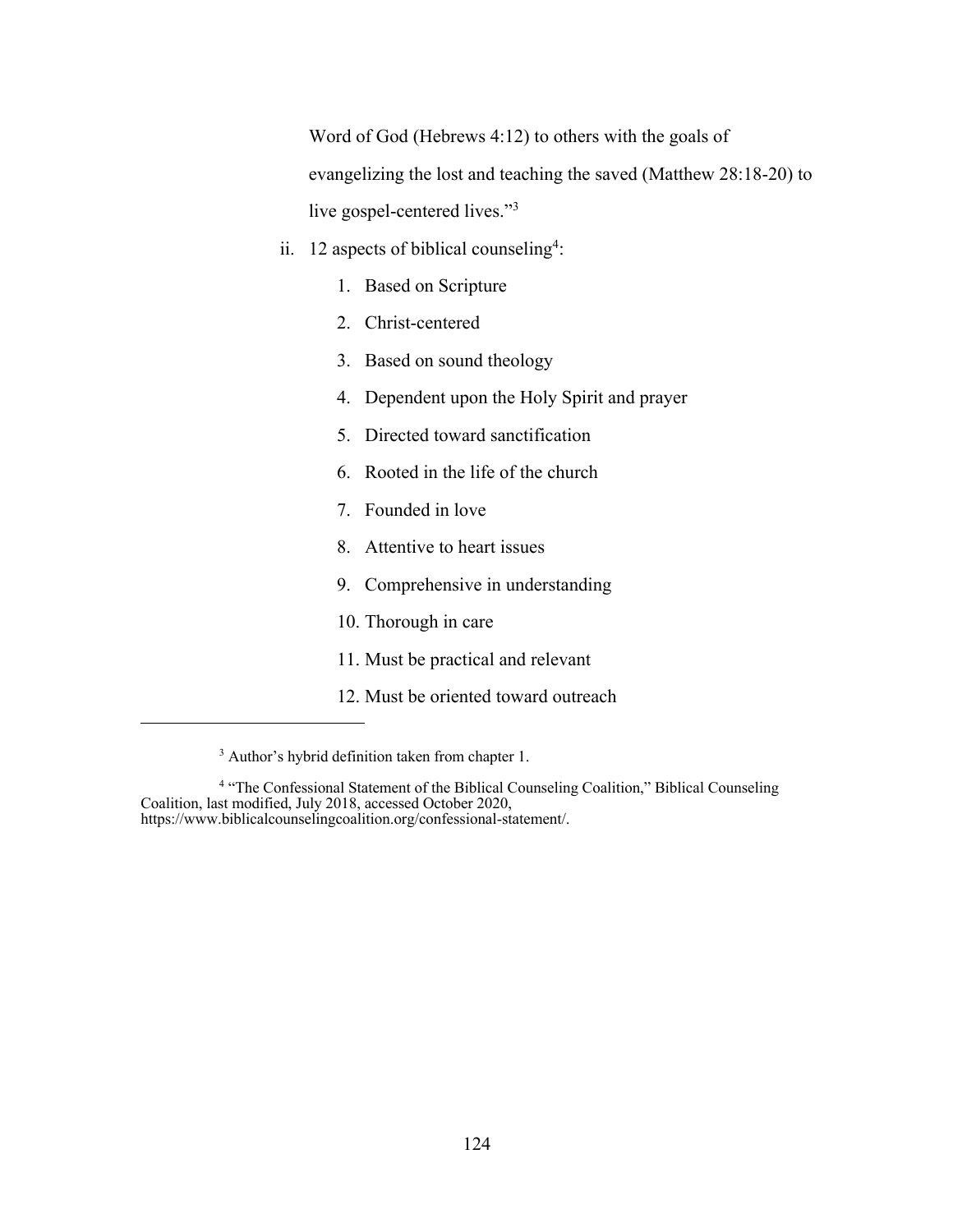#### BIBLICAL COUNSELING CURRICULUM: LESSON TWO

#### **Introduction to Biblical Counseling (Part 2)**

- 1. The goal of biblical counseling  $(BC)^1$ 
	- a. The primary goal
		- i. Not primarily behavior modification
		- ii. A change of the heart
			- 1. Based on Scripture and dependent on God
			- 2. Produces external behavioral changes
			- 3. Produces lasting changes
		- iii. BC seeks to respond to the heart
			- 1. The heart motivates sinful behavior
			- 2. The heart needs to be changed
				- a. Proverbs 4:23; Matthew 12:33-35; 15:17-20;

Galatians 5:16-26; Hebrews 3:12-13; 4:12-13;

James 3:13-14, 17-18; 4:1; 1 Peter 2:11

- iv. BC must start with a correct understanding of God and man
	- 1. God is totally good
	- 2. Man is totally depraved
		- a. We sin and, thus, we have problems in life

<sup>1</sup> This lesson depends heavily on the work of Paul David Tripp, *Instruments in the Redeemer's Hands: People in Need of Change Helping People in Need of Change* (Phillipsburg, NJ: P&R Publishing, 2002).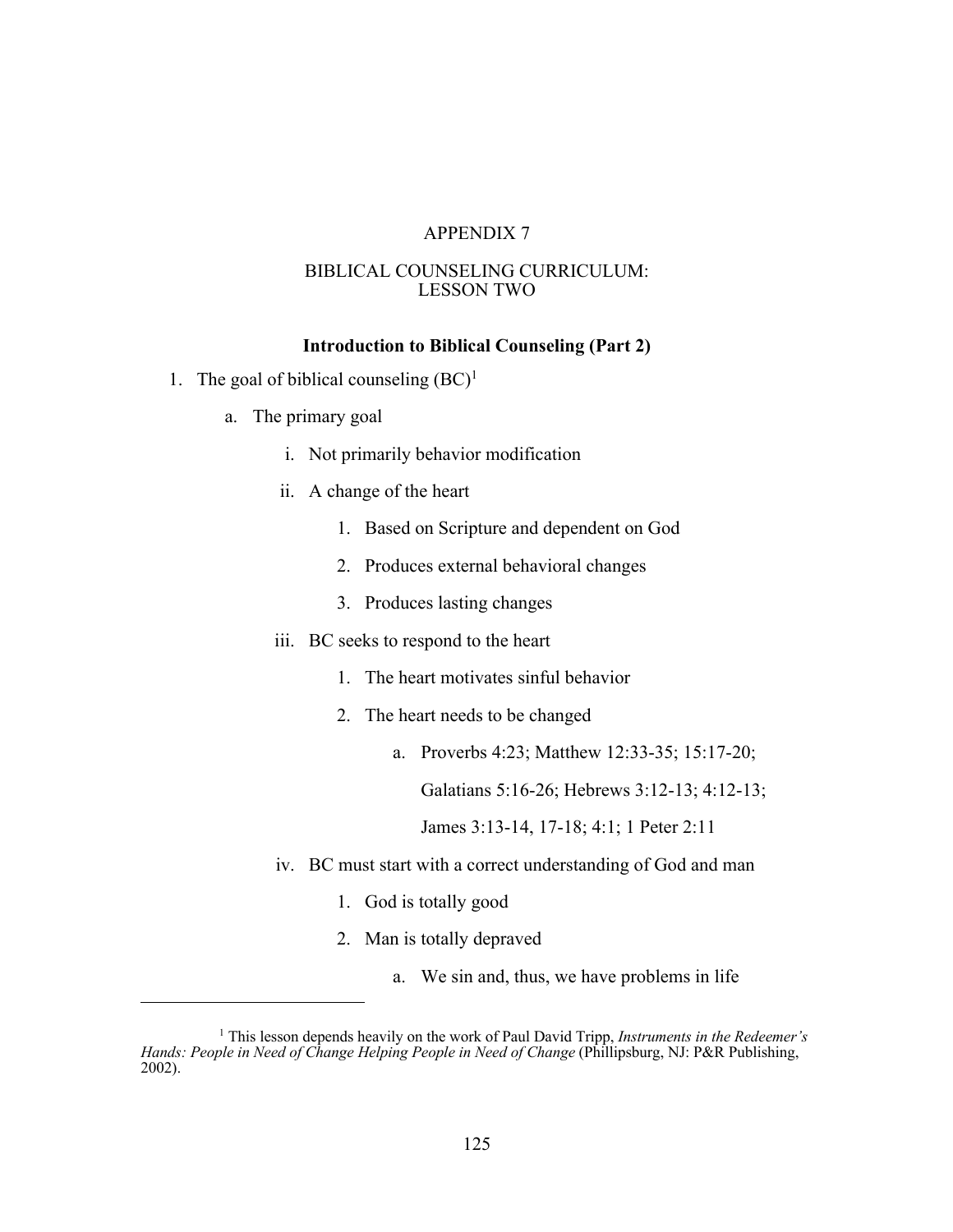- b. Others sin against us and, thus, we have problems in life
- 3. Man needs the grace of God to experience necessary heart changes
	- a. The gospel is foundational for lasting change
	- b. God uses means to produce these changes:
		- i. Himself (Holy Spirit)
		- ii. The Bible
		- iii. Other believers
		- iv. Other Christian, theologically sound resources
		- v. Circumstances
- 4. Three-tree model diagram
- b. BC vs. evangelism
	- i. Counseling believers
		- 1. Only believers have the Holy Spirit
		- 2. Thus, biblical counsel is given to believers
	- ii. Evangelizing unbelievers
		- 1. Do not have the Holy Spirit
		- 2. Thus, unbelievers must first be evangelized
			- a. To experience true changes that last
			- b. To understand Scripture
			- c. To confess and repent of sin
- c. BC as intense, intentional discipleship
	- i. What is discipleship
		- 1. Teaching others to:
			- a. Understand God's Word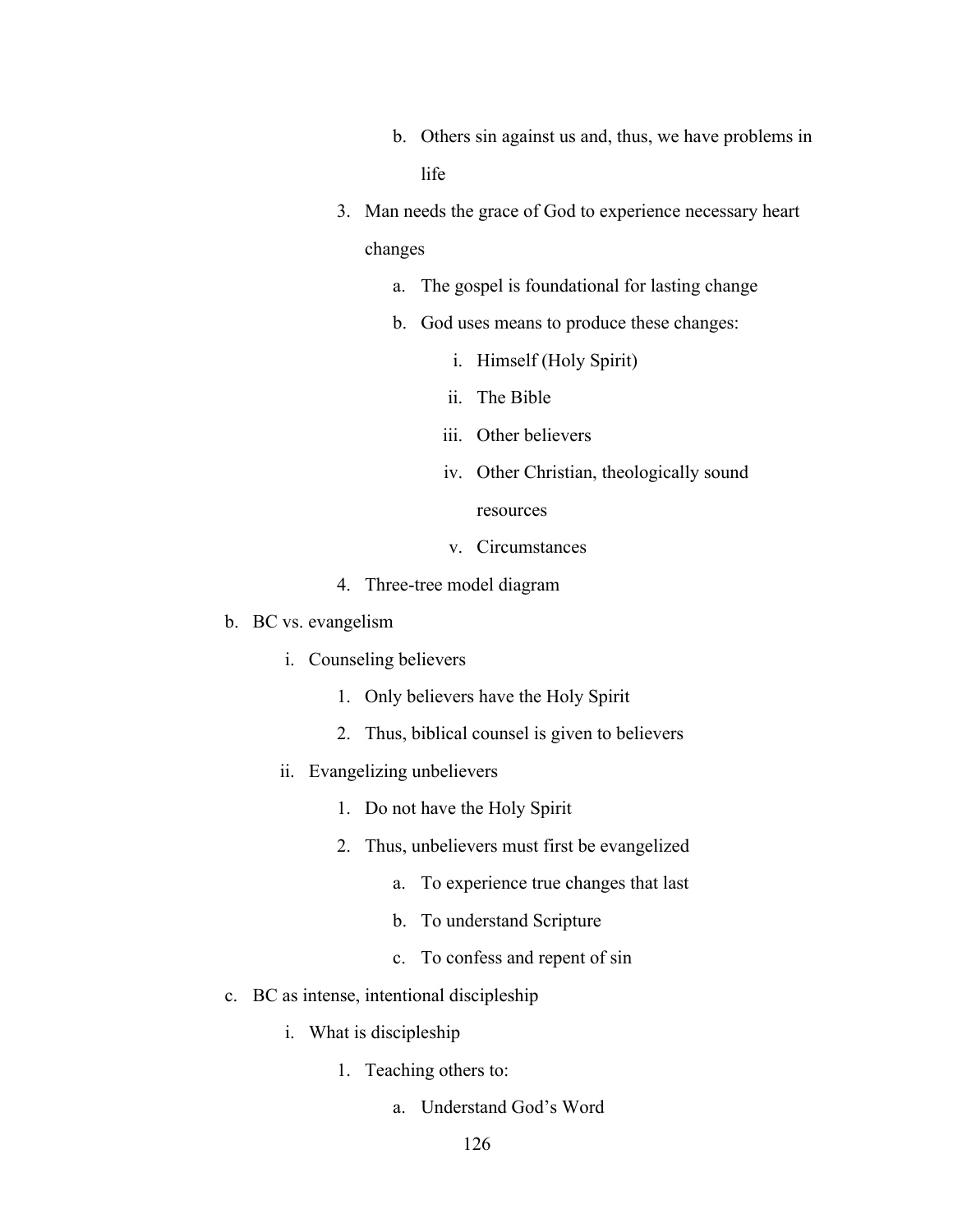- b. Love God
- c. Follow Jesus
- d. Change their lives to obey God's Word
- ii. Why counseling can be compared to intense discipleship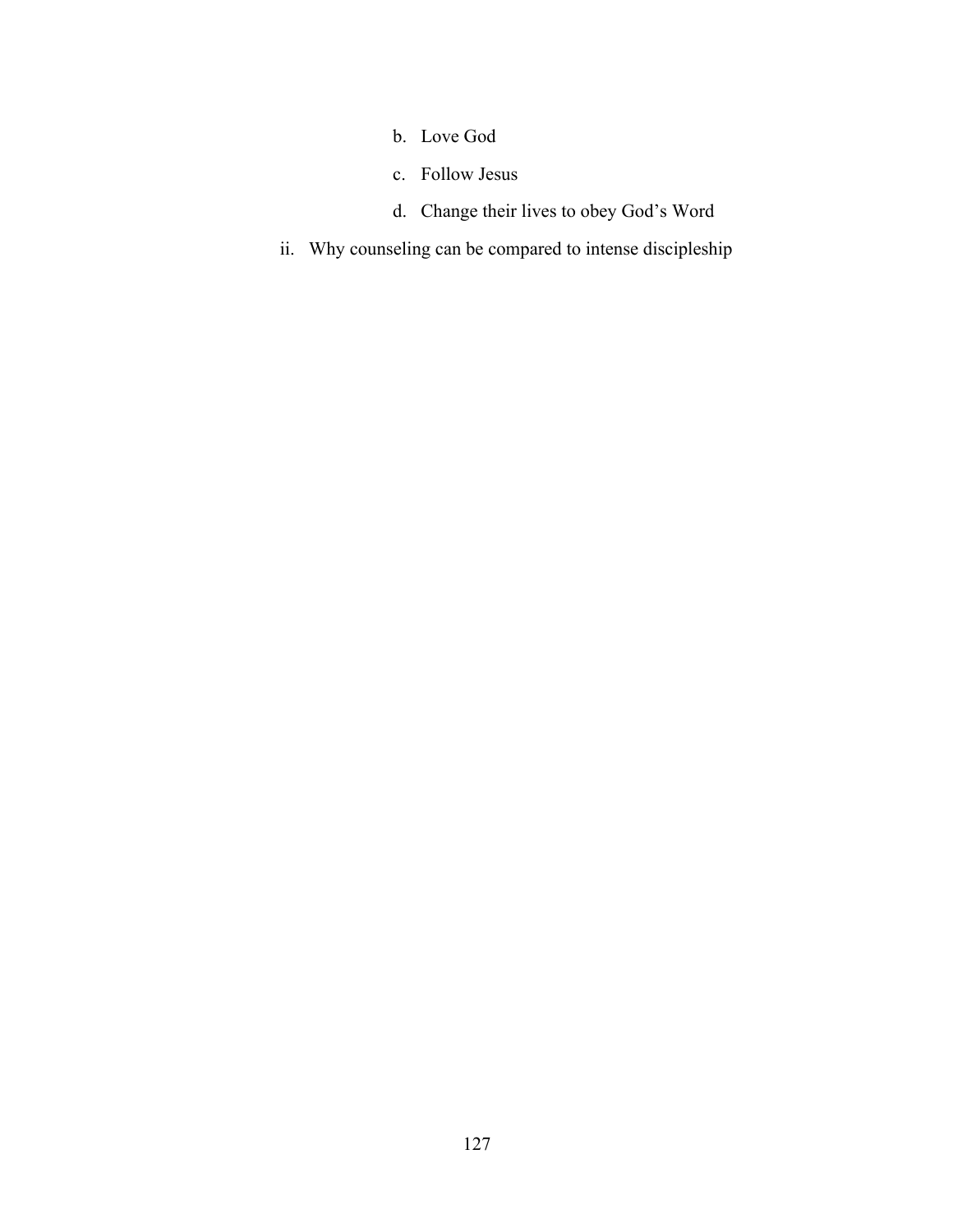#### BIBLICAL COUNSELING CURRICULUM: LESSON THREE

#### **The Importance of Biblical Counseling (Part 1)**

- 1. Emphasis on "biblical"1
	- a. What biblical counselors affirm about God's Word:
		- i. Inerrant
		- ii. Infallible
		- iii. Inspired
		- iv. Authority
		- v. Sufficient
		- vi. Profitable
	- b. Why God's Word?2
		- i. The Bible's relevance for all situations
			- 1. Because of the previous affirmations about the Bible
			- 2. The Bible speaks to all situations in life (want, need, sin, etc.)
		- ii. We must understand the message of the Bible and context of

Scripture

1. Implies a personal, private study and understanding

<sup>1</sup> This theological foundation of this lesson relies heavily on the work of Heath Lambert, *A Theology of Biblical Counseling: The Doctrinal Foundations of Counseling Ministry* (Grand Rapids: Zondervan, 2016).

 $2$  The foundation of the importance of Scripture has its basis in the work of David Powlison, *Speaking Truth in Love: Counsel in Community* (Greensboro, NC: New Growth Press, 2005).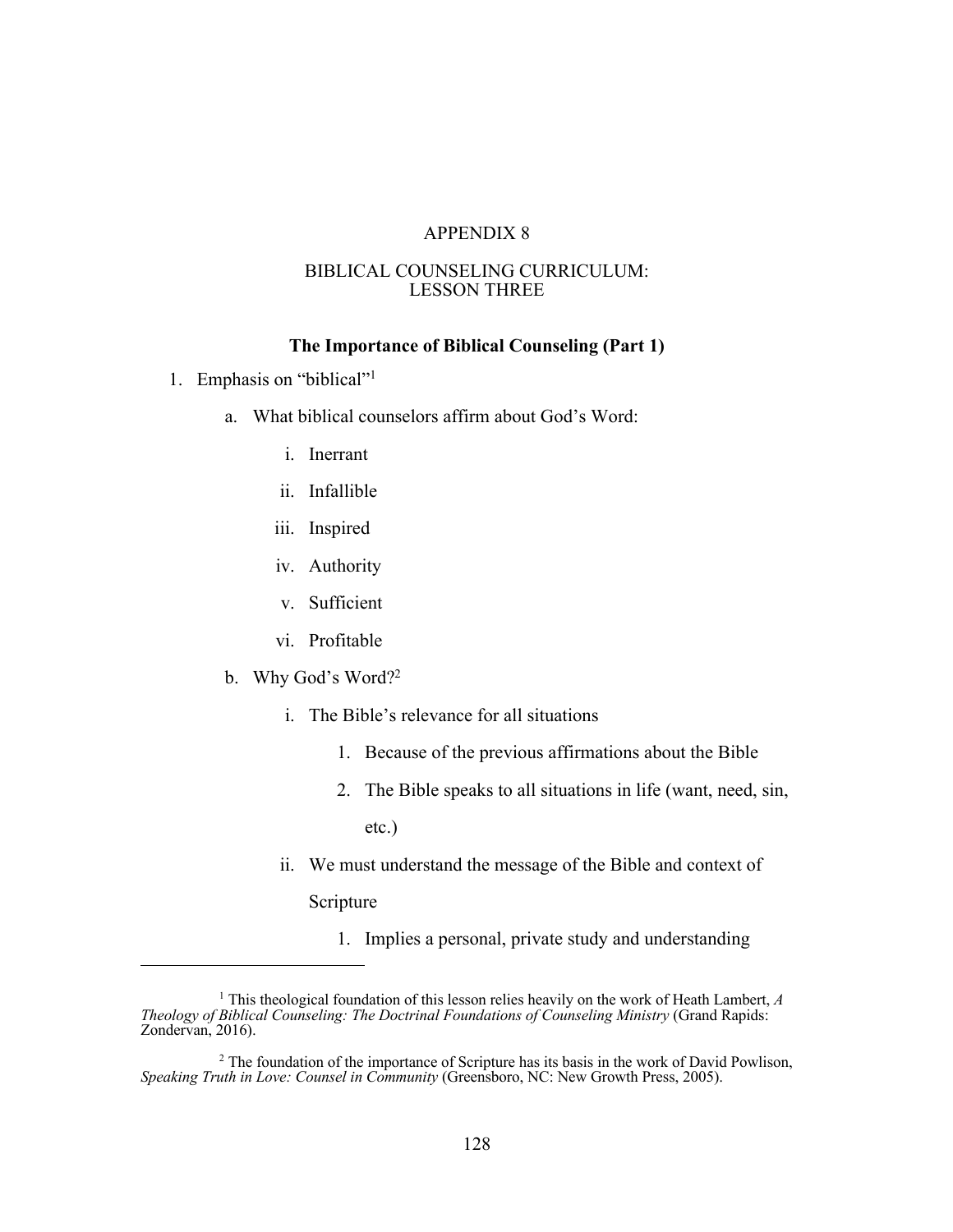- 2. Proper hermeneutics and exegesis are key
- 3. Important for all believers, but especially pastors
- iii. Not simply quoting Scripture
	- 1. Knowing Scripture is important
	- 2. Understanding the message of Scripture is important
		- a. In the context of the Bible
		- b. In the context of the Old or New Testament
		- c. In the context of the book
		- d. In the context of the chapter (or argument of the author)
	- 3. Counselors allow their knowledge and understanding of Scripture to inform their counsel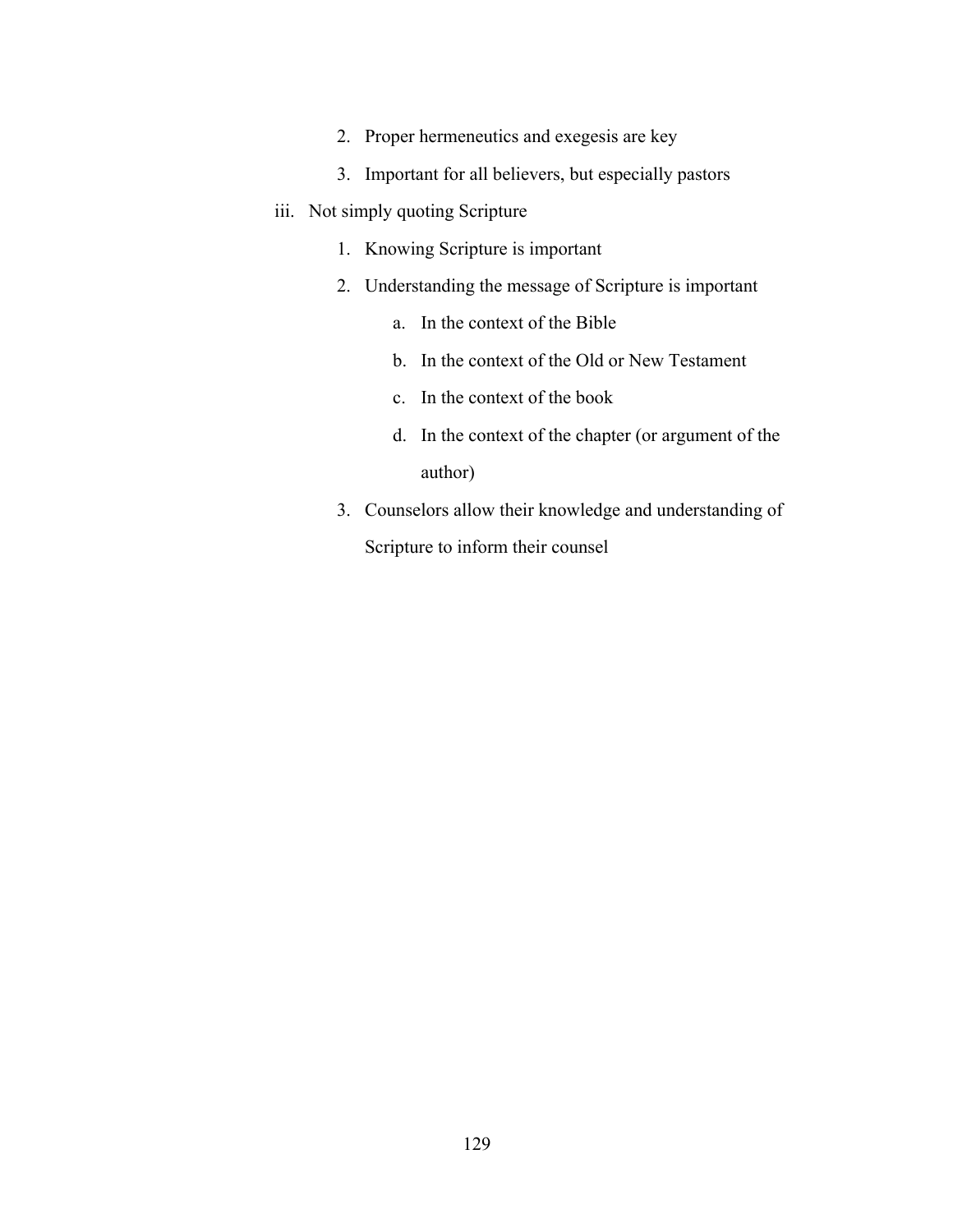#### BIBLICAL COUNSELING CURRICULUM: LESSON FOUR

#### **The Importance of Biblical Counseling (Part 2)**

- 1. Emphasis on "counseling"
	- a. Counseling as seen in Scripture
		- i. Old Testament
			- 1. Proverbs
			- 2. David and Nathan
		- ii. New Testament
			- 1. Paul, Peter, James, others
	- b. Counseling vs controlling
		- i. Counselors help others to understand God's Word
		- ii. Counselors help others to see practical implications of the Bible's teaching
		- iii. Counselors avoid telling people what to do
		- iv. Counselors encourage people to do what they know is right according to God's Word
	- c. Importance of gathering information
		- i. Ask a lot of questions
			- 1. Get facts, not opinions
			- 2. Seek to understand the situation or person, even if the counselor disagrees with the counselee
		- ii. Do not assume information or heart motives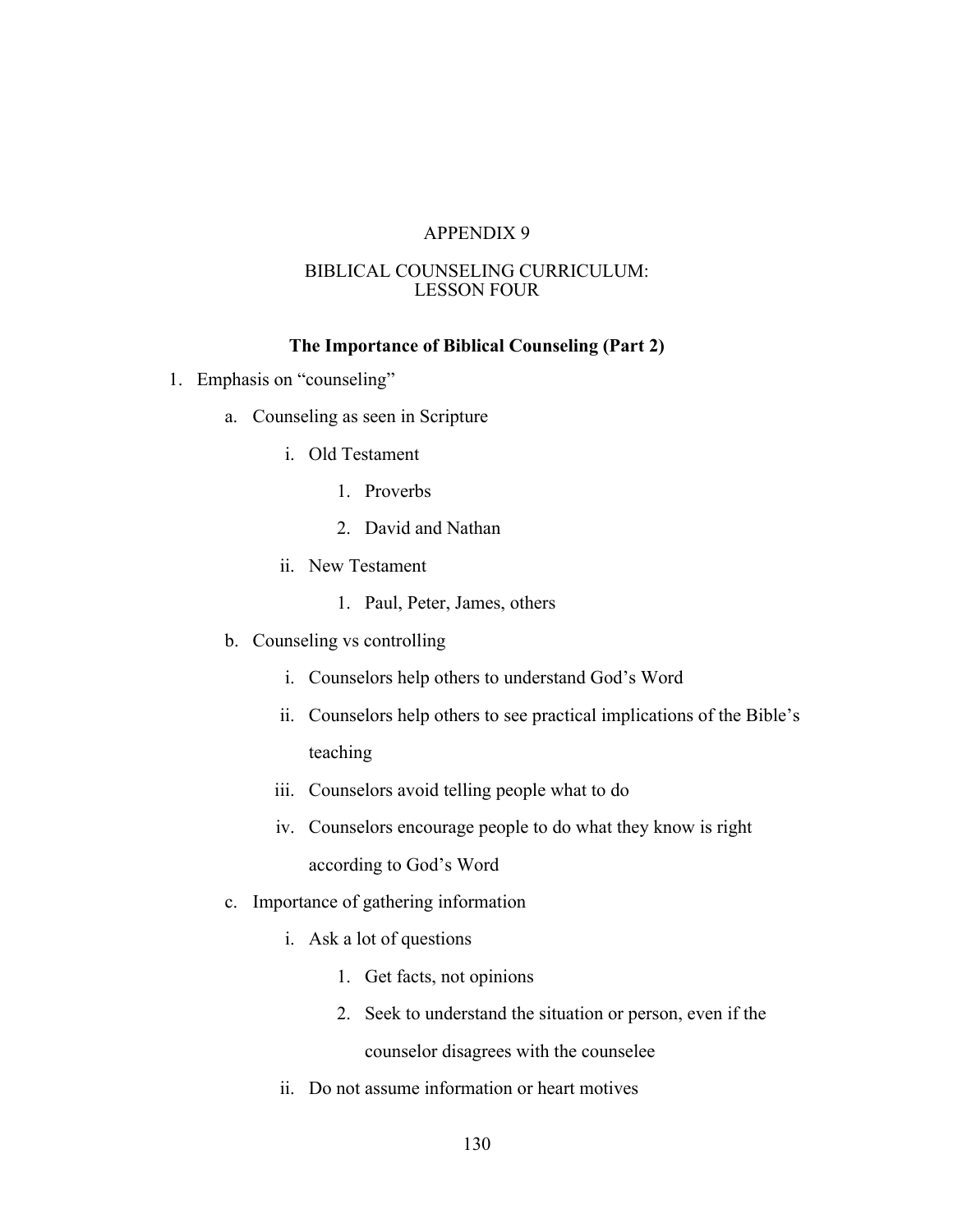- 1. Suspicions should be probed with questions
- 2. Help the counselee come to conclusions, comparing actions and motives to God's Word
- d. Honesty in counseling
	- i. Counselors should not be shocked by sin, nor flattered or intimidated by the counselee
	- ii. Cry with those who cry, rejoice with those who rejoice
		- 1. The situation is not the issue, the person is!
	- iii. Church discipline
		- 1. Even in the context of counseling, biblical church discipline guidelines should be followed in the event of unrepentant sin
			- a. What are the guidelines?
			- b. Matthew 18:15-17
- e. Hope in counseling
	- i. God's Word offers hope for each person and situation
	- ii. End each session or meeting with a word of hope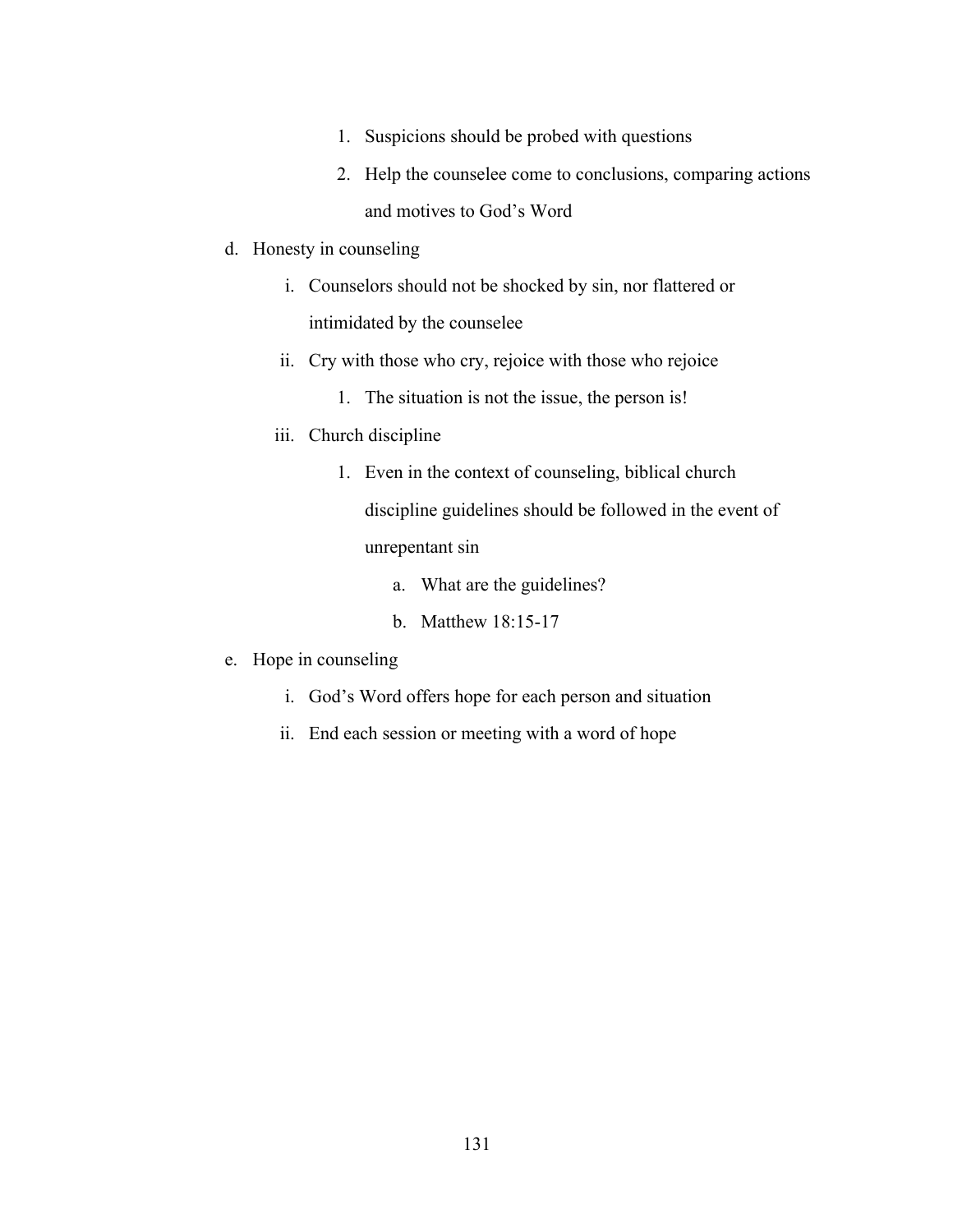#### BIBLICAL COUNSELING CURRICULUM: LESSON FIVE

#### **The Pastor's Role in Biblical Counseling**

- 1. BC and the pastor
	- a. What is a pastor
		- i. Shepherd, overseer
		- ii. Caretaker
		- iii. Under-shepherd
	- b. What is the job, role, or responsibility of the pastor?
		- i. Preaching?
			- 1. Yes, teaching and preaching are vital
			- 2. But it's not enough
		- ii. Shepherding?
			- 1. Yes, caring for the souls of the sheep
			- 2. Meeting each person where he or she is
			- 3. Developing a concern for the individuals and congregation
	- c. Why the pastor should counsel biblically
		- i. Expected by God
		- ii. Outlined in Scripture
		- iii. God's Word as our hope today and always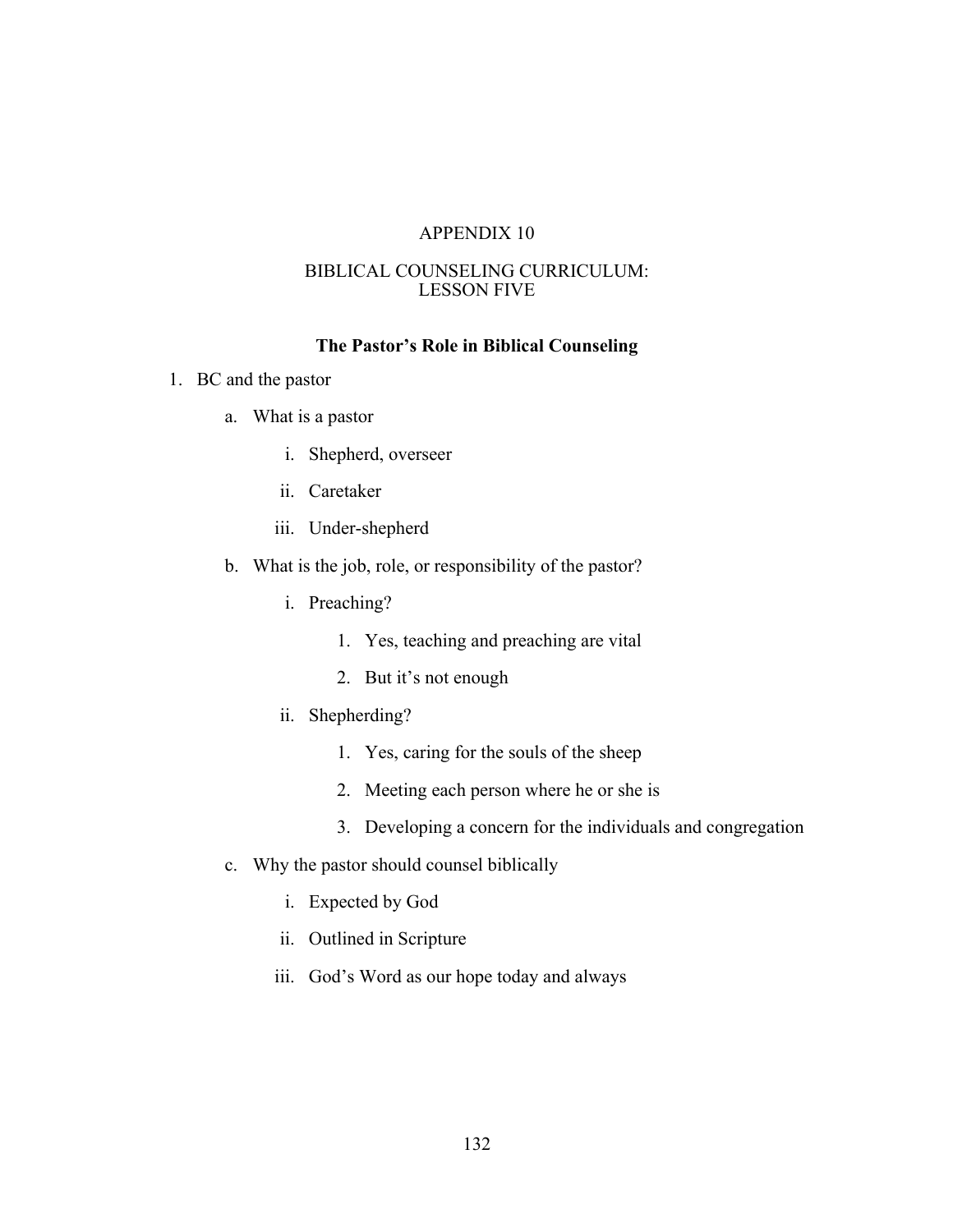#### BIBLICAL COUNSELING CURRICULUM: LESSON SIX

#### **The Church's Role in Biblical Counseling**

- 1. Counsel one another $1$ 
	- a. The church preaches salvation in Christ through the preaching of the Word
		- i. Romans 10:12-15
	- b. The church offers everyday hope in Christ
		- i. Christ offers believers abundant life
			- 1. John 10:10
	- c. The church as the body of Christ
		- i. Study of biblical texts about the body of Christ
		- ii. Using spiritual gifts and building one another up
	- d. How is the church to counsel one another?
		- i. Admonish one another
			- 1. Romans 15:14; Colossians 3:16
		- ii. Speak truth in love
			- 1. Ephesians 4:14, 25
		- iii. Submit to one another
			- 1. Ephesians 5:21; 1 Peter 5:5
		- iv. Teach one another

<sup>&</sup>lt;sup>1</sup> The foundational issues presented in the lesson rely heavily on the work of Paul Tautges, *Counseling One Another: A Theology of Interpersonal Discipleship* (Wapwallopen, PA: Shepherd Press, 2016).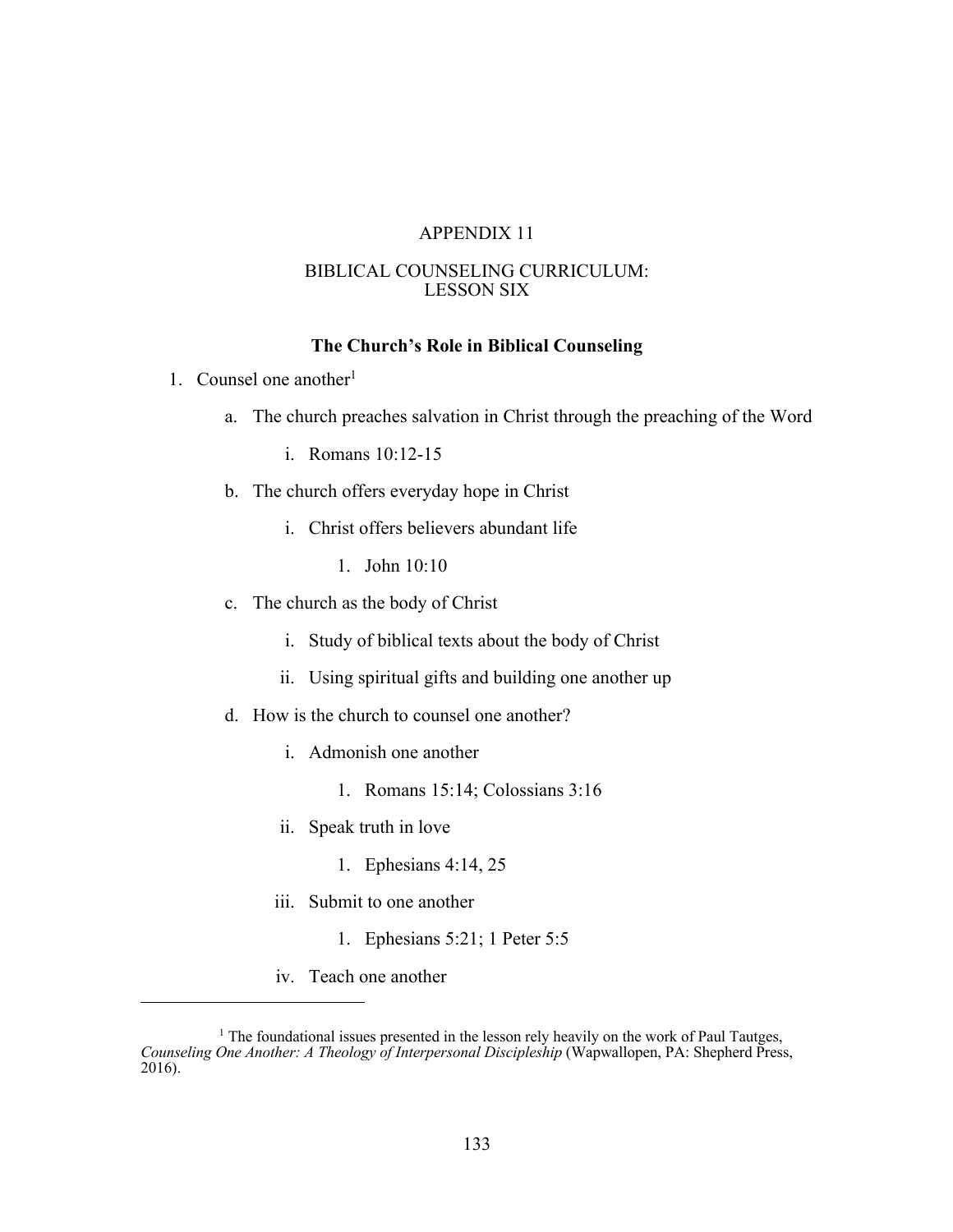- 1. Colossians 3:16
- v. Comfort one another
	- 1. 1 Thessalonians 4:18
- vi. Encourage one another
	- 1. 1 Thessalonians 5:11
- vii. Exhort one another
	- 1. Hebrews 3:13
- viii. Stir up one another
	- 1. Hebrews 10:24
	- ix. Pray for one another
		- 1. James 5:16
	- x. Not only the job of the pastor
	- xi. The goal: Christ will present the church to himself spotless
		- 1. Ephesians 5:25-27; Colossians 1:21-22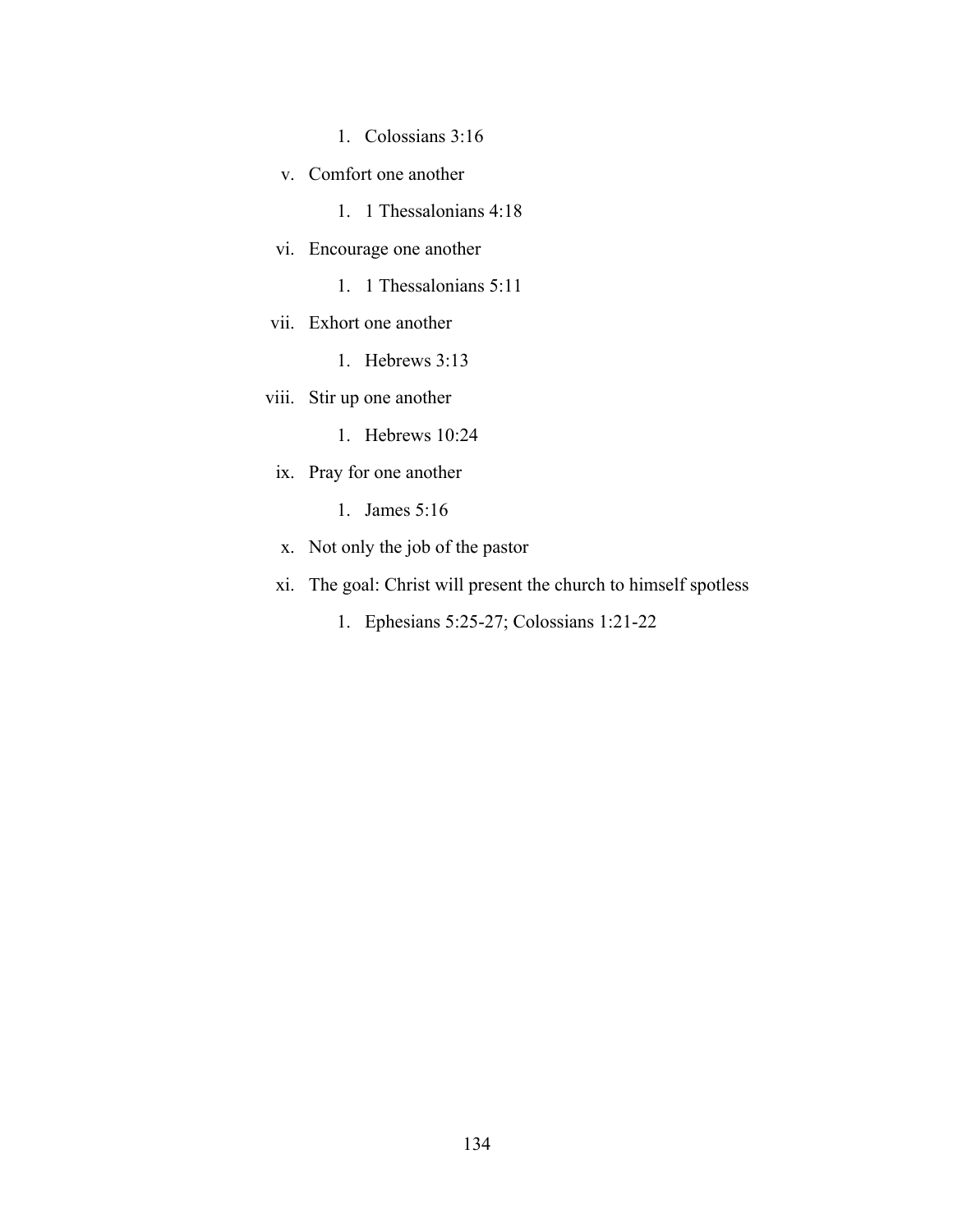## MINISTRY PLAN EVALUATION RUBRIC

An expert panel comprised of current RTIM missionaries and employees and expatriate pastors in Ecuador familiar with the people group in question will be asked to evaluate a ministry plan. The evaluation will consider the plan's functionality, communication processes, training elements, provision of biblical counseling resources, and action steps.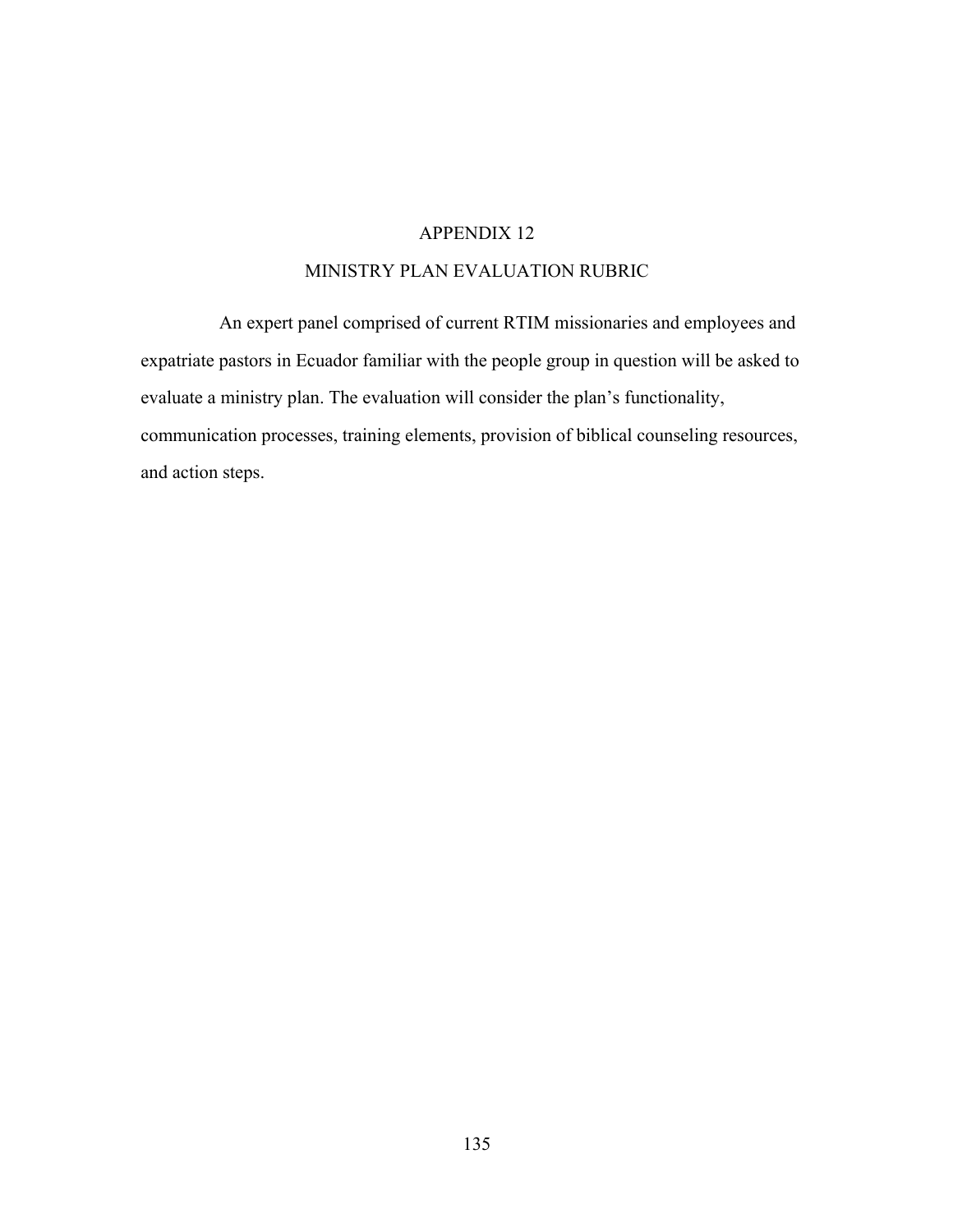# MINISTRY PLAN EVALUATION RUBRIC FORM

| <b>Biblical Counseling Ministry Plan Evaluation Tool</b>        |   |                |   |   |          |  |
|-----------------------------------------------------------------|---|----------------|---|---|----------|--|
| 1= insufficient 2=requires attention 3= sufficient 4=exemplary  |   |                |   |   |          |  |
| Criteria                                                        | 1 | $\overline{2}$ | 3 | 4 | Comments |  |
| The ministry plan is viable in<br>functionality.                |   |                |   |   |          |  |
| The ministry plan appropriately<br>communicates the material.   |   |                |   |   |          |  |
| The ministry plan uses<br>contextualized training elements.     |   |                |   |   |          |  |
| The ministry plan is theologically<br>sound.                    |   |                |   |   |          |  |
| The ministry plan contains<br>practical action steps.           |   |                |   |   |          |  |
| The ministry plan provides for<br>various counseling resources. |   |                |   |   |          |  |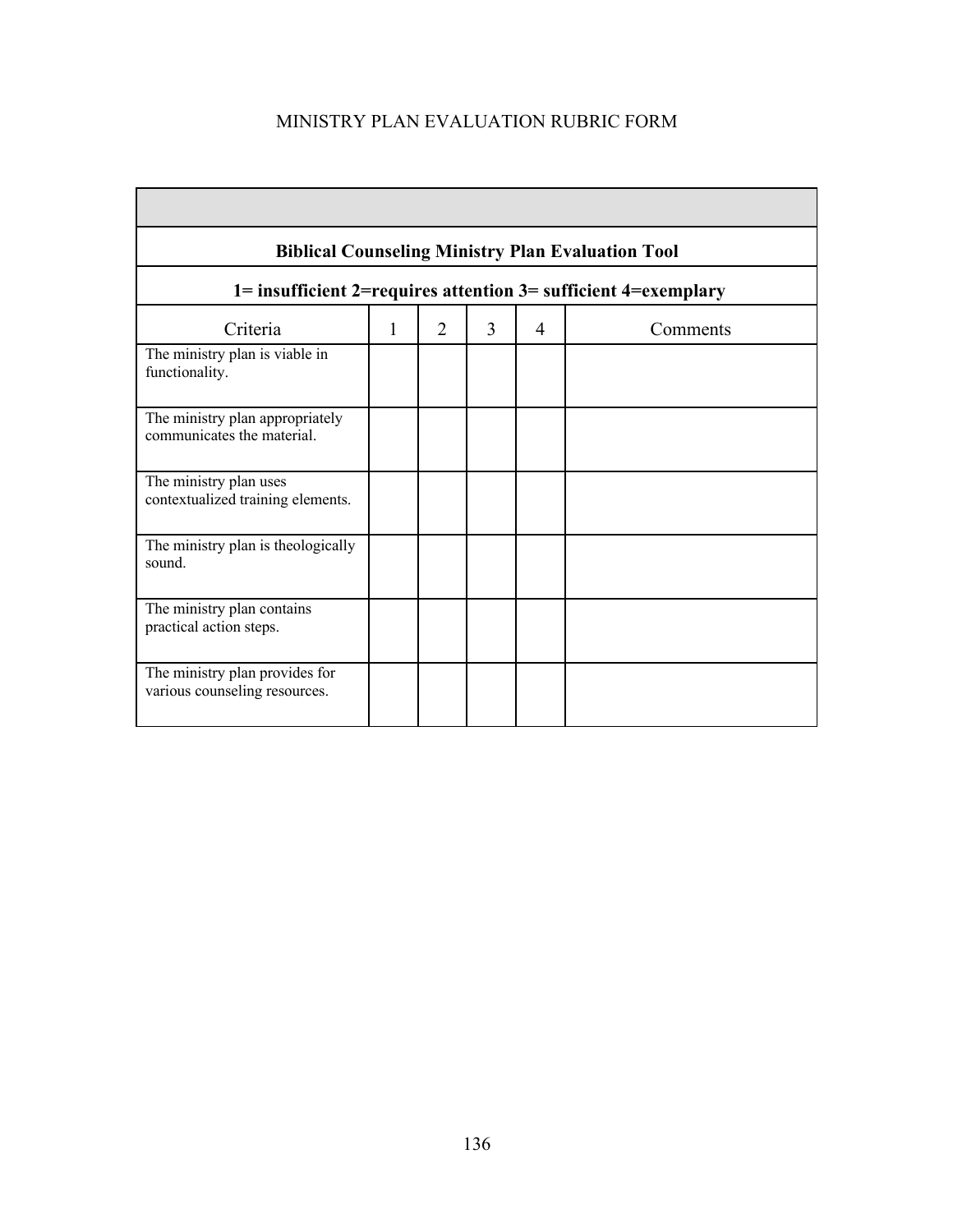# MINISTRY PLAN EVALUATION RESPONSES

| <b>Biblical Counseling Ministry Plan Evaluation Tool1</b>                |       |                  |                                                                                                                                                            |  |  |  |
|--------------------------------------------------------------------------|-------|------------------|------------------------------------------------------------------------------------------------------------------------------------------------------------|--|--|--|
| (6 participants)                                                         |       |                  |                                                                                                                                                            |  |  |  |
| Insufficient (I); Requires attention (RA); Sufficient (S); Exemplary (E) |       |                  |                                                                                                                                                            |  |  |  |
| Criteria                                                                 | Grade | No. of           | <b>Comments</b>                                                                                                                                            |  |  |  |
|                                                                          |       | responses        |                                                                                                                                                            |  |  |  |
| 1. The ministry plan is viable in<br>functionality.                      | I     | $\overline{0}$   | None                                                                                                                                                       |  |  |  |
|                                                                          | RA    | $\boldsymbol{0}$ | None                                                                                                                                                       |  |  |  |
|                                                                          | S     | 1                | None                                                                                                                                                       |  |  |  |
|                                                                          | E     | 5                | -Yes, because it is appropriate<br>to a level of learning and<br>execution that they can<br>manage<br>-I think this plan is feasible to<br>implement       |  |  |  |
|                                                                          | I     | $\theta$         | None                                                                                                                                                       |  |  |  |
|                                                                          | RA    | $\boldsymbol{0}$ | None                                                                                                                                                       |  |  |  |
|                                                                          | S     | $\mathbf{1}$     | None                                                                                                                                                       |  |  |  |
| 2. The ministry plan<br>appropriately communicates the<br>material.      | E     | 5                | -Yes, it is well outlined and<br>systematized<br>-Good presentation and simple<br>for them to understand<br>-The plan thoroughly relates<br>the curriculum |  |  |  |
| 3. The ministry plan uses<br>contextualized training<br>elements.        | I     | $\theta$         | None                                                                                                                                                       |  |  |  |
|                                                                          | RA    | $\mathbf{1}$     | -It seems to me that this<br>ministry plan is more<br>broad/general in its contextual<br>direction than the BC<br>curriculum                               |  |  |  |
|                                                                          | S     | $\mathbf{1}$     | -There are contextualized<br>elements, but the translation<br>will come with added points of                                                               |  |  |  |

<sup>&</sup>lt;sup>1</sup> The comments made by panel members submitted in Spanish have been translated by the author.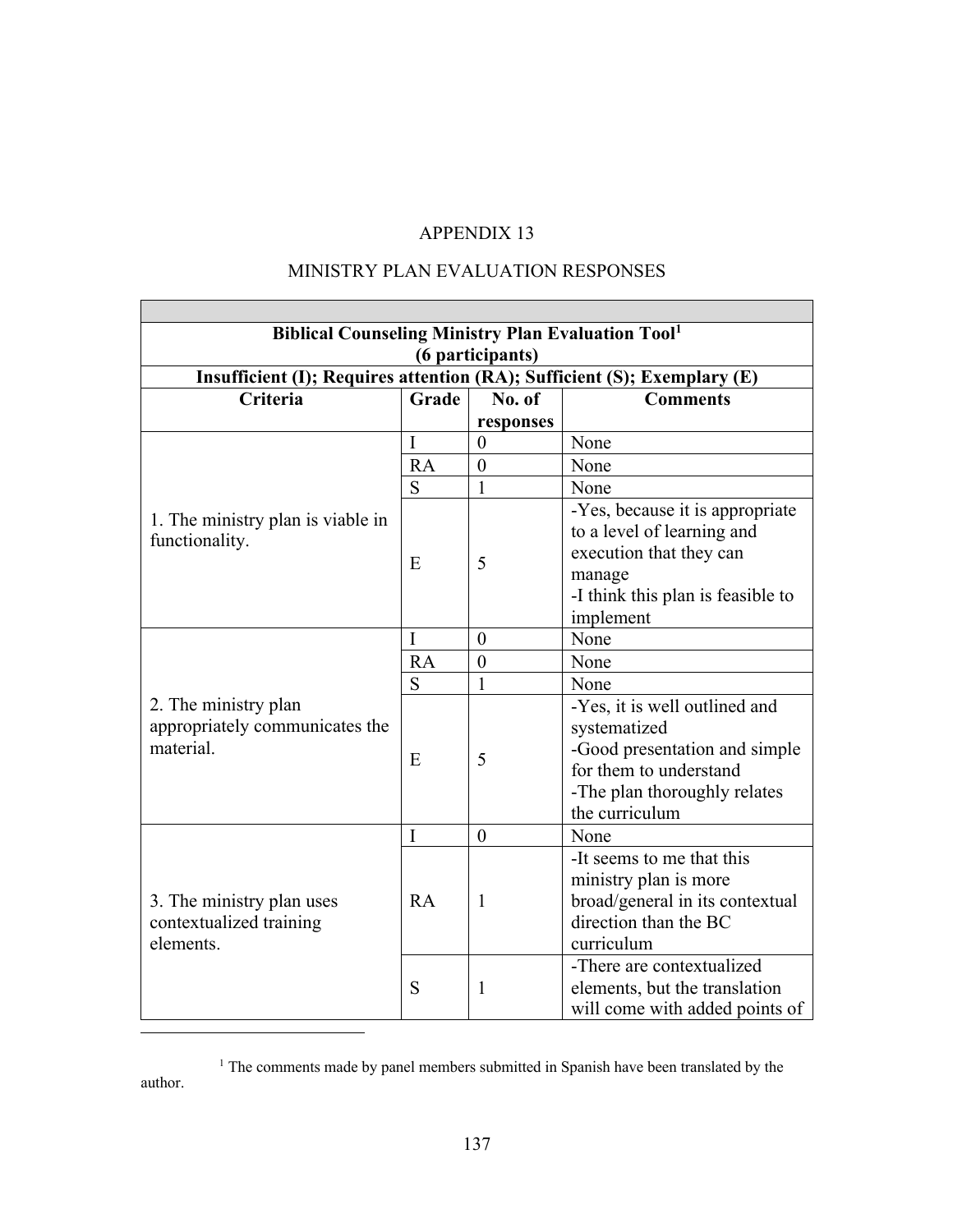|                                                                       |    |                  | contextualization not listed in<br>this outline |
|-----------------------------------------------------------------------|----|------------------|-------------------------------------------------|
|                                                                       |    |                  | -As it is focused on Quichua                    |
|                                                                       | E  |                  |                                                 |
|                                                                       |    |                  | pastors and leaders it would be                 |
|                                                                       |    | $\overline{4}$   | ideal to check some principles                  |
|                                                                       |    |                  | of counseling according to                      |
|                                                                       |    |                  | their culture (like listening to                |
|                                                                       |    |                  | the wisdom of their elders)                     |
|                                                                       |    |                  | -The material seems to be                       |
|                                                                       |    |                  | well-suited to its target                       |
|                                                                       |    |                  | audience                                        |
|                                                                       | I  | $\boldsymbol{0}$ | None                                            |
|                                                                       | RA | $\boldsymbol{0}$ | None                                            |
|                                                                       | S  | $\boldsymbol{0}$ | None                                            |
| 4. The ministry plan is                                               |    |                  | -Good job in using appropriate                  |
| theologically sound.                                                  |    |                  | Scriptures as solid                             |
|                                                                       | E  |                  | foundations                                     |
|                                                                       |    | 6                | -I like always showing God as                   |
|                                                                       |    |                  | a merciful God and not a                        |
|                                                                       |    |                  | judgmental or punishing one                     |
|                                                                       | I  | $\boldsymbol{0}$ | None                                            |
|                                                                       | RA | $\boldsymbol{0}$ | None                                            |
|                                                                       |    |                  | -There are sufficient                           |
|                                                                       | S  | $\overline{2}$   | application steps but more                      |
|                                                                       |    |                  | practical help would be                         |
|                                                                       |    |                  | beneficial                                      |
| 5. The ministry plan contains                                         |    |                  | -Great challenges for the                       |
| practical action steps.                                               |    | $\overline{4}$   | students and may add time of                    |
|                                                                       |    |                  | sharing testimonies if not                      |
|                                                                       |    |                  | included in the lesson plans. I                 |
|                                                                       | E  |                  | find it very helpful in ministry                |
|                                                                       |    |                  | and see the fruits                              |
|                                                                       |    |                  |                                                 |
|                                                                       |    |                  | -In fact, I think this is the                   |
|                                                                       |    |                  | emphasis of the material                        |
| 6. The ministry plan provides<br>for various counseling<br>resources. | I  | $\theta$         | None                                            |
|                                                                       | RA | $\theta$         | None                                            |
|                                                                       | S  |                  | -Resources for this, outside of                 |
|                                                                       |    | 3                | a few people and a                              |
|                                                                       |    |                  | couple of books are hard. The                   |
|                                                                       |    |                  | best resources are other                        |
|                                                                       |    |                  | pastors. The "sufficient" mark                  |
|                                                                       |    |                  | is not a negative for this                      |
|                                                                       |    |                  | project, but for theological                    |
|                                                                       |    |                  | resources as a whole.                           |
|                                                                       | E  | 3                | -Without doubt, you present                     |
|                                                                       |    |                  | various strategies for                          |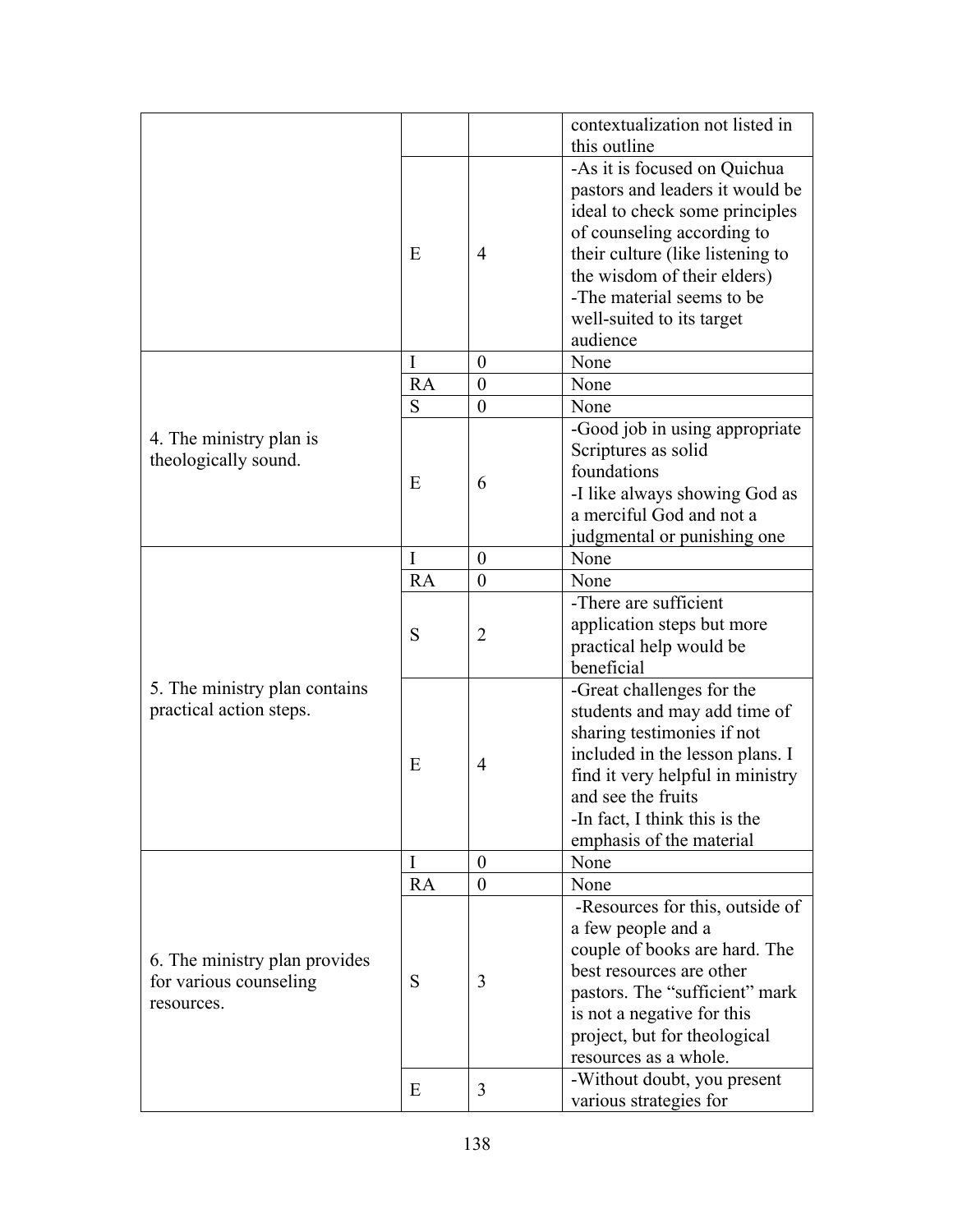| support in BC<br>-Good resources and you |
|------------------------------------------|
|                                          |
| probably add more as you                 |
| teach and may come to your               |
| mind                                     |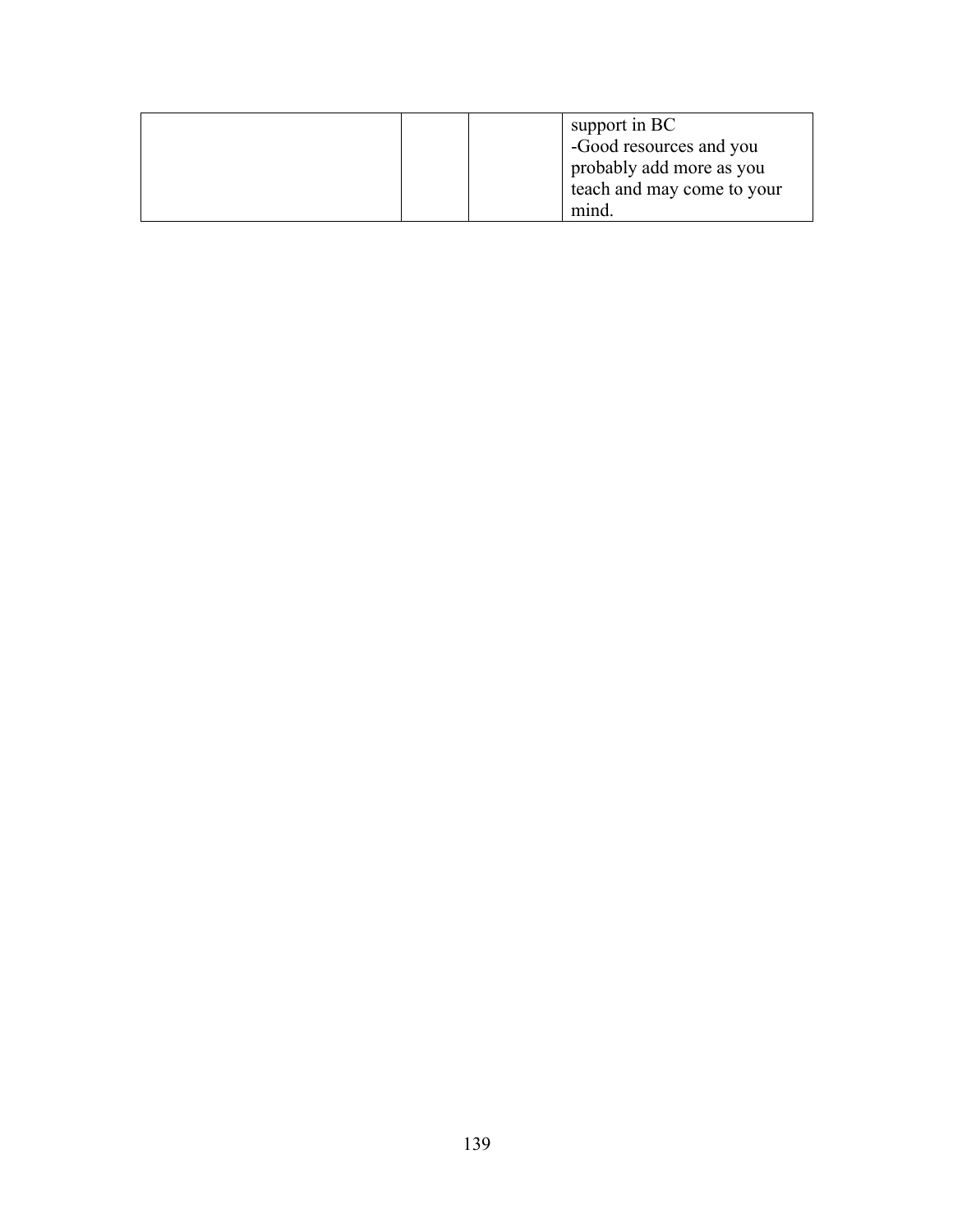#### LONG-TERM MINISTRY PLAN: LESSON ONE

*Note: This ministry plan is divided into different sections and each section will be recorded as its own video/audio. The purpose of recording this material to video/audio is to make it accessible to as many as possible, avoiding any need for a certain literacy level among the pastors and church leaders. Therefore, this serves as a general teaching outline and will not be written in paragraph form. Moreover, each of the videos will vary in length, ranging from fifteen minutes to one hour per video.* 

# **Ministry Plan for Highland Quichua Pastors to Implement Biblical Counseling:**

**(Video #1)**

- 1. Review from curriculum:
	- a. What is biblical counseling?
		- i. "Biblical counseling is a ministry of, but not limited to, the local church whereby transformed believers in Christ (John 3:3-8) who are indwelled, empowered and led by the Holy Spirit (John 14:26) rightly understand and apply the living and active Word of God (Hebrews 4:12) to others with the goals of evangelizing the lost and teaching the saved (Matthew 28:18-20) to live gospel-centered lives."<sup>1</sup>
	- b. Why is it important?
		- i. It is expected, fruitful, God-honoring, God-dependent
	- c. Why is it important that they as pastors implement BC in their ministries?
		- i. Pastors are to lead by example; moreover, the very term pastor implies a deep and intentional care for the people in their flock done in ways consistent with how the Chief Shepherd would lead

<sup>&</sup>lt;sup>1</sup> This definition is a hybrid definition used by the author for the purposes of this project.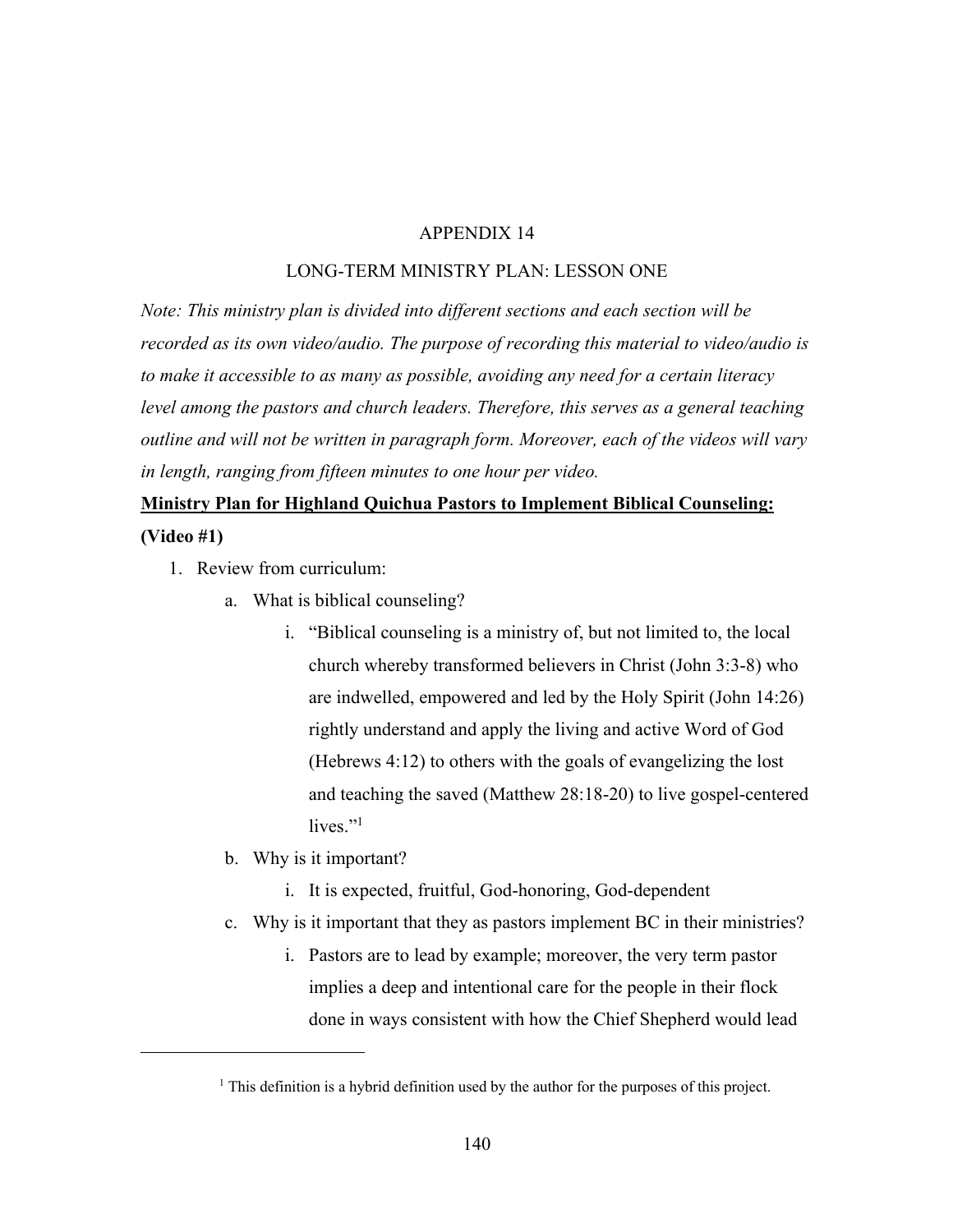In this ministry plan, I will discuss some first steps for implementing biblical counseling:

We will consider six ways that you as a pastor can begin implement it. As a pastor, you can:

- 1. **Study** God's Word
- 2. **Teach** on the importance of biblical counseling
- 3. **Encourage** others to participate in counseling one another
- 4. **Implement** biblical counseling into your ministry
- 5. **Lead** by example, providing biblical counseling
- 6. **Pray** for and with your church members for God's help to implement it

We will consider each one in more detail.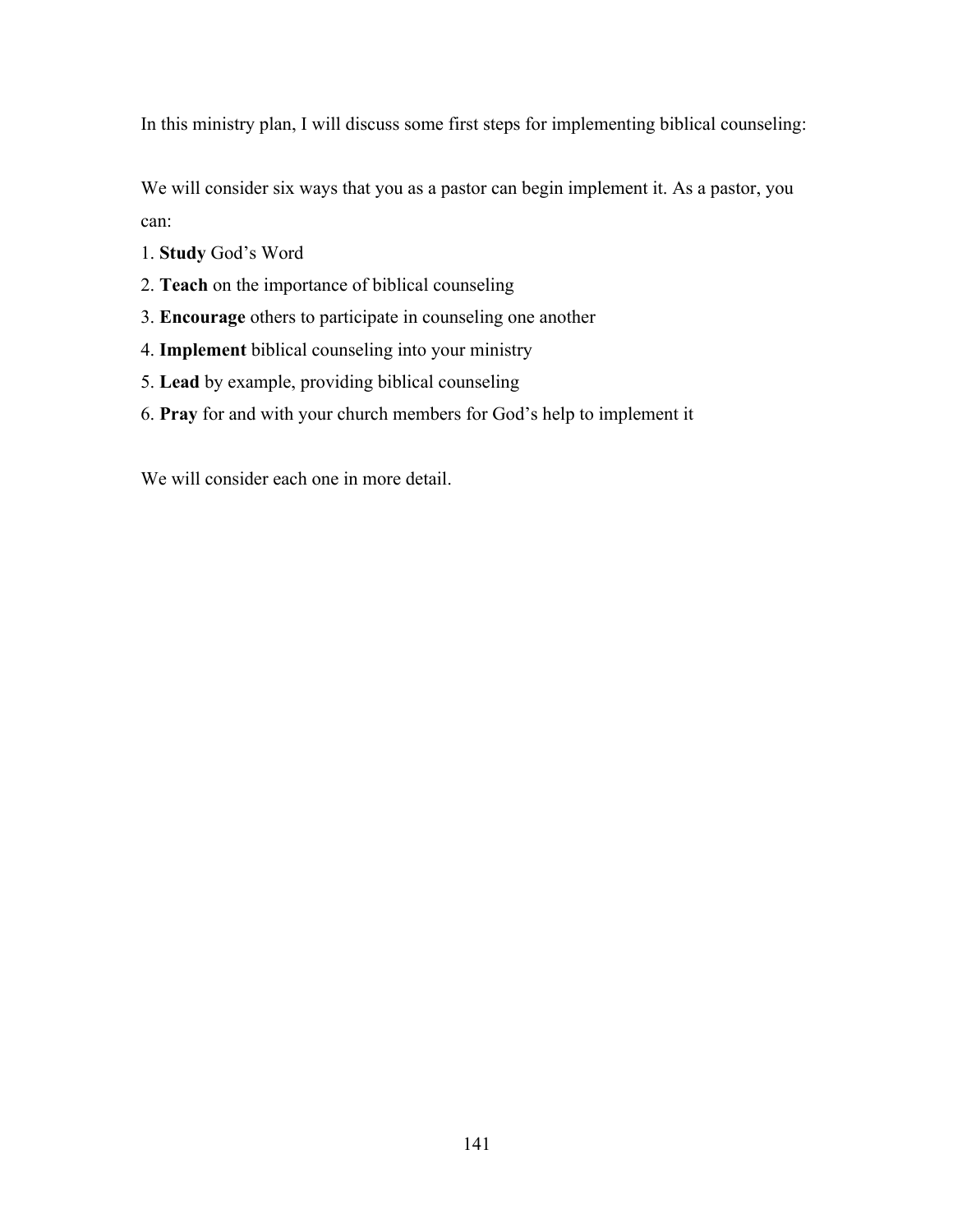## LONG-TERM MINISTRY PLAN: LESSON TWO

#### **(Video #2)**

- **1. Study**
	- a. As pastors, those who shepherd God's flock, must study God's Word
		- i. Personal Bible intake and study form a core spiritual discipline for the believer
		- ii. Becoming familiar with the Bible is an essential element in biblical counseling
	- b. Personal study of God's Word will prepare you to counsel others
	- c. Interpretation of Scripture: consider the "7 arrows" method to better understand<sup>1</sup>
		- i. The "7 arrows" are a series of questions that will enable the student to better understand the purpose and meaning of biblical texts. The questions are:
			- 1. What does this passage say?
				- a. -In other words, summarize the passage.
			- 2. What did this passage mean to its original readers?
				- a. -Explain what they would have understood, given the time in which it was written, who wrote it, the circumstances leading to its writing, etc.
			- 3. What does this passage say about God?
				- a. -Specifically, how does it point us to Jesus?
			- 4. What does this passage say about man?
			- 5. What does this passage demand me to do?

<sup>&</sup>lt;sup>1</sup> Matt Rogers and Donny Mathis are credited with having developed this Bible study method.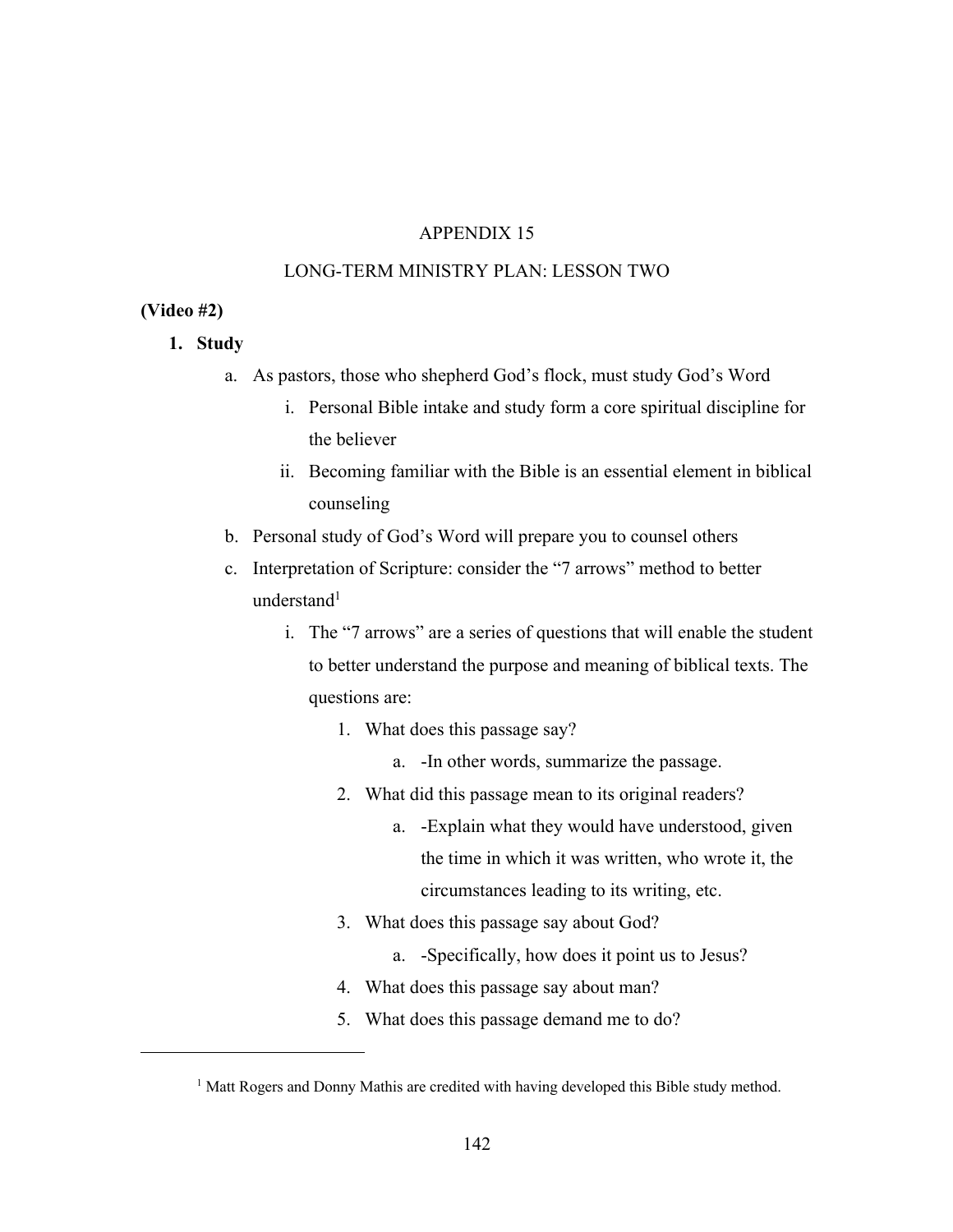- 6. How does this passage change the way that I relate to others?
- 7. What/how does this passage lead me to pray?
- d. Correctly interpreting Scripture will help us to correctly counsel others
- e. Scripture memory and meditation, another spiritual discipline, will also aid you as you counsel.
	- i. Being familiar with God's Word helps to respond directly to specific problems.
- f. A big-picture understanding of Scripture and God's work in redemption history will help you as you tackle big/complicated problems
	- i. What is the over-arching message of the Bible?
		- 1. The Bible primarily points to Jesus as God's response to man's sin
		- 2. Luke 24:27: "And beginning with Moses and all the Prophets, he interpreted to them in all the Scriptures the things concerning himself."
- g. David Powlison says, "We cannot articulate, practice, or regulate what we do not know how to do. Wisdom, love, and efficacy are highly attractive and persuasive…the church has been poor in understanding and enabling the processes of change, which makes the psychotherapies attractive to many."2
	- i. Therefore, pastors must grow in their understanding of God's Word through personal study.

<sup>2</sup> David Powlison, *Speaking Truth in Love: Counsel in Community* (Greensboro, NC: New Growth Press, 2005), 113.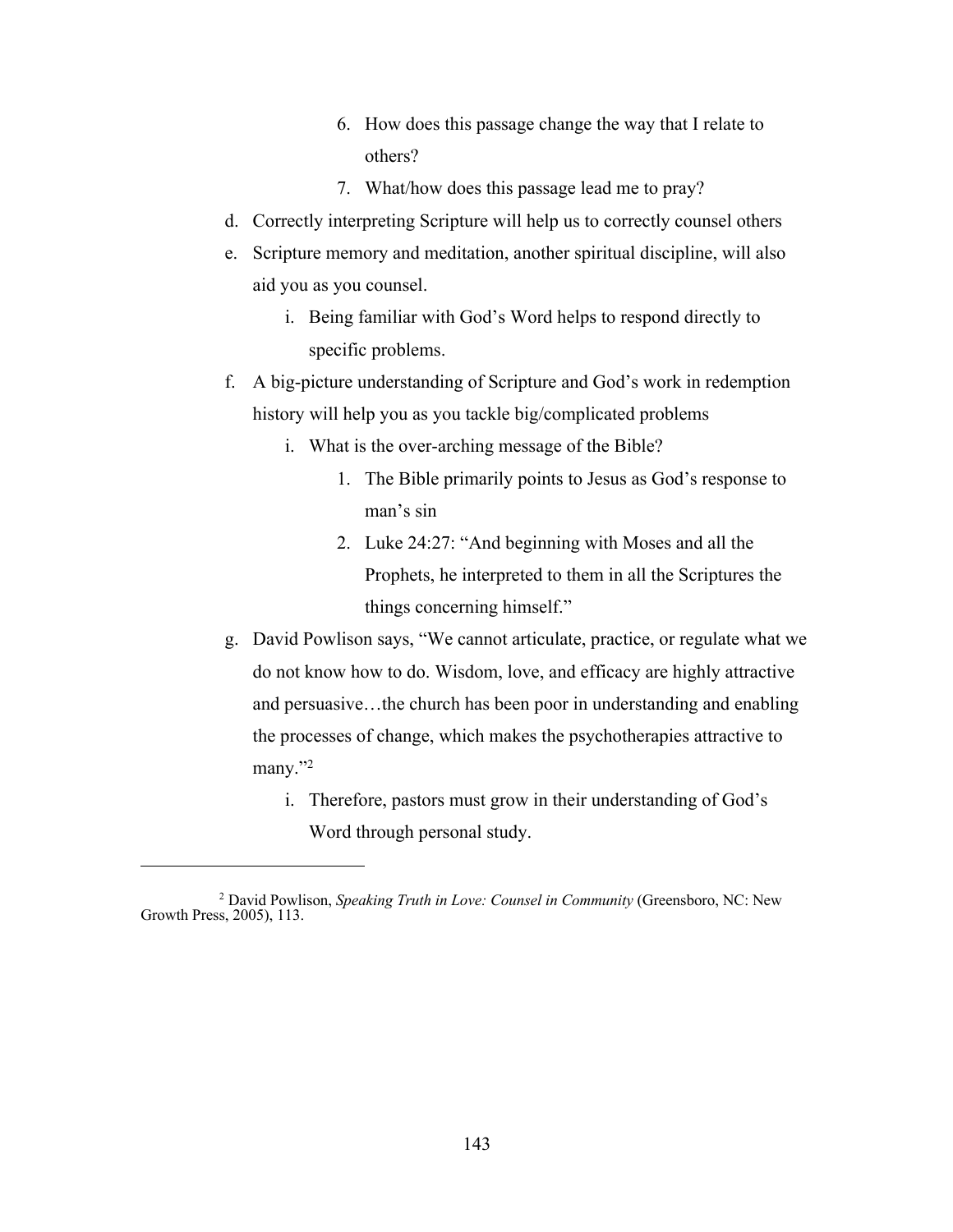## LONG-TERM MINISTRY PLAN: LESSON THREE

#### **(Video #3)**

- **1. Teach**
	- a. As pastors, we much teach people the importance of God's Word and how we can and should counsel from it
	- b. The basis of all counseling should be God's Word
	- c. Why we base our counsel on God's Word
		- i. The importance of God's Word a high view of Scripture
			- 1. At least 5 affirmations:
				- a. Inspired  $-2$  Timothy 3:16-17
				- b. Infallible
				- c. Inerrant
				- d. Our authority
				- e. Sufficient for faith and practice
	- d. How God's Word is relevant today
	- e. Biblical teaching on imitating overseers as they imitate Christ (1 Thess 1:6-7)
	- f. Paul Tautges says, "As pastors, we have the responsibility to teach and train believers to make loving service to one another the normal Christian life. That is how disciples grow."1

<sup>1</sup> Paul Tautges, *Counsel One Another: A Theology of Interpersonal Discipleship* (Shepherd's Press, 2016), 63.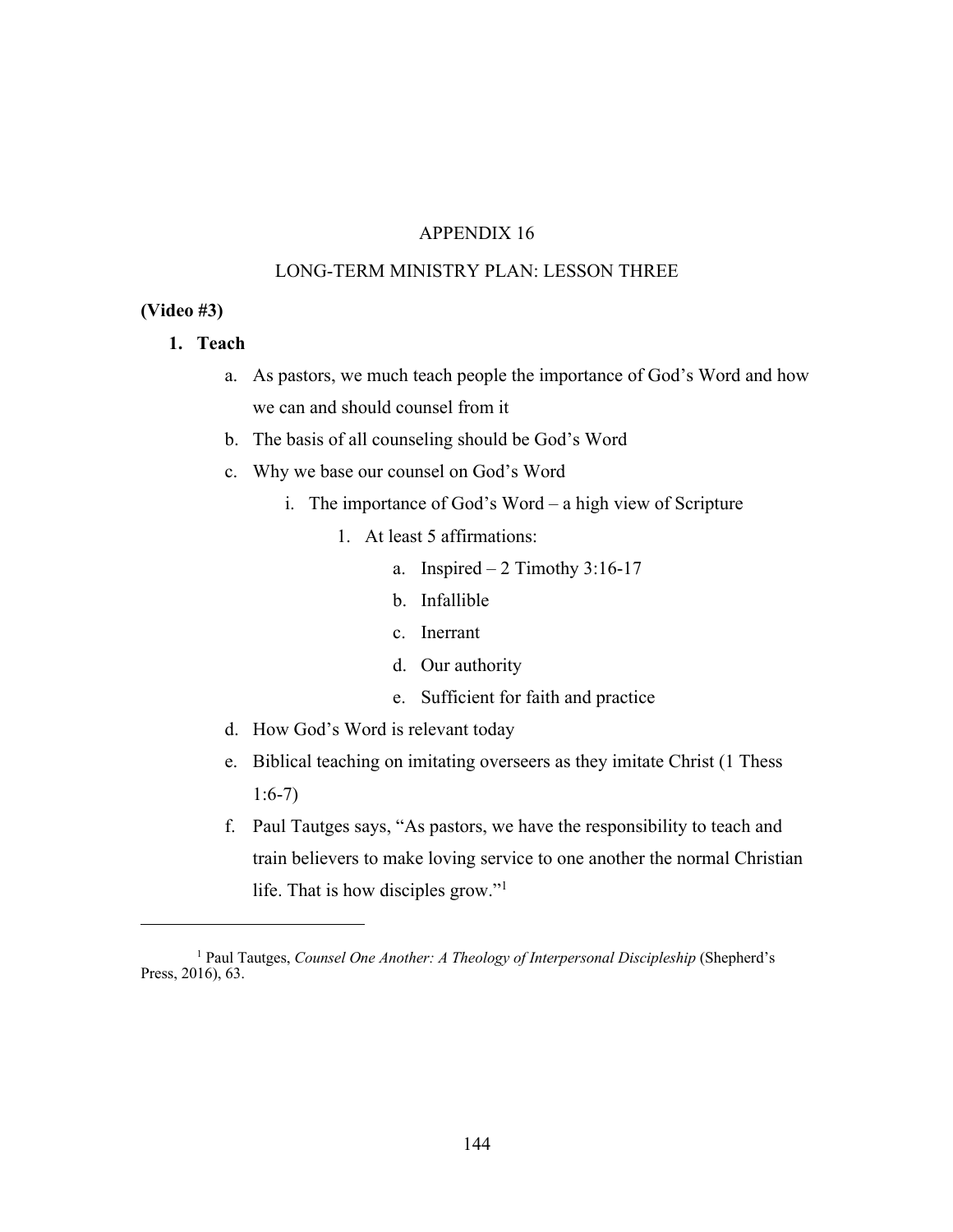- i. He also says, "As equipping shepherds, therefore, we must be committed to the priority of teaching the Word publicly from the pulpit and privately through the ministry of biblical counseling."2
- g. Who is to counsel others?
	- i. As part of their roles, shepherds should always be prepared to counsel their flock as a way of caring for and providing for their needs
	- ii. And, based on the definition we previously considered, we can conclude that all believers can and should counsel each other
	- iii. But they must be taught to do so
- h. Remember: your goal is not to fix problems, but lead people to consider how they can respond to their problems biblically and seek God's help to change themselves, trusting him for wisdom for how to respond to their circumstances
	- i. There are often practical steps that you may suggest, but as a biblical counselor, remember that God changes people in ways that last
		- 1. Those internal changes will often lead to either external changes of behavior or circumstance or a new Christcentered perspective on a circumstance they may not be able to change

<sup>2</sup> Tautges, *Counsel One Another*, 64.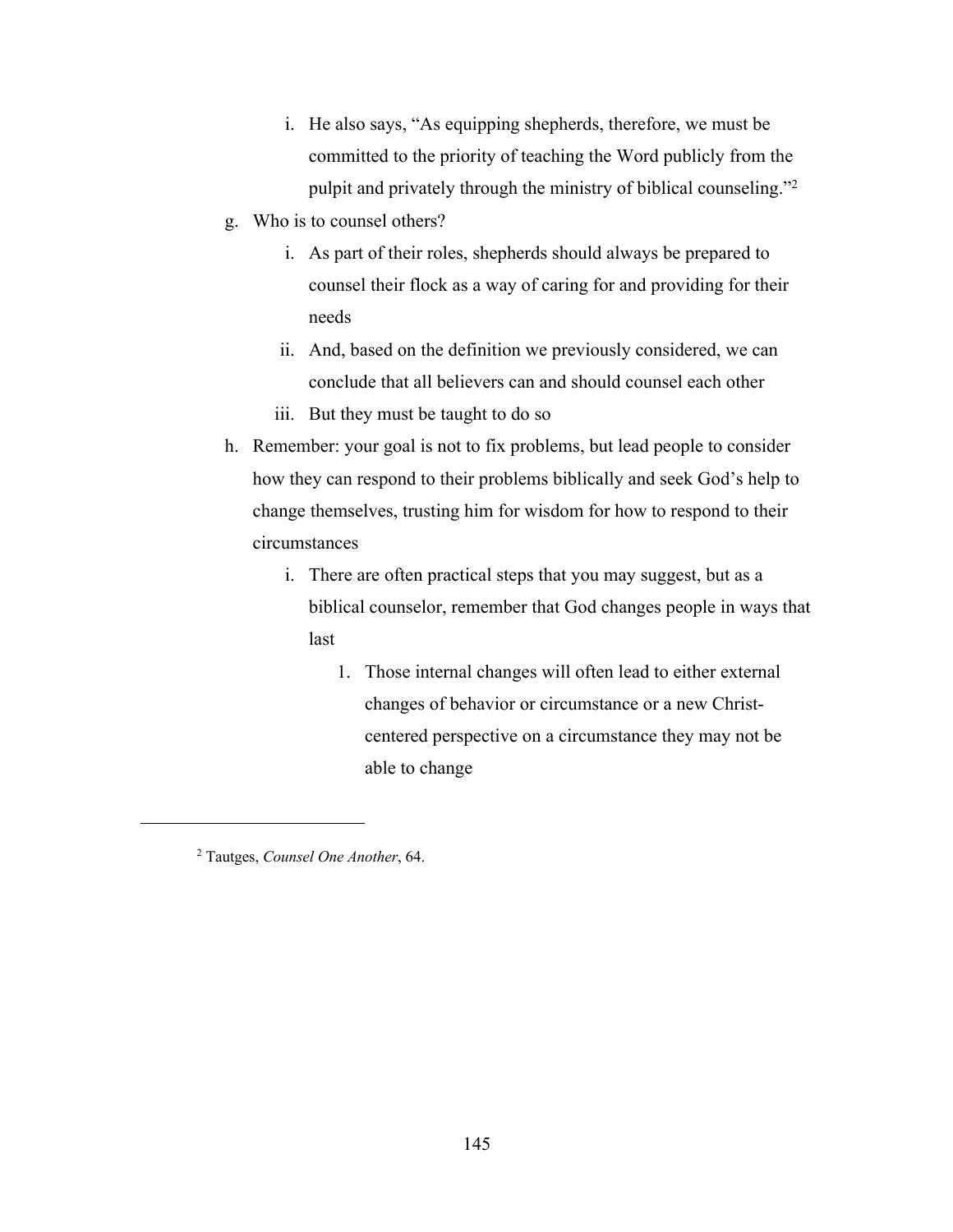## LONG-TERM MINISTRY PLAN: LESSON FOUR

#### **(Video #4)**

#### **1. Encourage**

- a. Evaluate what your church members know/believe about biblical counseling and their roles in it
- b. Teach/Remind your church members of the one-another passages
- c. In 1 Thess 5:11-14, we see 5 ways we are to minister to one another
	- i. Edify
	- ii. Admonish
	- iii. Encourage the fainthearted
	- iv. Help the weak
	- v. Be patient with them all
- d. Our attitude in counseling<sup>1</sup>
	- i. Galatians 6:1-5: "**<sup>1</sup>** Brothers, if anyone is caught in any transgression, you who are spiritual should restore him in a spirit of gentleness. Keep watch on yourself, lest you too be tempted. **<sup>2</sup>** Bear one another's burdens, and so fulfill the law of Christ. **<sup>3</sup>** For if anyone thinks he is something, when he is nothing, he deceives himself. **<sup>4</sup>** But let each one test his own work, and then his reason to boast will be in himself alone and not in his neighbor. **<sup>5</sup>** For each will have to bear his own load."
	- ii. Love initiates biblical counseling even when not sought out, when destructive/foolish behaviors are observed

<sup>&</sup>lt;sup>1</sup> The bulk of the teaching in this video is taken from chapters five and eight of the work of Paul Tautges, *Counseling One Another: A Theology of Interpersonal Discipleship* (Wapwallopen, PA: Shepherd Press, 2015)*.*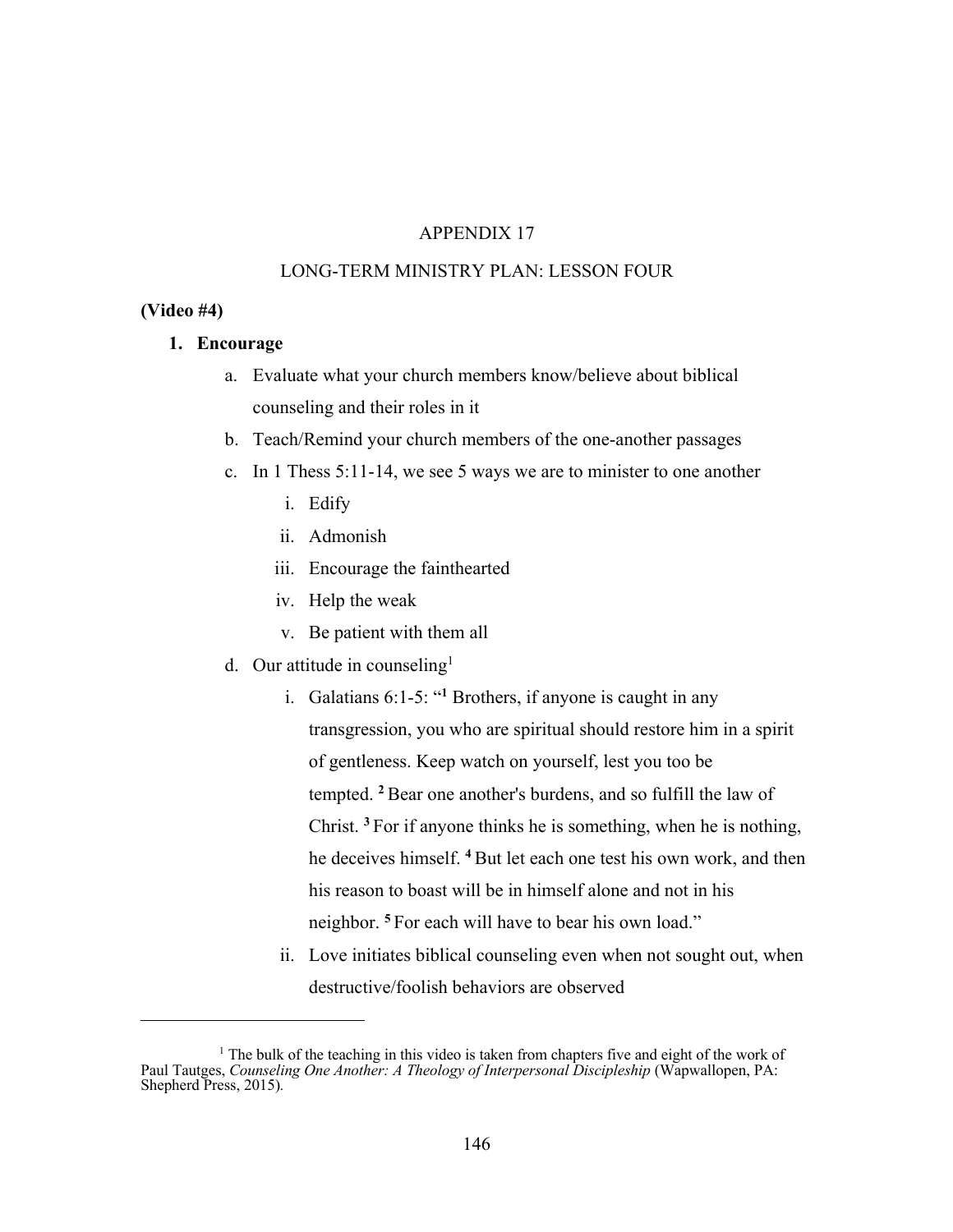- iii. 3 presuppositions of biblical counseling:
	- 1. BC presupposes a spiritual relationship (brethren)
	- 2. BC presupposes a spiritual problem (caught in trespass)
	- 3. BC presupposes a spiritual goal (restoration)
- iv. "Instead of rejecting our spiritual siblings or abandoning them in their time of need, it is the family of God that must actively come alongside them in order to set the broken bones of their hearts and minds, teach them how to get back on God's path and thereby train them to consistently walk in his way."2
- v. There is a difference between punishment (punitive) and discipline (corrective)
- vi. The responsibilities of the biblical counselor:
	- 1. restore with gentleness and grace
	- 2. restore humbly, with self-examination
	- 3. restore supportively, with accountability
- vii. "The church is a body. The church is a family. The church is an assembly of the redeemed linked together; not independent, but interdependent. Therefore, there is no better place for the ministry of counseling than a Christ-centered, cross-driven, faithstimulating community of the faith."3
- viii. As believers counsel believers, they should invite the counselees to address sin issues they see in the counselor's life in a biblical manner
- e. "Church members should serve as practitioners of BC under the authority of the elders."4

<sup>2</sup> Tautges, *Counseling One Another*, 102.

<sup>3</sup> Tautges, *Counseling One Another,* 174-175.

<sup>4</sup> David Powlison, *Speaking Truth in Love: Counsel in Community* (Greensboro, NC: New Growth Press, 2005), 114.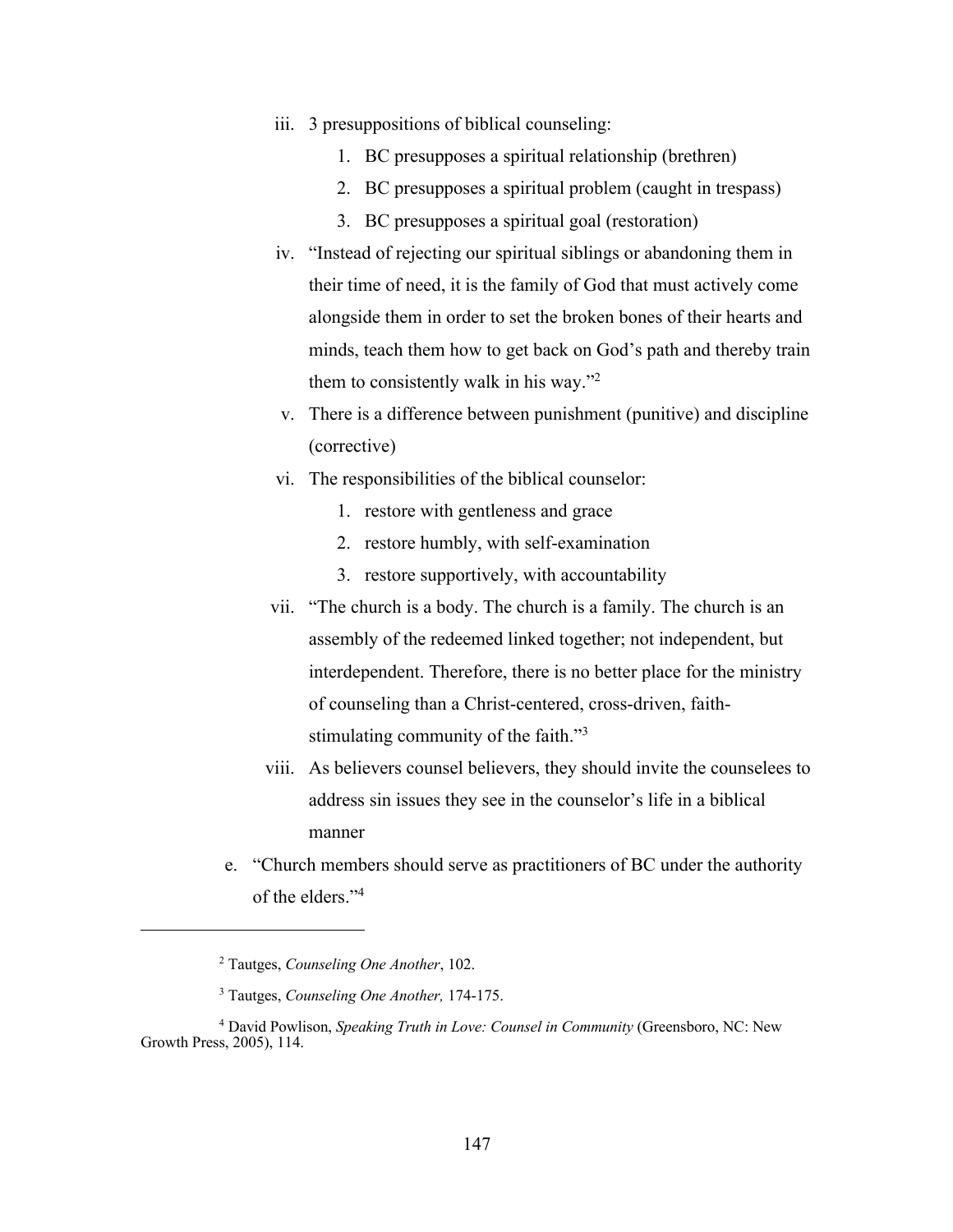i. Therefore, we are not "free agents", but accountable to God and others for the ways that we seek to counsel others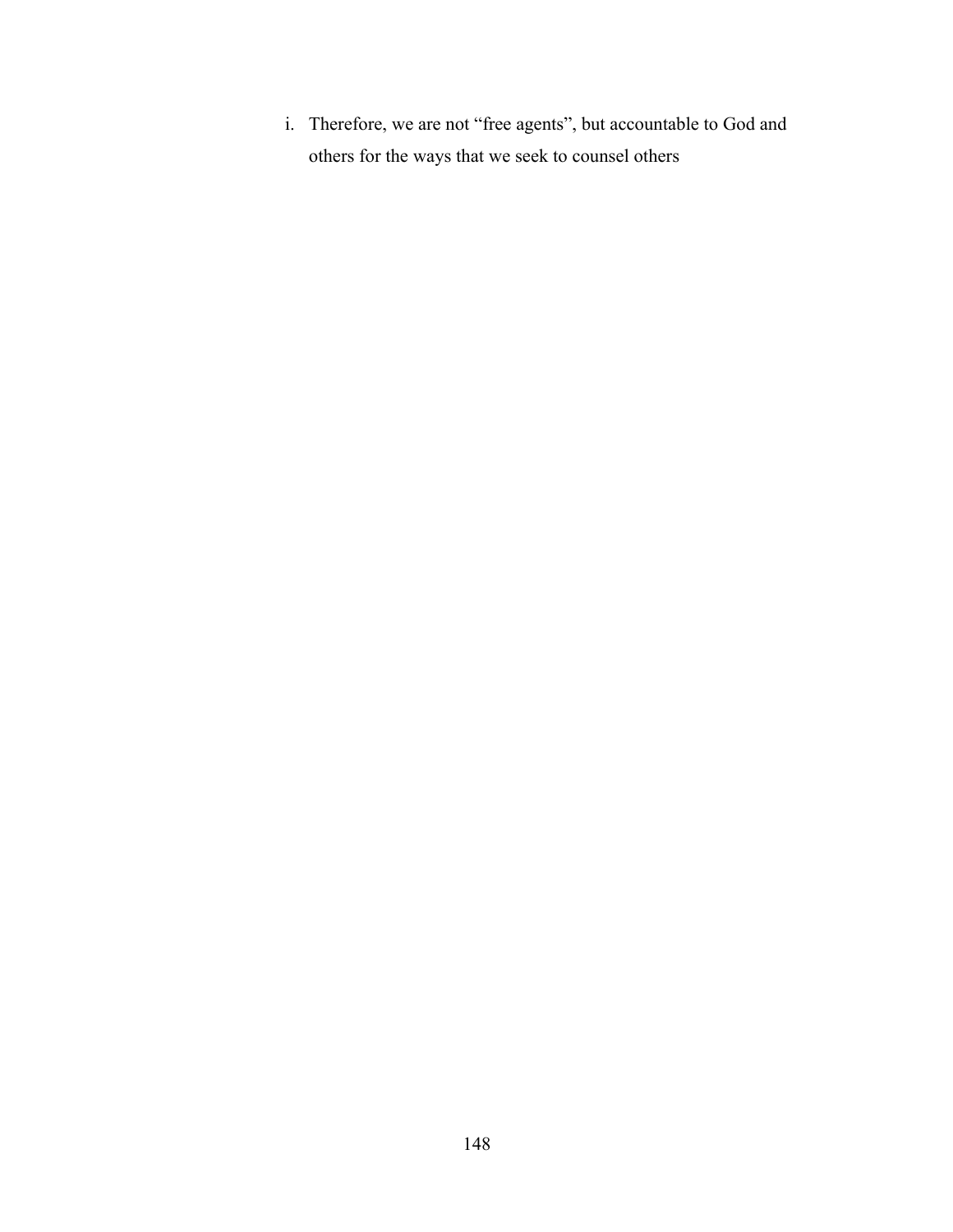## LONG-TERM MINISTRY PLAN: LESSON FIVE

#### **(Video #5)**

#### **1. Implement**

- a. Powlison says, "Every pastor ought to dedicate some percentage of his ministry to counseling conversations."1
- b. One practical step for integrating biblical counseling into your ministry is to talk to other pastors who are actively engaged in biblical counseling.
	- i. In Ecuador, there are several pastors who seek to counsel their members well
		- 1. If you are interested in learning more from these pastors, please reach out to me at a later time so that I can put you in contact with them.
- c. In many groups, like the Quichuas, there is a great dependence on the wisdom and counsel from the elders of the community
	- i. One must always weigh the counsel of community elders (as with anyone else) against Scripture
	- ii. Simply because one holds a place of prominence in the community does not mean that the wisdom they offer is always biblical
	- iii. If you are an elder in your community, do not lead people to assume they should trust your words because of that alone
		- 1. Demonstrate that the true source of your counsel is the Word of God
- d. Methodology<sup>2</sup>:

<sup>&</sup>lt;sup>1</sup> David Powlison, Speaking Truth in Love: Counsel in Community (Greensboro, NC: New Growth Press, 2005), 129.

<sup>2</sup> The following methodology is taken from Jeremy Pierre and Deepak Reju, *The Pastor and*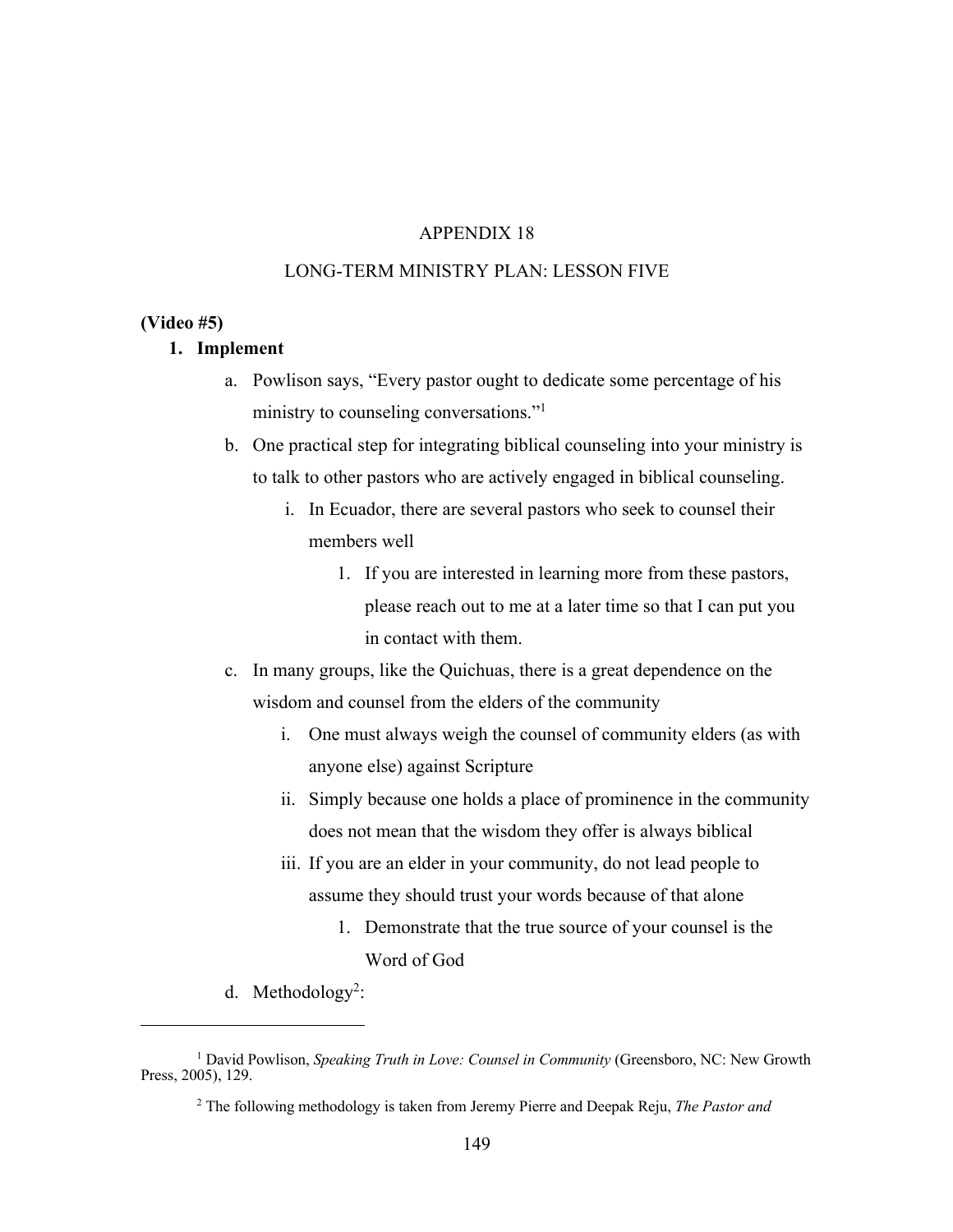- ii. Establish your initial goals:
	- 1. Address presenting problem
	- 2. Display the relevance of the gospel
		- a. "The gospel is relevant because it reframes all earthly trouble with an eternal perspective (37)."
	- 3. Help people grow in Christlikeness
- iii. Prepare for the initial contact:
	- 1. Preview
		- a. Learn as much as you can about the person and the problem.
	- 2. Prioritization (This means prioritizing what counseling situations get greater portions of your time. Consider the following elements to be best prepared to respond to your limitations and the counseling need.)
		- a. Time required
		- b. Level of exploration required
		- c. Level of urgency
		- d. Available gospel-oriented relationships
	- 3. Pursuit (Consider how much you should pursue someone in need based on the following categories of the counselee.)
		- a. Initially interested but bad at follow-through
		- b. Those who are uninterested or busy
		- c. Those who are hostile
		- d. Those who are overzealous
- iv. The method:
	- 1. Listen to the problem, and consider:
	- 2. (Understand the context of the person's life and troubles.)
		- a. Circumstances What's going on?

*Counseling: The Basics of Shepherding Members in Need* (Crossway, 2015), 35-56.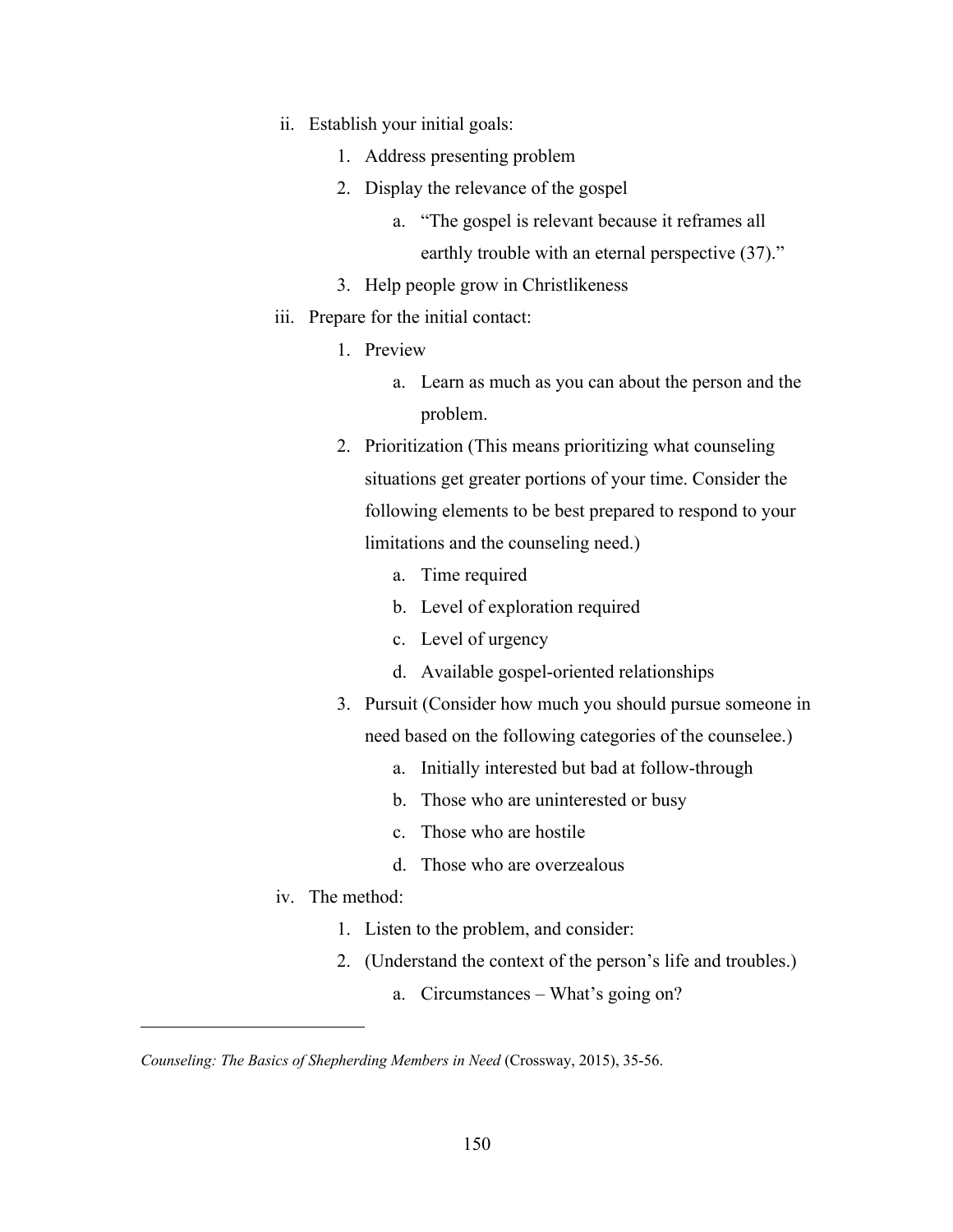- b. Other people Who are the most prominent people and what part do they play?
- c. Self What is his posture towards his troubles? What is his role in it?
- d. God How does the person factor God into his troubles?
- 3. Consider heart responses based on what is said about:
- 4. (How the person's heart is responding to his troubles.)
	- a. Circumstances Is his response characterized by faith or something else?
	- b. Other people Is this person loving others? Influenced by others in unbiblical ways?
	- c. Self What does this person believe about himself that shapes his conduct?
	- d. God Does this person trust God to be who he says he is?
- 5. Speak truth in love regarding:
- 6. (Speak truth to teach, comfort, warn, admonish, etc.)
	- a. Circumstances A pastor gives biblical guidance appropriate to the situation.
	- b. Other people A pastor helps people develop a biblical understanding of how to relate to others with both the dignity and humility of Christ.
	- c. Self A pastor helps the person to understand his true identity in Christ.
	- d. God A pastor helps the person to have a more accurate view of God from his Word.
- e. Risk factors in biblical counseling
	- i. Avoid unwise practices
		- 1. Do not be alone with a female counselee who is not your wife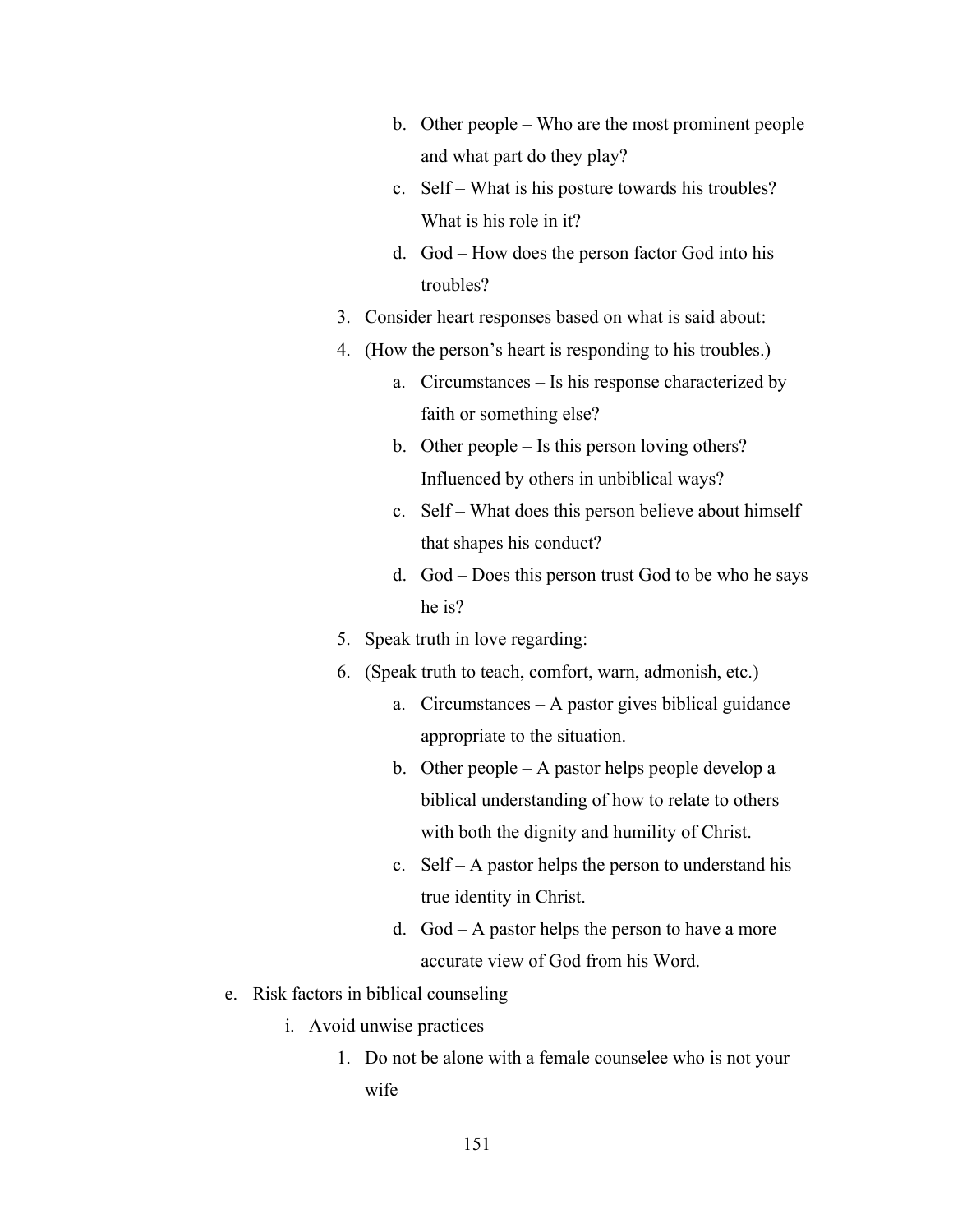- 2. If meeting in private, make sure that you and the counselee are clearly visible (e.g., through a window, open door, etc.)
- 3. Seek accountability and, when possible, others to be present during counseling so that you avoid abuse or the appearance of abuse
- ii. Care for the counselor
	- 1. As believes, we should always be discipling and being discipled
	- 2. Seek someone to mentor you to whom you can give an account of your life, who will pray for you, counsel you, and seek the good of you and your family
	- 3. Set boundaries for you and your counselee and ask that your accountability partner helps you ensure you enforce them
	- 4. Make sure that you are seeking counsel when burdened or struggling with some issue in your life
		- a. Seeking counsel is a mark of humility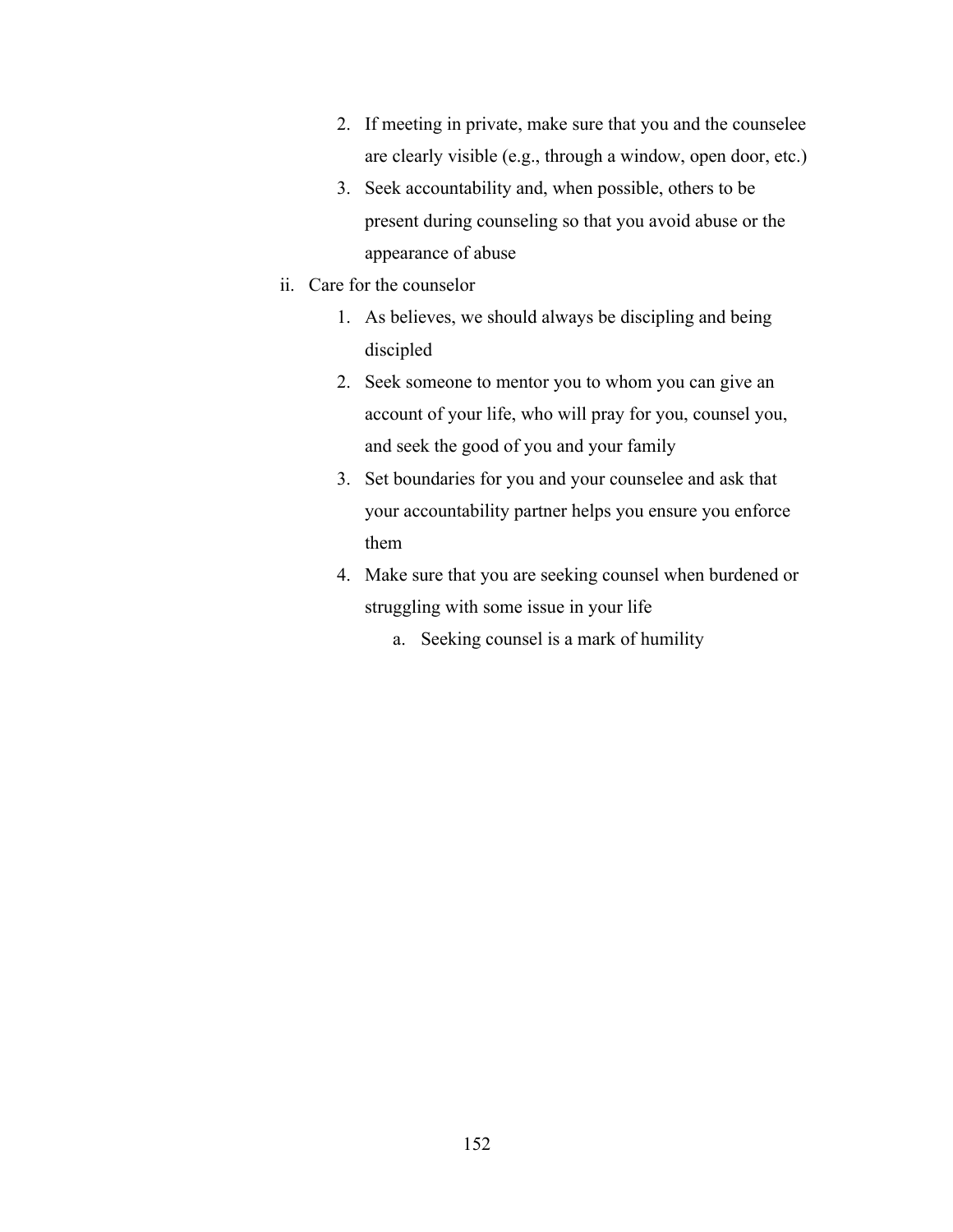## LONG-TERM MINISTRY PLAN: LESSON SIX

#### **(Video #6)**

- **1. Lead** 
	- a. Very often, words are not enough when we want people to adopt a certain philosophy, attitude, or lifestyle change
	- b. Words are powerful and God can work through the teaching and encouragement of pastors to their congregations
	- c. But, when our words are accompanied by practicing what we preach, the result is that much more powerful and effective
	- d. Not only is it more helpful, practically, but it also is living in obedience to Scripture
	- e. Two helpful passages:
		- i. 1 Peter 5:1-3
			- 1. Tend the flock
			- 2. Set an example
		- ii. Acts 20
			- 1. Paul's example as a pattern after which others could model their lives
	- f. Therefore, regularly practice biblical counseling in formal and informal settings
		- i. Invite others to observe your biblical counseling
	- g. Powlison says, "skill in counseling individuals, couples, and families must become as important a part of doctrinal faithfulness as skill in speaking to crowds."1

<sup>&</sup>lt;sup>1</sup> David Powlison, *Speaking Truth in Love: Counsel in Community* (Greensboro, NC; New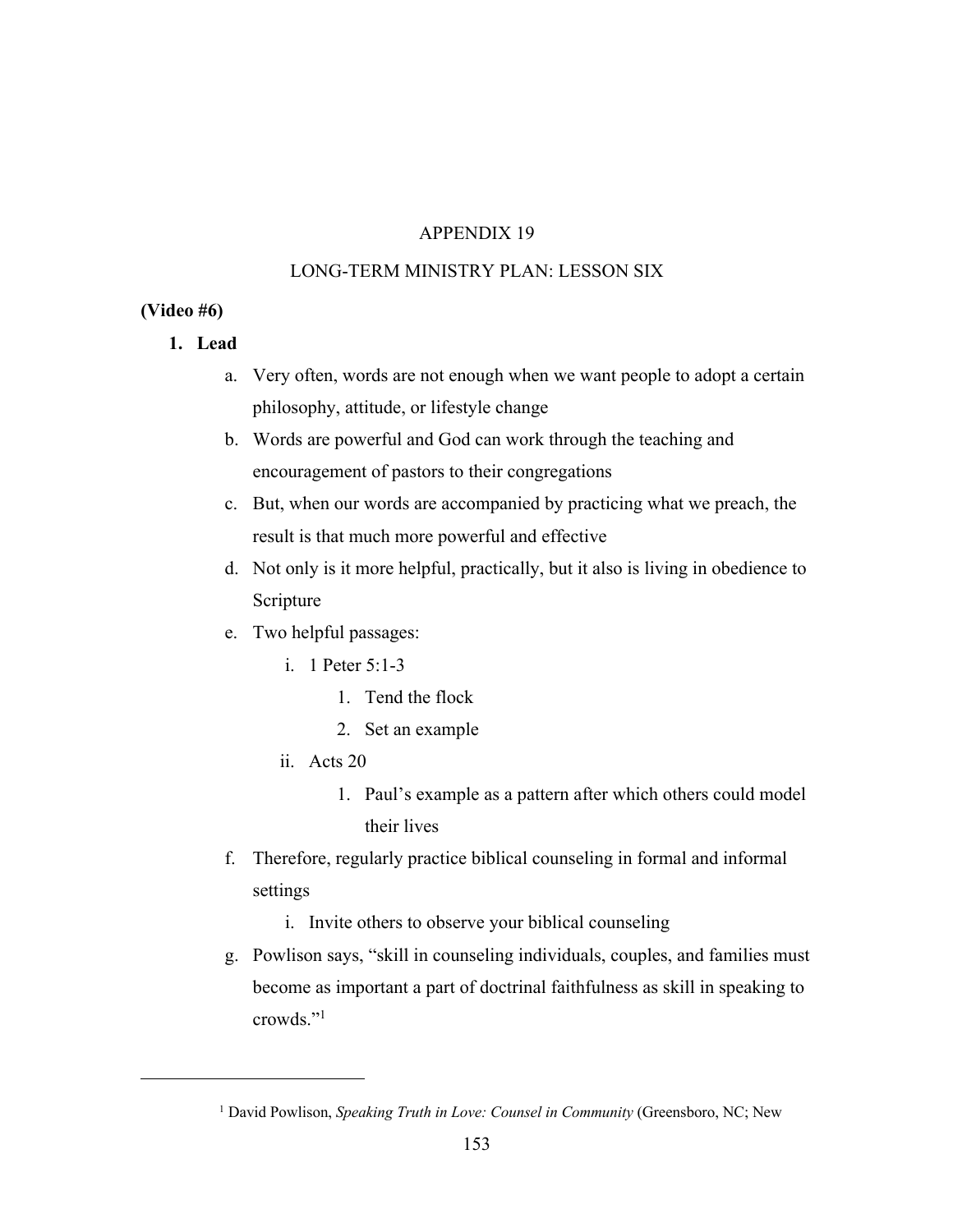- h. Practical aspects to consider:
	- i. Make appointments for formal counseling moments
	- ii. As you teach your people about BC, invite them to an appointment with you
	- iii. Always have your Bible with you when you counsel (encourage your counselees to read the pertinent passages)
	- iv. Pray with your counselees
	- v. Gather information ask a lot of questions to understand the situation
	- vi. Give homework read/listen to God's Word and interact with it
	- vii. After others have observed you, allow them opportunities to lead sessions

Growth Press, 2005), 114.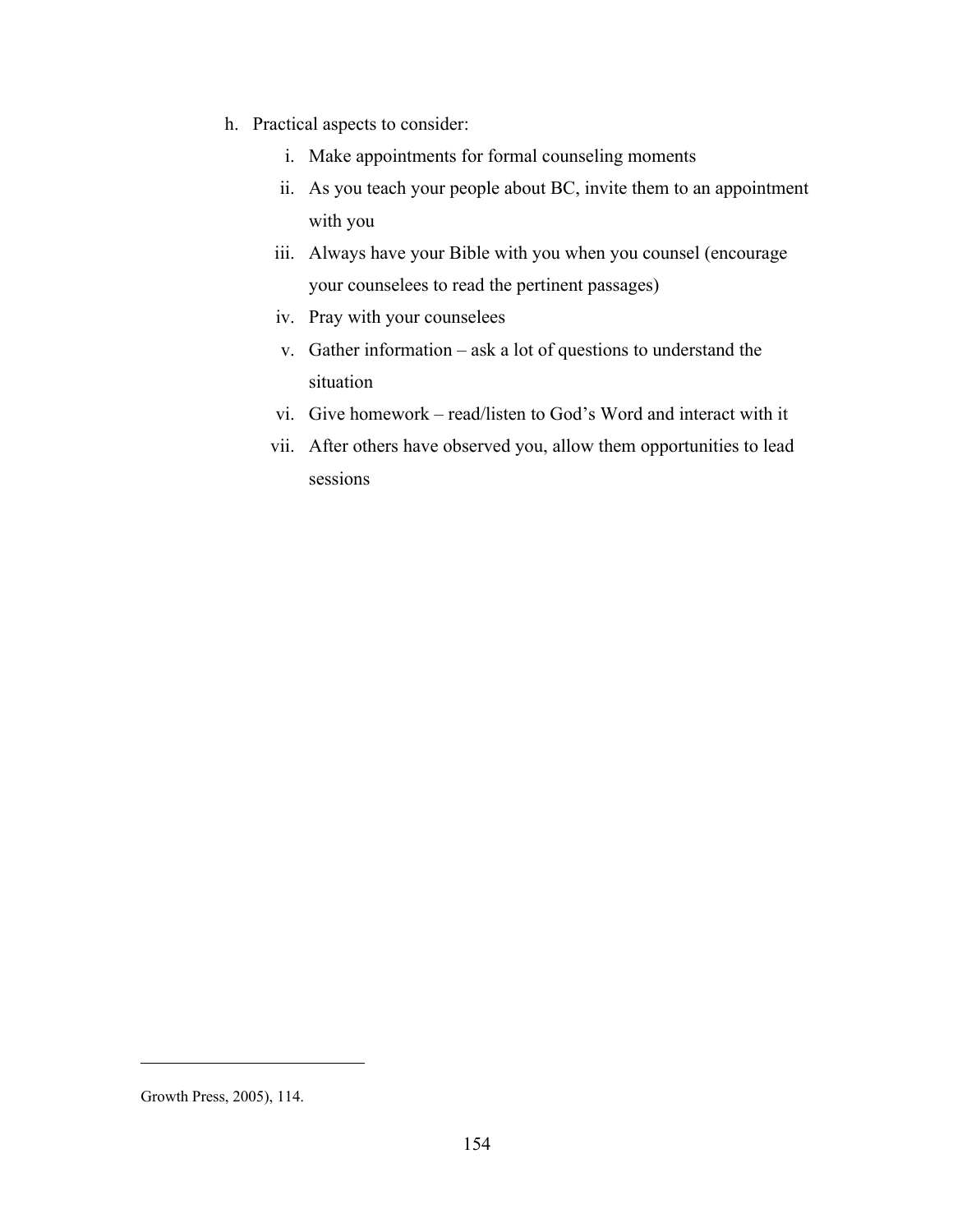## LONG-TERM MINSTRY PLAN: LESSON SEVEN

#### **(Video #7)**

- **1. Pray**
	- a. Prayer is essential in the life of a believer and the pastor
	- b. Personally praying that God would help you to both establish this aspect of pastoral ministry and bring others to the same point of view is a necessary component
	- c. By inviting others to pray this with you, they will see the need and benefits of biblical counseling and counseling one another through the very act of prayer
		- i. They will be more motivated to learn from God's Word so as to be able to better counsel others

# d. Pray, pray, pray!

- i. Pray before meeting with people
- ii. Pray with the people you counsel
- iii. Pray for them consistently after you meet with them
- e. God is the one who we want to work so that there will be true, lasting changes resulting in good fruit, so we must ask for his help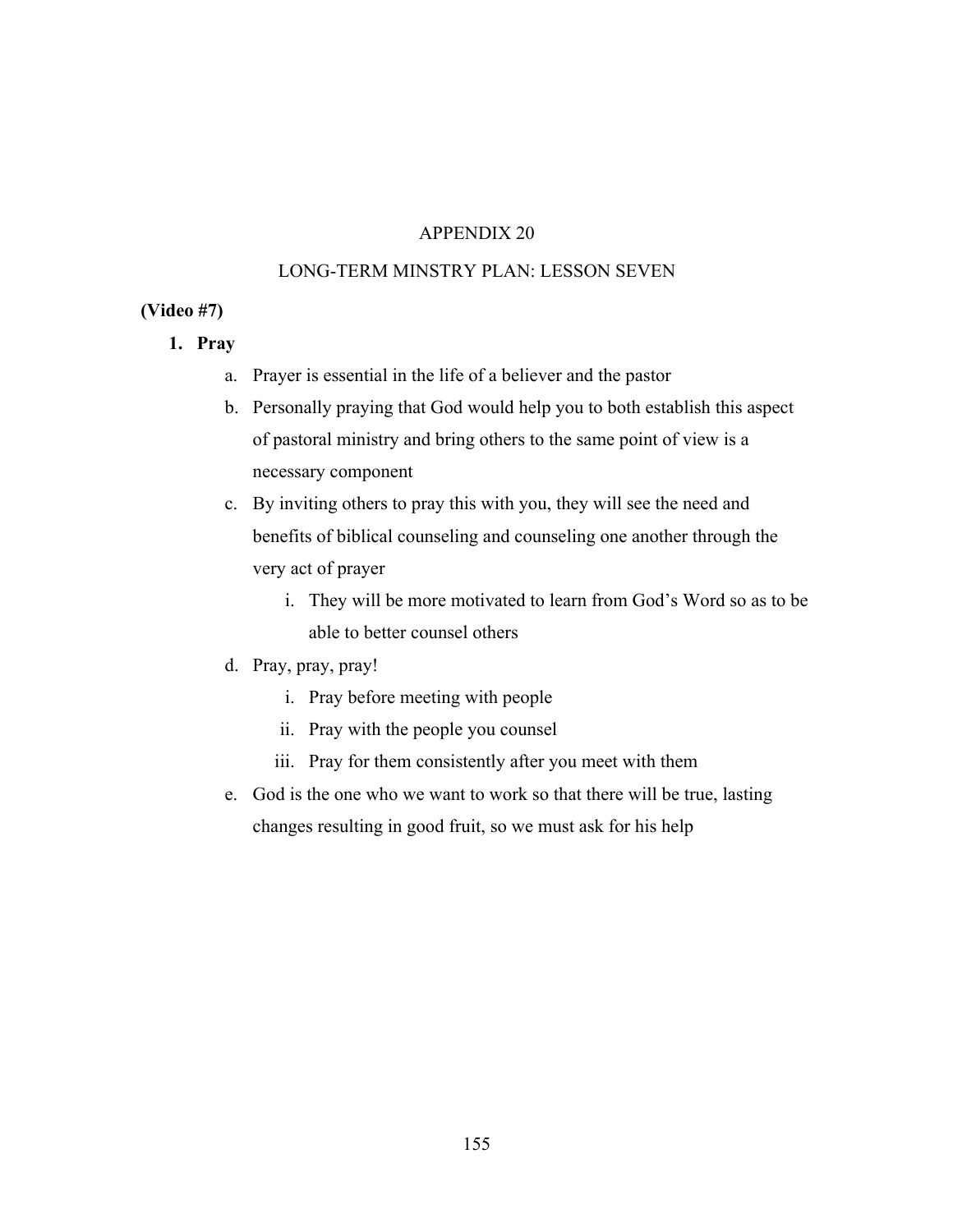#### BIBLIOGRAPHY

- Adams, Jay. *Competent to Counsel: Introduction to Nouthetic Counseling*. Grand Rapids: Zondervan, 1970.
- Babler, John. "What is Biblical Counseling?" Theological Matters: Theological Insights from Southwestern. Last modified January 3, 2012. https://theologicalmatters.com/2012/01/03/what-is-biblical-counseling/.
- Baxter, Richard. *The Reformed Pastor*. 1657. Reprint, Lexington, KY: Legacy Publications, 2017.
- Biblical Counseling Coalition. "The Confessional Statement of the Biblical Counseling Coalition." Biblical Counseling Coalition Confessional Statement. Last modified July 2018, https://www.biblicalcounselingcoalition.org/confessional-statement/.
- Bock, Darrell L. *Acts*. Grand Rapids: Baker Academic, 2007.
- Botha, Pieter J.J. *Orality and Literacy in Early Christianity.* Performance Biblical Criticism Series 5. Eugene, OR: Cascade Books, 2012.
- Brox, Norbert. *A Concise History of the Early Church*. New York: Continuum, 1995.
- Calvin, John. *Acts*. Wheaton, IL: Crossway Books, 1995.
- Claydon, David. *Making Disciples of Oral Learners.* Bangalore, India: ION/LCWE 54, no. 25 (2004).
- Doriani, Daniel M. *1 Peter*. Phillipsburg, NJ: P&R Publishing, 2014.
- Draper, Jonathan A. *Orality, Literacy, and Colonialism in Antiquity*. Semeia Studies. Atlanta: Society of Biblical Literature, 2004.
- Fitzpatrick, Elyse and Dennis E. Johnson. *Counsel from the Cross*. Wheaton, IL: Crossway, 2009.

Goheen, Michael W. *A Light to the Nations*. Grand Rapids: Baker Academic, 2011.

- ———, ed. *Reading the Bible Missionally*. Grand Rapids: William B. Eerdmans Publishing Company, 2016.
- Grudem, Wayne A. *1 Peter*. In vol. 17 of *Tyndale New Testament Commentaries.*  Downers Grove, IL: InterVarsity Press, 1988.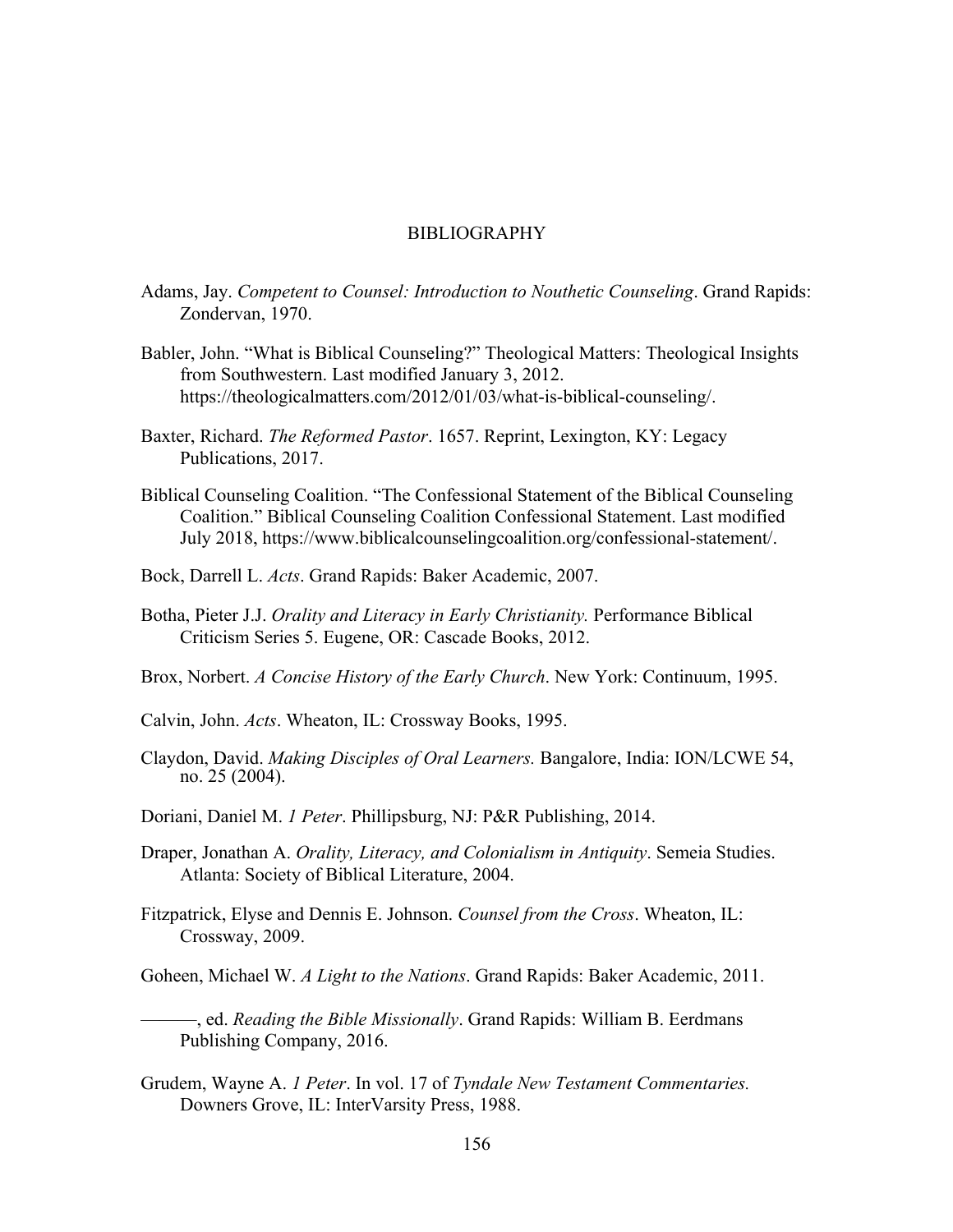Harink, Douglas. *1 & 2 Peter*. Grand Rapids: Brazos Press, 2009.

- Harris, William V. *Ancient Literacy*. Cambridge, MA: Harvard University Press, 1989.
- Harrison, Carol. *The Art of Listening in the Early Church*. Oxford: University Press, 2013.
- Hiebert, Paul G. *Anthropological Insights for Missionaries*. Grand Rapids: Baker Book House, 1985.
- Hiebert, Paul and Eloise Hiebert Meneses. *Incarnational Ministry: Planting Churches in Band, Tribal, Peasant, and Urban Societies*. Grand Rapids: Baker Books, 1999.
- Howell, Mark. *Christ-Centered Exposition: Exalting Jesus in 1 & 2* Thessalonians. Nashville: Holman Reference, 2015.
- Iverson, Kelly. "Orality and the Gospels." *Currents in Biblical Research* 8, no. 1 (2009): 71-106.
- Keener, Craig S. *Acts, an Exegetical Commentary: 15:1–23:35.* Grand Rapids: Baker Academic, 2014.
- Kelleman, Bob and Kevin Carson, eds. *Biblical Counseling and the Church: God's Care through God's People*. Grand Rapids: Zondervan, 2015.
- Klassen, Jacob P. *Fire on the Paramo: Spiritual Prairie Fire in the Andes Grasslands above the Treeline among the Mountain Quichuas.* MA thesis, Fuller School of World Mission, 1974.
- Kraft, Charles H. *Communication Theory for Christian Witness*. Maryknoll, NY: Orbis Books, 1991.
- Lambert, Heath. *The Biblical Counseling Movement after Adams*. Wheaton, IL: Crossway, 2012.

———. *A Theology of Biblical Counseling: The Doctrinal Foundations of Counseling Ministry*. Grand Rapids: Zondervan, 2016.

- Lane, Tim and Paul David Tripp. *How People Change*. Greensboro, NC: New Growth Press, 2006.
- Larkin, William J., Jr. *Acts*. Downers Grove, IL: IVP, 1995.
- Lartey, Emmanuel Yartekwei. *In Living Colour: An Intercultural Approach to Pastoral Care and Counselling*. London; Herndon, VA: Cassell, 1997.
- Lawless, Chuck and Thom S. Rainer, eds. *The Challenge of the Great Commission: Essays on God's Mandate for the Local Church*. N.p.: Pinnacle Publishers, 2005.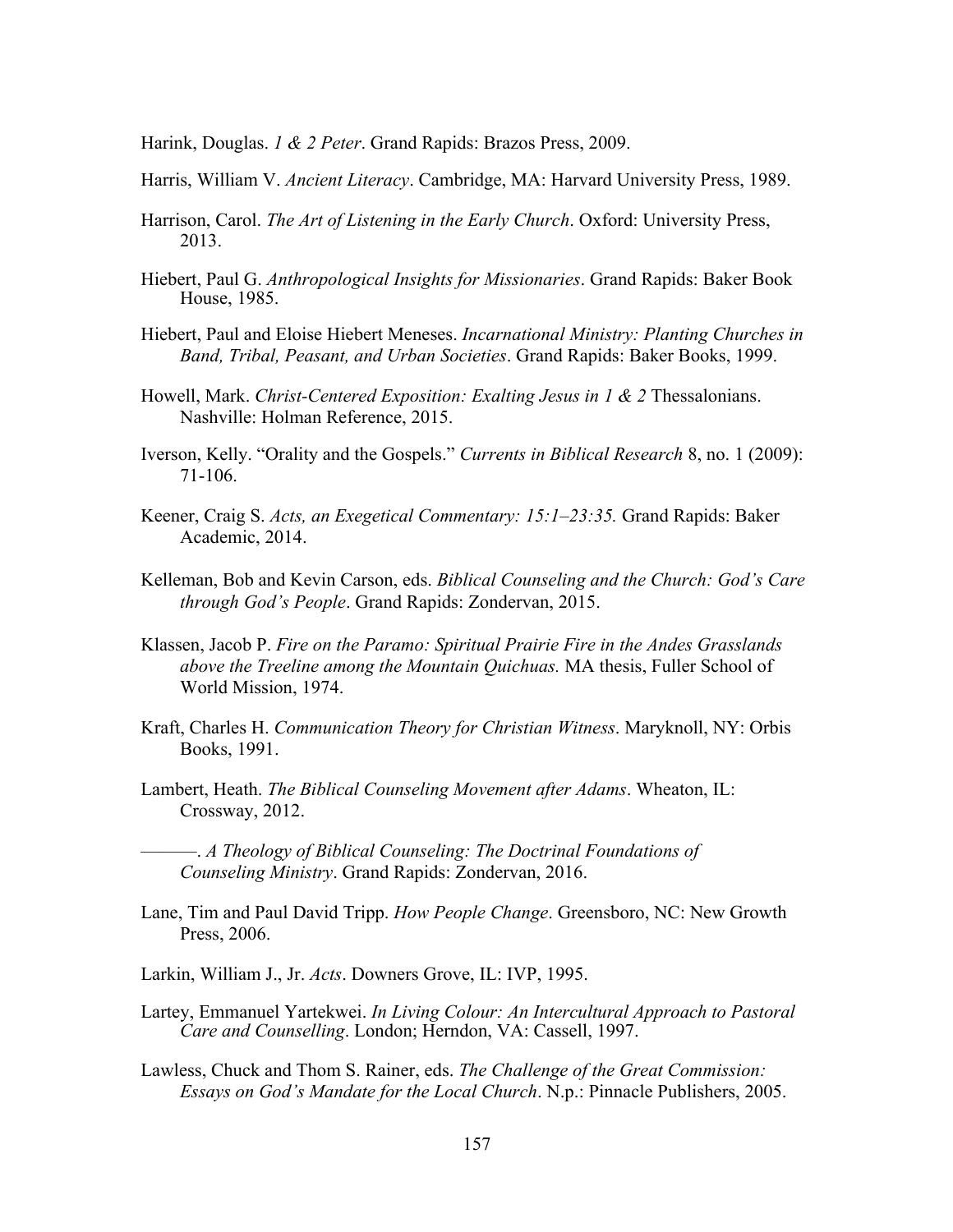- Lawless, Church and Adam W. Greenway, eds. *The Great Commission Resurgence: Fulfilling God's Mandate in Our Time*. Nashville: B&H Academic, 2010.
- Leighton, Robert and Griffith Thomas. *1, 2 Peter,* The Crossway Classic Commentaries. Edited by Alister McGrath and J. I. Packer. Wheaton, IL: Crossway Books, 1999.
- Lingenfelter, Judith E. and Sherwood G. Lingenfelter. *Teaching Cross-culturally: An Incarnational Model for Learning and Teaching*. Grand Rapids: Baker Academic, 2003.
- MacArthur, John. *Acts: 13-28. The MacArthur New Testament Commentary*. Chicago: Moody Publishers, 1996.
	- ———. *Counseling: How to Counsel Biblically*. Nashville: Thomas Nelson Publishers, 2005.

———. *1 Peter. The MacArthur New Testament Commentary*. Chicago: Moody Publishers, 2004.

- ———. *1 & 2 Thessalonians*. *The MacArthur New Testament Commentary.* Chicago: Moody Publishers, 2002.
- Marshall, I. Howard. *Acts*. Downers Grove, IL: IVP Academic, 2008.
- Martin, Michael D. *1, 2 Thessalonians*. *The New American Commentary.* Nashville: B&H Publishers, 1995.
- Maust, John. *A New Song in the Andes.* Pasadena, CA: William Carey Library, 1992.
- Maxey, James A. *From Orality to Orality: A New Paradigm for Contextual Translation of the Bible*. Eugene, OR: Cascade Books, 2009.
- McDonald, Larry Steven and Matt Queen, eds. *A Passion for the Great Commission: Essays in Honor of Alvin L. Reid*. Bloomington, IN: Crossbooks, 2013.
- Morris, Leon. *1 and 2 Thessalonians*. Downers Grove, IL: IVP Academic, 1984.
- Ong, Walter J. *Orality and Literacy: The Technologizing of the World*. London: Routledge, 2002.
- Phillips, John. *Exploring the Epistles of Peter: An Expository Commentary*. Grand Rapids: Kregel Publications, 2005.
	- ———. *Exploring 1 & 2 Thessalonians: An Expository Commentary*. Grand Rapids: Kregel Publications, 2005.

Phillips, Richard D. *1 & 2 Thessalonians*. Phillipsburg, NJ: P&R Publishing, 2015.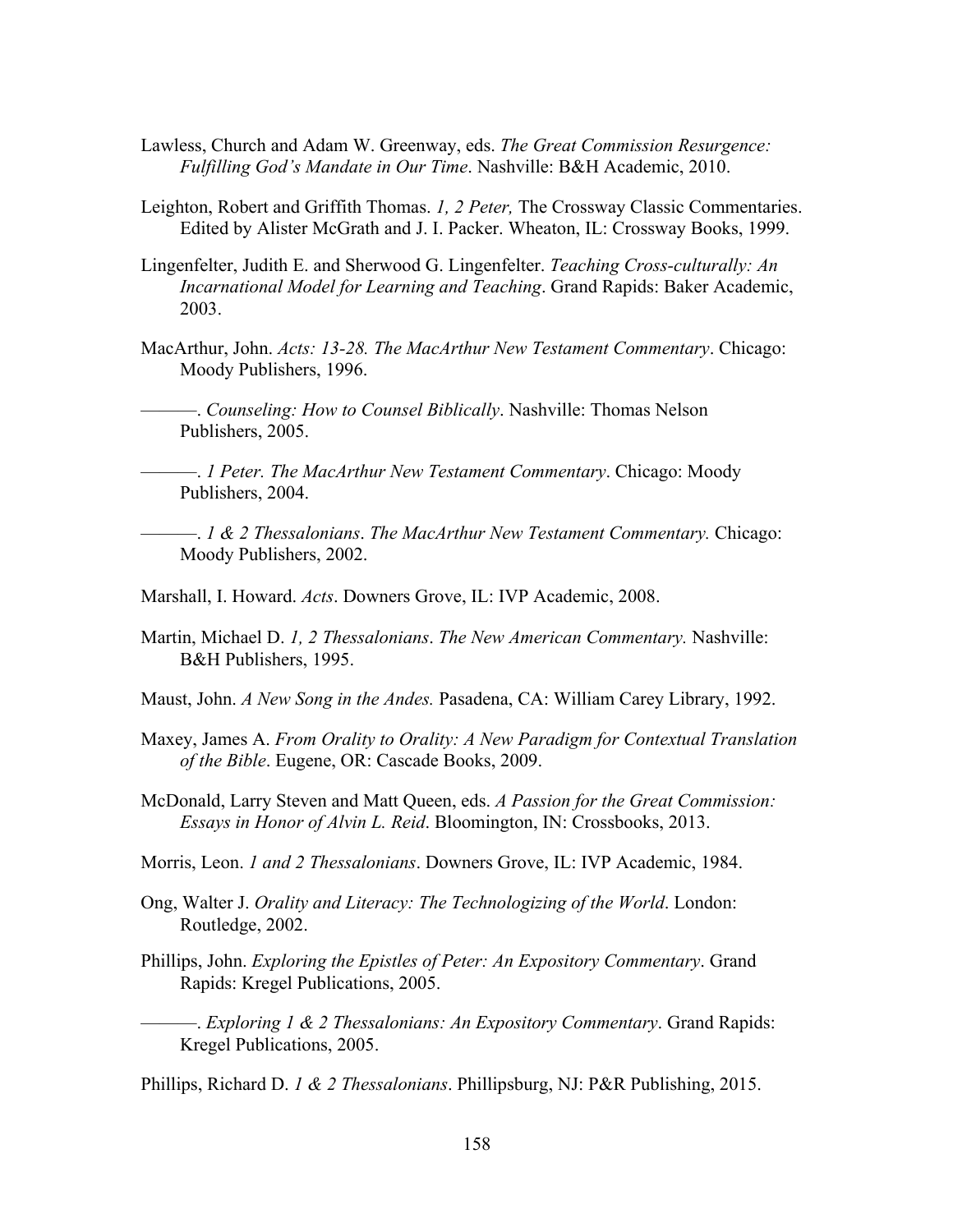- Pierre, Jeremy and Deepak Reju. *The Pastor and Counseling: The Basics of Shepherding Members in Need*. Wheaton, IL: Crossway, 2015.
- Polhill, John B. *Acts. The New American Commentary*. Nashville: Broadman Press, 1992.
- Powlison, David. *Seeing with New Eyes: Counseling the Human Condition Through the Lens of Scripture*. Phillipsburg, NJ: P&R Publishing, 2003.

———. *Speaking Truth in Love: Counsel in Community*. Greensboro, NC: New Growth Press, 2005.

- Pratt, Zane, M. David Sills, and Jeff K. Walters. *Introduction to Global Missions*. Nashville: B&H Publishing Group, 2014.
- Rogers, Matt and Donny Mathis. *Seven Arrows: Aiming Bible Readers in the Right Direction*. Spring Hill, TN: Rainer Publishing, 2017.
- Schreiner, Thomas R. *1, 2 Peter, Jude*. *The New American Commentary.* Nashville: B&H Publishing Group, 2003.
- Sheard, Daniel. *An Orality Primer for Missionaries*. N.p., 2007.
- Shogren, Gary S. *1 & 2 Thessalonians. Exegetical Commentary on the New Testament.* Grand Rapids: Zondervan, 2012.
- Sills, M. David. *Capacitación Pastoral en la Cultural Quichua*. Quito, Ecuador: Abya-Yala, 2002.
	- ———. "Highland Quichuas: Discovering a Culturally Appropriate Pastoral Training Model." PhD diss., Reformed Theological Seminary, 2001.

———. *Reaching and Teaching: A Call to Great Commission Obedience*. Chicago: Moody Publishers, 2010.

———. *Reaching and Teaching the Highland Quichuas: Ministry in Animistic Oral Contexts.* N.p., 2012.

- Sitton, David. *To Every Tribe with Jesus!: Understanding and Reaching Tribal Peoples for Christ*. Sand Springs, OK: Grace & Truth Books, 2005.
- South, Donnis Gene, Jr. *A Missionary Handbook for the Highland Quichua of Andean Ecuador*. DMin diss., Reformed Theological Seminary, 2004.
- Sproul, R. C. *1-2 Peter*. *St. Andrews Expositional Commentary.* Wheaton, IL: Crossway, 2011.
- Steffen, Tom A, and Lois McKinney Douglas. *Encountering Missionary Life and Work: Preparing for Intercultural Ministry*. Grand Rapids: Baker Academic, 2008.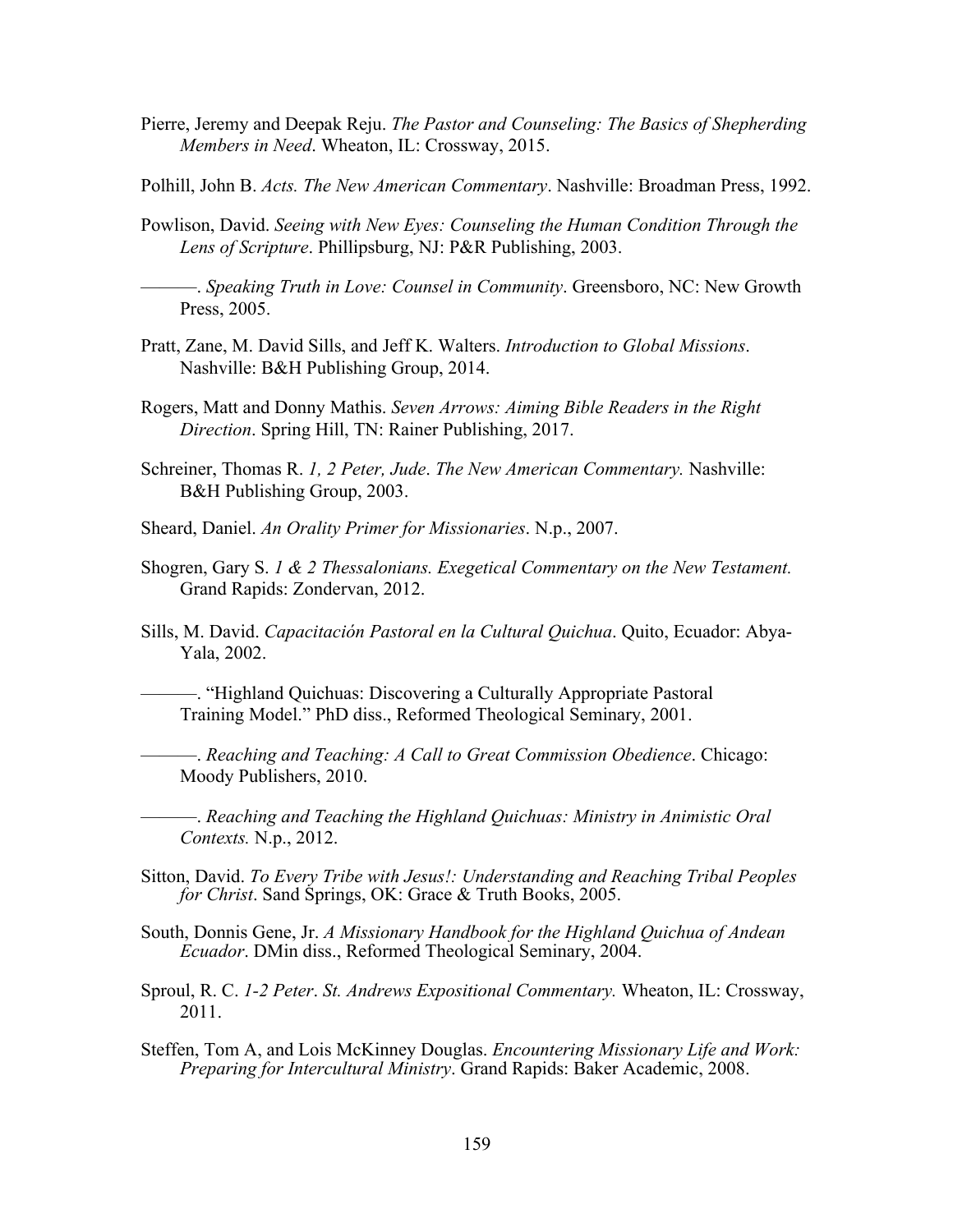- Stevenson, J., ed. *A New Eusebius: Documents Illustrating the History of the Church to AD 337*. Grand Rapids: Baker Academic, 2013.
- Stott, John R.W. *The Message of Acts: To the Ends of the Earth*. London: Inter-Varsity Press, 1990.
- Tautges, Paul. *Counseling One Another: A Theology of Interpersonal Discipleship*. Wapwallopen, PN: Shepherd's Press, 2016.
- Thomas, Rosalind. *Literacy and Orality in Ancient Greece*. Cambridge: Cambridge University Press, 1993.
- Torres, Rosa María. "Analfabetismo y alfabetización en el Ecuador. Opciones para la política y la práctica." Background paper prepared for the Education for All Global Monitoring Report 2006 Literacy for Life, 2005.
- Tripp, Paul David. "Contextualization of the Gospel in Counseling: A Biblical Rationale for Person-Centered Ministry." DMin project, Westminster Theological Seminary, 1988.

———. *Instruments in the Redeemer's Hands: People in Need of Change Helping People in Need of Change*. Phillipsburg, NJ: P&R Publishing, 2002.

UNESCO Institute for Statistics. "Education and Literacy." Last modified 2021, http://uis.unesco.org/en/country/ec.

———. "Functional Literacy." UNESCO Institute for Statistics Glossary. Last modified, 2018, http://uis.unesco.org/en/glossary-term/functionalliteracy

- Van Rheenen, Gailyn. *Communicating Christ in Animistic Contexts*. Grand Rapids: Baker Book House, 1991.
- Welty, Michael D. *A Formal Mentoring Program for Quichua Indian Pastors of Imbabura, Ecuador*. Research project, Moody Bible Institute, 1998.
- Whitney, Donald S. *Spiritual Disciplines for the Christian Life*. Colorado Springs: NavPress, 1991.
- Winter, Ralph D. *Perspectives on the World Christian Movement: A Reader*. Pasadena, CA: William Carey Library, 2009.
- Young, Stephen E. *Jesus Tradition in the Apostolic Fathers*. Tübingen, Germany: Mohr Siebeck, 2011.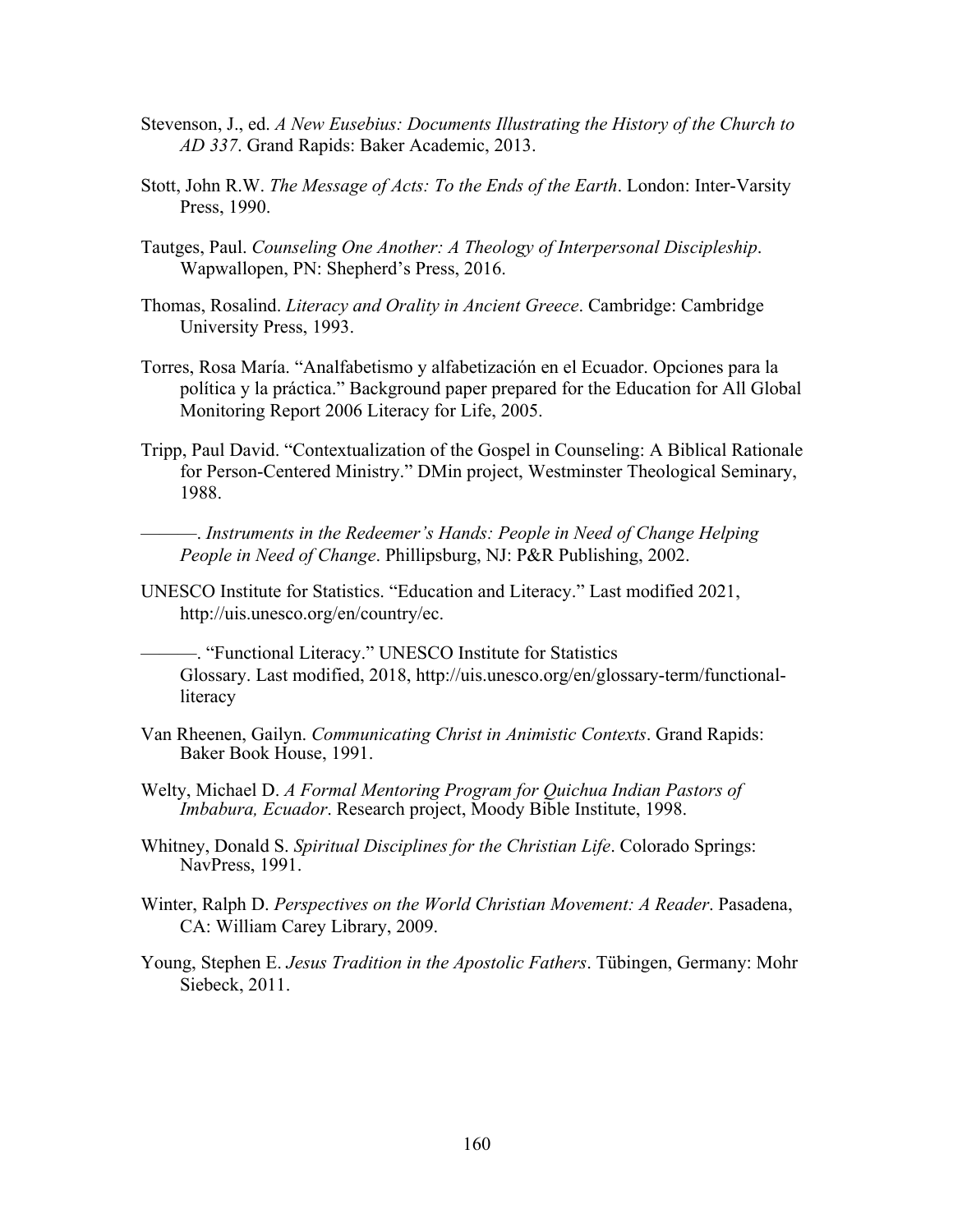#### ABSTRACT

#### A CASE STUDY IN EQUIPPING PRELITERATE QUICHUA PASTORS AND CHURCH LEADERS IN SOUTHERN ECUADOR FOR BIBLICAL COUNSELING

Christopher Michael Sills, DMin The Southern Baptist Theological Seminary, 2021 Faculty Supervisor: Dr. John M. Klaassen

This project explores the need and opportunity for establishing biblical counseling in any context, regardless of literacy. Chapter 1 explains that this project was implemented among the Highland Quichua of Southern Ecuador. Chapter 2 discusses the theological basis for equipping pastors and church leaders in biblical counseling based on three biblical texts: 1 Peter 5:1-3; 1 Thessalonians 1:6-7; and Acts 20:18-35. Chapter 3 interacts with theoretical and practical issues involved in equipping Quichua pastors and church leaders in biblical counseling, arguing that biblical counseling can be implemented among preliterate because the Bible's original recipients formed a largely oral society. Chapter 4 explains the process of implementing the project, including pre and post-training interviews, the development and teaching of a curriculum, and the preparation of a long-term ministry plan. Chapter 5 provides reflections on the project outcome, including strengths and weaknesses and areas to change for future implementation of like projects.